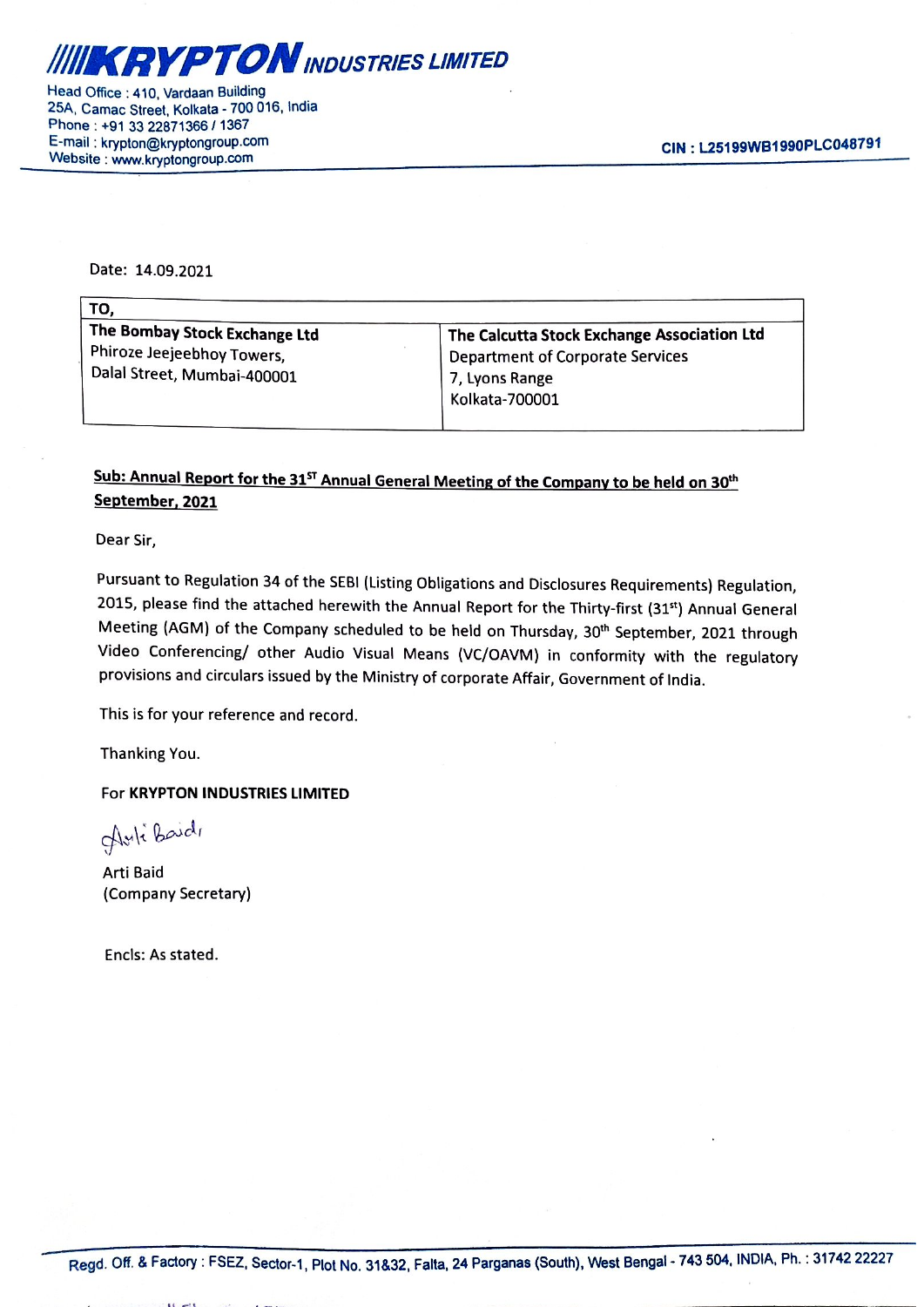# **CONTENTS**

| 1.  | Directors' Report                                    | 2   |
|-----|------------------------------------------------------|-----|
| 2.  | Annexure to Directors' Report                        | 14  |
| 3.  | <b>Report of Corporate Governance</b>                | 18  |
| 4.  | CEO/CFO Certificate                                  | 29  |
| 5.  | Auditors' Certificate on Corporate Governance        | 30  |
| 6.  | Independent Standalone Auditors' Report & Annexure   | 35  |
| 7.  | Standalone Balance Sheet                             | 47  |
| 8.  | Standalone Statement of Profit & Loss                | 49  |
| 9.  | Standalone Cash Flow Statement                       | 50  |
| 10. | Notes of the Standalone Financial Statements         | 53  |
| 11. | Independent Consolidated Auditors' Report & Annexure | 100 |
| 12. | <b>Consolidated Balance Sheet</b>                    | 111 |
| 13. | Consolidated Statement of Profit & Loss              | 113 |
| 14. | <b>Consolidated Cash Flow Statement</b>              | 115 |
| 15. | Notes of the Consolidated Financial Statements       | 118 |

# **31ST AGM ON THURSDAY, 30TH SEPTEMBER, 2021 KRYPTON INDUSTRIES LIMITED**

CIN :L25199WB1990PLC048791

FALTA SPECIAL ECONOMIC ZONE, SECTOR - 1, PLOT NO. 31 & 32 P. S. DIAMOND HARBOUR, 24 PARGANAS (SOUTH), WEST BENGAL - 743 504 TIME : 11:30 A.M.

# **ALL SHAREHOLDERS ARE WELCOME**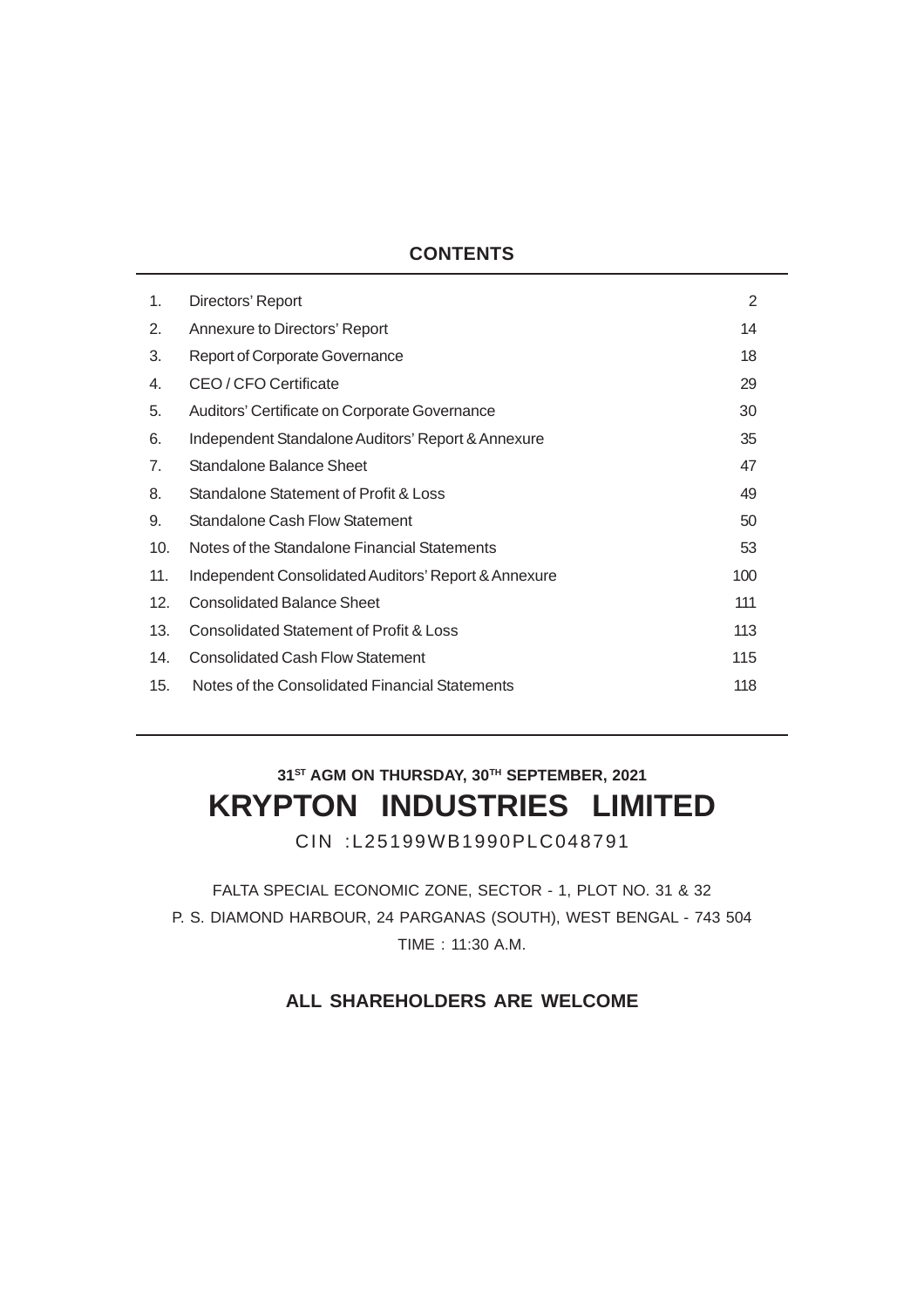# **31ST ANNUAL REPORT BOARD OF DIRECTORS**

| JAY S. BARDIA      | : MANAGING DIRECTOR                        |
|--------------------|--------------------------------------------|
|                    | PRADEEP KUMAR SINGH : INDEPENDENT DIRECTOR |
| T. C. BACHHAWAT    | $\therefore$ NON-EXECUTIVE DIRECTOR        |
|                    | RAVI PRAKASH PINCHA : INDEPENDENT DIRECTOR |
| VIMALA DEVI BARDIA | : NON-EXECUTIVE WOMEN DIRECTOR             |

# **ADMINISTRATIVE**

| CHIEF EXECUTIVE OFFICER                                                                                                                                                                |
|----------------------------------------------------------------------------------------------------------------------------------------------------------------------------------------|
| CHIEF FINANCIAL OFFICER                                                                                                                                                                |
| <b>COMPANY SECRETARY</b>                                                                                                                                                               |
| 1) BANK OF BARODA<br>International Business Branch<br>4, India Exchange Place<br>Kolkata - 700 001.                                                                                    |
| M/s. P. K. LUHARUKA & CO.<br><b>Chartered Accountants</b><br>P-44, Rabindra Sarani, 4th Floor<br>Room No. 402A, Kolkata - 700 001.                                                     |
| : MAHESHWARI DATAMATICS (P) LTD.<br>23, R. N. Mukherjee Road, 5th Floor<br>Kolkata - 700 001                                                                                           |
| Phone: 033-22435809/5029, Fax: 033-22484787                                                                                                                                            |
| 410, Vardaan Building<br>25A, Abanindra Nath Tagore Sarani<br>4th Floor, Kolkata - 700 016<br>Phone: 033-22871366<br>Website: www.kryptongroup.com<br>E-mail: kyrpton@kryptongroup.com |
| t.                                                                                                                                                                                     |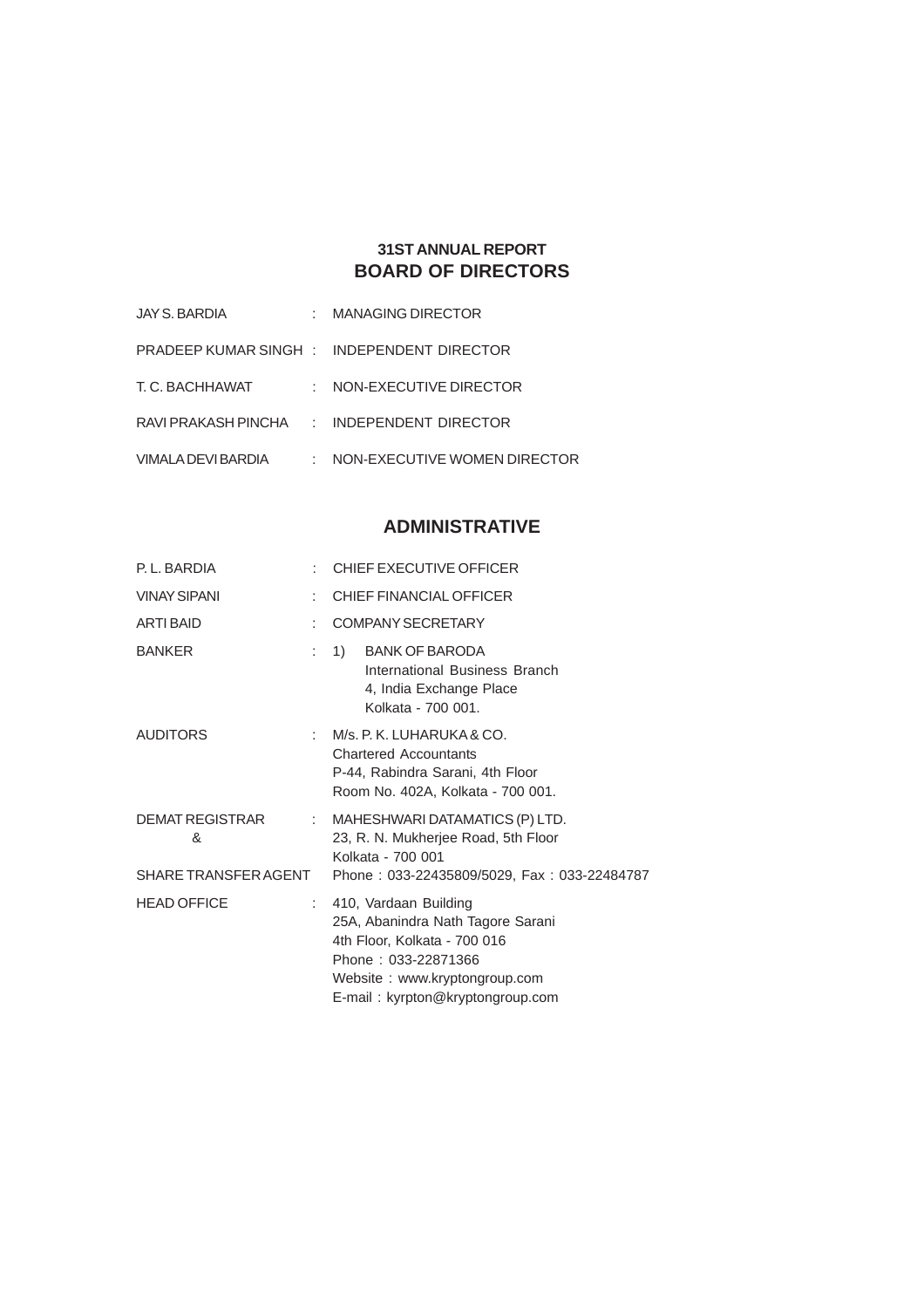# WIKRYPTON

# **DIRECTORS' REPORT**

#### **Dear shareholders,**

Your Directors present the 31<sup>st</sup> Annual Report together with the audited accounts of your company for the year ended 31<sup>st</sup> March 2021.

# **1. FINANCIAL RESULTS**

During the year under review, the company achieved an aggregate income of **Rs. 3285.24** Lakhs. The highlights of the financial results are as under:

|                                                               |                     | Amount in (Rupees in '000) |
|---------------------------------------------------------------|---------------------|----------------------------|
|                                                               | <b>Current Year</b> | <b>Previous Year</b>       |
|                                                               | 2020-2021           | 2019-2020                  |
| Sales                                                         | 304396.02           | 285185.23                  |
| Other Income                                                  | 24128.32            | 6261.31                    |
| <b>Gross Total Income</b>                                     | 328524.34           | 291446.54                  |
|                                                               |                     |                            |
| Profit before Interest, Depreciation & Tax                    | 35744.96            | 36760.36                   |
| Interest                                                      | 17902.09            | 16687.96                   |
| Depreciation                                                  | 16014.99            | 17244.03                   |
| Profit before Exceptional Items & Extraordinary items and Tax | 1827.88             | 2828.37                    |
| <b>Exceptional Items</b>                                      |                     |                            |
| Profit before Tax and after Exceptional Items                 |                     |                            |
| & Extraordinary Items                                         | 1827.88             | 2828.37                    |
| Provision for Taxation                                        | (739.59)            | (4040.18)                  |
| <b>Profit after Tax</b>                                       | 2567.47             | 6868.55                    |
| Other Comprehensive Income, net of tax                        | 70.65               | (536.38)                   |
| <b>Total Comprehensive Income</b>                             | 2638.12             | 6332.17                    |
| Balance in P&L A/c brought Forward                            | 88553.97            | 81685.42                   |
| Balance Available for Appropriation                           | 90794.41            | 88553.97                   |
| Proposed Dividend                                             | 0.00                | 0.00                       |
| Tax on Proposed Dividend                                      | 0.00                | 0.00                       |
| Transfer to General Reserve                                   | 0.00                | 0.00                       |
| <b>Balance carried to Balance Sheet</b>                       | 90794.41            | 88553.97                   |

# **Consolidated Financial Statement :-**

As required under SEBI (Listing Obligations & Disclosure Requirements) Regulations, 2015 (SEBI Listing Regulations) and in accordance with the Indian Accounting Standard (Ind-AS) 110, Consolidated Financial Statements (CFS) of the Company form part of the Annual Report and are reflected in the consolidated financial statements of the Company. These statements have been prepared on the basis of audited financial statements received from the subsidiary as approved by their respective Boards.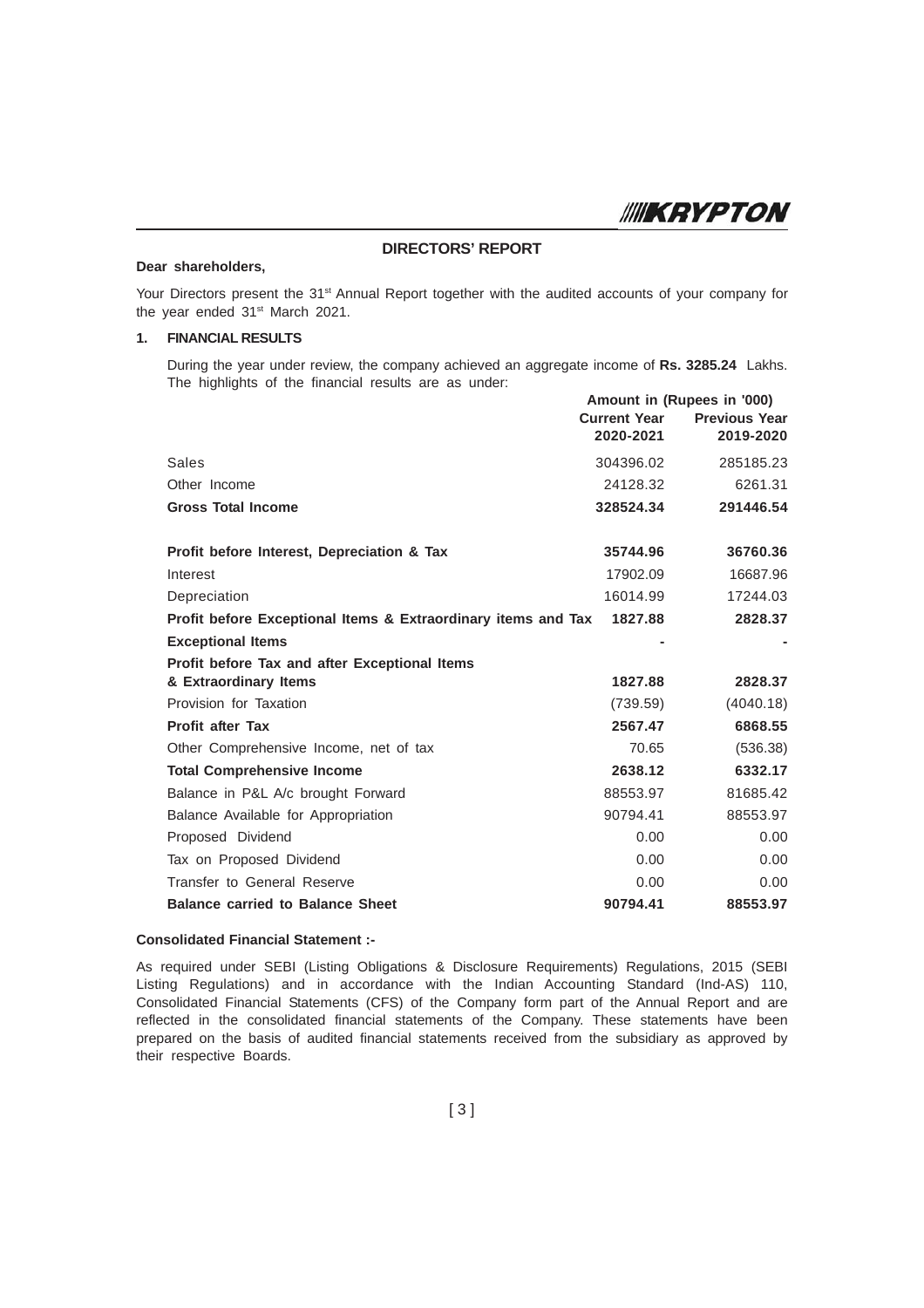### **2. OVERVIEW AND REVIEW OF OPERATION**

A review on division wise performance of the company is furnished below:-

#### **Tyre Division**

The total income of the Tyre division for the year 2020-21 amounted to Rs.826.67 lakhs compared to Rs.1064.28 lakhs of in the previous year. The loss before tax amounted to Rs. (78.34) lakhs as compared to loss of Rs. (15.05) lakhs previous year.

During the year this unit has unit performance is not up to mark due to COVID- 19 situation as its major revenue comes from exports and due lockdowns in different countries at different times has affected its sales badly. Also due to adverse shipping conditions both in terms of lead time & costs exports & imports became expensive which leads to higher input costs, and un competitive exports. Raw materials prices have grown more than 50% from pre covid levels which we could not pass entirely to our customers which has affected our bottom line. We are very hopeful that this situation will improve in current financial year.

#### **Sadhurhat division**

The unit is engaged in manufacturing MCP Tubeless Tires & Hospital Equipments for domestic market. The unit reported an income for the year 2020-21 amounted to Rs. 2400.79 lakhs as compared to the previous year Rs. 1861.03 Lakhs and the unit reported the Profit before tax for the year 2020-21 of Rs. 354.99 lakhs compared with previous year of Rs. 187.52 lakhs.

This unit has further increased its profit margin from last year. Also we have increased our topline impressively. We further believe that we can grow higher than industry average. We are very confident for coming years as there are certain bicycle companies & other mobility companies which are showing interest in our product as we can offer our unique product with no competitors in India. We hope to see very positive outcome in coming years.

#### **Wheel division**

The total income of this unit for the year 2020-21 amounted to Rs.67.34 lakhs compared to Rs.77.56 lakhs in the previous year. The unit reported the profit before tax for the year 2020-21 amounted to Rs. (73.97) lakhs compared to Rs. (86.68) lakhs in the previous year.

Due to stagnant export demand its productivity has not been achieved as per its capacity. With export as well as demand for other units will pick up we believe to use its capacity at higher level. This is a captive unit which is linked with the sales of other units.

#### **Plastic division**

The total income of this unit for the year 2020-21 amounted to Rs. 239.36 lakhs compared to Rs. 262.13 lakhs.The unit reported the profit before tax for the year 2020-21 amounted to Rs. 49.17 lakhs compared to the profit of Rs. 60.16 lakhs.

The unit has maintained the status quo in its performance. It can do much better and we are de bottle necking some process which will help in output with better costs. We believe that it can be used at full capacity from current financial year onwards with better realizations.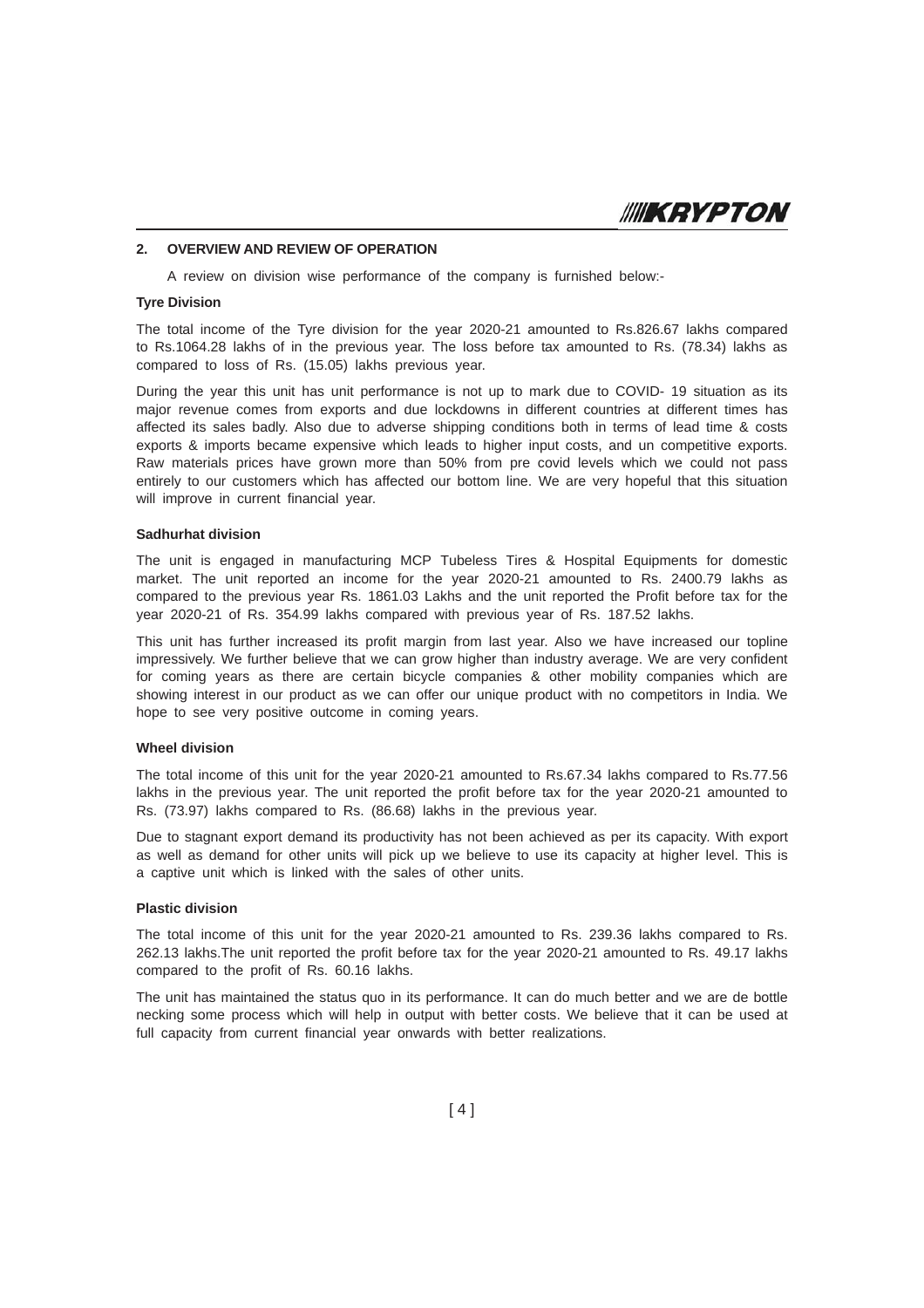#### **Footwear division**

The total income of the footwear division for the year 2020-21 amounted to Rs. 81.92 lakhs compared to Rs. 326.80 lakhs in the previous year. The unit reported loss before tax of Rs. (178.76) lakhs during the year compared to loss of Rs. (52.75) lakhs in the previous year.

Due to COVID-19 and extreme slowdown in Indian economy footwear industry has suffered badly and it has resulted in losses. Also due to AMPHAN cyclone this unit has most badly impacted which resulted in slowdown in manufacturing. But due to adequate insurance we have managed to limit our losses. We are trying to change the business mix in this unit as and trying to add other polyurethane products to increase our product portfolio.

#### **Engineering division**

The total income of this unit for the year 2020-21 amounted to Rs. 855.49 lakhs compared to Rs.748.81 lakhs in the previous year.

The unit posted the loss before tax for the year 2020-21 amounted to Rs. (54.82) lakhs compared to loss of Rs. (64.91) lakhs.

Current year was very challenging due to lockdowns and sunk in demands. We have increased our topline but losses were flat due to further increase in raw material prices abruptly and we could not pass on the increased prices to customers due to cheaper imports. We are very hopeful to deliver growth of 10-15% CAGR for next 3 years. As per current government policies, they are pushing hard in this segment with focus on **"Divyang"** for sustained living.

The Indian Rehab Care Equipment Market has accepted the Brand **"iCare"** which was very encouraging for our company but we need to push on sale further to strengthen our brand value.

 Company has always taken a long term view of this business and the company is also in process to come with more similar products for the disabled persons in the coming year. And the company is also expecting very high demand due to weaker rupee and stronger USD & Chinese Yuan due to which we will be very competitive not only in India but all around the world.

## **2. DIVIDEND**

In order to strengthen the financial position of the company the Board of Directors have decided not to recommend any dividend for the Financial Year ended 31st March, 2021 and plough back the profits of the company in its business.

### **3. SUBSIDIARIES, JOINT VENTURES OR ASSOCIATES**

Company had incorporated a Wholly Owned Subsidiary in the name and style of, Krypton Europe S.R.O., a limited liability Company in the Nádra•ní 48, 514 01, Jilemnice, Czech Republic on 06th November, 2019. The purpose of setting up this entity is to establish a marketing and trading outfit to explore European markets for Rehab Care products.

In accordance with Section 129(3) of the Companies Act, 2013, the consolidated financial statements of the company has been prepared, which forms part of this Annual Report. Further, the report on the performance and financial position of the subsidiary in the prescribed form AOC-1 is annexed as Annexure III to this report.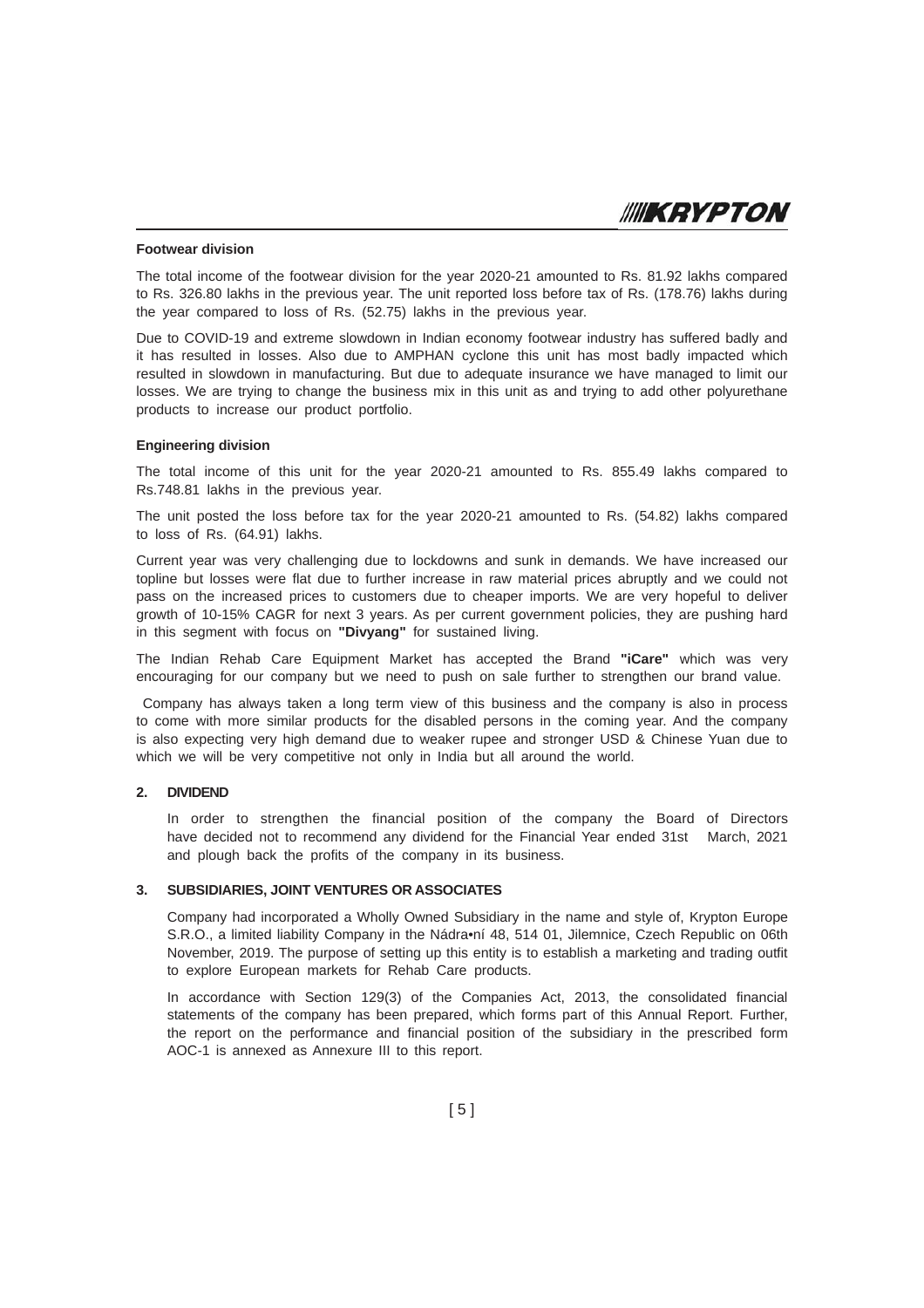### **4. MANAGEMENT DISCUSSION AND ANALYSIS REPORT**

Management Discussion and Analysis Report as required Listing agreement with Stock Exchange:-

#### **A. Industry Structure & Developments:-**

Krypton Industries Limited (KIL) had managed to be in positive territory in this extremely difficult market conditions and increasing input cost and manufacturing expenses.

Company's primary focus is expansion in Indian Markets for all its product line which include PU Safety Footwear, MCP tubeless tires and hospital/disabled support equipment business. Company is also focusing on high end products like hospital beds/ power wheelchairs for disabled persons and to increase its product portfolio. Also company is aggressively betting for government tenders for Wheelchairs & other support equipment.

We are currently focusing of Rehab care business which has tremendous growth outlook as this industry is in very nascent stage in India. Also our government are pushing very hard to improve the health care infrastructure in India which we can contribute in very positive way.

#### **B. Outlook and opportunities**

Your Company has identified the following opportunities and future building business areas:

The company's major focus is on MCP tubeless tires in bicycle industry and rehab care business which has very promising in future. Primarily, the PU tire for Bicycle, rehab care products and tires for industrial application will be our main focus this year and years to come for the domestic as well as international market.

With Rehab care / disabled support equipment business, the company is now considered as one of major domestic brand in India with brand name **"ICARE "** for rehab care products & we have also launched affordable new model of wheelchair in the Brand Name **"UDAAN**" which was accepted in highly competitive market, with our current product portfolio & brand recognition in market the future looks very promising. With government focus on **"Divyang"** section of society, huge demand from both government sector as well as from market will come in future. We have been also accredited with certain quality certification which will help company to participate tenders from Defense, NGO's, Hospitals & other government organizations. Company is also continuously making efforts to increase its product portfolio to stay competitive from imports and other emerging players in the segments.

### **C. Outlook on threats, risk and concer**

# **1. Business Risks:**

Company's major product portfolio is MCP tubeless Tires & castor wheels for industrial applications. It faces major competition from rubber tires which is cheaper than our products in same industry. Also rubber prices are much stable than polyurethane. Also our bicycle tire is new entrant in our portfolio which is still in growing stage and has a huge potential but at the same time it's a completely new product for the market and acceptance will take some time to establish. Our positive side is that life & quality of our product is much more superior than rubber tires.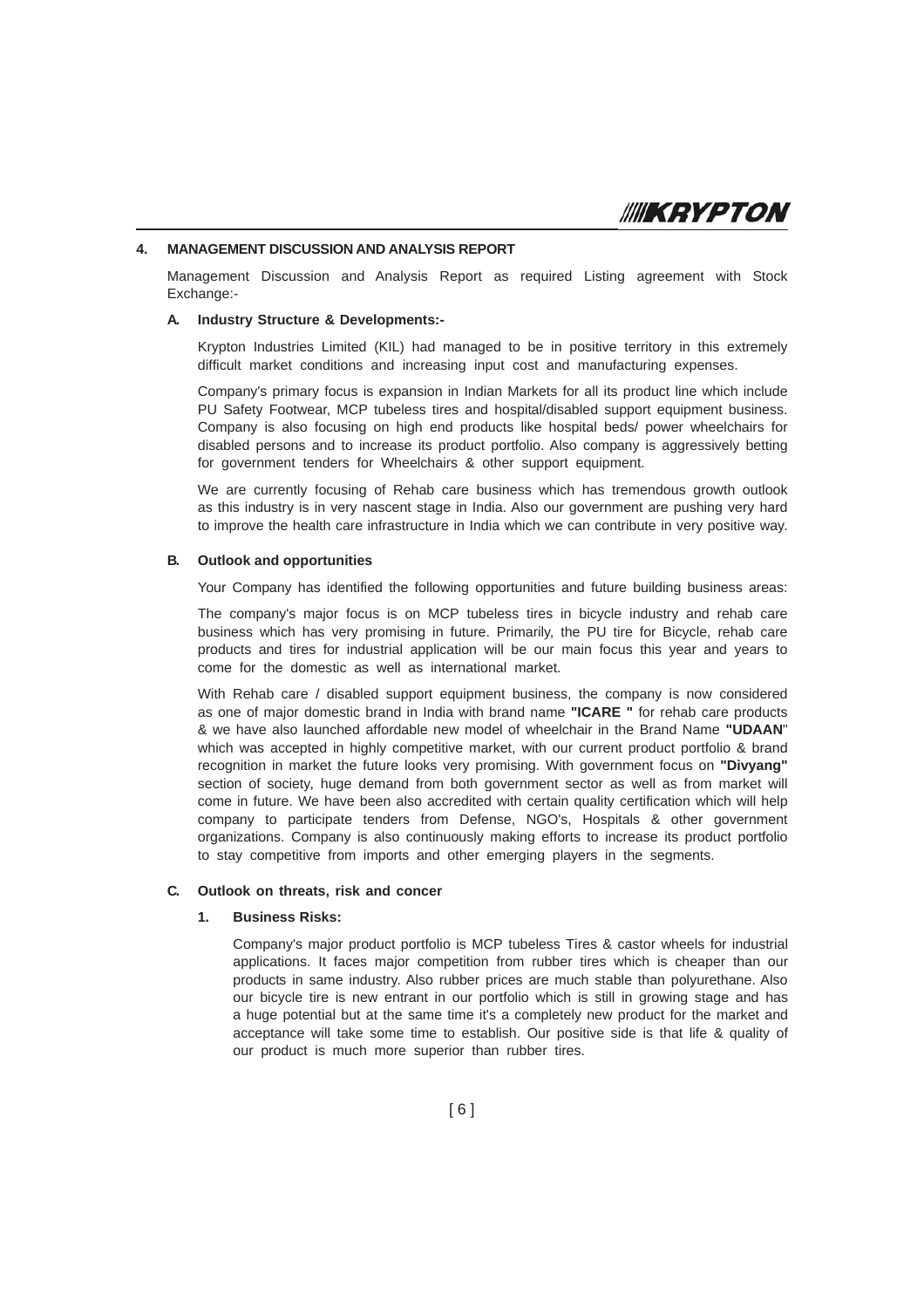In rehab care / Hospital furniture business our company is facing biggest competition from cheap & low quality Chinese products. Also further increase in prices in steel & other raw material items will hurt our bottom line in future. Also passing on additional cost is very difficult in this industry.

Company is normally import Raw Materials and export finished goods during its course of business which exposes it to exchange fluctuation risks and international crude & petrochemicals prices affects the raw material prices.

Also due to COVID-19 whole business scenario has changed and demand will take another 2-3 quarters to stabilize. We are also impacted in this scenario but we are searching all other options to minimize this impact.

# **2. Financial Risks:**

Majority of raw material are imported, so any major fluctuation in US\$ can affect the performance of the company. Company is trying to leverage this risk by sourcing more from local vendors. Although foreign exchange risks somewhat balanced by exports and company is regularly covering such risk.

The interest cost is still on the higher side although RBI started reducing interest rates and banks are reluctant in passing the benefit to borrowers. Company is exploring the other means to reduce interest cost.

## **3. Legal & Statutory Risks**

Company is complying regularly with all the regulatory requirements with respect to manufacturing, taxations, statutory requirements, company law, SEBI etc, with new laws coming in, this exercise will need more inputs which company is working towards.

# **4. Political Risks**

Any major change in local, national or international can affect the business but as, at the moment, company does not have any business with government entities, the risk is minimal. Although company is trying to secure government business at the moment, this can impact positively as well as negatively in a small percentage of growth of the company.

#### **D. Internal Control System and their adequacy:**

Your Company believes that Internal Control is a required principle of governance that freedom of management should be exercised within a framework of appropriate checks and balances. Your Company remains committed to ensuring an effective internal control environment that provides assurance on the efficiency of operations and security of assets.

The company has an Audit Committee, the details of which have been provided in the Corporate Governance Report. Internal auditor performs their duty and audit committee reviews internal auditor reports and other reports and provides suggestions for improvement /takes corrective actions. The committee also meets the Company's Statutory Auditors to ascertain, interalia, their views on the Adequacy of Internal Control Systems in the company and keeps Board of Directors informed from time to time.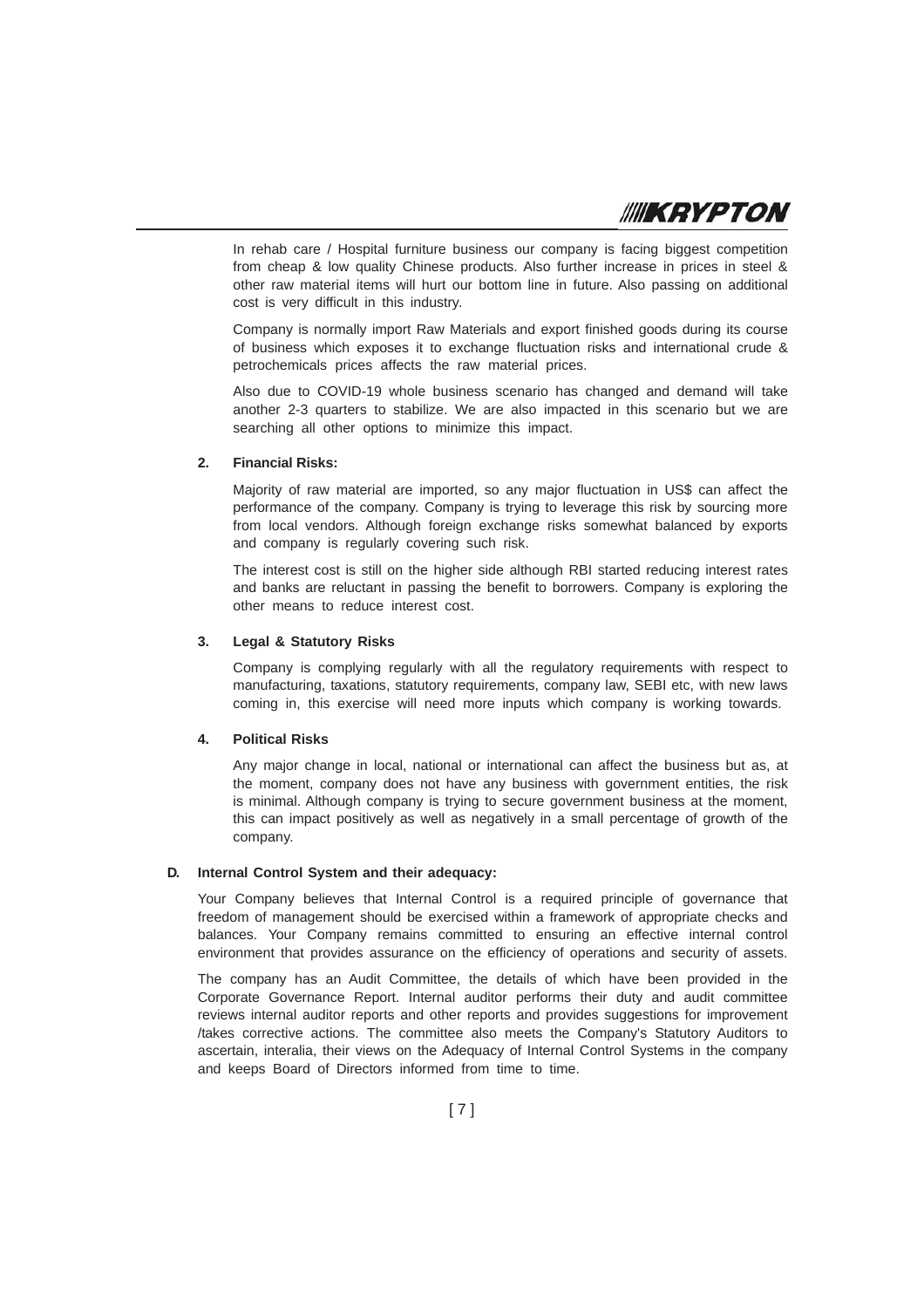# **E. Financial Performance**

Over all financial Performance of the company is satisfactory in current market scenario, we are cautiously improving in costing point of view which will further add to out margins. Our company will surely improve out topline and bottom line this year and in the years to come.

#### **F. Human Resource Developments:**

During the fiscal 2020-2021 company has more than 200 Persons on its payroll. Apart from this company has generated indirect employment to more than 500 persons in nearby locations. Company is working on to restructure the total organization to help its growth with further recruitment in the top and middle management level at different positions.

#### **5. SHARE CAPITAL**

The paid up equity share capital as at March 31, 2021 is Rs. 14.69 Crores, divided into 1,46,97,130 equity shares of face value Rs. 10 each.

During the year under review, the Company has not issued any equity shares with differential rights or sweat equity shares or under any employee stock option.

#### **6. DEPOSITS**

During the year under review, the Company has neither invited nor accepted any fixed deposits from the public within the meaning of section 73 of the Companies Act, 2013 and the rules made there under.

#### **7. PARTICULARS OF LOANS, GUARANTEES OR INVESTMENTS**

The particulars of the loans given, Investments made, Guarantees or Securities provided during the year have been disclosed under the Note no. 5,6,14 & 43 to the financial statement.

### **8. PARTICULARS OF THE CONTRACTS OR ARRANGEMENTS WITH THE RELATED PARTIES**

All transactions/ contracts/arrangements entered with the Related Parties during the financial year were in the Ordinary course of business and on arm's length basis and without any conflict of interest. Moreover, the company has not entered into any transaction of material nature with the promoters, directors, management, subsidiaries or any significant related party during the financial year that may have potential conflict with the interests of the company at large.

Since all the related party transactions entered into by the Company were in the ordinary course of the Business and on an arm's length basis. Thus, no transaction are being reported in Form AOC-2.

The details of the transactions/ contracts /arrangements held with the related parties have been disclosed in the Notes to the financial statements. A framed Policy on Related Party Transactions duly adopted by the Board is available on the Company's website www.kryptongroup.com.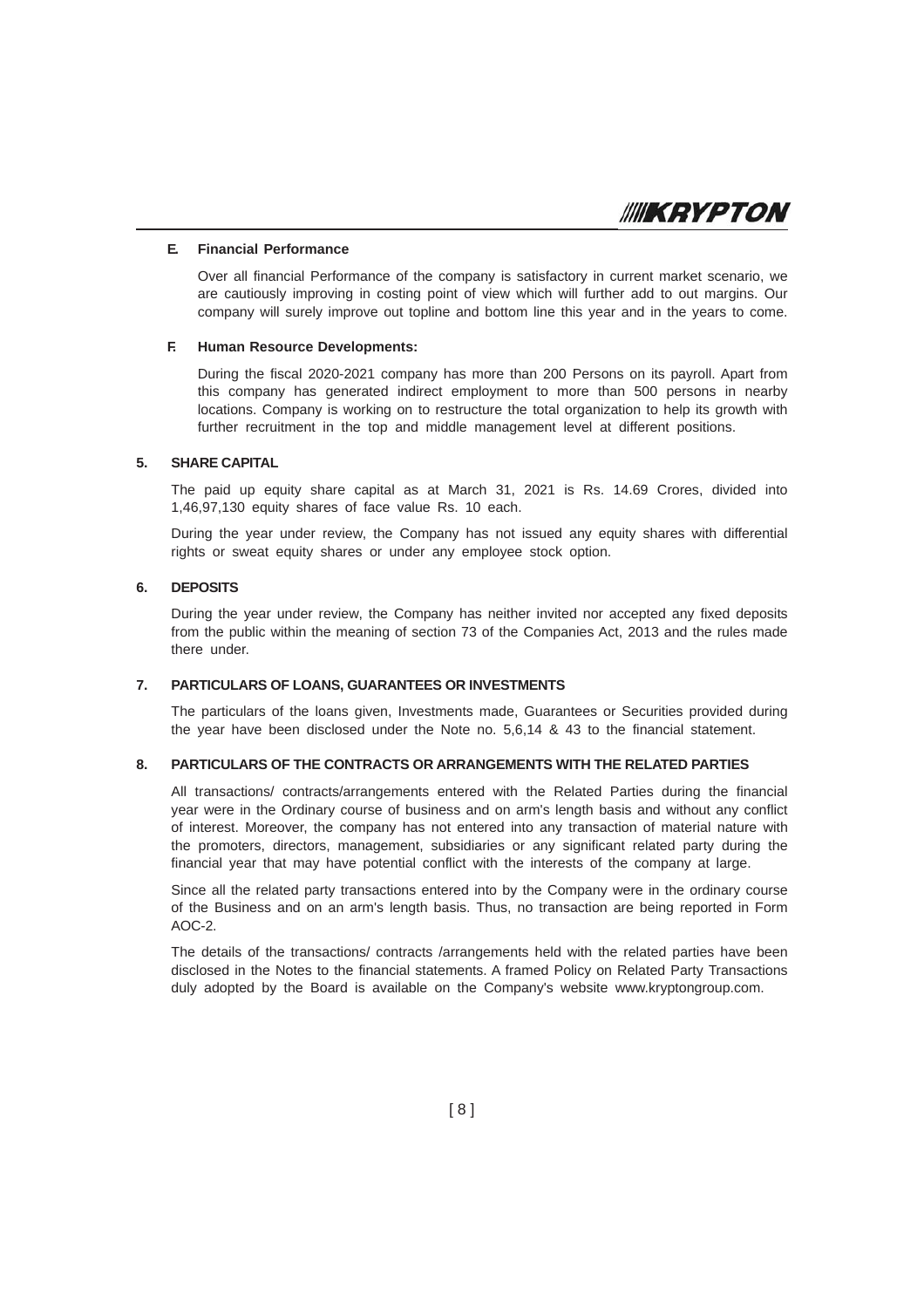## **9. MATERIAL CHANGES AND COMMITMENTS**

Except for the material changes and commitments arising out of COVID-19, there has been no material changes have been occurred affecting the financial position of the company in between the period from the close of the financial year of the company to which the Balance Sheet relates and the date of the report.

The COVID-19 pandemic started spreading in India in March 2020, forcing the central government to order a complete lockdown of all except essential outdoor activities from end-March 2020. Your Company had to close its offices, factories and dealer networks, during the first quarter of the financial year 2020-21. Your Company has taken effective and timely measures to ensure that the pandemic related risks of all nature- core, support and strategic are effectively mitigated. The strategic initiatives undertaken by it helped your Company to put in place strong and effective mitigating actions in response to COVID-19's impact on its business. As a result of these initiatives and with the gradual easing of restrictions from the second quarter onwards, your Company put up a strong performance during second half of the year, resulting in higher sales in the financial year 2020-21 compared with the previous financial year. In view of the lockdown restrictions imposed on the State of West Bengal vide circular dated 15 May 2021 due to steady surge in the number of COVID cases in the State of West Bengal consequent to the onslaught of the second wave of the COVID-19 pandemic, the revenue of the Company was substantially effected, however the Company is optimistic to restore its business once the lockdown is lifted and the overall scenario normalizes.

#### **10. AUDITORS**

#### **Statutory Auditors & their Report**

M/s P. K. Luharuka & Co. (Registration no. 322020E), Auditors of the Company have been appointed at the Annual General Meeting on September 22, 2017 for a term of 5 years. The Company has received consent of the Auditors for continuation of office for the current year.

The observations made by the Statutory Auditors in their report for the financial year ended 31st March 2021 read with the explanatory notes therein are self-explanatory and therefore, do not call for any further explanation or comments from the Board under Section 134(3) of the Companies Act, 2013. The Auditors' Report does not contain any qualification, reservation or adverse remark.

#### **Secretarial Audit Report**

Pursuant to section 204 of the Companies Act, 2013, the Board has appointed Meenakshi Agarwal, Practicing Company Secretary to undertake the audit of Secretarial and other related records of the company. The Secretarial Audit Report issued by Meenakshi Agarwal in Form MR-3 for the financial year ended 31st March, 2021, is also annexed herewith in Annexure-V. Your directors wish to clarify the observations made by the Auditors regarding the cases being shown as pending in the Bankshall Courts which were actually being resolved during the past years itself and for which a letter is being sent to the Registrar for removal of such cases from the pending list.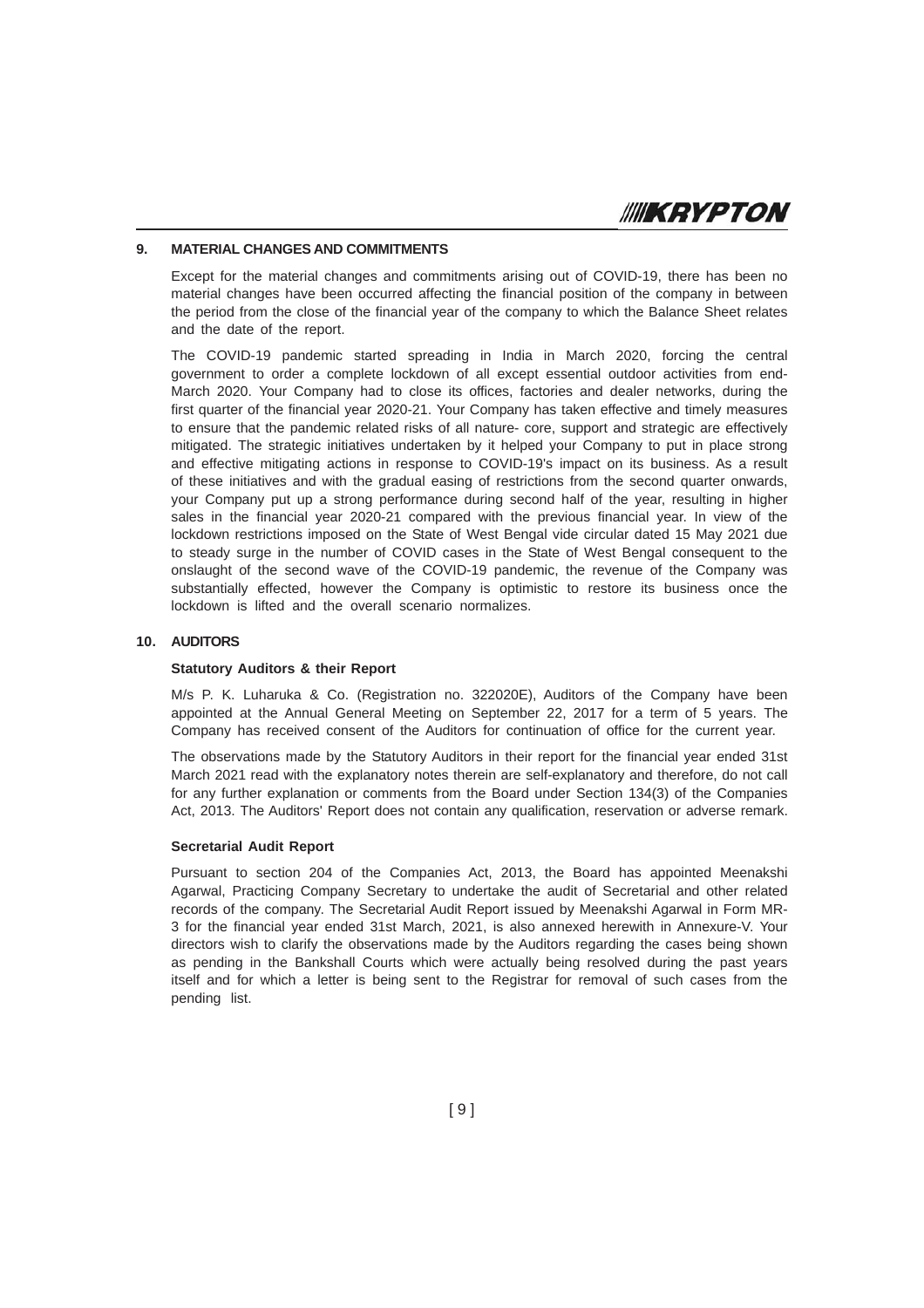

Your Directors also clarify that the listing fees of the Calcutta Stock Exchange for the financial year is not being paid as the said stock exchanges is suspended from long and expected that the exchange will get de-recognised soon.

### **Cost Audit & Records**

Pursuant to Section 148 of the Companies Act, 2013 read with the Companies (Cost Records and Audit) Amendment Rules, 2014 the Company is only required to maintain its cost records in respect of the products being manufactured by the company. The Cost records are duly maintained by the company as required.

# **11. CONSERVATION OF ENERGY, TECHNOLOGY ABSORPTION AND FOREIGN EXCHANGES EARNINGS AND OUT GO:**

The information as required under clause (m) sub section (3) of section 134 of the Companies Act, 2013 read with Rule 8 of the Companies (Accounts) Rule, 2014 is annexed herewith in Annexure- I.

# **12. EXTRACT OF ANNUAL RETURN**

The extract of Annual Return in Form MGT-9 forming part of the Directors Report is available at the company's website www.kryptongroup.com.

#### **13. DETAILS OF SIGNIFICANT & MATERIAL ORDERS PASSED BY THE REGULATORS OR COURTS OR TRIBUNAL IMPACTING GOING CONCERN STATUS AND COMPANY'S OPERATIONS IN FUTURE**

There were no significant & material orders passed by the regulators or courts or tribunal which would impact the going concern status and future operations of the company.

# **14. LISTING AT STOCK EXCHANGES**

The equity shares of the company are listed on the stock exchanges at Kolkata and Mumbai. The annual Listing fees have been paid for the financial year 2020-2021.

#### **15. CORPORATE GOVERNANCE**

A separate section on corporate governance together with a certificate from the Auditors of the company regarding full compliance with the provisions of SEBI (Listing Obligations and Disclosure Requirement) Regulations, 2015 with the stock exchanges forms a part of the Report under Annexure- IV.

#### **16. MEETINGS**

During the year under review, seven Board Meetings and four Audit Committee Meetings were convened and held, the dates and attendance in by each Directors are given in the Corporate Governance Report. The maximum time gaps between the Meetings were within the period as prescribed under the Companies Act, 2013 and SEBI (Listing Obligations and Disclosure Requirement) Regulations, 2015.

The details of constitution of the Board and its Committee are given in the Corporate Governance Report.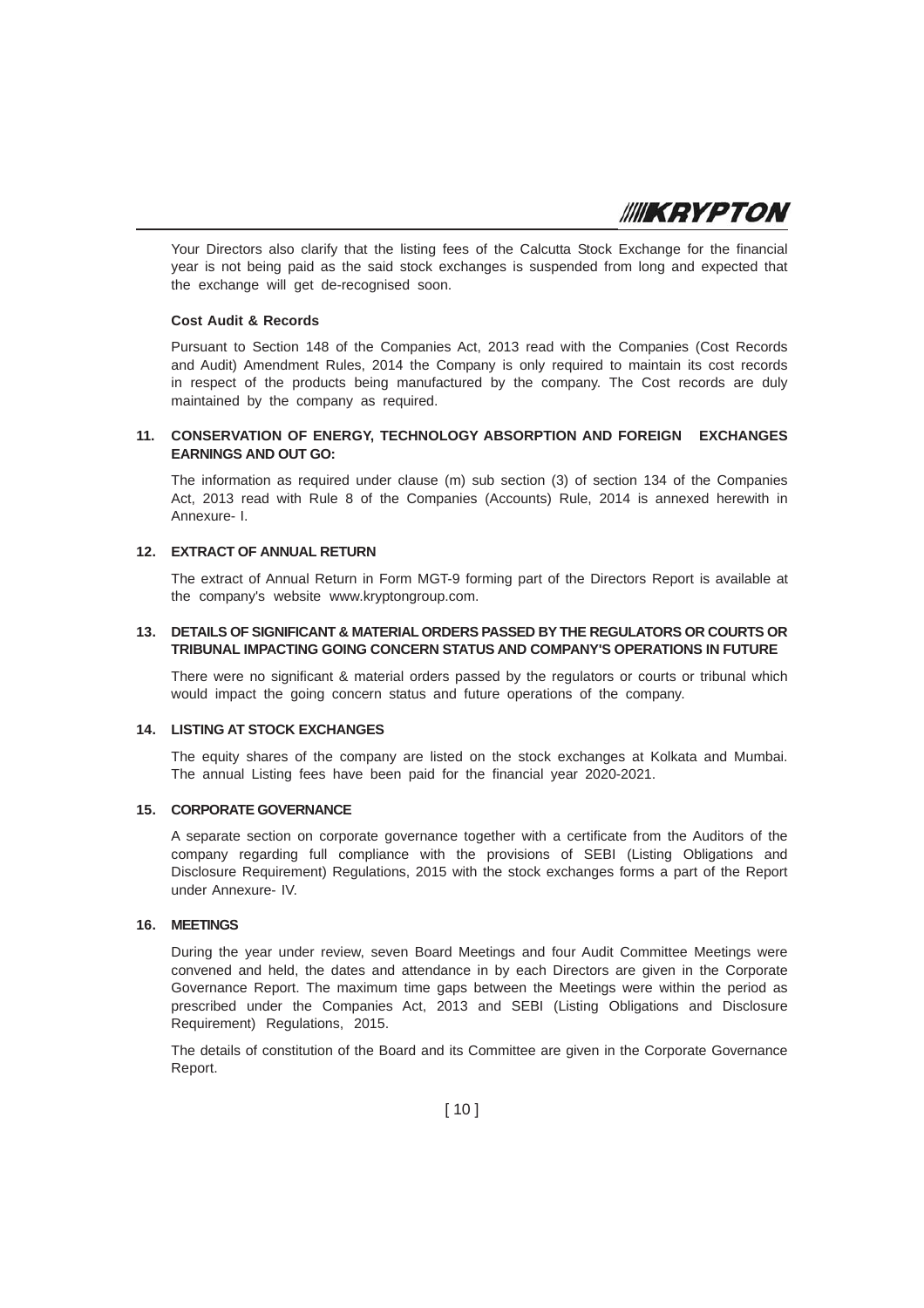### **17. SECRETARIAL STANDARDS**

The Company has complied with Secretarial standards issued by the Institute of Company Secretaries of India.

# **18. DIRECTORS**

Mr. Tilok Chand Bachhawat (DIN: 00580356), Non-Executive Director who is liable to retire by rotation as director in accordance with the Companies Act, 2013 and being eligible, offers himself for reappointment at the forthcoming Annual General Meeting.

None of the Directors of the company are disqualified for being appointed as Directors as specified under section 164 of the Companies Act, 2013 and the rules made thereunder.

**DECLARATION BY INDEPENDENT DIRECTOR:** The Company has duly received the declaration from all the Independent Directors as laid under section 149(6) of the Companies Act, 2013 and SEBI (Listing Obligations and Disclosure Requirement) Regulations, 2015. The declaration was placed and noted by the Board at its meeting held on 31st July, 2020.

#### **19. REMUNERATION POLICY**

The Board, on recommendation of the Nomination & Remuneration Committee has framed a policy for selection and appointment of Directors, Senior Management and their remuneration which includes criteria for performance evaluation of non-executive and executive directors. A detailed Policy is also available on the website of the Company, www.kryptongroup.com.

#### **20. RISK MANAGEMENT POLICY**

In accordance with the SEBI (Listing Obligations and Disclosure Requirement) Regulations, 2015, the Board of Directors of the Company is responsible for framing, implementing and monitoring the Risk management plans of the Company. The Company has also framed a Risk Management Policy defining the roles and responsibilities of the Committee and the same has been approved by the Board of Directors of the Company.

The Risk Management Policy is available on the website of the company, www.kryptongroup.com.

# **21. VIGIL MECHANISM/WHISTLE BLOWER POLICY**

In accordance with the provision of the Companies Act, 2013 read with the Rules made therein and SEBI (Listing Obligations and Disclosure Requirement) Regulations, 2015, every listed company shall establish a Vigil Mechanism for the directors and employees to report their genuine concerns and grievances. A framed Vigil Mechanism is available on the company's website, www.kryptongroup.com.

The Audit Committee is entrusted with the responsibility to oversee the Vigil Mechanism.

# **22. BOARD EVALUATION**

Pursuant to the provisions of the Companies Act, 2013 and Securities and Exchange Board of India (Listing Obligations and Disclosure Requirements) Regulations, 2015, the performance evaluation of the Board as a whole, Chairman and the Non-Independent Directors was carried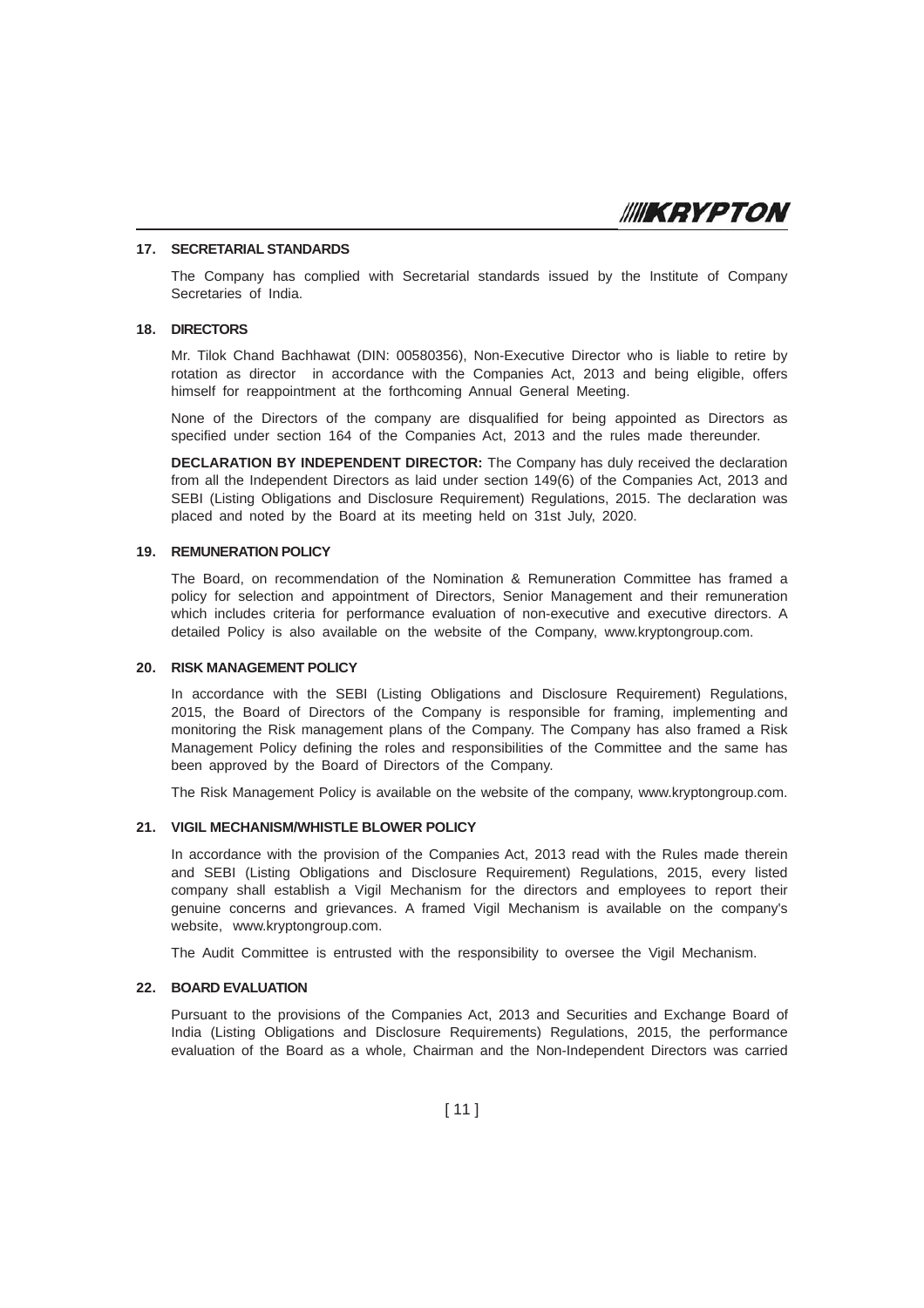out by the Independent Directors. This exercise was carried out in accordance with the Remuneration Policy framed by the Company within the framework of applicable laws.

The Board carried out an annual evaluation of its own performance, as well as the evaluation of the working of its committees and individual Directors, including Chairman of the Board. The performance evaluation of all the Directors was carried out by the Nomination and Remuneration Committee. While evaluating the performance and effectiveness of the Board, various aspects of the Board's functioning such as adequacy of the composition and quality of the Board, time devoted by the Board to Company's long-term strategic issues, quality and transparency of Board discussions, execution and performance of specific duties, obligations and governance were taken into consideration.

#### **23. DIRECTORS RESPONSIBILITY STATEMENT**

As required under Section 134(3)(c) of the Companies Act, 2013, your Directors hereby states:

- That in the preparation of the Annual Accounts, the applicable Accounting Standards have been followed with proper explanation relating to material departures if any;
- That the directors have selected such accounting policies and applied them consistently and made judgments and estimates that are responsible and prudent so as to give true and fair view of the state of affairs of the company at the end of the financial year and of the profit of your company for that period.
- That the directors have taken proper and sufficient care for the maintenance of adequate accounting records in accordance with the provisions of the Companies Act, 2013 for safeguarding the assets of your company and for preventing and detecting fraud and other irregularities.; and
- That the directors have prepared the annual accounts on a going concern basis and
- That proper internal financial controls were in place and that the financial controls were adequate and were operating effectively, and
- That the systems to ensure compliance with the provisions of all applicable laws were in place and were adequate and operating effectively.

#### **24. PARTICULARS OF EMPLOYEES**

The disclosure required under section 197 of the Companies Act, 2013 read with the Rule 5 of the Companies (Appointment & Remuneration of Managerial Personnel) Rules, 2014 is annexed herewith in Annexure- II.

Your Directors state that during the year under review, there were no cases filed pursuant to the Sexual Harassment of Women at Workplace (Prevention, Prohibition and Redressal) Act, 2013.

# **25. ISO 9001-2008, IS 7454**

Your company operates in ISO 9000 quality assurance system as per the ISO 9001-2008 standards. The Audit was duly carried out during the year 2020-21. The new standards are mainly customer oriented and they will help our Company to get much better controls to improve with best customer satisfaction standards.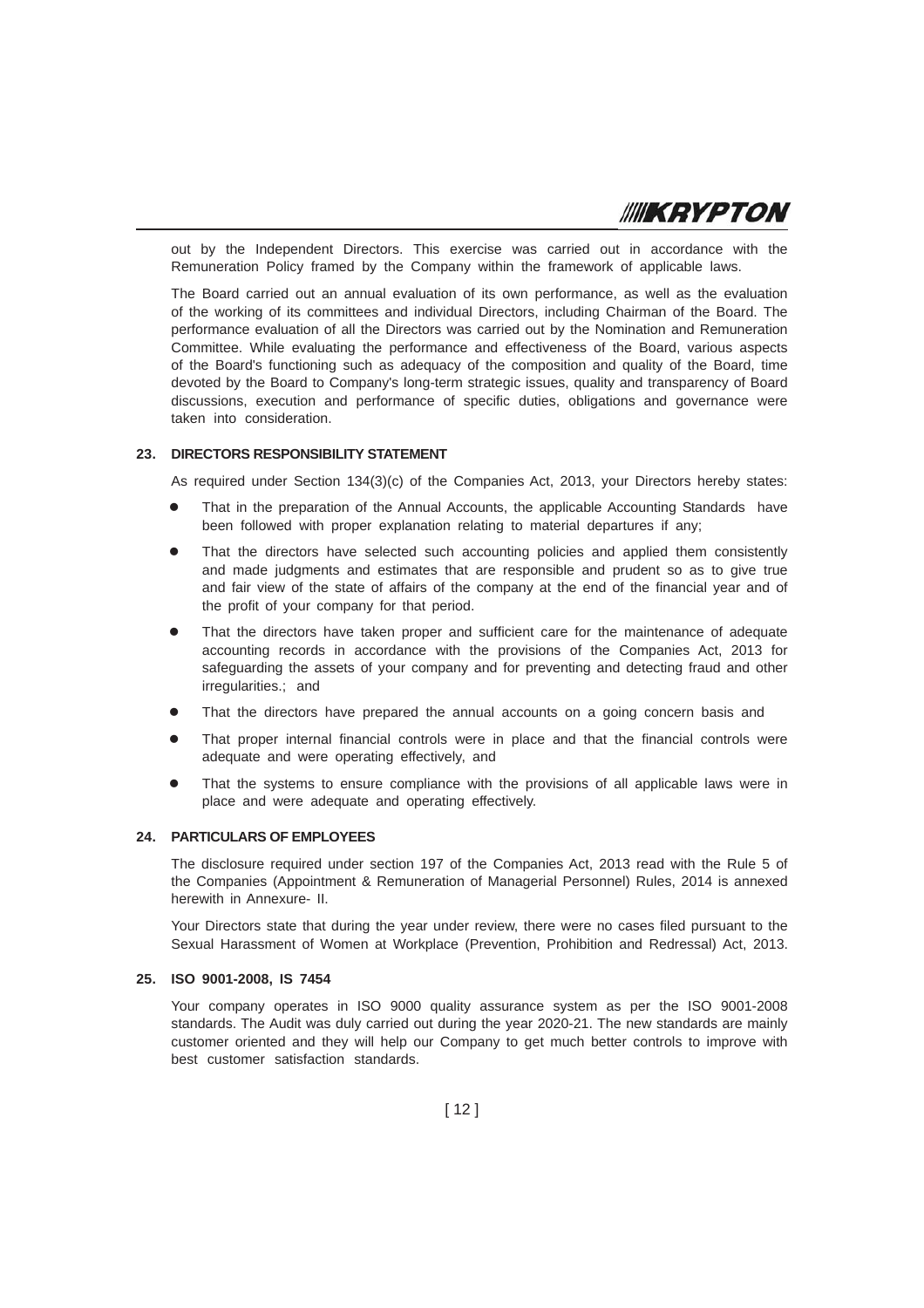The company has been granted the license by Bureau of Indian Standards (BIS) to use Standard Mark i.e. IS 7454 in respect of Rehabilitation equipment- Wheelchairs Folding and Adult size according to which we will manufacture highest quality of wheelchairs as per the specification.

# **26. APPRECIATION**

Your Directors take this opportunity to record their appreciation for the continued and sustained support and co-operation extended to the Company by the Government of India, State Governments, Financial Institutions and Banks, Dealers and Customers, Suppliers, Transporters, Employees, Shareholders and all other Stakeholders.

#### **Cautionary Note:**

Certain statements made in the Director's Report and "Management Discussion & Analysis Report " which seek to describe the company's objectives, projections, estimates, expectation or predictions etc may constitute "forward looking statements" within the meaning of applicable laws and regulations. Actual result may differ from such expectations, projections, etc., whether express or implied. Several factors could make significant difference to the Company's operations. These include climatic conditions and economic conditions affecting demand and supply, government regulations and taxation, natural calamities, etc. which the company doesn't have any direct control.

Registered Office: Falta Special Economic Zone By Order of the Board Sector-1, Plot-31&32, Falta For Krypton Industries Limited 24-Parganas (S), Pin-743504 West Bengal CIN : L25199WB1990PLC048791

 **Jay Singh Bardia** Managing Director Date: 14.08.2021 (DIN : 00467932)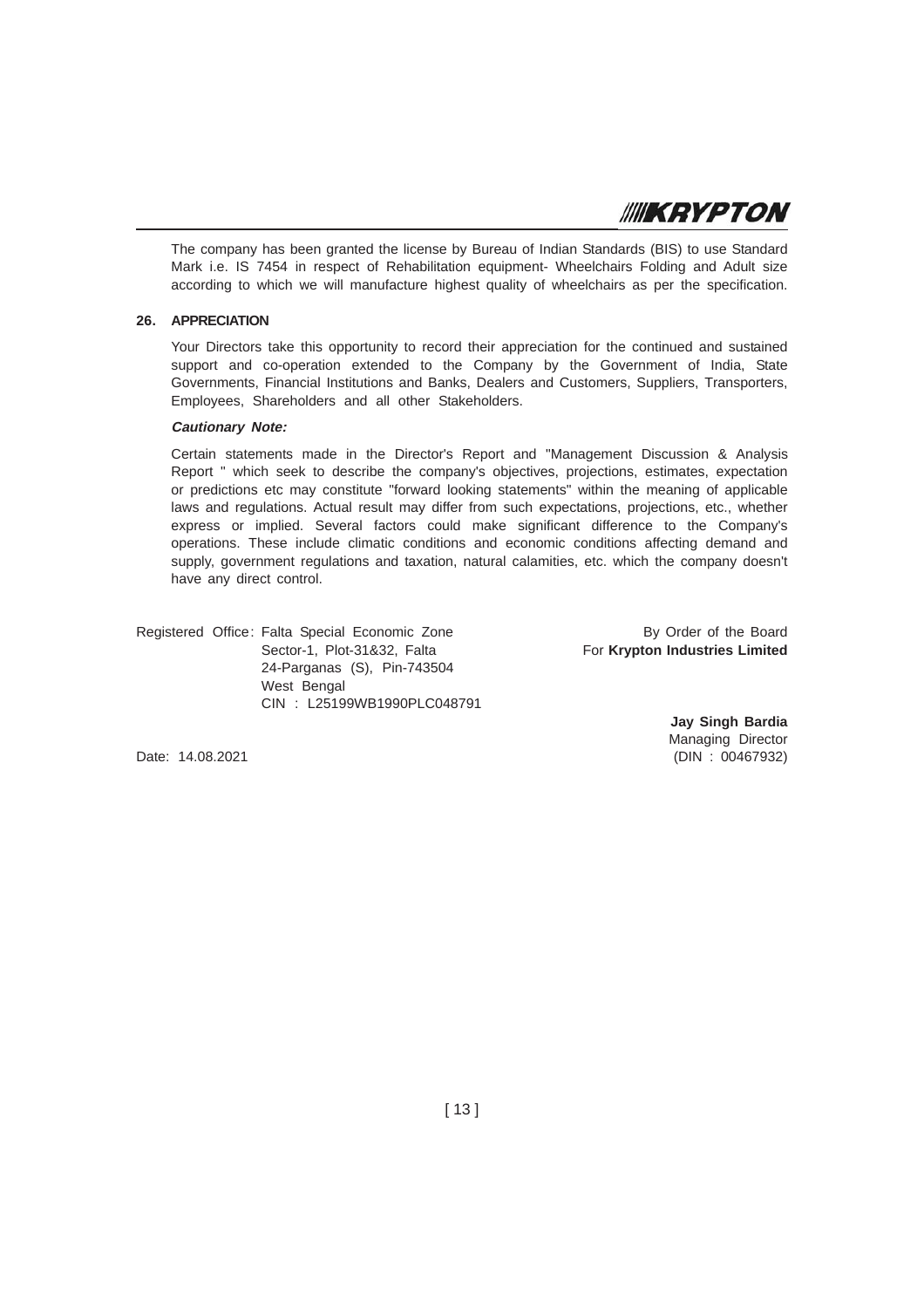# **ANNEXURE - I**

#### **CONSERVATION OF ENERGY, TECHNOLOGY ABSORPTION AND FOREIGN EXCHANGE EARNINGS AND OUTGO:**

Pursuant to section 134(3) (m) of the Companies Act, 2013 read with Rule 8(3) of the Companies (Accounts) Rules, 2014, the particulars as required in relation to the Conservation of Energy, Technology Absorption and Foreign Exchange Earnings & Outgo are given below:

#### **A) CONSERVATION OF ENERGY**

- a) The steps taken or impact on Conservation of Energy are:
- 1. Company has carried out a close monitoring of the Electricity consumption based on KWH.
- 2. Company is changing normal tube lights & bulbs to LED lights & renovation factory shed so that in day time less electricity will be consumed in all the units in a phased manner to save electricity.
- 3. Up gradation of the capacitors has been done in the plants in order to increase the power factor and efficient utilisation of energy. It will also help in the company to reduce its electricity bills in the coming years.

#### **(B) TECHNOLOGY ABSORPTION**

#### **1. The efforts made towards technology absorption:**

Company's major focus is on PU related products in Bicycle industry & rehab care industry which has huge potential in future. We are continuously working on R&D of our existing products & we are exploring new products development in this field like PU foam products & other PU products used in rehab care industry. We have already developed high performance MCP tubeless tires for bicycles as a future substitute for Rubber Tires. Also we are doing R&D on high performance of PU tires in industrial applications which is a new area for us.

Our company is working to enhance our Rehab care unit production with same infrastructure by effective handling of man power and de bottlenecking in production.

#### **2. Benefit derived like product improvement, cost reduction, product development or import substitution:**

Our company has been started getting benefits of its R&D activities & cost reduction measures.

We have also been successful in cut down of our power cost and labour cost in all the units by up gradation of machines and effective utilization of manpower.

Our wheelchairs has been renewed, **IS 7454 by Bureau of Indian Standards (BIS)** which is highest quality standard for wheelchair product, which shows our dedication for quality and it will a big boost for the Company in the coming years. Also we are in process of getting BIS certification for our Safety shoes in current financial year.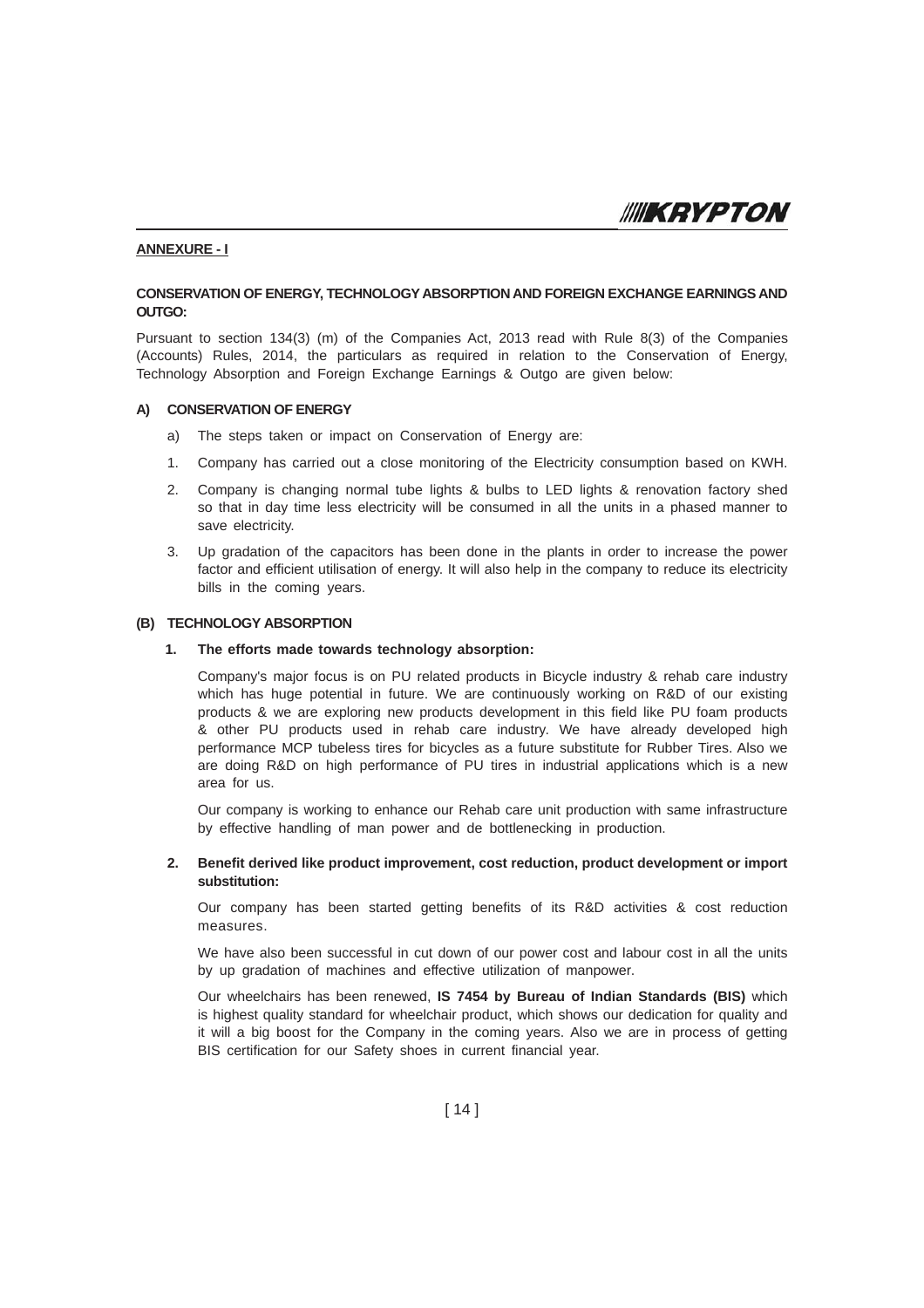# **INIKRYPTON**

(C) Foreign Exchange Earning and Outgo: The details of the Foreign Exchange Earning in terms of actual inflows and Foreign Exchange outgo in terms of actual outflows during the year under review are given below:

| <b>FOREIGN EXCHANGE EARNING AND OUTGO</b> | 2020-2021<br>(Rs. in '000)                            |          |
|-------------------------------------------|-------------------------------------------------------|----------|
|                                           | 1. (A) Foreign Exchange Earning                       | 55550.55 |
| (i)                                       | 2. (B) Foreign Exchange Outgo<br>CIF VALUE OF IMPORTS |          |
| $\bullet$                                 | Raw materials, Component & trading Goods              | 81336.73 |
| $\bullet$                                 | Stores and Spare parts & Component                    | 817.28   |
| $\bullet$                                 | Capital Goods                                         | 529.88   |
|                                           | Other matters                                         | 174.83   |

|  | Registered Office: Falta Special Economic Zone |
|--|------------------------------------------------|
|  | Sector-1, Plot-31&32, Falta                    |
|  | 24-Parganas (S), Pin-743504                    |
|  | West Bengal                                    |
|  | CIN : L25199WB1990PLC048791                    |

By Order of the Board For Krypton Industries Limited

 **Jay Singh Bardia** Managing Director Date: 14.08.2021 (DIN : 00467932)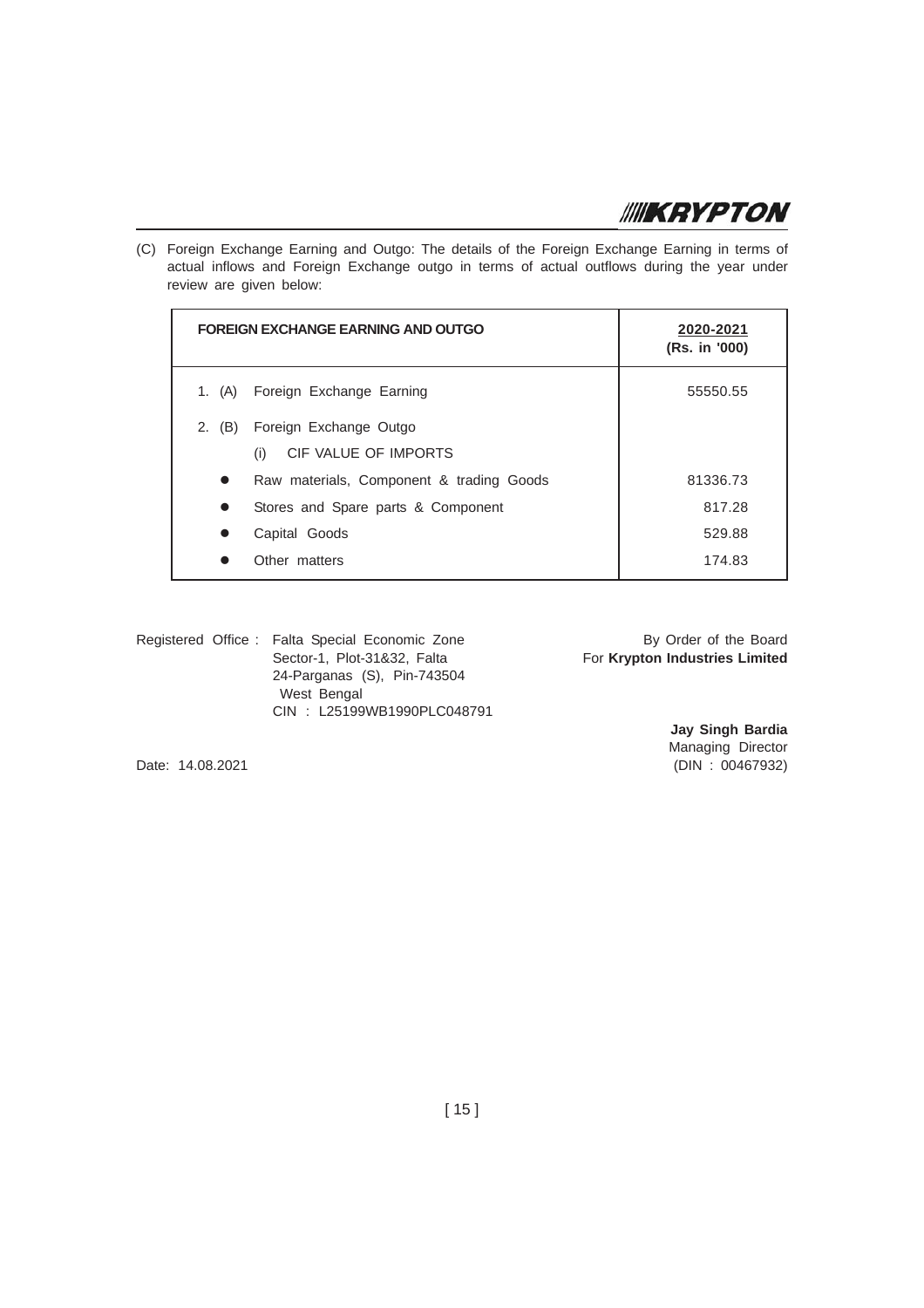# **ANNEXURE - II**

**Statement pursuant to section 197(12) of the Companies Act, 2013 read with Rule 5 of the Companies (Appointment & Remuneration of Managerial Personnel) Rules, 2014**

**1. The ratio of the remuneration of each director to the median remuneration of the employees of the company for the financial year:**

| <b>Name of Director</b> | Ratio to Median remuneration |
|-------------------------|------------------------------|
| Uay Singh Bardia        |                              |
| - Managing Director     | 22.53                        |

Director's other than Executive Director have received sitting Fees for attending the meeting of the Board of Directors or its committees as disclosed in the Corporate Governance Report. The figures are not comparable.

**2. The percentage increase in remuneration of each director, Chief Financial Officer, Chief Executive Officer, Company Secretary or Manager, if any, in the financial year**

| Director's/CEO/CFO/CS name | % increase in remuneration in the<br>Financial year 2020-21 |
|----------------------------|-------------------------------------------------------------|
| Jay Singh Bardia, MD       | No increment during the year                                |
| Pannalal Bardia, CEO       | No increment during the year                                |
| Vinay Sipani, CFO          | No increment during the year                                |
| Arti Baid, CS              | No increment during the year                                |

- 3. **The percentage increase in the median remuneration of employees in the financial year:** 5.60%.
- 4. **The number of permanent employees on the rolls of company:** 202 employees as on March 31, 2021.
- 5. **Average percentile increase already made in the salaries of employees other than the managerial personnel in the last financial year and its comparison with the percentile increase in the managerial remuneration and justification thereof and point out if there are any exceptional circumstances for increase in the managerial remuneration**

Average Salary increase of non-managerial employees for 2020-21 is 3-5%.

Average Salary increase of managerial employees for 2020-21 is Nil.

There were no exceptional circumstances for increase in the managerial remuneration.

6. **Affirmation that the remuneration is as per the remuneration policy of the company:** Remuneration paid during the year is as per the Remuneration Policy of the Company.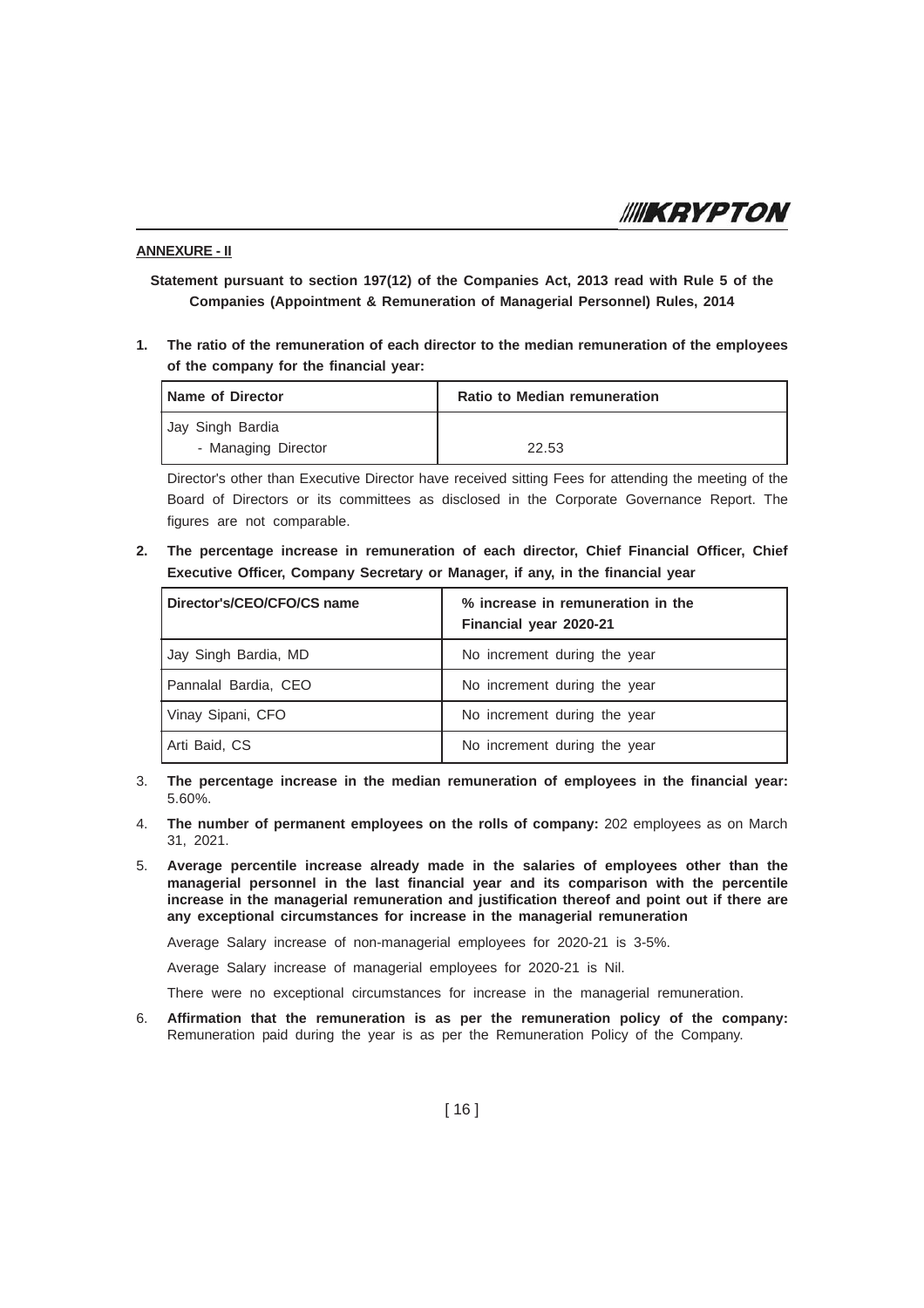

# **ANNEXURE- III**

# **Form AOC-1**

(Pursuant to first proviso to sub-section (3) of section 129 read with rule 5 of Companies (Accounts) Rules, 2014)

# **Statement containing salient features of the financial statement of subsidiaries/associate companies/joint ventures**

#### **Part "A": Subsidiaries**

(Information in respect of each subsidiary to be presented with amounts in Rs. in Thousands)

| SI. No.        | <b>Particulars</b>                              | <b>Details</b>        |
|----------------|-------------------------------------------------|-----------------------|
| 1 <sub>1</sub> | Name of the subsidiary                          | Krypton Europe S.R.O. |
| 2.             | Reporting period for the subsidiary             | 31.03.2021            |
| 3.             | Reporting currency and Exchange rate as         | Czech Koruna (CZK)    |
|                | on the last date of the relevant Financial year | $1CZK = 3.29118$      |
|                | in the case of foreign subsidiaries             |                       |
| 4.             | Share capital                                   | 3291.18               |
| 5.             | Reserves & surplus                              | 13967.77              |
| 6.             | Total assets                                    | 26464.38              |
| 7.             | <b>Total Liabilities</b>                        | 9205.43               |
| 8.             | Investments                                     |                       |
| 9.             | Turnover                                        | 135433.96             |
| 10.            | Profit before taxation                          | 19444.29              |
| 11.            | Provision for taxation                          | 3465.61               |
| 12.            | Profit after taxation                           | 15978.68              |
| 13.            | Proposed Dividend                               |                       |
| 14.            | % of shareholding                               | 90%                   |

Notes: 1. There are no subsidiaries which are yet to commence operations.

2. There are no subsidiaries which have been liquidated or sold during the year.

# **Part "B": Associates and Joint Ventures**

**Statement pursuant to Section 129 (3) of the Companies Act, 2013 related to Associate Companies and Joint Ventures**

Since there are no associates and joint ventures as at 31 March, 2021, the information required in Part-B has not been furnished.

Registered Office: Falta Special Economic Zone For and on behalf of the Board Sector-1, Plot-31 & 32, Falta 24 Parganas (s), Pin-743504 West Bengal **Jay Singh Bardia** CIN: L25199WB1990PLC048791 Managing Director Date: 14.08.2021 (DIN: 00467932)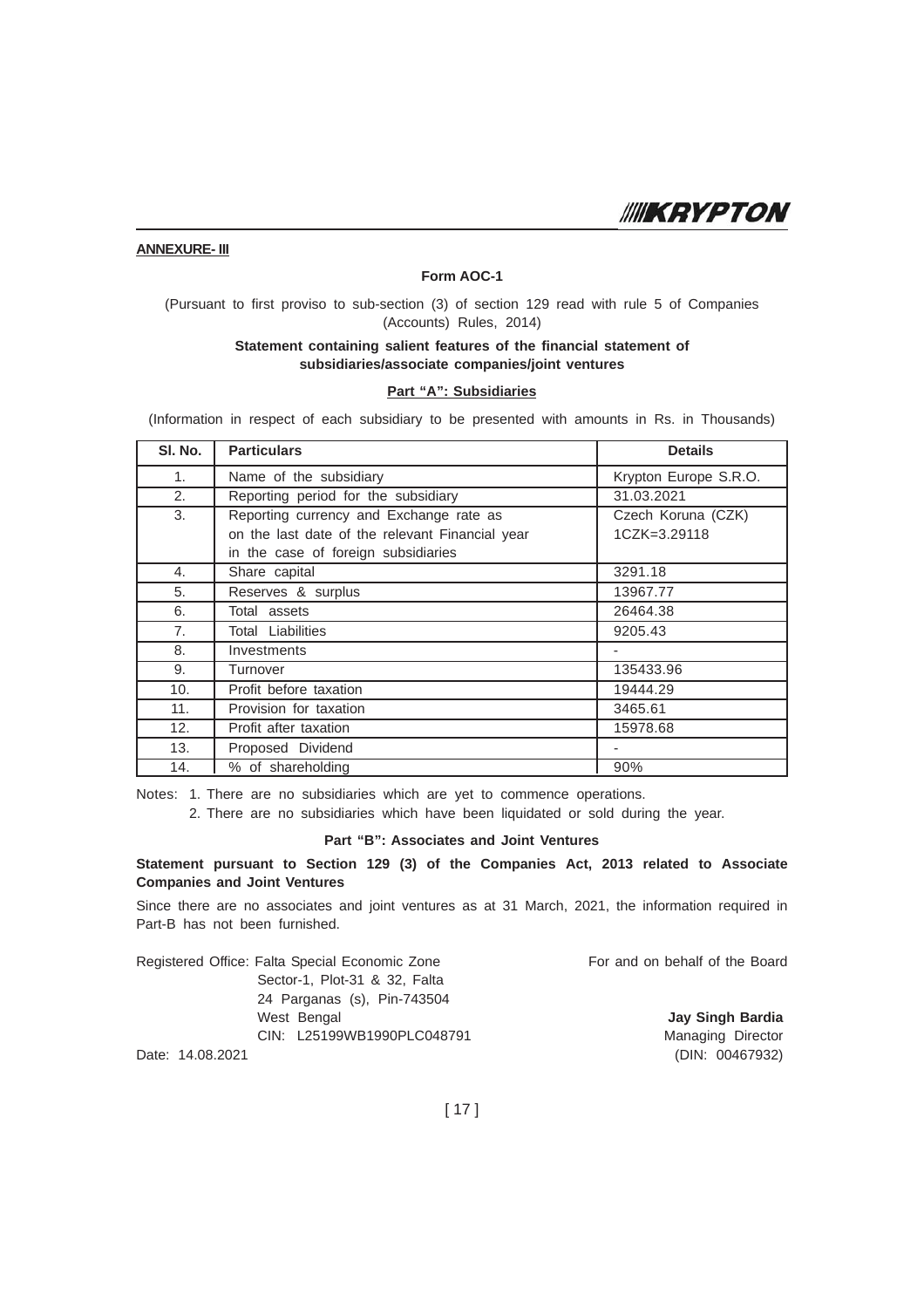

# **ANNEXURE - IV**

### **REPORT ON CORPORATE GOVERNANCE**

[Pursuant to SEBI (Listing Obligations and Disclosures Requirement) Regulations, ("SEBI Listing Regulations") 2015]

#### **1. Company's Philosophy on Corporate Governance**

The basic philosophy of corporate governance in the Company is to maximize long-term shareholder's value, keeping in view the needs and interests of all its stakeholders and to achieve business excellence. The Company is committed to transparency in all its dealings and places high emphasis on business ethics.

The Corporate Governance framework of the Company ensures that timely and accurate disclosure is being made on all material matters regarding the Company, including the financial situation, performance, ownership and governance of the Company. The Board supports principles of good governance and lays appropriate emphasis on regulatory compliance, integrity and accountability.

#### **2. Board of Directors:**

#### **a) Composition, Meetings, Attendance and Directorship(s)/Chairmanship(s)/ Membership(s)**

The Board of Directors of the Company as on 31st March, 2021 comprised of total 5 Directors, consisting of One Executive Director and 4 Non Executive Directors which includes of 1 Woman Director & 2 Non Executive Independent Director. Mr. Jay Singh Bardia, Managing Director is the only Executive Director. During the year under review the Board met 7 times on 28.04.2020, 19.06.2020, 31.07.2020, 14.09.2020, 13.11.2020, 13.02.2021 & 30.03.2021.The previous Annual General Meeting was held on 30th September, 2020.

The constitution of the Board and their attendance at the Board Meetings, last Annual General Meeting and the Directorship/ Chairmanship/ Membership of Committee of each Director in other companies during the year ended 31st March 2021 are as under:

| SI.<br>No.       | Name of<br><b>Director</b>    |              | Attendance     | Category of<br><b>Directors</b>                        | No. of Directorship<br>in other Public<br>Limited |               | No. of committee*<br>Membership/Chairman<br>ship in other |                | Directorship in<br>other Listed<br>Equity (category                         |
|------------------|-------------------------------|--------------|----------------|--------------------------------------------------------|---------------------------------------------------|---------------|-----------------------------------------------------------|----------------|-----------------------------------------------------------------------------|
|                  |                               |              |                |                                                        |                                                   | Companies     | Companies                                                 |                | of Directorship)                                                            |
|                  |                               | <b>Board</b> | Last<br>AGM    |                                                        | Listed                                            | <b>Others</b> | Chairman                                                  | <b>Members</b> |                                                                             |
| 1.               | Mr. Jay S. Bardia             | 07           | Yes            | Promoter,<br>Executive,<br>Managing<br><b>Director</b> | <b>NIL</b>                                        | NIL           | <b>NIL</b>                                                | <b>NIL</b>     |                                                                             |
| $\overline{2}$ . | Mr. Tilok Chand<br>Bachhawat  | 03           | Yes            | Non-<br>Executive                                      | <b>NIL</b>                                        | <b>NIL</b>    | <b>NIL</b>                                                | <b>NIL</b>     |                                                                             |
| 3.               | Mr. Pradeep<br>Kumar Singh    | 07           | Yes            | Independent,<br>Non-executive<br>Chairman              | <b>NIL</b>                                        | <b>NIL</b>    | <b>NIL</b>                                                | <b>NIL</b>     |                                                                             |
| $\overline{4}$ . | Mr. Ravi<br>Prakash<br>Pincha | 04           | N <sub>0</sub> | Independent,<br>Non-executive                          | $\mathbf{1}$                                      | 1             | $\theta$                                                  |                | RDB Realty &<br>Infrastructure<br>Limited<br>(Independent<br>Non-Executive) |
| 5.               | Mrs. Vimala<br>Devi Bardia    | 06           | Yes            | Non-executive,<br><b>Women Director</b>                | <b>NIL</b>                                        | <b>NIL</b>    | <b>NIL</b>                                                | <b>NIL</b>     |                                                                             |

\*Committees include only Audit Committee and Stakeholders Relationship Committee.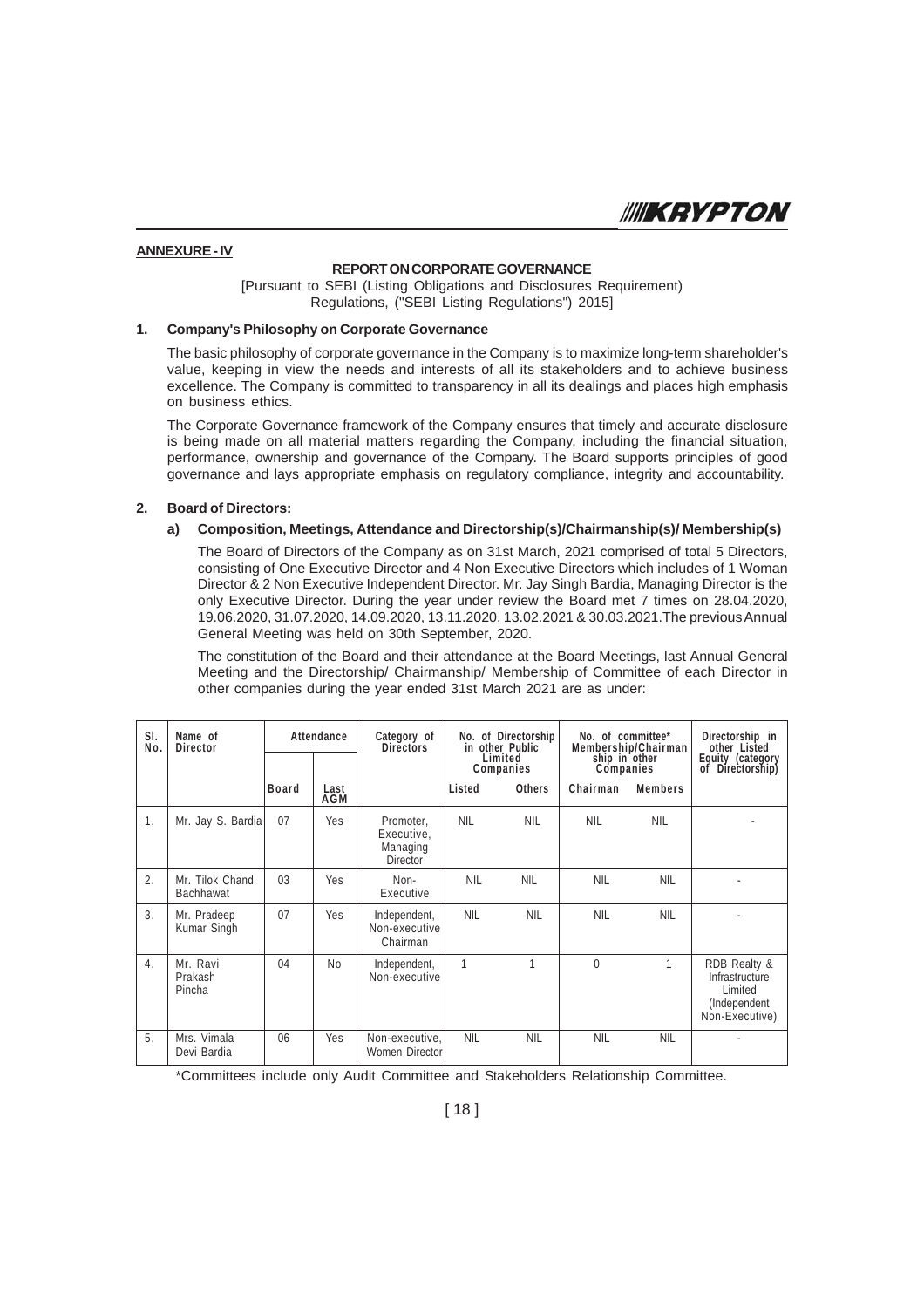

None of the directors held directorship in more than 7 Listed Companies and/or 10 Public Limited Companies and/or were member in more than 10 committees or acts as a Chairman of more than 5 Committees across all Public Limited Companies in which he is a director.

None of the Independent Directors served as Independent Directors in more than 7 Listed Companies. None of the Executive Directors served as Independent Director of any other Listed Company.

Mr. Jay Singh Bardia, Mr. Tilok Chand Bachhawat and Mrs. Vimala Devi Bardia holds 15,60,226; 2,29,657 and 2,82,000 shares respectively in the Equity capital of the Company.

No other director is related to any other director except Mr. Jay Singh Bardia and Mrs. Vimala Devi Bardia in terms of the definition of 'Relative' as given in the Companies act, 2013.

Necessary information as mentioned in SEBI Listing Regulations, 2015 has been placed before the Board for consideration.

#### **Competencies of Board of Directors**

The Board has identified the list of core skills/expertise/competencies as required in the context of its business for it to function effectively and are as under:-

- 1. Knowledge on Company's Business and of the Industry in which the Company operates.
- 2. Behavioural Skills attributes and competencies to use their knowledge and skills to contribute effectively to the growth of the Company.
- 3. Business Strategy, Sales & Marketing, Corporate Governance, Forex Management, legal, Administration and Decision Making.
- 4. Accounting, Financial and Management Skills.
- 5. Technical / Professional Skills and Specialised Knowledge in relation to Company's business.

The Board believes that the skills/expertise/ competencies are available with the Company

#### **Confirmation**

The Board of Directors of the Company has confirmed that all Independent Directors of the Company fulfill the conditions specified in the SEBI (LODR) Regulations, 2015 and they are all Independent of the management as on 31.03.2021.

#### **Skills / Expertise/ Competencies of Board of Directors**

The Board composition is evenly poised between members specialized in Technical & commercial fields. The specialized skills/ experience of Board Members are given hereunder:-

- 1. Mr. Jay Singh Bardia, Managing Director
	- Mr. Jay Singh Bardia is a Bachelor of Engineering (Electrical) and has rich experience of more than 21 years in the field of the Tyre and PU Industries. His area of core competency area includes Production and Manufacturing of Tyres, Product Quality and Testing, Business Management, Controls, Strategic decision Making, Marketing etc.
- 2. Mr. Pradeep Kumar Singh, Chairman, Non-Executive Independent Director
	- Mr. Singh did his Masters in MA (Hons.) from Banaras University. He is having his own transport business from more than 26 years and has vast experience in Business Management, Finance & Accounting, Administration, Planning, Strategic decision Making, Marketing etc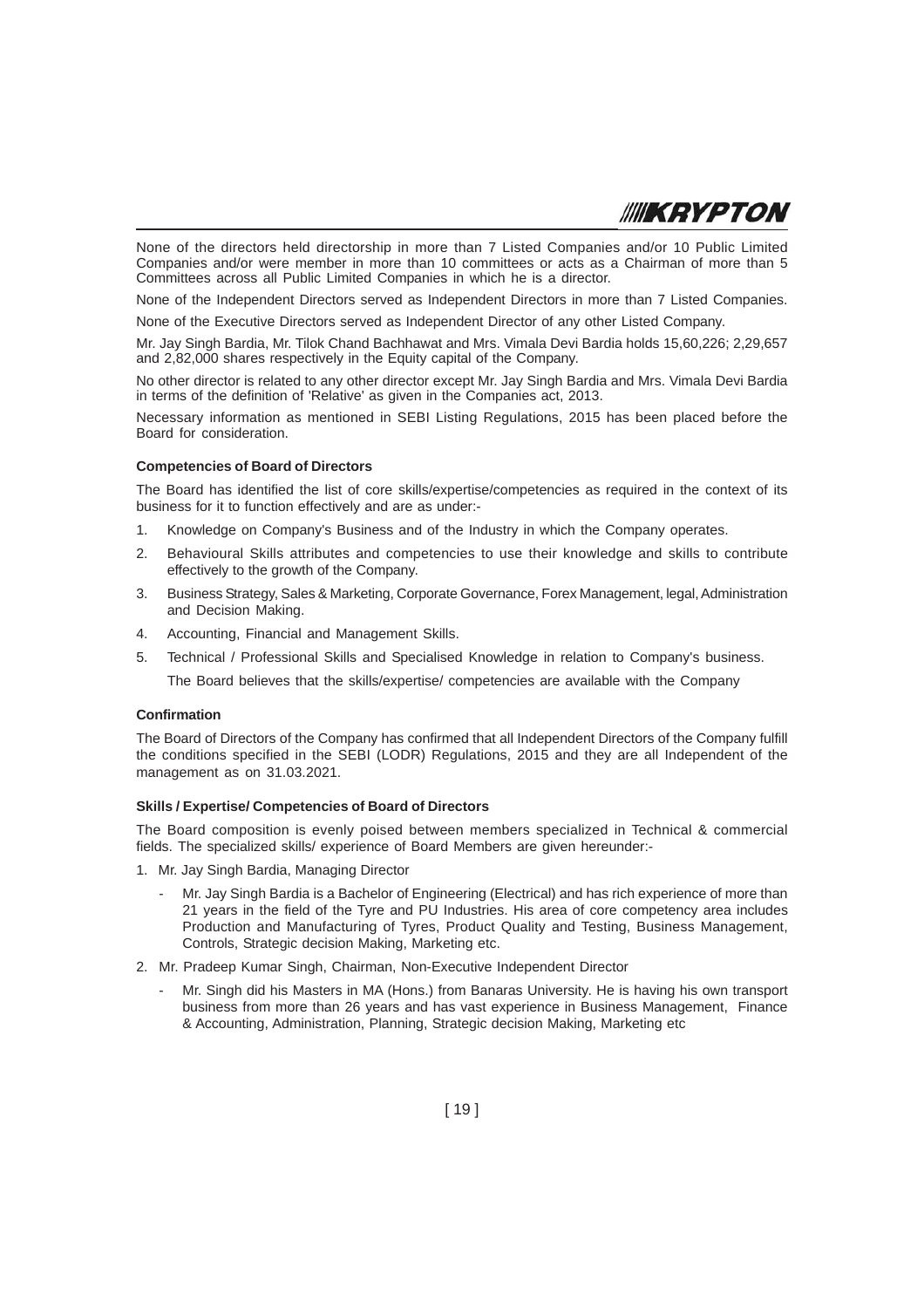- 3. Mr. Tilok Chand Bachhawat, Non-Executive Director
	- Mr. Bachhawat is qualified Chartered Accountant and Carrying his own business. His core area Financial Analysis, Strategic Management, Accounts & Taxation etc.
- 4. Mr. Ravi Prakash Pinch, Non-Executive Independent Director
	- Mr. Pincha is associated in Real estate business and he has got comphensive experience in diversified areas including Financial Anaylsis, Project Financing, Risk Management etc.
- 5. Mrs. Vimala Devi Bardia, Non-Executive Director

#### **Code of Conduct**

All the Directors and the members of the Senior Executives have adhered to the code of Conduct for Board of directors and Senior Executives of the Company during the year and have affirmed their compliance with the same. The Annual Report also contains a declaration to this effect duly signed by the Managing Director. The Code of conduct for Board of Directors and senior Executives is also posted on the website of the company, www.kryptongroup.com.

#### **3. Audit Committee:**

# **Brief description of the terms of reference: -**

The Audit Committee reviews the Audit Reports submitted by the Internal Auditors, Statutory Auditors, financial results, effectiveness of internal audit process, and the Company's risk management strategy and to establish the vigil mechanism. It reviews the Company's established systems and the committee is governed by provisions of Companies Act, 2013 and Listing Agreement with the Stock Exchange and SEBI Listing Regulations, 2015.

# **Composition & Attendance:-**

The Audit Committee consists of Mr. Jay Singh Bardia, Managing Director and other two Independent nonexecutive directors viz., Mr. Pradeep Kumar Singh, M.A. and Mr.Ravi Prakash Pincha. Mr. Pradeep Kumar Singh, an Independent Director, has been designated as the Chairman of the Committee, who is having good knowledge in finance and accountings. The Committee is mandated to meet at least four times in a year. The Company Secretary of the Company acted as the 'Secretary' to the Committee.

| SL. No. | Name of Member          | Category          | No. of meetings attended |
|---------|-------------------------|-------------------|--------------------------|
|         | Mr. Pradeep Kumar Singh | Member & Chairman |                          |
|         | Mr. Jay Singh Bardia    | Member            |                          |
|         | Mr. Ravi Prakash Pincha | Member            |                          |

Four Committee meetings were held during the year viz., on 31.07.20, 14.09.20, 13.11.20 and 13.02.21.

#### **4. Nomination & Remuneration Committee: Brief description of terms of Reference:-**

This Committee identifies the persons, who are qualified to become Directors of the Company and who may be appointed in in senior management in accordance with the criteria laid down, and recommended to the Board their appointment and removal and also carries out evaluation of each director's performance. The Committee also formulates the criteria for determining qualifications, positive attributes and independence of a director and recommends to the Board a policy, relating to the remuneration of the directors, key managerial personnel and other employees. The role and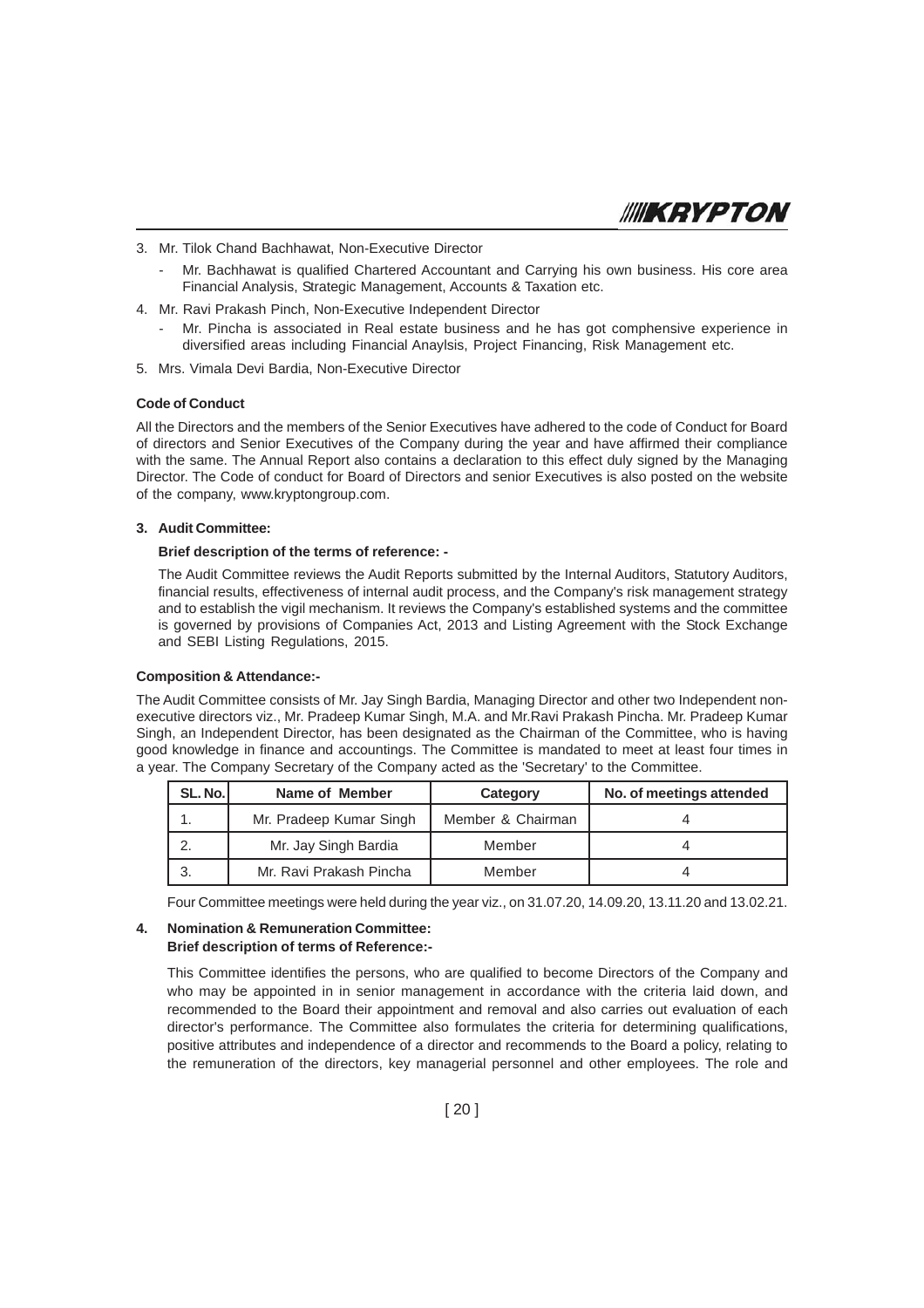

terms of reference of the Committee covers the matters as specified for Nomination & Remuneration Committee in the Companies Act, 2013 and SEBI Listing Regulations, 2015.

#### **Composition & Attendance:-**

The Committee consists of three non-executive Directors viz. Mr. Ravi Prakash Pincha, Mr. Pradeep Kumar Singh and Mr.T.C.Bachhawat. Mr. Ravi Prakash Pincha, Non-Executive Independent Director has been designated as the Chairman of the Committee. The meeting of the Committee held on 30th September, 2020 and the attendance during the meeting is as follows:

| SL. No. | Name of Member          | Category          | No. of meetings<br>attended |
|---------|-------------------------|-------------------|-----------------------------|
|         | Mr. Pradeep Kumar Singh | Member            |                             |
|         | Mr. T.C Bachhawat       | Member            |                             |
| հ       | Mr. Ravi Prakash Pincha | Member & Chairman |                             |

 ` **Remuneration Policy:** The Company has adopted a Remuneration Policy duly approved by its Board of Directors. A framed Remuneration Policy is also available on company's website, www.kryptongroup.com. For the performance evaluation criteria for Independent Directors, please refer Board's Report.

| Name of Director        | Sitting Fees (Rs.) | Salary, Perquisites &<br>Commission (Rs.) | Total (Rs.) |
|-------------------------|--------------------|-------------------------------------------|-------------|
| Mr. Jay Singh Bardia    |                    | 30,00,000                                 | 30,00,000   |
| Mr. Pradeep Kumar Singh | 3.500              |                                           | 3.500       |
| Mr. T. C. Bachhawat     | 1.500              |                                           | 1.500       |
| Mr. Ravi Prakash Pincha | 2.000              |                                           | 2.000       |
| Mrs. Vimala Devi Bardia | 3,000              |                                           | 3,000       |

**Remuneration/Commission to Director during the financial year 2020-2021:**

Mr. Jay Singh Bardia was re-appointed as the Managing Director for a period of 3years w.e.f. 01st January, 2020. Other than sitting fees, there was no pecuniary relationship or transactions between Company and non executive directors.

No severance fee is payable and no stock option has been given.

#### **5. Stakeholders Relationship Committee:**

The Stakeholders Relationship Committee reviews & redresses the investor / queries / grievances/ complaints on the matter relating to the transfer of shares, non receipt of Annual Reports, Non receipt of dividend declared etc. The committee also looks into the matters relating to approval, transfers, transmission, consolidation and splitting of such certificates. The company adopts a policy of disposing of investor's complaint within a span of 15 days.

Due to Covid-19 Pandemic, the Shareholders/ Investors/ Grievance Committee met on 14 different occasions during the year under consideration. The meetings are held on 10th and 25th of every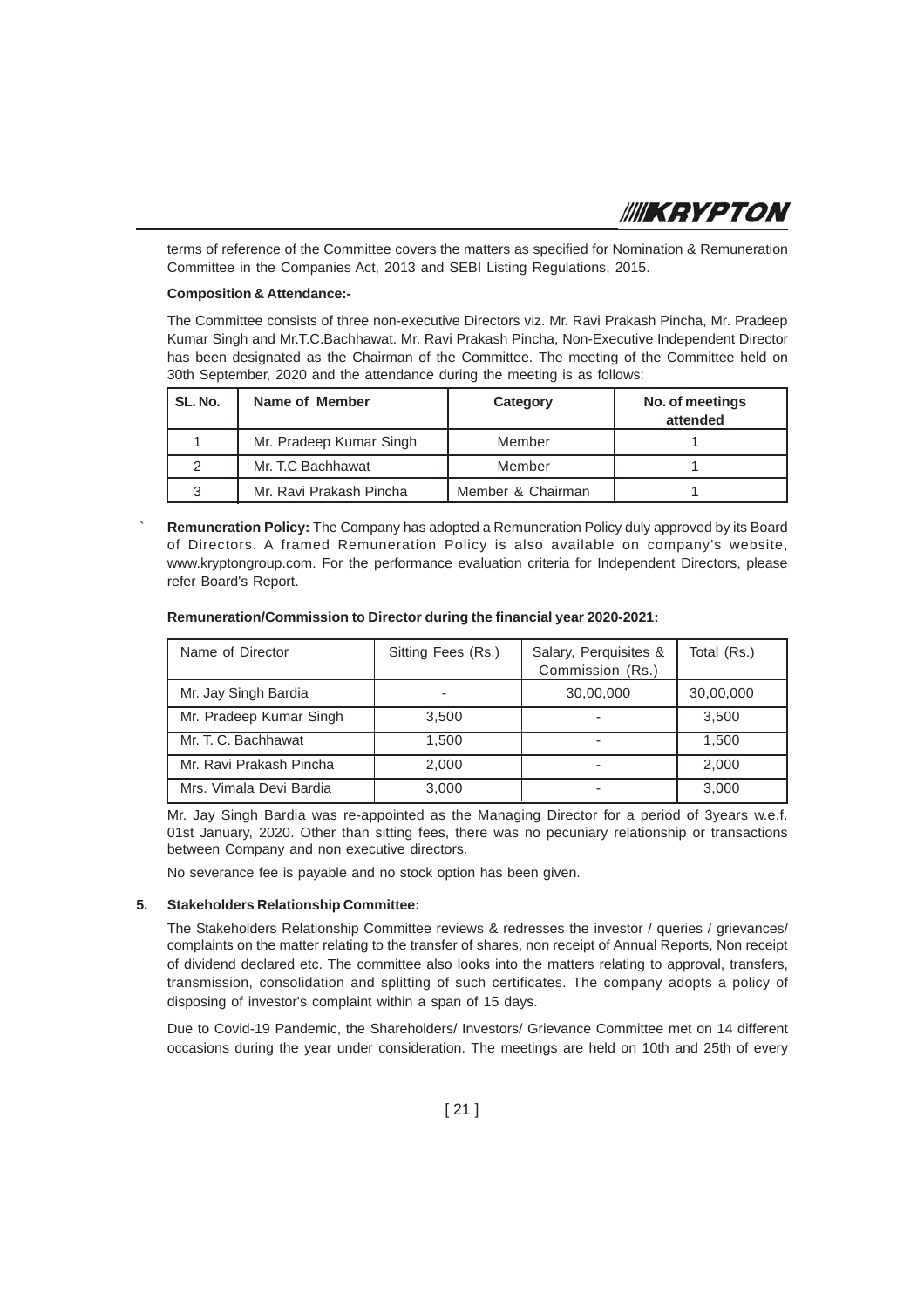

calendar month except during complete lockdown due to Covid-19 and if there is a public holiday on that day then meeting holds on the immediately next working date.

| SI. No. | <b>Name of Directors</b> | Category          | No. of Meetings attended |
|---------|--------------------------|-------------------|--------------------------|
|         | Mrs. Vimala Devi Bardia  | Member & Chairman | 14                       |
| 2.      | Mr. Pradeep Kumar Singh  | Member            | 14                       |
| 3.      | Mr. Ravi Prakash Pincha  | Member            | 14                       |

**Composition of and meetings attended by the members are as under:**

#### **Investors Grievance Redressal:-**

| No. of shareholders Complaints received so far                     | Nil |
|--------------------------------------------------------------------|-----|
| No. of complaints not solved to the satisfaction of shareholders   | Nil |
| No. of complaints pending at the end of the financial year 2020-21 | Nil |

# **Name, designation and address of Compliance Officer:**

CS Arti Baid, Company Secretary

# **Krypton Industries Ltd.**

410, Vardaan Building 25A, Camac Street, Kolkata- 700016 Tel: 033 22871366; E-mail: krypton@kryptongroup.com

# **6. General Body Meeting**

Details of Location and Time of last three Annual General Meeting were given below:

| <b>YEAR</b> | <b>DATE</b> | <b>VENUE</b>                                                                                                      | <b>TIME</b> |
|-------------|-------------|-------------------------------------------------------------------------------------------------------------------|-------------|
| 2017-2018   | 22.09.2018  | FALTA SPECIAL ECONOMIC ZONE<br>Sector-1, Plot No. 31 & 32<br>Falta, 24-Parganas (S)<br>Pin - 743 504, West Bengal | 11.30 AM    |
| 2018-2019   | 20.09.2019  |                                                                                                                   | 11.30 AM    |
| 2019-2020   | 30.09.2020  | The meeting was conducted through VC<br>/ OAVM pursuant to the MCA Circular.                                      | 11.30 AM    |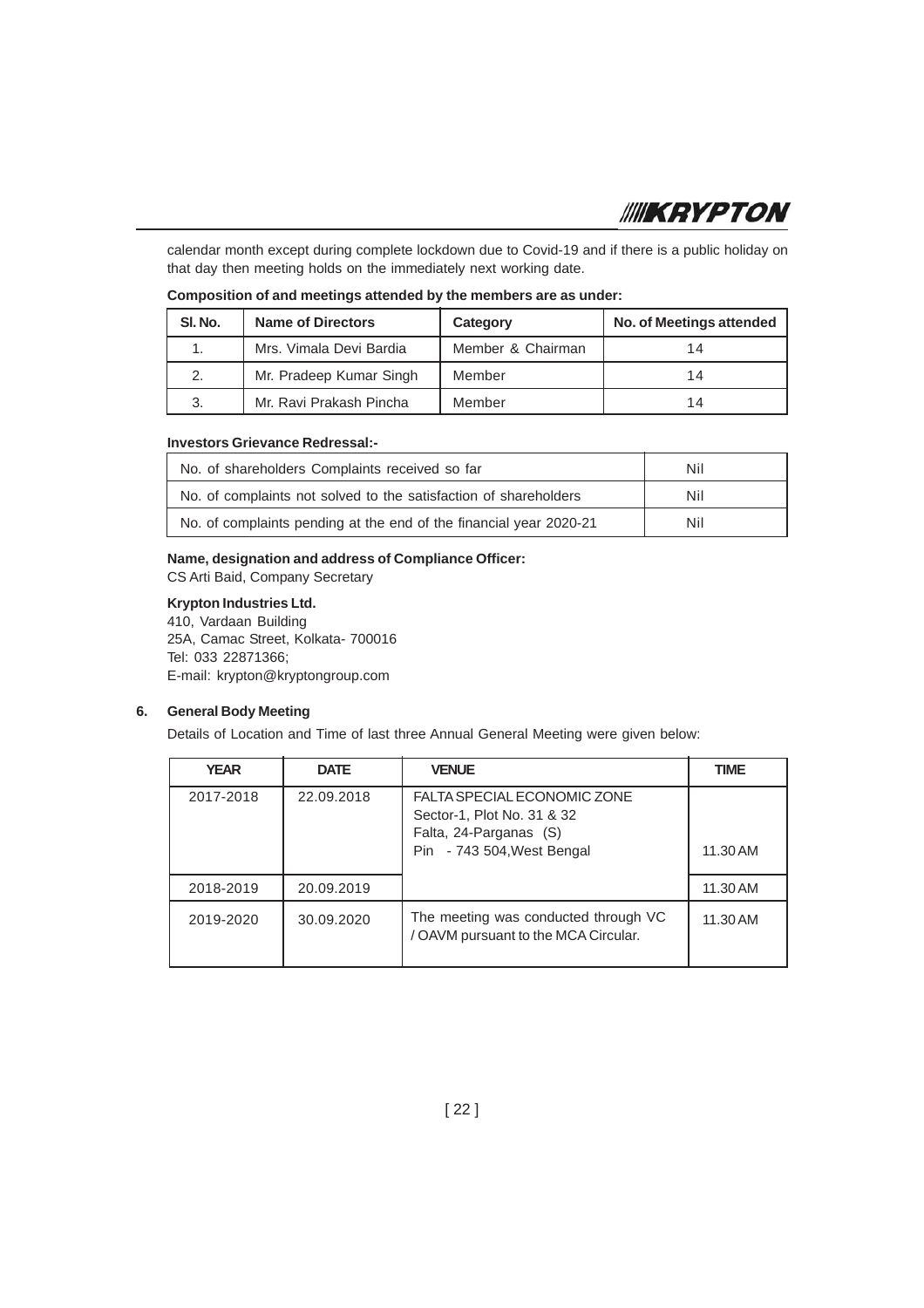

All the resolution, including special resolutions set out in the respective Notices was passed by the Shareholders. No Special Resolutions was passed using Postal ballot at the meetings held during the years under review.

No special Resolution is proposed to be passed through Postal Ballot at the forth coming Annual General Meeting.

# **7. Means of Communication:**

- i) The company regularly intimates un-audited quarterly financial results to the stock exchanges immediately after these on record by the Board. These Financial results are normally published in The Economics Times / Business Standard and Kalantar and are also posted in the website of the company ie.www.kryptongroup.com. The results are not sent individually to the shareholders.
- ii) Management Discussion and Analysis Report forms part of the Report of Directors.

# **8. General Shareholder Information: a)**

| 1. Annual General Meeting<br>Date.<br>Time &<br>Venue    | 30th September, 2021<br>11.30 A.M.<br>(The meeting is to be conducted through VC / OAVM<br>pursuant to the MCA Circular dated January 13, 2021 and<br>May 5, 2020 and as such there is no requirement to have<br>a venue for the AGM.) |
|----------------------------------------------------------|----------------------------------------------------------------------------------------------------------------------------------------------------------------------------------------------------------------------------------------|
| 2. Date of Sending of Annual Report<br>(via Email only)  | On or before 06.09.2021                                                                                                                                                                                                                |
| 3. Book Closure                                          | 24.09.2021 to 30.09.2021                                                                                                                                                                                                               |
| 4. Financial Year                                        | April 2020-March 2021                                                                                                                                                                                                                  |
| 5. Listing of equity shares on<br>Stock Exchanges        | a) Bombay Stock Exchange<br>Phiroze Jeejeebhoy Towers, Dalal Street,<br>Mumbai-400001                                                                                                                                                  |
|                                                          | b) Calcutta Stock Exchange<br>7, Lyons Range, Murgighata,<br>Dalhousie, Kolkata-700001                                                                                                                                                 |
| 6. Stock Code<br><b>ISIN</b>                             | Bombay Stock Exchange - 523550<br>Calcutta Stock Exchange - Physical K-025<br>INE 951B01014                                                                                                                                            |
| 7. Registrar to issue and Share<br><b>Transfer Agent</b> | Maheshwari Datamatics Private Limited<br>23, R.N. Mukherjee Road, 5th Floor, Kolkata - 700001                                                                                                                                          |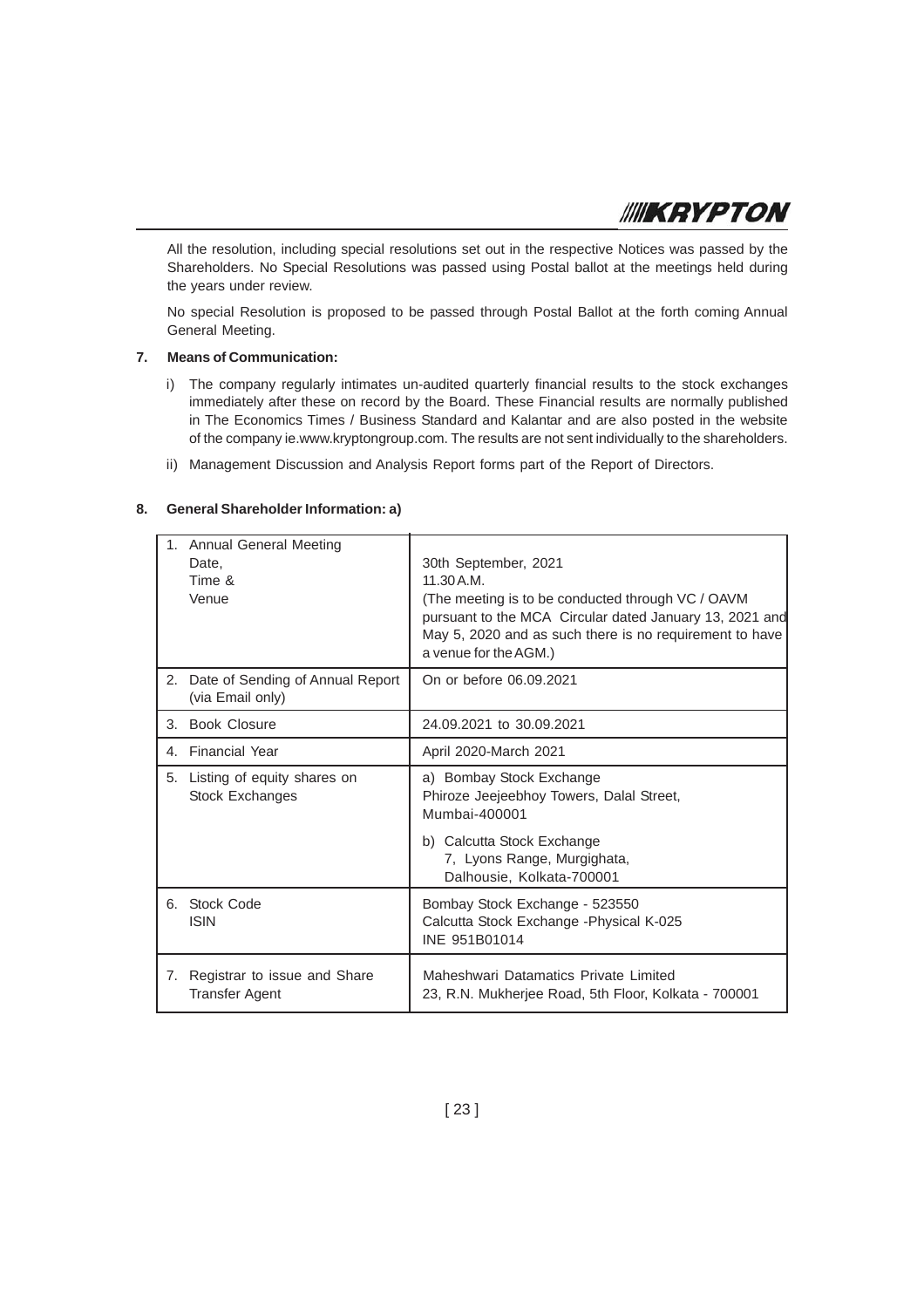# **INIKRYPTON**

| 8. Share Transfer Systems                                                                                                 | Since the Company's shares can be traded only in<br>demat mode, shareholders woul required to send their<br>physical shares certificates, Demat Request Forms<br>(DRF) etc directly to the Registrar and Share Transfer<br>Agent. Shareholders would also have t ensure that their<br>respective Depository Participant do not delay in sending<br>the DRF physical share certificates to the aforesaid<br>Share Transfer Agents so that no Demat requests from<br>any shareholder remains pending with the Share<br>Transfer Agent beyond a period of 30 days. |                                                                                                                                                                                                                                                                                                                                                                                                                     |  |
|---------------------------------------------------------------------------------------------------------------------------|-----------------------------------------------------------------------------------------------------------------------------------------------------------------------------------------------------------------------------------------------------------------------------------------------------------------------------------------------------------------------------------------------------------------------------------------------------------------------------------------------------------------------------------------------------------------|---------------------------------------------------------------------------------------------------------------------------------------------------------------------------------------------------------------------------------------------------------------------------------------------------------------------------------------------------------------------------------------------------------------------|--|
| 9. Dematerialization of Shares                                                                                            | The shares of the company are in compulsory demat<br>segment and are available for trading in the<br>depository system of both the National<br>Securities Depository Limited & Central Depository<br>Services (India) Limited. As on 31st March,<br>2021, equity shares of the company forming 93.28 % of<br>the share capital of the Company<br>stands Dematerialized.                                                                                                                                                                                         |                                                                                                                                                                                                                                                                                                                                                                                                                     |  |
| 10. Outstanding GDRs /ADRs/<br>warrant or any Convertible<br>Instruments, conversion date<br>and likely impact on equity: | No such warrants has been issued till date                                                                                                                                                                                                                                                                                                                                                                                                                                                                                                                      |                                                                                                                                                                                                                                                                                                                                                                                                                     |  |
| 11. Plant Locations<br>12. Address for correspondence                                                                     | <b>DIVISION - I (Tyre Division)</b><br>Falta Special Economic Zone<br>Sector-1, Plot No. 31 & 32<br>Falta, 24-Parganas (S)<br>Pin - 743 504, West Bengal<br>DIVISION - III (Wheel Division)<br>Falta Special Economic Zone<br>Sector-2, Plot No. 48<br>24-Parganas (S)<br>Pin - 743 504, West Bengal<br>DIVISION - V (Plastic Division)<br>Falta Special Economic Zone<br>Sector-2, Plot No. 49 (part)<br>24-Parganas (S)<br>Pin - 743 504, West Bengal<br>M/s Krypton Industries Ltd                                                                           | <b>DIVISION - II (Footwear Division)</b><br>Banganagar,<br>Diamond Harbour Road<br>Falta, 24-Parganas (S)<br>Pin-743 513, West Bengal<br><b>DIVISION - IV (Engineering Div)</b><br>Falta Special Economic Zone<br>Sector-2, Plot no. 32<br>24-Parganas (S)<br>Pin-743 504, West Bengal<br>DIVISION- VI (Sadhurhat Div.)<br>Sarisa Falta Road, Sadhurhat,<br>PS-Ramnagar,<br>24 Parganas (S),<br>West Bengal -743504 |  |
|                                                                                                                           | 410, Vardaan Building, 25A, Camac Street,<br>4th Floor, Kolkata-700016<br>E-Mail: krypton @kryptongroup.com<br>Ph: 033 22871366/ 1367, Fax -033 22871084                                                                                                                                                                                                                                                                                                                                                                                                        |                                                                                                                                                                                                                                                                                                                                                                                                                     |  |
| 13. Website                                                                                                               | www.kryptongroup.com                                                                                                                                                                                                                                                                                                                                                                                                                                                                                                                                            |                                                                                                                                                                                                                                                                                                                                                                                                                     |  |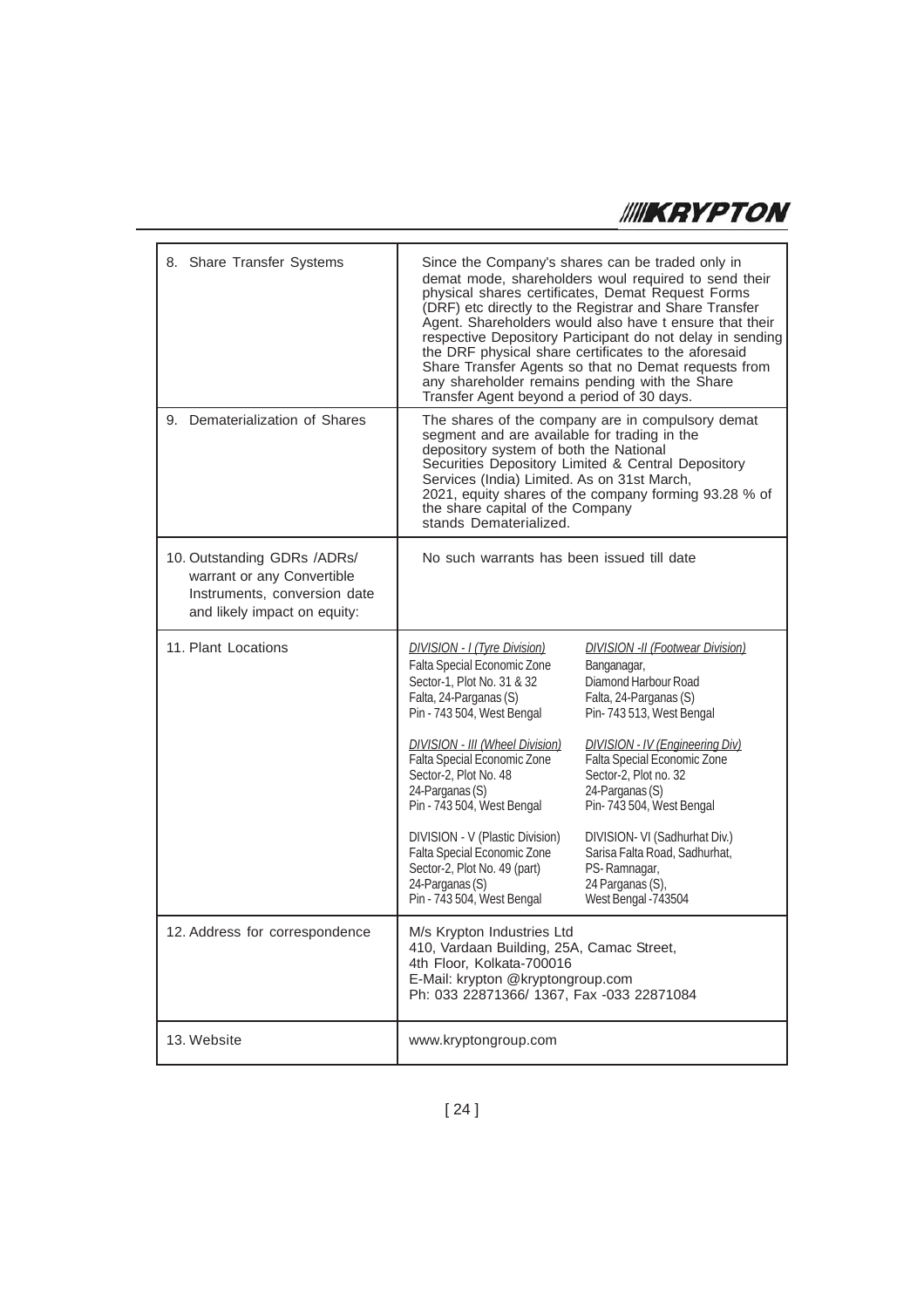# **b. Stock Market Data: -**

Monthly high and low quotations of shares traded at Bombay Stock Exchange (BSE) and performance in relation to BSE Sensex from April 2020 to March 2021 are as under:

| <b>Months</b>     | <b>Krypton at BSE</b> |          | <b>BSE SENSEX</b> |          |
|-------------------|-----------------------|----------|-------------------|----------|
|                   | High (Rs)             | Low (Rs) | High              | Low      |
| April, 2020       | 9.65                  | 6.00     | 33887.25          | 27500.79 |
| May, 2020         | 9.20                  | 6.96     | 32845.48          | 29968.45 |
| June, 2020        | 10.10                 | 7.37     | 35706.55          | 32348.10 |
| <b>July, 2020</b> | 10.70                 | 7.50     | 38617.03          | 34927.20 |
| August, 2020      | 10.68                 | 7.91     | 40010.17          | 36911.23 |
| September, 2020   | 9.94                  | 7.67     | 39359.51          | 36495.98 |
| October, 2020     | 9.79                  | 7.10     | 41048.05          | 38410.20 |
| November, 2020    | 9.79                  | 7.00     | 44825.37          | 39334.92 |
| December, 2020    | 12.10                 | 8.11     | 47896.97          | 44118.10 |
| January, 2021     | 12.00                 | 9.00     | 50184.01          | 46160.46 |
| February, 2021    | 11.33                 | 9.01     | 52516.76          | 46433.65 |
| March, 2021       | 11.00                 | 8.90     | 51821.84          | 48236.35 |

# **c. Distribution of Shareholding:**

# **i) Category wise shareholding pattern as on 31.03.2021 was as under:**

| <b>CATEGORY</b>                                              | <b>NO.OF SHARES HELD</b> | PERCENTAGE OF<br><b>SHAREHOLDING</b> |
|--------------------------------------------------------------|--------------------------|--------------------------------------|
| <b>PROMOTER'S HOLDING</b>                                    |                          |                                      |
| Foreign Promoters                                            | 50796                    | 0.35                                 |
| Indian Promoters                                             | 3904629                  | 26.56                                |
| <b>NON-PROMOTERS HOLDING</b>                                 |                          |                                      |
| Banks, Financial Institutions, NBFCS                         |                          |                                      |
| Registered With RBI                                          | 25870                    | 0.18                                 |
| <b>Insurance Companies</b>                                   |                          |                                      |
| (Central/State Govt.Institutions/<br>Non-Govt. Institutions) |                          |                                      |
| Mutual Funds/Uti/trust                                       | 2800                     | 0.02                                 |
| <b>Clearing Members</b>                                      | 10990                    | 0.07                                 |
| Private Corporate Bodies                                     | 1171369                  | 7.97                                 |
| Indian Public                                                | 8300793                  | 56.48                                |
| NRIs/OCBs                                                    | 1229883                  | 8.37                                 |
| <b>TOTAL</b>                                                 | 14697130                 | 100.00                               |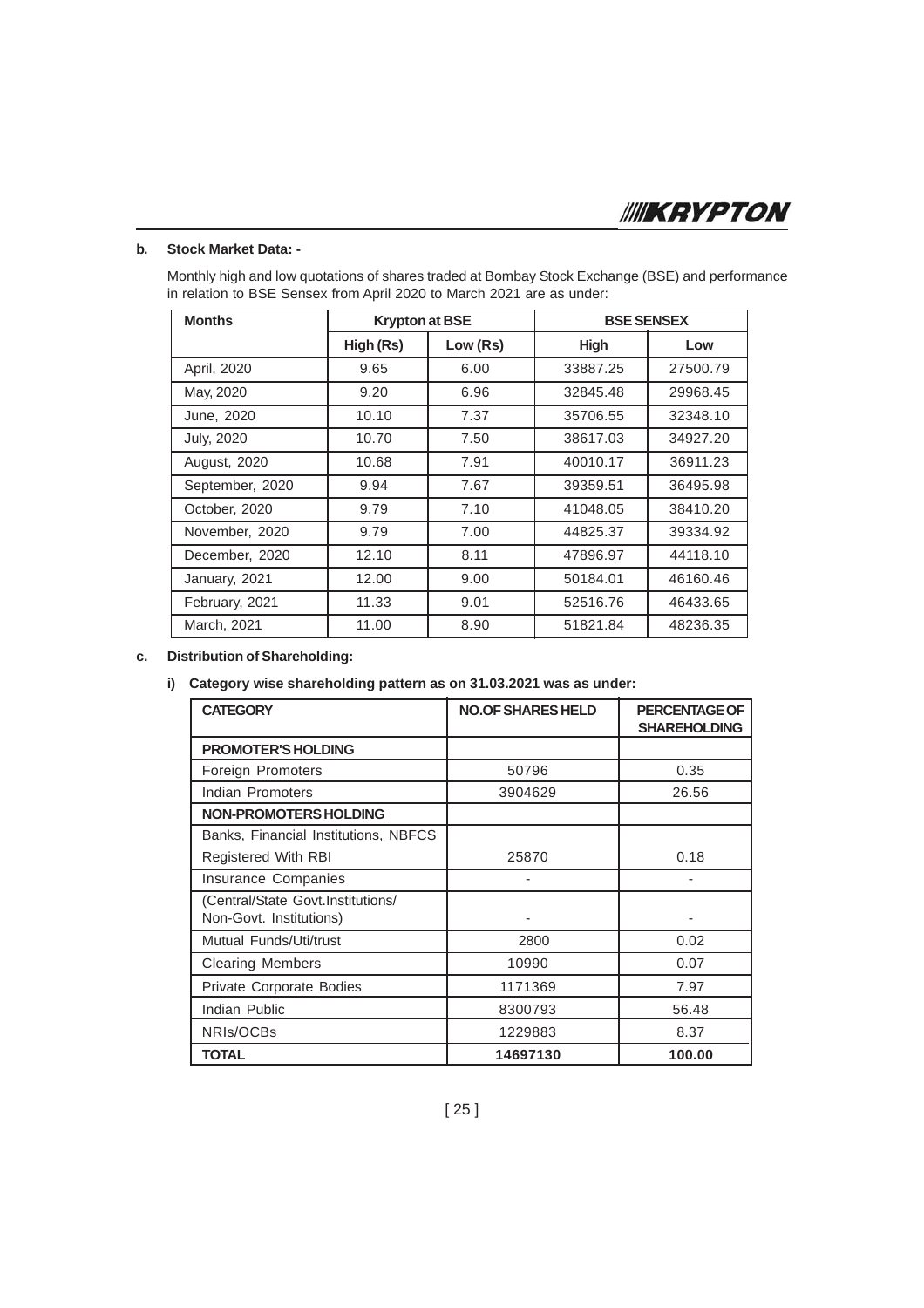# WIKRYPTON

| <b>Nominal Value of Shares</b><br>(Rs) | (Numbers) | <b>Share Holders</b><br>(% of Total) | No. of Shares<br>(Numbers) | $%$ of Total) |
|----------------------------------------|-----------|--------------------------------------|----------------------------|---------------|
| (1)                                    | (2)       | (3)                                  | (4)                        | (5)           |
| Upto<br>5,000                          | 6893      | 87.1429                              | 832834                     | 5.6666        |
| to 10000<br>5001                       | 340       | 4.2984                               | 282859                     | 1.9246        |
| 10001 to 20000                         | 221       | 2.7939                               | 343341                     | 2.3361        |
| 20001 to 30000                         | 94        | 1.1884                               | 244992                     | 1.6669        |
| 30001 to 40000                         | 48        | 0.6068                               | 170626                     | 1.1609        |
| 40001 to 50000                         | 58        | 0.7332                               | 276079                     | 1.8785        |
| 50001 to 100000                        | 91        | 1.1504                               | 675841                     | 4.5985        |
| 100001 & Above                         | 165       | 2.0860                               | 11870558                   | 80.7679       |
| <b>Grand Total:</b>                    | 7910      | 100.0000                             | 14697130                   | 100.0000      |

# **ii) Distribution of Share Holding As On 31.03.2021**

# **8. Disclosures**

#### **Related Party Transactions :**

All transactions entered into with the related parties during the financial year ended 31st March, 2021 were in the ordinary course of business and on an arm's length basis and without any conflict of interest in accordance with the provisions of the Companies Act, 2013 and SEBI Regulations, 2015. Moreover, there were no materially significant related party transactions during the financial year which were in conflict with the interest of the Company. Suitable disclosures as prescribed under the applicable Accounting Standard have been made in the Note 47 to the Financial Statements.

A framed Policy on Related Party Transactions is uploaded on the Company's website, www.kryptongroup.com.

#### **Compliances by the Company:**

During the last 3 years no penalties or strictures have being imposed on the company by the Stock Exchanges, SEBI or any other statutory authority on any matter related to Capital Markets.

#### **Whistle Blower Policy:**

 The Company has adopted Whistle Blower/ Vigil Mechanism Policy for Directors and employees which has been uploaded on the company's website, www.kryptongroup.com. The Audit Committee is entrusted with the responsibility to oversee the Vigil Mechanism.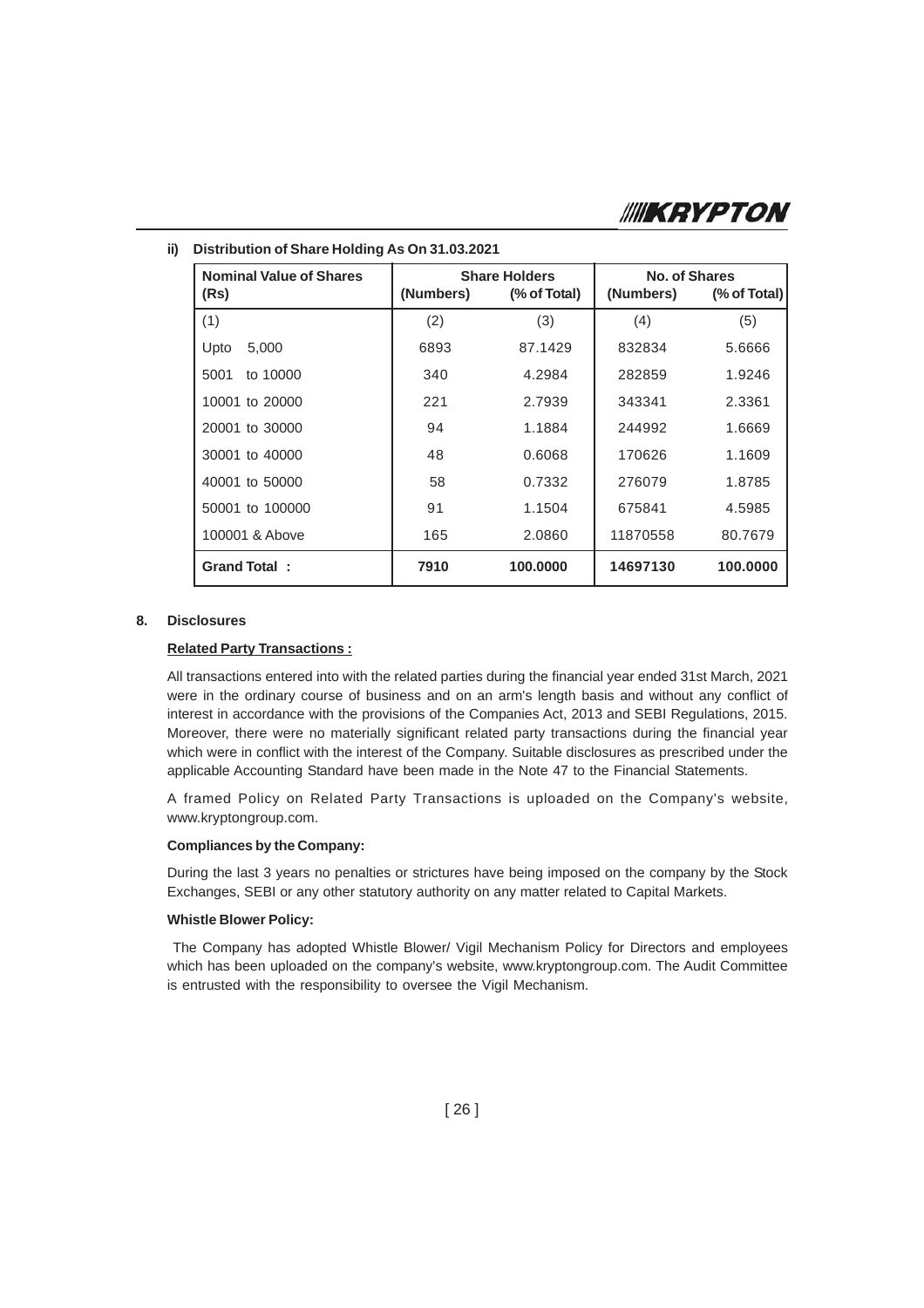# **Details of compliances with Mandatory Requirements and adoption of the non-mandatory requirements of this clause:**

All the Mandatory requirements have been appropriately complied with and the non- mandatory requirements are mentioned at the end of the Report.

#### **Policy on Determination of Materiality for Disclosures & Archival Policy:**

The Company has adopted a policy on determination of materiality for disclosures to disclose events or information which, in the opinion of the board of directors of the Company, are material and the same has been uploaded on the company's website, www.kryptongroup.com.

# **Share Capital Reconciliation Audit:**

CA. Hari Ram Agarwal, partner of M/s H. R. Agarwal & Associates, a Practicing Chartered Accountant, carried out a Share Capital Reconciliation Audit during the year on quarterly basis to reconcile the total admitted capital with National Securities Depository Ltd. (NSDL) and Central Depository Services (India) Limited (CSDL) and the total issued and listed capital. Any difference in aggregate is reported in quarterly reports. Moreover, number of requests confirmed after 21 days and / or number of requests pending beyond 21 days during /at the end of each quarter by / with RTA is reflected in the report along with reasons for delay, if any.

#### **Disclosure of Accounting Treatment**

The Company has followed all relevant applicable Accounting Standards as prescribed by The Institute of Chartered Accountants of India while preparing the financial statements.

#### **Proceeds from Public Issues, Right Issues and Preferential Issues, etc**

During the financial year 2020-21, the company did not issue or allot any securities to its shareholders.

#### **Disclosure of Risk Management**

 The Company has the risk assessment and mitigation procedures in place and the same have been laid before the Board members from time to time.

 **List of all credit ratings obtained by the entity along with any revisions thereto during the relevant financial year, for all debt instruments of such entity or any fixed deposit programme or any scheme or proposal of the listed entity involving mobilisation of funds, whether in India or abroad.**

| <b>Facilities/Instruments</b>                                         | <b>Credit rating by CRISIL</b> |
|-----------------------------------------------------------------------|--------------------------------|
| Long-Term Banking Rating (Fund based and Non Fund<br>based facility)  | <b>CRISIL BB- Stable</b>       |
| Short-Term Banking Rating (Fund based and Non Fund<br>based facility) | CRISILA4+                      |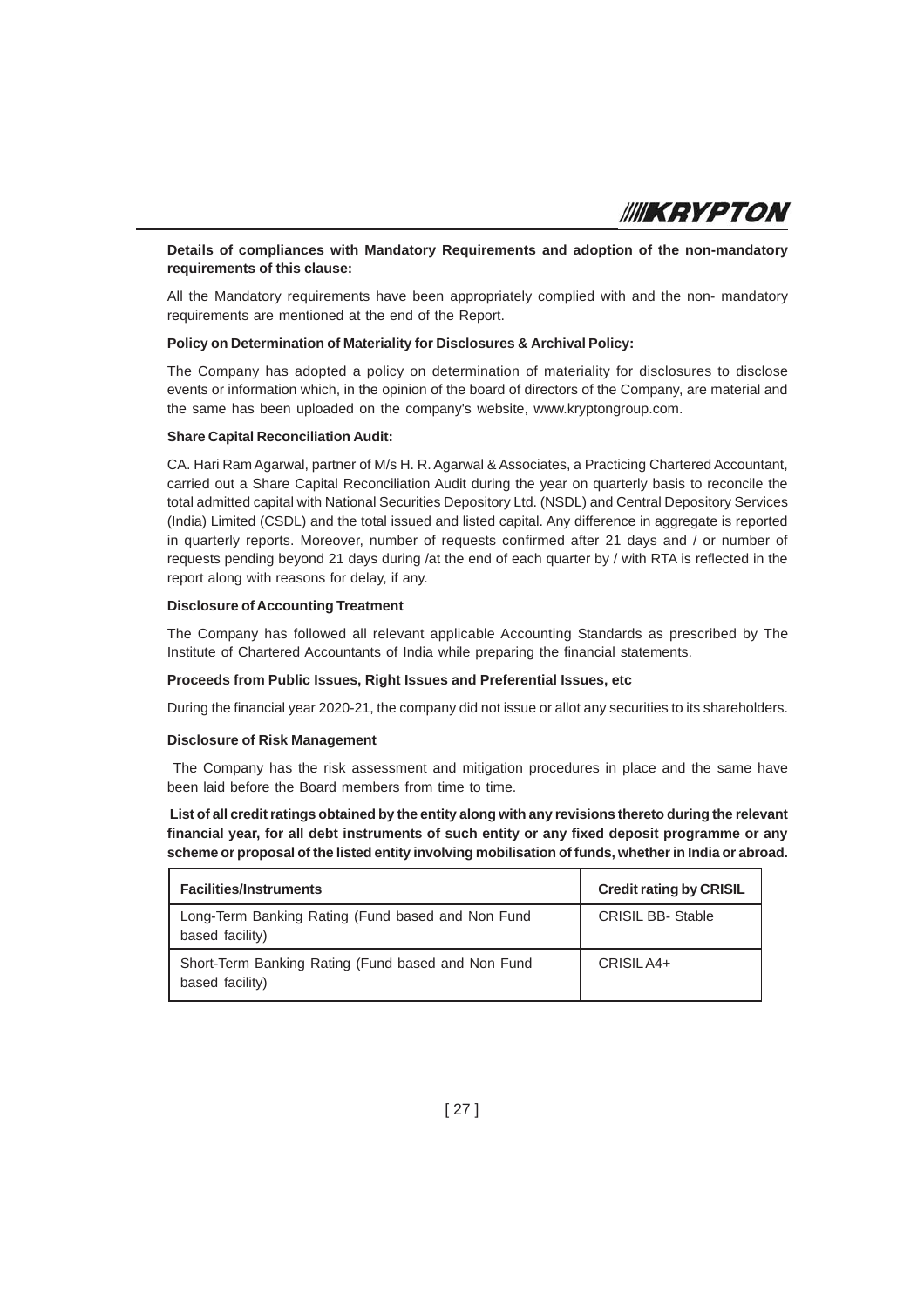

# **Certificate from Company Secretary in Practice**

The Company has received a certificate from a Company Secretary in Practice that none of the Directors on the board of the company have been debarred or disqualified from being appointed or continuing as directors of companies by the board/ Ministry of Corporate Affairs or any such statutory authority.

During the year Board had accepted all mandatory recommendation made by the committee.

#### **Disclosure of fees to Statutory Auditor**

Total fees for all the services paid by the company on a consolidated basis a sum of Rs. 3.00 lacs for the financial year 2020-2021 to M/s P.K. Luharuka & Co., Statutory Auditor of the company.

#### **Disclosure of Sexual Harassment of Women at Workplace**

During the year, no complaints were filed in relation to the Sexual Harassment of Women at workplace

#### **Compliance**

The Disclosures on Corporate Governance as required under Regulation 17 to 27 and clause (b) to (i) of sub regulation (2) of Regulation 46 have been adhered and complied with.

Compliance with the Non Mandatory Requirements

#### **i) The Board**

The company has allowed any reimbursement of expenses incurred by the Non- Executive chairman who is entitled to maintain a Chairman's office at the Company's expenses, in performance of his duties.

#### **ii) Shareholders Rights**

A half yearly declaration of financial performance including summary of the significant events is presently not being sent to each household of the shareholders.

#### **iii) Audit qualifications**

During the period under review, there is no audit qualification on company's financial statements.

#### **iv) Separate posts of Chairman and CFO**

The Company has appointed separate persons to the post of chairman and Managing Director/ CFO.

# **v) Reporting of Internal Auditor**

Presently, the Internal Auditor is directly reporting to the Audit Committee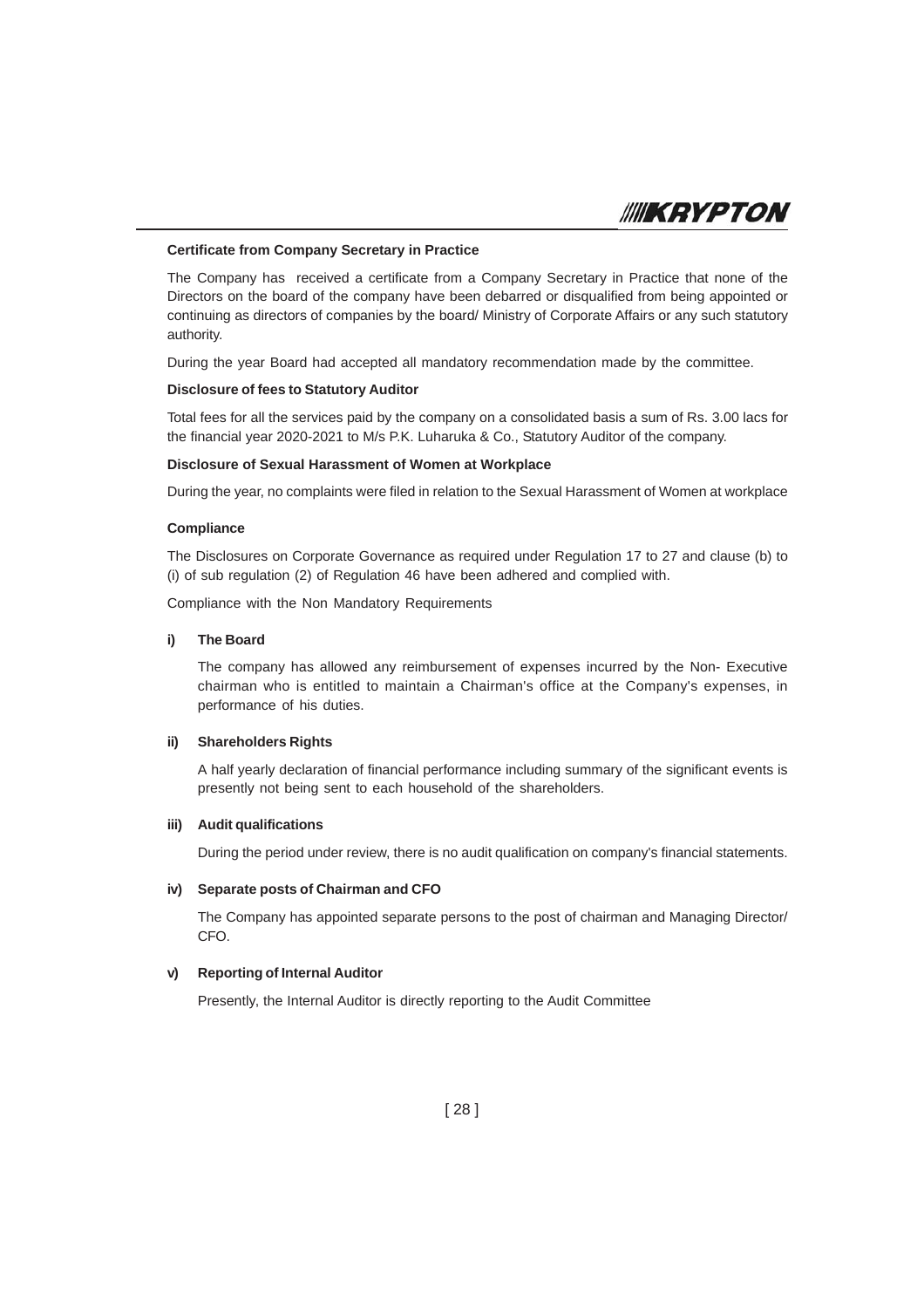**IIIIKRYPTON** 

# **CEO / CFO CERTIFICATION**

(Pursuant to SEBI (Listing Obligations and Disclosures Requirement) Regulations, 2015)

# The Board of Directors **KRYPTON INDUSTRIES LIMITED**

Pursuant to Regulations 17(8) of the SEBI (Listing Obligations and Disclosures Requirement) Regulations, 2015, this is to certify that:

- 1. We have reviewed financial statements and the Cash Flow Statement for the year ended 31st March 2021, and to the best of our knowledge and belief;
	- a) These statements do not contain any materially untrue statement or omit any material fact or contain statements might be misleading;
	- b) These statements together present a true and fair view of the Company's affair and are in compliance with existing accounting standards, applicable laws and regulations.
- 2. To the best of our knowledge and belief, there are no transactions entered into by the Company during the years, which are fraudulent, illegal or violative of the Company's code of conduct.
- 3. We accept responsibilities for establishing and maintaining internal control for financial reporting. We have evaluated the effectiveness of internal control systems of the company pertaining to financial reporting and have disclosed to the Auditors and Audit Committee, deficiencies in the design or operation of such internal controls, if any, of which we are aware and the steps taken or proposed to be taken for rectifying these deficiencies.
- 4. We have indicated to the Auditors and Audit Committee
	- a) Significant changes in internal control over financial reporting during the year.
	- b) Significant changes in accounting policies made during the year and that the same have been disclosed in the notes to the financial statements; and
	- c) Instances of significant fraud of which we have become aware and the involvement therein, if any, of the management, or an employee having a significant role in the company's internal control system over financial reporting.

#### For **Krypton Industries Limited**

|                  | Sd/-                                 | $Sd$ -                    | Sd/-                      |
|------------------|--------------------------------------|---------------------------|---------------------------|
| Place: Kolkata   | Jay Singh Bardia                     | Panna Lal Bardia          | Vinav Sipani              |
| Date: 14.08.2021 | (Managing Director)<br>DIN: 00467932 | (Chief Executive Officer) | (Chief Financial Officer) |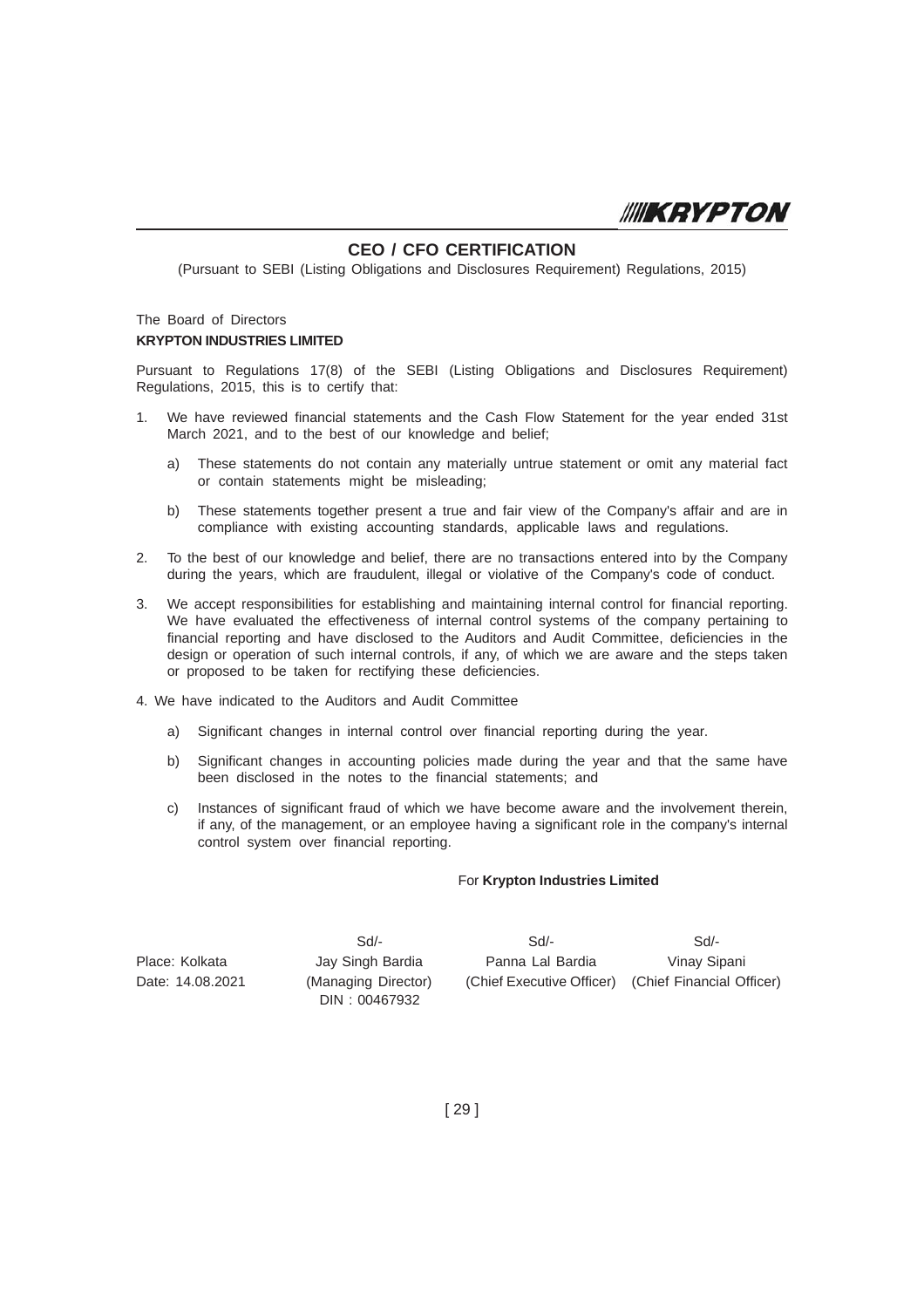**IIIKRYPTON** 

# **Declaration on Compliance of the Company's Code of Conduct**

As provided under Regulation 34(3) read with schedule V of the SEBI Listing Regulations, 2015, all Board members and Senior Management Personnel have affirmed compliance with code of conduct as applicable to them for the year ended 31st March, 2021.

#### For **Krypton Industries Limited**

Sd/- Place: Kolkata Jay Singh Bardia Jay Singh Bardia Date: 14.08.2021 (Managing Director) DIN : 00467932

# **AUDITORS' CERTIFICATE ON CORPORATE GOVERNANCE**

# **To the Members of Krypton Industries Limited,**

- 1. This certificate is issued in accordance with the terms of our engagement letter dated 30th September, 2020.
- 2. This report contains details of compliance of conditions of Corporate Governance by Krypton Industries Limited ('the Company'), for the year ended 31 March 2021, as stipulated in regulations 17-27, clause (b) to (i) of regulation 46(2) and paragraphs C, D and E of Schedule V of the Securities and Exchange Board of India (Listing Obligations and Disclosure Requirements) Regulations, 2015, as amended from time to time ('Listing Regulations'), pursuant to the Listing Agreement of the Company with Stock Exchanges.

#### **Management's Responsibility for compliance with the conditions of Listing Regulations**

3. The preparation of the Corporate Governance Report is the responsibility of the Management of the Company along with the maintenance of all its relevant supporting records and documents. The Management is also responsible for ensuring that the Company complies with the requirements as stipulated in Regulations 17-27, Clauses (b) to (i) of Regulation 46(2) and paragraphs C, D and E of Schedule V of the Listing Regulations.

#### **Auditors' Responsibility**

4. Our examination was limited to procedures and implementation thereof adopted by the Company for ensuring the compliance of the conditions of Corporate Governance as stipulated in the above mentioned Listing Regulations. It is neither an audit nor an expression of opinion on the financial statements of the Company.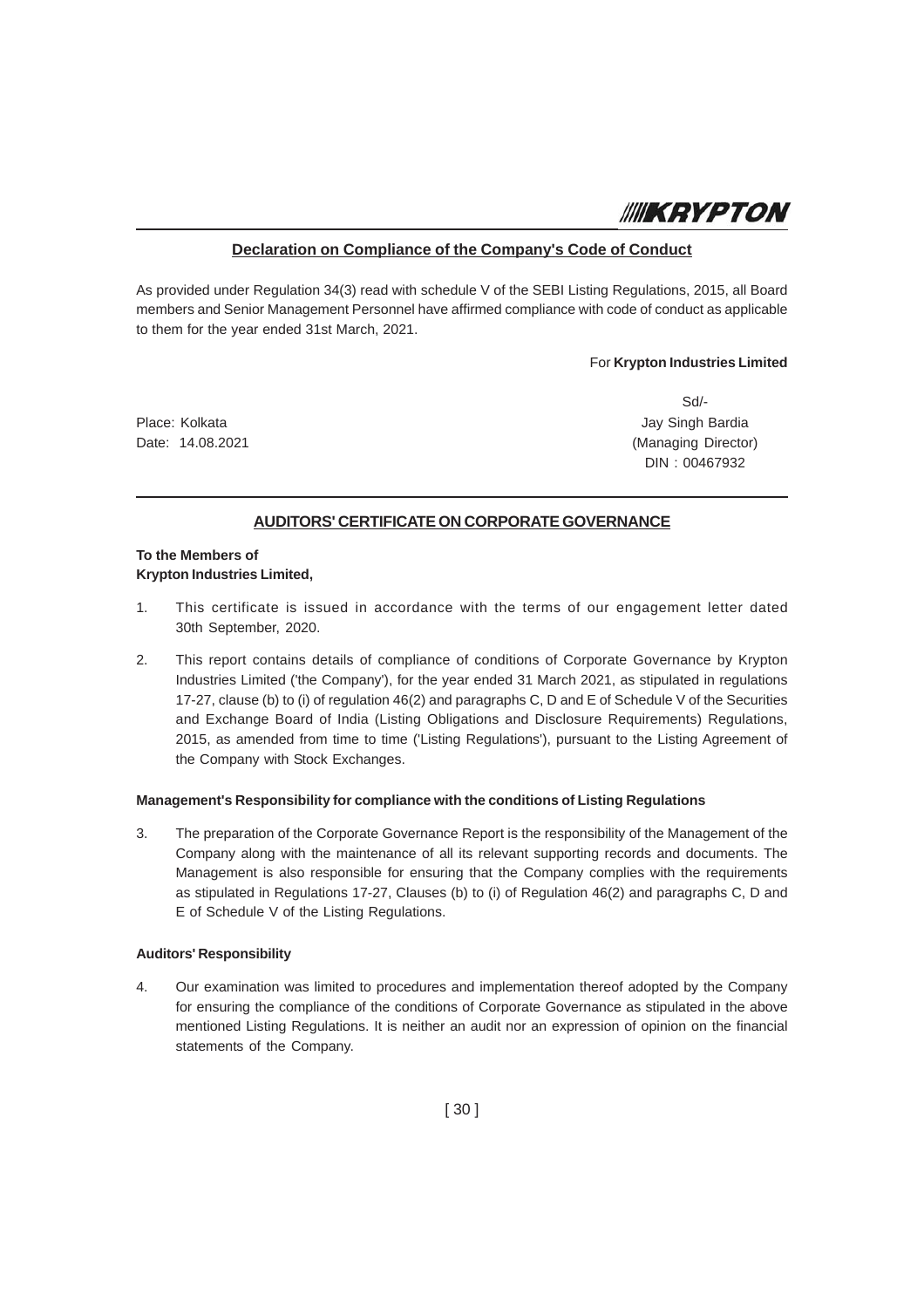

- 5. Pursuant to the requirements of the Listing Regulations, it is our responsibility to provide a reasonable assurance whether the Company has complied with the conditions of Corporate Governance as stipulated in Listing Regulations for the year ended 31 March 2021.
- 6. We conducted our examination in accordance with the Guidance Note on Reports or Certificates for Special Purposes [Revised 2016] ('the Guidance Note') issued by the Institute of Chartered Accountants of India ('ICAI'). The Guidance Note requires that we comply with the ethical requirements of the Code of Ethics issued by the ICAI.
- 7. We have complied with the relevant applicable requirements of the Standard on Quality Control (SQC) 1, Quality Control for Firms that Perform Audits and Reviews of Historical Financial Information, and Other Assurance and Related Services Engagements.

#### **Opinion**

- 8. In our opinion, and to the best of our information and according to explanations given to us, we certify that the Company has complied with the conditions of Corporate Governance as stipulated in the above-mentioned Listing Regulations.
- 9. We state that such compliance is neither an assurance as to the future viability of the Company nor the efficiency or effectiveness with which the management has conducted the affairs of the Company

#### **Restriction on use**

10. The certificate is addressed and provided to the members of the Company solely for the purpose to enable the Company to comply with the requirement of the Listing Regulations, and it should not be used by any other person or for any other purpose. Accordingly, we do not accept or assume any liability or any duty of care for any other purpose or to any other person to whom this certificate is shown or into whose hands it may come without our prior consent in writing.

> **FOR P. K. LUHARUKA & CO. CHARTERED ACCOUNTANTS Firm Registration No - 322020E**

**P. K. Luhraruka** Dated: 14.08.2021 **PARTNER** Place: Kolkata **Membership No. 055782**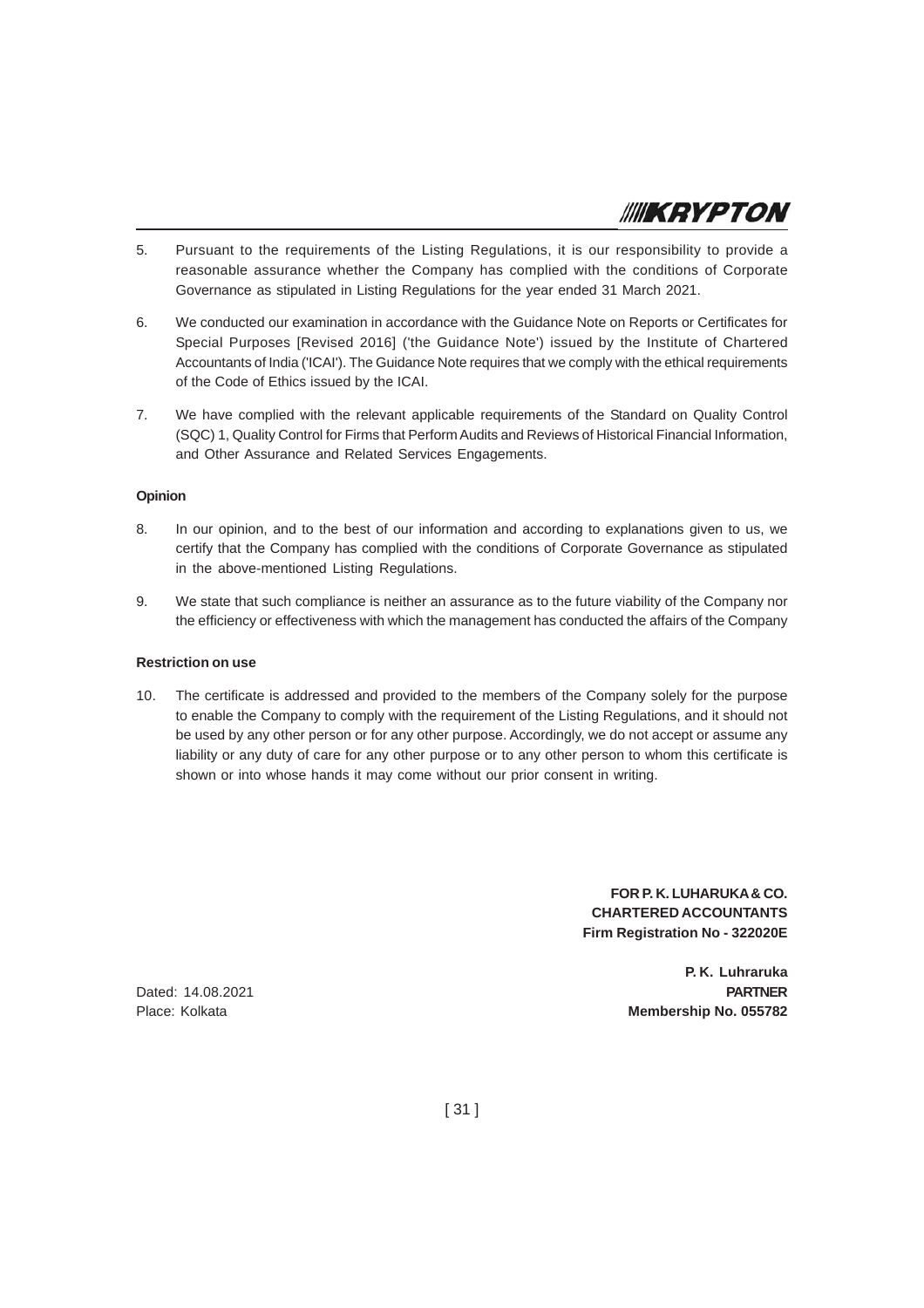#### **ANNEXURE - V : SECRETARIALAUDIT REPORT**

## **Form No. MR - 3 SECRETARIAL AUDIT REPORT**

# **FOR THE FINANCIAL YEAR ENDED 31ST MARCH, 2021**

[Pursuant to section 204(1) of the Companies Act, 2013 and Rule No.9 of the Companies (Appointment and Remuneration of Managerial Personnel) Rules, 2014]

To,

The Members, **KRYPTON INDUSTRIES LIMITED** Falta Special Economic Zone Sector 1 Plot No 31 & 32 P S Diamond Harbour Twenty Four Parganas West Bengal, 743504

- 1. I have conducted the secretarial audit of the compliance of applicable statutory provisions and the adherence to good corporate practices by **KRYPTON INDUSTRIES LIMITED** (hereinafter called the Company). Secretarial Audit was conducted in a manner that provided us a reasonable basis for evaluating the corporate conducts/statutory compliances and expressing my opinion thereon.
- 2. Based on our verification of the books, papers, minute books, forms and returns filed and other records maintained by the Company and also the information provided by the Company, its officers, agents and authorized representatives during the conduct of secretarial audit, we hereby report that in our opinion, the Company has, during the audit period ended on 31st March, 2021, complied with the statutory provisions listed hereunder and also that the Company has proper Board-processes and compliance-mechanism in place to the extent, in the manner and subject to the reporting made hereinafter:
- 3. I have examined the books, papers, minute books, forms and returns filed and other records maintained by **KRYPTON INDUSTRIES LIMITED ("The Company")** for the period ended on 31st March, 2021, according to the provisions of:
	- i. The Companies Act, 2013 (the Act) and the Rules made thereunder;
	- ii. The Securities Contracts (Regulation) Act, 1956 ('SCRA') and the Rules made thereunder;
	- iii. The Depositories Act, 1996 and the Regulations and Bye-laws framed thereunder;
	- iv. Foreign Exchange Management Act, 1999 and the Rules and Regulations made thereunder to the extent of Foreign Direct Investment, Overseas Direct Investment and External Commercial Borrowings;
	- v. The following Regulations and Guidelines prescribed under the Securities and Exchange Board of India Act, 1992 ('SEBI Act') to the extent applicable to the Company:
		- a. The Securities and Exchange Board of India (Substantial Acquisition of Shares and Takeovers) Regulations, 2011;
		- b. The Securities and Exchange Board of India (Prohibition of Insider Trading) Regulations, 2015;
		- c. The Securities and Exchange Board of India (Registrars to an Issue and Share Transfer Agents) Regulations, 1993 regarding the Companies Act and dealing with client;
		- d. The Securities and Exchange Board of India (Listing Obligations and Disclosure Requirements) Regulations, 2015 and other applicable regulations/ guidelines/ circulars/ as may be issued by SEBI from time to time;

#### **I further report that, there were no actions/ events in pursuance of;**

The Securities and Exchange Board of India (Issue of Capital and Disclosure Requirements) Regulations, 2009;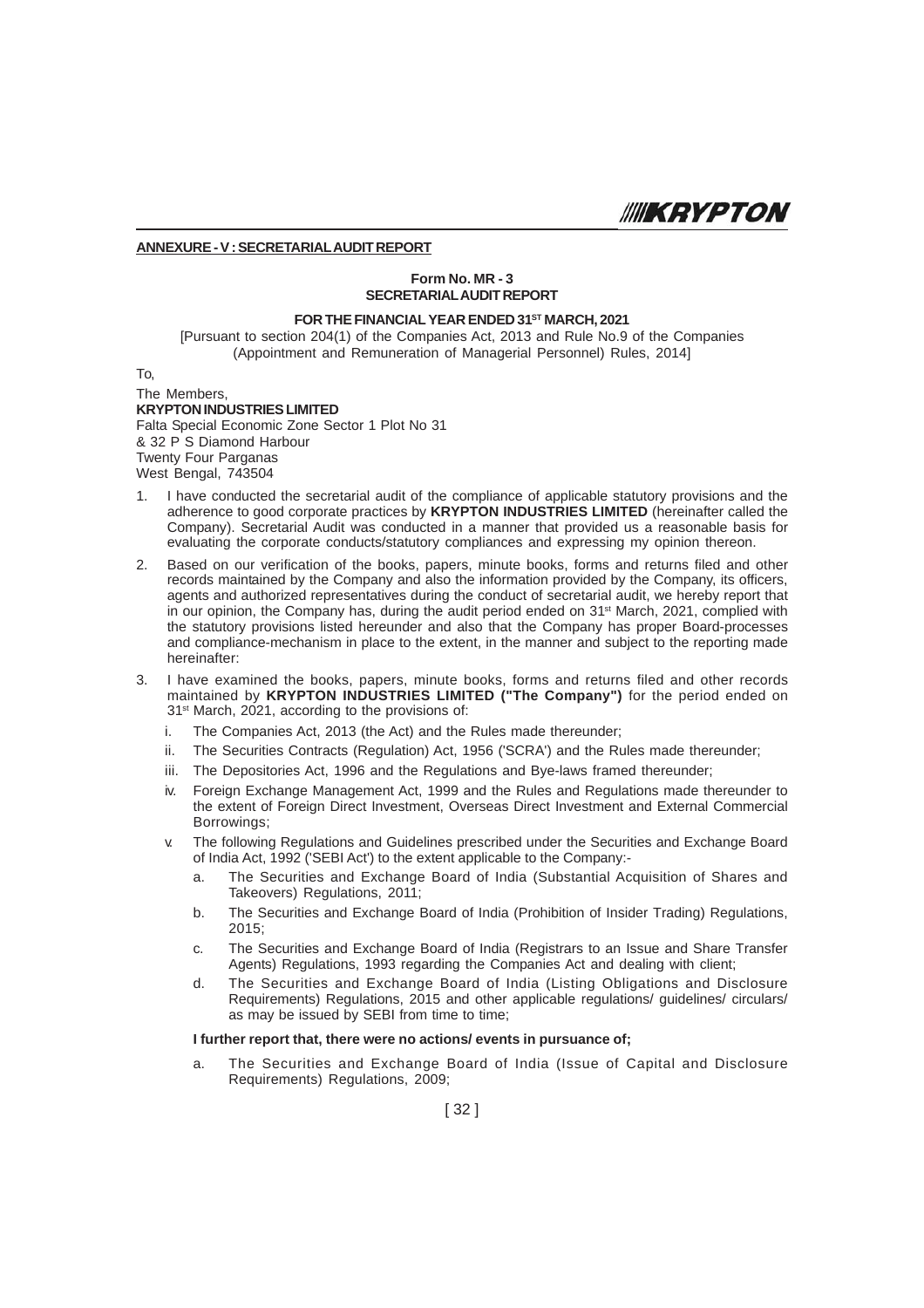- b. The Securities and Exchange Board of India (Share Based Employee Benefits) Regulations, 2014;
- c. The Securities and Exchange Board of India (Issue and Listing of Debt Securities) Regulations, 2008;
- d. The Securities and Exchange Board of India (Delisting of Equity Shares) Regulations, 2009; and
- e. The Securities and Exchange Board of India (Buyback of Securities) Regulations, 1998;

We further report that having regards to the compliance system prevailing in the Company and as per the representation made by the management, the company has compiled with the specific applicable laws like:

a. Special Economic Zone Act, 2005

#### **We have also examined compliance with the applicable clauses of the following:**

- i. Secretarial Standards, SS-1 and SS-2 issued by The Institute of Company Secretaries of India.
- ii. The Listing Agreements entered into by the Company with Calcutta Stock Exchange  $\setminus$ Limited, Bombay Stock Exchange.

During the period under review the Company has complied with the provisions of the Act, Rules, Regulations, Guidelines, Standards, Listing Agreements etc. mentioned above, subject to the following observations:

- i. The company has not made payment of Annual Listing Fee to Calcutta Stock Exchange Limited.
- ii. The company has a pending case with the Bankshall Court under section 299, 63, 73 (2B) of the Companies Act, 1956 and the matter is subjudice.

#### **We further report that**

The Board of Directors of the Company is duly constituted with proper balance of Executive Directors, Non-Executive Directors and Independent Directors. There were no changes in the composition of the Board of Director during the period under review.

Adequate notice is given to all directors to schedule the Board Meetings, agenda and detailed notes on agenda were sent at least seven days in advance, and a system exists for seeking and obtaining further information and clarifications on the agenda items before the meeting and for meaningful participation at the meeting.

All decisions at Board meeting and Committee Meetings were carried out unanimously as recorded in the minutes of the meetings of the Board of Directors or Committee of the Board, as the case may be.

We further report that there are adequate systems and processes in the company commensurate with the size and operations of the company to monitor and ensure compliance with applicable laws, rules, regulations and guidelines.

We further report that during the audit period, there are no specific events or actions having a major bearing on the Company's affairs in pursuance of laws, rules, regulations and guidelines, standard, etc., referred to above.

This report is to be read with our letter of even date which is annexed "ANNEXURE - A" and forms an Integral Part of this Report.

> For **Meenakshi Agarwal** Company Secretaries

Place : Kolkata C P No. : 8292 Date : 22.06.2021 UDIN No. : F009102C000497691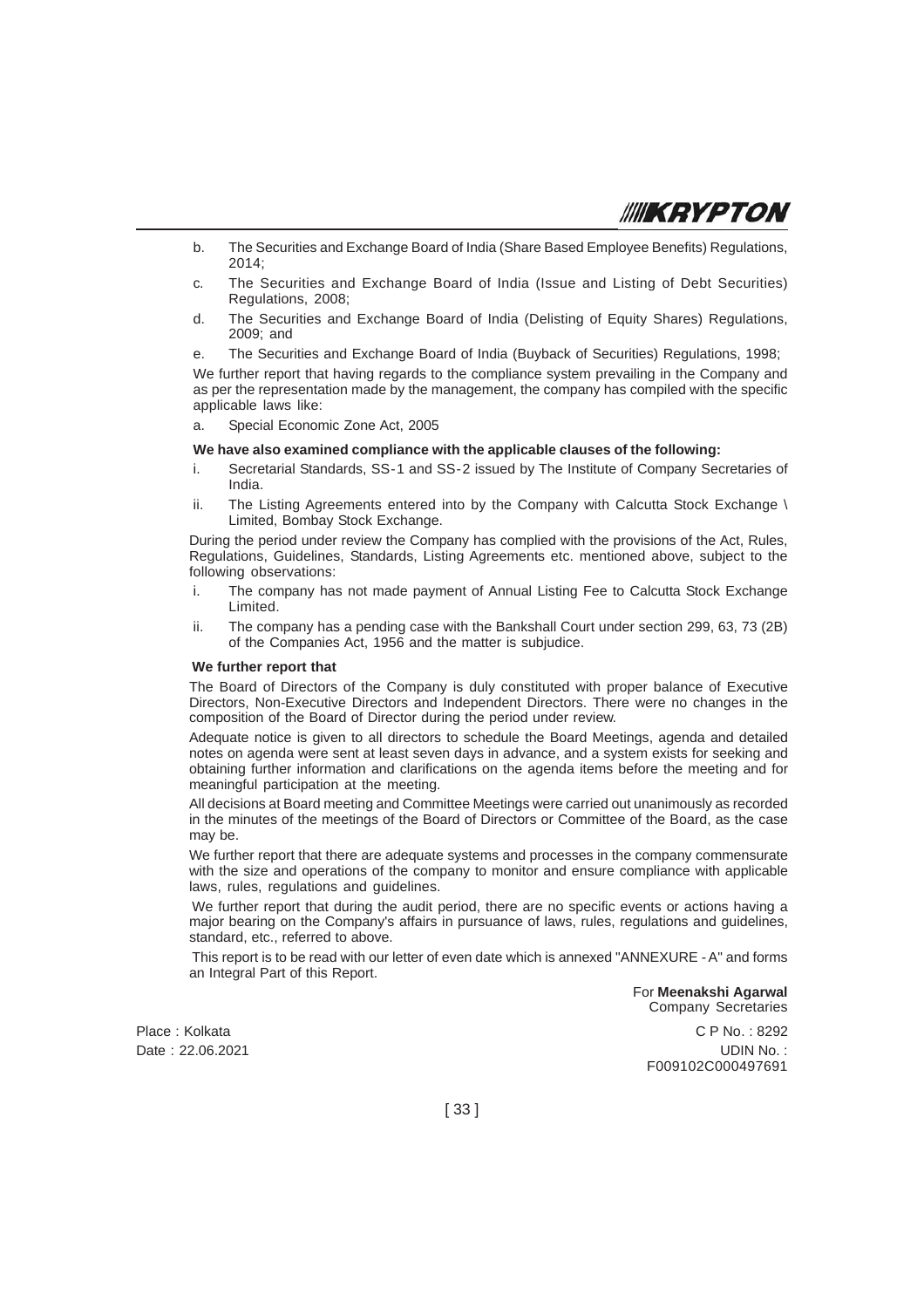

# **"ANNEXURE - A"**

(TO THE SECRETARIAL AUDIT REPORT OF KRYPTON INDUSTRIES LIMITED FOR THE FINANCIAL YEAR ENDED 31ST MARCH, 2021)

To,

The Members, **KRYPTON INDUSTRIES LIMITED** Falta Special Economic Zone Sector 1 Plot No 31 & 32 P S Diamond Harbour Twenty Four Parganas West Bengal, 743504

Our report of even date is to be read along with this letter.

- 1. Maintenance of Secretarial Records is the responsibility of the Management of the Company. Our responsibility is to express an opinion on these secretarial records based on our audit.
- 2. We have followed the Audit practices and processes as where appropriate to obtain reasonable assurance about the correctness of the contents of the Secretarial records. The verification was done on test basis to ensure that correct facts are reflected in Secretarial Records. We believe that the processes and practices, we followed provide a reasonable basis for our opinion.
- 3. We have not verified the correctness and appropriateness of financial records and Books of Accounts of the Company.
- 4. Wherever required, we have obtained the Management Representation about the compliance of laws, rules and regulations and happening of events etc.
- 5. The compliance of the provisions of corporate and other applicable laws, rules, regulations and standards is the responsibilities of the management. Our examination was limited to the verification of procedures on test basis.
- 6. The Secretarial Audit Report is neither an assurance as to the future viability of the Company nor of the efficacy or effectiveness with which the management has conducted the affairs of the Company.

For **Meenakshi Agarwal** Company Secretaries Place : Kolkata C P No. : 8292 Date : 22.06.2021 UDIN No. : F009102C000497691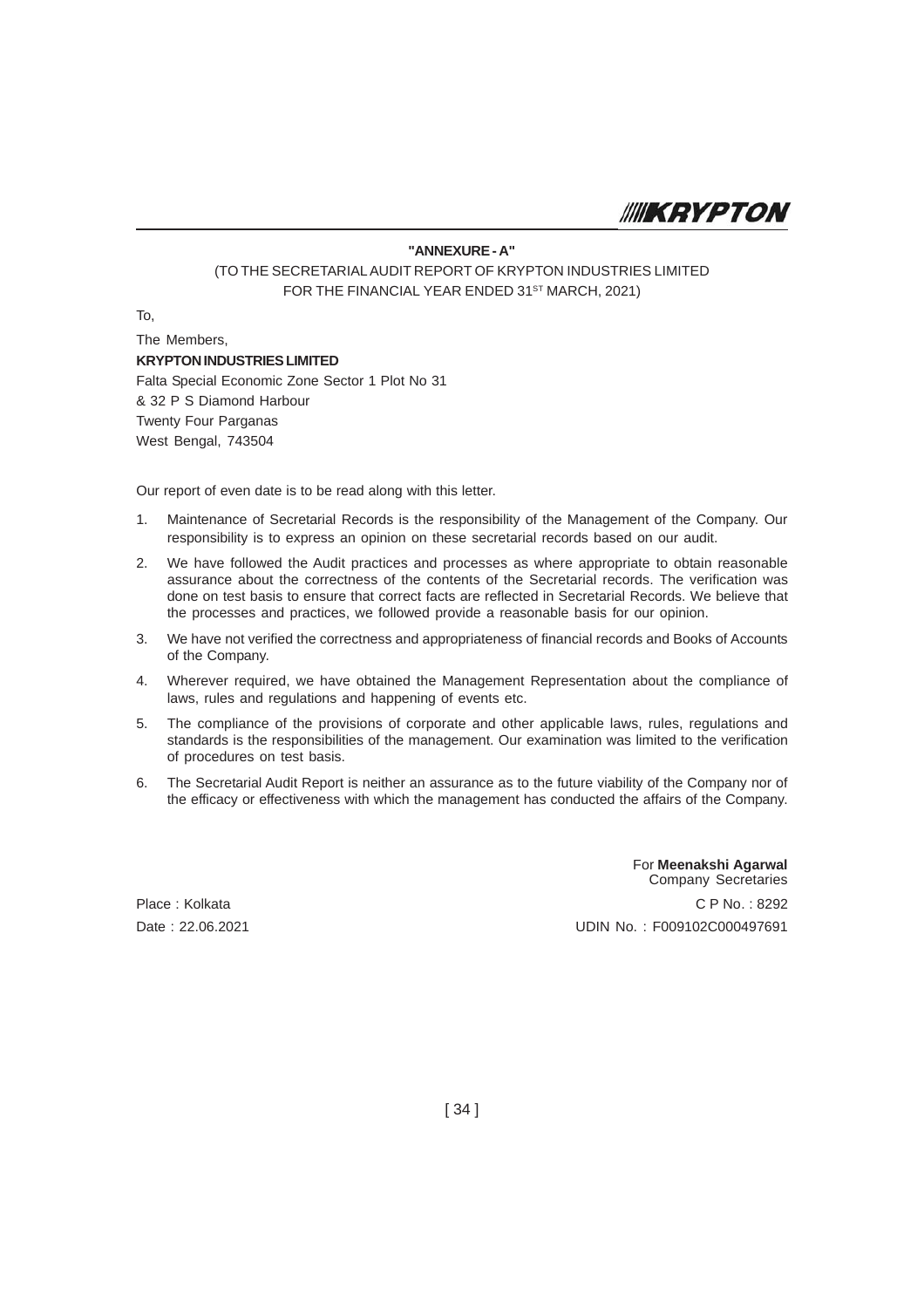WIKRYPTON

# **INDEPENDENT AUDITORS' REPORT**

#### **TO THE MEMBERS OF KRYPTON INDUSTRIES LIMITED**

#### **Report on the Audit of the Standalone Financial Statements**

#### **Opinion**

We have audited the accompanying standalone financial statements of Krypton Industries Limited ("the Company"), which comprises the Balance Sheet as at March 31, 2021, the Statement of Profit and Loss (including Other Comprehensive Income), the Statement of Changes in Equity and the Cash Flow Statement for the year ended, and notes to the standalone financial statements, including a summary of the significant accounting policies and other explanatory information (hereinafter referred to as "the standalone financial statements").

In our opinion and to the best of our information and according to the explanations given to us, the aforesaid standalonefinancial statements give the information required by the Companies Act, 2013 ("the Act") in the manner so required and give a true and fair view in conformity with the accounting principles generally accepted in India, of the state of affairs of the Company as at March 31, 2021 and its profit and other comprehensive income,the changes in equityand its cash flows for the year ended on that date.

#### **Basis for Opinion**

We conducted our audit of the standalone financial statements in accordance with the Standards on Auditing (SAs) specified under section 143(10) of the Companies Act, 2013. Our responsibilities under those Standards are further described in the Auditor's Responsibilities for the Audit of the Standalone Financial Statements section of our report. We are independent of the Company in accordance with the Code of Ethics issued by the Institute of Chartered Accountants of India together with the ethical requirements that are relevant to our audit of the standalone financial statements under the provisions of the Companies Act, 2013 and the Rules thereunder, and we have fulfilled our other ethical responsibilities in accordance with these requirements and the Code of Ethics. We believe that the audit evidence we have obtained is sufficient and appropriate to provide a basis for our audit opinion on the standalone financial statements.

## **Key Audit Matters**

Key audit matters are those matters that, in our professional judgment, were of most significance in our audit of thestandalone financial statements of the current period. These matters were addressed in the context of our audit of thestandalone financial statements as a whole, and in forming our opinion thereon, and we do not provide a separate opinion on these matters.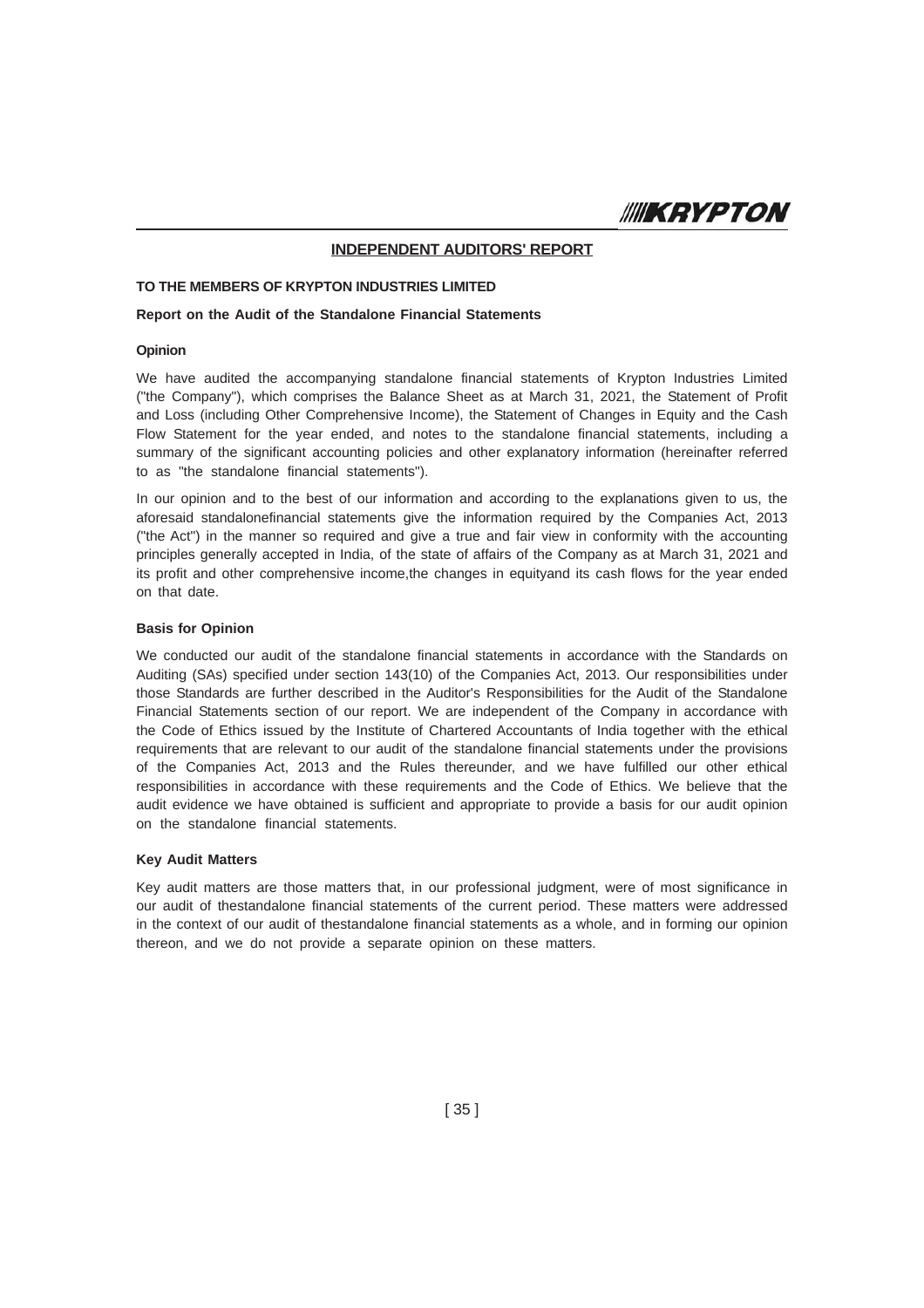

**Description of Key Audit Matter**

| <b>Revenue Recognition</b><br>Our audit procedures included the following:-<br>Refer Note 32 to the Financial Statements.<br>Revenue from contracts with customers is<br>Considering Company's revenue recognition<br>$\mathcal{C}$<br>recognized when control of the goods or services<br>policy and its compliance in terms of Ind AS<br>are transferred to the customer at an amount<br>115 'Revenue from contracts with customers'.<br>that reflects the consideration to which the<br>Company expects to be entitled in exchange for<br><b>P</b><br>Assessing the design and tested the<br>those goods or services. During the year ended<br>operating effectiveness of internalcontrols<br>March 31, 2021, the company has recognised<br>related to revenue recognition.<br>revenue amounting to Rs. 2415.67 Lakhs & Rs.<br>Testing samples of individual sales<br>œ<br>571.54 Lakhs from domestic and export sales<br>transaction and tracing to sales invoices,<br>respectively. Terms of salesarrangements,<br>sales orders, (received from customers)<br>including the timing of transfer of control,<br>and other related documents including terms<br>deliveryspecifications including terms in case of<br>and conditions, if any.<br>exports, timing ofrecognition of sales require<br>significant judgment in determiningrevenues.<br>Selecting sample of sales transactions<br>F<br>The risk is, therefore, that revenue may not<br>made pre- and post-year end, agreeing the<br>getrecognised in the correct period or that<br>period of revenue recognition to underlying<br>revenue and associatedprofit may be misstated.<br>documents.<br>Accordingly, due to the significant risk associated<br>Performing analytical review of revenue to<br>F<br>with revenuerecognition in accordance with terms<br>identify any unusual trends. | The Key Audit Matter                      | How the matter was addressed in our audit |
|----------------------------------------------------------------------------------------------------------------------------------------------------------------------------------------------------------------------------------------------------------------------------------------------------------------------------------------------------------------------------------------------------------------------------------------------------------------------------------------------------------------------------------------------------------------------------------------------------------------------------------------------------------------------------------------------------------------------------------------------------------------------------------------------------------------------------------------------------------------------------------------------------------------------------------------------------------------------------------------------------------------------------------------------------------------------------------------------------------------------------------------------------------------------------------------------------------------------------------------------------------------------------------------------------------------------------------------------------------------------------------------------------------------------------------------------------------------------------------------------------------------------------------------------------------------------------------------------------------------------------------------------------------------------------------------------------------------------------------------------------------------------------------------------------------------------------------------------------------|-------------------------------------------|-------------------------------------------|
|                                                                                                                                                                                                                                                                                                                                                                                                                                                                                                                                                                                                                                                                                                                                                                                                                                                                                                                                                                                                                                                                                                                                                                                                                                                                                                                                                                                                                                                                                                                                                                                                                                                                                                                                                                                                                                                          |                                           |                                           |
|                                                                                                                                                                                                                                                                                                                                                                                                                                                                                                                                                                                                                                                                                                                                                                                                                                                                                                                                                                                                                                                                                                                                                                                                                                                                                                                                                                                                                                                                                                                                                                                                                                                                                                                                                                                                                                                          |                                           |                                           |
|                                                                                                                                                                                                                                                                                                                                                                                                                                                                                                                                                                                                                                                                                                                                                                                                                                                                                                                                                                                                                                                                                                                                                                                                                                                                                                                                                                                                                                                                                                                                                                                                                                                                                                                                                                                                                                                          | of Ind AS 115 'Revenue fromcontracts with |                                           |

| The Key Audit Matter                              | How the matter was addressed in our audit     |
|---------------------------------------------------|-----------------------------------------------|
| <b>Inventories</b>                                | Our audit procedures included the following:- |
| Refer Note 10 to the Financial Statements. Total  | Obtaining an understanding of and             |
| Inventory as at 31.03.2021 was Rs. 1781.68        | assessing the design, implementation and      |
| Lakhs and Finished goods of Rs. 809.06 Lakhs      | operating effectiveness of management's       |
| comprise 45.41 per cent of such inventory         | key internal controls relating to physical    |
| holdings. Total Inventories are 59.64 per cent of | verification of inventories by the management |
| the total turnover of the company for FY 2020-    | of the Company.                               |
| 2021.                                             |                                               |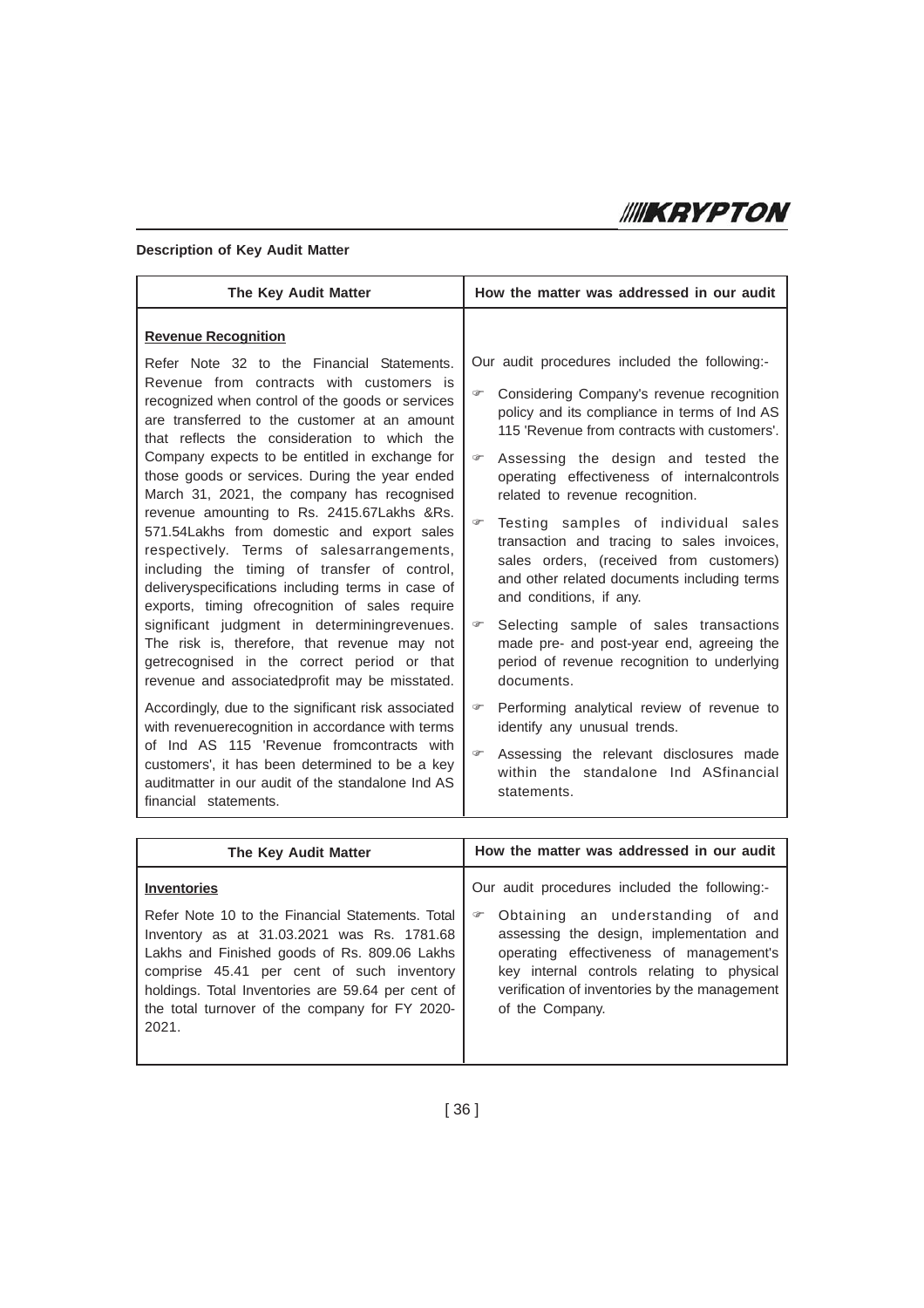# **INIKRYPTON**

| The Key Audit Matter                                                                                                                                                                                                                                                                                                                                                                                                                                                                                                                                                                                                                                                                                                                                                                                                                           | How the matter was addressed in our audit                                                                                                                                                                                                                                                                                                                                                                                                                                                                |
|------------------------------------------------------------------------------------------------------------------------------------------------------------------------------------------------------------------------------------------------------------------------------------------------------------------------------------------------------------------------------------------------------------------------------------------------------------------------------------------------------------------------------------------------------------------------------------------------------------------------------------------------------------------------------------------------------------------------------------------------------------------------------------------------------------------------------------------------|----------------------------------------------------------------------------------------------------------------------------------------------------------------------------------------------------------------------------------------------------------------------------------------------------------------------------------------------------------------------------------------------------------------------------------------------------------------------------------------------------------|
| The inventories are counted by the company on<br>a cyclical basis and accordingly provisions for<br>obsolescence including revision in valuation to<br>Net Realizable Value, if any, of inventories are<br>assessed and recognized by the management<br>in the financial statements based<br>$\cap$ n<br>management estimation as at the end of the<br>reporting period. Significant degree of judgment<br>is thereby required to assess the net realizable<br>value of the inventories and appropriate level of<br>provisioning for items which may be ultimately<br>sold below cost. Such judgment includes<br>management's expectations forfuture sale<br>volumes, inventory liquidation plans and future<br>selling prices less cost to sell.<br>Such high holdings, existence and valuation of<br>inventories make it a key audit matter. | Assessing whether items in the inventory<br>œ<br>ageing report prepared by the management<br>were classified within the appropriate ageing<br>bracket:<br>Performing a review of the provisions for<br>œ<br>inventories by examining movements in the<br>balance during the current year;<br><b>P</b><br>Assessing, on a sample basis, the net<br>realizable value of inventories as calculated<br>by management with reference to prices<br>achieved and costs to sell after the financial<br>year end. |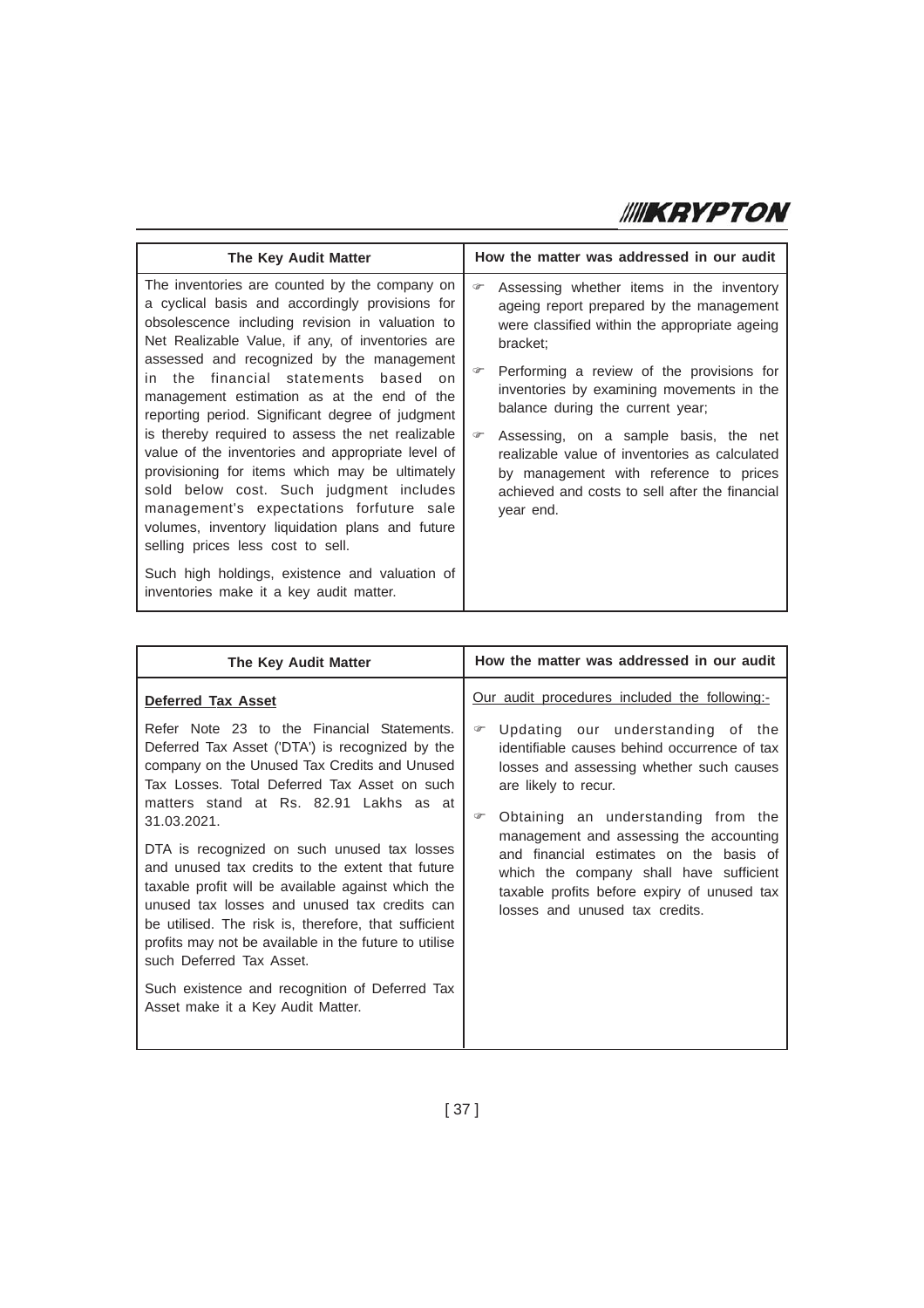#### **Information Other than the Standalone Financial Statements and Auditor's Report thereon**

The Company's Board of Directors is responsible for the preparation of the other information. The other information comprises the information included in the Company's Annual Report but does not include the standalone financial statements and our auditor's report thereon.

Our opinion on the standalone financial statements does not cover the other information and we do not express any form of assurance conclusion thereon.

In connection with our audit of the standalone financial statements, our responsibility is to read the other information and, in doing so, consider whether the other information is materially inconsistent with the standalone financial statements or our knowledge obtained during the course of our audit or otherwise appears to be materially misstated.

If, based on the work we have performed, we conclude that there is a material misstatement of this other information; we are required to report that fact. We have nothing to report in this regard.

# **Management's Responsibility for the Standalone Financial Statements**

The Company's Board of Directors is responsible for the matters stated in Section 134(5) of the Companies Act, 2013 ("the Act") with respect to the preparation of these standalone financial statements to give a true and fair view of the state of affairs, profit/loss and other comprehensive income, changes in equity and cash flows of the Company in accordance with the accounting principles generally accepted in India, including the Indian Accounting Standards(IndAS) specified under Section 133 of the Act.This responsibility also includes maintenance of adequate accounting records in accordance with the provisions of the Act for safeguarding of the assets of the Company and for preventing and detecting frauds and other irregularities; selection and application of appropriate accounting policies; making judgments and estimates that are reasonable and prudent; and design, implementation and maintenance of adequate internal financial controls, that were operating effectively for ensuring the accuracy and completeness of the accounting records, relevant to the preparation and presentation of the standalone financial statements that give a true and fair view and are free from material misstatement, whether due to fraud or error.

In preparing the standalone financial statements, management is responsible for assessing the Company's ability to continue as a going concern, disclosing, as applicable, matters related to going concern and using the going concern basis of accounting unless management either intends to liquidate the Company or to cease operations, or has no realistic alternative but to do so.

The Board of Directors is also responsible for overseeing the company's financial reporting process.

### **Auditor's Responsibilities for the Audit of the Standalone Financial Statements**

Our objectives are to obtain reasonable assurance about whether the standalone financial statements as a whole are free from material misstatement, whether due to fraud or error, and to issue an auditor's report that includes our opinion. Reasonable assurance is a high level of assurance, but is not a guarantee that an audit conducted in accordance with SAs will always detect a material misstatement when it exists. Misstatements can arise from fraud or error and are considered material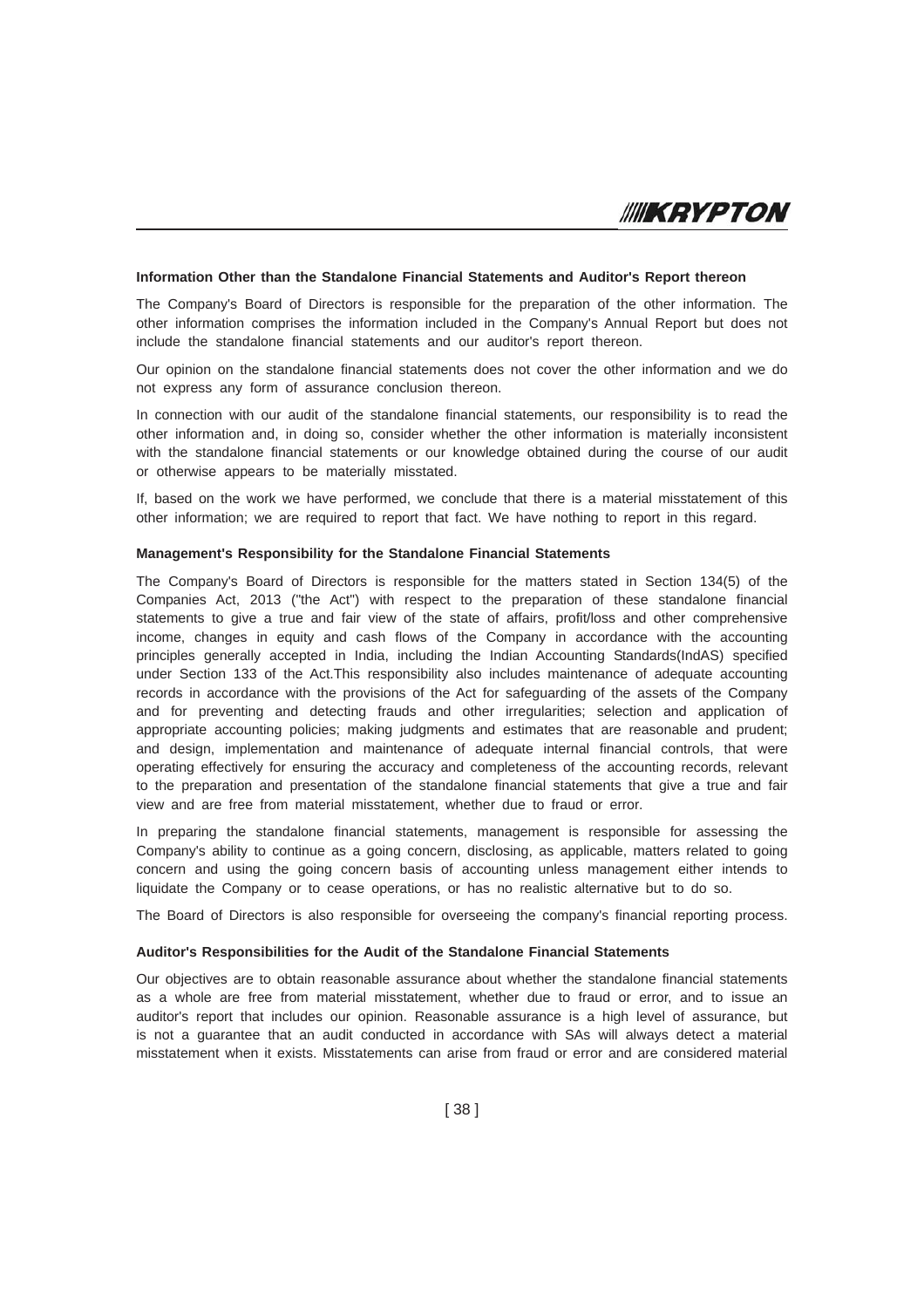if, individually or in the aggregate, they could reasonably be expected to influence the economic decisions of users taken on the basis of these standalone financial statements.

As part of an audit in accordance with SAs, we exercise professional judgment and maintain professional skepticism throughout the audit. We also:

- Identify and assess the risks of material misstatement of the standalone financial statements, whether due to fraud or error, design and perform audit procedures responsive to those risks, and obtain audit evidence that is sufficient and appropriate to provide a basis for our opinion. The risk of not detecting a material misstatement resulting from fraud is higher than for one resulting from error, as fraud may involve collusion, forgery, intentional omissions, misrepresentations or the override of internal control.
- Obtain an understanding of internal financial controls relevant to the audit in order to design audit procedures that are appropriate in the circumstances. Under section 143(3)(i) of the Act, we are also responsible for expressing our opinion on whether the Company has adequate internal financial controls system in place and the operating effectiveness of such controls.
- Evaluate the appropriateness of accounting policies used and the reasonableness of accounting estimates and related disclosures made by management.
- Conclude on the appropriateness of management's use of the going concern basis of accounting and, based on the audit evidence obtained, whether a material uncertainty exists related to events or conditions that may cast significant doubt on the Company's ability to continue as a going concern. If we conclude that a material uncertainty exists, we are required to draw attention in our auditor's report to the related disclosures in the standalone financial statements or, if such disclosures are inadequate, to modify our opinion. Our conclusions are based on the audit evidence obtained up to the date of our auditor's report. However, future events or conditions may cause theCompany to cease to continue as a going concern.
- Evaluate the overall presentation, structure and content of the standalone financial statements, including the disclosures, and whether the standalone financial statements represent the underlying transactions and events in a manner that achieves fair presentation.

We communicate with those charged with governance regarding, among other matters, the planned scope and timing of the audit and significant audit findings, including any significant deficiencies in internal control that we identify during our audit.

We also provide those charged with governance with a statement that we have complied with relevant ethical requirements regarding independence, and to communicate with them all relationships and other matters that may reasonably be thought to bear on our independence, and where applicable, related safeguards.

From the matters communicated with those charged with governance, we determine those matters that were of most significance in the audit of the standalone financial statements of the current period and are therefore the key audit matters. We describe these matters in our auditors' report unless law or regulation precludes public disclosure about the matter or when, in extremely rare circumstances, we determine that a matter should not be communicated in our report because the adverse consequences of doing so would reasonably be expected to outweigh the public interest benefits of such communication.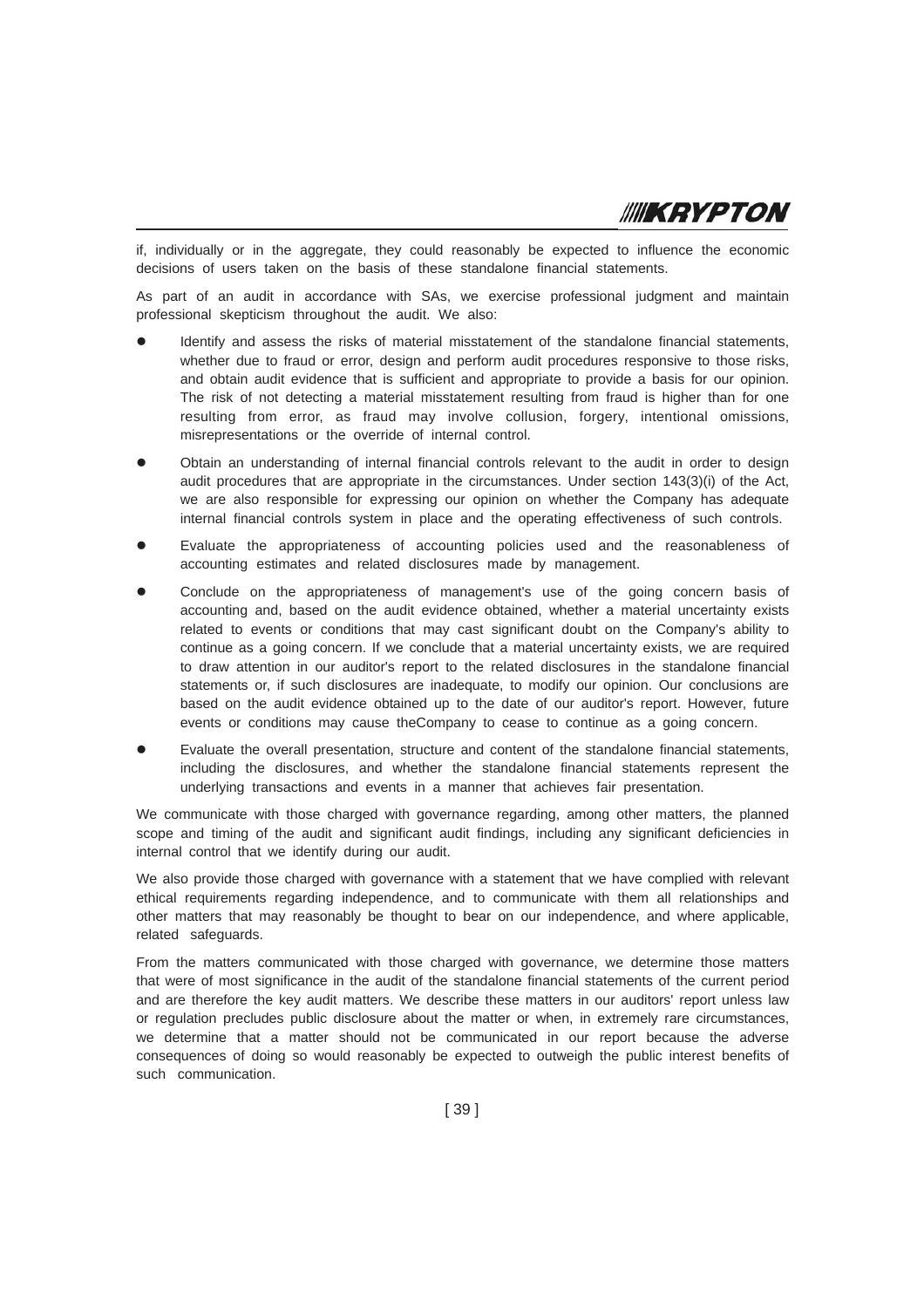# **Report on other Legal and Regulatory Requirement**

- 1. As required by the Companies (Auditor's Report) Order, 2016, issued by the Central Government of India in terms of sub-section (11) of section 143 of the Act (hereinafter referred to as the "Order"), and on the basis of such checks of the books and records of the Company as we considered appropriate and according to the information and explanations given to us, we give in the "Annexure A" a statement on the matters specified in paragraphs 3 and 4 of the Order, to the extent applicable.
- 2. As required by Section 143 (3) of the Act, we report that:
	- (a) We have sought and obtained all the information and explanations which to the best of our knowledge and belief were necessary for the purposes of our audit.
	- (b) In our opinion, proper books of account as required by law have been kept by the Company so far as it appears from our examination of those books.
	- (c) The Standalone Balance Sheet, the Standalone Statement of Profit and Loss (including other comprehensive income), the standalone statement of changes in equity and the Standalone Cash Flow Statement dealt with by this Report are in agreement with the books of account.
	- (d) In our opinion, the aforesaid standalone financial statements comply with the Accounting Standards specified under Section 133 of the Act.
	- (e) On the basis of the written representations received from the directors as on March 31, 2021 taken on record by the Board of Directors, none of the directors is disqualified as on March 31, 2021 from being appointed as a director in terms of Section 164 (2) of the Act.
	- (f) With respect to the adequacy of the internal financial controls over financial reporting of the Company and the operating effectiveness of such controls, refer to our separate report in "AnnexureB". Our report expresses an unmodified opinion on the adequacy and operating effectiveness of the Company's internal financial controls over financial reporting.
	- (g) With respect to the other matters to be included in the Auditors' Report in accordance with Rule 11 of the Companies (Audit and Auditors) Rules, 2014,as amendedin our opinion and to the best of our knowledge and belief and according to the information and explanations given to us:
	- (i) The Company, as detailed in Note 43 to the standalone financial statements has disclosed the impact of pending litigations as on March 31, 2021 on its financial position in its standalone financial statements.
	- (ii) The Company did not have any long-term contracts including derivative contracts for which there were any material foreseeable losses.
	- (iii) There were no amounts which were required to be transferred to the Investor Education and Protection Fund by the Company.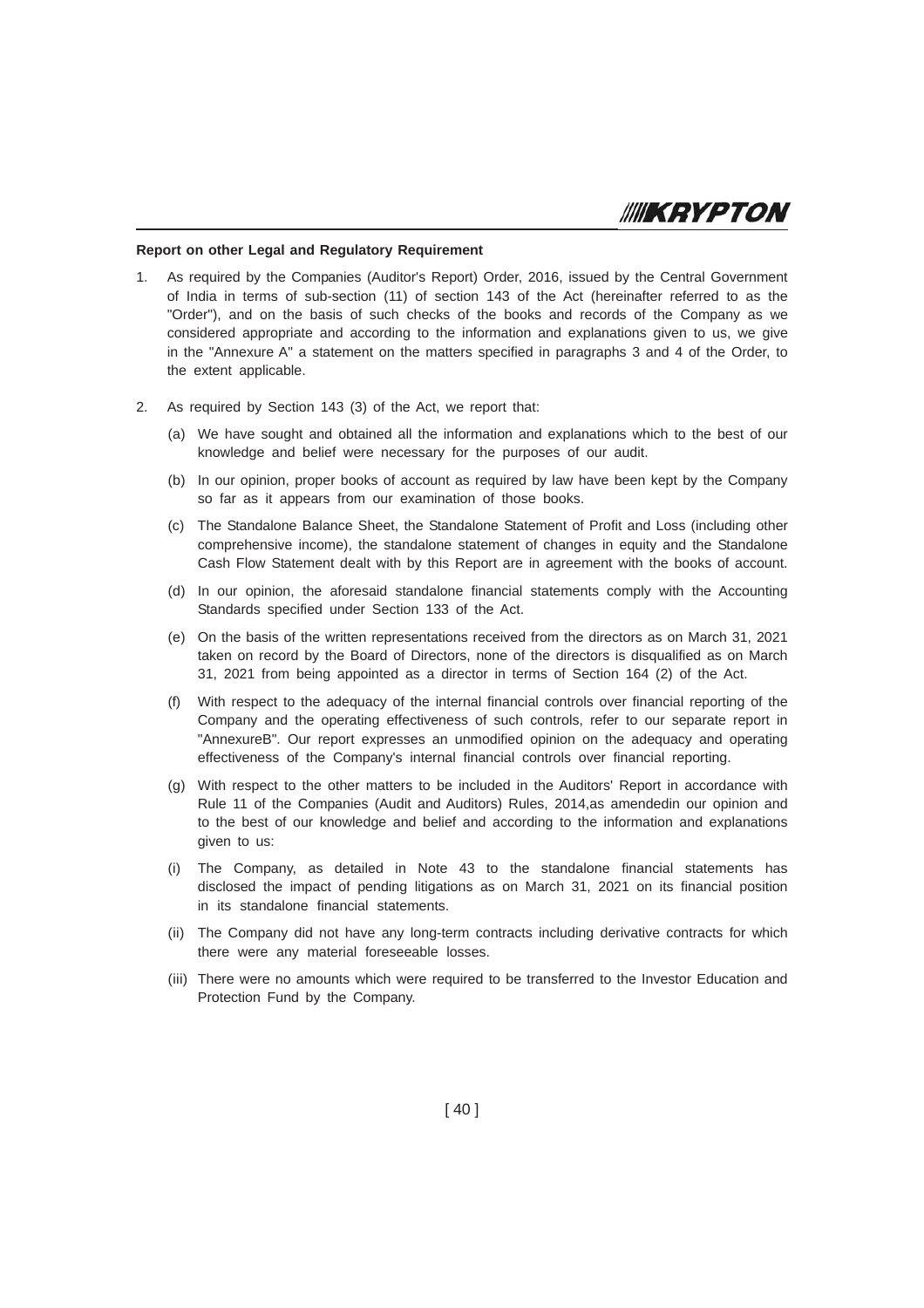3. With respect to the matter to be included in the Auditors' Report under Section 197(16):

In our opinion and according to the information and explanations given to us, the remuneration paid by the company to its directors during the current year is in accordance with the provisions of Section 197 of the Act. The remuneration paid to any director is not in excess of the limit laid down under Section 197 of the Act. The Ministry of Corporate Affairs has not prescribed other details under Section 197(16) which are required to be commented upon by us.

> For **P. K. Luharuka & Co.** Chartered Accountants Firm Registration No.: 322020E

Place : Kolkata Dated : The 14th Day of August, 2021 **Pradeep Kumar Luharuka** 

Partner Membership No. 055782 UDIN : 21055782AAAADG9074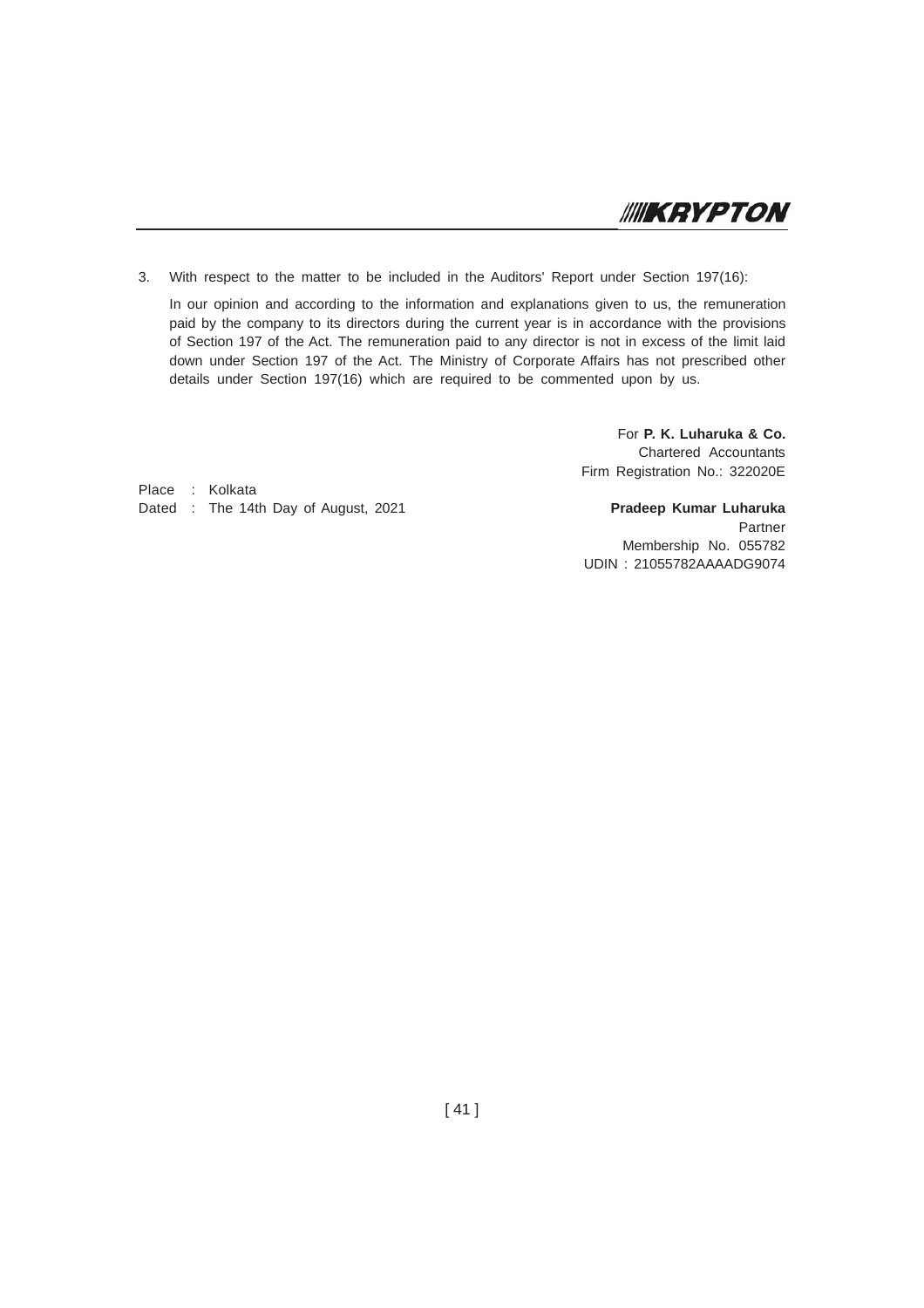# **Annexure "A" to Independent Auditors' Report On the Standalone Financial Statements of Krypton Industries Limited for the year ended 31ST March 2021**

Referred to in Paragraph 9 under "Report on other Legal and Regulatory Requirements" of our report of even date to the Financial Statements of the Company for the year ended March 31, 2021

- (i) In respect of its fixed assets:
	- (a) The Company has maintained proper records showing full particulars, including quantitative details and situation of fixed assets.
	- (b) The Company has a regular programme of physical verification of its fixed assets by which fixed assets are verified in a phased manner over a period of three years. In accordance with this program, certain fixed assets were verified during the year and no material discrepancies were noticed on such physical verification. In our opinion, this periodicity of physical verification is reasonable having regard to the size of the Company and nature of its assets.
	- (c) According to the information and explanations given to us and the records examined by us, and on the basis of our examination of the records of the company, the title deeds of immovable properties are held in the name of the Company.
- (ii) During the year, the inventories have been physically verified by the management. In our opinion, the frequency of verification is reasonable. On the basis of our examination of the record of inventories, we are of the opinion that the Company is maintaining proper records of inventories. The discrepancies noticed on physical verification of inventories as compared to book records were not material and have been properly dealt with in the books of account.
- (iii) In respect of the loans, secured or unsecured, granted by the Company to companies, firms, Limited Liability Partnerships or other parties covered in the register maintained under Section 189 of the Companies Act, 2013:
	- (a) In our opinion the rate of interest and other terms and conditions on which the loans had been granted were not, prima facie, prejudicial to the interest of the company.
	- (b) The borrowers are regular in repaying the Principal Amounts and interest as stipulated, and are also regular in payment of as applicable.
	- (c) There is no overdue amount for more than 90 days.
- (iv) In our opinion and to the best of information and explanations given to us the Company has complied with the provisions laid down under sections 185 or 186 of the Act with respect to loans and investments made in the current year. However, Opening balance of such loans granted to "persons in whom the director is interested" before the commencement of Section 185 still exists on Balance Sheet date.
- (v) According to the information and explanations given to us, the Company has not accepted any deposit from the public. Therefore, the provisions of Clause (v) of Paragraph 3 of the Order are not applicable.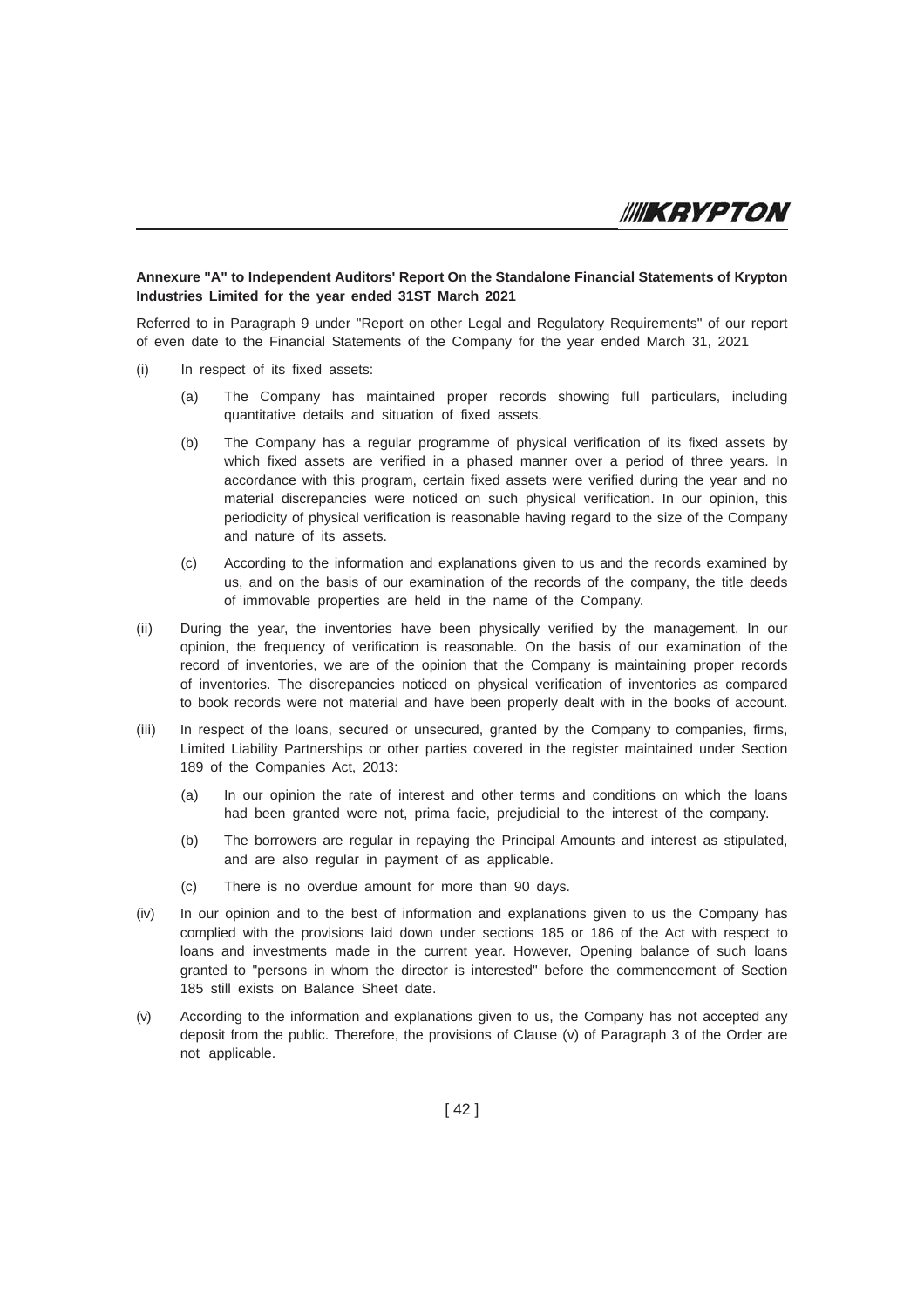- (vi) We have broadly reviewed the cost records maintained by the company as prescribed by the Central Government under section 148(1) of the Companies Act, 2013, and are of the opinion that, prima facie, the prescribed cost records have been made and maintained. We have, however, not made a detailed examination of the cost records with a view to determine whether they are accurate or complete.
- (vii) In respect of Statutory Dues:
	- (a) According to the information and explanations given to us and on the basis of examination of records given to us,amounts deducted/accrued in the books of accounts in respect of undisputed statutory dues including Provident Fund, Employees' State Insurance, Income Tax, Goods & Service Tax, Sales Tax, Custom Duty, Excise Duty, Value Added Tax, cess and other statutory dues have been generally regularly deposited during the year by the company with the appropriate authorities.

According to the information and explanations given to us, no undisputed amounts payable in respect of Provident Fund, Employees' State Insurance, Income Tax, Goods & Service Tax, Sales Tax, Custom Duty, Excise Duty, Value Added Tax, cess and other statutory dues were in arrears as at 31st March, 2021 for a period of more than six months from the date they become payable.

(b) According to the information and explanations given to us, the dues of Goods & Service Tax, sales tax, income tax, duty of customs, duty of excise, service tax and value added tax which have not been deposited on account of disputes as at 31.03.2021 are set out below:-

| Sr. No. | Name of<br>the<br><b>Statute</b> | Nature of the<br><b>Dues</b>    | Amount (ラ)<br>Amount of<br>Demand / Dispute ( $\overline{\overline{C}}$ ) | Period to<br>which the<br>amount<br>relates | Forum where the dispute<br>is pending   |
|---------|----------------------------------|---------------------------------|---------------------------------------------------------------------------|---------------------------------------------|-----------------------------------------|
| 1.      | Income<br>Tax Act.<br>1961       | Income Tax<br>(For the Company) | ₹14,33,509/-                                                              | AY 2012-13                                  | Appeal u/s 246A before<br>CIT (Appeals) |
| 2.      |                                  | Income Tax<br>(For the Company) | ₹6,02,520/-                                                               | AY 2011-12                                  | Appeal u/s 246A before<br>CIT (Appeals  |

(viii) Based on our audit procedures and on the information and explanations given by the management, we are of the opinion that, the Company has not defaulted in repayment of loans or borrowings to any financial institution, bank or government. Further, the Company has not issued any debentures. Hence, reporting under Clause (viii) of the Order is not applicable to the Company.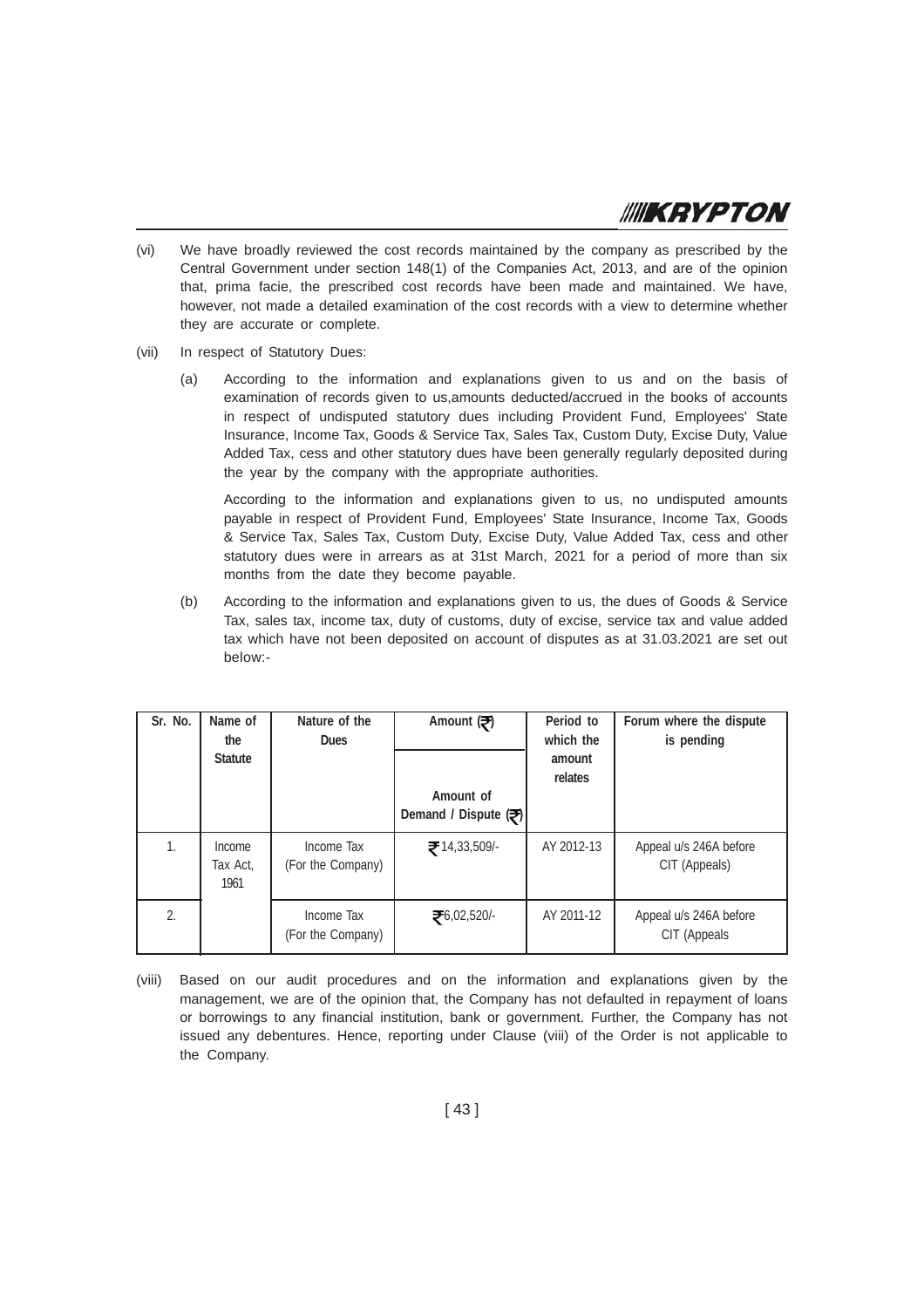

- (ix) The Company did not raise any money by way of Initial Public Offer or Further Public Offer (including debt instruments). All money raised by Term loans was applied for the purposes for which it was raised.
- (x) According to the information and explanations given to us no material fraud on or by the Company by its officer or employees has been noticed or reported during the course of our audit.
- (xi) According to the information and explanations given to us and on the basis of examination of records of the Company, the Company has paid/provided for Managerial Remuneration in accordance with the requisite approvals mandated by the provisions of section 197 read with Schedule V to the Companies Act.
- (xii) In our opinion and according to the information and explanations given to us, the Company is not a Nidhi Company and hence reporting under Clause (xii) of CARO 2016 Order is not applicable here.
- (xiii) According to the information and explanations given to us and on the basis of examination of records of the Company the transactions with the related parties are in compliance with Section 177 and 188 of the Act where applicable and details of such transactions has been disclosed in the
- (xiv) According to the information and explanations given to us and on the basis of examination of records of the Company, the Company has not made any preferential allotment or private placement of shares or fully or partly convertible debentures during the year and hence reporting under Clause (xiv) of the Order is not applicable to the Company.
- (xv) According to the information and explanations given to us and on the basis of examination of records of the Company the Company has not entered into any non-cash transactions with its directors or persons connected with him. Accordingly paragraph 3(xv) of Order is not applicable.
- (xvi) The Company is not required to be registered under Section 45-IA of the Reserve Bank of India Act, 1934

For **P. K. Luharuka & Co.** Chartered Accountants Firm Registration No.: 322020E

**Pradeep Kumar Luharuka** Place: Kolkata Partner Partner Partner Partner Partner Partner Partner Partner Partner Partner Partner Partner Membership No. 055782

Dated: The 14th Day of August, 2021 UDIN : 21055782AAAADG9074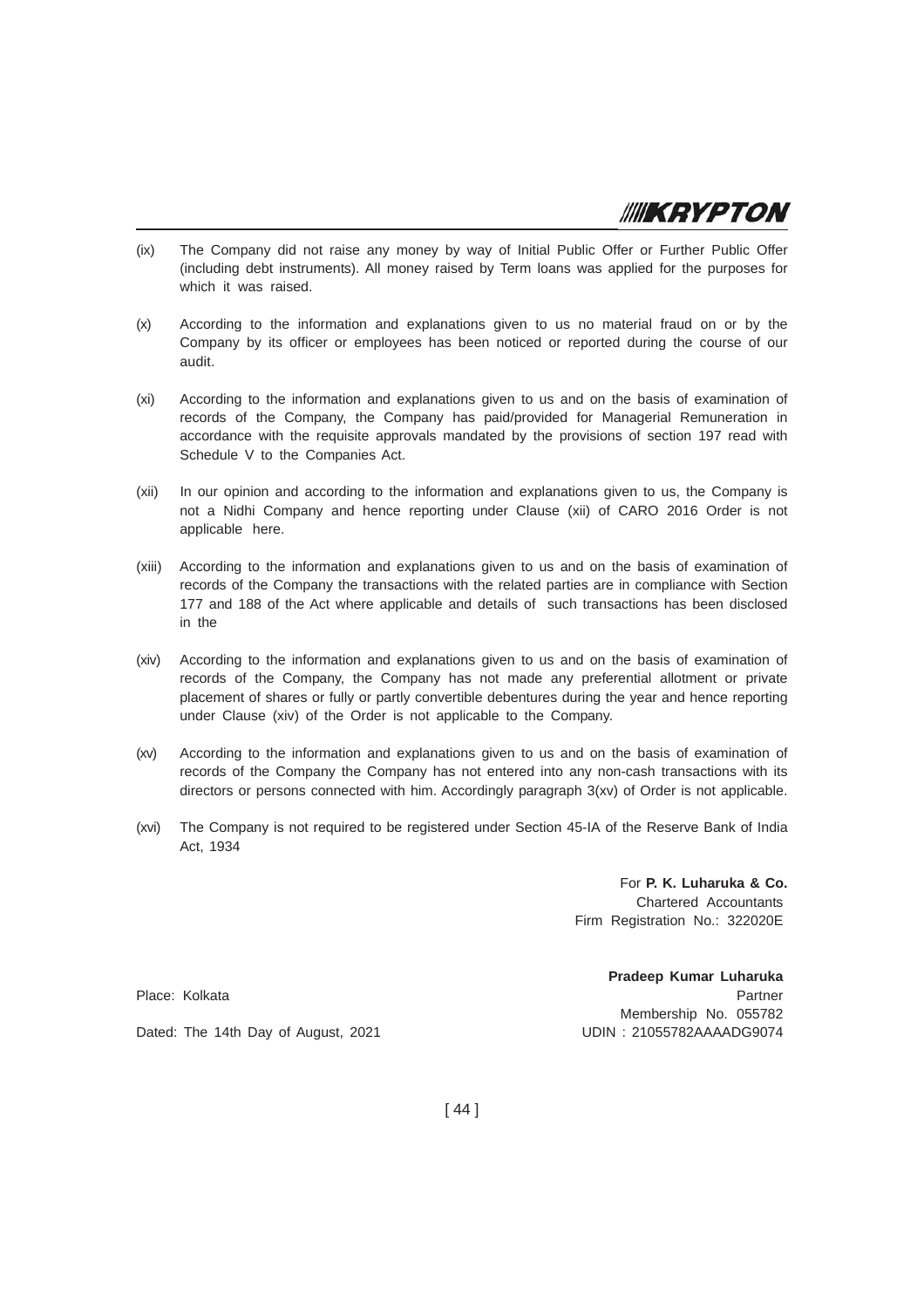

# **Annexure "B" to Independent Auditors' Report On the Standalone Financial Statements of Krypton Industries Limited for the year ended 31st March 2021**

Referred to in Clause (f) of Paragraph 1 under "Report on other Legal and Regulatory Requirements" of our report of even date to the financial statements of the company for the year ended March 31, 2021.

# **Report on the Internal Financial Controls Over Financial Reporting under Clause (i) of Sub-section 3 of Section 143 of the Companies Act, 2013 ("the Act")**

We have audited the internal financial controls over financial reporting of Krypton Industries Limited ("the Company") as of March 31, 2021 in conjunction with our audit of the standalone financial statements of the Company for the year ended and as on March 31, 2021.

# **Management's Responsibility for Internal Financial Controls**

The Company's management is responsible for establishing and maintaining internal financial controls based on the internal control over financial reporting criteria established by the Company considering the essential components of internal control stated in the Guidance Note on Audit of Internal Financial Controls over Financial Reporting (the "Guidance Note") issued by the Institute of Chartered Accountants of India. These responsibilities include the design, implementation and maintenance of adequate internal financial controls that were operating effectively for ensuring the orderly and efficient conduct of its business, including adherence to the Company's policies, the safeguarding of its assets, the prevention and detection of frauds and errors, the accuracy and completeness of the accounting records, and the timely preparation of reliable financial information, as required under the Companies Act, 2013.

# **Auditor's Responsibility**

Our responsibility is to express an opinion on the Company's internal financial controls over financial reporting based on our audit.

We conducted our audit in accordance with the Guidance Note and the Standards on Auditing prescribed under Section 143(10) of the Companies Act, 2013, to the extent applicable to an audit of internal financial controls, both applicable to an audit of Internal Financial Control, and both issued by the Institute of Chartered Accountants of India. Those Standards and the Guidance Note require that we comply with ethical requirements and plan and perform the audit to obtain reasonable assurance about whether adequate internal financial controls over financial reporting was established and maintained and if such controls operated effectively in all material respects.

Our audit involves performing procedures to obtain audit evidence about the adequacy of the internal financial controls system over financial reporting and their operating effectiveness. Our audit of internal financial controls over financial reporting included obtaining an understanding of internal financial controls over financial reporting, assessing the risk that a material weakness exists, and testing and evaluating the design and operating effectiveness of internal control based on the assessed risk. The procedures selected depend on the auditor's judgment, including the assessment of the risks of material misstatement of the standalone financial statements, whether due to fraud or error.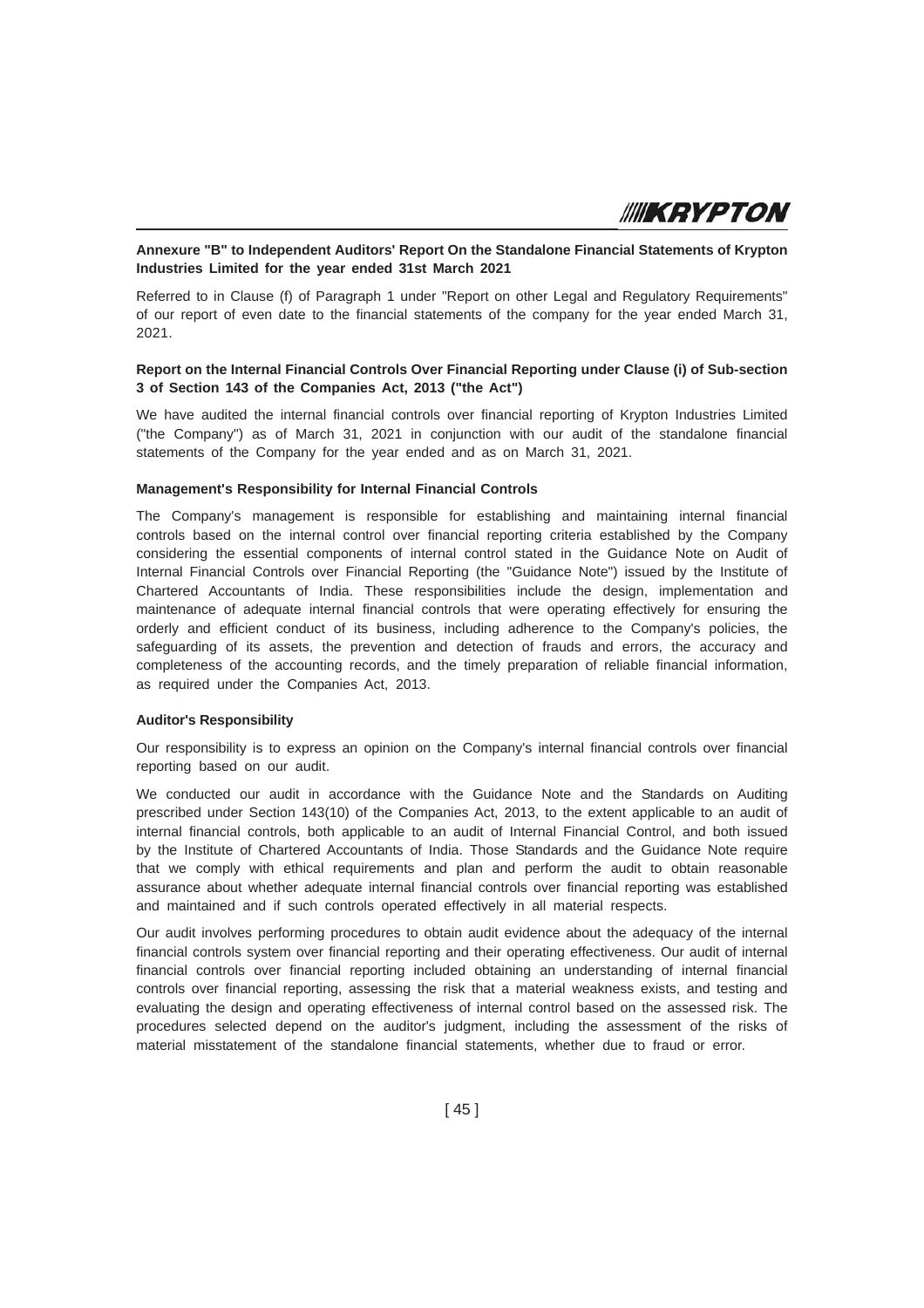We believe that the audit evidence we have obtained is sufficient and appropriate to provide a basis for our audit opinion on the Company's internal financial controls system over financial reporting.

# **Meaning of Internal Financial Controls over Financial Reporting**

A company's internal financial control over financial reporting is a process designed to provide reasonable assurance regarding the reliability of financial reporting and the preparation of financial statements for external purposes in accordance with generally accepted accounting principles. A company's internal financial control over financial reporting includes those policies and procedures that: (1) pertain to the maintenance of records that, in reasonable detail, accurately and fairly reflect the transactions and dispositions of the assets of the company; (2) Provide reasonable assurance that transactions are recorded as necessary to permit preparation of financial statements in accordance with generally accepted accounting principles, and that receipts and expenditures of the company are being made only in accordance with authorizations of management and directors of the company; and (3) Provide reasonable assurance regarding prevention or timely detection of unauthorized acquisition, use, or disposition of the company's assets that could have a material effect on the financial statements.

# **Inherent Limitations of Internal Financial Controls over Financial Reporting**

Because of the inherent limitations of internal financial controls over financial reporting, including the possibility of collusion or improper management override of controls, material misstatements due to error or fraud may occur and not be detected. Also, projections of any evaluation of the internal financial controls over financial reporting to future periods are subject to the risk that the internal financial control over financial reporting may become inadequate because of changes in conditions, or that the degree of compliance with the policies or procedures may deteriorate.

### **Opinion**

In our opinion, to the best of our information and according to the explanations given to us, the Company has, in all material respects, an adequate internal financial controls system over financial reporting and such internal financial controls over financial reporting were operating effectively as at March 31, 2021, based on the internal financial control over financial reporting criteria established by the Company considering the essential components of internal control stated in the Guidance Note on Audit of Internal Financial Controls over Financial Reporting issued by the Institute of Chartered Accountants of India.

> **For P. K. Luharuka & Co.** Chartered Accountants Firm Registration No.: 322020E

Place: Kolkata Partner Dated: The 14th Day of August, 2021 Membership No. 055782

**Pradeep Kumar Luharuka** UDIN : 21055782AAAADG9074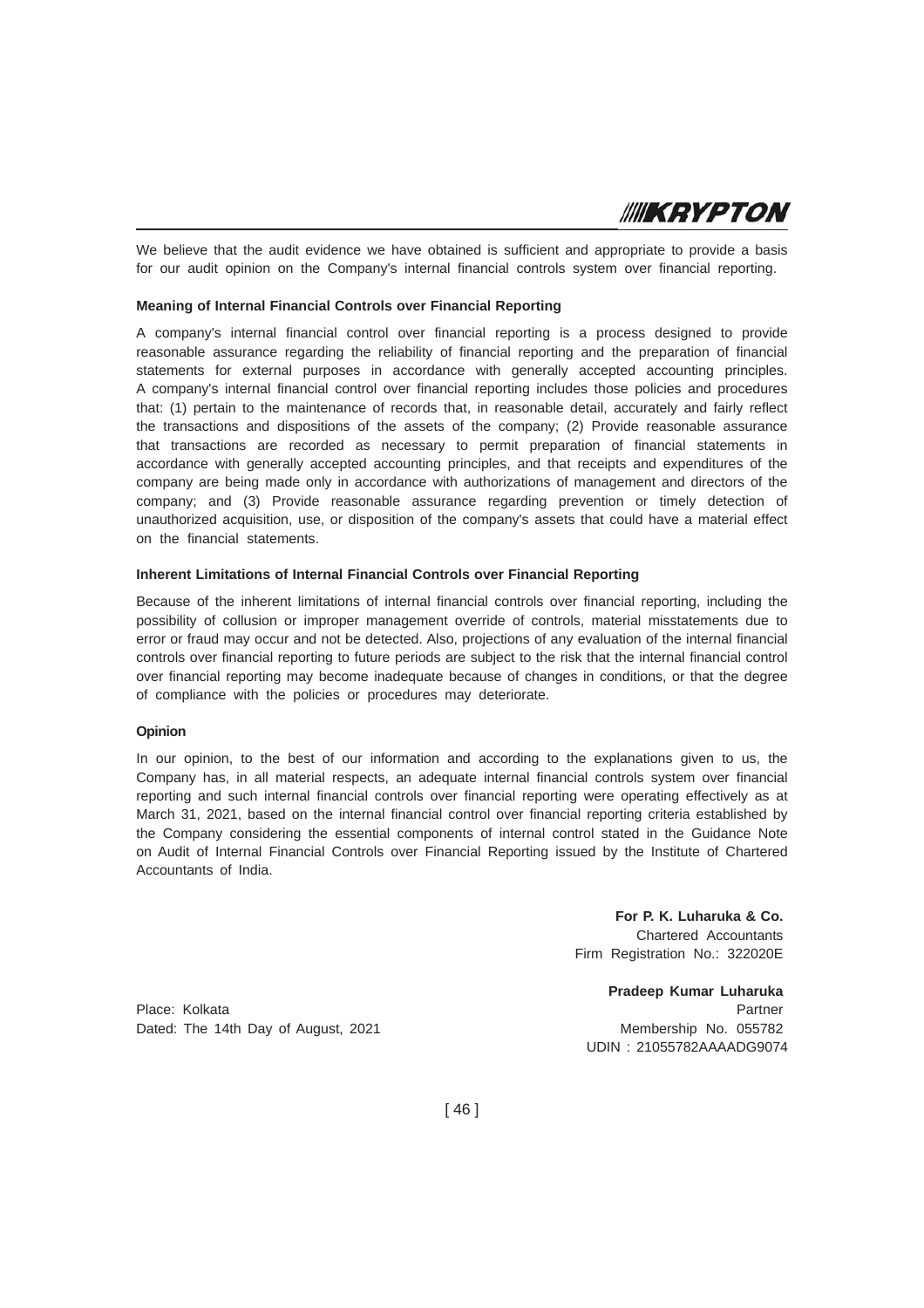# **As at** As at  **Note No. 31/03/2021** 31/03/2020 **(" in Thousands)** (**"** in Thousands) **ASSETS Non Current Assets** (a) Property, Plant and Equipment "2" **152,271.21** 157,078.80 (b) Right of Use Assets "3" **5,319.42** 6,562.35 (c) Capital Work -in- Progress "4" **7,026.19** 2,606.14 (d) Financial Assets (i) Investments "5" **3,865.66** 3,842.79 (ii) Trade Receivables **-** - (iii) Long Term Loans **1978.**<br>
(iv) other Financial Assets **1978** (iv) other Financial Assets "7" **3,965.06** 3,426.56 (e) Non-Current Tax Assets "8" **5,728.20** 4,776.37 (f) Other Non-Current Assets "9" **250.00** - **190,440.84** 189,224.22 **Current Assets** (a) Inventories "10" **178,167.80** 181,599.76 (b) Financial Assets (i) Investments (ii) Trade Receivables "11" **63,956.58** 71,470.48 (iii) Cash & Cash Equivalent  $\begin{array}{ccc}\n\text{(iii)} & \text{Cash 8} \\
\text{(iv)} & \text{Bank Balances other than (iii)}\n\end{array}$  above  $\begin{array}{ccc}\n\text{#12}^{\text{#}} & \text{#5,618.53} \\
\text{#13}^{\text{#}} & \text{#6,201.96}\n\end{array}$  7,764.11 (iv) Bank Balances other than (iii) above "13" **6,201.96** 7,764.11 (v) Short Term Loans (vi) Other Financial Assets "15" **7,916.96** 2,462.14 (c) Current Tax Assets "16" **29,826.95** 22,624.75 (d) Other Current Assets "17" **43,205.52** 21,291.71 **338,645,77** 314,909.18 **Total Assets** 529,086.61 504,133.40 **EQUITY AND LIABILITIES Equity** (a) Equity Share Capital "18" **146,971.30** 146,971.30 (b) Other Equity "19" **132,047.48** 129,736.39 **279,018.78** 276,707.69 **Liabilities Non-Current Liabilities** (a) Financial Liabilities (i) Borrowings "20" **55,641.11** 43,990.96 (ii) Other Financial Liabilities (iii) Non- Current Lease Liability "21" **2,265.31** 6,210.33 (b) Long Term Provisions "22" **6,120.61** 5,602.27 (c) Deferred Tax Liabilities (Net) "23" **4,522.16** 5,226.46 (d) Non-Current Tax Liabilities (Net) "24" **219.95** - (e) Other Non-Current Liabilities **-** -  $68,769.14$

**Standalone Balance Sheet as at 31st March, 2021**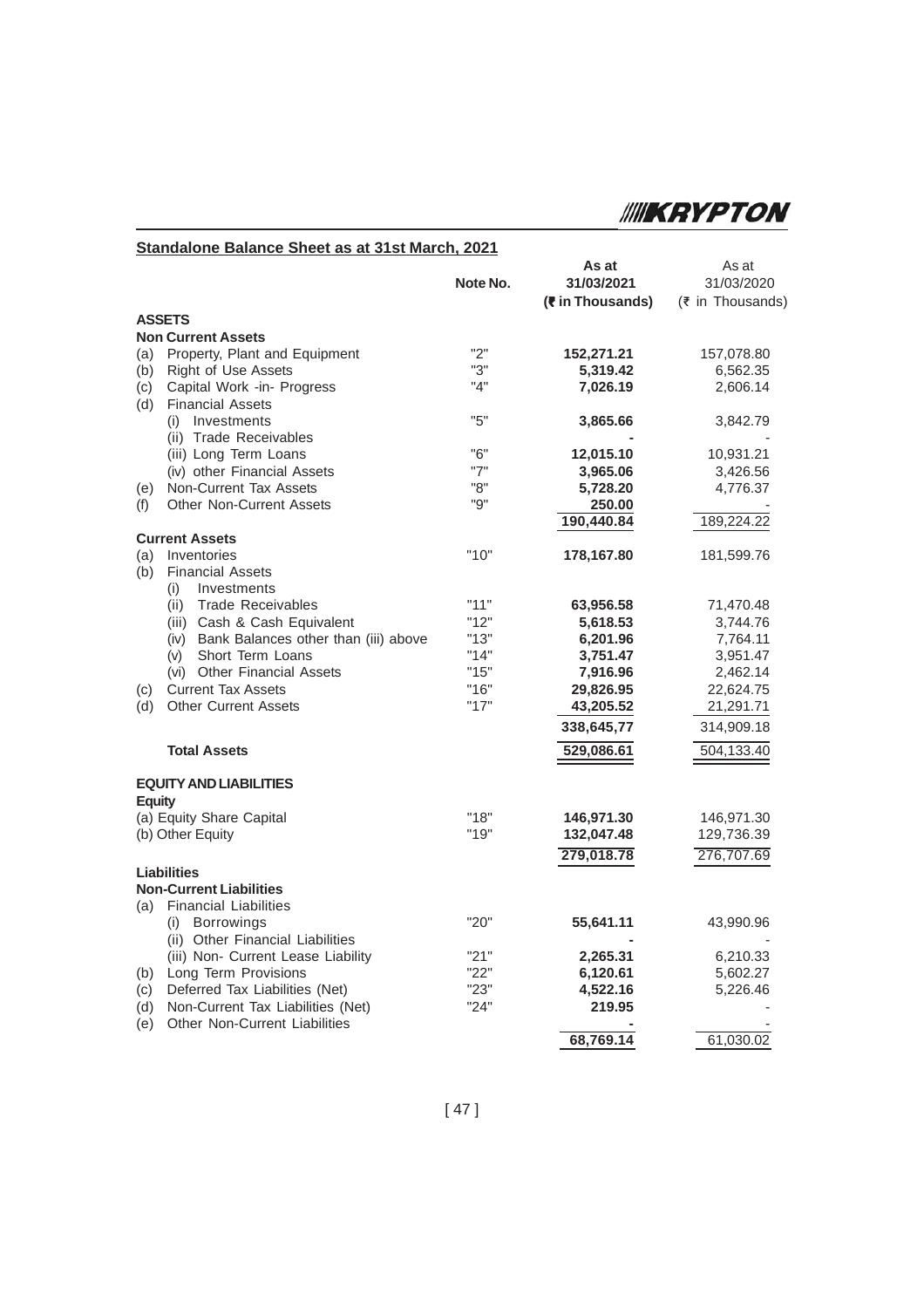# **Standalone Balance Sheet as at 31st March, 2021**

|     |                                         | Note No. | As at<br>31/03/2021 | As at<br>31/03/2020 |
|-----|-----------------------------------------|----------|---------------------|---------------------|
|     |                                         |          | (₹ in Thousands)    | (₹ in Thousands)    |
|     | <b>Current Liabilities</b>              |          |                     |                     |
| (a) | <b>Financial Liabilities</b>            |          |                     |                     |
|     | <b>Borrowings</b><br>(i)                | "25"     | 74,640.88           | 92,843.49           |
|     | <b>Trade Payables</b><br>(ii)           | "26"     |                     |                     |
|     | Total Outstanding dues of Micro         |          |                     |                     |
|     | & Small Enterprise                      |          | 3,899.82            |                     |
|     | Total Outstanding dues other than Micro |          |                     |                     |
|     | & Small Enterprise                      |          | 47,584.98           | 24,067.37           |
|     | (iii) Other Financial Liabilities       | "27"     | 44,797.30           | 31,982.63           |
|     | (iv) Lease Liabilities                  | "28"     | 2,065.89            | 1,679.15            |
| (b) | <b>Other Current Liabilities</b>        | "29"     | 5,450.98            | 13,485.61           |
| (c) | Current Tax Liabilities (Net)           | "30"     | 307.82              | 951.15              |
| (d) | Provisions                              | "31"     | 2,551.02            | 1,386.29            |
|     |                                         |          | 181,298.69          | 166,395.69          |
|     | <b>Total Equity And Liabilities</b>     |          | 529,086.61          | 504,133.40          |

Summary of Significant Accounting Policies - '1' The accompaying notes all in Integral Part of the Financial Statement.

| <b>JAY SINGH BARDIA</b>    | <b>VINAY SIPANI</b>            | In terms of our attached report of even date |
|----------------------------|--------------------------------|----------------------------------------------|
| Managing Director          | <b>Chief Financial Officer</b> | For P. K. LUHARUKA & CO.                     |
| (DIN: 00467932)            |                                | <b>CHARTERED ACCOUNTANTS</b>                 |
|                            |                                | Firm Registration No.322020E                 |
| <b>PRADEEP KUMAR SINGH</b> | <b>ARTIBAID</b>                |                                              |
| Director                   | Company Secretary              |                                              |
| (DIN: 00386800)            |                                | <b>DD A NEED IZI IMA D I I ILIA DI ILZ A</b> |

Place: Kolkata Membership No.055782 Dated: The 14<sup>th</sup> Day of August, 2021

**PRADEEP KUMAR LUHARUKA PARTNER**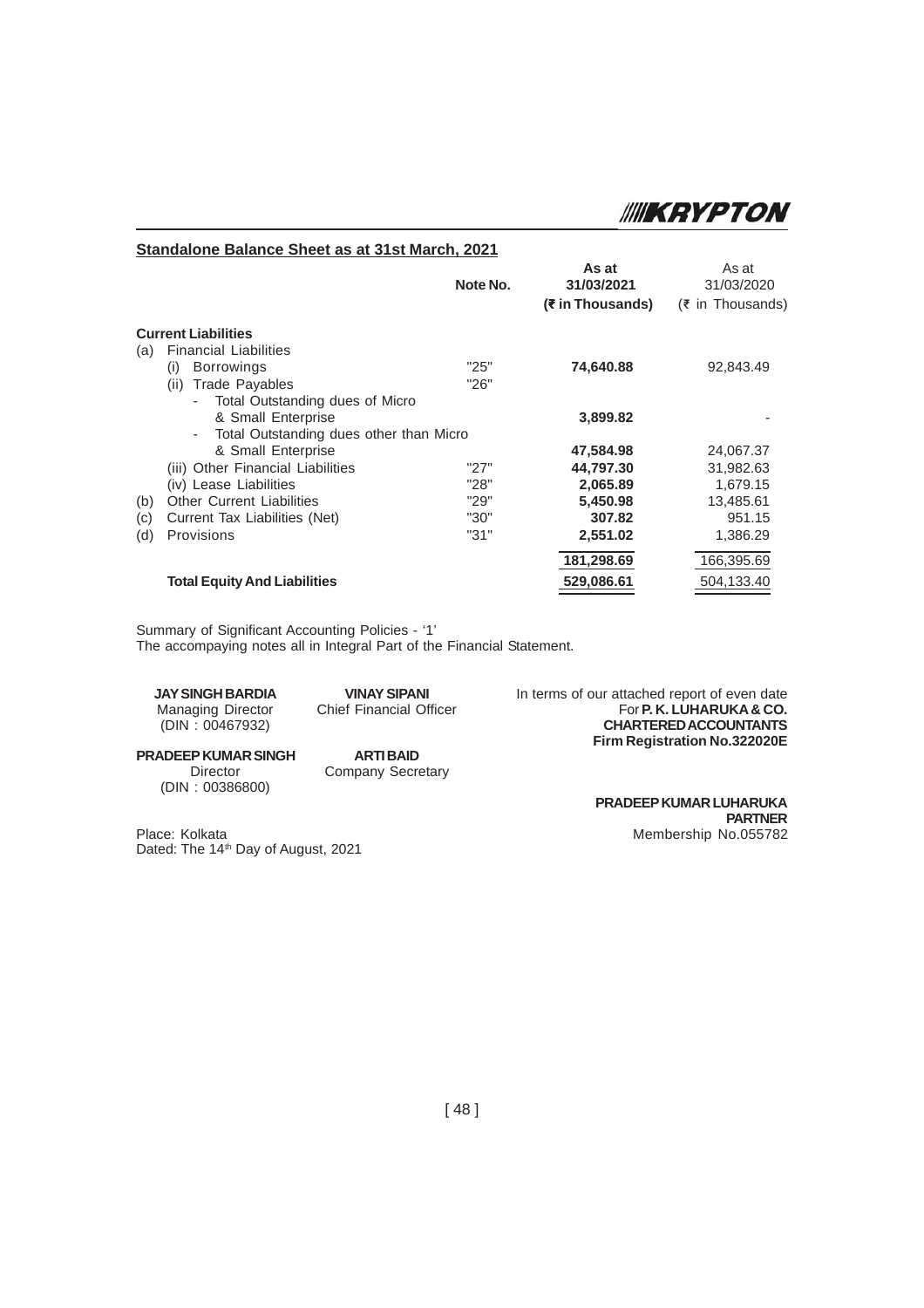# **INKRYPTON**

|                                                                                                                                                                                                                                                                                             | Note No.                                             | <b>Year Ended</b><br>31/03/2021<br>(₹ in Thousands)                                                                            | Year Ended<br>31/03/2020<br>(₹ in Thousands)                                                                                    |
|---------------------------------------------------------------------------------------------------------------------------------------------------------------------------------------------------------------------------------------------------------------------------------------------|------------------------------------------------------|--------------------------------------------------------------------------------------------------------------------------------|---------------------------------------------------------------------------------------------------------------------------------|
| <b>REVENUE</b>                                                                                                                                                                                                                                                                              |                                                      |                                                                                                                                |                                                                                                                                 |
| Gross Revenue from Operations<br><b>Net Revenue from Operations</b><br>Other Income                                                                                                                                                                                                         | "32"<br>"33"                                         | 304,396.02<br>304,396.02<br>24,128.32                                                                                          | 285,185.23<br>285,185.23<br>6,261.31                                                                                            |
|                                                                                                                                                                                                                                                                                             |                                                      |                                                                                                                                |                                                                                                                                 |
| <b>Total Revenue</b>                                                                                                                                                                                                                                                                        |                                                      | 328,524.34                                                                                                                     | 291,446.54                                                                                                                      |
| <b>EXPENSES</b><br>Cost of Materials Consumed<br>Purchase of Stock in Trade<br>Changes in Inventories<br><b>Employee Benefits Expenses</b><br>Power and Fuel<br><b>Finance Cost</b><br>Depreciation and Amortization<br>Other Expenses<br><b>Total Expenses</b><br><b>Profit before Tax</b> | "34"<br>"35"<br>"36"<br>"37"<br>"38"<br>"39"<br>"40" | 130,551.90<br>12,617.19<br>14,828.92<br>50,468.86<br>8,019.43<br>17,902.09<br>16,014.99<br>76,293.08<br>326,696.46<br>1,827.88 | 113,322.17<br>11,119.36<br>(9,478.61)<br>64,174.74<br>9,422.43<br>16,687.96<br>17,244.03<br>66,126.09<br>288,618.17<br>2,828.37 |
| Tax Expenses:<br><b>Current Tax</b><br>Deferred Tax<br>Tax pertaining to earlier years<br>Profit/ (Loss) for the Year<br><b>Other Comprehensive Income</b>                                                                                                                                  | "41"                                                 | (739.59)<br>2,567.47                                                                                                           | (4,040.18)<br>6,868.55                                                                                                          |
| Items that will not be reclassified subsquently to Profit & Loss<br>i. Remeasurement of post -employment benefits plans<br>ii. Tax relating to above items<br>Total other Comprehensive Income for the year net of tax<br>Total Comprehensive Income for the year                           |                                                      | 95.47<br>24.82<br>70.65<br>2,638.12                                                                                            | (724.84)<br>(188.46)<br>(536.38)<br>6,332.17                                                                                    |
| <b>Earning per Equity Share</b><br>Basic & Diluted EPS (₹)                                                                                                                                                                                                                                  | "42"                                                 | 0.17                                                                                                                           | 0.47                                                                                                                            |
| Summary of significant accounting policies                                                                                                                                                                                                                                                  | "1"                                                  |                                                                                                                                |                                                                                                                                 |

# **Standalone Statement of Profit and Loss for the year ended 31st March, 2021**

The accompanying accounting notes are an integral part of the financial statements.

| <b>JAY SINGH BARDIA</b><br><b>Managing Director</b><br>(DIN: 00467932) | <b>VINAY SIPANI</b><br><b>Chief Financial Officer</b> | In terms of our attached report of even date<br>For P. K. LUHARUKA & CO.<br><b>CHARTERED ACCOUNTANTS</b><br>Firm Registration No.322020E |
|------------------------------------------------------------------------|-------------------------------------------------------|------------------------------------------------------------------------------------------------------------------------------------------|
| <b>PRADEEP KUMAR SINGH</b><br>Director<br>(DIN: 00386800)              | <b>ARTIBAID</b><br>Company Secretary                  | <b>PRADEEP KUMAR LUHARUKA</b>                                                                                                            |
| Place: Kolkata<br>Dated: The 14th Day of August, 2021                  |                                                       | <b>PARTNER</b><br>Membership No.055782                                                                                                   |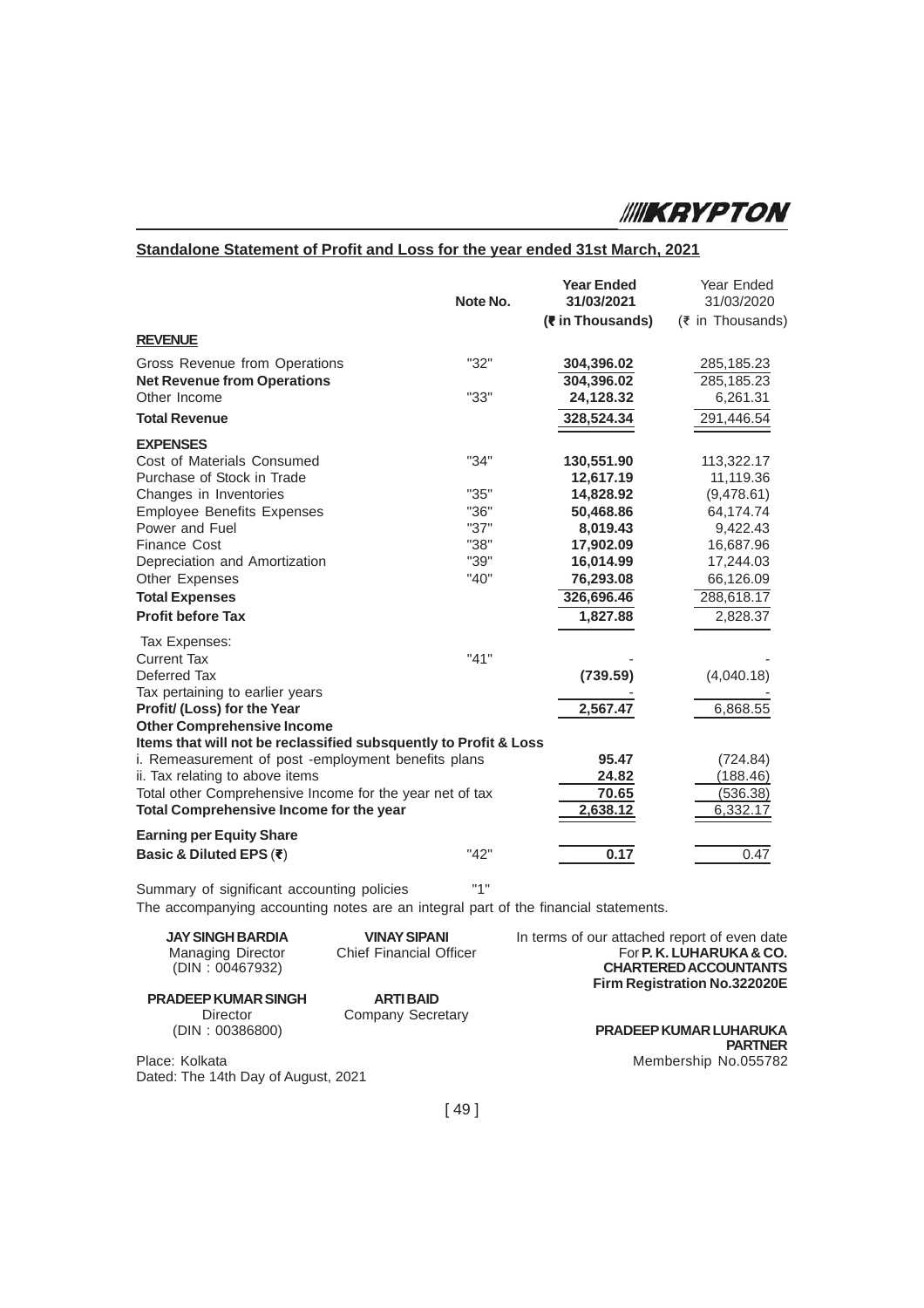# **INIKRYPTON**

|    | Standalone Cash Flow Statement for the year ended 31st March, 2021 | Year ended<br>31/03/2021 | Year ended<br>31/03/2020 |
|----|--------------------------------------------------------------------|--------------------------|--------------------------|
|    |                                                                    | (₹ in Thousands)         | (₹ in Thousands)         |
| А. | <b>CASH FLOW FROM OPERATING ACTIVITIES</b>                         |                          |                          |
|    | <b>Profit before Tax</b>                                           | 1,827.88                 | 2,828.37                 |
|    | Adjustment for:                                                    |                          |                          |
|    | <b>Finance Costs</b>                                               | 17,902.09                | 16,687.96                |
|    | Unrealized Foreign exchange gain/(loss)                            | (322.10)                 | (50.20)                  |
|    | Provision for expected credit loss on receivables                  | 853.50                   | 829.21                   |
|    | Depreciation and Amortization Expenses                             | 16,014.99                | 17,244.03                |
|    | Other Income                                                       | (327.03)                 |                          |
|    | <b>Current Service Cost for Gratuity</b>                           | 865.24                   | 956.88                   |
|    | Rental Income                                                      | (913.00)                 | (3,393.20)               |
|    | Liabilities/Provisions written back                                | (952.79)                 | (2,001.17)               |
|    | Interest Income                                                    | (1, 351.75)              | (1,457.19)               |
|    | Profit on Sale of Assets                                           | (29.52)                  |                          |
|    | Net (gain)/loss on fair value changes                              |                          |                          |
|    | of investments measured at FVTPL                                   | (22.86)                  | (124.64)                 |
|    | Operating profit before working capital changes                    | 33,544.65                | 31,520.05                |
|    | Changes in working Capital:                                        |                          |                          |
|    | Inventories                                                        | 3,431.96                 | (8, 118.14)              |
|    | Trade and other Receivables                                        | 7,513.90                 | (12,796.22)              |
|    | Trade and other Payables                                           | 27,417.42                | (35.56)                  |
|    | (Increase)/Decrease in Loans                                       | (883.89)                 | (671.13)                 |
|    | (Increase)/Decrease in Financial Assets                            | (5,993.32)               | (1, 181.01)              |
|    | (Increase)/Decrease in other Assets                                | (30, 317.84)             | (9,237.65)               |
|    | Increase/(Decrease) in other Financial Liabilities                 | 3,609.11                 | 8,922.70                 |
|    | Increase/(Decrease) in other Liabilities                           | (8,458.01)               | 5,649.48                 |
|    | Increase/(Decrease) in Lease Liabilities                           | (3,082.60)               | 7,413.80                 |
|    | Increase/(Decrease) in Provisions                                  | 1,207.39                 | 1,308.25                 |
|    | <b>Cash generation from Operation</b>                              | 27,988.77                | 22,774.57                |
|    | Payment of Direct Taxes (net)                                      |                          |                          |
|    | Net Cash generated/ (used) - Operating Activities                  | 27,988.77                | 22,774.57                |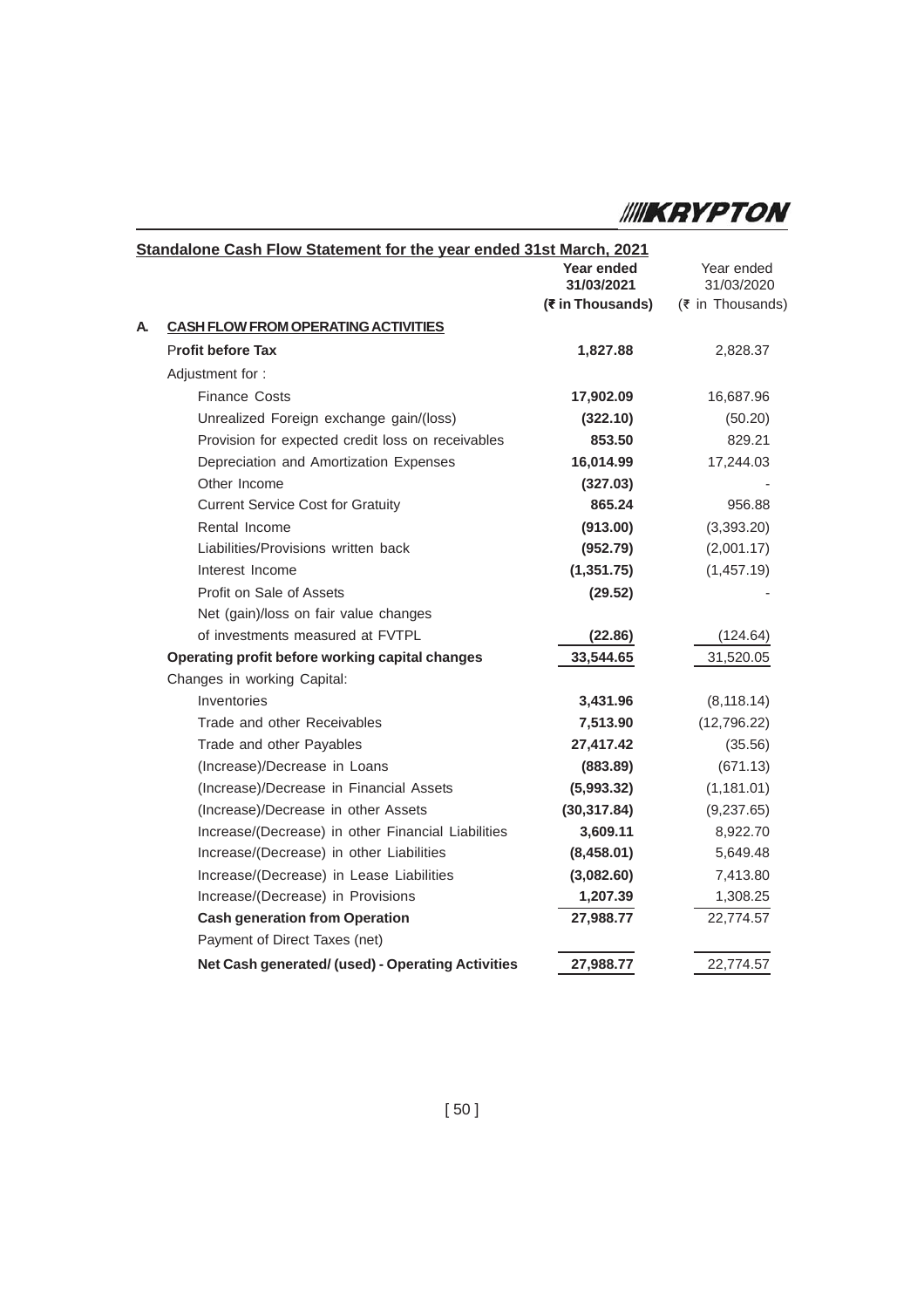# **Standalone Cash Flow Statement for the year ended 31st March, 2021**

# **B. CASH FLOW FROM INVESTMENT ACTIVITIES**

|    | Purchase of Fixed Assets                              | (16,896.04) | (15, 168.66) |
|----|-------------------------------------------------------|-------------|--------------|
|    | Capital work in progress                              | (4,420.05)  | (540.46)     |
|    | Investments in Subsidiary                             |             | (2,815.34)   |
|    | Purchase of Investments                               |             | (174.95)     |
|    | Sale of Fixed Assets                                  | 340.00      |              |
|    | Assets Written off                                    | 6,621.08    |              |
|    | Rent received                                         | 913.00      | 3,393.20     |
|    | Interest Received                                     | 356.76      | 1,431.07     |
|    | Net Cash Generated/ (Used) - Investing Activities     | (13,085.25) | (13, 875.14) |
| C. | <b>CASH FLOW FROM FINANCING ACTIVITIES</b>            |             |              |
|    | Payment towards Lease Liability (net)                 | (768.00)    | (768.00)     |
|    | Repayment of Long-term Borrowings                     | 11,650.15   | 29,847.26    |
|    | Proceeds/ Repayment of Short-term Borrowings (Net)    | (9,756.78)  | (28,035.96)  |
|    | Finance Cost Paid                                     | (15,717.27) | (15, 857.55) |
|    | Net Cash Generated/(Used) - Financing Activities      | (14,591.90) | (14, 814.25) |
|    | Net Increase/ (Decrease) in Cash and Cash Equivalents | 311.62      | (5,914.82)   |
|    | Add: Opening Cash and Cash Equivalents                | 11,508.87   | 17,423.69    |
|    | <b>Closing Cash and Cash Equivalents</b>              | 11,820.49   | 11,508.87    |
|    |                                                       |             |              |

# **Notes:**

- 1. The Cash Flow Statement has been prepared under the indirect method as set out in Accounting Standard (AS) 3.
- 2. Figures have been regrouped/ rearranged wherever necessary.

**JAY SINGH BARDIA VINAY SIPANI** In terms of our attached report of even date<br>Managing Director Chief Financial Officer For P. K. LUHARUKA & CO. Managing Director Chief Financial Officer Function of the For **P. K. LUHARUKA & CO.**<br>(DIN: 00467932) **CHARTERED ACCOUNTANTS** (DIN : 00467932) **CHARTERED ACCOUNTANTS Firm Registration No.322020E**

**PRADEEP KUMAR SINGH ARTI BAID**<br>Director Company Secre Director Company Secretary<br>(DIN: 00386800)

(DIN : 00386800) **PRADEEP KUMAR LUHARUKA PARTNER** Place: Kolkata Membership No.055782

Dated: The 14th Day of August, 2021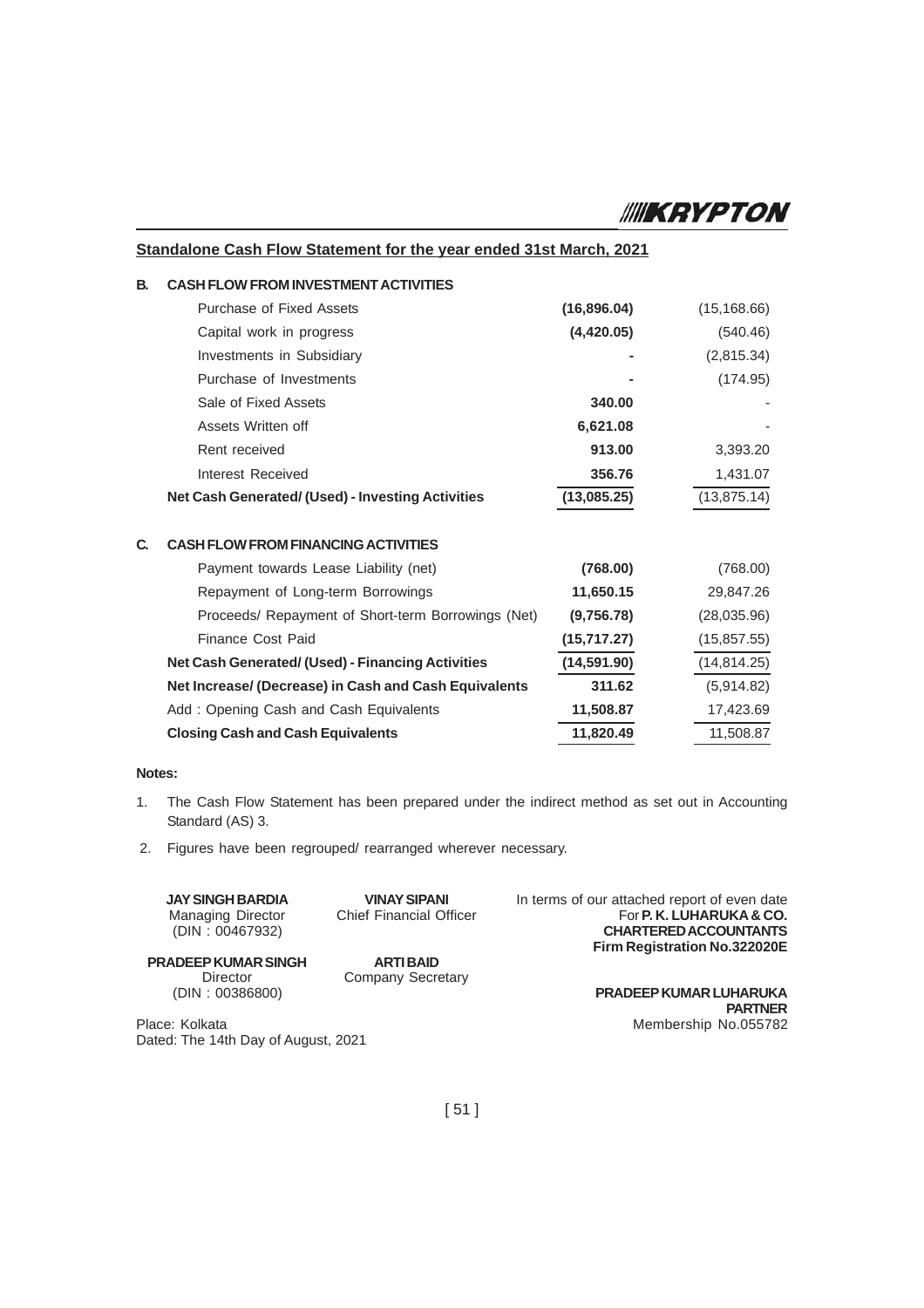# **Standalone Statement of Changes in Equity for the year ended 31st March, 2021**

# **A. Equity Share Capital**

|                                                               |                | <b>Amount</b> |
|---------------------------------------------------------------|----------------|---------------|
| Equity Share of INR 10 each issued, subscribed and fully paid | <b>Numbers</b> | (Rs. '000)    |
| Balances of April 01, 2019                                    | 14697130       | 146.971.30    |
| Changes in equity Share capital during the year               |                |               |
| Balanes at March 31, 2020                                     | 14697130       | 146.971.30    |
| Changes in equity Share capital during the year               | ۰              |               |
| Balaces at March 31, 2021                                     | 14697130       | 146.971.30    |

# **B.** Other Equity **B.** Other Equity **Reserve & Surplus**

| <b>Particular</b>                                | <b>Securities</b> | General  | Retained        |            |            |
|--------------------------------------------------|-------------------|----------|-----------------|------------|------------|
|                                                  | Premium           | Reserve  | <b>Earnings</b> | <b>OCI</b> | Total      |
| As at April 01, 2019                             | 36553.40          | 5.707.51 | 81.685.42       | (542.11)   | 123,404.22 |
| Profit /(Loss) for the year                      |                   |          | 6,868.55        |            | 6,868.55   |
| Items of Other Comphrehensive Income, net of tax |                   |          |                 |            |            |
| Remeasurements of defined benefit plans          |                   |          |                 | (536.38)   | (536.38)   |
| Other Adjustments                                |                   |          |                 |            |            |
| Balances at March 31, 2020                       | 36553.40          | 5707.51  | 88553.97        | (1078.49)  | 129,736.39 |
| Profit /(Loss) for the year                      |                   |          | 2,567.47        |            | 2,567.47   |
| Items of Other Comphrehensive Income, net of tax |                   |          |                 |            |            |
| Remeasurements of defined benefit plans          |                   |          | ٠               | 70.65      | 70.65      |
| changes in fair value of Investments             |                   |          |                 | ٠          |            |
| other Adjustments:                               |                   |          | (327.03)        |            | (327.03)   |
| Balances at March 31, 2021                       | 36553.40          | 5707.51  | 90794.41        | (1007.84)  | 132,047.48 |

The accompanying notes are an integral part of the financial statements.

**PRADEEP KUMAR SINGH ARTI BAID**<br>Director Company Secre Director Company Secretary<br>
(DIN: 00386800)

Place: Kolkata Membership No.055782 Dated: The 14th Day of August, 2021

**JAY SINGH BARDIA VINAY SIPANI** In terms of our attached report of even date Managing Director Chief Financial Officer For **P. K. LUHARUKA & CO.** Managing Director Chief Financial Officer Function of the For **P. K. LUHARUKA & CO.**<br>CHARTERED ACCOUNTANTS (DIN : 00467932) **CHARTERED ACCOUNTANTS Firm Registration No.322020E**

> (DIN : 00386800) **PRADEEP KUMAR LUHARUKA PARTNER**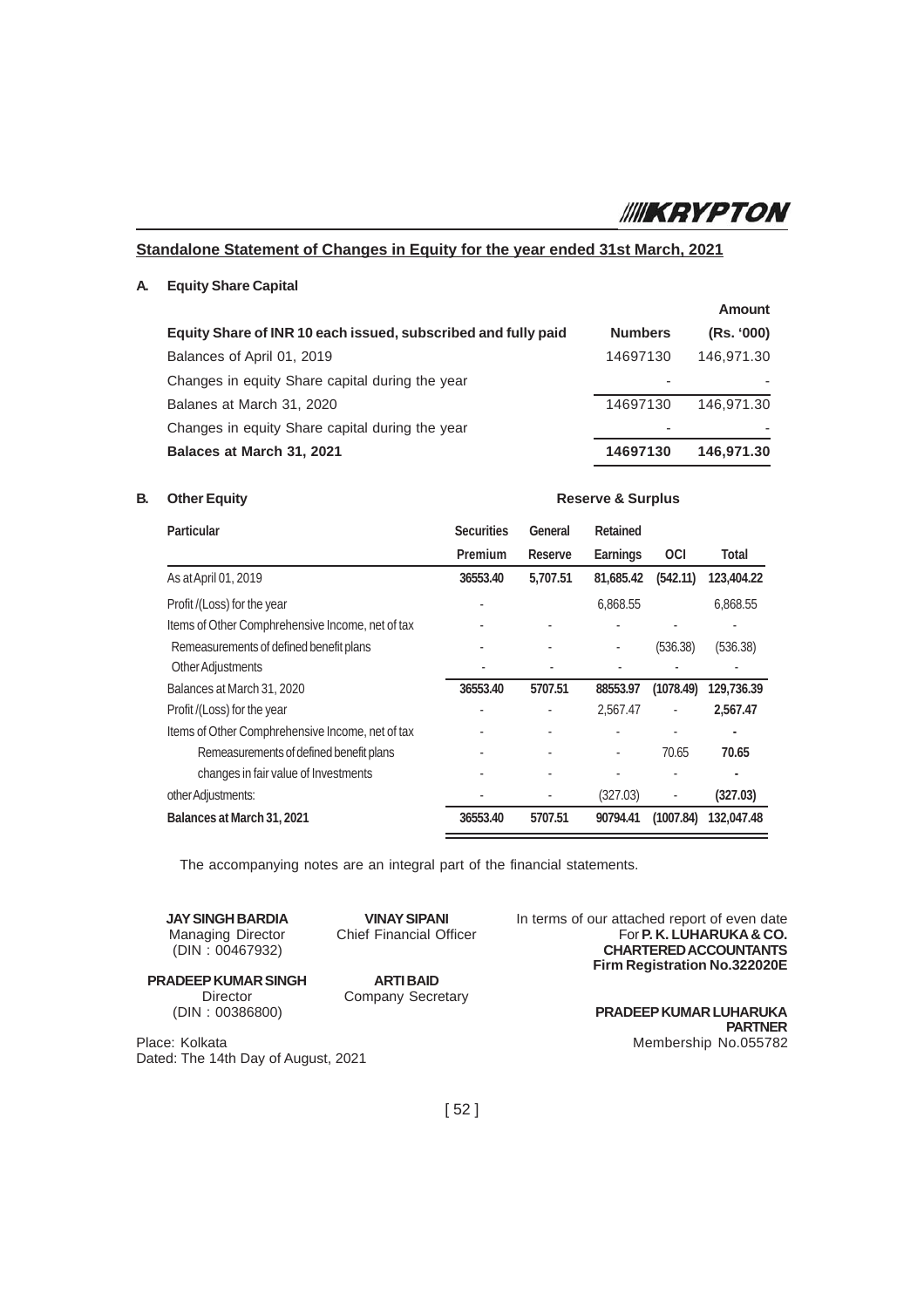

# **1. Summary of Significant Accounting Policies and Other Explanatory Information**

# **I. GENERAL CORPORATE INFORMATION**

Krypton Industries Limited ("The Company") with its registered office at Falta Special Economic Zone, Sector - 1, Plot No. 31 & 32, P.S - Diamond Harbour, 24 Parganas South, West Bengal - 743504. The Company is engaged in Manufacture and Sale of Tubeless Tyres, Commode Chairs, P.U. Shoe Soles, P.U. Sandals/ Chappals and trading in Tubeless Tyres, Wheel Chairs and its accessories, Walker, Cycle Accessories, Plastic Rims, Crutches, Rollators, etc.

The financial statements were authorised for issue by the Company's Board of Directors on 14th August, 2021.

# **II. BASIS OF PREPARATION:**

## **a) Statement in Compliance with Indian Accounting Standards (Ind AS)**

The standalone financial statements comply in all material aspects with Indian Accounting Standards (IndAS) notified under Section 133 of the Companies Act, 2013 (hereinafter referred to as the "Act") read with Rule 3 of the Companies (Indian Accounting Standards) Rules, 2015 as amended from time to time and other relevant provisions of the Act. The Company has uniformly applied the accounting policies during the periods presented.

These financial statements are presented in Indian Rupees (INR), which is also the Company's functional currency. All figures have been rounded off to the nearest thousand, unless otherwise indicated.

### **Historical cost convention**

The standalone financial statements have been prepared on a historical cost basis, except the following:

- certain financial assets and liabilities that are measured at fair value; and
- defined benefit plans plan assets measured at fair value.

#### **Current versus non-current classificationnon :**

The Company presents all its assets and liabilities in the standalone balance sheet based on current or non-current classification. Assets and liabilities are classified as current or non-current as per the Company's normal operating cycle and other criteria asset out in the Division II of Schedule III to the Companies Act, 2013. Based on the nature of products and the time between acquisition of assets for processing and their realization in cash and cash equivalents, the Company has ascertained its operating cycle as 12 months for the purpose of current or non-current classification of assets and liabilities. Deferred tax assets and liabilities are classified as non-current assets and non-current liabilities, as the case may be.

# **III. SIGNIFICANT ACCOUNTING POLICIES**

# **(a) Revenue from contract with customers**

Revenue from contracts with customers is recognized when control of the goods or services are transferred to the customer at an amount that reflects the consideration to which the Company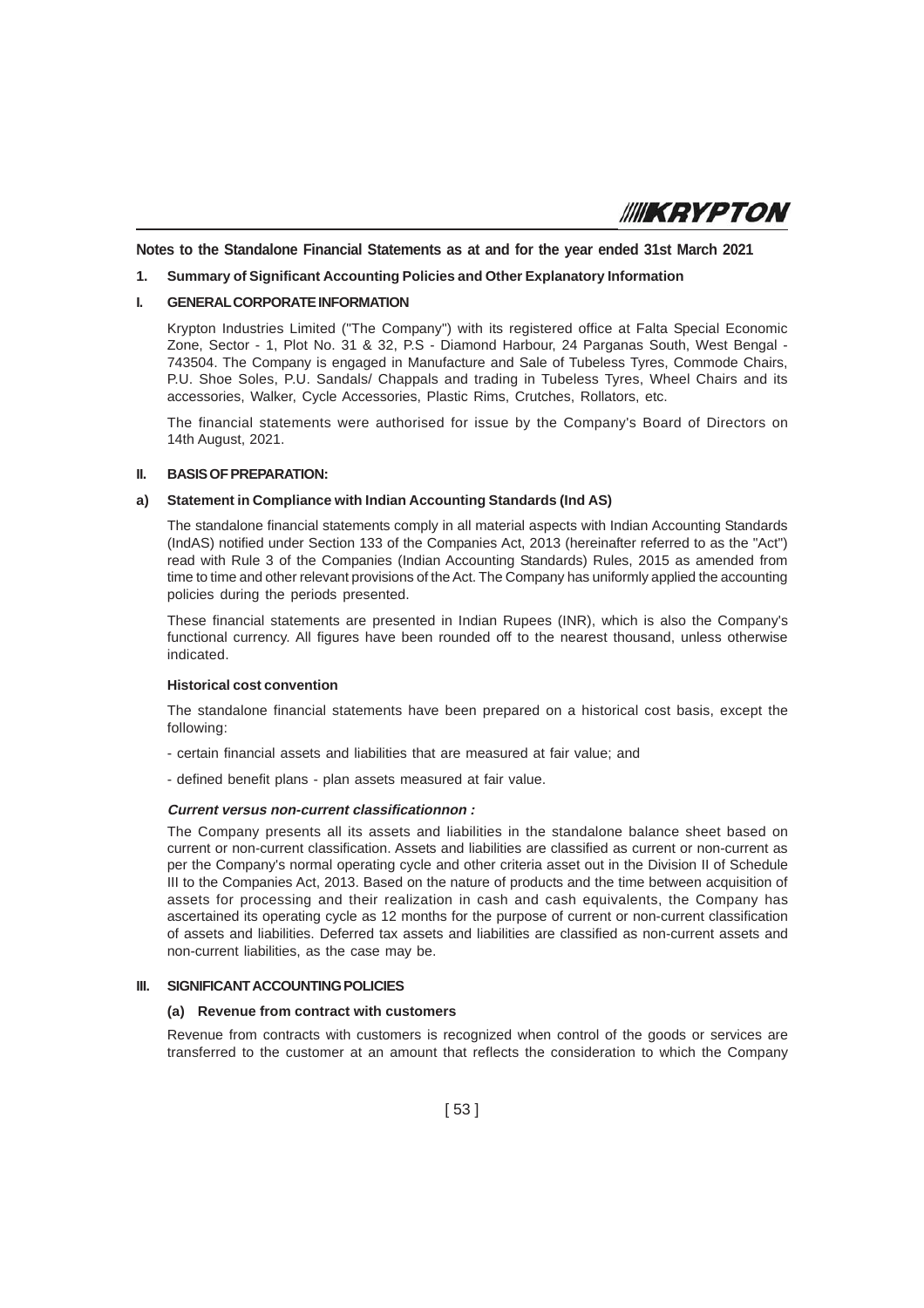### **Notes to the Standalone Financial Statements as at and for the year ended 31st March 2021**

expects to be entitled in exchange for those goods or services. The Company has generally concluded that it is the principal in its revenue arrangements, because it typically controls the goods or services before transferring them to the customer.

At contract inception, Company assesses the goods or services promised in a contract with a customer and identify as a performance obligation each promise to transfer to the customer. Revenue is recognised upon transfer of control of promised products or services to customers in an amount of the transaction price that is allocated to that performance obligation and that reflects the consideration which the Company expects to receive in exchange for those products or services.

The Company considers the terms of the contract and its customary business practices to determine the transaction price. The transaction price is the amount ofconsideration to which an entity expects to be entitled in exchange for transferring promised goods or services to a customer net of returns, excluding amounts collected on behalf of third parties (for example, taxes) and excluding discounts and incentives, as specified in the contract with customer.

With respect to sale of products and rendering of certain services, revenue is recognised at a point in time when the performance obligation is satisfied and the customer obtains the control of goods or services. There are no significant financing components involved on contract with customers. Invoices are usually payable within the credit period as agreed with respective customers.

The Company recognises revenue only when it is probable that it will collect the consideration to which it will be entitled in exchange for the goods or services that will be transferred to the customer.

#### **Customer Incentive:**

The Company usually have customer Incentive programs for their customers based on the sales from time to time. The Company grants incentive to only those customers who have qualifying sales, at certain percentage of total transaction made by them during the said periods.

# **Job Work:**

The Company has entered into Job Work arrangements with big OEM's,and products are manufactured on their behalf and accordingly, the revenues from such arrangements have been recorded as part of gross revenue.

# **Income from export incentives and Other Operating Income:**

Export incentives and subsidies are recognised when there is reasonable assurance that the Company will comply with the conditions attached to them and the incentive will be received.

Insurance Claims are accounted to the extent the company is reasonably certain of their ultimate collection.

### **Interest income:**

Interest income is recorded on accrual basis.

# **(b) Property, plant and equipment**

### **Recognition and initial measurement:**

Property, plant and equipment is stated at historical cost less accumulated depreciation and impairment losses, if any. Historical cost includes expenditure that is directly attributable to the acquisition of the items. Subsequent costs are added in the asset's carrying amount/recognized as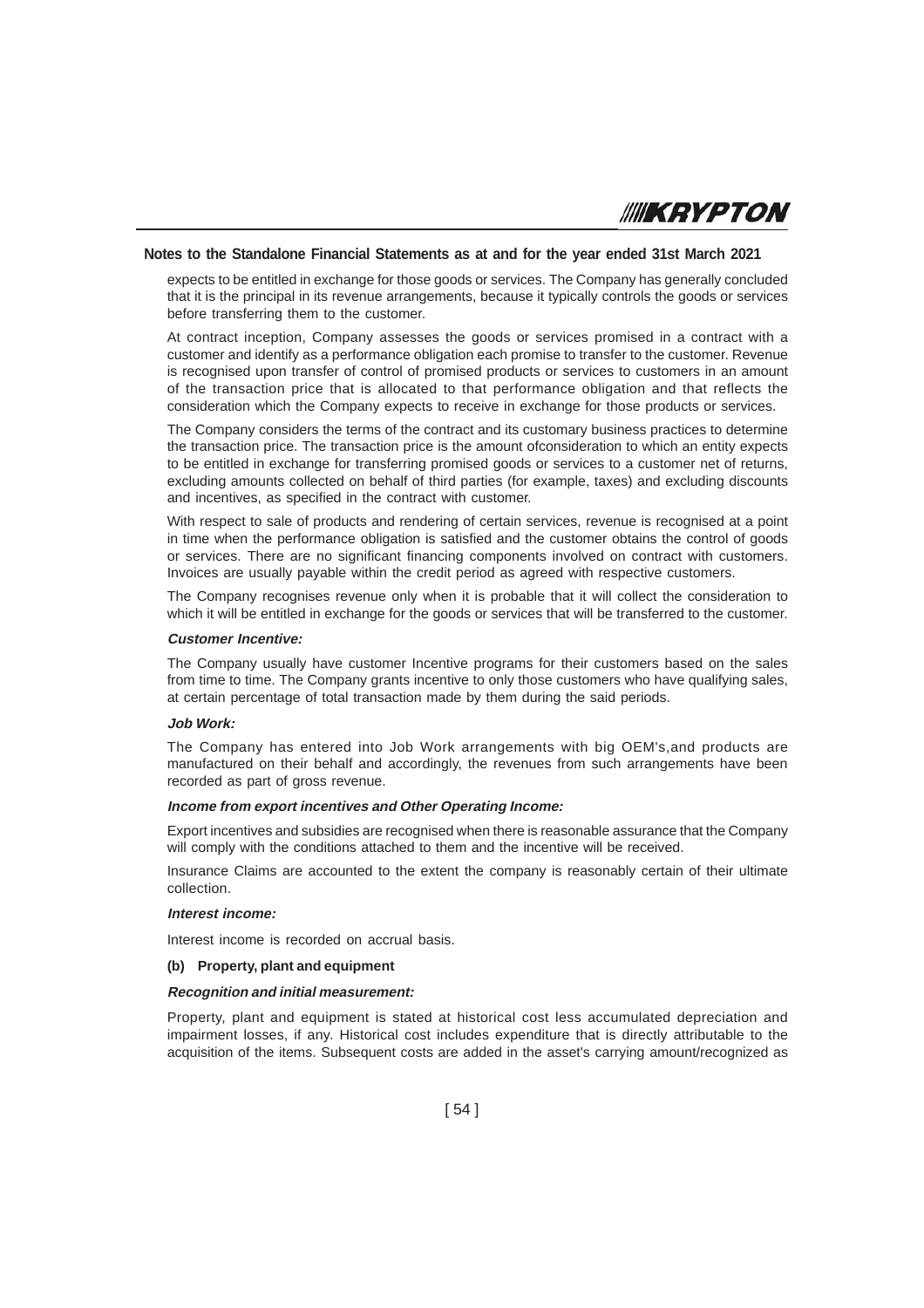

a separate asset, as appropriate, only when it is probable that future economic benefits associated with the item will flow to the Company and the cost ofsuch item can be measured reliably.All other repairs and maintenance expenses are charged to the standalone statement of profit and loss in the period in which they are incurred. Gains or losses arising on retirement or disposal of property, plant and equipment are recognized in the standalone statement of profit and loss.

Refer Note No. 2 to Financial Statements.

### **Capital work-in-progress:**

Property, plant and equipment which are not ready for intended use as on the balance sheet date are disclosed as "Capital work-in-progress".

#### **Subsequent measurement (depreciation and useful lives):**

Depreciation is provided on a pro-rata basis on the written down value (WDV) method based on estimated useful life prescribed under Schedule II of the CompaniesAct, 2013. Depreciation of land acquired under finance lease and leasehold improvements is provided over their respective lease period or estimated useful life whichever is shorter. Residual values, useful lives and method of depreciation of property, plant and equipment isreviewed at eachBalance Sheet date and any change in them is adjusted prospectively.

# **Category of asset Useful life**

| <b>Buildings</b>                 | 30 years      |
|----------------------------------|---------------|
| Plant and equipment (inc. Mould) | 15 years      |
| <b>Furniture and fixtures</b>    | 10 years      |
| Office equipment                 | $3 - 5$ years |
| Vehicles                         | 8-10 years    |

Freehold land is carried at historical cost.

The management believes that these estimated useful lives and residual values are realistic and reflect fair approximation of the period over which the assets are likely to be used.

Refer Note No. 2 to Financial Statements.

# **De-recognition:**

An item of property, plant and equipment and any significant part initially recognized is de-recognized upon disposal or when no future economic benefits are expected from its use or disposal. Any gain or loss arising on de-recognition of the asset (calculated as the difference between the net disposal proceeds and the carrying amount of the asset) is recognized in the standalone statement of profit and loss, when the asset is de-recognized.

# **Intangible assets and Amortisation**

Acquired intangible assets are initially measured at cost and subsequently at cost less accumulated amortisation and accumulated impairment loss, if any.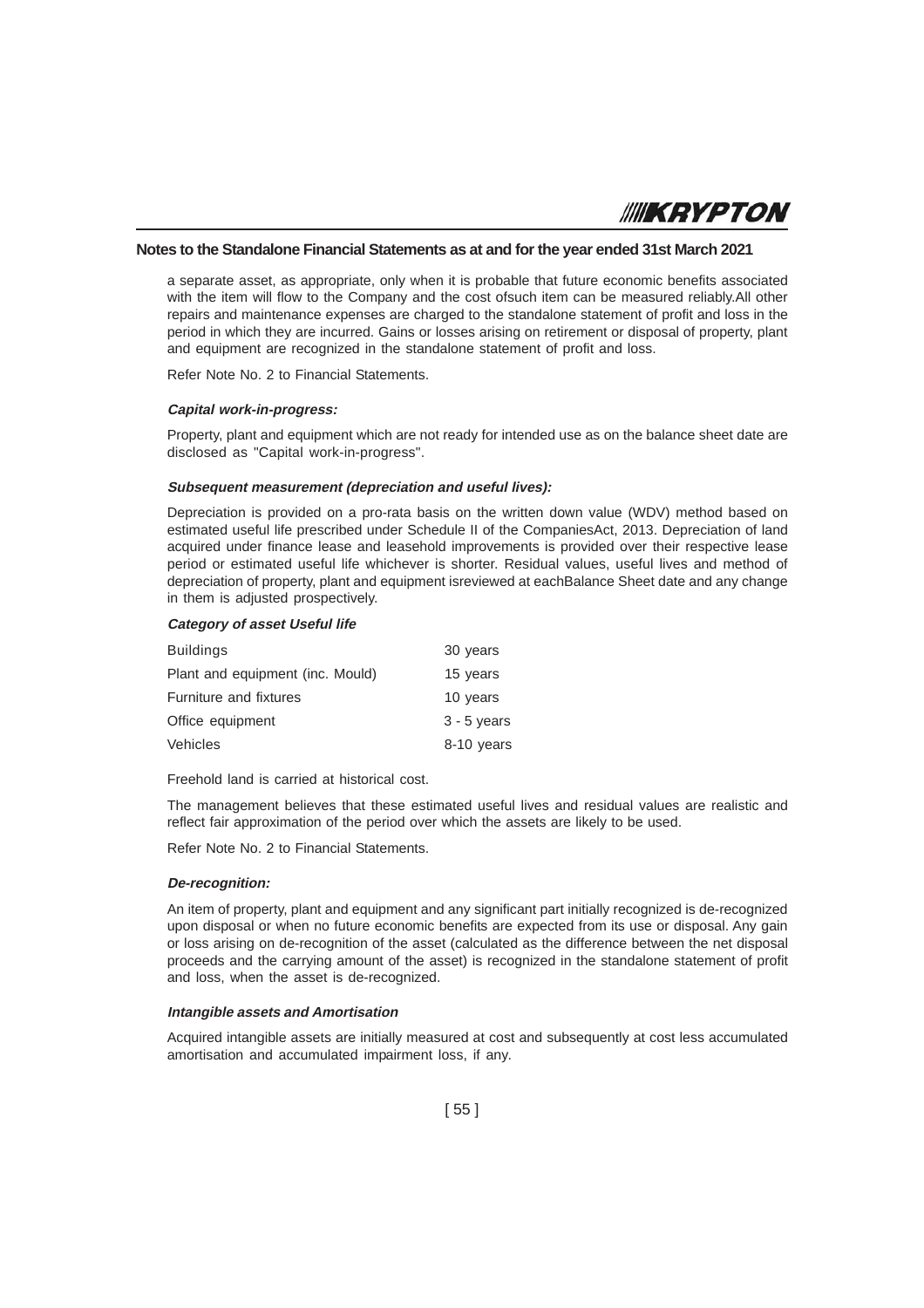## **Notes to the Standalone Financial Statements as at and for the year ended 31st March 2021**

Subsequent expenditure is capitalised only when it increases the future economic benefits embodied in the specific asset to which it relates. All other expenditures are recognised in profit or loss as incurred.

Amortisation is calculated to write off the cost of intangible assets less their estimated residual values over their estimated useful lives using the straight-line method and is included in depreciation and amortisation in the Statement of Profit and Loss.

Intangible assets, if any, are amortised over a period of five years under straight line method.

The amortisation period and the amortisation method are reviewed at least at the end of each financial year. If the expected useful life of the assets is significantly different from previous estimates, the amortisation period is changed accordingly.

Intangible assets under development is stated at cost which includes expenses incurred in connection with development of intangible assets in so far as such expenses relate to the period prior to getting the assets ready for use.

# **(c) Government Grants**

Government grants are recognised at their fair values when there is reasonable assurance that the grants will be received and the Company will comply with all the attached conditions. When the grant relates to an expense item, it is recognised as income on a systematic basis over the periods that the related costs, for which it is intended to compensate, are expensed or netted off with related expenses. Grants related to purchase of property, plant and equipment are included in non-current liabilities as deferred revenue and are credited to profit or loss on a straight line basis over the expected useful life of the related asset and presented within other operating revenue. Grants that become receivable as compensation for expenses or losses already incurred or for the purpose of giving immediate financial support to the entity with no future related costs shall be recognised in profit or loss of the period in which it becomes receivable.

### **(d) Financial Instruments**

# **A) Financial Assets**

**Classification:** The Company classifies its financial assets in the following measurement categories depending on theCompany's business model for managing such financial assets and the contractual cash flow terms ofthe asset.

- (i) those to be measured subsequently at fair value (either through other comprehensive income, or through profit or loss), and
- (ii) those subsequently measured at amortized cost.

For assets measured at fair value, gains or losses are either recorded in the statement of profit and loss or other comprehensive income.Investmentsin debt instruments are classified depending on the businessmode lmanaging such investments.The Company re-classifies the debt investments when and only when there are a change in business model managing those assets. For investments in equity instruments recording of gains or losses shall depend on whether the Company has made an irrevocable election at the time of initial recognition to account for such equity investments atfair value through other comprehensive income.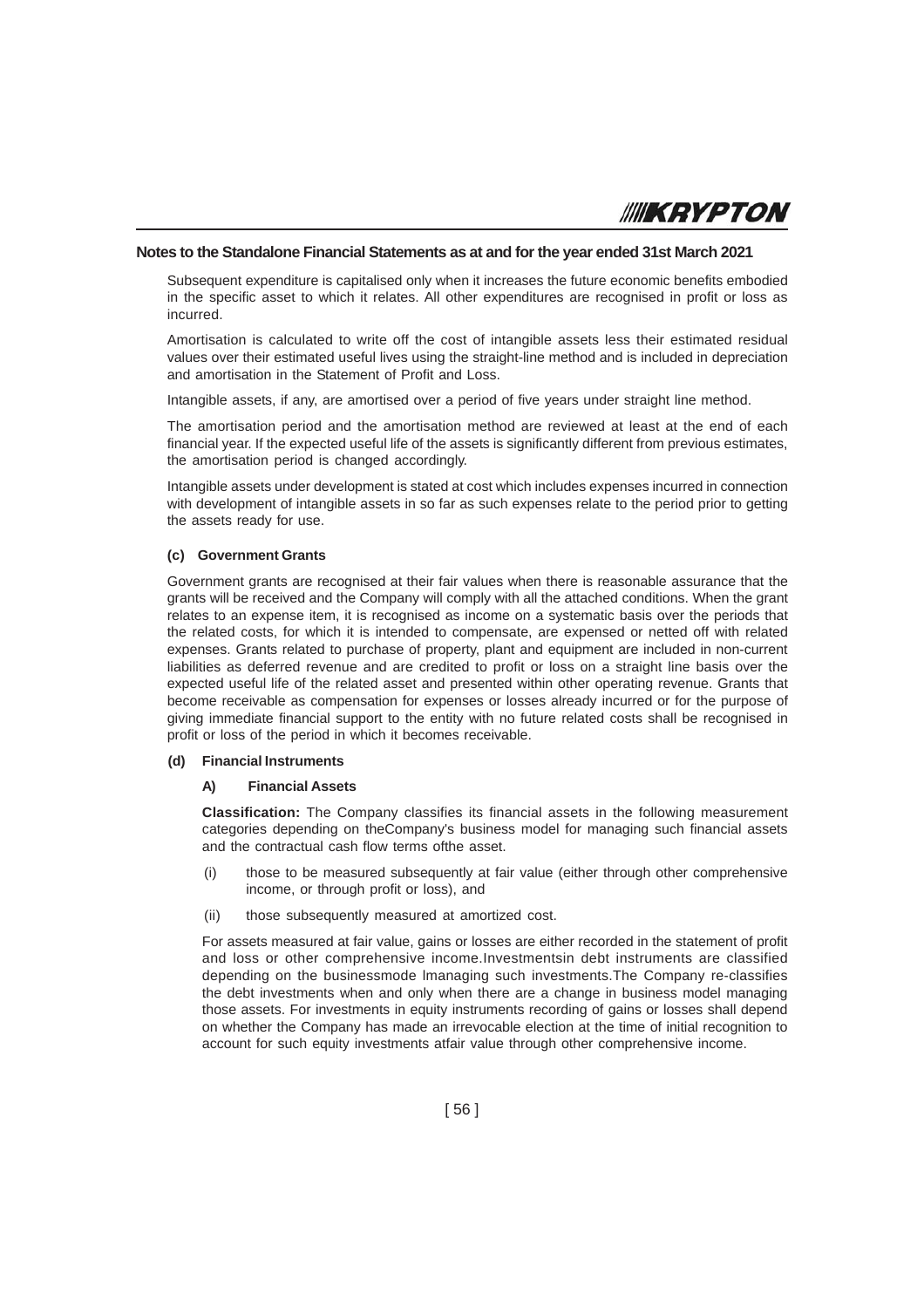**IIIKRYPTON** 

**Measurement:** At initial recognition, the Company measures a financial asset (other than those carried at fair value through profit or loss) at its fair value plus transaction costs that are directly attributable to the acquisition of the financial asset. Transaction costs of financial assets carried at fair value through profit orloss are expensed in the statement of profit and loss as and when they are incurred.

### **Debt instruments**

Subsequent measurement of debt instruments depends on the Company's business model managing such debt instruments and the contractual cash flow characteristics ofthe instrument.There are three measurement categories into which the debt instruments are classified:

- (i) Amortized cost: Assets that are held for collection of contractual cash flows where those cash flows represent solely payments of principal and interest are measured at amortised cost. A gain or loss on a debt investment that is subsequently measured at amortised cost and is not part of a hedging relationship is recognized in profit or loss when the asset is derecognized or impaired. Interest income from these financial assets is included in finance income using the effective interest rate method.
- (ii) Fair value through other comprehensive income (FVOCI):Assets that are held for collection of contractual cash flows and for selling the financial assets, where the assets' cash flows represent solely payments of principal and interest, are measured at Fair value through Other Comprehensive Income (FVOCI). Movements in the carrying amount are taken through OCI, except for the recognition of impairment gains or losses, interest revenue and foreign exchange gains and losses which are recognized in profit and loss. When the financial asset is derecognized, the cumulative gains or losses previously recognized in OCI is reclassified from equity to profit or loss and recognized in other gains/(losses). Interest income from these financial assets is included in finance income using the effective interest rate method.
- (iii) Fair value through profit or loss (FVTPL): Assets that do not meet the criteria for amortized cost or FVOCI are measured at fair value through profit or loss.Again or loss on a debt investment that is subsequently measured at fair value through profit or loss is recognized in statement of profit and lossin the period in which it arises.

Equity instruments: The Company classifies all its equity investments at fair value through profit and loss or at fair value through other comprehensive income basis. Changes in the fair value of financial assets at fair value through profit and loss are recognized in other gains/(losses) in the statement of profit and loss. Impairment losses (and reversal of impairment losses) on equity instruments measured at FVOCI are not reported separately from other changes in fair value.

# **Impairment:**

The Company assesses the expected credit losses for its financial assets at amortized cost and FVTOCI debt instruments. Impairment methodology applied depends on whether there has been a significant increase in credit risk and the loss amount assessed depends upon past events, present conditions and future economic scenario.

In accordance with Ind AS 109: Financial instruments, the company recognizes impairment loss allowance on trade receivables based on historically observed default rates. Impairment loss allowance recognized during the year is charged to Statement of profit and loss.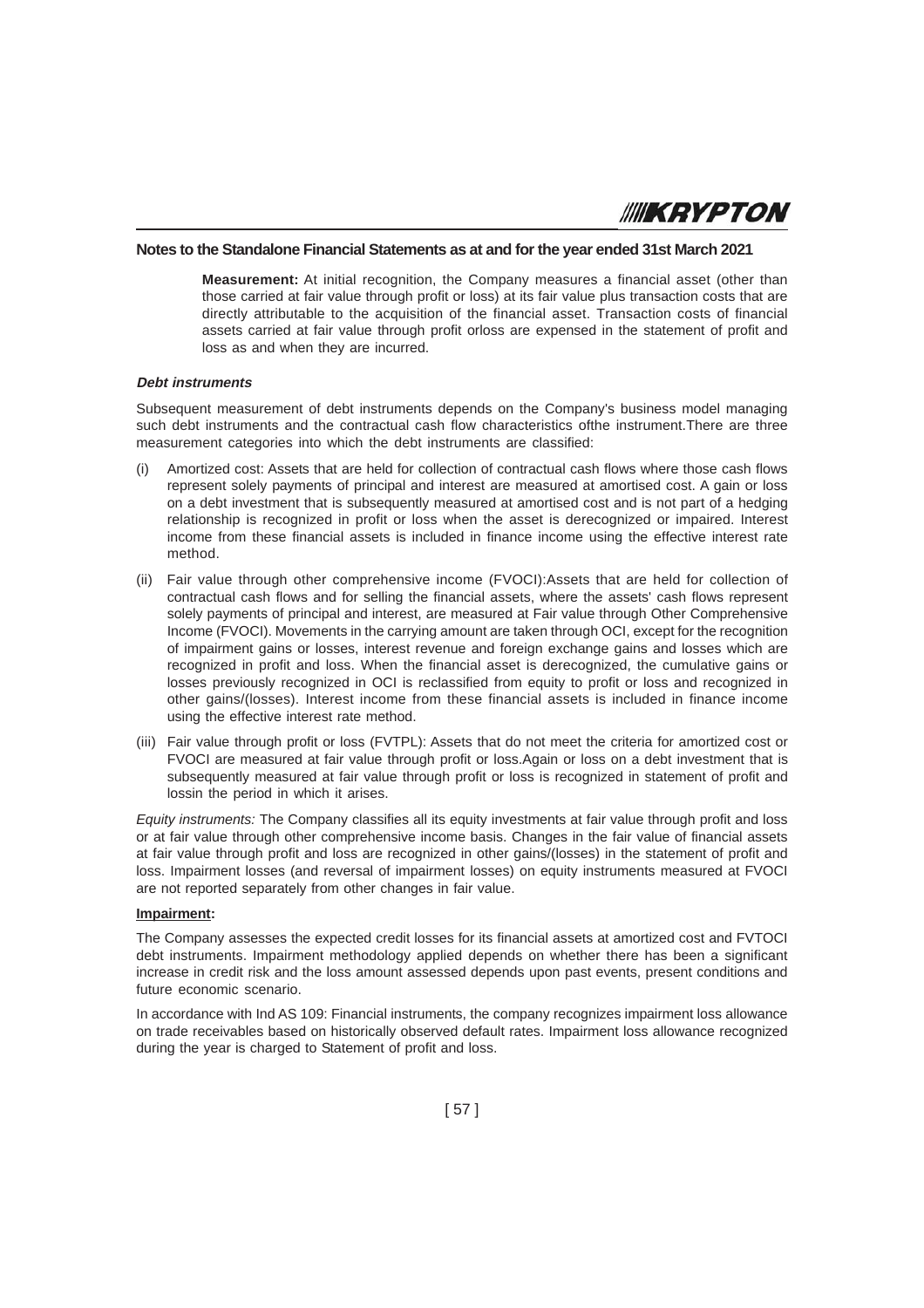

# **De-recognition:**

A financial asset is de-recognized when:

- (i) Contractual right to receive cash flows from such financial asset expires;
- (ii) Company transfers the contractual right to receive cash flows from the financial asset; or
- (iii) Company retains the right to receive the contractual cash flows from the financial asset, but assumes a contractual obligation to pay such cash flows to one or more recipients.

Where the Company has transferred an asset, the Company evaluates whether it has transferred substantially all risks and rewards associated with the ownership of the financial asset. In such cases, the financial asset is de-recognized. Where the Company has not transferred substantially all risks and rewards of ownership of the financial asset, the financial asset is not de-recognized.

Where the Company has neither transferred nor retained substantially all risks and rewards of ownership ofthe financial asset, the financial asset is de-recognised if the Company does not retained control of the financial asset. Where the Company retains control of the financial asset, the asset is continued to be recognized to the extent of continuing involvement in such financial asset.

# **B) Financial Liabilities**

# **Classification & Measurement**

Financial liabilities are classified as measured at amortised cost or FVTPL. A financial liability is classified as at FVTPL if it is classified as held for trading, or it is a derivative or it is designated as such on initial recognition. Financial liabilities at FVTPL are measured at fair value and net gains and losses, including any interest expense, are recognised in profit or loss. Other financial liabilities are subsequently measured at amortised cost using the effective interest method. Interest expense and foreign exchange gains and losses are recognised in profit or loss. Any gain or loss on de-recognition is also recognised in profit or loss.

# **De-recognition:**

A financial liability is derecognised when the obligation under the liability is discharged or cancelled or expires. When an existing financial liability is replaced by another from the same lender on substantially different terms, or the terms of an existing liability are substantially modified, such an exchange or modification is treated as the de-recognition of the original liability and the recognition of a new liability. The difference in the respective carrying amounts is recognised in the statement of profit or loss.

# **C) Offsetting**

Financial assets and financial liabilities are offset andthe net amount presented in the balance sheet when,and only when, the Company currently has a legally enforceable right to set off the amounts and it intends either to settle them on a net basis or to realise the asset and settle the liability simultaneously.

## **D) Impairment of non-financial assets**

The carrying amounts of assets are reviewed at each balance sheet date if there is any indication of impairment based on internal/external factors.An asset is impaired when the carrying amount of the asset exceeds the recoverable amount. The recoverable amount is the higher of an asset's fair value less costs of disposal and value in use.For the purposes of assessing impairment, assets are grouped at the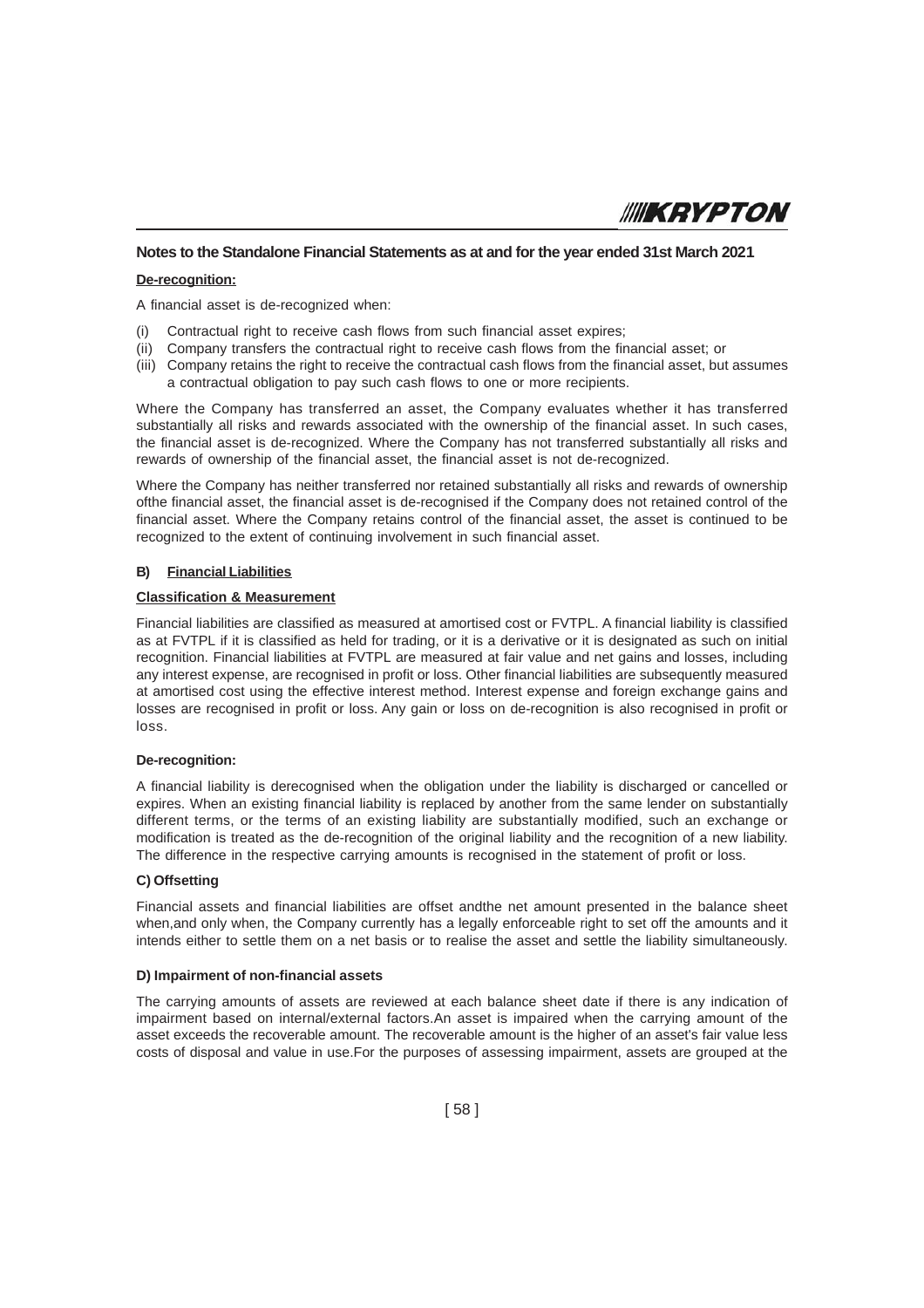

lowest levels for which there are separately identifiable cash inflows which are largely independent of the cash inflows from other assets or groups of assets (cash-generating units). Impairment loss is charged to the Statement of Profit & Loss Account in the year in which anasset is identified as impaired. An impairment loss recognized in the prior accounting periods is reversed if there has been change in the estimates used to determine the assets recoverable amountsince the last impairment loss was recognised.

### **(e) Measurement of Fair Values**

A number of the accounting policies and disclosures of the Company require the measurement of fair values, for both financial and non-financial assets and liabilities.

Fair value is the price that would be received to sell an asset or paid to transfer a liability in an orderly transaction between market participants at the measurement date. The fair value measurement is based on the presumption that the transaction to sell the asset or transfer the liability takes place either:

- In the principal market for the asset or liability, or
- In the absence of a principal market, in the most advantageous market for the asset or liability.

The principal or the most advantageous market must be accessible by the Company. The fair value of an asset or a liability is measured using the assumptions that market participants would use when pricing the asset or liability, assuming that market participants act in their economic best interest. A fair value measurement of a non-financial asset takes into account a market participant's ability to generate economic benefits by using the asset in its highest and best use or by selling it to another market participant that would use the asset in its highest and best use.

The Company uses valuation techniques that are appropriate in the circumstances and for which sufficient data are available to measure fair value, maximising the use of relevant observable inputs and minimising the use of unobservable inputs.

All assets and liabilities for which fair value is measured or disclosed in the financial statements are categorised within the fair value hierarchy, described as follows, based on the input that is significant to the fair value measurement as a whole:

o Level 1 - Quoted (unadjusted) market prices in active markets for identical assets or liabilities

o Level 2 - Inputs other than quoted prices included within Level 1, that are observable for the asset or liability, either directly or indirectly; and

o Level 3 - Inputs which are unobservable inputs for the asset or liability.

# **(f) Borrowings**

Borrowings are initially recognised at fair value, net of transaction costs incurred. Borrowings are subsequently measured at amortised cost. Any difference between the proceeds (net of transaction costs) and the redemption amount is recognised in the statement of profit and loss over the period of the borrowings using the effective interest method. Fees paid on the establishment of loan facilities are recognised as transaction costs of the loan to the extent that it is probable that some or all of the facility will be drawn down. In this case, the fee is deferred until the draw down occurs. To the extent there is no evidence that it is probable that some or all of the facility will be drawn down, the fee is capitalised as a prepayment and amortised over the period of the facility to which it relates.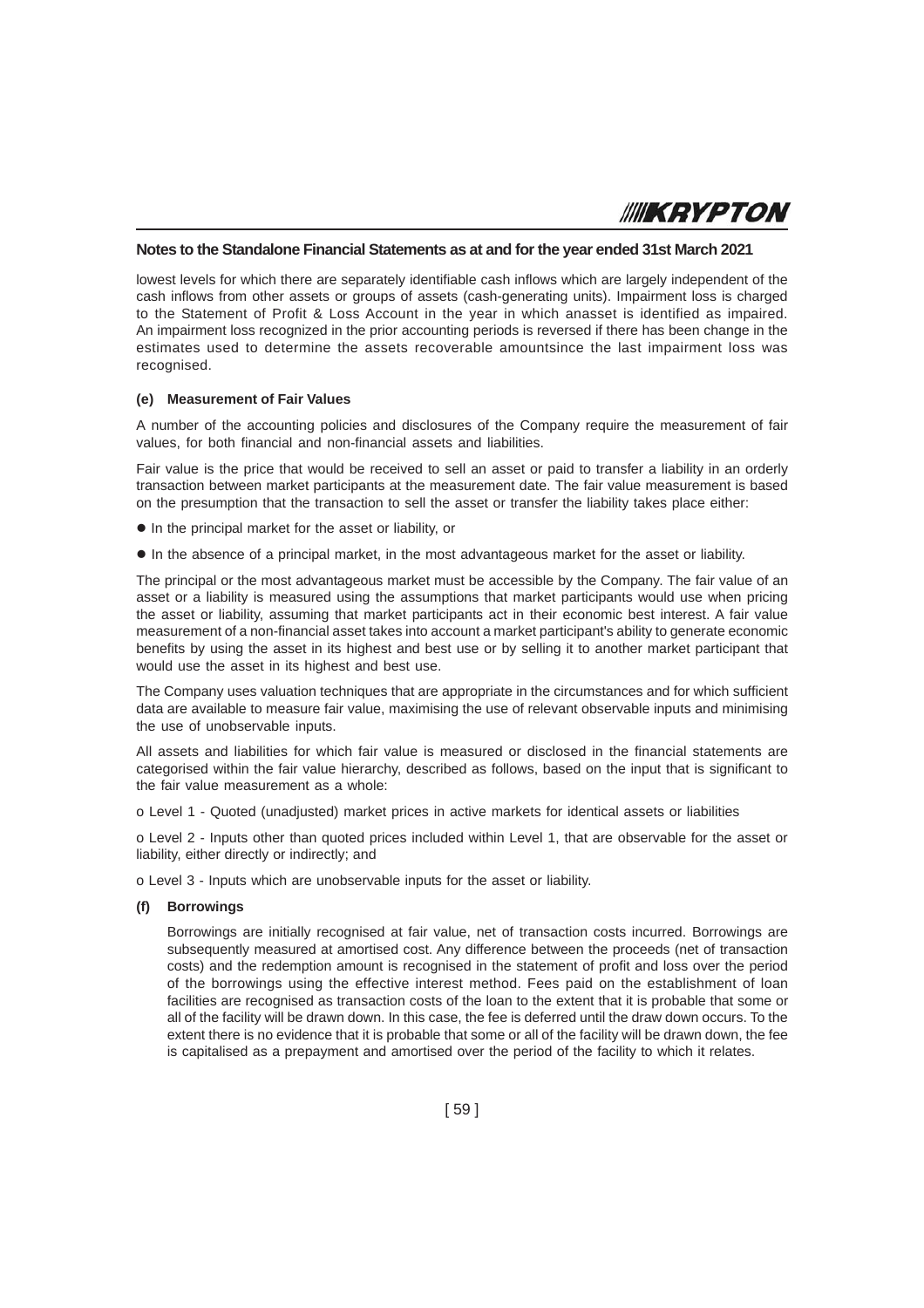### **Notes to the Standalone Financial Statements as at and for the year ended 31st March 2021**

Borrowings are derecognized from the standalone balance sheet when the obligation specified in the contract is discharged, cancelled or expired. The difference between the carrying amount of a financial liability that has been extinguished or transferred to another party and the consideration paid, including any non-cash assets transferred or liabilities assumed, is recognised in standalone statement of profit and loss as other gains or(losses).

Borrowings are classified as current liabilities unless the Company has an unconditional right to defer settlement of the liability for at least 12 months afterthe reporting period.

#### **(g) Borrowing costs**

Borrowing Costs consist of interest and other costs that an entity incurs in connection with the borrowing of funds. It also includes exchange differences to the extent regarded as an adjustment to the borrowing costs.

Borrowing costs that are directly attributable to the acquisition or construction of qualifying asset are capitalized as part of the cost of such assets. A qualifying asset is one that necessarily takes substantial period of time to get itself ready for the intended use.

Transaction Costs in respect of long term borrowings are amortised over the tenure of respective loans using Effective Interest Rate (EIR) method. Other borrowing costs are recognized as an expense in the period in which they are incurred.

# **(h) Inventories**

Raw materials, packing materials, work-in-progress, stores and spares, finished goods and stockin-trade are valued at lower of cost and net realizable value. However, materials and other items held for use in production of inventories are not written down below cost if the finished goods in which they will be incorporated are expected to be sold at or above cost.

Cost of inventories comprises all costs of purchase, duties, taxes (other than those subsequently recoverable from the tax authorities), cost of conversion and all other costs incurred in bringing the inventories to their present location and condition. In determining the cost, weighted average cost method is used. In determining the cost of manufactured finished goods and work-in-progress an appropriate share of fixed and variable production overheads, excise duty as applicable and other costs incurred in bringing the inventories to their present location and conditions are considered. Fixed production overheads are allocated on the basis of normal capacity of production facilities. Costs of purchased inventory are determined after deducting rebates and discounts.

Net realisable value is the estimated selling price in the ordinary course of business, lessthe estimated costs of completion and the estimated costs necessary to make the sale. Adequate allowance is made for obsolete and slow moving items.

Refer Note No. 10 to Financial Statements.

#### **(i) Cash and cash equivalents**

Cash and cash equivalents comprise of cash-on-hand and short term demand deposits with banks. The Company considers it's highly liquid, short-term investments (having maturity less than three months) which can be readily converted to fixed/determinable amount of money and subject to insignificant risks arising from changes in their fair values, as cash equivalents.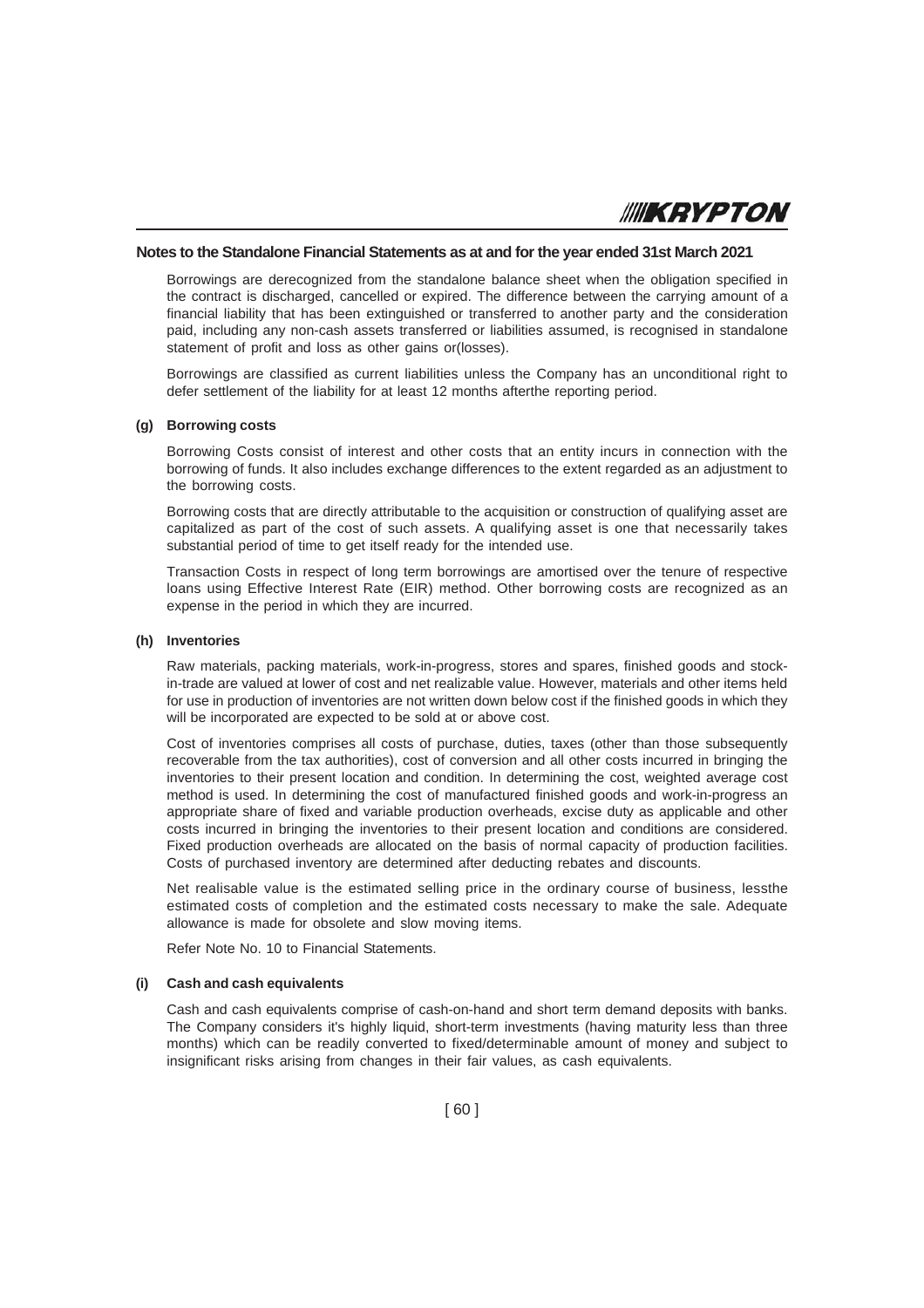

Refer Note No. 12 & 13 to Financial Statements.

# **(j) Foreign currency transactions**

# **Transactions and balances:**

Foreign currency transactions are translated into the functional currency using exchange rates prevailing at the date of the transaction. Foreign exchange gains and losses from settlement of these transactions and from translation of monetary assets and liabilities at the exchange rates prevailing on the balance sheet dates are recognized in the standalone statement of profit and loss.

#### **(k) Employee benefits expense**

# **(i) Short term employee benefits**

Short-term employee benefit obligations aremeasured on an undiscounted basis and are expensed as the related service is provided.A liability is recognised for the amount expected to be paid e.g., under short-term cash bonus,if the Company has a present legal or constructive obligation to pay this amount as a result of past service provided by the employee, and the amount of obligation can be estimated reliably.

### **(ii) Post-retirement benefits**

Post-retirement benefits to employees can either be through defined contribution plans or defined benefit plans. A defined contribution plan is a post-employmentbenefit plan under which an entity pays fixed contributions into a separate entity and will haveno legal or constructive obligation to pay furtheramounts. The Company makes specified monthly contributions towards Government administered provident fund and pension schemes.The Company recognizes contribution payable to the provident fund scheme as an expense, when an employee renders the related service.

A defined benefit plan is a post-employment benefit plan other than a defined contribution plan. The Company operates a Defined benefit gratuity plan, which requires contributions to be made to a separately administered fund. The calculation of defined benefit obligation is performed annually by a qualified actuary using the projected unit credit method.Re-measurements of the net defined benefit liability, which comprise actuarial gains and losses,the effect of the asset ceiling (if any, excluding interest), are recognised in OCI.

Net interest is calculated by applying the discount rate to the net defined benefit liability or asset.

The Company recognises the following changes in the net defined benefit obligation as an expense in the Statement of Profit and Loss:

Service costs comprising current service costs, past-service costs, gains and losses on curtailments and non-routine settlements; and (ii) Net interest expense or income

The current and non-current bifurcation is done as per Actuarial report.

Refer Notes 22, 31, 36 and 50 to the Financial Statements.

# **(l) Leases**

# **- Company as a Lessor**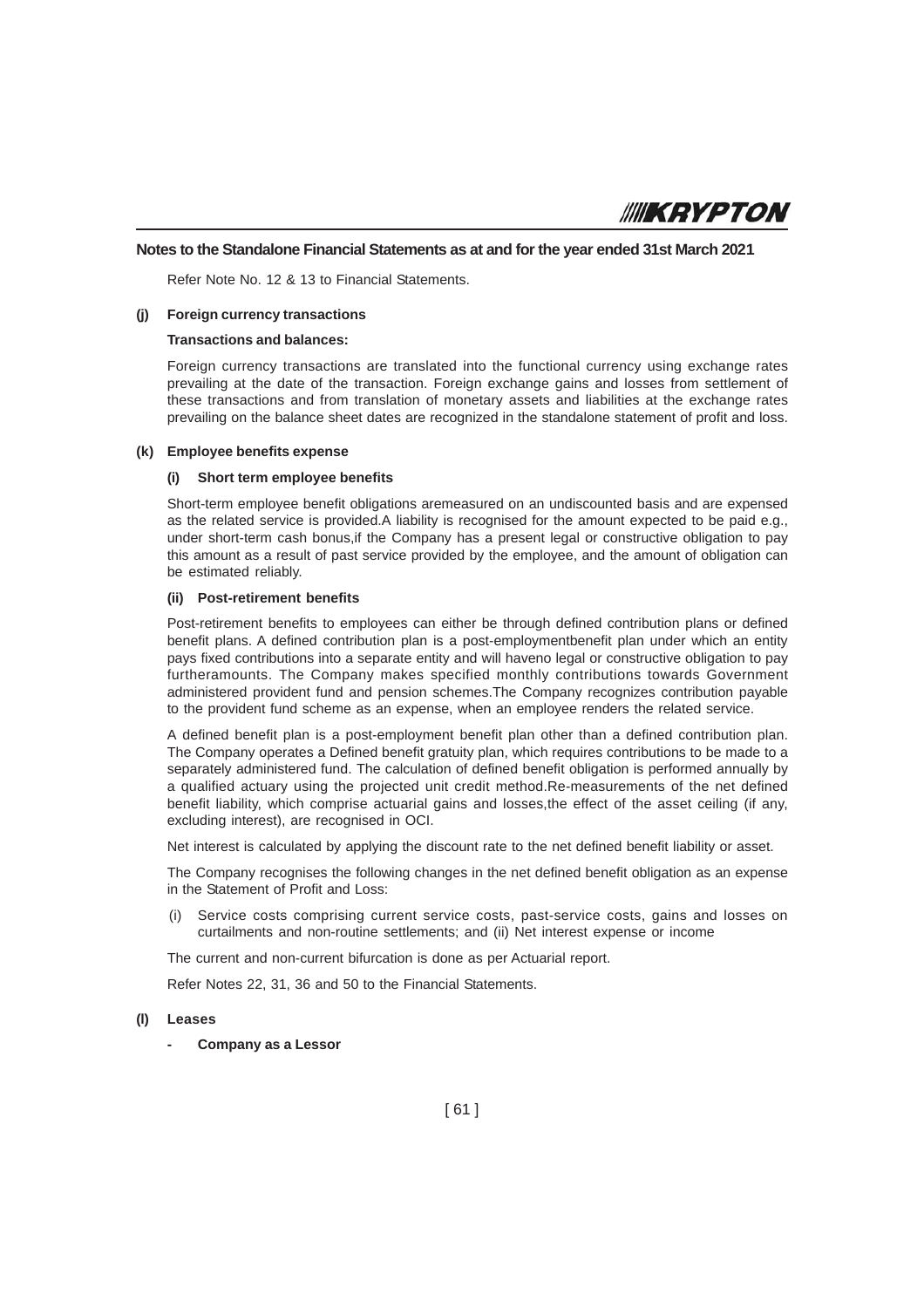Leases for which the Company is a lessor are classified as finance or operating leases. Whenever the terms of the lease transfer substantially all the risks and rewards of ownership to the lessee, the contract is classified as finance lease. All other leases are classified as operating leases.

Rental income from operating leases is recognised on a straight-line basis over the term of the relevant lease. Initial direct costs incurred in negotiating and arranging an operating lease are added to the carrying amount of the leased asset and recognised on a straight-line basis over the lease term.

### **- Company as a Lessee**

The Company assesses whether a contract is or contains a lease, at inception of the contract. The Company recognises a right-of-use asset and a corresponding lease liability with respect to all lease arrangements in which it is the lessee, except for short-term leases (defined as leases with a lease term of 12 months or less) and leases of low value assets. For these leases, the Company recognises the lease payments as an operating expense on a straightline basis over the lease term, unless another systematic basis is more representative of the time pattern in which economic benefits from the leased assets are consumed. Contingent and variable rentals are recognized as expense in the periods in which they are incurred.

# **Right-of-Use Assets (ROU Assets)**

The Company recognises right-of-use assets at the commencement date of the lease (i.e., the date the underlying asset is available for use). Right-of-use assets are measured at cost, less any accumulated depreciation and impairment losses, and adjusted for any re-measurement of lease liabilities. The cost of right-of-use assets includes the amount of lease liabilities recognised, initial direct costs incurred, and lease payments made at or before the commencement date less any lease incentives received. Right-of-use assets are depreciated on a straight-line basis over the shorter of the lease term and the estimated useful lives of the assets.

If ownership of the leased asset transfers to the Company at the end of the lease term or the cost reflects the exercise of a purchase option, depreciation is calculated using the estimated useful life of the asset. The rights of use assets are also subject to impairment. Refer to the accounting policies in Note 1.III.b Impairment of nonfinancial assets.

Extension and termination options are included in many of the leases. In determining the lease term the management considers all facts and circumstances that create an economic incentive to exercise an extension option, or not exercise a termination option.

## **Lease Liabilities**

At the commencement date of the lease, the Company recognises lease liabilities measured at the present valueof lease payments to be made over the lease term. Lease payments included in the measurement of the lease liability comprise:

- Fixed lease payments (including in-substance fixed payments) payable during the lease term and under reasonably certain extension options, less any lease incentives;
- Variable lease payments that depend on an index or rate, initially measured using the index or rate at the commencement date;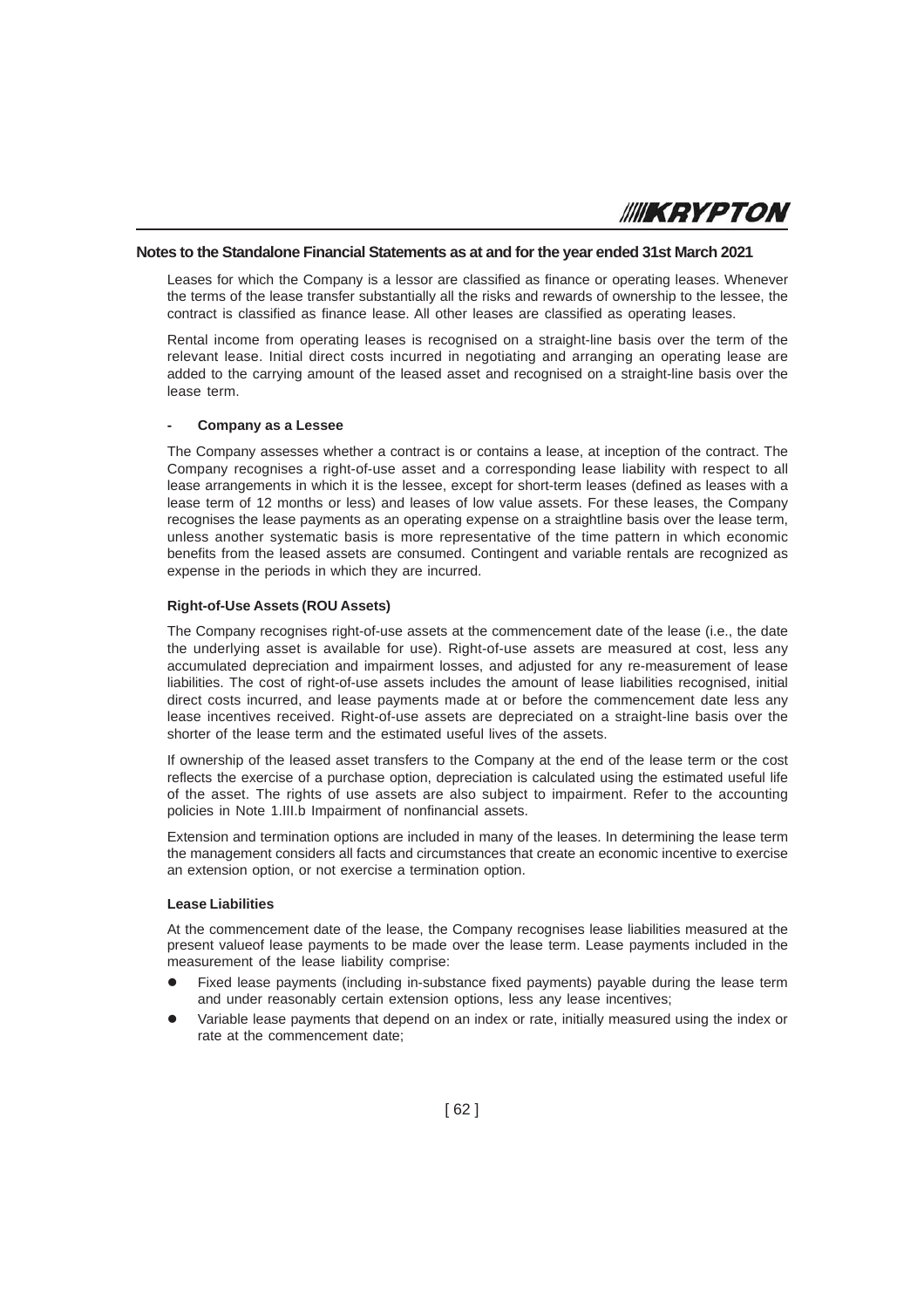- The amount expected to be payable by the lessee under residual value guarantees;
- The exercise price of purchase options, if the lessee is reasonably certain to exercise the options; and
- Payments of penalties for terminating the lease, if the lease term reflects the exercise of an option toterminate the lease.

In calculating the present value of lease payments, the Company uses its incremental borrowing rate at the lease commencement date because the interest rate implicit in the lease is not readily determinable. After the commencement date, the amount of lease liabilities is increased to reflect the accretion of interest and reduced for the lease payments made. In addition, the carrying amount of lease liabilities is re-measured if there is a modification, a change in the lease term, a change in the lease payments (e.g., changes to future payments resulting from a change in an index or rate used to determine such lease payments) or a change in the assessment of an option to purchase the underlying asset.

Lease liability and ROU assets have been separately presented in the Balance Sheet and lease payments have been classified as financing cash flows.

# **Short-term Leases and Leases of Low-Value Assets**

The Company applies the short-term lease recognition exemption to its short-term leases of Property, Plant & Equipment (i.e. those leases that have a lease term of 12 months or less from the commencement date anddo not contain a purchase option). Lease payments on short-term leases and leases of low-value assets are recognised as expense on a straight-line basis over the lease term.

## **(m) Provisions, contingent liabilities and contingent assets**

#### **Provisions:**

Provisions are recognized when there is a present obligation (legal or constructive) as a result of a past event, it is probable that an outflow of resources embodying economic benefits will be required to settle the obligation and a reliable estimate of such obligation can be made. Provisions are measured at the best estimate of the expenditure required to settle the obligation at the Balance Sheet date.

Refer Note No. 22 & 31 to Financial Statements.

**Contingent liabilities:** Contingent liabilities are disclosed when there is a possible obligation arising from past events, the existence of which will be confirmed only by the occurrence or non-occurrence of one or more uncertain future events not wholly within the control of the Company or a present obligation that arises from past events where it is either not probable that an outflow of resources will be required to settle the obligation or a reliable estimate of the amount cannot be made.

Refer Note No. 43 to Financial Statements.

**Contingent assets:** Contingent assets are not recognized in the financialstatement. However when there is a virtual certainty that an inflow of resources embodying economic benefits will arise from the contingent asset, such asset and the related income is recognized in the period in which the changes occurred.

[ 63 ]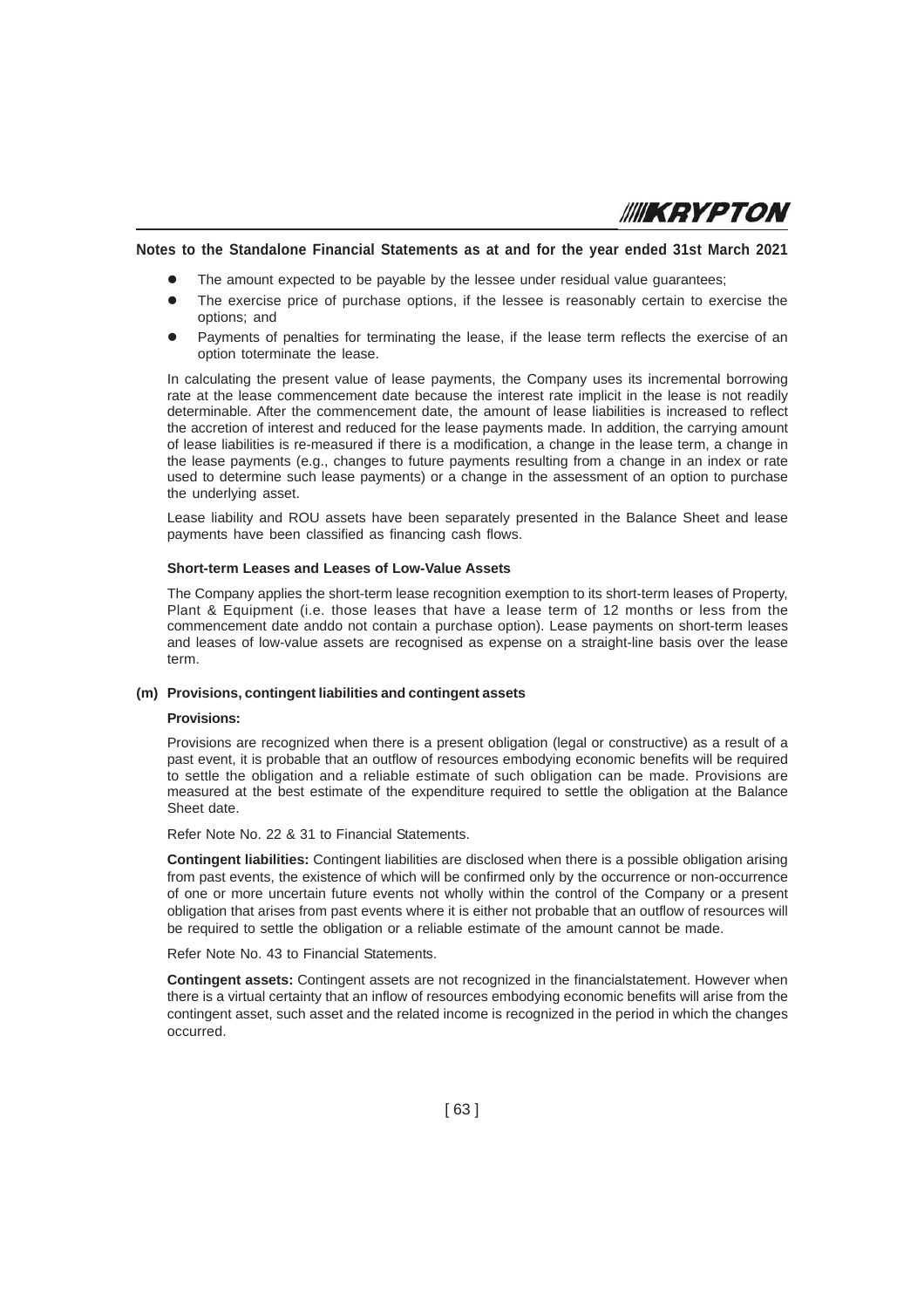

# **(n) Income tax**

Income tax expense for the period is the tax payable on the current period's taxable income based on the applicable income tax rates with adjustments for changes in deferred tax assets orliabilities attributable to temporary differences and unused tax losses or credits.

Current tax is calculated based on tax laws enacted orsubstantively enacted at the end ofthe reporting period.

Deferred tax is recognized on temporary differences arising from the tax bases of assets and liabilities and their respective carrying amounts in the financial statements at the tax rates and laws that have been enacted or substantively enacted at the Balance Sheet Date.

Deferred Tax Assets are recognized to the extent that it is probable that taxable profit will be available against which the deductible temporary differences can be utilised. The carrying amount of deferred tax assets is reviewed at each Balance Sheet date and reduced to the extent that it is no longer probable that sufficient taxable profit will be available to allow all or part of the deferred tax asset to be utilised. Unrecognized Deferred tax Assets are re-assessed at each reporting date and are recognized to the extent that it has become probable that future taxable profits will allow the deferred tax asset to be recovered.

For items recognized in OCI or equity, deferred/current tax is also recognized in OCI or equity.

Minimum alternate tax ('MAT') credit entitlement is recognized as an asset only when and to the extent there is convincing evidence that normal income tax will be paid during the specified period. In the year in which MAT credit becomes eligible to be recognized as an asset, the said asset is created by way of a credit to the standalone statement of profit and loss and shown as MAT credit entitlement. This is reviewed at each balance sheet date and the carrying amount of MAT credit entitlement is written down to the extent it is notreasonably certain that normal income tax will be paid during the specified period.

Current tax assets and tax liabilities are offsetted where the entity has a legally enforceable right to offset and intends eitherto settle on a net basis, or to realize the asset and settle the liability simultaneously. Deferred tax assets and liabilities are offset when there is a legally enforceable right to offset current tax assets and liabilities and when the deferred tax balancesrelate to the same taxation authority.

# **(o) Segment reporting**

As per Ind AS 108: Operating Segments, the Company has identified the following operating segments:

- (i) Tyre, Rims & Wheel
- (ii) Footwear
- (iii) Hospital Equipments

### **(p) Events after reporting date**

Where events occurring after the Balance Sheet date provide evidence of conditionsthat existed at the end of the reporting period, the impact of such events is adjusted within the financial statements. Otherwise, events after the Balance Sheet date of material size or nature are only disclosed.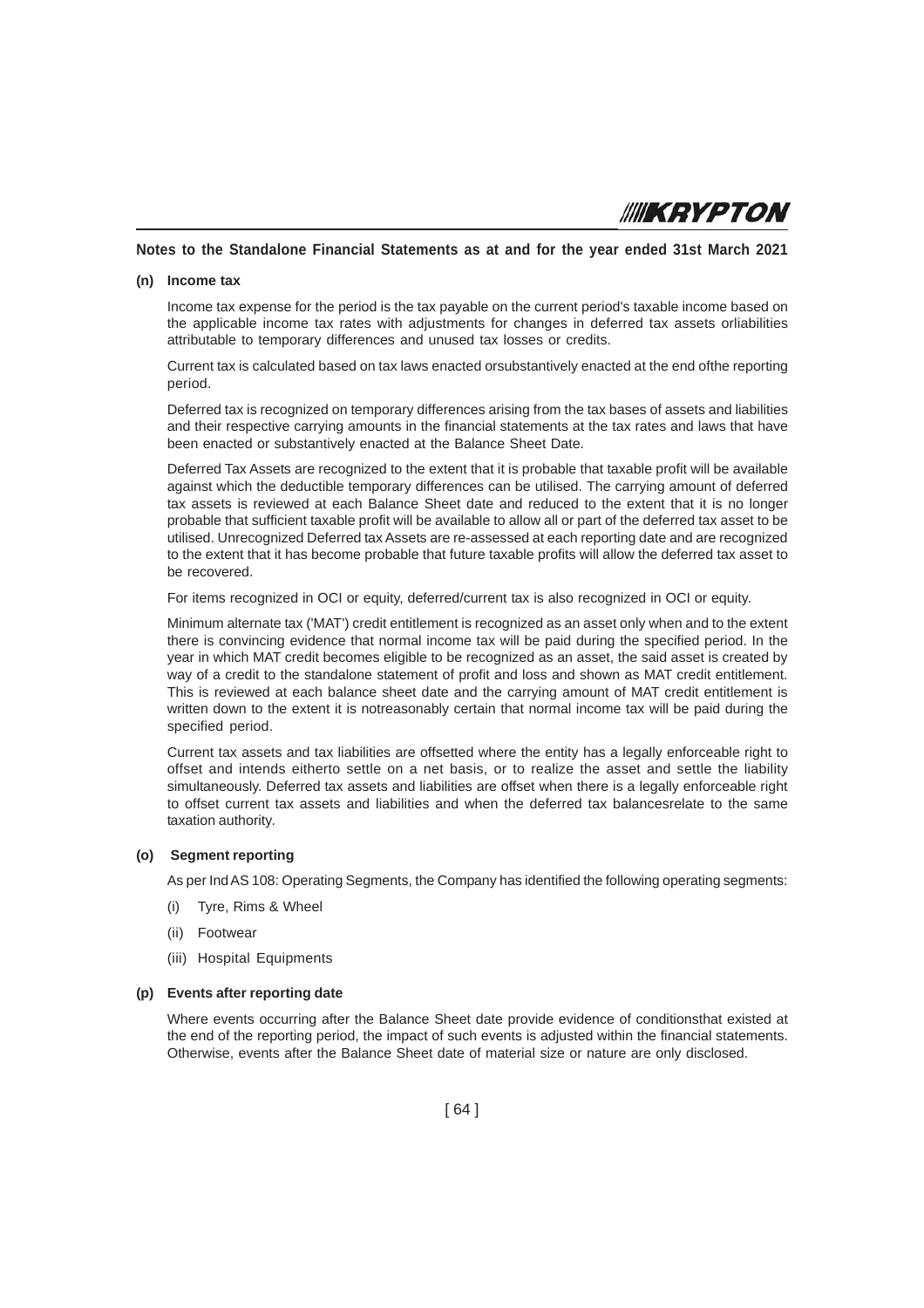

# **(q) Earnings per share**

Basic earnings per share is computed by dividing the net profit or loss before OCI for the period by the weighted average number of equity shares outstanding during the period. The weighted average number of equity shares outstanding during the period and for all periods presented is adjusted for events that have changed the number of outstanding equity shares, without a corresponding change in the resources. For the purpose of calculating diluted earnings per equity share, net profit for the period attributable to equity shareholders and the weighted average number of shares outstanding during the period is adjusted for the effects of all dilutive potential equity shares. As on the balance sheet dates, theCompany has no dilutive potential equity shares.

#### **(r) Estimation of uncertainties relating to the Global Health Pandemic from COVID-19 :**

The Company has considered internal and certain external sources of information up to the date of approval of the financial statements in determining the impact of COVID-19 pandemic on various elements of its financial statements.

The management has used the principles of prudence in applying judgements, estimates and assumptions andbased on the current estimates, the management expects to fully recover the carrying amount of inventories, trade receivables, investments and other assets. However, the eventual outcome of the impact of the COVID-19 pandemic may be different from those estimated as on the date of approval of these financial statements.

### **(s) Accounting Standards Issued but not yet Effective**

Ministry of Corporate Affairs ("MCA") notifies new standards or amendments to the existing standards. There is no such notification which would have been applicable from April 01, 2021.

On March 24, 2021, the MCA through notification amended Schedule III of the Companies Act, 2013. The amendments revise Division I, II and III of Schedule III and are applicable from April 1, 2021. Key amendments relating to Division II which relate to companies whose financial statements are required to comply with Companies (Indian Accounting Standards) Rules 2015 are:

#### **Balance Sheet:**

- Lease liabilities should be separately disclosed under the head 'financial liabilities', duly distinguished as current or non-current.
- Certain additional disclosures in the statement of changes in equity such as changes in equity share capital due to prior period errors and restated balances at the beginning of the current reporting period.
- Specified format for disclosure of shareholding of promoters.
- Specified format for ageing schedule of trade receivables, trade payables, capital work-in-progress and intangible asset under development.
- If a company has not used funds for the specific purpose for which it was borrowed from banks and financial institutions, then disclosure of details of where it has been used.
- Current maturities of Long-term borrowings shall be disclosed separately under the heading Short Term Borrowing.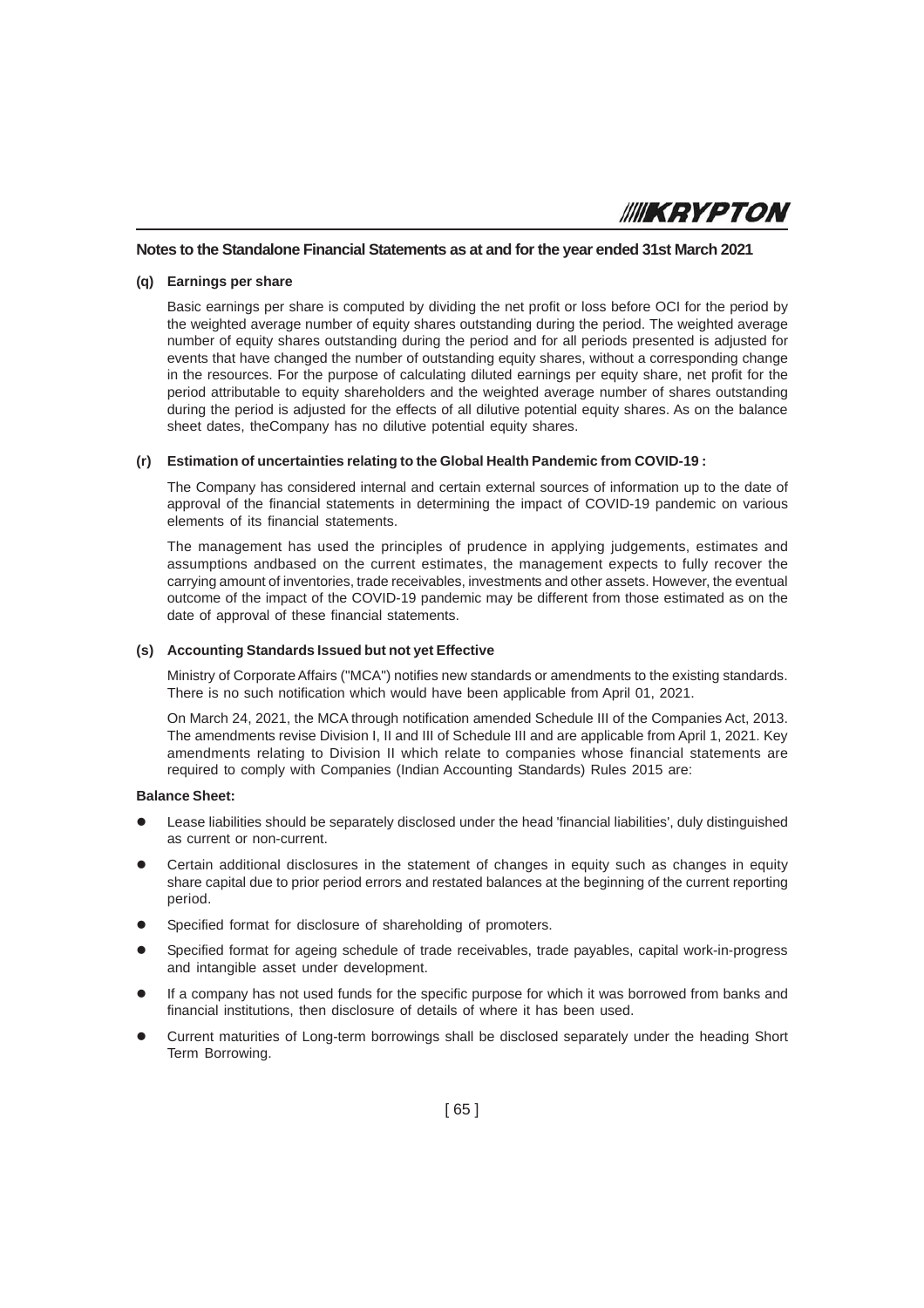

- Security Deposits to be shown under the head of Other Non Current Assets instead of Long term Loan & Advances.
- Specific disclosure under 'additional regulatory requirement' such as compliance with approved schemes of arrangements, compliance with number of layers of companies, title deeds of immovable property not held in name of company, loans and advances to promoters, directors, key managerial personnel (KMP) and related parties, details of benami property held etc.
- Ratios Following Ratios to be disclosed: (a) Current Ratio, (b) Debt-Equity Ratio, (c) Debt Service Coverage Ratio, (d) Return on Equity Ratio, (e) Inventory turnover ratio, (f) Trade Receivables turnover ratio, (g) Trade payables turnover ratio, (h) Net capital turnover ratio, (i) Net profit ratio, (j) Return on Capital employed, (k) Return on investment.

### **Statement of profit and loss:**

 Additional disclosures relating to Corporate Social Responsibility (CSR), undisclosed income and crypto or virtual currency specified under the head 'additional information' in the notes forming part of the financial statements.

The amendments are extensive and the Company will evaluate the same to give effect to them as required by law.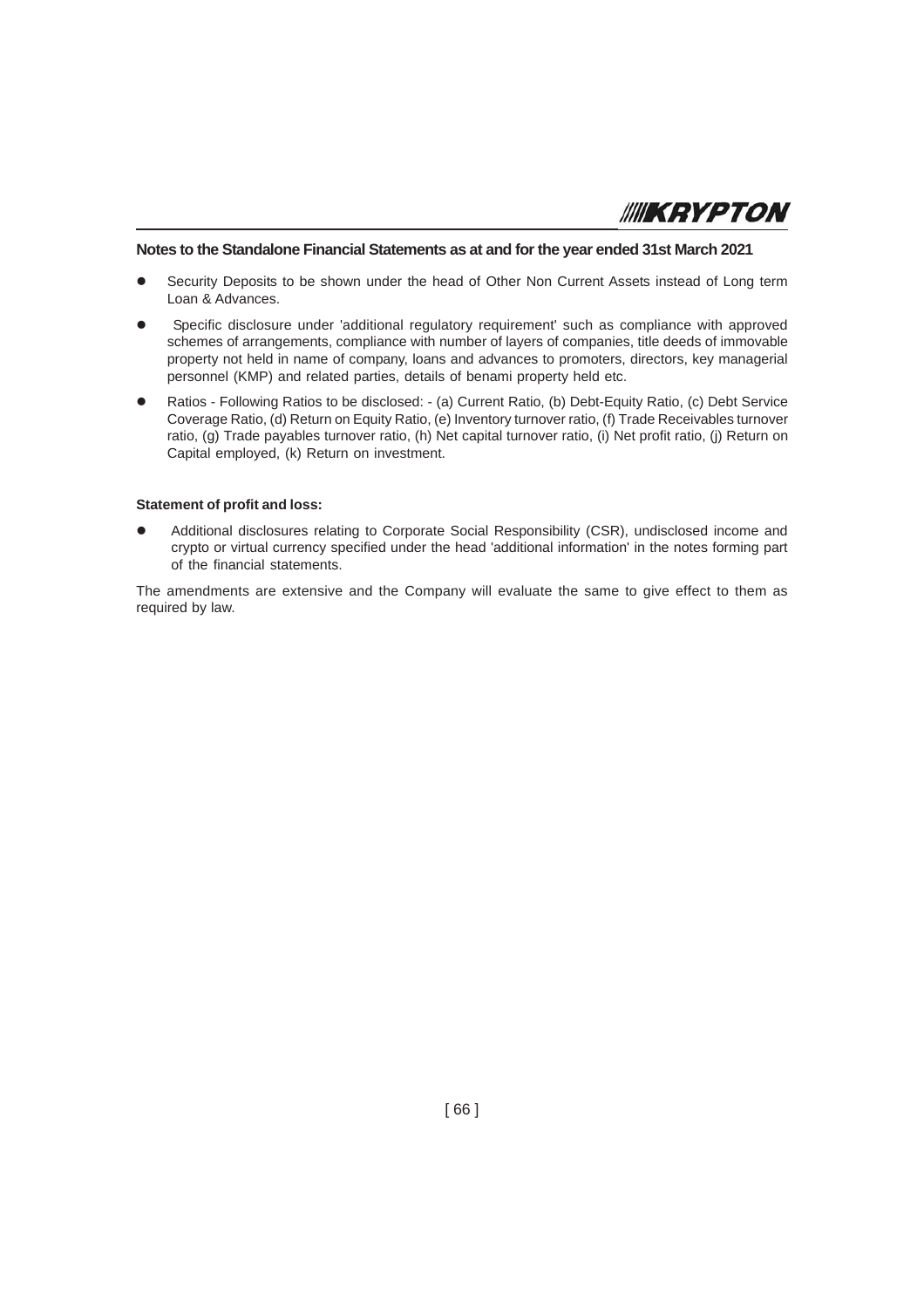# **INIKRYPTON**

# **Notes to the Standalone Financial Statements as at and for the year ended 31st March 2021**

# **2 Property, Plant And Equipment**

Summary of cost and net carrying amount of each class of tangible assets are given below:

|                                | Cost         |              | <b>Accumulated Depreciation</b> |           | <b>Net Carrying Amount</b> |              |  |
|--------------------------------|--------------|--------------|---------------------------------|-----------|----------------------------|--------------|--|
|                                | 31/3/2021    | 31/3/2020    | 31/3/2021                       | 31/3/2020 | 31/3/2021                  | 31/3/2020    |  |
|                                | (₹Thousands) | (₹Thousands) | (₹Thousands) (₹Thousands)       |           | (₹Thousands)               | (₹Thousands) |  |
| Freehold Land                  | 14,649.18    | 14,649.18    |                                 |           | 14,649.18                  | 14,649.18    |  |
| Buildings                      | 82,301.23    | 85,495.48    | 17,000.22                       | 14,348.58 | 65,301.01                  | 71,146.90    |  |
| <b>Plant and Machinery</b>     | 102.019.63   | 96,162.70    | 44,204.35                       | 39,637.62 | 57.815.28                  | 56,525.08    |  |
| <b>Furniture and Fixtures</b>  | 8.813.79     | 8.005.49     | 3,586.91                        | 2,756.63  | 5,226.88                   | 5,248.86     |  |
| <b>Electrical Installation</b> | 8.748.75     | 8.055.95     | 4.266.45                        | 3.593.95  | 4.482.30                   | 4,462.00     |  |
| Office Equipment               | 1.714.99     | 1,521.46     | 759.84                          | 609.39    | 955.15                     | 912.06       |  |
| Computers                      | 331.91       | 286.64       | 184.29                          | 162.50    | 147.62                     | 124.14       |  |
| <b>Vehicles</b>                | 8.116.94     | 7.970.46     | 4,423.15                        | 3.959.88  | 3,693.79                   | 4,010.58     |  |
|                                | 226.696.42   | 222.147.36   | 74,425.21                       | 65.068.55 | 152.271.21                 | 157.078.80   |  |

# **(a). Reconciliation of the gross and net carrying amounts of assets at the beginning and year ending 31/03/2021 are as under:**

| Cost                                    | As at        |                  | <b>Other</b>       | As at        |
|-----------------------------------------|--------------|------------------|--------------------|--------------|
|                                         | 31/03/2020   | <b>Additions</b> | <b>Adjustments</b> | 31/03/2020   |
|                                         | (₹Thousands) | (₹Thousands)     | (₹Thousands)       | (₹Thousands) |
| <b>Freehold Land</b>                    | 14,649.18    |                  |                    | 14,649.18    |
| <b>Buildings</b>                        | 85,495.48    | 1,023.91         | 4,218.16           | 82,301.23    |
| <b>Plant and Machinery</b>              | 96.162.70    | 12,448.30        | 6,591.37           | 102,019.63   |
| <b>Furniture and Fixtures</b>           | 8,005.49     | 808.30           |                    | 8,813.79     |
| <b>Electrical Installation</b>          | 8,055.95     | 692.80           |                    | 8,748.75     |
| Office Equipment                        | 1,521.46     | 193.53           |                    | 1,714.99     |
| Computers                               | 286.64       | 45.27            |                    | 331.91       |
| Vehicles                                | 7,970.46     | 866.86           | 720.38             | 8,116.94     |
|                                         | 222,147.36   | 16,078.97        | 11,529.91          | 226,696.42   |
| <b>Previous Year</b>                    | 215,396.66   | 6,750.70         |                    | 222,147.36   |
| <b>Accumulated Depreciation</b>         |              |                  |                    |              |
| <b>Freehold Land</b>                    | 14.348.58    | 3.470.98         | 819.34             | 17.000.22    |
| <b>Buildings</b><br>Plant and Machinery | 39,637.62    | 7,935.84         | 3,369.11           | 44,204.35    |
| <b>Furniture and Fixtures</b>           | 2,756.63     | 830.28           |                    | 3,586.91     |
| <b>Electrical Installation</b>          | 3,593.95     | 672.50           |                    | 4,266.45     |
| Office Equipment                        | 609.39       | 150.45           |                    | 759.84       |
| Computers                               | 162.50       | 21.79            |                    | 184.29       |
| <b>Vehicles</b>                         | 3,959.88     | 873.30           | 410.03             | 4,423.15     |
|                                         | 65,068.55    | 13,955.14        | 4,598.48           | 74,425.21    |
| Previous Year                           | 49,680.14    | 15,388.41        |                    | 65,068.55    |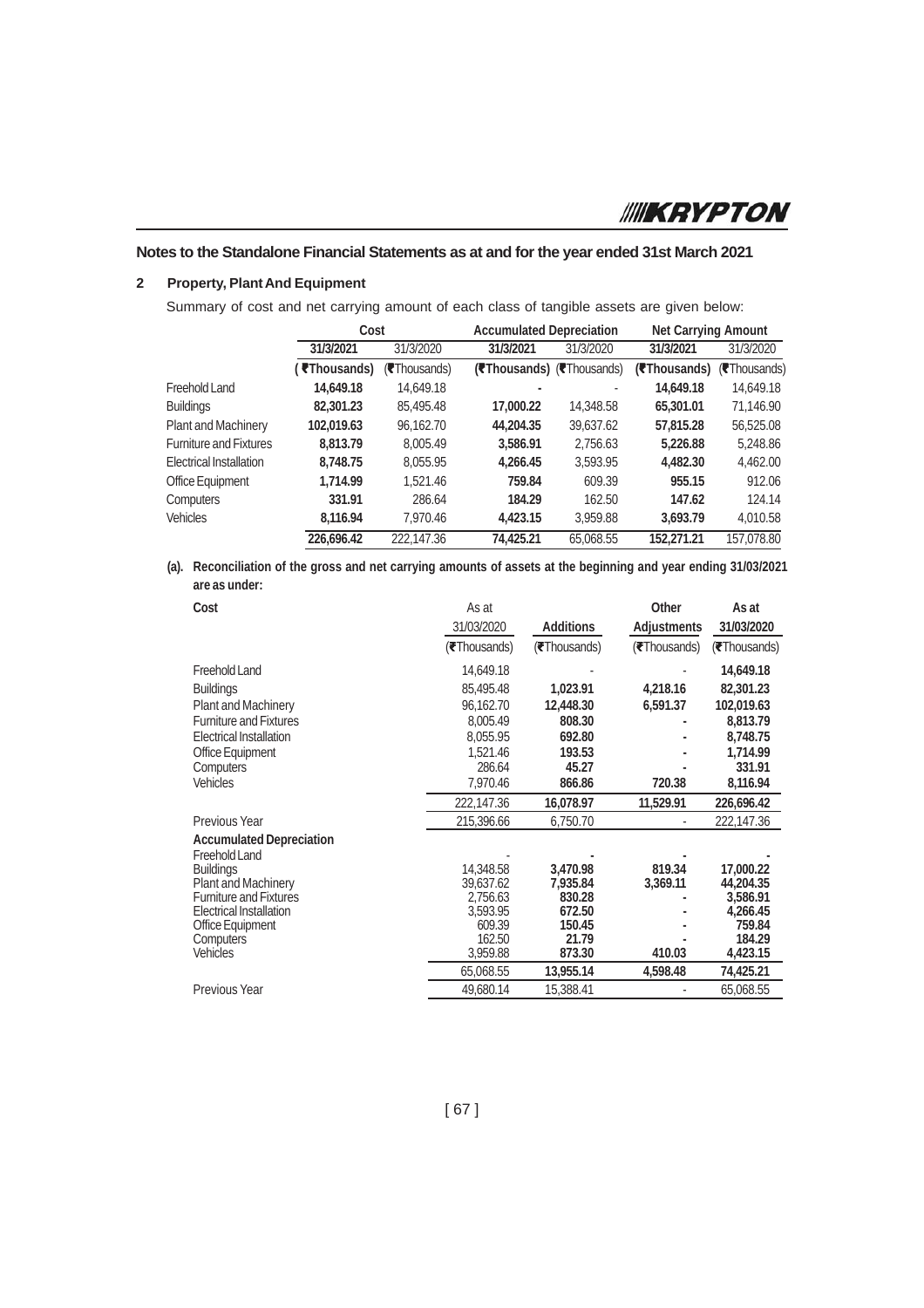# **INIKRYPTON**

**Notes to the Standalone Financial Statements as at and for the year ended 31st March 2021**

| 3<br><b>Right of Use Assets</b>                            | As at        |              |
|------------------------------------------------------------|--------------|--------------|
| <b>Right of Use Assets</b>                                 | 31/03/2021   | 31/03/2020   |
| <b>Particulars</b>                                         | (₹Thousands) | (₹Thousands) |
| As at 01st April                                           | 8,417.97     |              |
| Additions for the Year                                     |              | 8,417.97     |
| Add: Other Adjustments                                     | 1,021.15     |              |
| <b>Disposal</b>                                            |              |              |
| As at 31 March 2021                                        | 9,439.12     | 8,417.97     |
| <b>Accumulated Depreciation</b>                            |              |              |
| As at 01st April                                           | 1,855.62     |              |
| Charge for the Year                                        | 2,059.85     | 1,855.62     |
| Add: Other Adjustments                                     | 204.23       |              |
| <b>Disposal</b>                                            |              |              |
| <b>As at 31 March 2021</b>                                 | 4,119.70     | 1,855.62     |
| Net Block                                                  |              |              |
| As at 31 March 2021                                        | 5,319.42     | 6,562.35     |
| Refer Note - 49 for detailed disclosure as per Ind AS-116. |              |              |

| 4 | <b>Capital Work-in-Progress:</b>                                     |               | As at |               |
|---|----------------------------------------------------------------------|---------------|-------|---------------|
|   |                                                                      | 31/03/2021    |       | 31/03/2020    |
|   |                                                                      | (₹ Thousands) |       | (₹ Thousands) |
|   | <b>Capital WIP</b>                                                   |               |       |               |
|   | Capital WIP (Building Plant &                                        | 7,026.19      |       | 2,606.14      |
|   | Machinery)                                                           |               |       |               |
|   |                                                                      | 7,026.19      |       | 2,606.14      |
| 5 | <b>Investments</b>                                                   |               | As at |               |
|   |                                                                      | 31/03/2021    |       | 31/03/2020    |
|   |                                                                      | (₹Thousands)  |       | (₹Thousands)  |
|   | Investment in Foreign Subsidiary (at Cost)                           | 2815.34       |       | 2815.34       |
|   | Krypton Europe s.r.o., 90% holding in Capital                        |               |       |               |
|   |                                                                      |               |       |               |
|   | Investments (Non-Trade)                                              |               |       |               |
|   | Investments in Equity Instruments (Unquoted) (a)                     | 94.00         |       | 94.00         |
|   | Gold Coins (Desginated at Fair Value thorugh Profit & Loss)          | 596.57        |       | 580.50        |
|   | Sovereign Gold Bond (Desginated at Fair Value thorugh Profit & Loss) | 359.75        |       | 352.95        |
|   |                                                                      | 3,865.66      |       | 3,842.79      |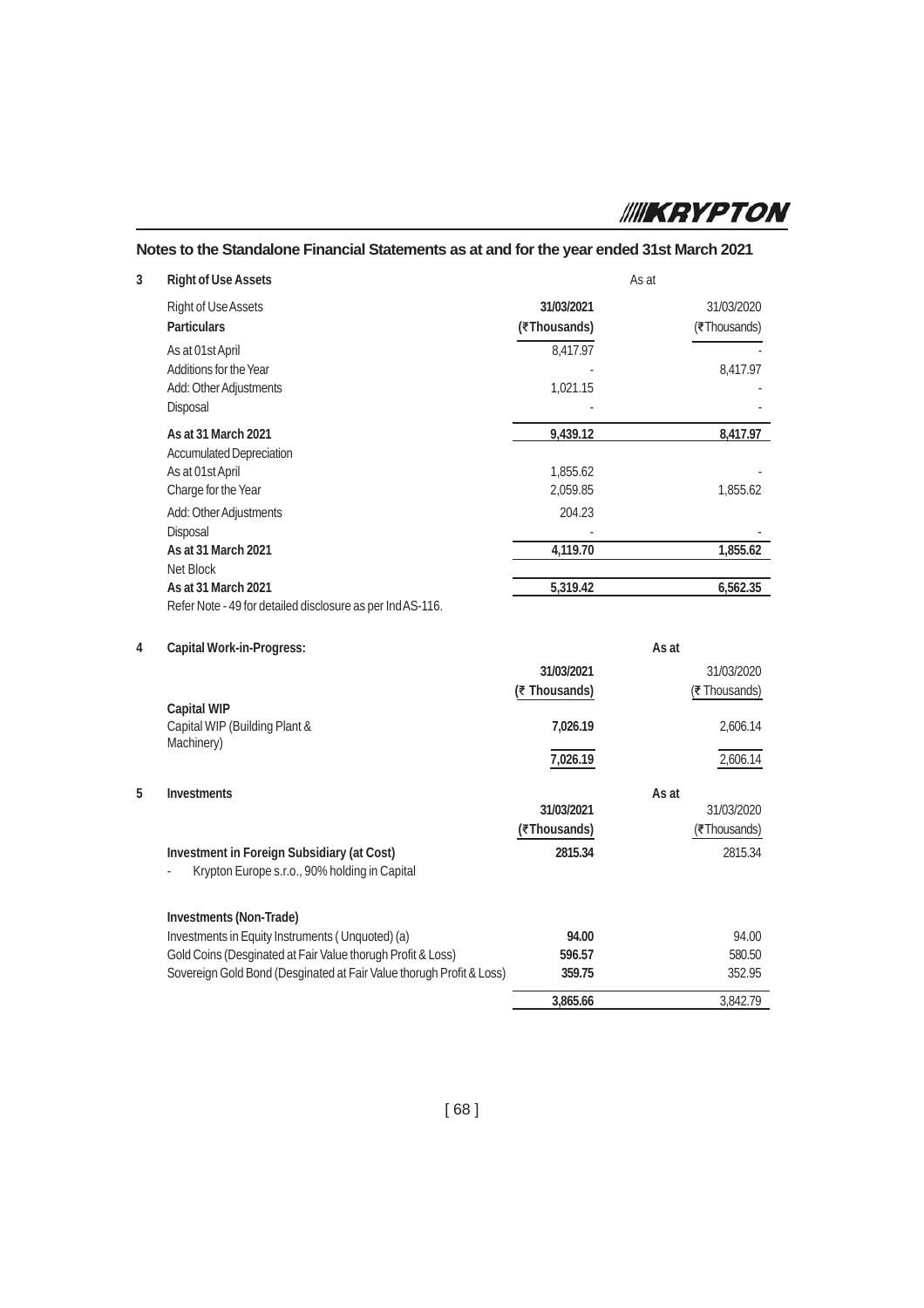**A. Disclosure with regard to investments in bodies corporate are given below:**

|   |    |                                                                                                                                                                                                                   |                         | Face value<br>per Unit |                           | As at 31/03/2021<br>Numbers (₹ Thousands) Numbers (₹ Thousands) |                           | As at 31/03/2020                     |
|---|----|-------------------------------------------------------------------------------------------------------------------------------------------------------------------------------------------------------------------|-------------------------|------------------------|---------------------------|-----------------------------------------------------------------|---------------------------|--------------------------------------|
|   | i. | <b>Other Investments</b><br>Investments in Equity Instruments<br>(Unquoted)- (Measured at Cost)<br>Krypton Developers Limited<br>I Care International Private Limited<br>Less: Impairment in value of Investments | Others<br><b>Others</b> | 10<br>10 <sup>10</sup> | 9,400<br>10,800<br>20,200 | 94.00<br>108.00<br>(108.00)<br>94.00                            | 9,400<br>10,800<br>20,200 | 94.00<br>108.00<br>(108.00)<br>94.00 |
| 6 |    | Long Term Loans (At Amortised Cost)                                                                                                                                                                               |                         |                        |                           |                                                                 | As at                     |                                      |
|   |    |                                                                                                                                                                                                                   |                         |                        |                           | 31/03/2021<br>(₹Thousands)                                      |                           | 31/03/2020<br>(₹ Thousands)          |
|   |    |                                                                                                                                                                                                                   |                         |                        |                           |                                                                 |                           |                                      |
|   |    | <b>Long Term Loans</b><br>Loans to Others                                                                                                                                                                         |                         |                        |                           | 12,015.10                                                       |                           | 10,931.21                            |
|   |    | Unsecured, Considered Good                                                                                                                                                                                        |                         |                        |                           | 12,015.10                                                       |                           | 10,931.21                            |
|   |    |                                                                                                                                                                                                                   |                         |                        |                           |                                                                 | As at                     |                                      |
| 7 |    | <b>Other Financial Assets</b>                                                                                                                                                                                     |                         |                        |                           | 31/03/2021<br>(₹ Thousands)                                     |                           | 31/03/2020<br>(₹ Thousands)          |
|   |    |                                                                                                                                                                                                                   |                         |                        |                           |                                                                 |                           |                                      |
|   |    | <b>Security Deposits</b><br>Unsecured, Considered Good                                                                                                                                                            |                         |                        |                           | 1,939.31                                                        |                           | 1,860.81                             |
|   |    | Loans/Advances to Others                                                                                                                                                                                          |                         |                        |                           | 1,565.75                                                        |                           | 1,565.75                             |
|   |    | Other Receivables (Disputed)                                                                                                                                                                                      |                         |                        |                           | 460.00                                                          |                           |                                      |
|   |    |                                                                                                                                                                                                                   |                         |                        |                           | 3,965.06                                                        |                           | 3,426.56                             |
|   |    |                                                                                                                                                                                                                   |                         |                        |                           |                                                                 | As at                     |                                      |
|   |    |                                                                                                                                                                                                                   |                         |                        |                           | 31/03/2021                                                      |                           | 31/03/2020                           |
| 8 |    | <b>Non-Current Tax Assets</b>                                                                                                                                                                                     |                         |                        |                           | (₹ Thousands)                                                   |                           | (₹ Thousands)                        |
|   |    | Income Tax Deducted at Source                                                                                                                                                                                     |                         |                        |                           | 4,518.05                                                        |                           | 3718.58                              |
|   |    | Duties & Taxes                                                                                                                                                                                                    |                         |                        |                           | 1,210.15                                                        |                           | 1,057.79                             |
|   |    |                                                                                                                                                                                                                   |                         |                        |                           | 5,728.20                                                        |                           | 4,776.37                             |
|   |    |                                                                                                                                                                                                                   |                         |                        |                           |                                                                 | As at                     |                                      |
|   |    |                                                                                                                                                                                                                   |                         |                        |                           | 31/03/2021                                                      |                           | 31/03/2020                           |
| 9 |    | <b>Other Non-Current Tax Assets</b>                                                                                                                                                                               |                         |                        |                           | (₹ Thousands)                                                   |                           | (₹ Thousands)                        |
|   |    | Capital Advances                                                                                                                                                                                                  |                         |                        |                           | 250.00                                                          |                           |                                      |
|   |    |                                                                                                                                                                                                                   |                         |                        |                           | 250.00                                                          |                           |                                      |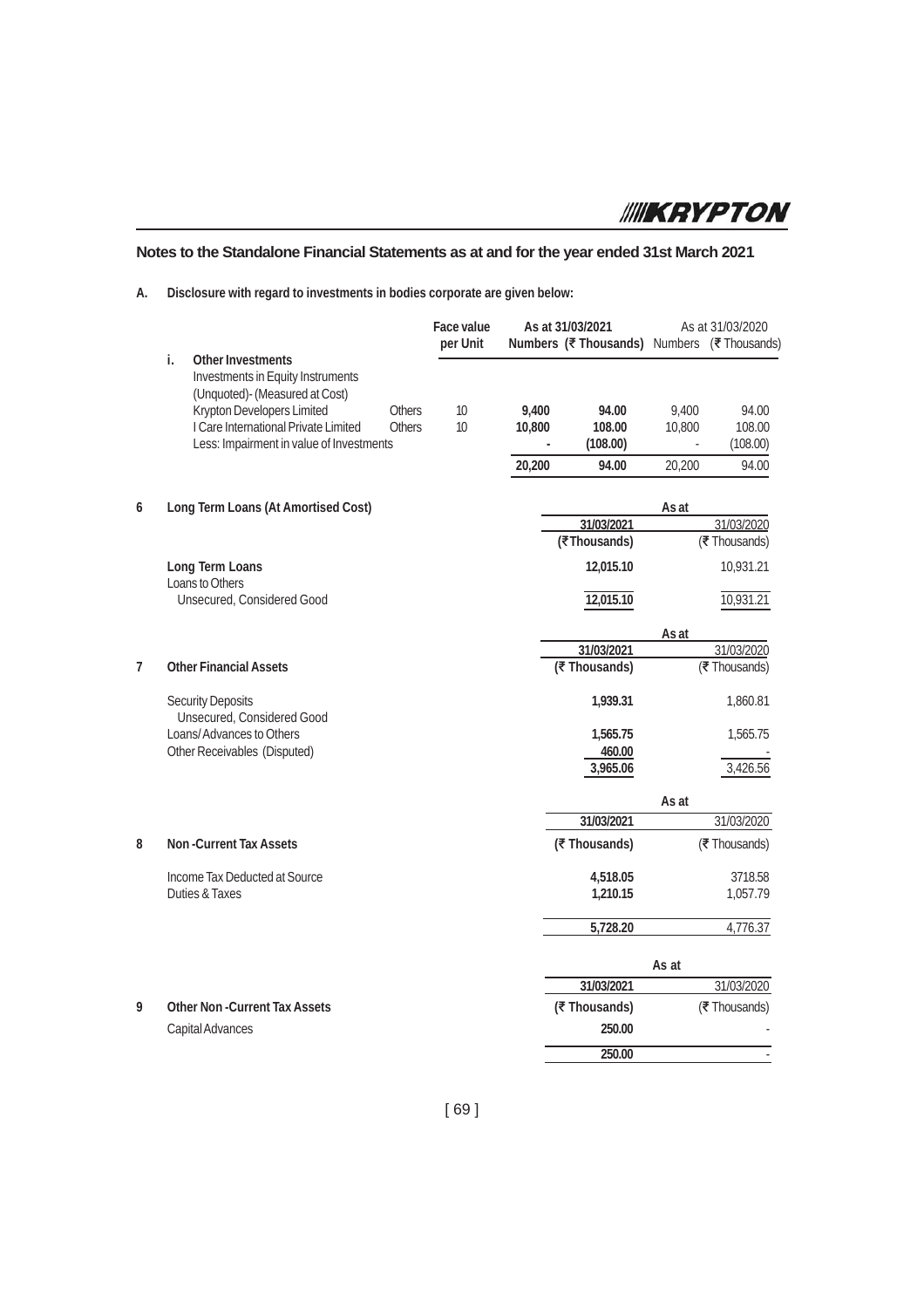# **Notes to the Standalone Financial Statements as at and for the year ended 31st March 2021**

**10 Inventories (At Cost or NRV whichever is lower)**

|                               |               | As at         |
|-------------------------------|---------------|---------------|
|                               | 31/03/2021    | 31/03/2020    |
|                               | (₹ Thousands) | (₹ Thousands) |
| Raw Materials                 | 59,244.00     | 45.504.04     |
| Work -in-Progress             | 13,193.16     | 20,118.95     |
| Consumable stores             | 1,749.48      | 1.196.56      |
| <b>Finished Goods</b>         | 80,906.46     | 87,528.47     |
| Stock -in -Trade              | 5,748.53      | 448.30        |
| Stores & Spares               | 10,368.61     | 13,255.39     |
| Upper (Produced Raw Material) | 6,428.08      | 13,009.44     |
| Packing Materials             | 529.48        | 538.61        |
|                               | 178.167.80    | 181.599.76    |

Note: Inventories are pledged against the borrowings obtained by the company as referred in Note no. 20 & 25

|    |                                       |              | As at         |
|----|---------------------------------------|--------------|---------------|
| 11 | Trade Receivables (at Amortised Cost) | 31/03/2021   | 31/03/2020    |
|    |                                       | (₹Thousands) | (₹ Thousands) |
|    | Considered Good                       | 63,956.58    | 71,470.48     |
|    | <b>Considered Doubtful</b>            | 1,023.35     | 1,023.35      |
|    |                                       | 64,979.77    | 72,493.83     |
|    | Less: Allowances for doubtful Debts   | 1023.19      | 1,023.35      |
|    | <b>TOTAL</b>                          | 63,956.58    | 71,470.48     |

Note: Trade Receivables are pledged against the borrowings obtained by the company as referred in Note no. 20 & 25

|    |                            |              | As at        |
|----|----------------------------|--------------|--------------|
| 12 | Cash & Cash Equivalent     | 31/03/2021   | 31/03/2020   |
|    |                            | (₹Thousands) | (₹Thousands) |
|    | Cash and Cash Equivalents: |              |              |
|    | Cash on hand               |              |              |
|    |                            | 4,066.00     | 3,597.51     |
|    | <b>Balance with Bank</b>   |              |              |
|    | Current A/c                | 1,552.53     | 147.25       |
|    |                            |              |              |
|    |                            | 5,618.53     | 3.744.76     |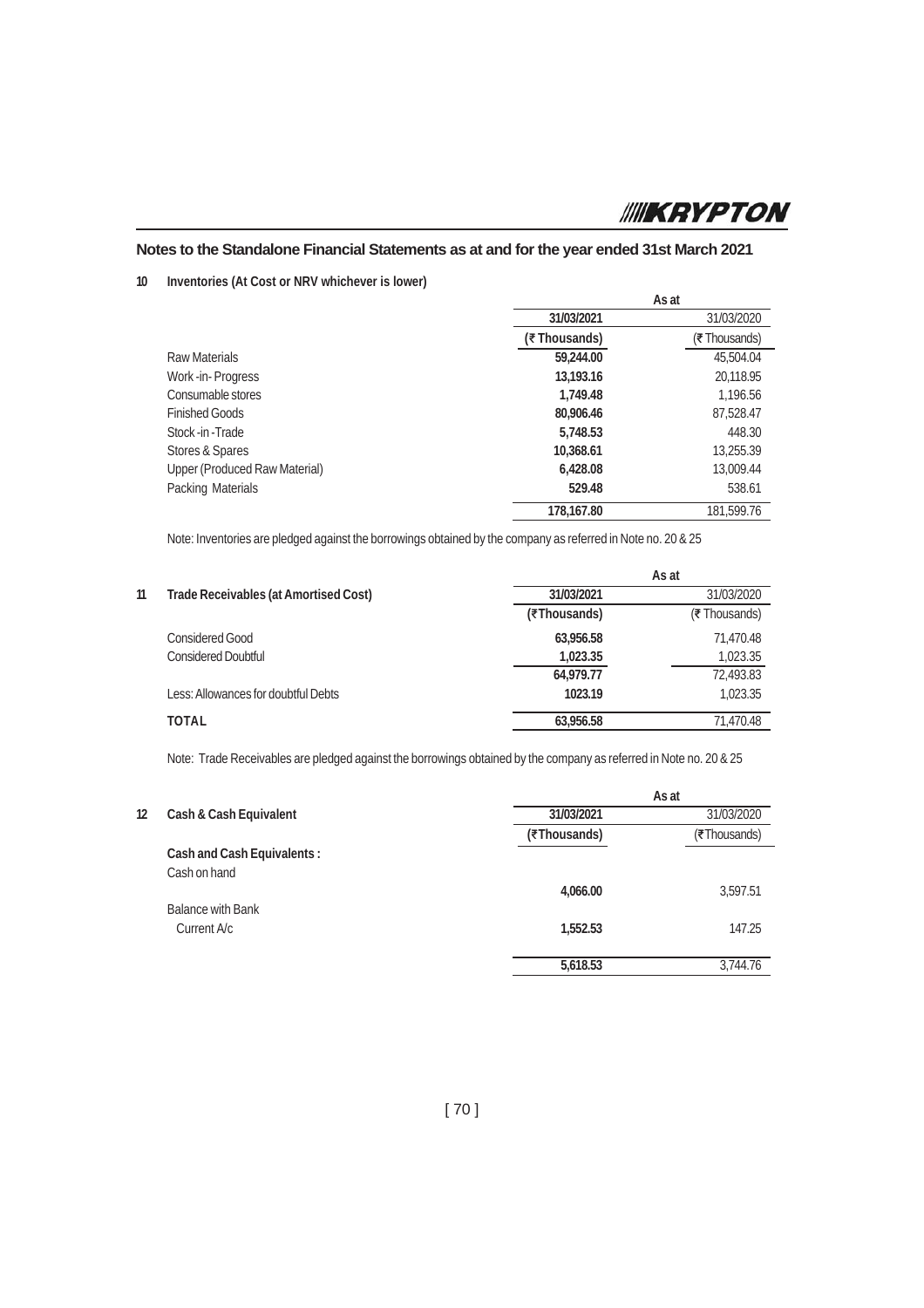# **INIKRYPTON**

# **Notes to the Standalone Financial Statements as at and for the year ended 31st March 2021**

|    |                                                   |              | As at        |
|----|---------------------------------------------------|--------------|--------------|
| 13 | Bank Balances other than cash & cash Equivalent   |              |              |
|    |                                                   | 31/03/2021   | 31/03/2020   |
|    |                                                   | (₹Thousands) | (₹Thousands) |
|    | <b>Bank Balances</b>                              |              |              |
|    | Fixed Deposits maturing within 12 months          | 6,201.96     | 7,764.11     |
|    |                                                   |              |              |
|    |                                                   | 6,201.96     | 7,764.11     |
|    |                                                   |              | As at        |
| 14 | Short term Loans (at Amortised Cost)              |              |              |
|    |                                                   | 31/03/2021   | 31/03/2020   |
|    |                                                   | (₹Thousands) | (₹Thousands) |
|    |                                                   |              |              |
|    | Loans to Others                                   | 3,751.47     | 3,951.47     |
|    | Unseccured, Considered good                       |              |              |
|    |                                                   | 3,751.47     | 3,951.47     |
|    |                                                   |              | As at        |
| 15 | <b>Other Financial Assets (at Amortised Cost)</b> |              |              |
|    |                                                   | 31/03/2021   | 31/03/2020   |
|    |                                                   | (₹Thousands) | (₹Thousands) |
|    | <b>Security Deposits</b>                          | 63.36        | 63.36        |
|    | Unsecured, Considered Good                        |              |              |
|    | Other Receivables (Disputed)                      |              | 460.00       |
|    | Loans/Advances to Others                          | 1,403.13     | 1,300.80     |
|    | Other Receivable (including insurance claim)      | 6,429.53     |              |
|    | Duty scripts                                      | 20.94        | 637.98       |
|    |                                                   | 7,916.96     | 2,462.14     |
|    |                                                   |              | As at        |
| 16 | <b>Current Tax Assets</b>                         | 31/03/2021   | 31/03/2020   |
|    |                                                   | (₹Thousands) | (₹Thousands) |
|    | <b>Duties &amp; Taxes</b>                         | 501.37       | 1780.15      |
|    | <b>GST</b>                                        |              |              |
|    | <b>TCS Receivable</b>                             | 29,054.56    | 20,020.86    |
|    | <b>TDS Receivable</b>                             | 14.14        |              |
|    |                                                   | 256.88       | 823.74       |
|    |                                                   | 29,826.95    | 22,624.75    |

Note: Balances with government authorities primarily include amounts realisable from goods and servicestax,state excise authorities and transitional credit carried forward under the goods and services tax regime. These are expected to be realised within a period of one-year, by off-setting the same against the output goods and services tax liability on goods supplied by the Company. Accordingly these balances have been classified as current assets.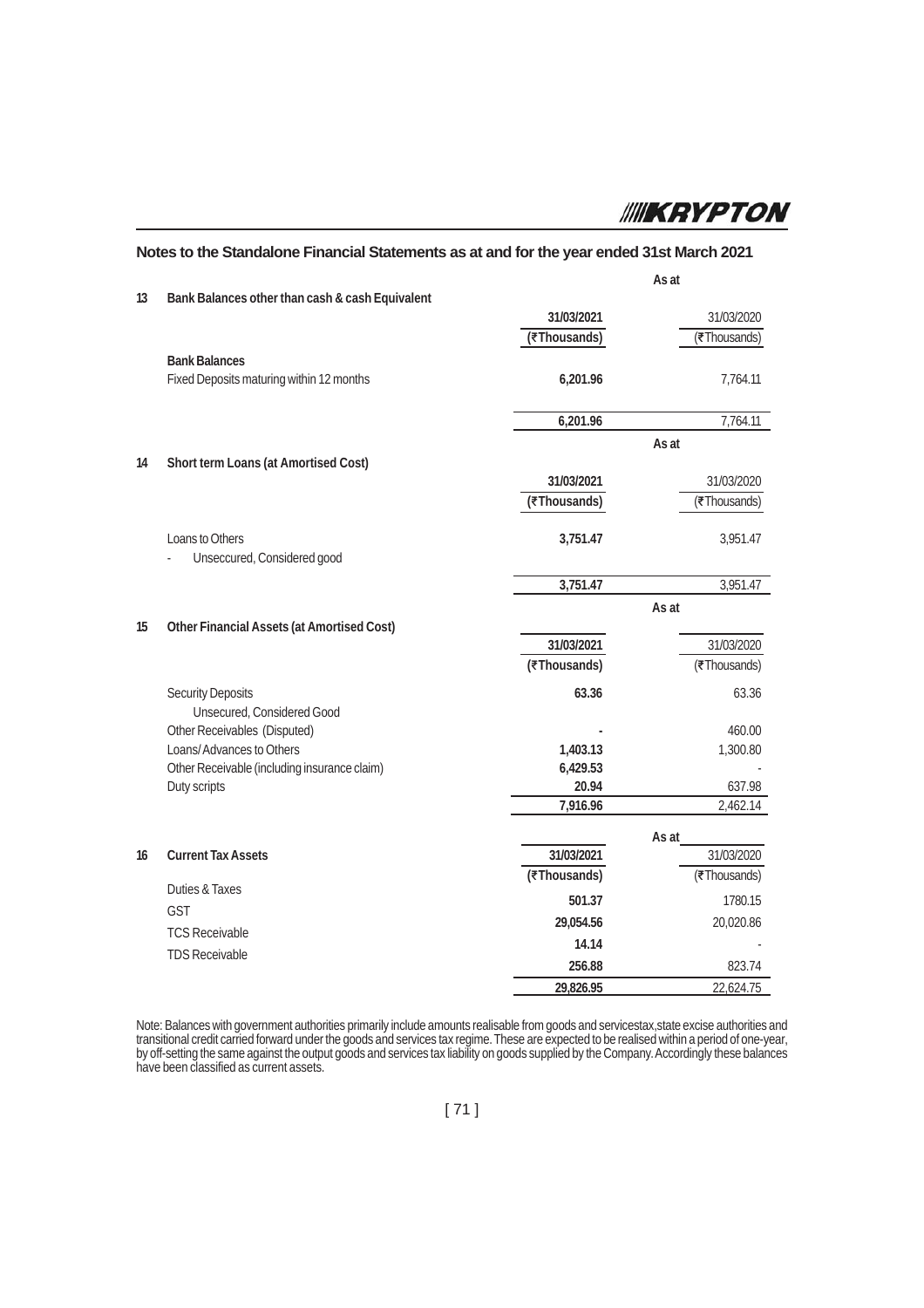# **Notes to the Standalone Financial Statements as at and for the year ended 31st March 2021**

|    |                                                |               | As at         |
|----|------------------------------------------------|---------------|---------------|
| 17 | <b>Other Current Assets</b>                    | 31/03/2021    | 31/03/2020    |
|    |                                                | (₹ Thousands) | (₹ Thousands) |
|    | <b>Advances to Suppliers</b>                   | 41,686.70     | 17,151.78     |
|    | Advances against Wages                         | 340.03        | 2,065.85      |
|    | Prepaid Insurance/ Expenses                    | 1,178.79      | 2014.68       |
|    | <b>Others</b>                                  |               | 59.40         |
|    |                                                | 43,205.52     | 21,291.71     |
| 18 | <b>Equity Share Capital</b>                    |               |               |
|    |                                                |               | As at         |
|    |                                                | 31/03/2021    | 31/03/2020    |
|    |                                                | (₹Thousands)  | (₹Thousands)  |
|    | <b>Authorized Share Capital:</b>               |               |               |
|    | 2,16,00,000 (Previous year 2,16,00,000) Equity |               |               |
|    | Shares of ₹10 each.                            | 216,000.00    | 216,000.00    |
|    | Issued, Subscribed and Paid-up:                |               |               |
|    | 1,46,97,130 (Previous year 1,46,97,130) Equity |               |               |
|    | Shares of ₹10 each fully paid-up               |               |               |
|    |                                                | 146,971.30    | 146,971.30    |
|    |                                                |               |               |

### **A. Reconciliation of Shares outstanding at the beginning and at the end of year are given below:**

| <b>Particulars</b>                                                                                                                                 |                | 2020-21      |                | 2019-20      |
|----------------------------------------------------------------------------------------------------------------------------------------------------|----------------|--------------|----------------|--------------|
|                                                                                                                                                    | <b>Numbers</b> | (₹Thousands) | <b>Numbers</b> | (₹Thousands) |
| Equity Shares outstanding at the<br>beginning of the year<br>Add: Equity Shares Issued during the year<br>Less: Equity Shares bought back/redeemed | 14,697,130     | 146.971.30   | 14,697,130     | 146.971.30   |
| during the year<br>Equity Shares outstanding at the end of the year                                                                                | 14,697,130     | 146,971.30   | 14,697,130     | 146.971.30   |

## **B. Terms / Rights attached to Equity Shares:**

The company has only one class of equity shares having a par value of **"**10 per share.Each share holder of equity shares is entitled to one vote per share. The company declares and pays dividend in Indian Rupees. The dividend proposed by the Board of Directors is subject to the approval of the shareholders in the ensuing Annual General Meeting. In the event of liquidation of the company, the holder of equity shares will be entitled to receive the remaining assets of the company, after distribution of all preferential amounts, in proportion to their shareholding.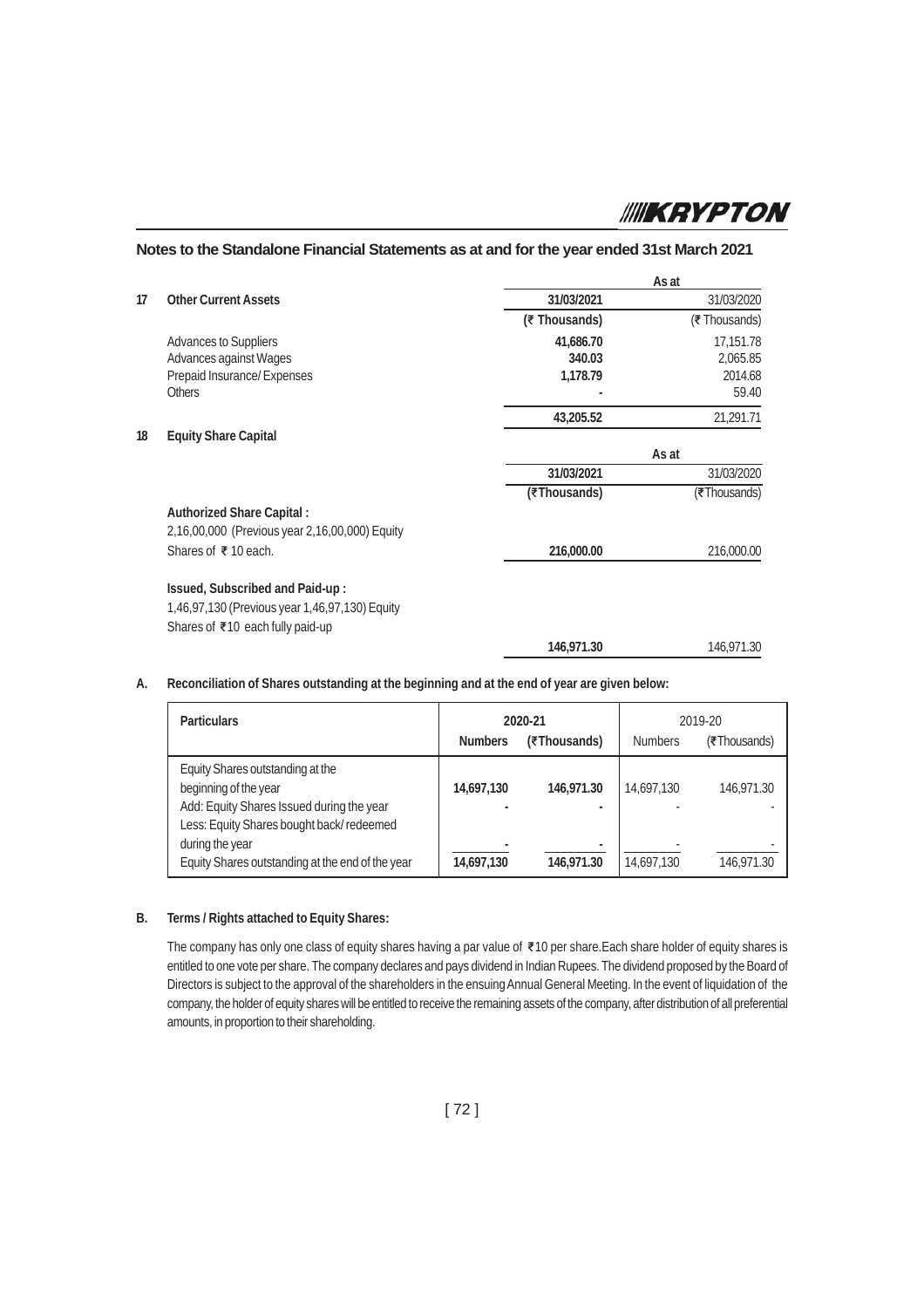

C. Details of shareholders holding more than 5 percent shares of the Company as on reporting date are given below:

|                     | As at 31/03/2021   |               | As at 31/03/2020 |               |
|---------------------|--------------------|---------------|------------------|---------------|
| Name of shareholder | Numbers of         | Percentage of | Numbers of       | Percentage of |
|                     | <b>Shares held</b> | Holding       | Shares held      | Holding       |
| Jay Singh Bardia    | 1.560.226          | 10.62%        | 15,60,226        | 10.62%        |
| Panna Lal Bardia    | 1.609.944          | 10.95%        | 16,09,944        | 10.95%        |

Note : Shareholding of Panna Lal Bardia includes holding of Hulashchand Tarachand Bardia (HUF) in which Panna Lal Bardia is Karta

D. No additional shares were alloted asa fully paid up by way of Bonus shares or pursuant to contract without payment being received in cash during the last five years. Further, none of the shares were bought back by the company during last five years.

#### 19 **Other Equity**

|                                   |                                                           |               | As at        |
|-----------------------------------|-----------------------------------------------------------|---------------|--------------|
|                                   |                                                           | 31/03/2021    | 31/03/2020   |
|                                   |                                                           | (₹ Thousands) | (₹Thousands) |
| <b>General Reserve</b>            |                                                           | 5,707.51      | 5,707.51     |
| Securities Premium Account        |                                                           | 36,553.40     | 36,553.40    |
| <b>Retained Earnings</b>          |                                                           |               |              |
| <b>Opening Balance</b>            |                                                           | 88,553.97     | 81,685.42    |
| Add: Profit/(loss) for the year   |                                                           | 2,567.47      | 6,868.55     |
|                                   | Add: adjustments due to transition to Ind AS              |               |              |
| Add: Other Adjustments            |                                                           | (327.03)      |              |
| Net Retained Earnings             |                                                           | 90,794.41     | 88,553.97    |
| <b>Other Comprehensive Income</b> |                                                           |               |              |
| Balances at the beginning         |                                                           | (1,078.49)    | (542.11)     |
|                                   | Add: Remeasurement of defined benefits plans (net of Tax) | 70.65         | (536.38)     |
|                                   |                                                           | (1,007.84)    | (1,078.49)   |
|                                   |                                                           | 132,047.48    | 129,736.39   |
|                                   |                                                           |               |              |

#### **Nature and purpose of reserves:**

### **General Reserve**

General Reserve has been created out of profits earned by the Company in the previous years. General reserves are free reserves and can be utilised in accordance with the requirements of the Companies Act, 2013.

#### **Securities Premium**

Securities Premium is used to record the premium on issue of shares. The reserve is utilized in accordance with the provisions of Section 52 of the Companies Act, 2013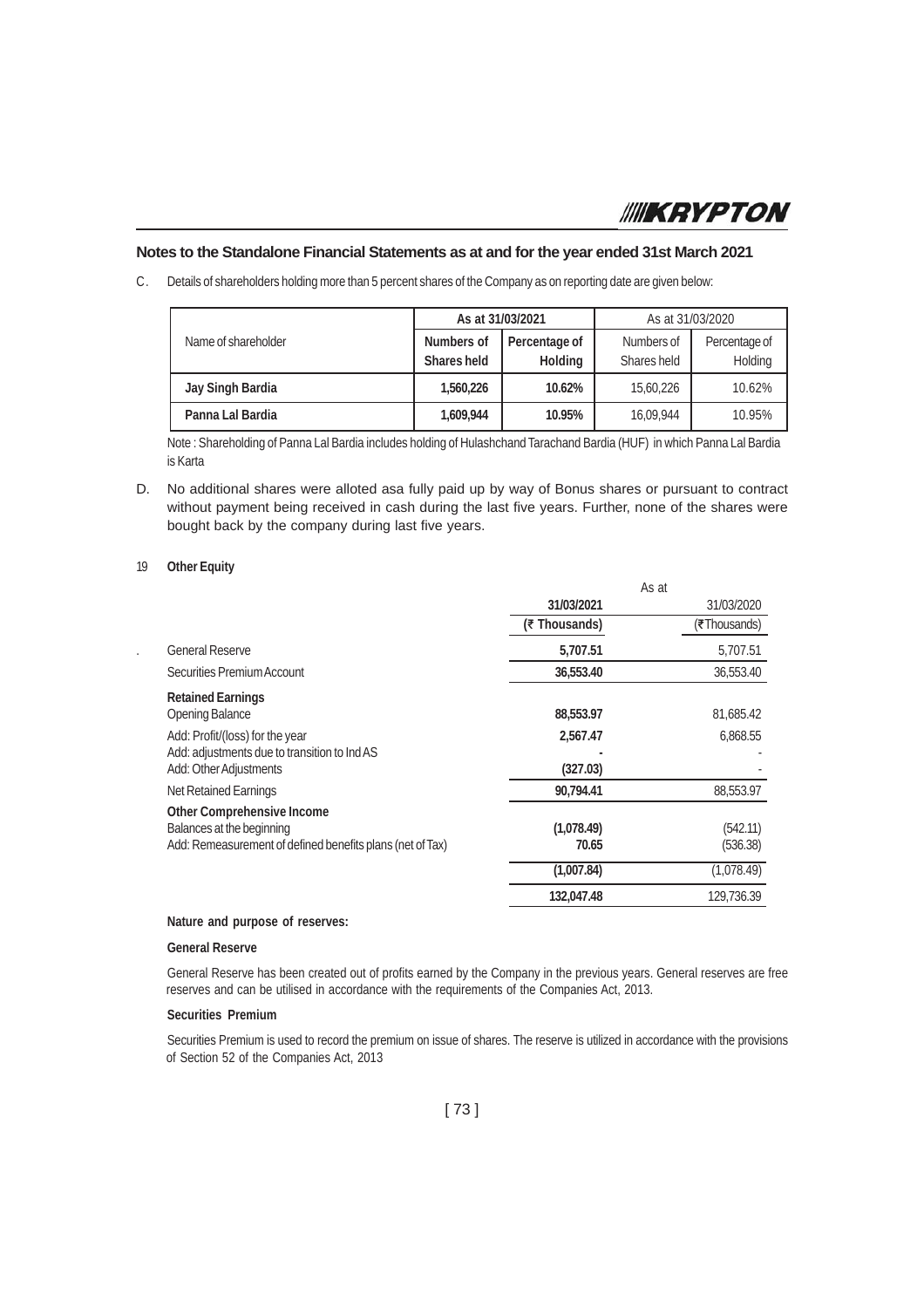### **Notes to the Standalone Financial Statements as at and for the year ended 31st March 2021**

### **Retained Earnings**

Retained Earnings are the profits that the Company has earned till date, less any transfer to general reserves, dividends and other distributions made to the shareholders.

## **Other Comprehensive Income (OCI)**

OCI reserve includes the net gain/loss on fair value of Investments and remeasurements of defined benefits plans.

### **20 Borrowings (At Amortised Cost)**

|                                                                  |               | <b>Non Current Maturities</b> | <b>Current Maturities</b>   |              |
|------------------------------------------------------------------|---------------|-------------------------------|-----------------------------|--------------|
|                                                                  | 31/03/2021    | 31/03/2020                    | 31/03/2021                  | 31/03/2020   |
|                                                                  | (₹ Thousands) |                               | (₹ Thousands) (₹ Thousands) | (₹Thousands) |
| Term Loans:                                                      |               |                               |                             |              |
| From Banks & NBFCs (Secured)<br>From Related Parties (Unsecured) | 51,139.93     | 35,332.25                     | 18,661.21                   | 6,923.40     |
| (Refer Note No. 47)                                              |               |                               | 4,000.00                    | 5,000.00     |
| From Other Parties (Unsecured)                                   | 4,235.04      | 8,154.61                      | 2,953.99                    | 4,456.60     |
| Car Loan (Secured)                                               | 266.14        | 504.10                        | 663.34                      | 692.98       |
|                                                                  | 55,641.11     | 43,990.96                     | 26.278.54                   | 17,072.98    |
| The above amount includes                                        |               |                               |                             |              |
| <b>Securred Borrowings</b>                                       | 51,406.07     | 35,836.35                     | 19,324.55                   | 7,616.38     |
| <b>Unsecured Borrowings</b>                                      | 4,235.04      | 8,154.61                      | 6,953.99                    | 9,456.60     |
| Amount disclosed under the head                                  |               |                               |                             |              |
| Other Financial Liabilities " (Note 27)"                         |               |                               | (26, 278.54)                | (17,072.98)  |
| Net Amount                                                       | 55,641.11     | 43.990.96                     |                             |              |

#### **Notes :**

- A. Car Loan from Yes Bank was taken during the FY 2018-19 & the loan is repayable in 37 monthly installment of **"**30903 inclusive of interest from the date of loan. The car loan is secured by hypothection of Hyundai Creta.
- B. The Car Loan from ICICI BANK was taken during the Financial Period 2018-19 and carries interest base rate @9.05. The loan is repayable in 36 EMIs of **"**33481/-. This loan is secured by hypothecation of the Car Honda City .
- C. The Car Loan from HDFC Bank was taken during the Financial Period 2020-21 and the loan is repayable in 36 EMIs of **"**15819/- inclusive of interest from the date of loan. This loan is secured by hypothecation of the Bolero Car .
- D. The Term Loan from Tata Capital Financial Services Pvt Ltd. was sanctioned during the Financial Year 2019-2020 and carries floating interest @ LTLR less 7.50% p.a. i.e 11.75% with monthly rests (as per Sanction Letter dated 28.03.2019) with a Limit of **"**450 Lakhs. The loan is repayable in 84 installments, monthly from December, 2019 bearing Principal Amount of **"**5.77 Lakhs along with interest. The term loan is secured by the Exclusive Equitable Mortgage over the entire industrial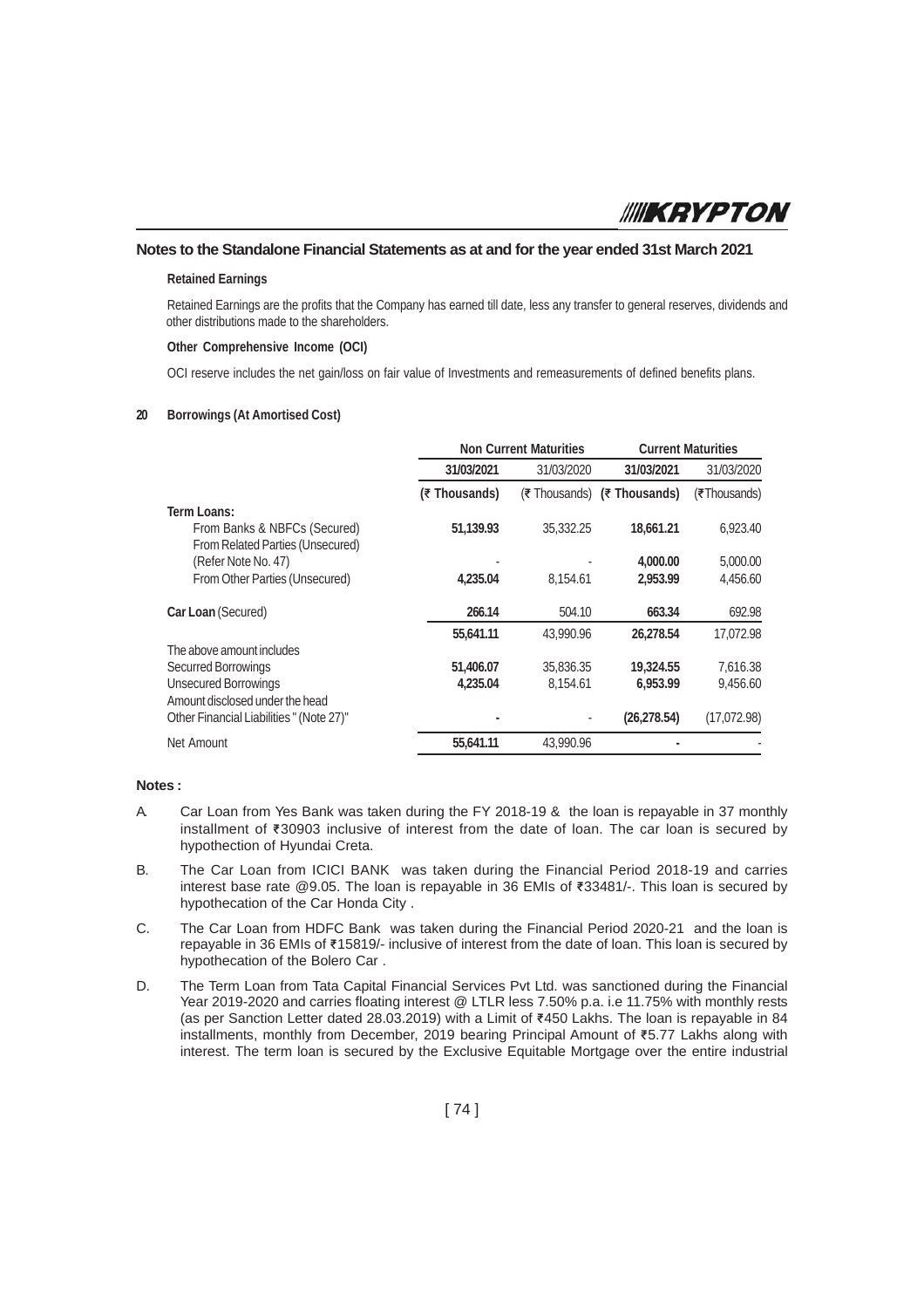**As at**

#### **Notes to the Standalone Financial Statements as at and for the year ended 31st March 2021**

Property at Mouza - Sankua, P.S. - Ramnagar, 24 Parganas (South), Khorda, Falta P.Z. Road, J.L. No. 59 & 41, Dag No. 439, 440 & 441, including Land and Civil Structure constructed thereon, and hypothecation of Machineries procured or to be procured out of the Term Loan. Further, the loans are secured by the personal guarantee of Mr. J.S Bardia, the Managing Director of the company.

- E. The Term Loan under GECL Scheme from Tata Capital Financial Services Pvt Ltd. was sanctioned during the Financial Year 2020-2021 and carries floating interest @ LTLR less 8.25% p.a. i.e 11.00% with monthly rests (as per Sanction Letter dated 10.08.2020) with a Limit of **"**96.50 Lakhs. The loan is repayable in 48 installments including 12 months moratorium, payable in monthly equal installments including interest. The said loan is secured by the Extension of Charge of Equitable Mortgage over the entire industrial Property at Mouza - Sankua, P.S. - Ramnagar, 24 Parganas (South), Khorda, Falta P.Z. Road, J.L. No. 59 & 41, Dag No. 439, 440 & 441, including Land and Civil Structure constructed thereon, and hypothecation of Machineries procured or to be procured out of the Term Loan.
- F. The Demand loan to meet Working Capital requirements due to Covid 19 from Bank of Baroda was sanctioned during the Financial Year 2020-21 and carries interest @ BRLLR i.e 6.85% with monthly rests (as per latest Sanction Letter dated 06.03.2021) with a Limit of **"**75 Lakhs. The loan is repayable in 18 installments, monthly from December, 2020 bearing Principal Amount of **"**4.17 Lakhs along with interest. This loan is secured by Hypothecation of stocks of Raw Material, W.I.P, Finished Goods and Spares of the co., D.P. Note, Letter of Continuing Security, Hypothecation of Book Debts upto 90 days These loans are further secured by Equitable Mortgage of Leasehold Land at Falta and structure standing thereon in the name of the company together with Plant and Machinery thereon, lien on FDR, assignment of Keymen LIP. The loan is further secured by the personal guarantee of Mr J.S Bardia, the Managing Director of the company and Mr. T. S. Gulgulia. (As per sanction letter dated March 2021)
- G. The Demand Loan to meet working capital requirements due to Covid 19. from Bank of Baroda was sanctioned during the Financial Year 2020-21 and carries interest @ BRLLR plus 1% i.e 7.85% with monthly rests (as per latest Sanction Letter dated 06.03.2021) with a Limit of **"**175 Lakhs. The loan is repayable in 36 installments, after completion of 12 months of moratorium bearing Principal Amount of **"**4.86 Lakhs along with interest. This loan is secured by Hypothecation of stocks of Raw Material, W.I.P, Finished Goods and Spares of the co., D.P. Note, Letter of Continuing Security, Hypothecation of Book Debts upto 90 days These loans are further secured by Equitable Mortgage of Leasehold Land at Falta and structure standing thereon in the name of the company together with Plant and Machinery thereon, lien on FDR, assignment of Keymen LIP. The loan is further secured by the personal guarantee of Mr J.S Bardia, the Managing Director of the company and Mr. T. S. Gulgulia. (As per sanction letter dated March 2021)
- H. There is no default as on the balance sheet date in the repayment of borrowings and interest thereon.
- **21 Non Current Lease Liability**

| Non Current Lease Liability                     |               |               |
|-------------------------------------------------|---------------|---------------|
|                                                 | 31/03/2021    | 31/03/2020    |
|                                                 | (₹ Thousands) | (₹ Thousands) |
| Non Current Lease Liability (Refer Note No. 49) | 2.265.31      | 6.210.33      |
|                                                 | 2,265.31      | 6,210.33      |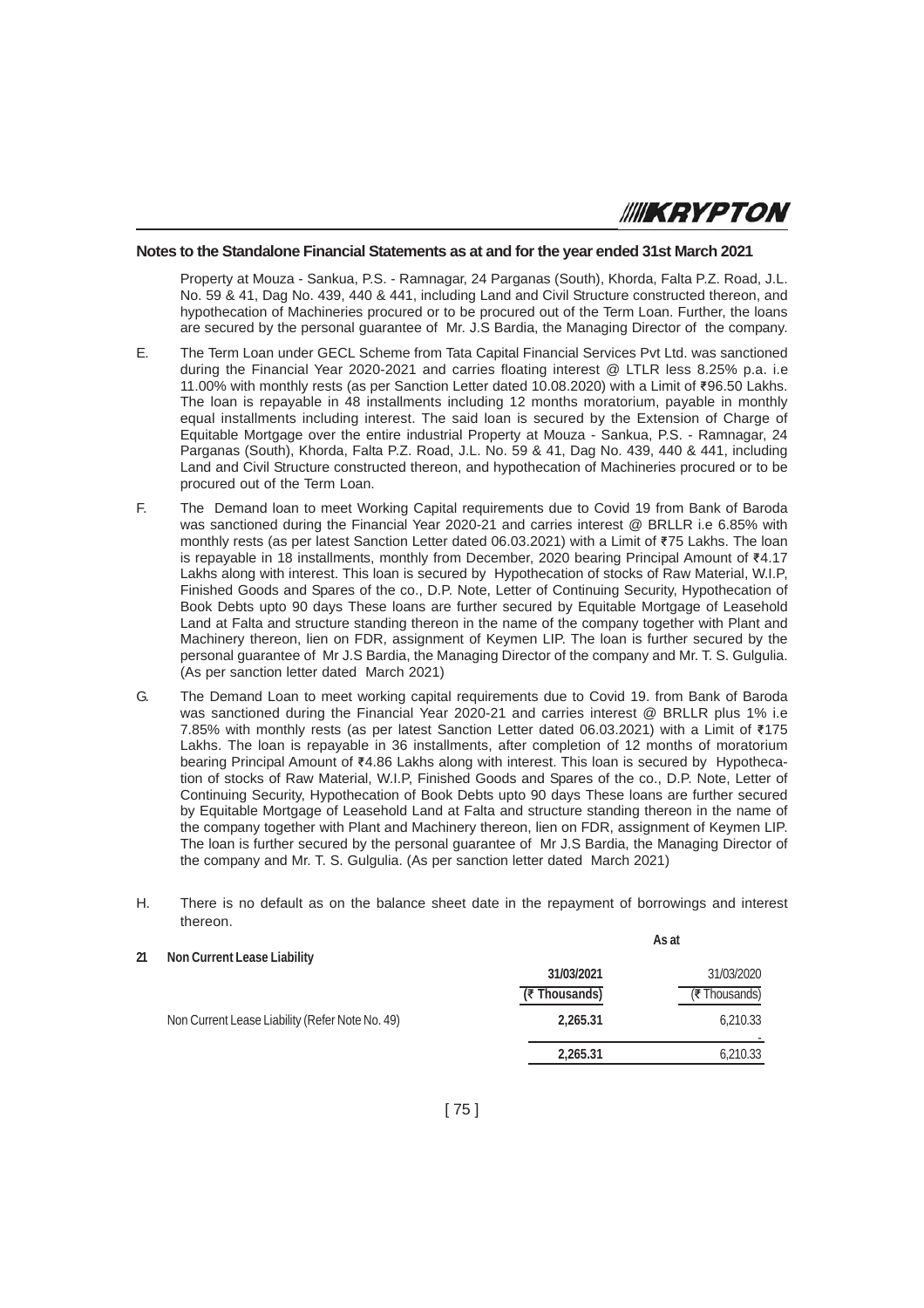# **Notes to the Standalone Financial Statements as at and for the year ended 31st March 2021**

|     |                                                         |                            | As at                         |                |
|-----|---------------------------------------------------------|----------------------------|-------------------------------|----------------|
| 22. | <b>Long Term Provisions</b>                             | 31/03/2021                 |                               | 31/03/2020     |
|     |                                                         | (₹ Thousands)              |                               | (₹ Thousands)  |
|     | <b>Provision for Gratuity</b>                           | 6,120.61                   |                               | 5,602.27       |
|     |                                                         | 6,120.61                   |                               | 5,602.27       |
| 23. | <b>Deferred Tax Liabilities</b>                         |                            |                               |                |
|     |                                                         | 31/03/2021                 | As at                         | 31/03/2020     |
|     |                                                         | (₹ Thousands)              |                               | (₹Thousands)   |
|     | <b>Deferred Tax Liabilities</b>                         |                            |                               |                |
|     | Deferred Tax Liabilities                                | 12,971.31                  |                               | 13,711.00      |
|     | Less: Deferred Tax Assets                               | 8,459.62                   |                               | 8,484.54       |
|     | Add: Other Adjustments                                  | 10.47                      |                               |                |
|     | Deferred Tax Liabilities (Net)                          | 4,522.16                   |                               | 5,226.46       |
|     | Movement in Deferred tax liabilities /(Assets) Balances |                            |                               |                |
|     | April 1, 2020                                           | <b>Movement</b><br>through | <b>Movement</b><br>$th$ rough | March 31, 2021 |

|                                                                                                                                                                                                                                                                                                                                                               |                                         | through<br>Statement of                 | through<br>Other<br><b>Profit and Loss Comprehensive</b><br>Income |                                                     |
|---------------------------------------------------------------------------------------------------------------------------------------------------------------------------------------------------------------------------------------------------------------------------------------------------------------------------------------------------------------|-----------------------------------------|-----------------------------------------|--------------------------------------------------------------------|-----------------------------------------------------|
| <b>Defered Tax Liabilities</b>                                                                                                                                                                                                                                                                                                                                |                                         |                                         |                                                                    |                                                     |
| Arising out of temporary difference in<br>depreciable assets                                                                                                                                                                                                                                                                                                  | 13,594.16                               | (1,066.07)                              |                                                                    | 12,528.09                                           |
| On Remeasurements of defined benefit plans<br>On arising out of Fair Value Measurements<br>On lease liabilities (net of right of use assets)<br>Others (Expenses claimed as deduction as                                                                                                                                                                      | 116.84                                  | 224.23<br>20.76                         |                                                                    | 341.07<br>20.76                                     |
| Income Tax Act, 1961, but not booked in<br>Current year)                                                                                                                                                                                                                                                                                                      |                                         | 81.69                                   |                                                                    | 81.39                                               |
|                                                                                                                                                                                                                                                                                                                                                               | 13,711.00                               | (739.69)                                |                                                                    | 12,971.31                                           |
| Deferred tax (assets):<br>Arising out of temporary difference in depreciable assets<br>On arising out of Fair Value Measurements<br>On Remeasurements of defined benefit plans<br>On lease liabilities (net of right of use assets)<br>On account of unutilized Tax Credit<br>On account of unutilized Tax Losses<br>Others (Expenses claimed as deduction as | 526.06<br>54.49<br>5,094.88<br>3,298.94 | 242.99<br>(682.36)<br>15.70<br>(103.05) | (24.82)                                                            | 242.99<br>(181.12)<br>70.19<br>5,094.88<br>3,195.89 |
| Income Tax Act, 1961, but not booked in<br>Current year)                                                                                                                                                                                                                                                                                                      | (489.83)                                | 526.62                                  |                                                                    | 36.79                                               |
|                                                                                                                                                                                                                                                                                                                                                               | 8,484.54                                | (0.10)                                  | (24.82)                                                            | 8,459.62                                            |
|                                                                                                                                                                                                                                                                                                                                                               | 5,226.46                                | (739.59)                                | 24.82                                                              | 4,511.69                                            |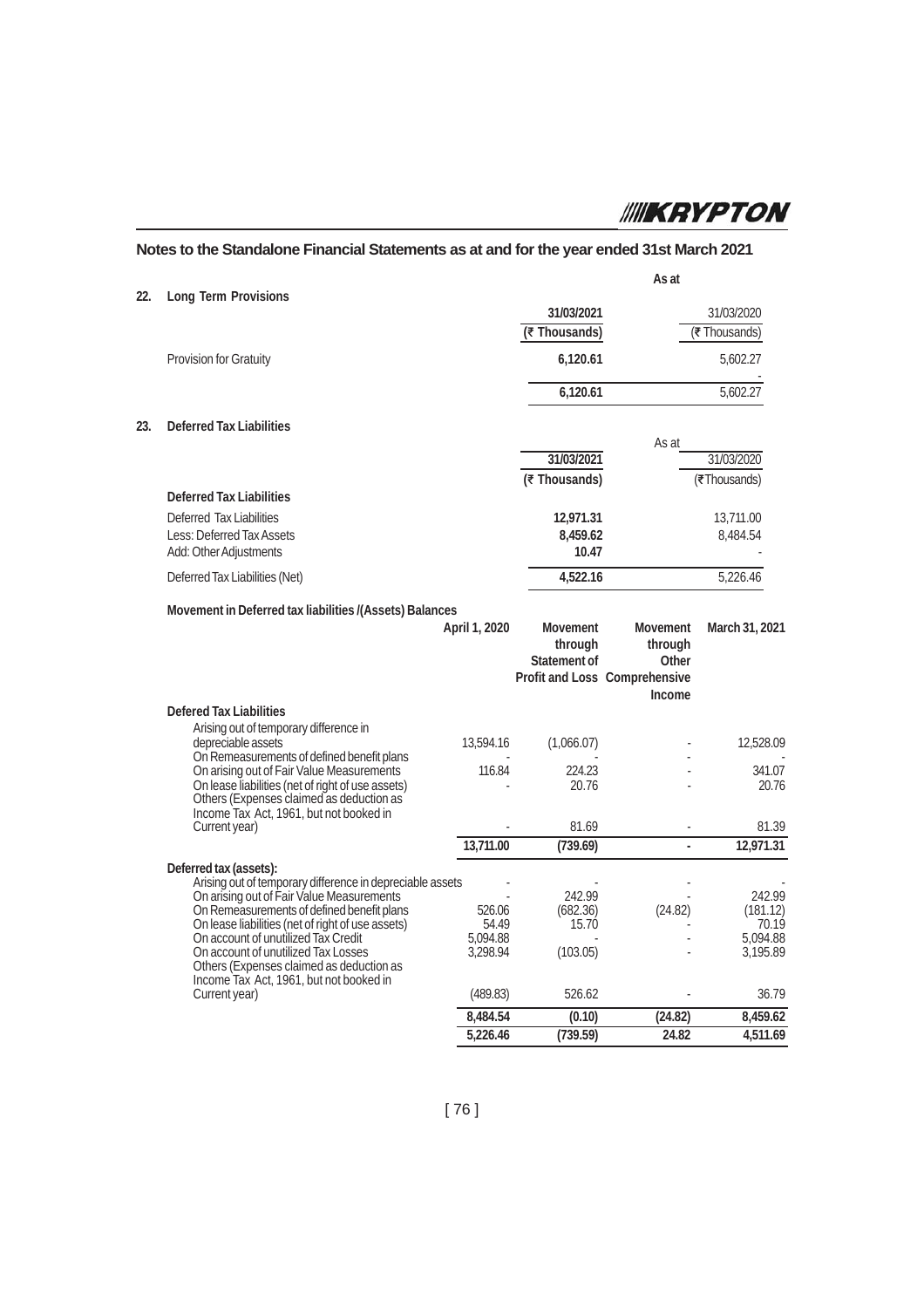# **Notes to the Standalone Financial Statements as at and for the year ended 31st March 2021**

**Movement in Deferred tax liabilities /(Assets) Balances**

|                                                                                                         | April 1, 2019 | <b>Movement</b><br>through<br><b>Statement of</b> | <b>Movement</b><br>through<br>Other<br>Profit and Loss Comprehensive<br>Income | March 31, 2020    |
|---------------------------------------------------------------------------------------------------------|---------------|---------------------------------------------------|--------------------------------------------------------------------------------|-------------------|
| <b>Defered Tax Liabilities</b>                                                                          |               |                                                   |                                                                                |                   |
| Arising out of temporary difference in depreciable assets<br>On Remeasurements of defined benefit plans | 14,584.00     | (989.84)                                          |                                                                                | 13,594.16         |
| On arising out of Fair Value Measurements<br>Expenses claimed as deduction as per Income Tax Act,       | 387.19        | (270.35)                                          |                                                                                | 116.84            |
| 1961 but not booked in current year<br>On lease liabilities (net of right of use assets)                | 2.92          | (2.92)                                            |                                                                                |                   |
| <b>Others</b>                                                                                           |               |                                                   |                                                                                |                   |
|                                                                                                         | 14,974.11     | (1,263.11)                                        |                                                                                | 13,711.00         |
| Deferred tax assets:                                                                                    |               |                                                   |                                                                                |                   |
| Depreciable assets                                                                                      |               |                                                   |                                                                                |                   |
| On arising out of Fair Value Measurements<br>Expenses claimed as deduction as per Income                |               |                                                   |                                                                                |                   |
| Tax Act, 1961 but not booked in current year                                                            |               |                                                   |                                                                                |                   |
| On Remeasurements of defined benefit plans                                                              | 128.39        | 209.21                                            | 188.46                                                                         | 526.06            |
| On lease liabilities (net of right of use assets)<br>On account of unutilized Tax Credit                | 5,094.88      | 54.49                                             |                                                                                | 54.49<br>5,094.88 |
| On account of unutilized Tax Losses                                                                     |               | 3.298.94                                          |                                                                                | 3,298.94          |
| <b>Others</b>                                                                                           | 295.74        | (785.57)                                          |                                                                                | (489.83)          |
|                                                                                                         | 5,519.01      | 2,777.02                                          | 188.46                                                                         | 8,484.54          |
|                                                                                                         | 9,455.10      | (4,040.18)                                        | (188.46)                                                                       | 5,226.46          |
|                                                                                                         |               |                                                   |                                                                                |                   |

# 24. **Non-Current Tax Liabilities (Net)** As at As at As at As at As at As at As at As at As at As at As at As at As at As at As at As at As  $\alpha$ **31/03/2021** 31/03/2020 **("Thousands)** (**"**Thousands) **Duties & Taxes 219.95 -** 25 **Current Liabilities : Borrowings (At Amortised Cost) 31/03/2021** 31/03/2020 **("Thousands)** (**"**Thousands) Cash Credit (Secured) **61,498.93** 64,371.79 Packing Credit (Secured) **13,141.95** 28,471.70 **74,640.88** 92,843.49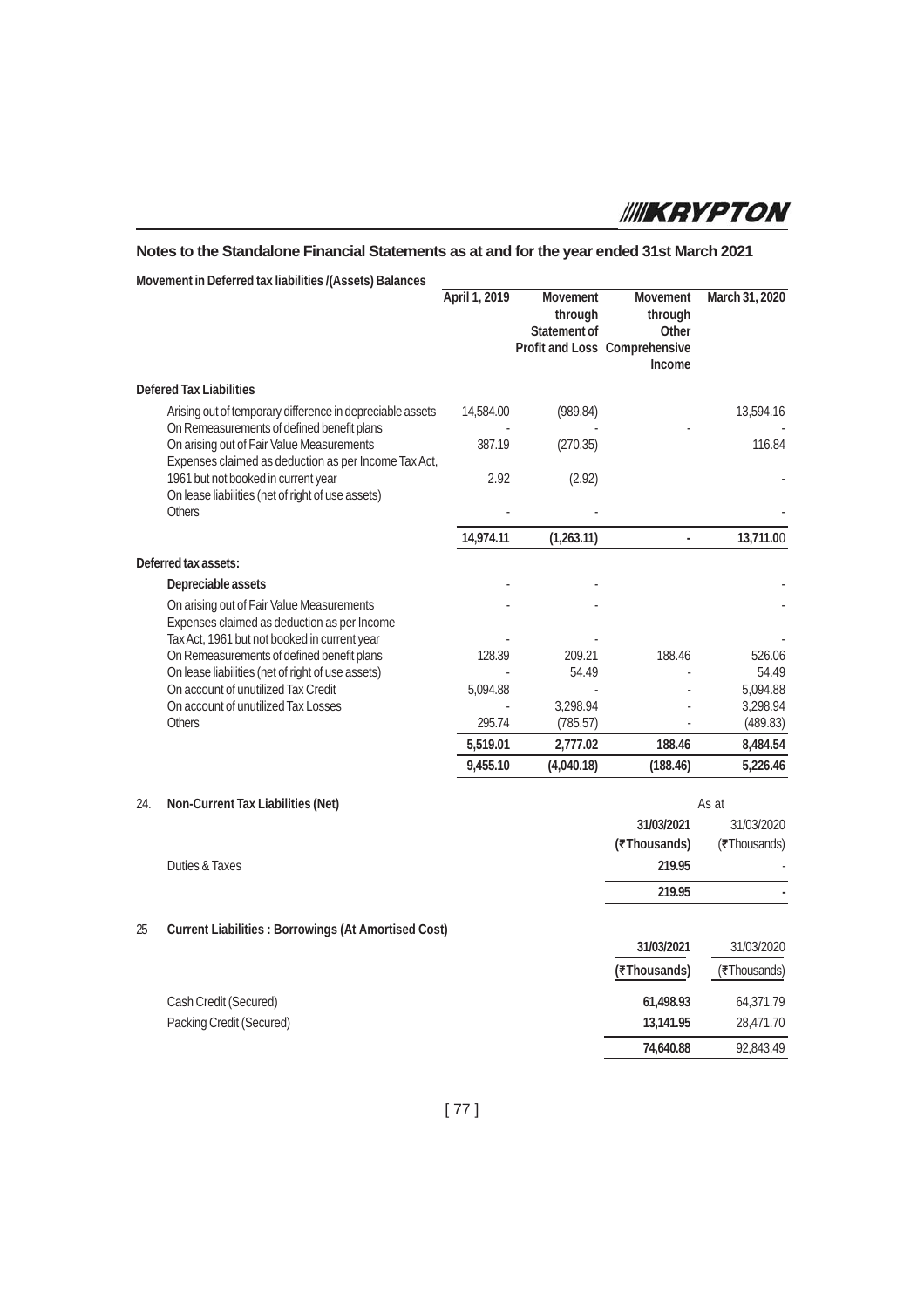

 $\sqrt{2}$ 

**As at**

#### **Notes to the Standalone Financial Statements as at and for the year ended 31st March 2021**

- A. "The Packing Credit from Bank of Baroda has been renewed during the financial year 2020-21 and carries floating interest @ 1 Year BRLLR @6.85%+Strategic Premium (0.25%)+0.75 % p.a. i.e. 7.85% with monthly rests subject to Limit of **"**300 Lacs. The loan is secured by hypothecation of both present and future stock of Raw material, Work in progress, Finished goods, Stores and spares, Lodgement of Letter of Credit/Company Order, WTPCG of ECGC, Equitable Mortgage of Land and Building/Factory Shed. Further, the loans are secured by personal guarantee of Mr J.S Bardia, the Managing Director of the company and Mr. T. S. Gulgulia. "(As per sanction letter dated March 2021)."
- B. The Cash credit from Bank of Baroda was renewed during the financial year 2020-21 with a limit **"**690.00 Lakhs and carries interest rate of 1 Year BRLLR @6.85%+Strategic Premium (0.25%)+2.85 % p.a. i.e. 9.95%at a floating rate with monthly rests. The loan is repayable as per term each along with interest, from the date of loan. This loan is secured by Hypothecation of stocks of Raw Material, W.I.P, Finished Goods and Spares of the co., D.P. Note, Letter of Continuing Security, Hypothecation of Book Debts upto 90 days These loans are further secured by Equitable Mortgage of Leasehold Land at Falta and structure standing thereon in the name of the company together with Plant and Machinery thereon, lien on FDR, assignment of Keymen LIP. The loan is further secured by the personal guarantee of Mr J.S Bardia, the Managing Director of the company and Mr. T. S. Gulgulia. (As per sanction letter dated March 2021)
- C. The Working Capital from Tata Capital Financial Services Ltd. was sanctioned during the financial year 2019-20 and carries floating interest @ STLR less 6.55% i.e.11.50% p.a. with monthly rests (as per Sanction Letter d Limit of **"** 50 Lacs. The loan is repayable as per term each along with interest from the date of loan. The cash credit is secured by 1st pari passu charge on the entire current assets of the company, both present and future, with Bank of Baroda under Multiple Banking Arrangement, including Hypothecation of Stock at 50% Margin and Book Debts at 25% Margin. The Cash Credit is further secured by Collateral of Extension of Exclusive Equitable Mortgage over the entire Industrial Property at Mouza - Sankua, P.S. - Ramnagar, 24 Parganas (South), Khorda, Falta P.Z Road, J.L. No. 59 & 41. Dag No. 439, 440 and 441 which is already charged as primary security for the Term Loan. Further, the loans are secured by personal guarantee of Mr. J.S Bardia, the Managing Director of the company.
- D. There is no default as on the balance sheet date in the repayment of borrowings and interest thereon.

#### **26 Trade Payables (At Amortised Cost)**

|                                                               | As at                    |               |
|---------------------------------------------------------------|--------------------------|---------------|
|                                                               | 31/03/2021<br>31/03/2020 |               |
|                                                               | (₹ Thousands)            | (₹ Thousands) |
| Total Outstanding dues of Micro & Small Enterprise            | 3.899.82                 |               |
| Total Outstanding dues of other than Micro & Small Enterprise | 47.584.98                | 24,067.37     |
|                                                               | 51,484.80                | 24,067.37     |

#### **27 Other Financial Liabilities (At Amortised Cost)**

|                                         | , ww          |              |
|-----------------------------------------|---------------|--------------|
|                                         | 31/03/2021    | 31/03/2020   |
|                                         | (₹ Thousands) | (₹Thousands) |
| <b>Current Maturities of Borrowings</b> | 26,278.54     | 17072.98     |
| Interest accured and Due                | 1,459.10      | 686.48       |
| Interest accured but not Due            | 298.62        | 910.72       |
| <b>Security Deposit</b>                 |               | 550.00       |
| Payables                                |               |              |
| For Wages & salaries                    | 3354.81       | 3447.08      |
| For Other Expenses                      | 13128.73      | 9090.37      |
| <b>Provision for Audit Fees</b>         | 277.50        | 225.00       |
|                                         | 44,797.30     | 31,982.63    |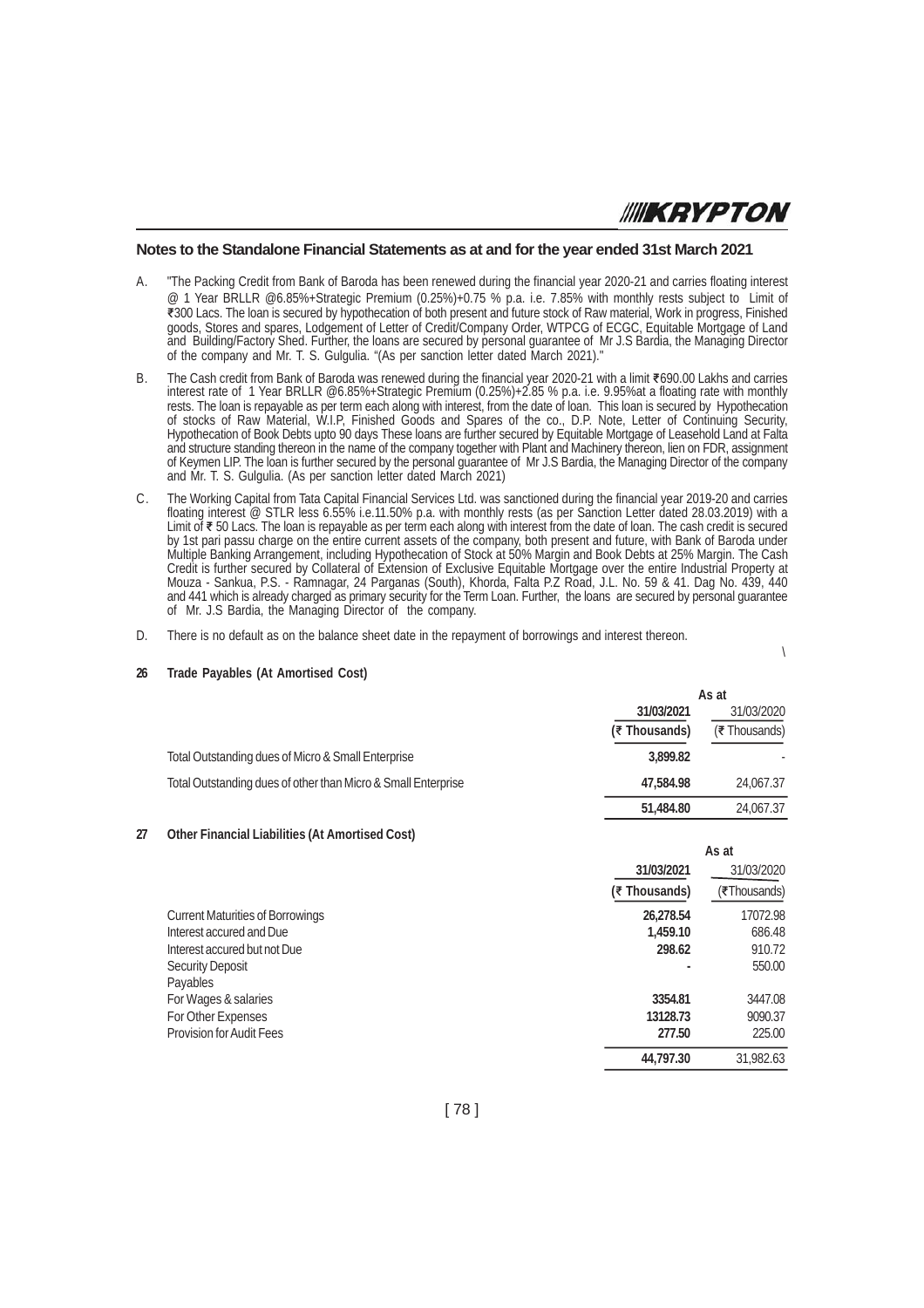#### **Notes to the Standalone Financial Statements as at and for the year ended 31st March 2021**

**28 Current Lease Liability As at 31/03/2021** 31/03/2020 **(" Thousands)** (**"**Thousands) Current Lease Liability (Refer Note No. 49) **2,065.89** 1,679.15 **2,065.89** 1,679.15 **29** Other Current Liabilities As at<br>31/03/2021  **31/03/2021** 31/03/2020 **("Thousands)** (**"** Thousands) Customers' credit balances **4870.15** 12886.54 Statutory dues Payables ESIC & PF Payable **568.73** 576.96 Professional Tax Payable **12.10** 22.11 **Other liabilities 5,450.98** 13,485.61 **30 Current Tax Liabilities (Net)** As at<br>31/03/2021 **31/03/2021** 31/03/2020 **("Thousands)** (**"**Thousands) TDS **300.94** 724.32 Duties & taxes **6.88** 226.83 **307.82** 951.15 **As at**<br>31/03/2021 **31 Current Provisions 31/03/2021** 31/03/2020 **(" Thousands)** (**"** Thousands) Provision for Gratuity **1,037.45** 1,386.29 Provision for Discount **1,513.57** - **2,551.02** 1,386.29 **Detailed summary of the Provisions : Provision for Discount** i. Opening balances as on 01.04.2020<br>Add: Addition during the year and the state of the 1513.57 Add: Addition during the year 1513.57 Less: Adjusted amount during the year - **Closing balance as on 31.03.2021 1513.57** ii. Opening balances as on  $01.04.2019$  1,219.40 Add: Addition during the year<br>
Less: Adjusted amount during the year 1.219.40 Less: Adjusted amount during the year

**Closing balance as on 31.03.2020 -**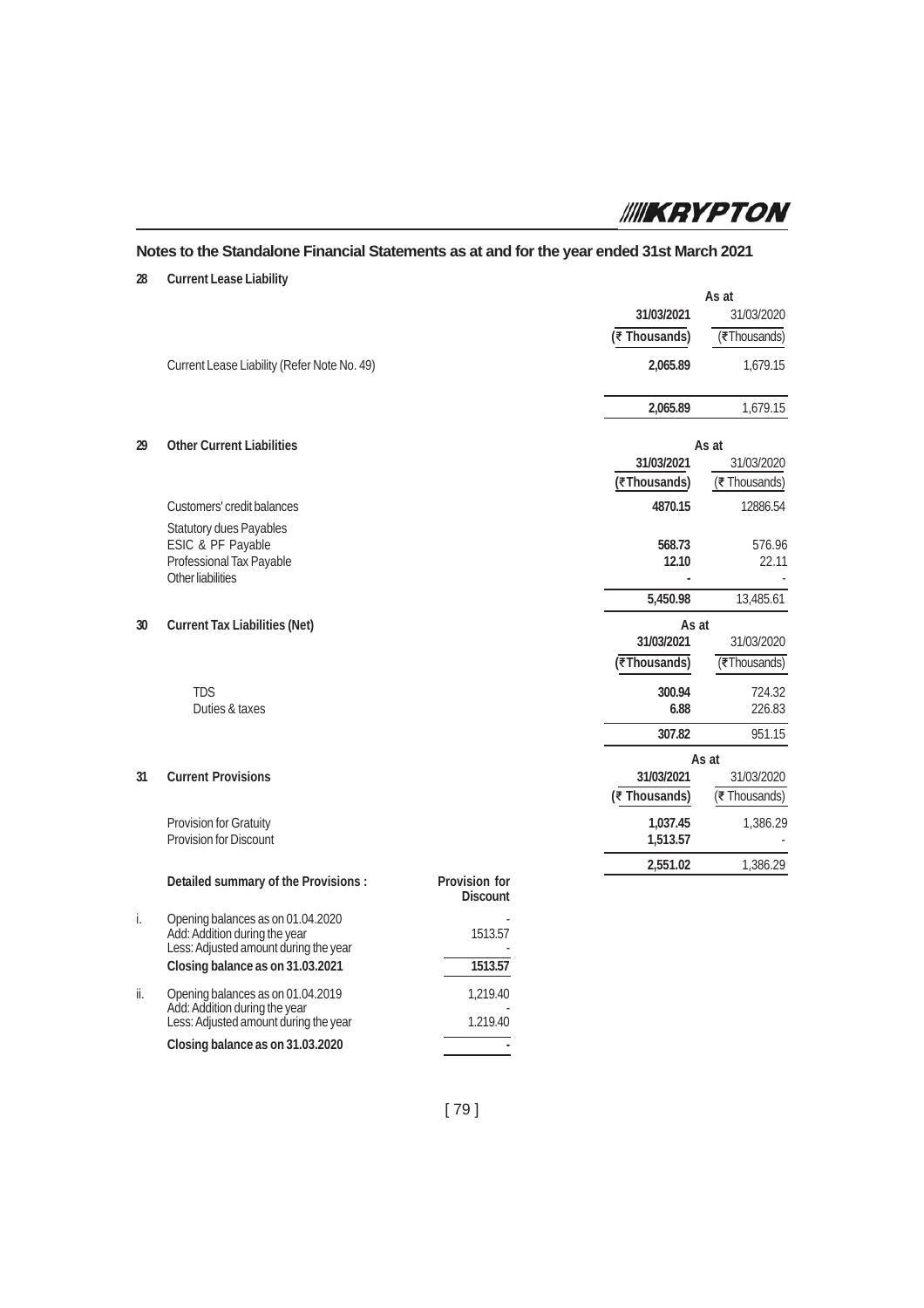# **Notes to the Standalone Financial Statements as at and for the year ended 31st March 2021**

**32 Revenue from Operations :**

|                                             |              | As at        |
|---------------------------------------------|--------------|--------------|
|                                             | 31/03/2021   | 31/03/2020   |
|                                             | (₹Thousands) | (₹Thousands) |
| Sale of Products                            |              |              |
| M.C.P. Tyres & Armrest - Overseas           | 55,370.00    | 60,486.16    |
| M.C.P. Tyres & Armrest - Domestic           | 126,268.49   | 82,568.89    |
| Bedding & furnishing                        | 602.46       | 1,618.27     |
| P.U. Shoe Sole - Domestic                   | 4,516.63     | 10,817.18    |
| P.U. Sandles - Domestic                     |              | 12.50        |
| <b>Hospital Equipments - Domestic</b>       | 538.63       | 1,533.07     |
| Wheel Chair & Commode Chair - Domestic      | 85,103.66    | 78,687.34    |
| Crutch and Walking Aids - Domestic          | 2,999.30     | 8,604.67     |
| Spares - Domestic                           | 3,646.97     | 6,499.28     |
| Spares - Export                             | 722.18       |              |
| Sale of Trading Goods/Raw Materials-Exports | 1,061.56     |              |
| Sale of Trading Goods/Raw Materials         | 17,891.27    | 14,477.08    |
| <b>Sale of Services</b>                     |              |              |
| Job Work charges                            |              | 16,487.59    |
| <b>Other Operating Revenues</b>             |              |              |
| Other Operating Income-Tooling Cost         | 4,761.87     |              |
| Other Operating Income                      | 913.00       | 3,393.20     |
| <b>Gross Revenue from Operations</b>        | 3,04,396.02  | 2,85,185.23  |
|                                             |              |              |

# **Note:**

(i) Sales are net of price adjustments settled during the year by the Company and discounts, trade incentives, VAT, Sales Tax, GST etc.

#### **33 Other Income:**

|                                                              | 31/03/2021<br>(₹ Thousands) | As at<br>31/03/2020<br>(₹ Thousands) |
|--------------------------------------------------------------|-----------------------------|--------------------------------------|
| <b>Discount Received</b>                                     | 8.02                        | 52.70                                |
| Interest Income on Bank Deposits                             | 345.88                      | 470.97                               |
| Interest Income on Loan & Others                             | 1.005.87                    | 986.22                               |
| Gain/Loss on Sale of Duty Scripts                            | (52.52)                     | (126.39)                             |
| Gain/Loss on Sale of Assets                                  | 29.65                       |                                      |
| (Gain)/Loss on foreign currency transactions and translation |                             |                                      |
| Fair Valuation of Gold through P/L                           | 22.86                       | 124.64                               |
| MEIS Scheme                                                  | 1.151.50                    | 3.187.45                             |
| Insurance Claim Received                                     | 21.617.06                   |                                      |
| <b>Subsidy Received</b>                                      |                             | 1,565.72                             |
|                                                              | 24.128.32                   | 6.261.31                             |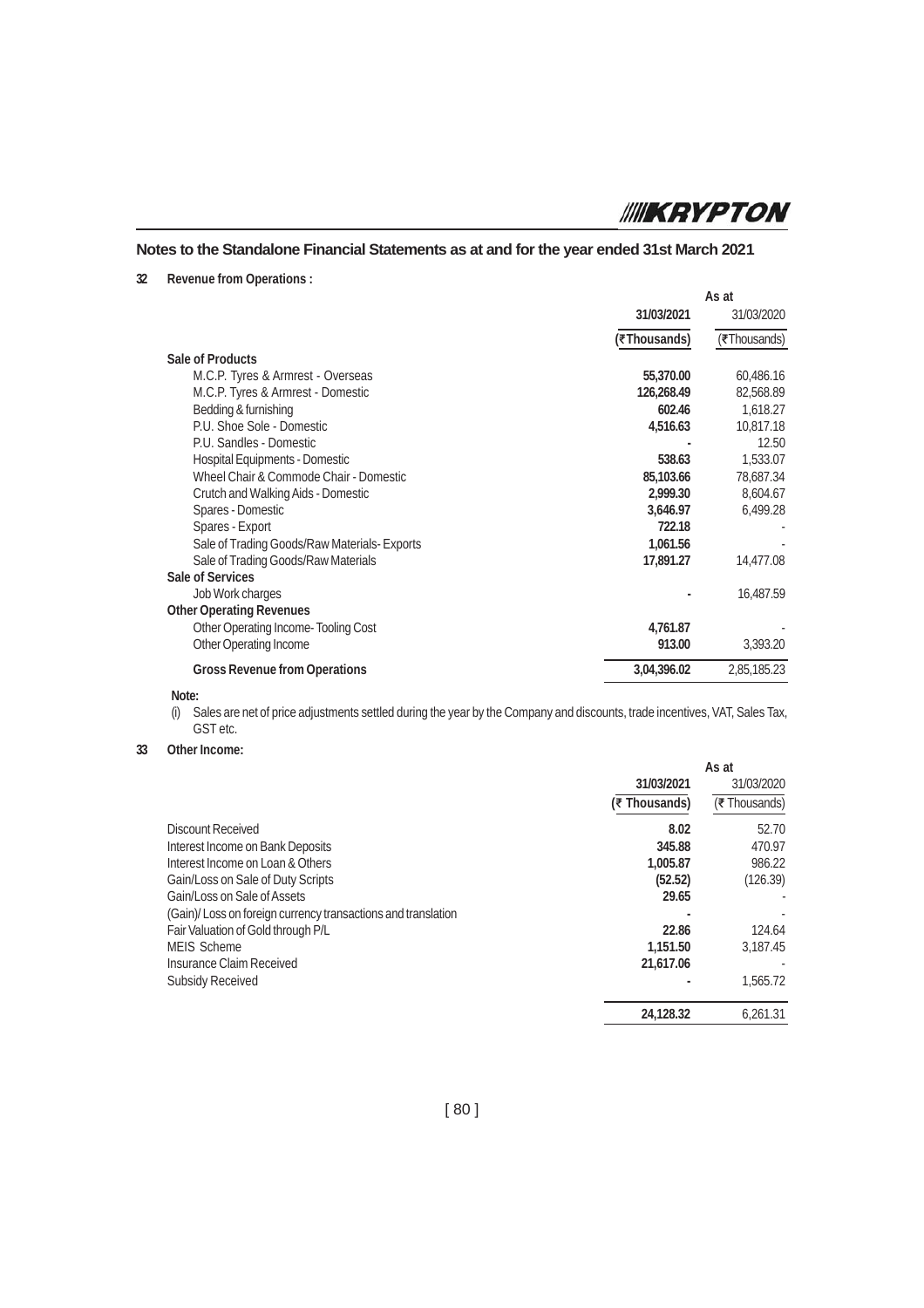| 34 | <b>Cost of Materials Consumed:</b>                          |     |                         | As at                   |
|----|-------------------------------------------------------------|-----|-------------------------|-------------------------|
|    |                                                             |     | 31/03/2021              | 31/03/2020              |
|    |                                                             |     | (₹ Thousands)           | (₹ Thousands)           |
|    | Raw Material                                                |     |                         |                         |
|    | <b>Opening Stock</b><br>Add: Purchased                      |     | 45,504.04<br>144,291.86 | 48,004.02<br>110,822.19 |
|    |                                                             |     |                         |                         |
|    |                                                             |     | 189,795.90<br>59,244.00 | 158,826.21<br>45,504.04 |
|    | Less: Closing stock                                         |     | 130,551.90              | 113,322.17              |
|    |                                                             |     |                         |                         |
| 35 | <b>Changes in Inventories:</b>                              |     | 31/03/2021              | 31/03/2020              |
|    |                                                             |     | (₹ Thousands)           | (₹Thousands)            |
|    | <b>Opening Inventories</b>                                  |     |                         |                         |
|    | <b>Finished Goods</b>                                       |     | 87,528.47               | 80,138.22               |
|    | Stock-in-Trade                                              |     | 448.30                  | 448.30                  |
|    | Work -in- progress                                          |     | 20,118.94               | 17,532.00               |
|    | <b>Upper (Produced Raw Materials)</b>                       |     | 13,009.44               | 13,508.03               |
|    |                                                             | (A) | 121,105.15              | 111,626.55              |
|    | <b>Less: Closing Inventories</b>                            |     |                         |                         |
|    | <b>Finished Goods</b>                                       |     | 80,906.46               | 87,528.47               |
|    | Stock-in-Trade                                              |     | 5,748.53                | 448.30                  |
|    | Work -in- progress<br><b>Upper (Produced Raw Materials)</b> |     | 13,193.16<br>6,428.08   | 20,118.95<br>13,009.44  |
|    |                                                             | (B) | 106,276.23              | 121,105.16              |
|    |                                                             |     |                         |                         |
|    | Changes in Inventories (A-B)                                |     | 14,828.92               | (9,478.61)              |
|    |                                                             |     |                         | As at                   |
| 36 | <b>Employee Benefits Expenses:</b>                          |     | 31/03/2021              | 31/03/2020              |
|    |                                                             |     | (₹ Thousands)           | (₹Thousands)            |
|    | Salaries and Wages                                          |     | 44,731.06               | 57,281.31               |
|    | Contribution to Provident and other Funds                   |     | 2,919.63                | 2,881.46                |
|    | Employee Welfare                                            |     | 1,952.93                | 3,055.09                |
|    | Gratuity                                                    |     | 865.24                  | 956.88                  |
|    |                                                             |     | 50,468.86               | 64,174.74               |
|    |                                                             |     |                         | As at                   |
|    |                                                             |     | 31/03/2021              | 31/03/2020              |
|    |                                                             |     | (₹ Thousands)           | (₹Thousands)            |
| 37 | <b>Power and Fuel:</b>                                      |     |                         |                         |
|    | Power and Fuel                                              |     | 8,019.43                | 9,422.43                |
|    |                                                             |     | 8,019.43                | 9,422.43                |
|    |                                                             |     |                         |                         |

**Notes to the Standalone Financial Statements as at and for the year ended 31st March 2021**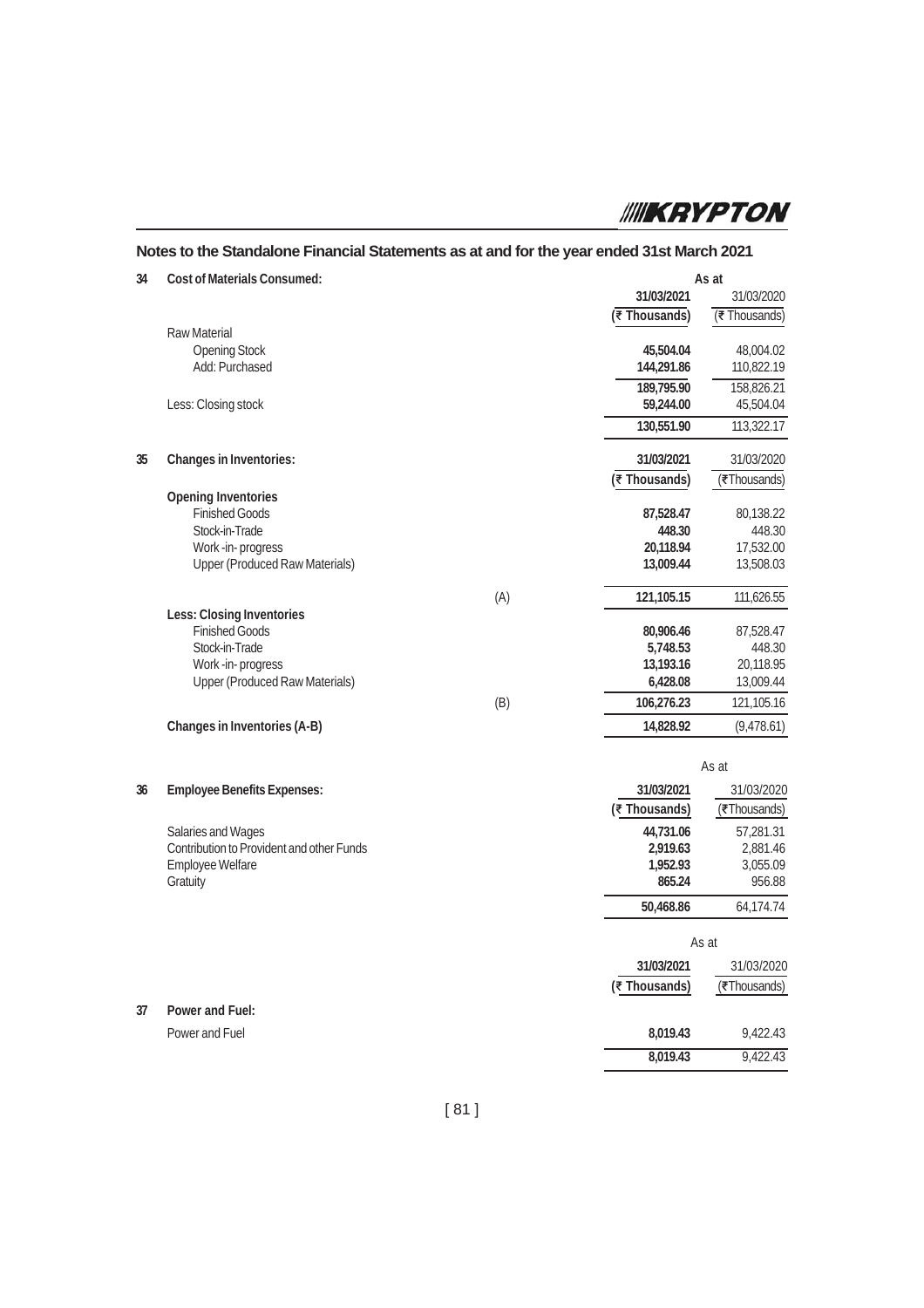|    |                                                         | As at               |                      |  |
|----|---------------------------------------------------------|---------------------|----------------------|--|
|    |                                                         | 31/03/2021          | 31/03/2020           |  |
| 38 | <b>Finance Costs:</b>                                   | (₹ Thousands)       | (₹ Thousands)        |  |
|    | <b>Interest Expenses</b>                                | 16,015.89           | 15,299.97            |  |
|    | Other Borrowing Cost                                    | 1,044.55            | 462.01               |  |
|    | Interest on Lease Liabilities                           | 841.65              | 925.98               |  |
|    |                                                         | 17,902.09           | 16,687.96            |  |
|    |                                                         |                     | As at                |  |
| 39 | <b>Depreciation and Amortization Expenses:</b>          | 31/03/2021          | 31/03/2020           |  |
|    |                                                         | (₹ Thousands)       | (₹ Thousands)        |  |
|    | Depreciation and Amortization Expenses                  | 13,955.14           | 15,388.41            |  |
|    | Depreciation on ROU Assets                              | 2,059.85            | 1,855.62             |  |
|    |                                                         | 16,014.99           | 17,244.03            |  |
|    |                                                         |                     |                      |  |
|    |                                                         |                     | As at                |  |
| 40 | <b>Other Expenses:</b>                                  | 31/03/2021          | 31/03/2020           |  |
|    |                                                         | (₹ Thousands)       | (₹ Thousands)        |  |
|    | Advertisement                                           | 113.22              | 74.18                |  |
|    | AMC Charges                                             | 83.42               | 92.84                |  |
|    | <b>Consumption of Stores and Spares</b><br>. . <i>.</i> | 26,314.70<br>1.0700 | 23,398.26<br>0,00,00 |  |
|    |                                                         |                     |                      |  |

# **Notes to the Standalone Financial Statements as at and for the year ended 31st March 2021**

| <b>Other Expenses:</b>                                                     | 31/03/2021    | 31/03/2020    |
|----------------------------------------------------------------------------|---------------|---------------|
|                                                                            | (₹ Thousands) | (₹ Thousands) |
| Advertisement                                                              | 113.22        | 74.18         |
| <b>AMC Charges</b>                                                         | 83.42         | 92.84         |
| <b>Consumption of Stores and Spares</b>                                    | 26,314.70     | 23,398.26     |
| Job Work                                                                   | 1,437.32      | 2,609.62      |
| Repairs to Buildings                                                       | 136.86        | 29.80         |
| Repairs to Machinery                                                       | 33.31         | 52.93         |
| Other Repairs & Maintenance                                                | 969.42        | 742.60        |
| Rates and Taxes                                                            | 1,964.75      | 440.14        |
| Rent                                                                       | 30.34         | 105.68        |
| Insurance                                                                  | 1,187.69      | 1,281.66      |
| Auditors' Remuneration - (a)                                               | 300.00        | 250.00        |
| Delivery Charges                                                           |               |               |
| Freight and Forwarding Expenses (Net)                                      | 14,863.69     | 11,986.65     |
| (Gain)/Loss on foreign currency transactions and translation (Note No. 44) | 701.81        | 492.52        |
| <b>Travelling and Conveyance Expenses</b>                                  | 1.959.56      | 5,042.90      |
| <b>Bank Charges</b>                                                        | 1,239.48      | 1,329.60      |
| Managerial Remuneration & Director sitting fees                            | 3,010.00      | 3,012.50      |
| <b>Staff Welfare</b>                                                       | 7.32          | 8.21          |
| Interest on late payment of CST/Tax                                        | 980.46        | 50.47         |
| <b>Printing and Stationery</b>                                             | 315.95        | 263.62        |
| <b>Security Charges</b>                                                    | 1,342.84      | 1,371.12      |
| Telephone, Telegram and Postage                                            | 153.95        | 178.97        |
| Petrol                                                                     | 425.64        | 526.08        |
| Vehicle Running and Maintenance Expenses                                   | 505.25        | 361.13        |
| <b>Sales Promotion Expenses</b>                                            | 183.46        | 2,347.69      |
| Commission and Brokerage                                                   | 971.22        | 1,501.70      |
|                                                                            |               |               |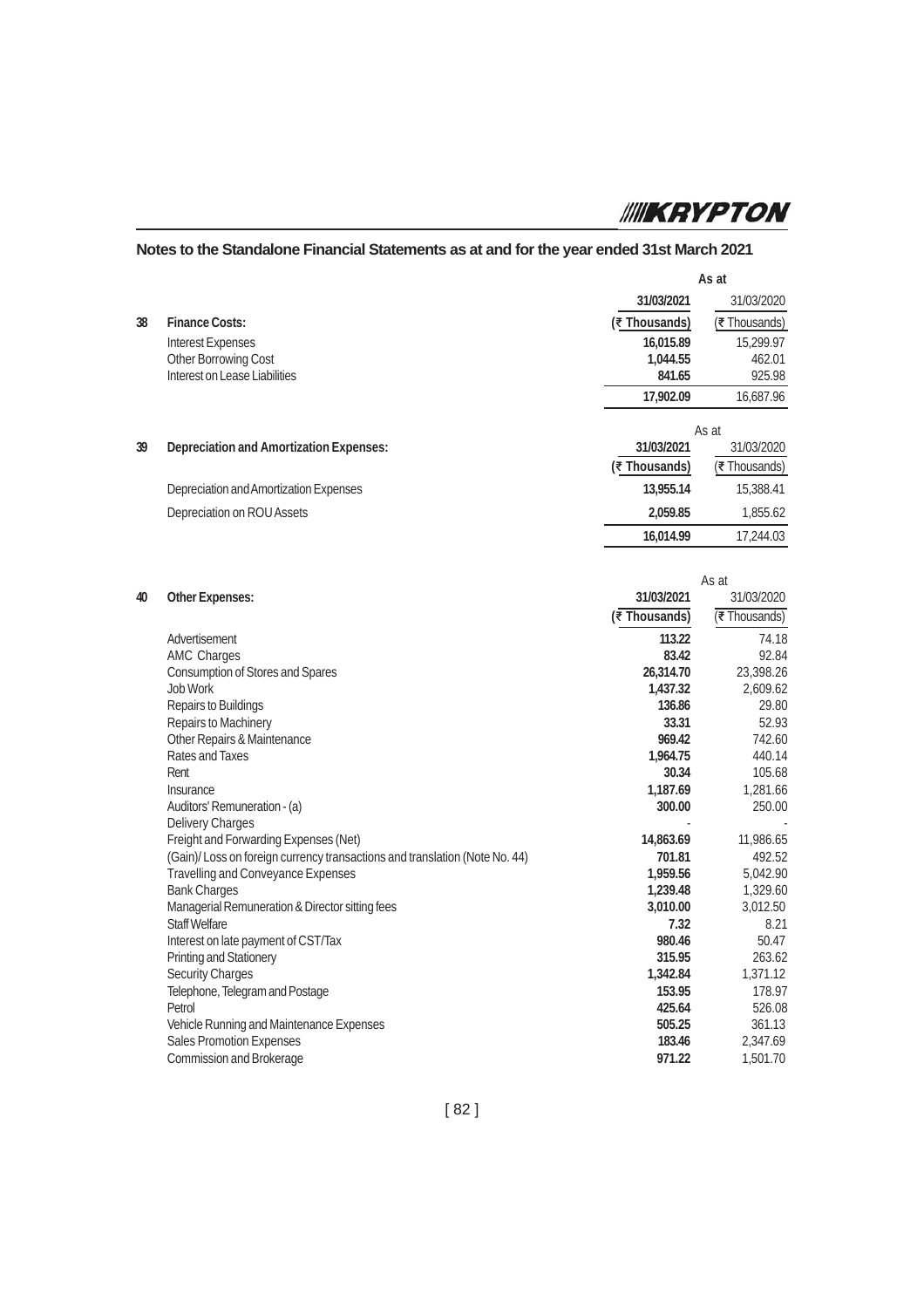|    | Notes to the Standalone Financial Statements as at and for the year ended 31st March 2021                                                                                                                                                                                      |                                                                                                                    |                                                                                                       |
|----|--------------------------------------------------------------------------------------------------------------------------------------------------------------------------------------------------------------------------------------------------------------------------------|--------------------------------------------------------------------------------------------------------------------|-------------------------------------------------------------------------------------------------------|
|    | <b>Professional Fees</b><br>Sundry Balance Written off<br>Miscellaneous Expenses<br>Discount Allowed (Net)<br>GST written off<br>Postage & Telegram<br>Donation & Subscription<br>Assets written off<br><b>AGM Expenses</b><br>Allowances for Bad Debts<br><b>Listing Fees</b> | 3,472.59<br>(952.79)<br>1,342.34<br>4,329.82<br>(1.26)<br>873.75<br>89.39<br>6,621.08<br>14.91<br>853.50<br>418.09 | 6.443.55<br>(2,001.70)<br>576.61<br>617.99<br>23.62<br>981.93<br>560.89<br>195.12<br>829.21<br>348.00 |
|    |                                                                                                                                                                                                                                                                                | 76,293.08                                                                                                          | 66,126.09                                                                                             |
|    | (a). Details of Auditors' Remuneration are as follows:                                                                                                                                                                                                                         |                                                                                                                    |                                                                                                       |
|    | <b>Statutory Auditors:</b><br><b>Audit Fees</b><br><b>Taxation matters</b>                                                                                                                                                                                                     | 250.00<br>50.00                                                                                                    | 200.00<br>50.00                                                                                       |
|    |                                                                                                                                                                                                                                                                                | 300.00                                                                                                             | 250.00                                                                                                |
|    |                                                                                                                                                                                                                                                                                |                                                                                                                    | As at                                                                                                 |
|    |                                                                                                                                                                                                                                                                                | 31/03/2021                                                                                                         | 31/03/2020                                                                                            |
| 41 | <b>Tax Expenses</b><br><b>Current Tax</b><br>Current Tax for the year<br>Tax adjustments for earlier years                                                                                                                                                                     | (₹ Thousands)                                                                                                      | $\overline{\text{F}}$ Thousands)                                                                      |
|    | <b>Deferred Tax</b>                                                                                                                                                                                                                                                            |                                                                                                                    |                                                                                                       |
|    | Deferred Tax for the year                                                                                                                                                                                                                                                      | (739.59)                                                                                                           | (4,040.18)                                                                                            |
|    | Deferred Tax on OCI                                                                                                                                                                                                                                                            | (739.59)<br>24.82                                                                                                  | (4,040.18)<br>(188.46)                                                                                |
|    |                                                                                                                                                                                                                                                                                |                                                                                                                    |                                                                                                       |
|    |                                                                                                                                                                                                                                                                                |                                                                                                                    | As at                                                                                                 |
| 42 | Earning per Equity Share (EPS)                                                                                                                                                                                                                                                 | 31/03/2021                                                                                                         | 31/03/2020                                                                                            |
|    |                                                                                                                                                                                                                                                                                | (₹ Thousands)                                                                                                      | (₹ Thousands)                                                                                         |
|    | Net Profit/ (loss) after Tax as per Statement of Profit & Loss Account                                                                                                                                                                                                         | 2,567.47                                                                                                           | 6,868.55                                                                                              |
|    | Weighted average number of Equity shares (Numbers)                                                                                                                                                                                                                             | 14,697,130.00                                                                                                      | 14,697,130.00                                                                                         |
|    | Basic & diluted earnings per Share (in Rs.)                                                                                                                                                                                                                                    | 0.17                                                                                                               | 0.47                                                                                                  |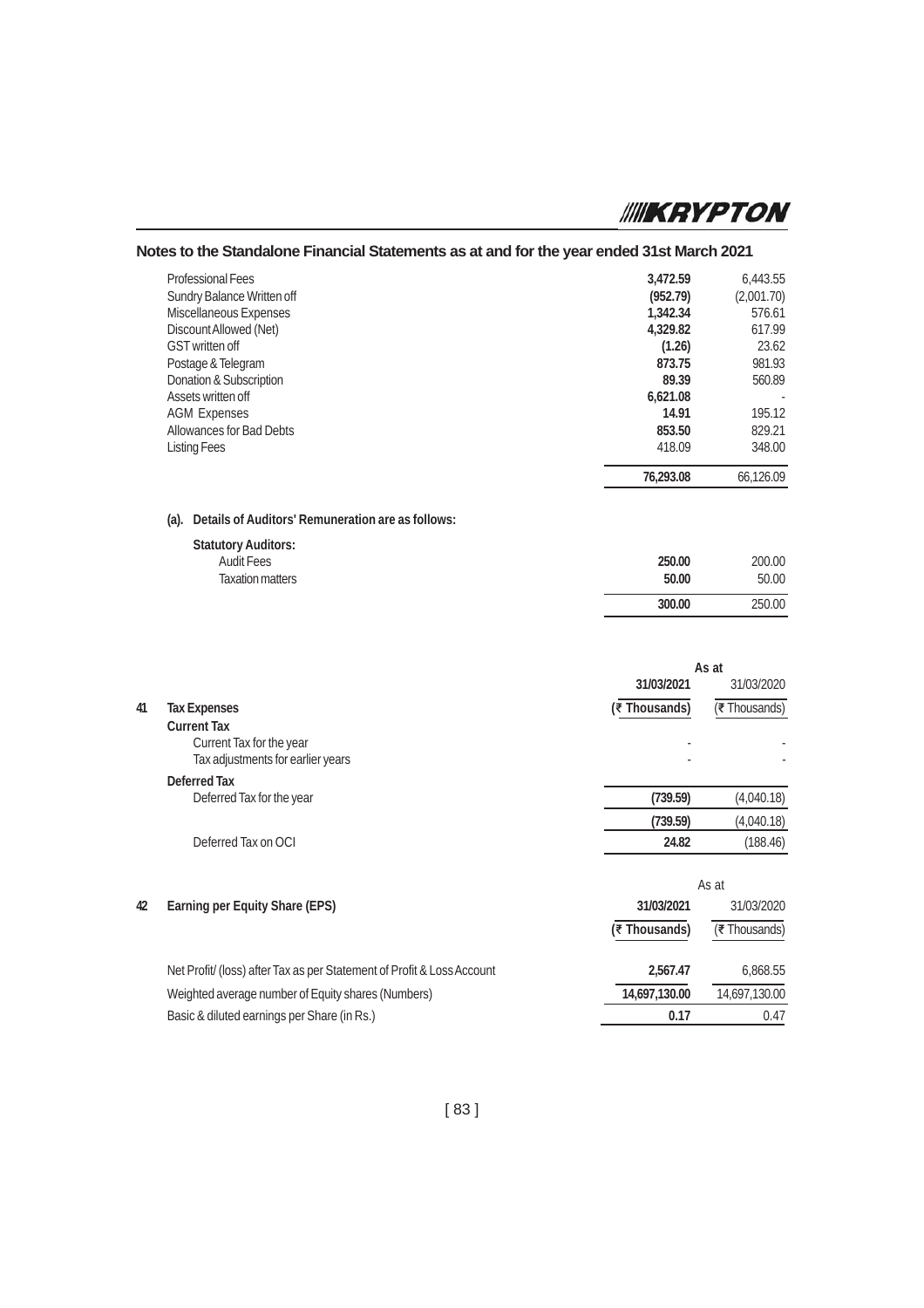# **Notes to the Standalone Financial Statements as at and for the year ended 31st March 2021**

As at

| 43 | <b>Contingent Liabilities and Commitments:</b> |                                                                | 31/03/2021   | 31/03/2020   |  |
|----|------------------------------------------------|----------------------------------------------------------------|--------------|--------------|--|
|    |                                                |                                                                | (₹Thousands) | (₹Thousands) |  |
|    |                                                | <b>Contingent Liabilities</b>                                  |              |              |  |
|    | (a)                                            | Bank Guarantees given for WBSEB and superintending Engineering | 3372.34      | 3.873.81     |  |
|    | (b)                                            | Income Tax Demands                                             | 2036.03      | 2.036.03     |  |
|    | (C )                                           | Sales Tax Demands                                              |              | 495.05       |  |
|    | (d)                                            | Other money for which the Company is contingently liable:      |              |              |  |
|    |                                                | Letter of credit/ SBLC                                         | 16,305.44    | 7.454.95     |  |

Note: The above Tax matters are lying at various appellate forums and the management is confident of succeeding in all these matters based on legal precedences and expert opinions.

|    |                                                                    |              | As at        |
|----|--------------------------------------------------------------------|--------------|--------------|
| 44 | Gain or loss on foreign currency transaction and translation :     | 31/03/2021   | 31/03/2020   |
|    |                                                                    | (₹Thousands) | (₹Thousands) |
|    | Loss on foreign currency transactions and translation              | 1209.26      | 1320.66      |
|    | Gain on foreign currency transactions and translation              | 507.45       | 828.14       |
|    | (Gain)/Loss on foreign currency transactions and translation (Net) | 701.81       | 492.52       |

# **45 Segment Reporting**

# **A. Primary Segment Reporting (by Business Segment) :**

- (a). The Company has three reportable segments viz. Tyre,Rim and Wheels, Footwear and Hospital Equipments which have been identified in line with IND AS-108 on Segment Reporting, taking into account the organizational structure as well as differential risk and return of these segments. Details of products included in each segments are as under:
- (b). Inter-segment transfers are based on market rates.
- (c). The details of the revenue, results, assets, liabilities and other information from operations by reportable business segments are as follows: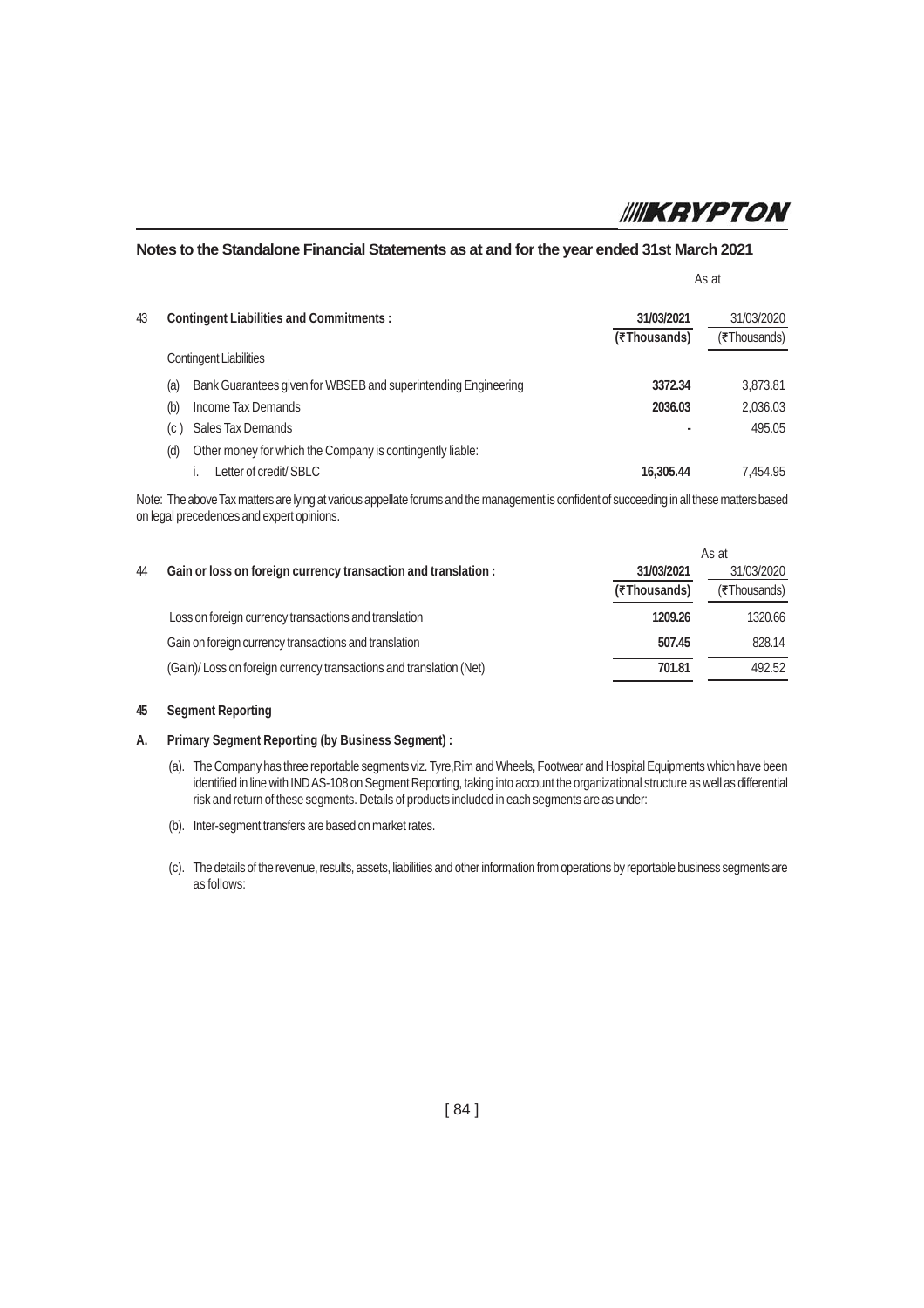

|                                                                                                                                                    | Year ended 31/03/2021 |              | Year ended 31/03/2020      |                                          |                   |              |                        |                                             |
|----------------------------------------------------------------------------------------------------------------------------------------------------|-----------------------|--------------|----------------------------|------------------------------------------|-------------------|--------------|------------------------|---------------------------------------------|
|                                                                                                                                                    | Tyre, Rim &<br>Wheel  | Footwear     | <b>Hospital Equipments</b> | Total                                    | Tyre, Rim & Wheel | Footwear     | Hospital<br>Equipments | Total                                       |
|                                                                                                                                                    | (₹Thousands)          | (₹Thousands) | (₹Thousands)               | (₹Thousands)                             | (Thousands)       | (₹Thousands) | (₹Thousands)           | (Thousands)                                 |
| <b>REVENUE</b><br>Total<br>Inter Segment<br>Excise Duty<br>External                                                                                | 353,415.99            | 8,191.97     | 85548.61                   | 447.156.57<br>(142,760.55)<br>304,396.02 | 326,500.67        | 33,283.44    | 74.880.52              | 434,664,63<br>(149, 479.40)<br>285, 185. 23 |
| <b>RESULTS</b><br>Segment Results<br>Unallocated Corporate Income<br>Unallocated corporate Expenses<br><b>Finance Costs</b><br><b>Tax Expenses</b> | 37,281.68             | (12,273.72)  | (5,277.99)                 | 19,729.97<br>(17,902.09)<br>739.59       | 26,042.18         | (289.41)     | (6, 236.44)            | 19,516.33<br>(16,687.96)<br>4.040.18        |
| Profit for the year                                                                                                                                |                       |              |                            | 2,567.47                                 |                   |              |                        | 6,868.55                                    |
| <b>OTHER INFORMATION</b><br>Assets:<br>Segment Assets<br>Unallocated Corporate Assets<br><b>Total Assets</b>                                       | 301,973.85            | 154,622.59   | 72,490.17                  | 529,086.61<br>529,086.61                 | 295,376.07        | 146,269.38   | 62.487.95              | 504,133.40<br>504,133.40                    |
| Liabilities:<br><b>Segment Liabilities</b><br>Unallocated Corporate Liabilities<br><b>Total Liabilities</b>                                        | 102,770.41            | 51,972.05    | 26,556.23                  | 181,298.69<br>4,522.16<br>185,820.85     | 114,264.03        | 44,309.54    | 7,822.12               | 166,395,69<br>5,226.46<br>171,622.15        |
| Capital Expenditure                                                                                                                                | 7.643.77              | 8,138.91     | 296.27                     | 16,078.95                                | 2,018.21          | 1,269.83     | 3,462.66               | 6,750.70                                    |
| Depreciation and Amortization                                                                                                                      | 7,553.37              | 4,009.54     | 2,392.23                   | 13,955.14                                | 8,405.48          | 4,701.68     | 2,281.25               | 15,388.41                                   |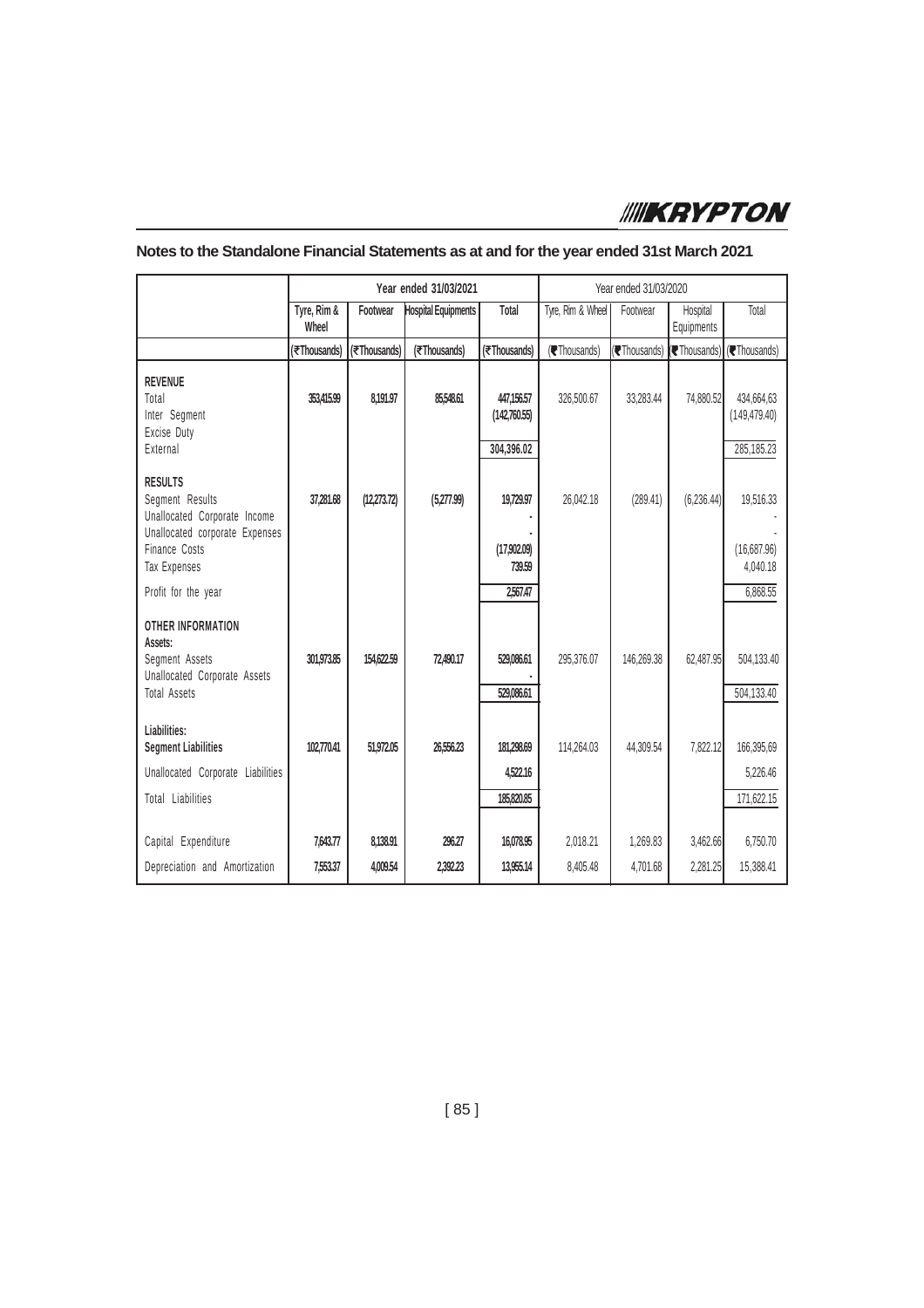

# **B. Secondary Segment Reporting (by Geographical demarcation):**

- (a) The secondary segment is based on geographical demarcation i.e. India and Overseas.
- (b) The Company's revenue from external customers and by geographical location are follows:

|         | Year ended 31/03/2021 |           |              |                                                           |            | Year ended 31/03/2020                                     |              |            |
|---------|-----------------------|-----------|--------------|-----------------------------------------------------------|------------|-----------------------------------------------------------|--------------|------------|
|         | India                 | Overseas  | Export (Sez) | Total                                                     | India      | Overseas                                                  | Export (Sez) | Total      |
|         |                       |           |              | (₹Thousands)   (₹Thousands)   (₹Thousands)   (₹Thousands) |            | (₹Thousands)   (₹Thousands)   (₹Thousands)   (₹Thousands) |              |            |
| Revenue | 242,480.41            | 61.915.60 |              | 304.396.02                                                | 224.699.07 | 60.486.16                                                 |              | 285,185,23 |

# **46 DISCLOSURES PURSUANT TO IND AS - 115**

**(i) Revenue Disaagregation on the basis of primary geographical markets, major product lines and timing of revenue rocognition etc. is as under:-**

|                                     | (₹Thousands)           | (₹Thousands)       |
|-------------------------------------|------------------------|--------------------|
| <b>Particulars</b>                  | For the year ended     | For the year ended |
| A. Primary geographical markets     | <b>31st March 2021</b> | 31st March 2020    |
| Within India                        | 242,480.41             | 224,699.07         |
| Overseas                            | 61,915.61              | 60,486.16          |
| Total                               | 304,396.02             | 285,185.23         |
| <b>B.</b> Major products            |                        |                    |
| Tyre, Rim & Wheel                   | 181,638.49             | 143.055.05         |
| Footwear                            | 5,119.09               | 28,935.54          |
| <b>Hospital Equipments</b>          | 93,010.74              | 95,324.36          |
| Sale of Trading Goods/Raw Materials | 18,952.83              | 14,477.08          |
| Total                               | 2,98,721.15            | 281.792.03         |

**C. The Company recognises revenue at apoint in time. The contracts with customers are of short term duration and all sales are direct to customers.**

(ii) **Contract Balances:** The following table provides information about receivables, contract assets and contract liabilities from contract with customers

|                                                                             | (₹Thousands)                    | (₹Thousands)             |
|-----------------------------------------------------------------------------|---------------------------------|--------------------------|
| <b>Particulars</b>                                                          | As at<br><b>31st March 2021</b> | As at<br>31st March 2020 |
| Receivables, which are included in 'Trade receivables'<br>(Refer Note - 10) | 63.956.58                       | 71,470.48                |
| Contract assets                                                             |                                 |                          |
| Contract liabilities                                                        |                                 |                          |
| Total (Assets - Liabilities)                                                | 63,956.58                       | 71,470.48                |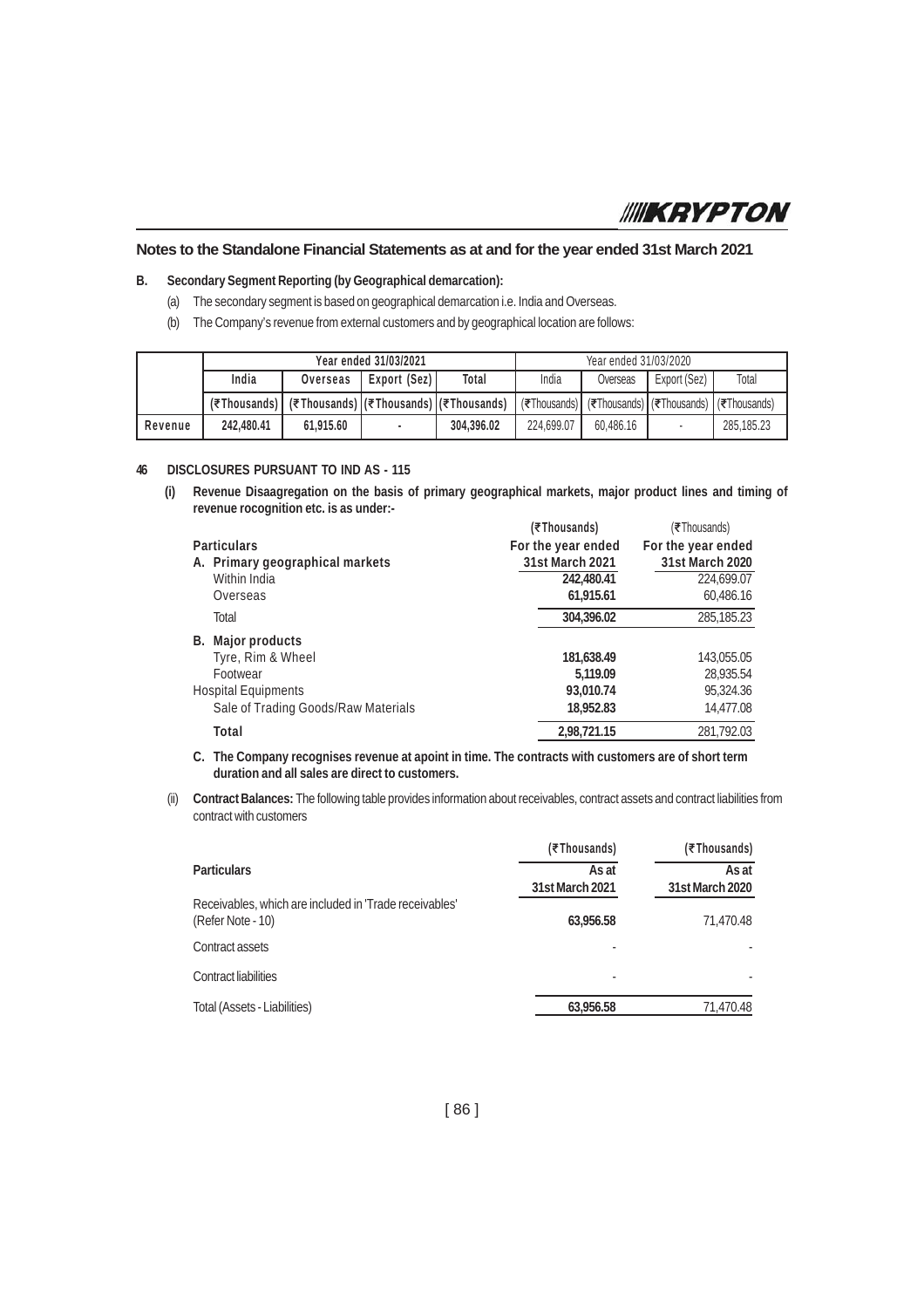

i) Sri T.C.Bachhawat ii) Sri Pradeep Kumar Singh

## **Notes to the Standalone Financial Statements as at and for the year ended 31st March 2021**

- **47 Related Party Disclosures:**
	- **A. List of Related Parties :**
		- **(i). Key Managerial Personnel :**
			- a) Managing Director Sri Jay Singh Bardia\*

| b) | <b>Non Executive Directors</b> |
|----|--------------------------------|
|    |                                |

|         |          |                                | iii) Sri Ravi Prakash Pincha                                                                                                      |
|---------|----------|--------------------------------|-----------------------------------------------------------------------------------------------------------------------------------|
|         |          |                                | iv) Smt Vimala Devi Bardia **                                                                                                     |
|         |          | <b>Chief Executive Officer</b> | Sri P. L. Bardia ***                                                                                                              |
|         |          | <b>Chief Financial Officer</b> | CA Vinay Sipani                                                                                                                   |
|         | $\Theta$ | <b>Company Secretary</b>       | CS Arti Baid                                                                                                                      |
| $\star$ |          |                                | Sri Jay Singh Bardia is related to Smt Vimala Devi Bardia, Non-Executive Director and Sri P.L. Bardia, Chief Executive Officer of |

the Company.

\*\* Smt Vimala Devi Bardia is related to Sri Jay Singh Bardia, the Managing Director of the Company and Sri P.L.Bardia, the Chief Executive Officer of the Company

\*\*\* Sri P.L.Bardia is related to Sri Jay Singh Bardia, the Managing Director of the Company and Smt Vimala Devi Bardia, Non-Executive Director of the Company.

| (ii). |    | <b>Related to Key Managerial Personnel:</b> |                                      |
|-------|----|---------------------------------------------|--------------------------------------|
|       | a) | <b>Others</b>                               | i) Sri K.L. Bardia                   |
|       |    |                                             | ii) Hulashchand Tarachand Bardia HUF |
|       |    |                                             | iii) Tarachand Estates Pvt Ltd.      |
|       |    | (iii) Entities over which Control exist     |                                      |
|       | a) | Subsidiary Company -90% holding in Capital  | Krypton Europe s.r.o.                |

**B. Disclosure of transactions between the Company and Related Parties during the year in the ordinary course of business and status of outstanding balances at year end:**

|      |                                                  | <b>For Year Ended</b> |              |  |  |
|------|--------------------------------------------------|-----------------------|--------------|--|--|
|      | <b>KEY MANAGERIAL PERSONNEL</b>                  | 31/03/2021            | 31/03/2020   |  |  |
|      |                                                  | (₹Thousands)          | (₹Thousands) |  |  |
| (a). | <b>Remuneration to Key Managerial Personnel:</b> |                       |              |  |  |
|      | <b>Managing Director</b>                         | 3.000.00              | 3,000.00     |  |  |
|      | Non Executive Directors                          | 10.00                 | 12.50        |  |  |
|      | <b>Chief Executive Officer</b>                   | 2.400.00              | 2,400.00     |  |  |
|      | <b>Chief Financial Officer</b>                   | 1,415.20              | 1,415.20     |  |  |
|      | <b>Company Secretary</b>                         | 568.87                | 591.60       |  |  |
|      |                                                  | 7.394.07              | 7.419.30     |  |  |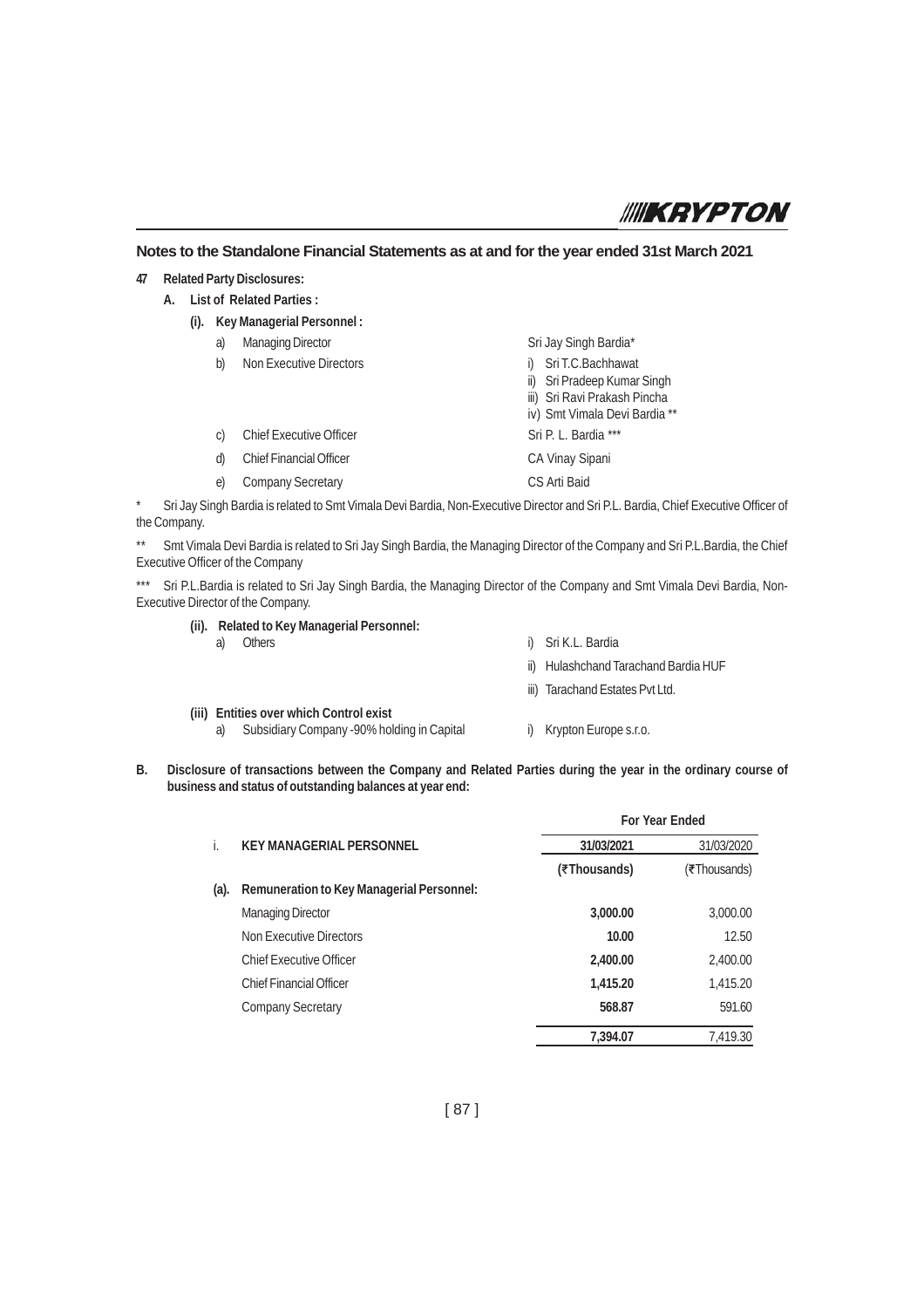

### **ii. OTHERS**

|                                                                                                                |                     |                                        | Year ended 31st March, 2021          |                            | Year ended 31st March, 2020 |                                        |                                      |                                                                                               |
|----------------------------------------------------------------------------------------------------------------|---------------------|----------------------------------------|--------------------------------------|----------------------------|-----------------------------|----------------------------------------|--------------------------------------|-----------------------------------------------------------------------------------------------|
|                                                                                                                | Sri K. L.<br>Bardia | Hulashchand<br>Tarachand Bardia<br>huf | <b>Tarachand</b><br>Estate Pvt. Ltd. | Krypton<br>Europe<br>S.I.0 | Sri K. L.<br><b>Bardia</b>  | Hulashchand<br>Tarachand Bardia<br>HUF | <b>Tarachand</b><br>Estate Pvt. Ltd. | Krypton<br>Europe<br>SIO                                                                      |
| (₹Thousands)                                                                                                   | (₹Thousands)        | (₹Thousands)                           |                                      |                            |                             |                                        |                                      | (₹Thousands)   (₹Thousands)   (₹Thousands)   (₹Thousands)   (₹Thousands)   Transactions held: |
| <b>Transaction held</b>                                                                                        |                     | 526.58                                 | 246.05                               |                            |                             | 429.99                                 | 221.40                               |                                                                                               |
| Interest & Dividend taken<br>Rent given                                                                        |                     | 240.00                                 |                                      |                            |                             | 240.00                                 |                                      |                                                                                               |
| Security given                                                                                                 |                     |                                        |                                      |                            |                             |                                        |                                      |                                                                                               |
| Loans, Advances and<br>Deposits given/paid<br>Loans, Advances and                                              | 1,000.00            |                                        | 150.00                               |                            | 1,468.30                    | 83.46                                  |                                      |                                                                                               |
| Deposits received                                                                                              |                     |                                        |                                      |                            |                             |                                        | 50.00                                |                                                                                               |
| Investment made                                                                                                |                     |                                        |                                      |                            |                             |                                        |                                      | 2,815.34                                                                                      |
| Sales made during the year                                                                                     |                     |                                        |                                      | 14,106.60                  |                             |                                        |                                      | 2,806.90                                                                                      |
| <b>Outstanding Balances:</b><br>Loans, Advances and<br>Deposits given<br>Loans, Advances and<br>Deposits taken |                     | 5.792.38                               | 4,124.43                             |                            |                             | 5.265.80                               | 3,728.38                             |                                                                                               |
| (inclusive of interest)                                                                                        | 4.000.00            |                                        |                                      |                            | 5,000.00                    |                                        |                                      |                                                                                               |

**Note: Terms & Conditions of Transcations with related parties:** Purchase and Sales from/to related parties are made in the ordinary course of business and on terms equivalent to those that prevail in arm's length transaction with other vendors.

### **48 Additional information pursuant to paragraphs 5(A)(viii) of Part II of Schedule III to the Companies Act, 2013 are follows:**

**A. C.I.F. value of imports by the Company (Excluding imported items purchased locally):**

|                                                |              | For year ended |
|------------------------------------------------|--------------|----------------|
|                                                | 31/03/2021   | 31/03/2020     |
|                                                | (₹Thousands) | (₹Thousands)   |
| Raw Materials, Trading Goods & Components      | 81,336.73    | 41,053.36      |
| <b>Stores and Spares</b>                       | 817.28       | 128.65         |
| Plant & Machinery/ Capital in Work in Progress | 529.88       |                |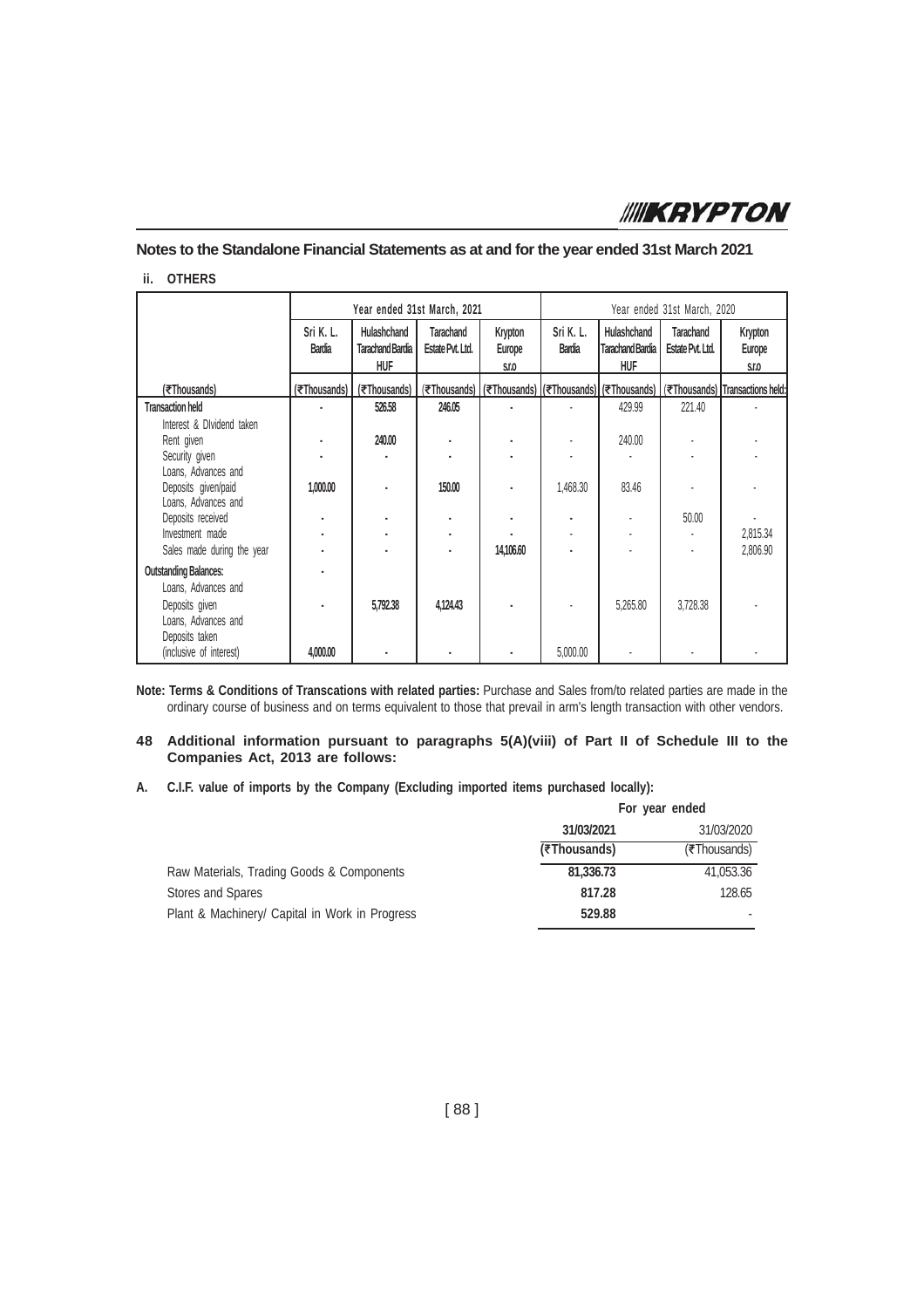

**B. Expenditure in foreign currency during the year:**

|    |                                                                     |              | For year ended |
|----|---------------------------------------------------------------------|--------------|----------------|
|    |                                                                     | 31/03/2021   | 31/03/2020     |
|    |                                                                     | (₹Thousands) | (₹ Thousands)  |
|    | Other matters                                                       | 174.83       | 4,693.64       |
|    |                                                                     |              | For year ended |
|    |                                                                     | 31/03/2021   | 31/03/2020     |
| D. | Earnings in Foreign Exchange:                                       | (₹Thousands) | (₹Thousands)   |
|    | Export of Goods on F.O.B. basis (Excluding exports to SEZ unit/EOU) | 55,550.55    | 59,436.37      |

# **49 Disclosure pursuant to IND AS-116- Lease**

- a) In accordance with IND AS-116 Right of use assets (ROU Assets) stand at **"**5319.42 and a corresponding lease liabilty of **"**4331.20 has been recognised in the Balance Sheet. The changes in thecarrying value of right of use assets for the year ended 31st March, 2021 are disclosed in Note 3.
- b) In the statement of profit and loss for the current year, rent expenses which was earlier recognised under other expenses is now recognised as depreciation of right of use assets and interest on lease liabilities under finance cost. The adoption of this standard did not have any significant impact on the profit for the year and earnings per share The total cash outflows for the year ended 31st March, 2021 is ₹768.00 ('000).

### **Expenses recognised in Statement of Profit & Loss Account:**

| <b>Particulars</b><br><b>Finance Cost</b> | 31/03/2021 | 31/03/2020 |
|-------------------------------------------|------------|------------|
| Interest Expenses on Lease Liability      | 841.65     | 925.98     |
| Depreciation                              |            |            |
| Depreciation on ROU Assets                | 2.059.85   | 1.855.62   |

- c) The weighted average incremental borrowing rate of 11% has been applied to lease liabilities recognised in the balance sheet
- d) As per the requirement of Ind AS-107, maturity analysis of lease liabilities have been shown under maturity analysis for financial liabilities under liquidity risk (Refer Note 52).
- e) The Company does not face a significant liquidity risk with regard to its lease liabilities as the current assets are suffi cient to meet the obligation related to lease liabilities as and when they fall due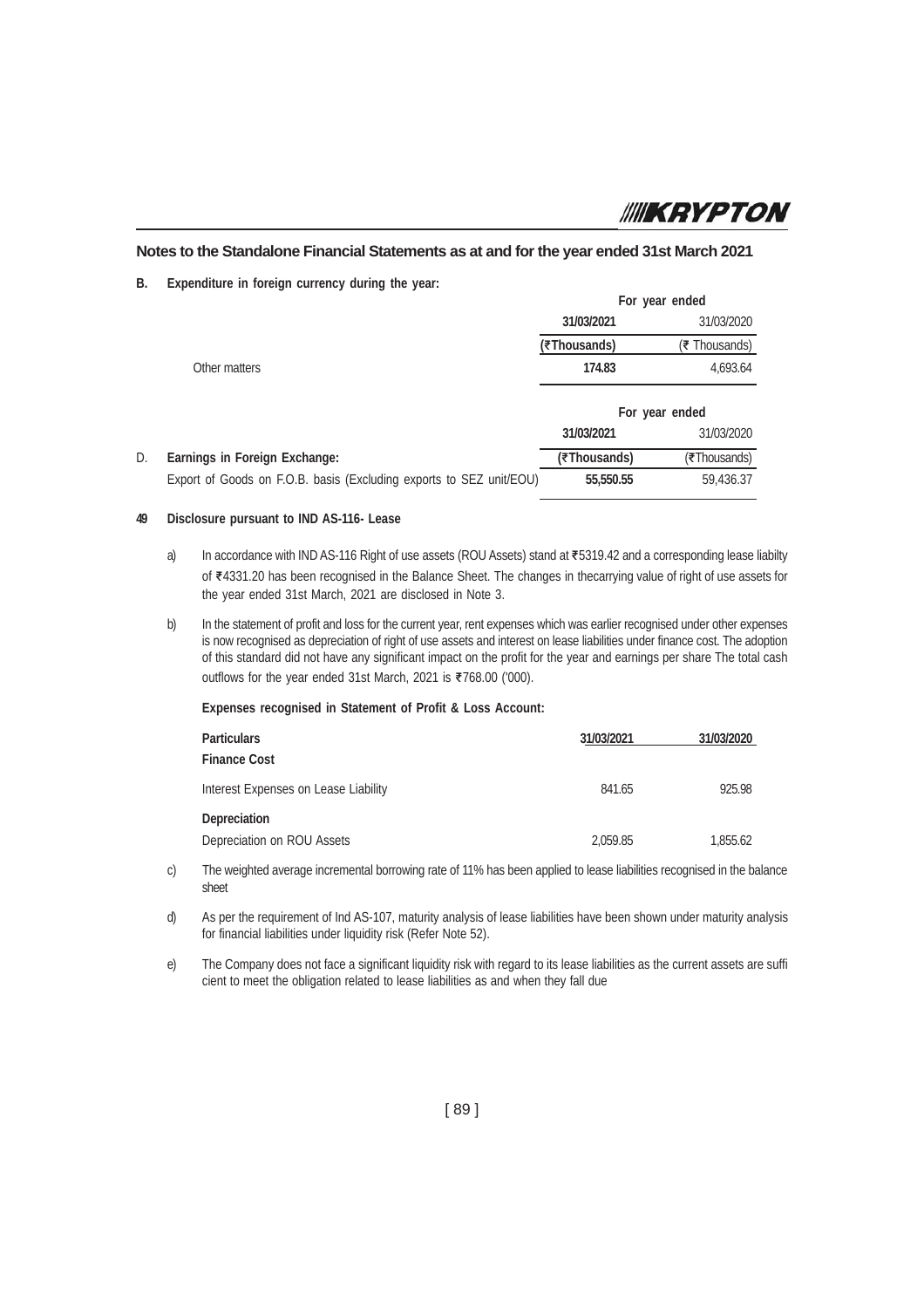

50 **Disclosure in accordance with Ind AS-19 on employee benefits expense Gratuity and other Post-employment benefits plan:**

The Company has a defined benefit gratuity plan. Every employee who has completed five years or more of service is entitled to Gratuity on terms not less favourable than the provisions of The Payment of Gratuity Act, 1972. The scheme is funded with an insurance company.

The Company also extends benefit of compensated absences to the employees, whereby they are eligible to carry forward their entitlement of earned leave for encashment upon retirement/ separation. This is an unfunded plan.

The following tables summarise the components of net benefit expense recognised in the Statement of Profit and Loss and the funded status and amounts recognised in the Balance Sheet for the Post - retirement benefit plans.

|    |                                                       |                                       | For the Year ended<br>31st March, 2021<br>(₹Thousands) | For the Year ended<br>31st March, 2020<br>(₹Thousands) |
|----|-------------------------------------------------------|---------------------------------------|--------------------------------------------------------|--------------------------------------------------------|
| Ι. | Expenses recognised in the Statement of Profit & Loss |                                       |                                                        |                                                        |
|    |                                                       | Current sevice Cost                   | 865.24                                                 | 956.88                                                 |
|    | 2                                                     | Past Service Cost *                   |                                                        |                                                        |
|    | 3                                                     | Interest Cost                         | 461.24                                                 | 370.25                                                 |
|    | 4                                                     | <b>Expected Return on Plan Assets</b> | $\blacksquare$                                         |                                                        |
|    | 5                                                     | Total                                 | 1,326.48                                               | 1,327.13                                               |
|    |                                                       | Expenses recognised in OCI            |                                                        |                                                        |
|    | 6                                                     | Actuarial (Gain) / Losses             | (95.74)                                                | 724.84                                                 |
|    |                                                       | <b>Total Expenses</b>                 | 1,230.74                                               | 2,051.97                                               |

Note: \* Past Service Cost aries due to Increase in Gratuity Ceiling from Rs. 10,00,000/- to Rs. 20,00,000/-.

| Ш. |                                               | Net Assets /Liability recognised in the Balance Sheet                    |                |            |
|----|-----------------------------------------------|--------------------------------------------------------------------------|----------------|------------|
|    |                                               | Present Value of defined Benefit Obligations                             | 12,530.09      | 12,738.81  |
|    | 2                                             | Fair Value of Plan Assets                                                | 5,372.04       | 5,750.26   |
|    | 3                                             | Net Assets / Liabilities                                                 | (7, 158.05)    | (6,988.55) |
| Ш  |                                               | Changes in Obligations during the year                                   |                |            |
|    |                                               | Present Value of Defined Benefit Obligation at the beginning of the year | 12,738.81      | 10,375.97  |
|    | 2                                             | Current Service Cost / Plan amendments                                   | 865.24         | 956.88     |
|    | 3                                             | Interest Cost                                                            | 840.76         | 778.20     |
|    | 4                                             | <b>Benefits Paid</b>                                                     | (1638.58)      | (87.84)    |
|    | 5                                             | Actuarial (Gains) / Losses                                               |                |            |
|    |                                               | Arising from changes in experience                                       | (41.96)        | (263.70)   |
|    |                                               | Arising from changes in demographic assumptions                          | $\overline{a}$ | (5.94)     |
|    | Arising from changes in financial assumptions |                                                                          | (234.18)       | 985.24     |
|    | 6                                             | Total                                                                    | (208.72)       | 2,362.84   |
|    | 7                                             | Present Value of Defined Benefit Obligation at the end of the year       | 12.530.09      | 12.738.81  |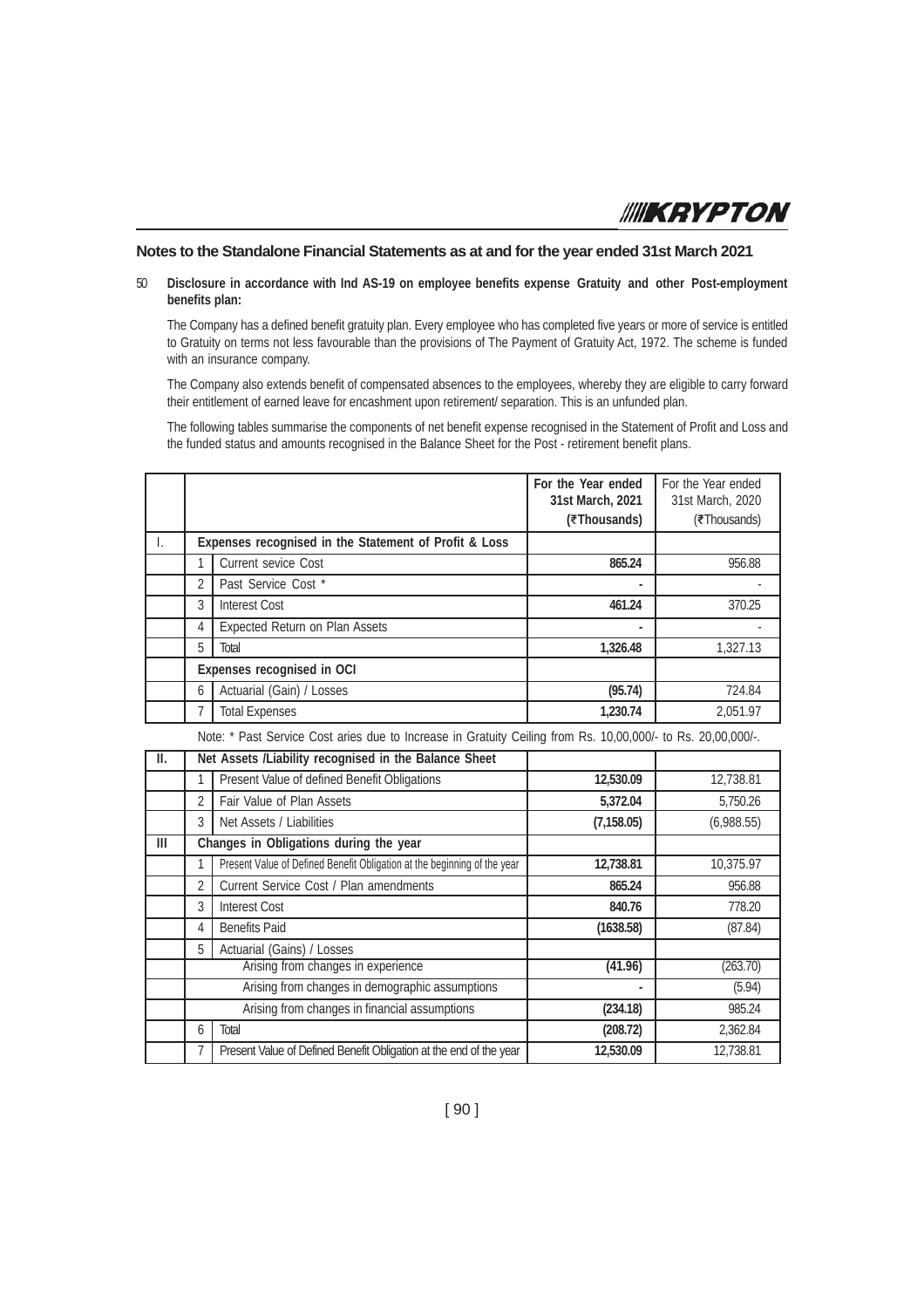| IV.  |                    | Change in the Fair Value of Plan Assets during the year                                                                                                                                                         | For the Year ended<br>31st March, 2021<br>(₹Thousands) | For the Year ended<br>31st March, 2020<br>(₹Thousands) |
|------|--------------------|-----------------------------------------------------------------------------------------------------------------------------------------------------------------------------------------------------------------|--------------------------------------------------------|--------------------------------------------------------|
|      | $\mathbf{1}$       | Plan assets at the beginning of the year                                                                                                                                                                        | 5,750.26                                               | 5,439.38                                               |
|      | $\overline{2}$     | Expected return on plan assets / Investment Income                                                                                                                                                              | 198.86                                                 | 398.72                                                 |
|      | 3                  | Contribution by employer                                                                                                                                                                                        | 1,061.50                                               |                                                        |
|      | $\overline{4}$     | <b>Actual Benefits Paid</b>                                                                                                                                                                                     | (1,638.58)                                             | (87.84)                                                |
|      | 5                  | Actuarial Gains / (Losses)                                                                                                                                                                                      |                                                        |                                                        |
|      | 6                  | Plan assets at the end of the year                                                                                                                                                                              | 5,372.04                                               | 5,750.26                                               |
|      | $\overline{7}$     | Actual return on Plan Assets                                                                                                                                                                                    |                                                        |                                                        |
| V    |                    | The major categories of plan assets as a percentage<br>Investments with Insurer                                                                                                                                 | 100%                                                   | 100%                                                   |
| VI   |                    | <b>Actuarial Assumptions</b><br><b>Financial Assumptions</b><br><b>Discount Rate</b><br>Expected rate of return on plan assets                                                                                  | 31.03.2021<br>6.8%                                     | 31.03.2020<br>6.60%                                    |
|      |                    | <b>Demographic Assumptions</b><br>Mortality Rate (% of IALM 06-08)<br>Normal Retirement Age<br>Attrition Rates, based on age (% p.a. for all age)                                                               | 100%<br>58 years<br>2.00                               | 100%<br>58 years<br>2.00                               |
| VII  |                    | The estimates of future salary increases considered in actuarial valuation<br>take account of inflation, seniority, promotion and other relevant factors,<br>such as supply and demand in the employment market | 5% p.a                                                 | 5% p.a                                                 |
| VIII |                    | Contribution to Provident and Other Funds includes ₹ 29.20 lacs<br>(2019-20 - ₹ 28.81 lacs) paid towards Defined Contribution Plans                                                                             |                                                        |                                                        |
| IX   |                    | Maturity profile of the defined benefit obligation<br>Weighted average duration of the defined benefit obligation<br>Expected benefit payments for the year ending                                              | 10 years                                               | 10 years                                               |
|      |                    | Not later than 1 year                                                                                                                                                                                           | 1037.46                                                | 1386.29                                                |
|      |                    | Later than 1 year and not later than 5 years                                                                                                                                                                    | 4317.86                                                | 3668.16                                                |
|      |                    | Later than 5 year and not later than 10 years                                                                                                                                                                   | 4829.56                                                | 5218.46                                                |
|      |                    | More than 10 years                                                                                                                                                                                              | 17009.38                                               | 16974.13                                               |
| X    |                    | Amounts for the current and previous two periods are as follows:                                                                                                                                                |                                                        |                                                        |
|      | Gratuity           |                                                                                                                                                                                                                 | 31.03.2021                                             | 31.03.2020                                             |
|      |                    | Defined Benefit Obligation                                                                                                                                                                                      | 12,530.09                                              | 12,738.81                                              |
|      | <b>Plan Assets</b> |                                                                                                                                                                                                                 | 5,372.04                                               | 5,750.26                                               |
|      |                    | Surplus / (deficit)                                                                                                                                                                                             | (7, 158.06)                                            | (6,988.55)                                             |

# **Notes to the Standalone Financial Statements as at and for the year ended 31st March 2021**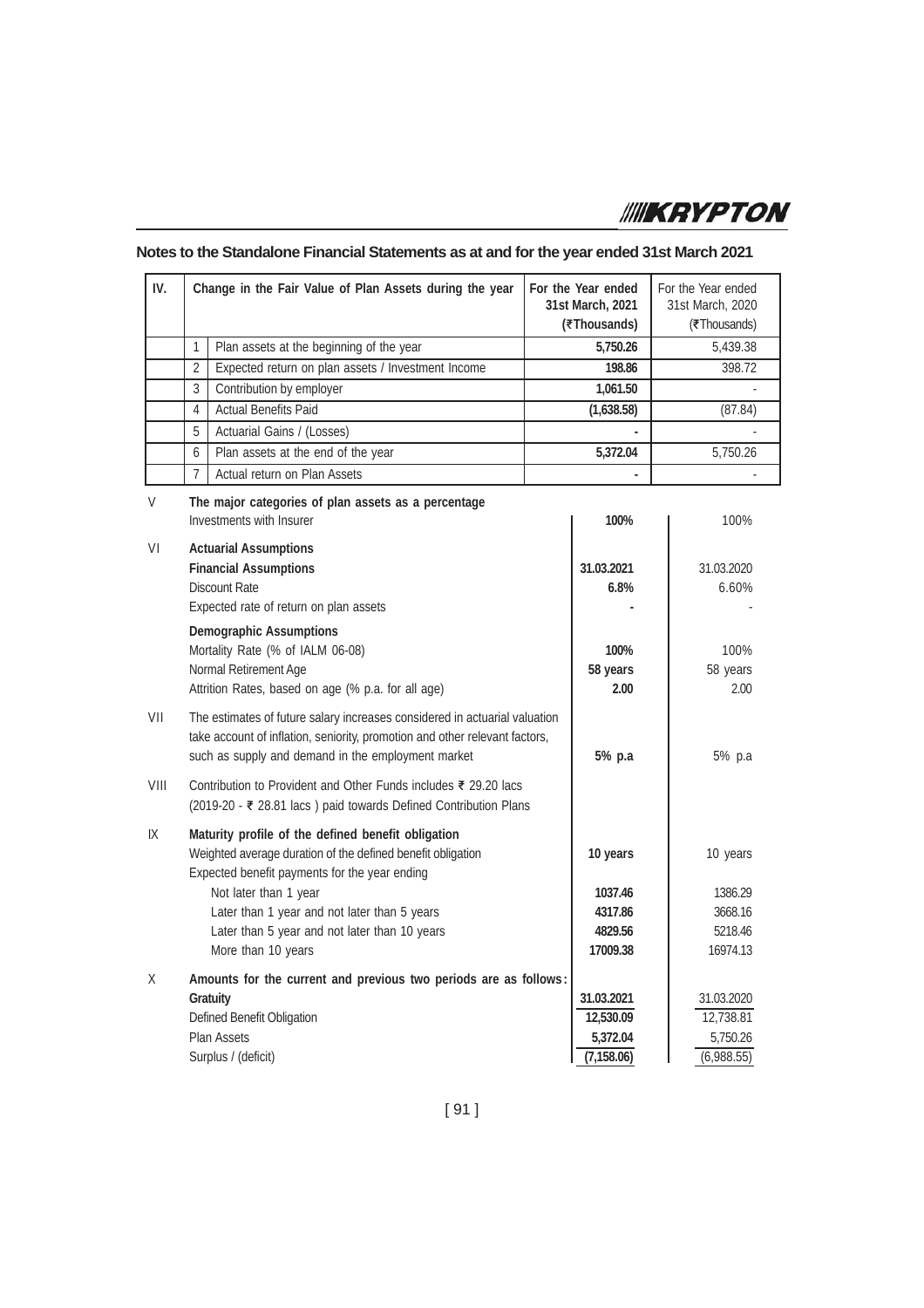# **Notes to the Standalone Financial Statements as at and for the year ended 31st March 2021**

XI **The basis of various assumptions used in actuarial valuations and their quantitative sensitivity analysis is as shown below:**

|                                         | 31-Mar-21                   |             | 31-Mar-20                   |                   |
|-----------------------------------------|-----------------------------|-------------|-----------------------------|-------------------|
| Discount rate (a)<br><b>Assumptions</b> |                             |             |                             | Discount rate (a) |
| Sensitivity level                       | 1% Increase                 | 1% Decrease |                             | 1% Decrease       |
| Impact on Gratuity liability            | (1,070.08)<br>1.247.27      |             | (1,086.54)                  | 1,274.42          |
| <b>Assumptions</b>                      | Future salary increases (b) |             | Future salary increases (b) |                   |
| Sensitivity level                       | 1% Increase                 | 1% Decrease | 1% Increase                 | 1% Decrease       |
| Impact on Gratuity liability            | 1.268.49                    | (1, 122.43) | 1.289.74                    | (1, 136.92)       |

# 51. **Disclosure on Financial Instruments**

This section gives an overview of the significance of financial instruments for the Company and provides additional information on balance sheet items that contain financial instruments.

| <b>Particulars</b>                        | As at 31st March 2021                                       |                                                             |                   | As at 31st March 2020                                       |                                                                |                   |
|-------------------------------------------|-------------------------------------------------------------|-------------------------------------------------------------|-------------------|-------------------------------------------------------------|----------------------------------------------------------------|-------------------|
|                                           | Fair value<br>through<br>statement of<br>profit and<br>loss | Fair value<br>through other<br>compre-<br>hensive<br>income | Amortised<br>cost | Fair value<br>through<br>statement of<br>profit and<br>loss | Fair value<br>through<br>other<br>comprehe-<br>nsive<br>income | Amortised<br>cost |
| <b>Financial assets</b>                   |                                                             |                                                             |                   |                                                             |                                                                |                   |
| Investments                               |                                                             |                                                             |                   |                                                             |                                                                |                   |
| <b>Equity instruments</b>                 | 94.00                                                       |                                                             |                   | 94.00                                                       | ÷                                                              |                   |
| Gold                                      | 596.57                                                      |                                                             |                   | 580.50                                                      |                                                                |                   |
| Soverign Gold Bond                        | 359.75                                                      |                                                             |                   | 352.95                                                      |                                                                |                   |
| <b>Investment in Subsidiary</b>           |                                                             |                                                             | 2815.34           |                                                             |                                                                | 2815.34           |
| Loans                                     |                                                             |                                                             | 15766.57          | ٠                                                           | ٠                                                              | 14882.68          |
| Trade receivables                         |                                                             |                                                             | 63956.58          | ٠                                                           | $\overline{\phantom{a}}$                                       | 71470.48          |
| Cash and cash equivalents                 |                                                             |                                                             | 5618.53           | ä,                                                          |                                                                | 3744.76           |
| Other bank balances                       |                                                             |                                                             | 6201.96           | ٠                                                           |                                                                | 7764.11           |
| Other financial assets                    |                                                             |                                                             |                   |                                                             |                                                                |                   |
| Other deposits, advances &<br>receivables |                                                             |                                                             | 4992.49           |                                                             |                                                                | 5888.70           |
| <b>Total financial assets</b>             | 1050.32                                                     |                                                             | 99351.47          | 1027.45                                                     | $\overline{\phantom{a}}$                                       | 106566.07         |

**Financial Asset and Liabilities (Non current and current)** (Rs. in thousands)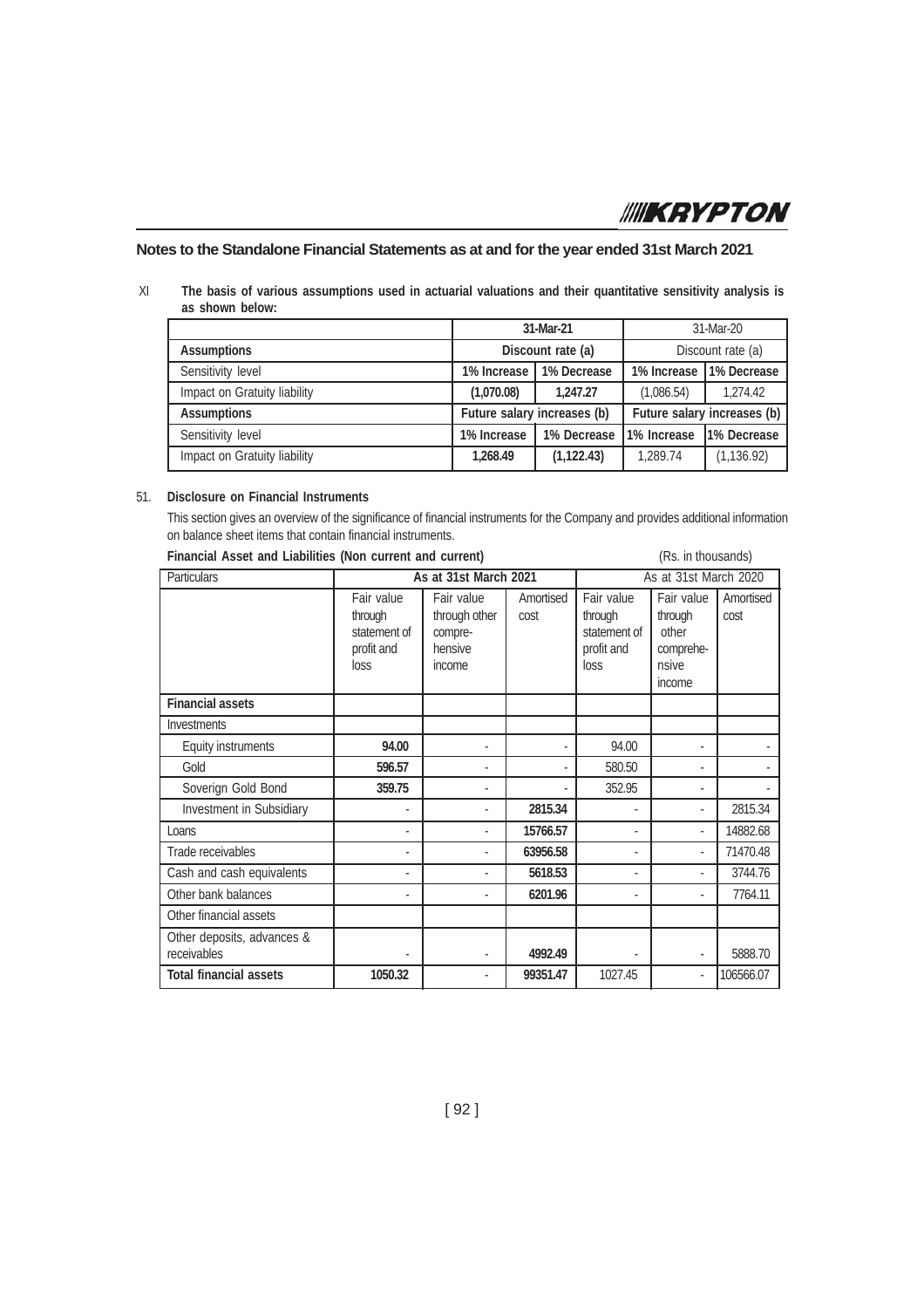| Particulars                                   |                                                             | As at 31st March 2021                                       |                   | As at 31st March 2020                                       |                                                                |                   |
|-----------------------------------------------|-------------------------------------------------------------|-------------------------------------------------------------|-------------------|-------------------------------------------------------------|----------------------------------------------------------------|-------------------|
|                                               | Fair value<br>through<br>statement of<br>profit and<br>loss | Fair value<br>through other<br>compre-<br>hensive<br>income | Amortised<br>cost | Fair value<br>through<br>statement of<br>profit and<br>loss | Fair value<br>through<br>other<br>comprehe-<br>nsive<br>income | Amortised<br>cost |
| <b>Financial liabilities</b>                  |                                                             |                                                             |                   |                                                             |                                                                |                   |
| Borrowings (including current maturities)     |                                                             |                                                             | 156,560.53        |                                                             | ä,                                                             | 153907.43         |
| Lease liabilities                             |                                                             |                                                             | 4,331.20          |                                                             |                                                                | 7889.48           |
| Trade payables                                |                                                             |                                                             | 51484.80          |                                                             |                                                                | 24067.37          |
| Other financial liabilities                   |                                                             |                                                             |                   |                                                             |                                                                |                   |
| Interest accrued but not due<br>on borrowings |                                                             |                                                             | 298.62            |                                                             |                                                                | 910.72            |
| Interest accrued but due on<br>borrowings     |                                                             |                                                             | 1,459.10          |                                                             |                                                                | 686.48            |
| Employee related liabilities                  |                                                             |                                                             | 3354.81           |                                                             |                                                                | 3447.08           |
| Security deposits and others                  |                                                             |                                                             | 13,406.23         |                                                             |                                                                | 9865.37           |
| <b>Total financial liabilities</b>            |                                                             |                                                             | 2,30,895.29       |                                                             |                                                                | 200,773.93        |

# **Notes to the Standalone Financial Statements as at and for the year ended 31st March 2021**

i) These investments in Gold are not held for trading. Upon application of IndAS - 109 - Financial Instruments, the Company has chosen to measure the investments in Gold at FVTPL as the management believes that presenting fair value gains and losses relating to these investments in the standalone statement of profit and loss is a proper disclosure by the Company.

ii) The management assessed that the fair value of cash and cash equivalents, other bank balances, bank deposits, loans to employees, advance to manufacturing units, trade payables and other financial liabilities approximate the carrying amount largely due to short term maturity of these instruments.In relation to Trade Receivables, however, impairement loss based on historically obseved default rates has been provided for and carrying of Trade Receivables has been reduced by this amount. For longterm borrowings at fixed/floating rates, management evaluatesthat their fair value will not be significantly different from the carrying amount.

### b **Fair Value hiearchy**

The fair value of financial assets and liabilities are included at the amount that would be received to sell an asset or paid to transfer a liability in an orderly market between market participants at the measurement date. Methods and assumptions used to estimate the fair values are consistent in all the years. Fair value of financial instruments referred to in note (a) above has been classified into three categories depending on the inputs used in the valuation technique. The hierarchy gives the highest priority to quoted prices in active markets for identical assets and liabilities and lowest priority to unobservable entity specific inputs.

The categories used are as follows:

- Level 1: quoted prices (unadjusted) in active markets for financial instruments
- Level 2: The fair value of financial instruments that are not traded in an active market is determined using valuation techniques which maximise the use of observable market data rely as little as possible on entity specific estimates.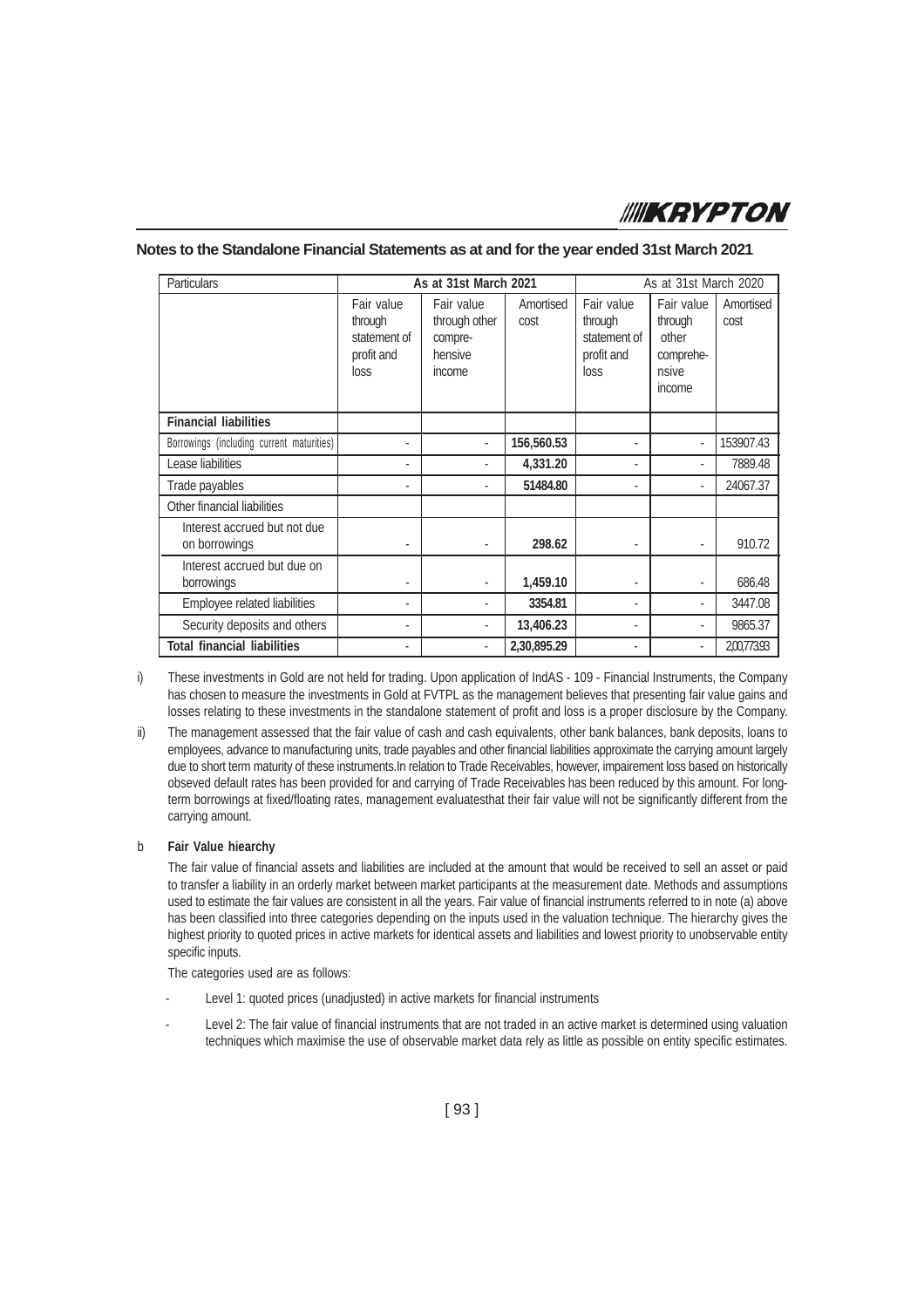# **Notes to the Standalone Financial Statements as at and for the year ended 31st March 2021**

- Level 3: If one or more of the significant inputs is not based on observable market data, the instrument is included in level 3.

For assets and liabilities which are measured at fair value as at balance sheet date, the classification of fair value by category and level on inputs used is given below:

| Financial Asset and Liabilities (Non current and current) |                          |                          |                  | (₹ in thousands)         |                       |             |  |
|-----------------------------------------------------------|--------------------------|--------------------------|------------------|--------------------------|-----------------------|-------------|--|
| Particulars                                               |                          | As at 31st March 2021    |                  |                          | As at 31st March 2020 |             |  |
|                                                           | LEVEL I                  | LEVEL II                 | <b>LEVEL III</b> | LEVEL I                  | LEVEL II              | LEVEL III   |  |
| <b>Financial assets</b>                                   |                          |                          |                  |                          |                       |             |  |
| i. Measurement at amortised cost                          |                          |                          |                  |                          |                       |             |  |
| <b>Investments</b>                                        |                          |                          |                  |                          |                       |             |  |
| Investment in Subsidiary                                  | ÷,                       | ä,                       | 2815.34          | ÷,                       |                       | 2815.34     |  |
| Loans                                                     |                          |                          | 15766.57         | $\overline{a}$           |                       | 14882.68    |  |
| Trade receivables                                         |                          |                          | 63956.58         |                          |                       | 71470.48    |  |
| Cash and cash equivalents                                 | ä,                       |                          | 5618.53          |                          |                       | 3744.76     |  |
| Other bank balances                                       | L.                       |                          | 6201.96          |                          |                       | 7764.11     |  |
| Other financial assets                                    |                          |                          |                  |                          |                       |             |  |
| Other deposits, advances &                                |                          |                          |                  |                          |                       |             |  |
| receivables                                               | $\overline{\phantom{a}}$ | ÷,                       | 4992.49          | $\overline{\phantom{a}}$ | ÷,                    | 5888.70     |  |
| Sub total                                                 |                          |                          | 99351.47         |                          |                       | 106566.07   |  |
| ii. Measured at fair value through                        |                          |                          |                  |                          |                       |             |  |
| profit or loss Investments                                |                          |                          |                  |                          |                       |             |  |
| Equity instruments                                        |                          | 94.00                    |                  |                          | 94.00                 |             |  |
| Gold                                                      | 596.57                   |                          |                  | 580.50                   |                       |             |  |
| Soverign Gold Bond                                        | 359.75                   |                          |                  | 352.95                   |                       |             |  |
| Sub total                                                 | 956.32                   | 94.00                    |                  | 933.45                   |                       |             |  |
| <b>Total financial assets</b>                             | 956.32                   | 94.00                    | 99351.47         | 933.45                   | 94.00                 | 106566.07   |  |
| <b>Financial liabilities</b>                              |                          |                          |                  |                          |                       |             |  |
| i. Measurement at amortised cost                          |                          |                          |                  |                          |                       |             |  |
| Borrowings (including current maturities)                 | $\frac{1}{2}$            |                          | 156,560.53       | ÷,                       |                       | 153907.43   |  |
| Lease liabilities-                                        | $\overline{a}$           |                          | 4,331.20         | $\frac{1}{2}$            |                       | 7,889.48    |  |
| Trade payables                                            | $\overline{\phantom{a}}$ | $\overline{\phantom{a}}$ | 51,484.80        | ä,                       |                       | 24,067.37   |  |
| Other financial liabilities                               |                          |                          |                  |                          |                       |             |  |
| Interest accrued but not                                  | ÷                        |                          | 298.62           |                          |                       | 910.72      |  |
| due on borrowings                                         |                          |                          |                  |                          |                       |             |  |
| Interest accrued but                                      | $\overline{a}$           |                          | 1,459.10         |                          |                       | 686.48      |  |
| due on borrowings                                         |                          |                          |                  |                          |                       |             |  |
| Employee related liabilities                              | $\overline{\phantom{a}}$ | ÷,                       | 3,354.81         | L,                       |                       | 3,447.08    |  |
| Security deposits and others                              | $\overline{\phantom{a}}$ | $\overline{\phantom{a}}$ | 13,406.23        | $\overline{\phantom{a}}$ |                       | 9,865.37    |  |
| <b>Total financial liabilities</b>                        | Ĭ.                       | $\overline{\phantom{0}}$ | 2,30,895.29      |                          |                       | 2,00,773.93 |  |
|                                                           |                          |                          |                  |                          |                       |             |  |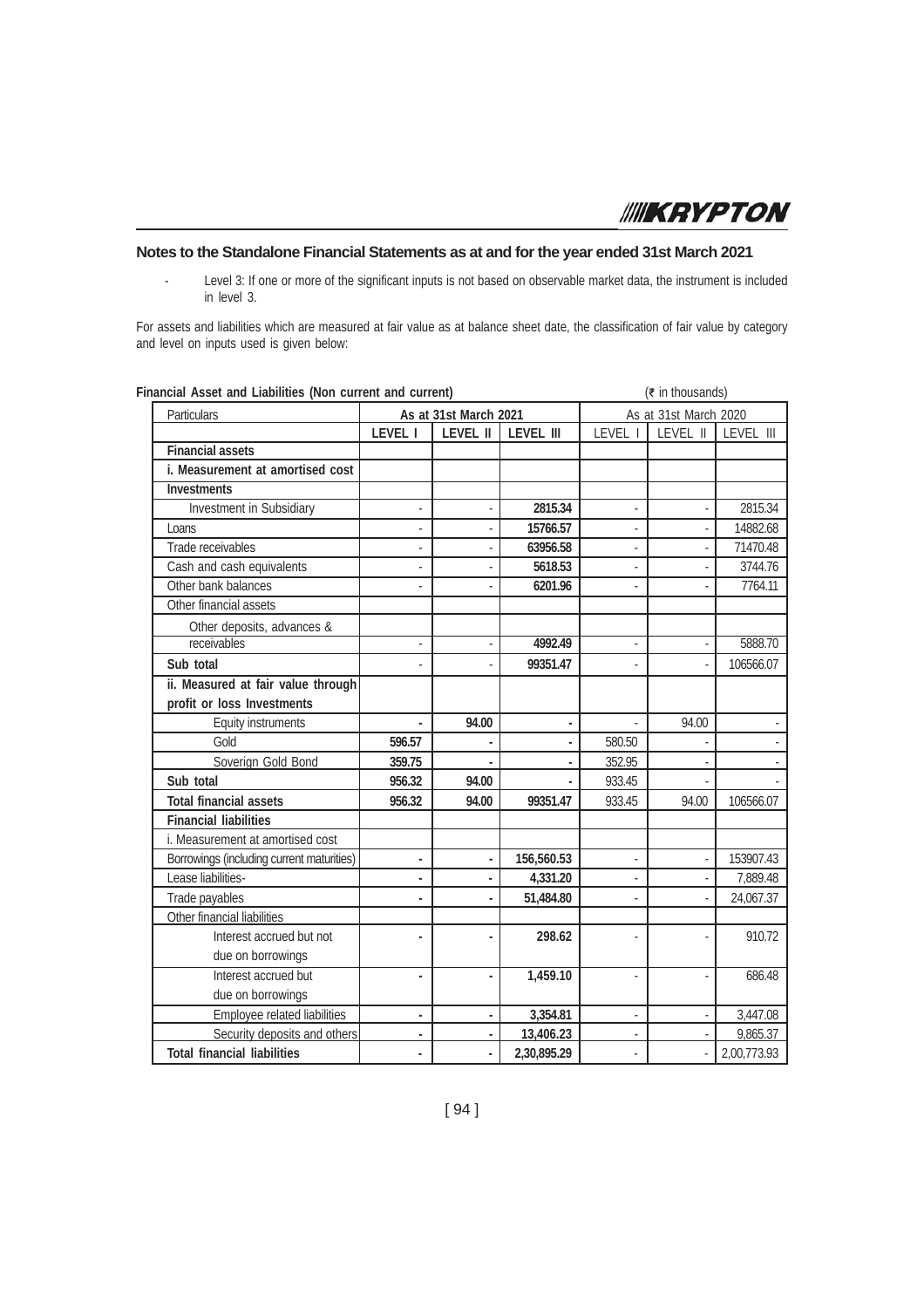

## 52 **Financial Risk Management Objectives and policies**

The Company's financial liabilities comprise borrowings, capital creditors and trade and other payables. The main purpose of these financial liabilities is to finance the Company's operations. The Company's financial assets include trade and other receivables, cash and cash equivalents, investments and deposits. The Company also holds investments in Gold and Sovereign Gold Bond.

The Company has a Risk Management Committee that ensures that risks are identified, measured and managed in accordance with Risk Management Policy of the Company. The Board of Directors also review these risks and related risk management policy.

The market risks, credit risks and Liquidity risks are further explained below :

# **1 Market risk**

Market risk is the risk that the fair value of future cash flows of a financial instrument will fluctuate because of changes in market prices. Market risk comprises two types of risk: currency risk and other price risk, such as commodity price risk and equity price risk. Financial instruments affected by market risk include FVTOCI investments, trade payables, trade receivables, etc.

### **a. Foreign currency risk**

Foreign currency risk is the risk that the fair value or future cash flows of an exposure will fluctuate because of changes in foreign exchange rates. The Company's exposure to the risk of changes in foreign exchange rates relates primarily to the Company's operating activities. Such foreign currency exposures are not hedged by the Company. The Company has a treasury department which monitors the foreign exchange fluctuations on the continuous basis and advises the management of any material adverse effect on the Company.

|                              | <b>Year Ended</b><br>31/03/2021 |                                     |             | Year Ended   |
|------------------------------|---------------------------------|-------------------------------------|-------------|--------------|
| Foreign Currency Risk:       |                                 |                                     | 31/3/2020   |              |
|                              |                                 | (USD '000) $(\bar{\tau}$ Thousands) | (USD '000)  | (₹Thousands) |
| In USD                       |                                 |                                     |             |              |
| Trade Receivables & Advances | 96.3882                         | 7,084.99                            | 64.7410     | 4,880.56     |
| Trade Payables & Advances    | 593.995                         | 43,661.44                           | 187.886     | 14,163.96    |
|                              |                                 | <b>Year Ended</b>                   |             | Year Ended   |
| Foreign Currency Risk:       | 31/03/2021                      |                                     |             | 31/03/2020   |
|                              | (Euro '000)                     | (₹Thousands)                        | (Euro '000) | (₹Thousands) |
| In Euro                      |                                 |                                     |             |              |
| Trade Receivable             | 2.7000                          | 232.34                              | 8.4710      | 703.51       |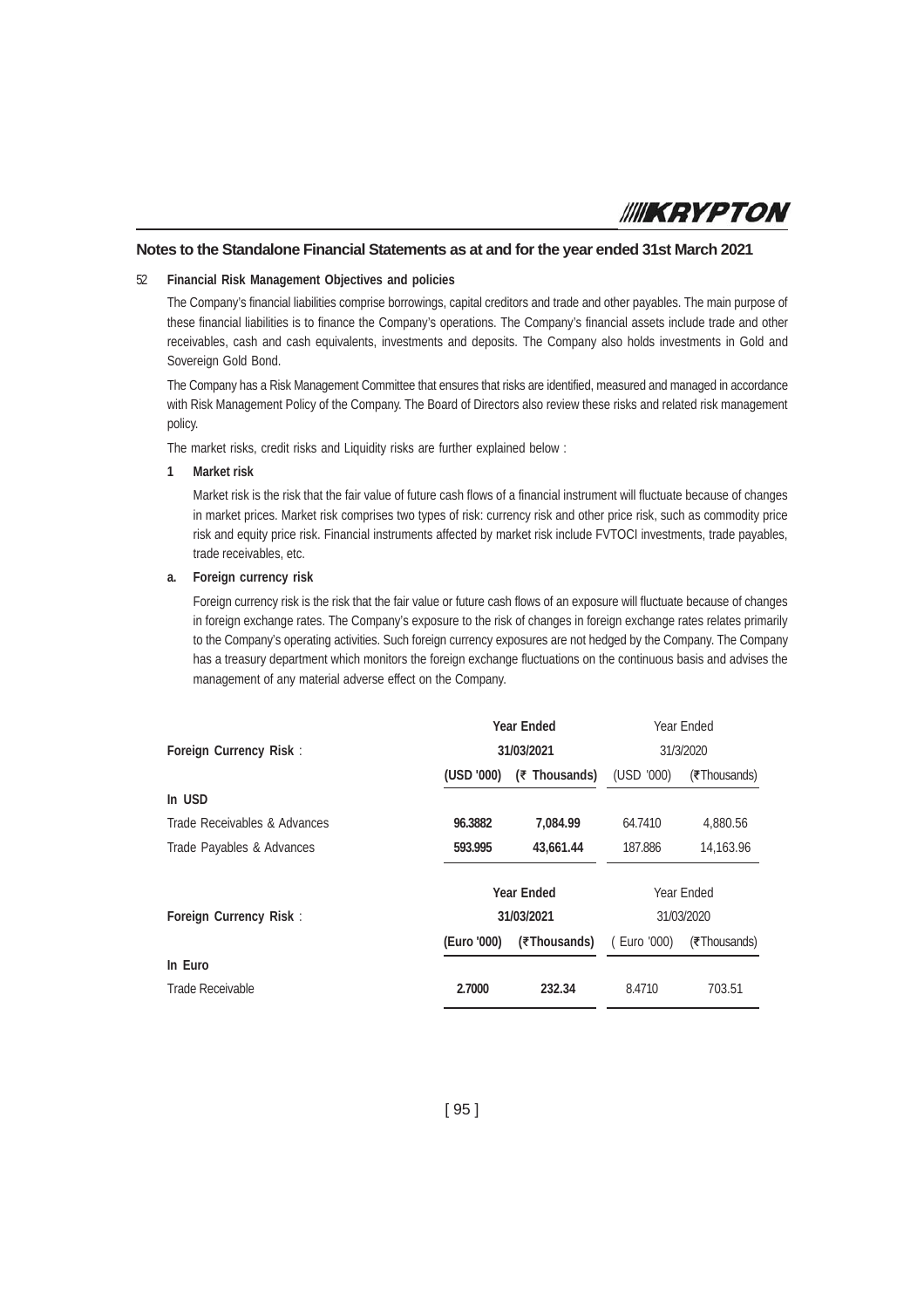

#### b. **Foreign currency sensitivity**

The following table demonstrates the sensitivity to a reasonably possible change in USD/Euro exchange rates, with all other variables held constant. The impact on the Company's profit before tax is due to changes in the fair value of monetary assets and liabilities. The Company's exposure to foreign currency changes for all other currencies is not material.

| <b>Particulars</b>    | 31.03.2021   | 31.03.2020   |
|-----------------------|--------------|--------------|
|                       | Gain /(Loss) | Gain /(Loss) |
| INR appreciates by 5% | (1,817.15)   | (428.97)     |
| INR Depreciates by 5% | 1.817.15     | 428.97       |

# c. **Commodity Price Sensivity**

The Company's Investment in Gold is suspectible to market price risk arising gfrom uncertainity about future prices of Gold. The following table shows the effect on price changes in Gold Investments.

| <b>Particulars</b>          | 31.03.2021   | 31.03.2020   |
|-----------------------------|--------------|--------------|
|                             | Gain /(Loss) | Gain /(Loss) |
| Gold Rate appreciates by 5% | 29.82        | 29.03        |
| Gold Rate Depreciates by 5% | (29.82)      | (29.03)      |

# 2 **Liquidity Risk**

Liquidity risk is the risk that the Company may not be able to meet its financial obligations as they become due. The Company monitors its risk by determining its liquidity requirement in the short, medium and long term. This is done by drawing up cash forecast for short term and long term needs. The Company manages its liquidity risk in a manner so as to meet its normal fi nancial obligations without any signifi cant delay or stress. Such risk is managed through ensuring operational cash flow while at the same time maintaining adequate cash and cash equivalent position. The management has arranged for diversifi ed funding sources and adopted a policy of managing assets with liquidity monitoring future cash flow and liquidity on a regular basis. Surplus funds not immediately required are invested in certain mutual funds and fi xed deposit which provide flexibility to liquidate. Besides, it generally has certain undrawn credit facilities which can be used as and when required; such credit facilities are reviewed at regular basis.

#### a. **Maturity analysis for financial liabilities**

The following are the remaining contractual maturities of financial liabilities at the reporting date -

|                                                                        |           |           | $(\epsilon$ in thousands)                               |                     |                      |
|------------------------------------------------------------------------|-----------|-----------|---------------------------------------------------------|---------------------|----------------------|
| <b>Particulars</b>                                                     |           |           | More than 6<br>On demand 0 to 6 Months months to 1 year | More than<br>1 year | <b>Total</b>         |
| As at 31st March, 2021                                                 |           |           |                                                         |                     |                      |
| Non-derivative                                                         |           |           |                                                         |                     |                      |
| Borrowings (including current maturities)<br>(Refer Note - 20,25 & 27) | 61.498.93 | 22,804.23 | 16.616.26                                               |                     | 55,641.11 156,560.53 |
| Lease liabilities (Refer Note - 21 & 28)                               |           | 1.032.95  | 1.032.95                                                | 2.265.31            | 4.331.20             |
| Trade payables (Refer Note - 26)                                       | ۰.        | 51,484.80 |                                                         |                     | 51,484.80            |
| Other financial liabilities (Refer Note -27)                           |           | 18,518.76 |                                                         |                     | 18,518.76            |
|                                                                        | 61.498.93 | 93.840.73 | 17,649.21                                               |                     | 57.906.42 230.895.29 |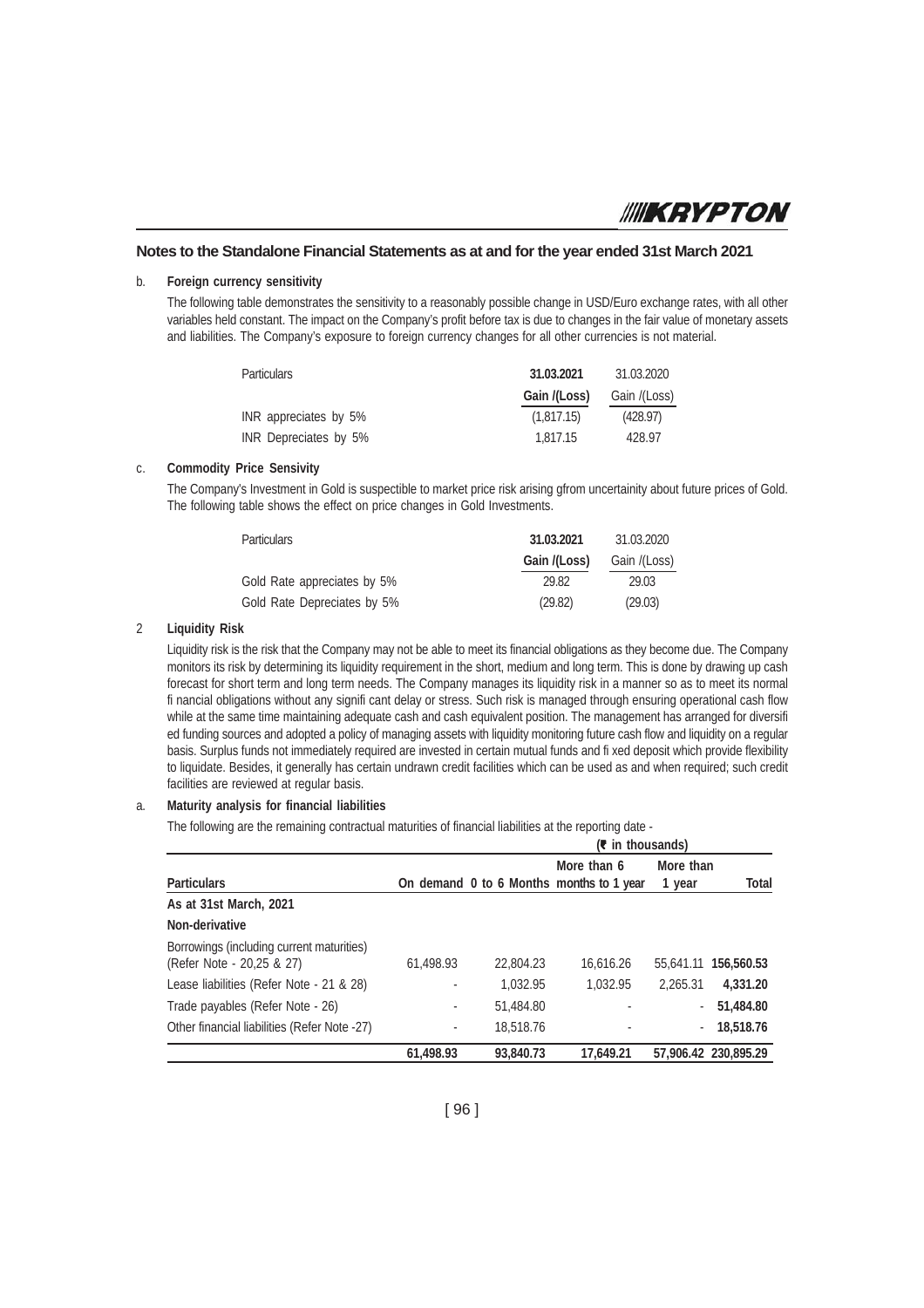|           | 71.546.49 | 14.104.37 |          | 50.201.29 200.773.93               |
|-----------|-----------|-----------|----------|------------------------------------|
| 550.00    | 14.359.65 |           |          | 14,909.65                          |
| ٠         | 24.067.37 |           |          | 24,067.37                          |
| ۰         | 839.58    | 839.58    | 6.210.33 | 7.889.48                           |
| 64.371.79 | 32.279.89 | 13,264.79 |          | 43.990.96 153.907.43               |
|           |           |           |          |                                    |
|           |           |           |          |                                    |
|           | 64.921.79 |           |          | $\overline{\phantom{a}}$<br>$\sim$ |

# **Notes to the Standalone Financial Statements as at and for the year ended 31st March 2021**

#### **3 Credit risk**

Credit risk is the risk that counterparty will not meet its obligations under a financial instrument or customer contract, leading to a financial loss. The Company is exposed to credit risk from its operating activities (primarily trade receivables).

#### **a. Trade receivables**

A significant part of the Company's sales are under the 'cash and carry' model which entails no credit risk. For others, an impairment analysis is performed at each reporting date on an individual basis for all the customers. In addition, a large number of minor receivables are grouped into homogenous groups and assessed for impairment collectively. The calculation is based on historical data of credit losses. The Company has evaluated the concentration of risk with respect to trade receivables as low, as its customers are from several industries.

#### **ECL Movement Sheet**

| <b>Particulars</b>                           | Amount ('000) |
|----------------------------------------------|---------------|
| Opening Balance of ECL as on April 01, 2020  | 1023.35       |
| Add: Created During the Year                 | 853.50        |
| Less: Adjusted during the year               | 853.66        |
| Closing balances of ECL as on March 31, 2021 | 1023.19       |

### **53 Capital Management**

The Company's objective when managing capital (defined as net debt and equity) is to safeguard the Company's ability to continue as a going concern in order to provide returns to shareholders and benefit for other stakeholders, while protecting and strengthening the Balance Sheet through the appropriate balance of debt and equity funding. The Company manages its capital structure and makes adjustments to it, in light of changes to economic conditions and strategic objectives of the Company.

# **54 MSME DISCLOSURE in MSME FORMAT**

Disclosures under the Micro, Small and Mediaum Enterprises Development Act, 2006 are provided as under for the year 2020-21 to the extend that company has received intimation from suppliers regarding their status under the Act.

|    | Detail Of Dues to Micro and Small Enterprises as Defined under MSMED Act, 2006:                                                                                                                    | 2020-21 | 2019-20 |
|----|----------------------------------------------------------------------------------------------------------------------------------------------------------------------------------------------------|---------|---------|
| a) | Principal and interest amount remaining unpaid<br>Principal                                                                                                                                        | 3899.82 |         |
|    | Interest                                                                                                                                                                                           |         |         |
| b) | The amount of interest paid by the Company in terms of Section 16 of the MSMED Act,<br>2006 alongwith the amount of the payment made to the supplier beyond the appointed<br>date during the year. |         |         |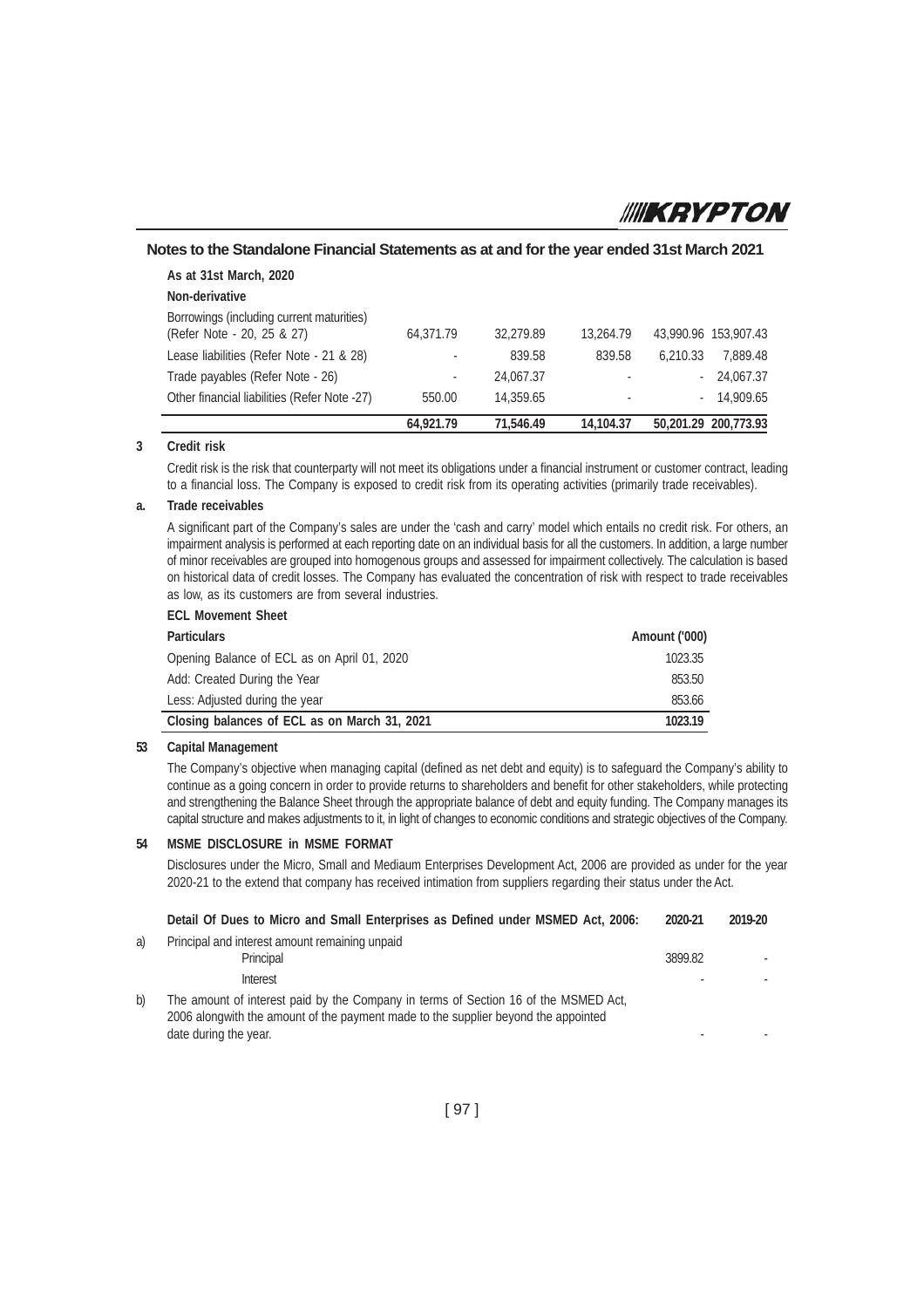|          | <u>NULLES LO LITE STANDAIGHE FINANCIAL STATENTS AS AL ANU I DI THE YEAR ENGEL STSL MAIGH ZUZ I</u>                                                                                                                          |  |
|----------|-----------------------------------------------------------------------------------------------------------------------------------------------------------------------------------------------------------------------------|--|
| C)       | The amount of the payments made to micro and small suppliers beyond the appointed<br>day during each accounting year.                                                                                                       |  |
| d)       | The amount of interest due and payable for the period of delay in making payment (which<br>have been paid but beyond the appointed day during the year) but without adding the<br>interest specified under MSMED Act, 2006. |  |
| $\Theta$ | The amount of interest accrued and remaining unpaid at the end of each accounting year.                                                                                                                                     |  |
|          | The americal of further interest remediates due and nouable curso in the cuses eding uses                                                                                                                                   |  |

**Notes to the Standalone Financial Statements as at and for the year ended 31st March 2021**

f) The amount of further interest remaining due and payable even in the succeeding years, until such date when the interest dues as above are actually paid to the small enterprise for the purposes of disallowance as a deductible expenditure under the MSMED Act, 2006.

The Company is Continously taking necessary steps for receiving intimations from suppliers regarding the status under the Micro, Small & Medium Enterprises Development Act, 2006 and discolsures. relating to amounts unpaid as at the year end along with interest paid or payable, if any as requied under the said Act have been given on the basis of such intimation received till your end.

#### 55 **Significant Accounting Judgements, Estimates & Assumptions**

The preparation of the financial statements requires management to make judgements, estimates and assumptions, as described below, that affect the reported amounts and the disclosures. The Company based its assumptions and estimates on parameters available when the financial statements were prepared and are reviewed at each Balance Sheet date. Uncertainty about these assumptions and estimates could result in outcomes that may require a material adjustment to the reported amounts and disclosures. Information about critical judgements in applying accounting policies, as well as estimates and assumptions that have the most significant effect on the financial statements is as follows :

#### a) **Employee benefit plans**

The cost of the employment benefit plans and their present value are determined using actuarial valuations which involves making various assumptions that may differ from actual developments in the future. For further details refer Note 50.

#### b) **Fair value measurement**

When the fair values of financials assets and financial liabilities recorded in the standalone balance sheet cannot be measured based on quoted prices in active markets, their fair value is measured using valuation techniques, including the discounted cash flow model, which involve various judgements and assumptions.

### c) **Classification of leases :**

Refer note 1.III (l) for details.

d) **Recognition of deferred tax assets :**

Refer note 1.III (n) for details.

### e) **Provision for litigations and tax disputes**

The likelihood of outcome of litigations and tax disputes are estimated by the management based on past experiences, legal advice, other public information etc. For further details, refer Note 43.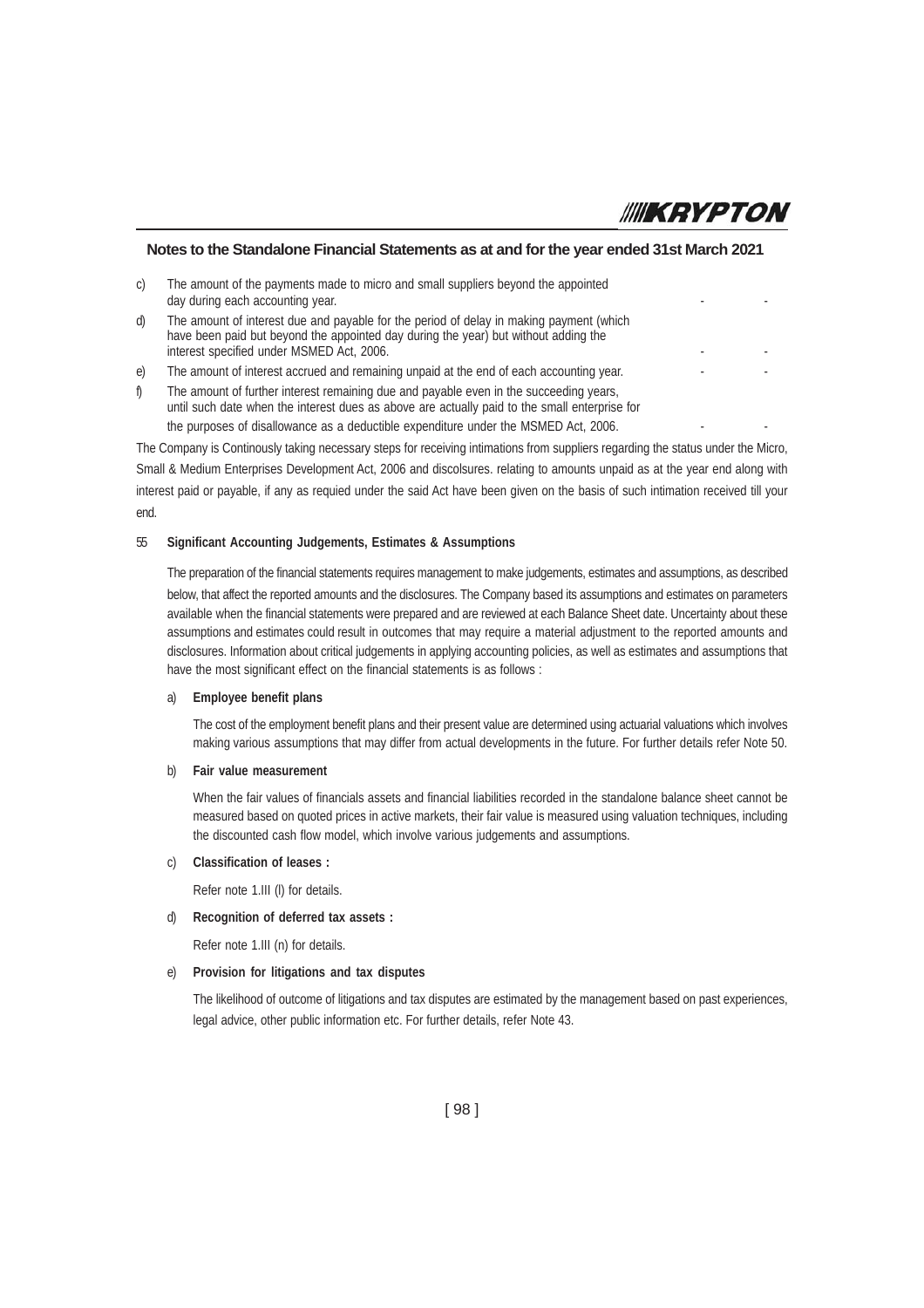### **Notes to the Standalone Financial Statements as at and for the year ended 31st March 2021**

- 56 The Company's operations and revenue during the first quarter of the financial year ended 31<sup>st</sup> March, 2021. Were severely affected due to Covid-19 Pandemic. In view of the recent surge in Covid-19 cases, subsequent to the yeare end, the State Government has imposed restriction on the man power deployment in factories vide Orderes dated  $5<sup>th</sup>$  May, 2021 and 7th May, 2021. In determining the impact of Covid-19 pandemic on various elements of it's financial statements, the management has used the principles of prudence in applying judgements, estimates and assumptions and based on the current estimates, the management expects to fully recover the carrying amount of inventories, trade receivables, investments and other assets. As regards the Company's liquidity position, there is no material uncertainty inmeeting it's liabilities in the foreseeable future. However, the eventual outcome of the impact of the Covid-19 pandemic may be different from those estimated as on the date of approval of these financial statements.
- 57. Fire had occurred in our Tyre Div/Unit situated at Falta Special Economic Zone (FSEZ), Plot no, 31 & 32, Sector-1, 24 Parganas (South), West Bengal-743504 on 11th April, 2021 around 2.00 PM leading to extensive damage to the factory including Factory Building, Stocks, Plant & Machinery and other Assets. As per our initial estimates, stocks of around Rs. 400 Lakhs have been completely destroyed and Replacement cost of Plant & Machinery and Building destroyed in Fire have been initially estimated at Rs. 240 Lakhs. The company is in the process of deriving the actual loss and replacement costs of its assets which may differ from initial estimates. Further, the Company has adequate insurance coverage in respect of the damages caused by the Fire.
- 58. The company has reclassified/rearranged/regrouped previous year figures to conform to this year's classification, where necessary.
- Note : Signatories to all Notes from 1 to 58

**PRADEEP KUMAR SINGH ARTI BAID** 

Dated: 14.08.2021

Director Company Secretary

**JAY SINGH BARDIA VINAY SIPANI** In terms of our attached report of even date<br>Managing Director Chief Financial Officer For P. K. LUHARUKA & CO. Managing Director Chief Financial Officer For **P. K. LUHARUKA & CO.** (DIN : 00467932) **CHARTERED ACCOUNTANTS Firm Registration No.322020E**

(DIN : 00386800) **PRADEEP KUMAR LUHARUKA PARTNER** Place: Kolkata Membership No.055782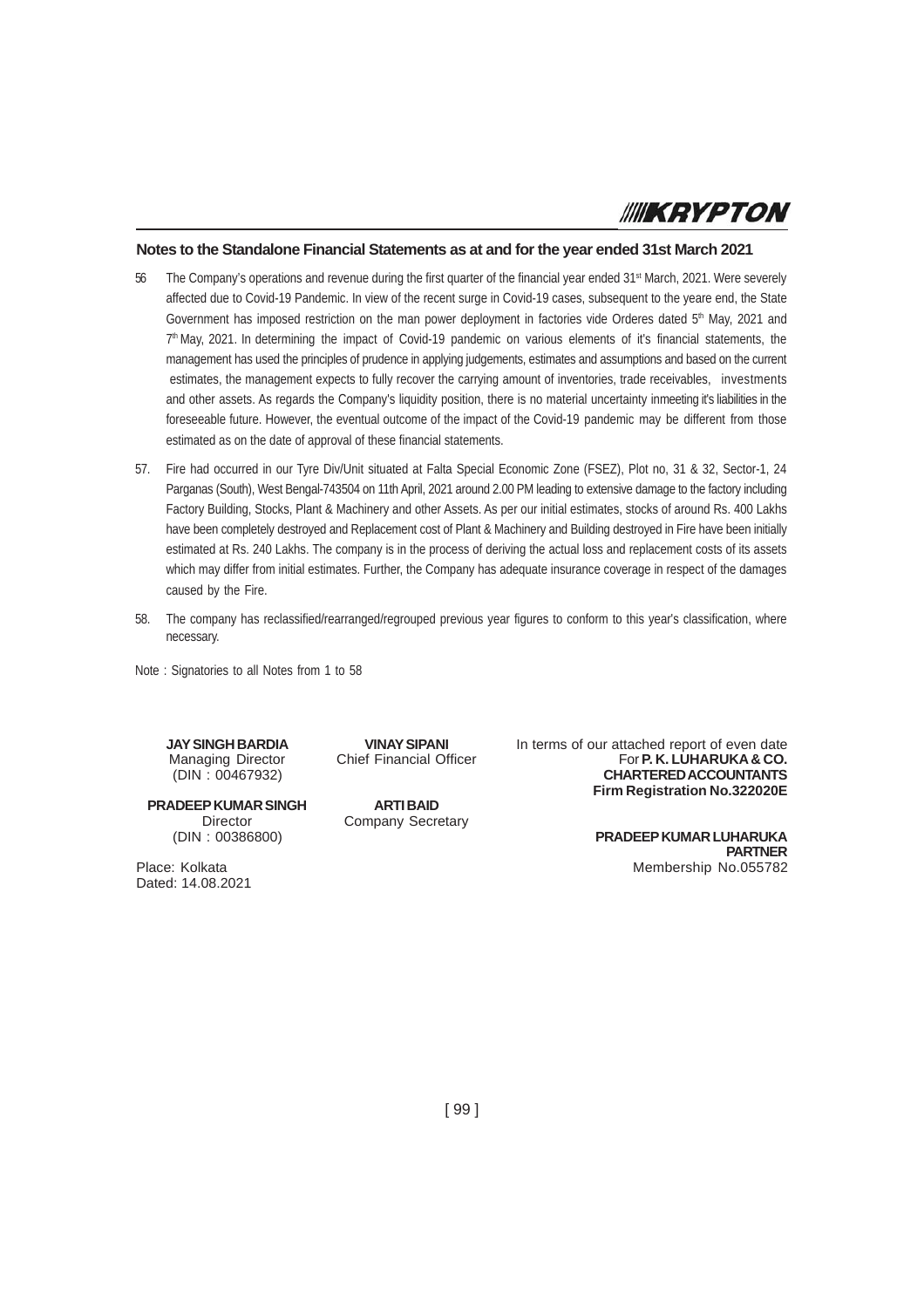# **INDEPENDENT AUDITORS' REPORT**

#### **TO THE MEMBERS OF KRYPTON INDUSTRIES LIMITED**

### **Report on the Audit of the Consolidated Financial Statements**

#### **Opinion**

We have audited the accompanying consolidated financial statements of Krypton Industries Limited("hereinafter referred to as the Holding Company") and its Subsidiary (Holding Company and its subsidiary together referred to as "the Group"), which comprise the Consolidated Balance Sheet as at 31st March 2021 and the Consolidated Statement of Profit and Loss (including other comprehensive income), consolidated statement of changes in equity and consolidated statement of cash flows for the year then ended, and notes to the consolidated financial statements, including summary of significant accounting policies and other explanatory information (hereinafter referred to as "the consolidated financial statements").

In our opinion and to the best of our information and according to the explanations given to us, and based on the consideration of reports of other auditor on separate financial statement of such subsidiary as was audited by the other auditor, the aforesaid consolidated financial statements give the information required by the Companies Act, 2013 ("the Act") in the manner so required and give a true and fair view in conformity with the accounting principles generally accepted in India, of the consolidated State of affairs of the Group as at 31st March, 2021, of its consolidated Profitand other comprehensive income, consolidated changes in equity and consolidated cash flows for the year then ended.

#### **Basis for Opinion**

We conducted our audit in accordance with the Standards on Auditing (SAs) specified under section 143(10) of the Companies Act, 2013. Our responsibilities under those Standards are further described in the Auditor's Responsibilities for the Audit of the Consolidated Financial Statements section of our report. We are independent of the Group in accordance with the Code of Ethics issued by the Institute of Chartered Accountants of India together with the ethical requirements that are relevant to our audit of the consolidated financial statements under the provisions of the Companies Act, 2013 and the Rules thereunder, and we have fulfilled our ethical responsibilities in accordance with these requirements and the Code of Ethics. We believe that the audit evidence we have obtained along with the consideration of audit report of the other auditor referred to in "Other Matters" paragraph below, is sufficient and appropriate to provide a basis for our opinion on the consolidated financial statements.

#### **Key Audit Matters**

Key audit matters are those matters that, in our professional judgment, were of most significance in our audit of the standalone financial statements of the current period. These matters were addressed in the context of our audit of the standalone financial statements as a whole, and in forming our opinion thereon, and we do not provide a separate opinion on these matters.

[ 100 ]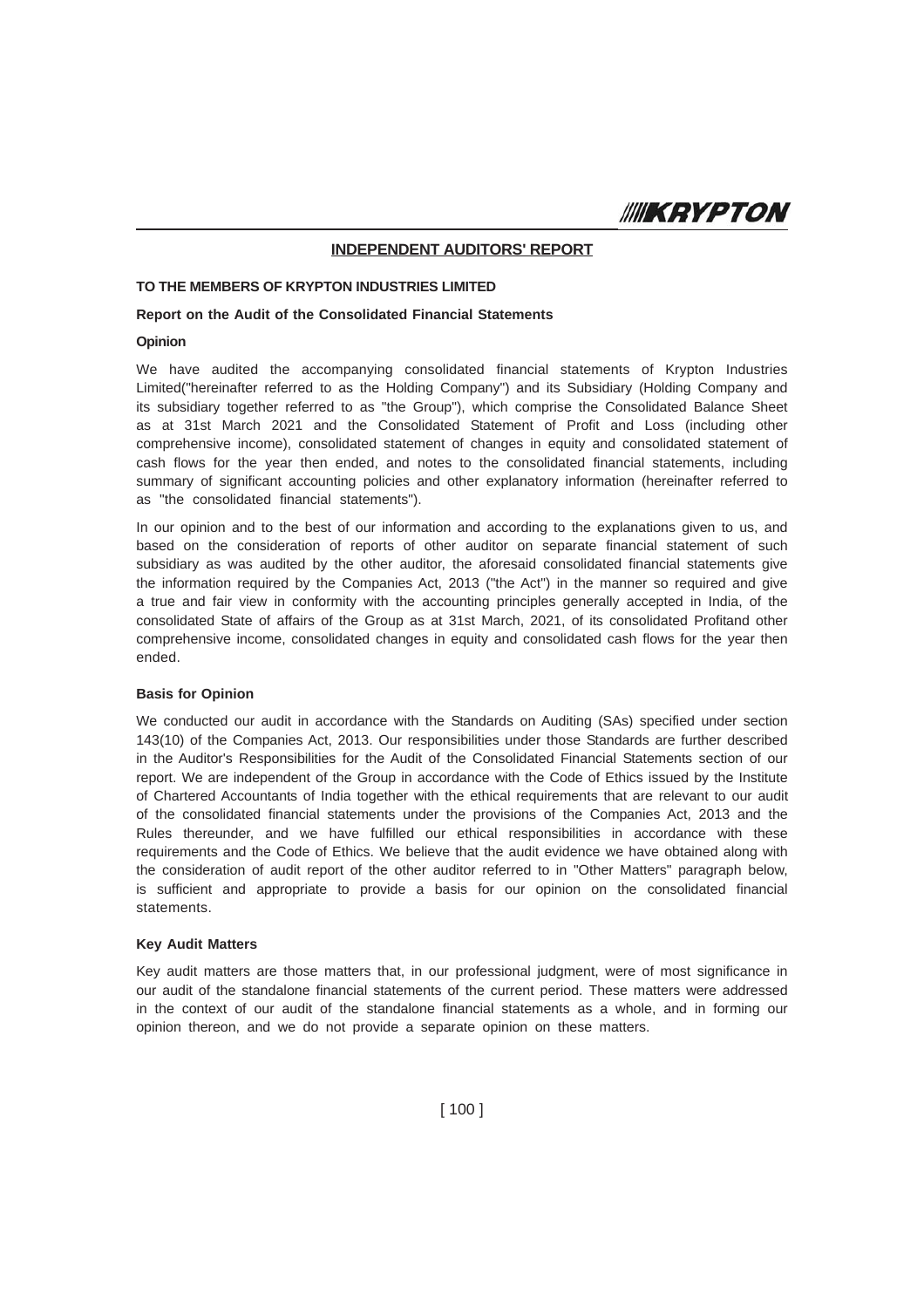

**Description of Key Audit Matter**

| The Key Audit Matter                                                                                                                                                                                                                                                                                        | How the matter was addressed in our audit                                                                                                                                                                                               |
|-------------------------------------------------------------------------------------------------------------------------------------------------------------------------------------------------------------------------------------------------------------------------------------------------------------|-----------------------------------------------------------------------------------------------------------------------------------------------------------------------------------------------------------------------------------------|
| <b>Inventories</b>                                                                                                                                                                                                                                                                                          | Our audit procedures included the following:-                                                                                                                                                                                           |
| Refer Note 10 to the Financial Statements. Total<br>Inventory as at 31.03.2021 was Rs. 1848.56<br>Lakhs and Finished goods of Rs. 809.06 Lakhs<br>comprise 43.76 per cent of such inventory<br>holdings. Total Inventories are 43.59 per cent of<br>the total turnover of the company for FY 2020-<br>2021. | Obtaining an understanding of and<br>assessing the design, implementation and<br>operating effectiveness of management's<br>key internal controls relatingto physical<br>verification of inventories by the management<br>of the Group. |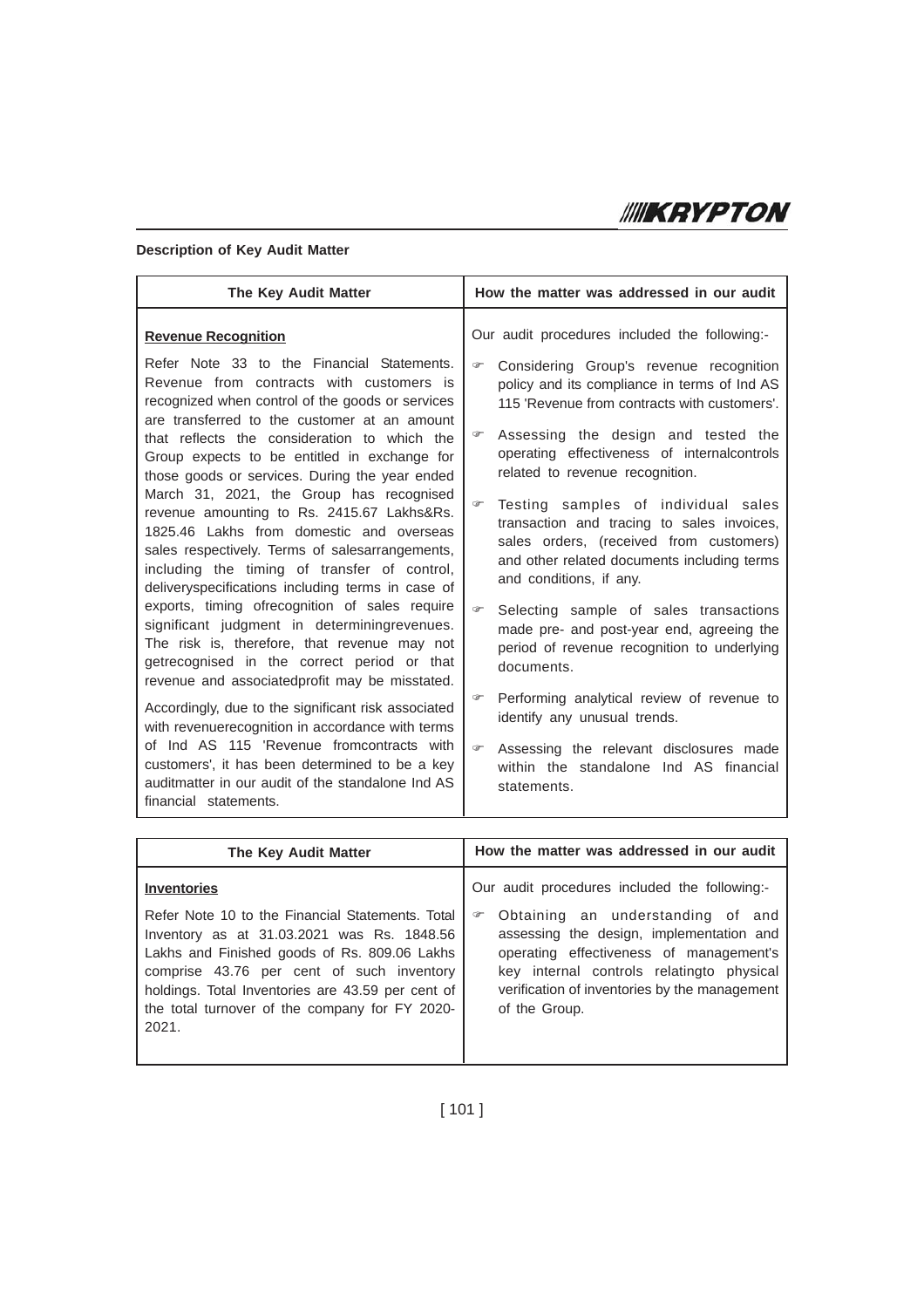| The Key Audit Matter                                                                                                                                                                                                                                                                                                                                                                                                                                                                                                                                                                                                                                                                                                                                                                                                                                           | How the matter was addressed in our audit                                                                                                                                                                                                                                                                                                                                                                                                                                        |
|----------------------------------------------------------------------------------------------------------------------------------------------------------------------------------------------------------------------------------------------------------------------------------------------------------------------------------------------------------------------------------------------------------------------------------------------------------------------------------------------------------------------------------------------------------------------------------------------------------------------------------------------------------------------------------------------------------------------------------------------------------------------------------------------------------------------------------------------------------------|----------------------------------------------------------------------------------------------------------------------------------------------------------------------------------------------------------------------------------------------------------------------------------------------------------------------------------------------------------------------------------------------------------------------------------------------------------------------------------|
| The inventories are counted by the Group on a<br>œ<br>cyclical basis and accordingly provisions for<br>obsolescence including revision in valuation to<br>Net Realizable Value, if any, of inventories are<br>assessed and recognized by the management<br><b>P</b><br>in the financial statements based on<br>management estimation as at the end of the<br>reporting period. Significant degree of judgment<br>is thereby required to assess the net realizable<br>$\sigma$<br>value of the inventories and appropriate level of<br>provisioning for items which may beultimately<br>sold below cost. Such judgment includes<br>management's expectations forfuture sale<br>volumes, inventory liquidation plans and future<br>selling prices less cost tosell.<br>Such high holdings, existence and valuation of<br>inventories make it a key audit matter. | Assessing whether items in the inventory<br>ageing report prepared by themanagement<br>were classified within the appropriate ageing<br>bracket:<br>Performing a review of the provisions for<br>inventories by examining movements in the<br>balance during the current year;<br>Assessing, on a sample basis, the net<br>realizable value of inventories as calculated<br>by management with reference to prices<br>achieved and costs tosell after the financial<br>year end. |

| The Key Audit Matter                                                                                                                                                                                                                                                                                                                                                                                                                                                                                                                                                                                                                                                                                                                   | How the matter was addressed in our audit                                                                                                                                                                                                                                                                                                                                                                                                                                        |
|----------------------------------------------------------------------------------------------------------------------------------------------------------------------------------------------------------------------------------------------------------------------------------------------------------------------------------------------------------------------------------------------------------------------------------------------------------------------------------------------------------------------------------------------------------------------------------------------------------------------------------------------------------------------------------------------------------------------------------------|----------------------------------------------------------------------------------------------------------------------------------------------------------------------------------------------------------------------------------------------------------------------------------------------------------------------------------------------------------------------------------------------------------------------------------------------------------------------------------|
| <b>Deferred Tax Asset</b><br>Note 24 to<br>the<br>Financial<br>Refer<br>Statements.Deferred Tax Asset ('DTA') is<br>recognized by the Group on the Unused Tax<br>Credits and Unused Tax Losses. Total Deferred<br>Tax Asset on such matters stand at Rs. 82.91<br>Lakhs as at 31.03.2021.<br>DTA is recognized on such unused tax losses<br>and unused tax credits to the extent that future<br>taxable profit will be available against which the<br>unused tax losses and unused tax credits can<br>be utilised. The risk is, therefore, that sufficient<br>profits may not be available in the future to utilise<br>such Deferred Tax Asset.<br>Such existence and recognition of Deferred Tax<br>Asset make it a Key Audit Matter. | Our audit procedures included the following:-<br>Updating our understanding of the<br>☞<br>identifiable causes behind occurrence of tax<br>losses and assessing whether such causes<br>are likely to recur.<br>Obtaining an understanding from the<br><b>P</b><br>management and assessing the accounting<br>and financial estimates on the basis of<br>which the company shall have sufficient<br>taxable profits before expiry of unused tax<br>losses and unused tax credits. |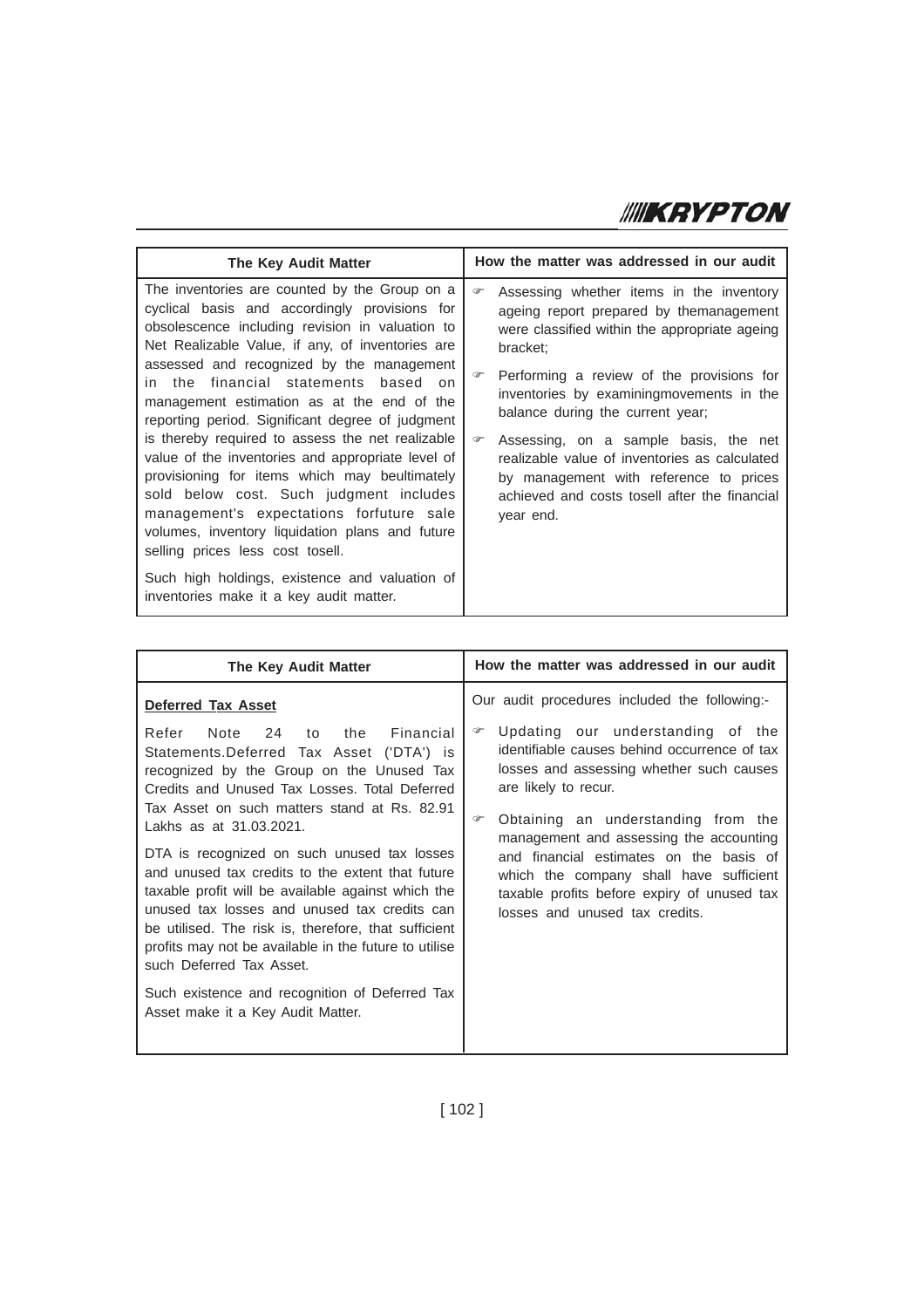#### **Information other than the Consolidated financial statements and Auditors' Report thereon**

The Holding Company's board of directors is responsible for the preparation of the other information. The other information comprises the information included in the Board's Report including Annexure to Board's Report but does not include the consolidated financial statements and our auditors' report thereon.

Our opinion on the consolidated financial statements does not cover the other information and we do not express any form of assurance conclusion thereon.

In connection with our audit of the consolidated financial statements, our responsibility is to read the other information and, in doing so, consider whether the other information is materially inconsistent with the consolidated financial statements or our knowledge obtained during the course of our audit or otherwise appears to be materially misstated.

If, based on the work we have performed, we conclude that there is a material misstatement of this other information; we are required to report that fact. We have nothing to report in this regard.

#### **Management' Responsibility for the Consolidated Financial Statements**

The Holding Company's Board of Directors is responsible for the preparation and presentation of these consolidated financial statements in term of the requirements of the Companies Act, 2013 (the Act) that give a true and fair view of the consolidated state of affairs, consolidated profit/loss and other comprehensive income, consolidated statement of changes in equity and consolidated cash flows of the Group in accordance with the accounting principles generally accepted in India, including the Indian Accounting Standards (Ind AS) specified under section 133 of the Act. The respective Board of Directors of the companies included in the Group are responsible for maintenance of adequate accounting records in accordance with the provisions of the Act for safeguarding the assets of the Group and for preventing and detecting frauds and other irregularities; selection and application of appropriate accounting policies; making judgments and estimates that are reasonable and prudent; and the design, implementation and maintenance of adequate internal financial controls, that were operating effectively for ensuring accuracy and completeness of the accounting records, relevant to the preparation and presentation of the consolidated financial statements that give a true and fair view and are free from material misstatement, whether due to fraud or error, which have been used for the purpose of preparation of the consolidated financial statements by the Directors of the Holding Company, as aforesaid.

In preparing the consolidated financial statements, the respective Board of Directors of the companies included in the Group are responsible for assessing the ability of each company to continue as a going concern, disclosing, as applicable, matters related to going concern and using the going concern basis of accounting unless the respective Board of Directors either intends to liquidate the Group or to cease operations, or has no realistic alternative but to do so.

The respective Board of Directors of the companies included in the Group is responsible for overseeing the financial reporting process of the Group.

[ 103 ]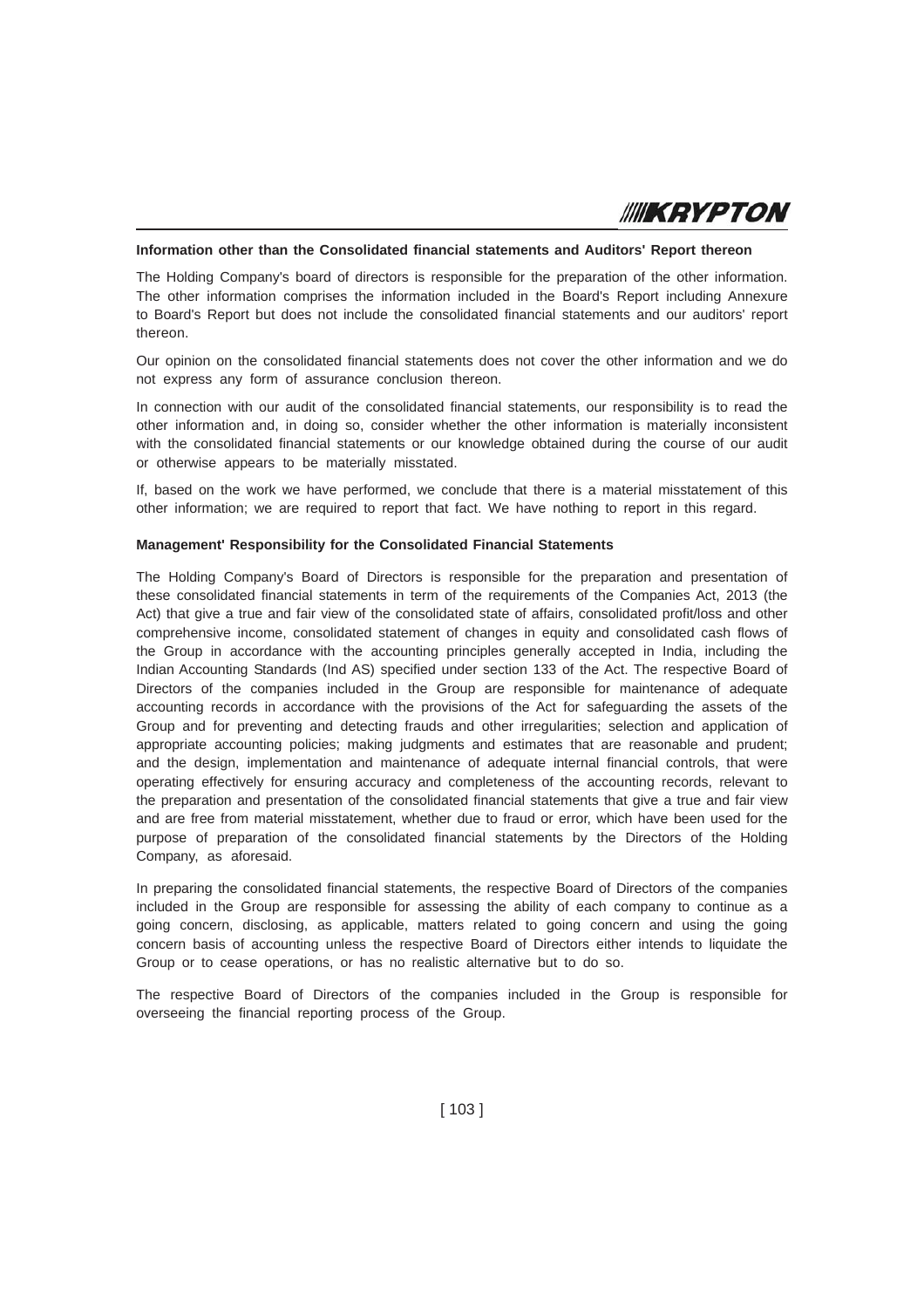**IIIKRYPTON** 

#### **Auditor's Responsibilities for the Audit of the Consolidated Financial Statements**

Our objectives are to obtain reasonable assurance about whether the consolidated financial statements as a whole are free from material misstatement, whether due to fraud or error and to issue an auditor's report that includes our opinion. Reasonable assurance is a high level of assurance, but is not a guarantee that an audit conducted in accordance with SAs will always detect a material misstatement when it exists. Misstatements can arise from fraud or error and are considered material if, individually or in the aggregate, they could reasonably be expected to influence the economic decisions of users taken on the basis of these consolidated financial statements.

As part of an audit in accordance with SAs, we exercise professional judgment and maintain professional skepticism throughout the audit. We also:

o Identify and assess the risks of material misstatement of the consolidated financial statements, whether due to fraud or error, design and perform audit procedures responsive to those risks, and obtain audit evidence that is sufficient and appropriate to provide a basis for our opinion. The risk of not detecting a material misstatement resulting from fraud is higher than for one resulting from error, as fraud may involve collusion, forgery, intentional omissions, misrepresentations, or the override of internal control.

o Obtain an understanding of internal control relevant to the audit in order to design audit procedures that are appropriate in the circumstances. Under section 143(3)(i) of the Act, we are also responsible for expressing our opinion on the internal financial controls with reference to the consolidated financial statements and the operating effectiveness of such controls based on our audit.

o Evaluate the appropriateness of accounting policies used and the reasonableness of accounting estimates and related disclosures made by management.

o Conclude on the appropriateness of management's use of the going concern basis of accounting in preparation of consolidated financial statements and, based on the audit evidence obtained, whether a material uncertainty exists related to events or conditions that may cast significant doubt on the appropriateness of this assumption. If we conclude that a material uncertainty exists, we are required to draw attention in our auditor's report to the related disclosures in the consolidated financial statements, or if such disclosures are inadequate, to modify our opinion. Our conclusions are based on the audit evidence obtained up to the date of our auditor's report. However future events or conditions may cause the Group to cease to continue as a going concern.

o Evaluate the overall presentation, structure and content of the consolidated financial statements including the disclosures and whether the consolidated financial statements represent the underlying transactions and events in a manner that achieves fair presentation.

o Obtain sufficient appropriate audit evidence regarding the financial information of such entities or business activities within the Group to express an opinion on the consolidated financial statements. We are responsible for the direction, supervision and performance of the audit of financial information of such entity included in the consolidated financial statements of which we are the independent auditors. For the other entity included in the consolidated financial statements, which have been audited by other auditor, such other auditor remains responsible for the direction, supervision and performance of the audits carried out by them. We remain solely responsible for our audit opinion.

[ 104 ]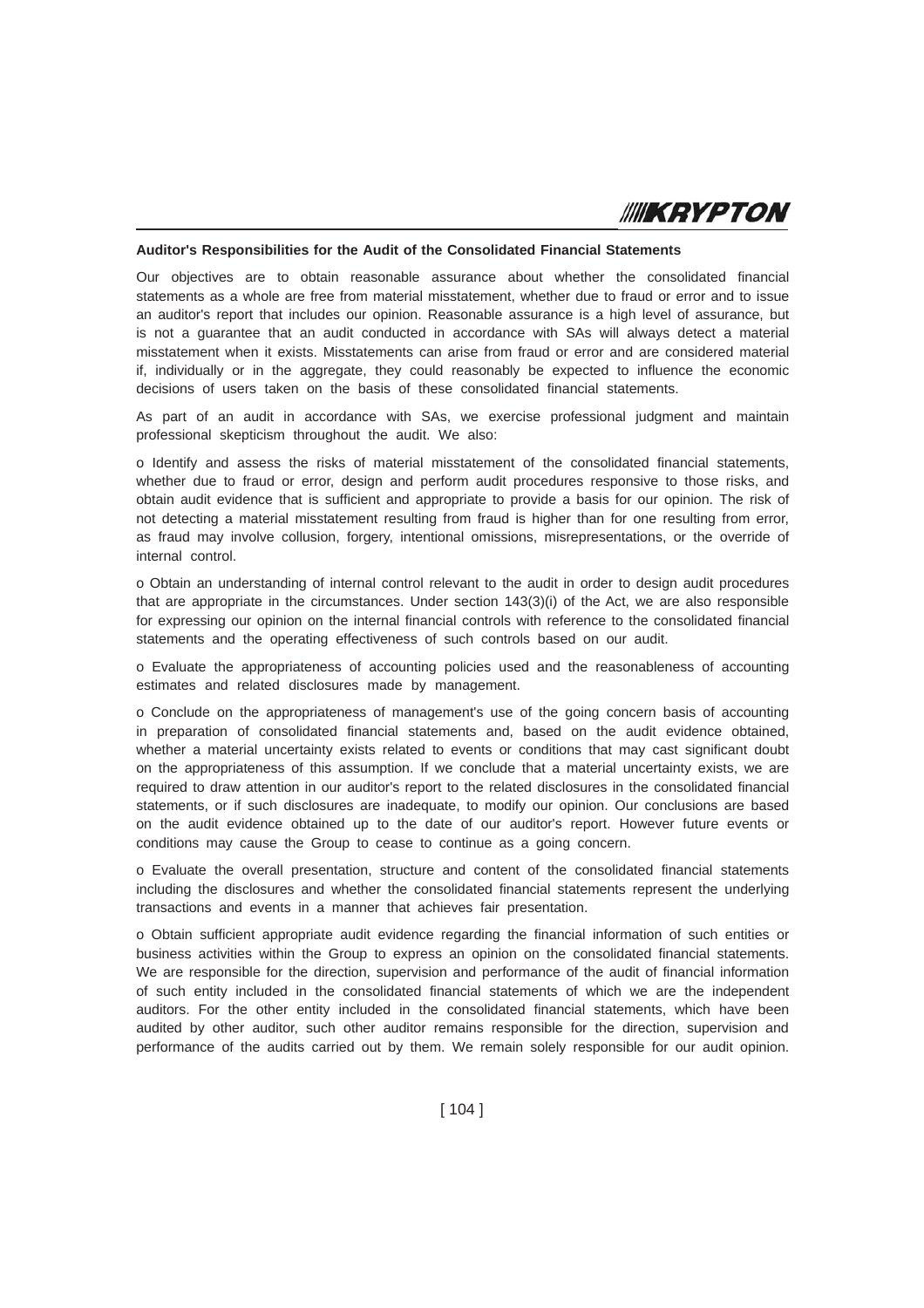Our responsibilities in this regard are further described in section titled 'Other Matters' in this audit report.

We believe that the audit evidence obtained by us along with the consideration of audit reports of the other auditors referred to in Other Matters paragraph below, is sufficient and appropriate to provide a basis for our audit opinion on the consolidated financial statements.

We communicate with those charged with governance of the Holding Company of which we are the independent auditors regarding, among other matters, the planned scope and timing of the audit and significant audit findings, including any significant deficiencies in internal control that we identify during our audit.

We also provide those charged with governance with a statement that we have complied with relevant ethical requirements regarding independence, and to communicate with them all relationships and other matters that may reasonably be thought to bear on our independence, and where applicable, related safeguards.

From the matters communicated with those charged with governance, we determine those matters that were of most significance in the audit of the consolidated financial statements of the current period and are therefore the key audit matters. We describe these matters in our auditors' report unless law or regulation precludes public disclosure about the matter or when, in extremely rare circumstances, we determine that a matter should not be communicated in our report because the adverse consequences of doing so would reasonably be expected to outweigh the public interest benefits of such communication.

### **Other Matters**

We did not audit the financial statements of the Subsidiary whose financial statements/financial information reflect total assets (before consolidation adjustments) of Rs. 264.64 Lakhs as at 31 March 2021, total revenue (before consolidation adjustments) of Rs. 1354.33 Lakhs, total net Profit after tax (before consolidation adjustments) of Rs. 163.13 Lakhs and net cash inflows of Rs135.27 Lakhs for the year ended on that date, as considered in the consolidated annual financial statements. This financial statement has been audited by its respective independent auditor whose report has been furnished to us by the Management and our opinion on the consolidated financial statements, in so far as it relates to the amounts and disclosures in respect of this subsidiary, and our report in terms of sub-section (3) of section 143 of the Act, in so far as it relates is based solely on the audit report of the other auditor.

The Subsidiary is located outside India whose financial statements and other financial information have been prepared in accordance with accounting principles generally accepted in its respective country and which have been audited by other auditor under generally accepted auditing standards applicable in its respective country. The Holding Company's management has converted the financial statements of such subsidiary located outside India from accounting principles generally accepted in its respective country to accounting principles generally accepted in India. We have audited these conversion adjustments made by the Holding Company's management. Our opinion, in so far as it relates to the balances and affairs of its Subsidiary located outside India is based on the report of such other auditor and the conversion adjustments prepared by the management of the Holding Company and audited by us.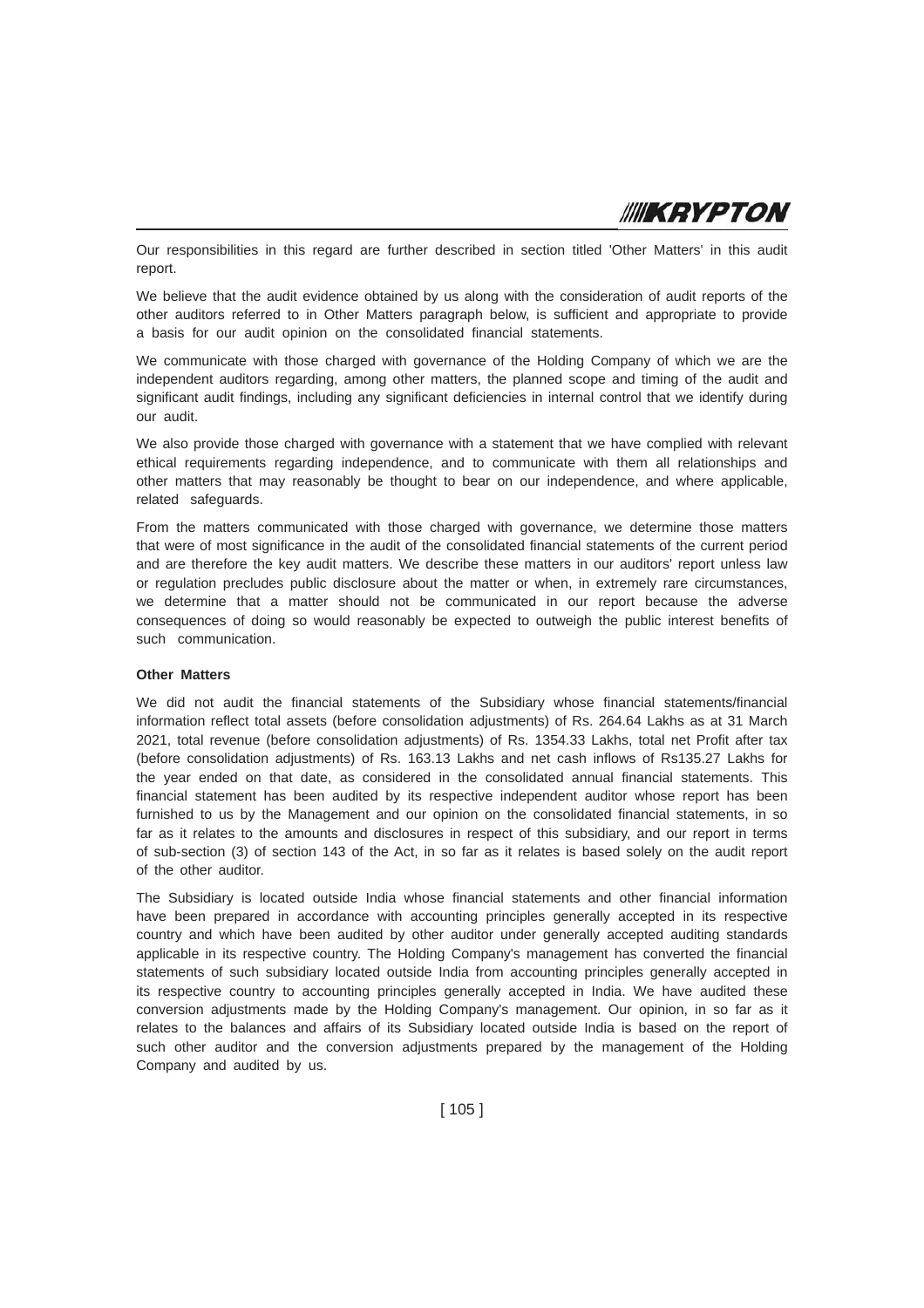Our opinion on the consolidated annual financial statements, and our report on Other Legal and Regulatory Requirements below, is not modified in respect of the above matters with respect to our reliance on the work done and the reports the other auditor and the financial statements/financial information certified by the Management.

### **Report on Other Legal and Regulatory Requirements**

- 1. As required by section 143(3) of the Act, based on our audit of the Holding Company and on consideration of report of the other auditor on separate financial statement of such subsidiary as were audited by other auditor, as noted in the 'Other Matters' paragraph, we report, to the extent applicable, that:
	- (a) We have sought and obtained all the information and explanations which to the best of our knowledge and belief were necessary for the purposes of our audit of the aforesaid consolidated financial statements.
	- (b) In our opinion, proper books of account as required by law relating to preparation of the aforesaid consolidated financial statements have been kept by the Company so far as it appears from our examination of those books and report of the other auditor.
	- (c) The Consolidated Balance Sheet and the Consolidated Statement of Profit and Loss (including other comprehensive income), the consolidated statement of changes in equity and the consolidated statement of cash flows dealt with by this Report are in agreement with the books of account maintained for the purpose of preparation of the consolidated financial statements.
	- (d) In our opinion, the aforesaid Consolidated financial statements comply Ind AS specified under Section 133 of the Act.
	- (e) On the basis of written representations received from the directors of the Holding Company as on 31st March, 2021 taken on record by the Board of Directors of the Holding Company, none of the directors of the Holding Company is disqualified as on 31st March, 2021, from being appointed as a director in terms of Section 164(2) of the Act.
	- (f) With respect to the adequacy of the internal financial controls over financial reporting of the Holding Company and the operating effectiveness of such controls, refer to our separate report in "Annexure A". Our report expresses an unmodified opinion on the adequacy and operating effectiveness of the Holding Company's internal financial controls over financial reporting.; and
	- (g) With respect to the other matters to be included in the Auditor's Report in accordance with Rule 11 of the Companies (Audit and Auditors) Rules, 2014, in our opinion and to the best of our information and according to the explanations given to us and based on the consideration of the report of the other auditor on separate financial statement:
		- (i) The Group, as detailed in Note 44 to the consolidated financial statements has disclosed the impact of pending litigations as on March 31, 2021 on its financial position in its consolidated financial statements.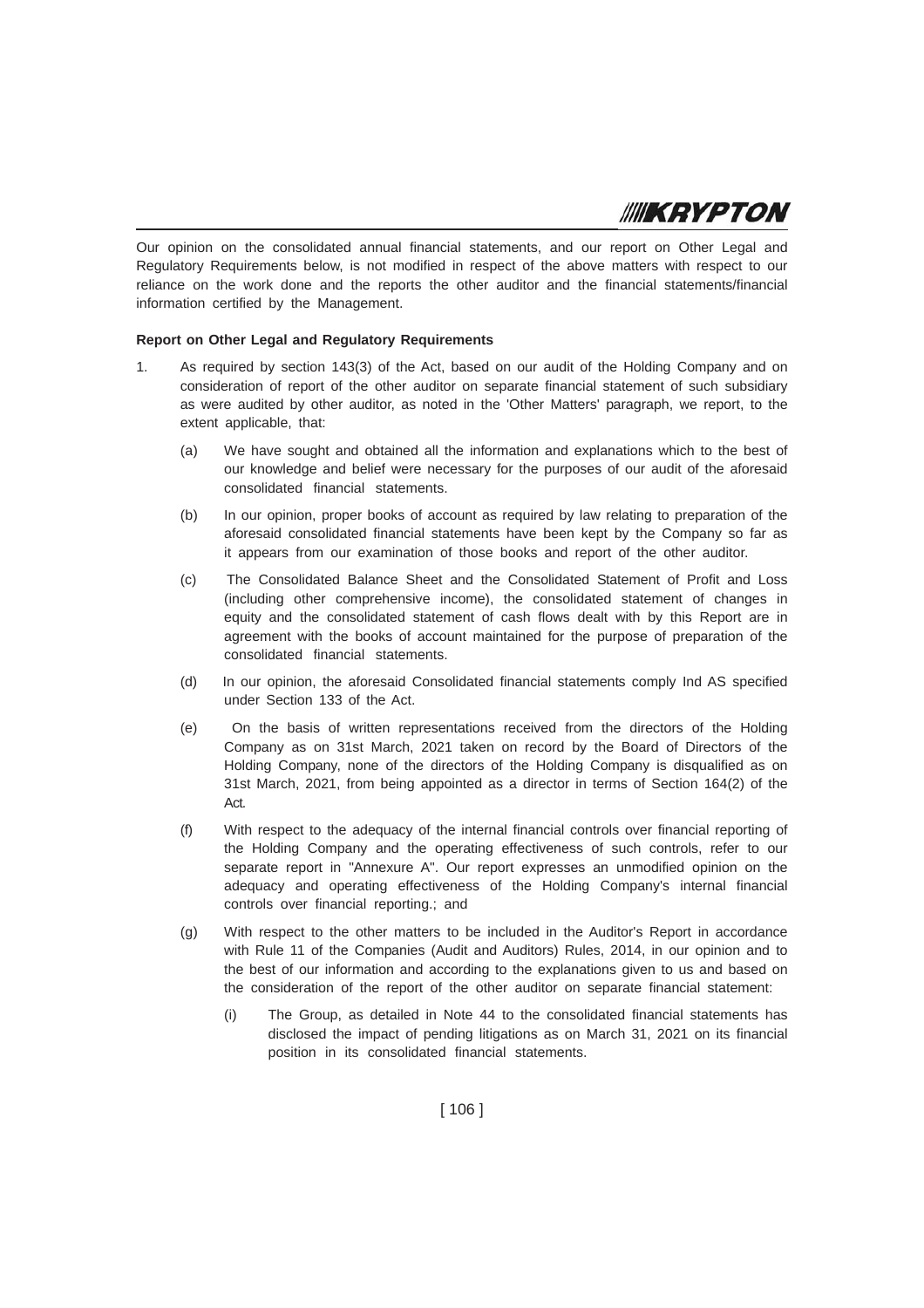**IIIKRYPTON** 

- (ii) The Group did not have any long-term contracts including derivative contracts for which there were any material foreseeable losses.
- (iii) There were no amounts which were required to be transferred to the Investor Education and Protection Fund by the Holding Company.

### **2. With respect to the matter to be included in the Auditors' Report under Section 197(16):**

In our opinion and according to the information and explanations given to us, the remuneration paid by the Holding company to its directors during the current year is in accordance with the provisions of Section 197 of the Act. The remuneration paid to any director by the Holding Company is not in excess of the limit laid down under Section 197 of the Act. The Ministry of Corporate Affairs has not prescribed other details under Section 197(16) which are required to be commented upon by us.

> For **P. K. Luharuka & Co.** Chartered Accountants Firm Registration No.: 322020E

Place : Kolkata Dated : The 14th Day of August, 2021 **Pradeep Kumar Luharuka**

Partner

Membership No. 055782 UDIN : 21055782AAAADI7528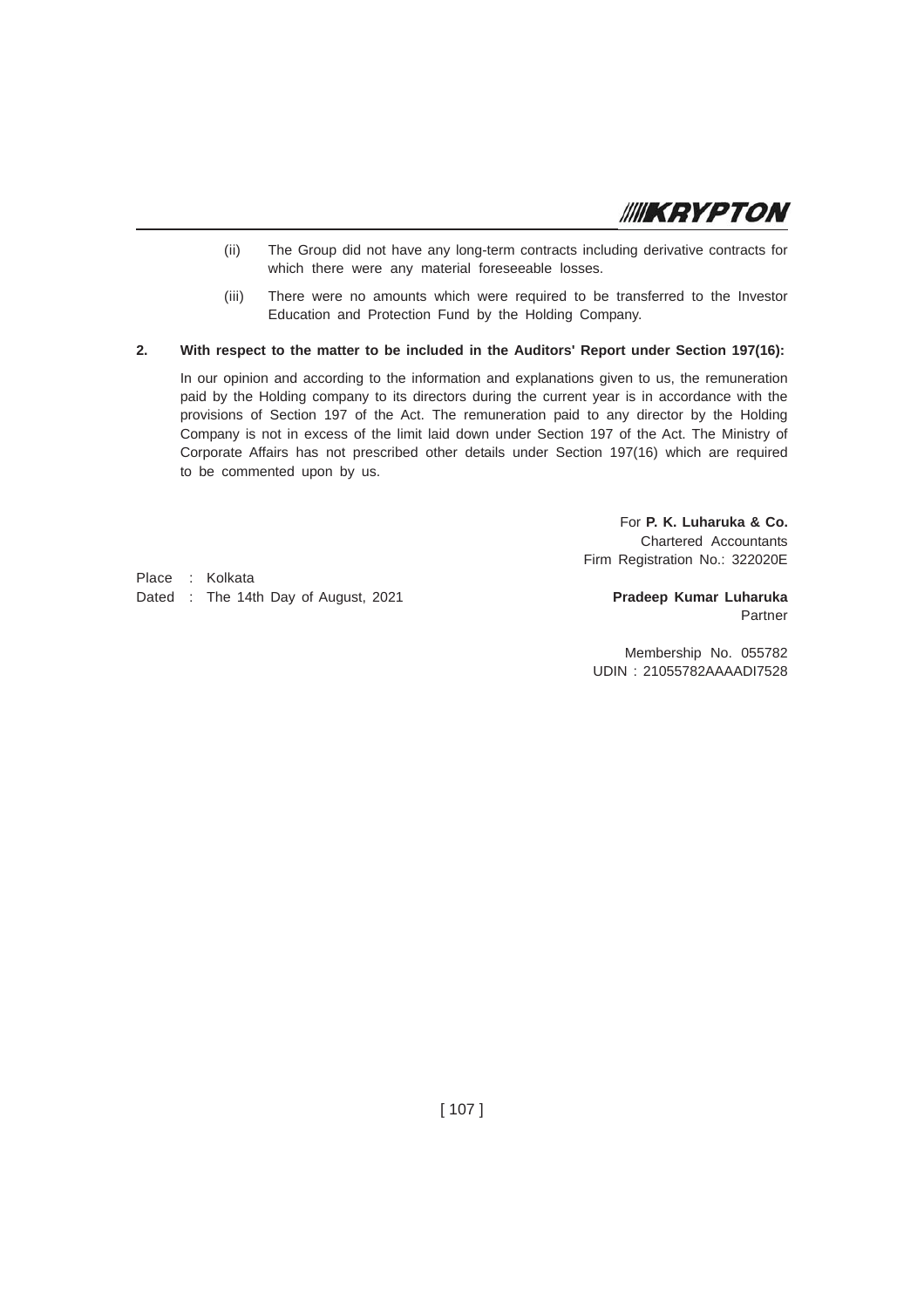### **Annexure "A" to Independent Auditors' Report On the Consolidated Financial Statements of Krypton Industries Limited for the year ended 31 March 2021**

Referred to in Clause (f) of Paragraph 1 under "Report on other Legal and Regulatory Requirements" of our report of even date to the financial statements of the company for the year ended March 31, 2021.

### **Report on the Internal Financial Controls Over Financial Reporting under Clause (i) of Sub-section 3 of Section 143 of the Companies Act, 2013 ("the Act")**

We have audited the internal financial controls over financial reporting with reference to consolidated financial statements of Krypton Industries Limited (hereinafter referred to as "the Holding Company") as of March 31, 2021 in conjunction with our audit of the consolidated financial statements of the Company for the year ended and as on March 31, 2021.

#### **Management's Responsibility for Internal Financial Controls**

The Holding Company's management is responsible for establishing and maintaining internal financial controls based on the internal control over financial reporting criteria with reference to the consolidated financial statements established by the Holding Company considering the essential components of internal control stated in the Guidance Note on Audit of Internal Financial Controls over Financial Reporting (the "Guidance Note") issued by the Institute of Chartered Accountants of India. These responsibilities include the design, implementation and maintenance of adequate internal financial controls that were operating effectively for ensuring the orderly and efficient conduct of its business, including adherence to the Holding Company's policies, the safeguarding of its assets, the prevention and detection of frauds and errors, the accuracy and completeness of the accounting records, and the timely preparation of reliable financial information, as required under the Companies Act, 2013.

#### **Auditor's Responsibility**

Our responsibility is to express an opinion on internal financial controls over financial reporting with reference to consolidated financial statements based on our audit.

We conducted our audit in accordance with the Guidance Note and the Standards on Auditing prescribed under Section 143(10) of the Companies Act, 2013, to the extent applicable to an audit of internal financial controls, both applicable to an audit of Internal Financial Control, and both issued by the Institute of Chartered Accountants of India. Those Standards and the Guidance Note require that we comply with ethical requirements and plan and perform the audit to obtain reasonable assurance about whether adequate internal financial controls over financial reporting with reference

[ 108 ]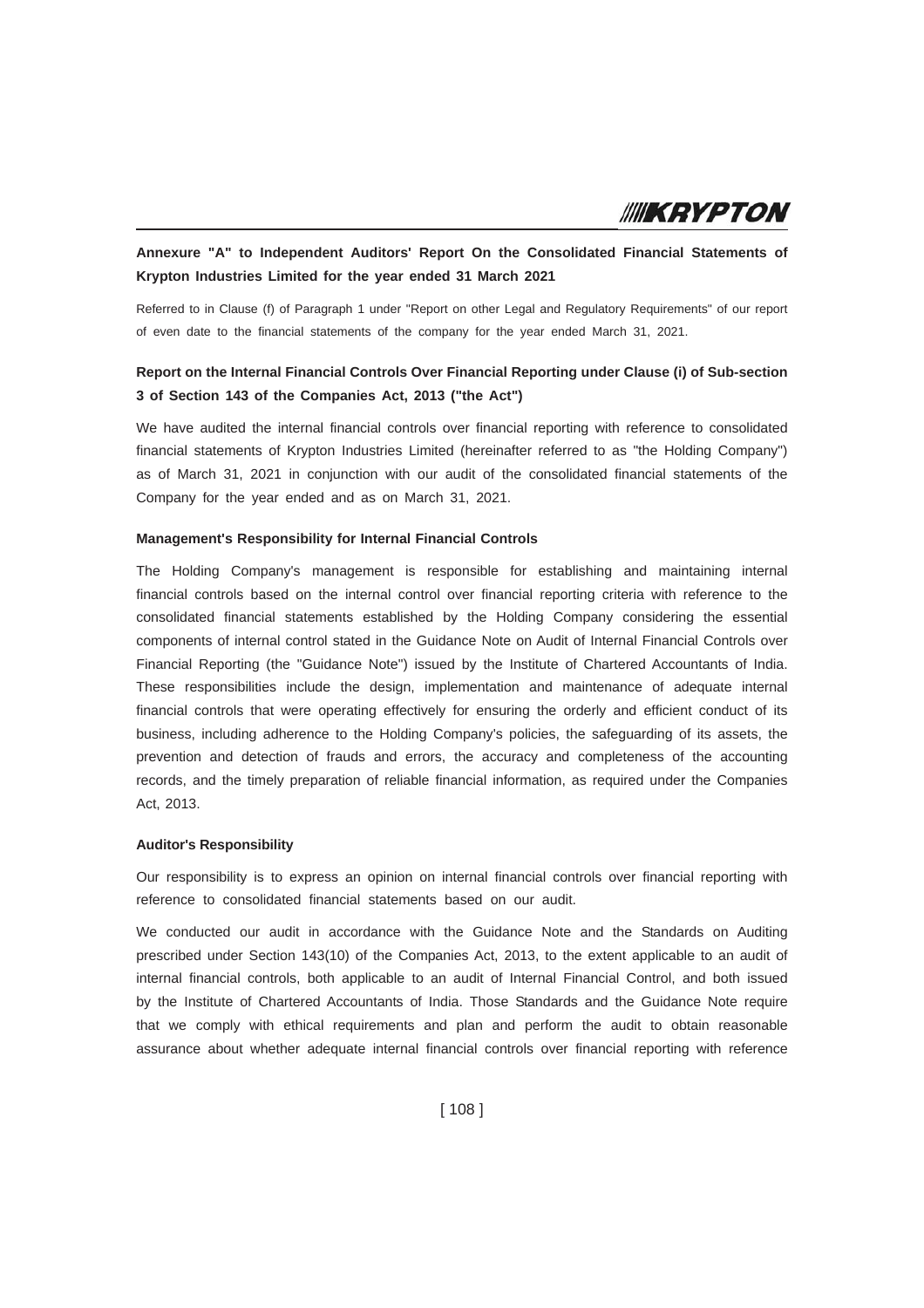to consolidated financial statements were established and maintained and if such controls operated effectively in all material respects.

Our audit involves performing procedures to obtain audit evidence about the adequacy of the internal financial controls system over financial reporting with reference to consolidated financial statements and their operating effectiveness. Our audit of internal financial controls over financial reporting with reference to consolidated financial statements included obtaining an understanding of internal financial controls over financial reporting with reference to consolidated financial statements, assessing the risk that a material weakness exists, and testing and evaluating the design and operating effectiveness of internal control based on the assessed risk. The procedures selected depend on the auditor's judgment, including the assessment of the risks of material misstatement of the standalone financial statements, whether due to fraud or error.

We believe that the audit evidence we have obtained is sufficient and appropriate to provide a basis for our audit opinion on the Company's internal financial controls system over financial reporting with reference to consolidated financial statements.

#### **Meaning of Internal Financial Controls over Financial Reporting**

A company's internal financial control over financial reporting with reference to consolidated financial statement is a process designed to provide reasonable assurance regarding the reliability of financial reporting and the preparation of financial statements for external purposes in accordance with generally accepted accounting principles. A company's internal financial control over financial reporting with reference to consolidated financial statement includes those policies and procedures that: (1) pertain to the maintenance of records that, in reasonable detail, accurately and fairly reflect the transactions and dispositions of the assets of the company; (2) Provide reasonable assurance that transactions are recorded as necessary to permit preparation of financial statements in accordance with generally accepted accounting principles, and that receipts and expenditures of the company are being made only in accordance with authorizations of management and directors of the company; and (3) Provide reasonable assurance regarding prevention or timely detection of unauthorized acquisition, use, or disposition of the company's assets that could have a material effect on the consolidated financial statements.

#### **Inherent Limitations of Internal Financial Controls over Financial Reporting**

Because of the inherent limitations of internal financial controls over financial reporting with reference to consolidated financial statements, including the possibility of collusion or improper management override of controls, material misstatements due to error or fraud may occur and not be detected. Also,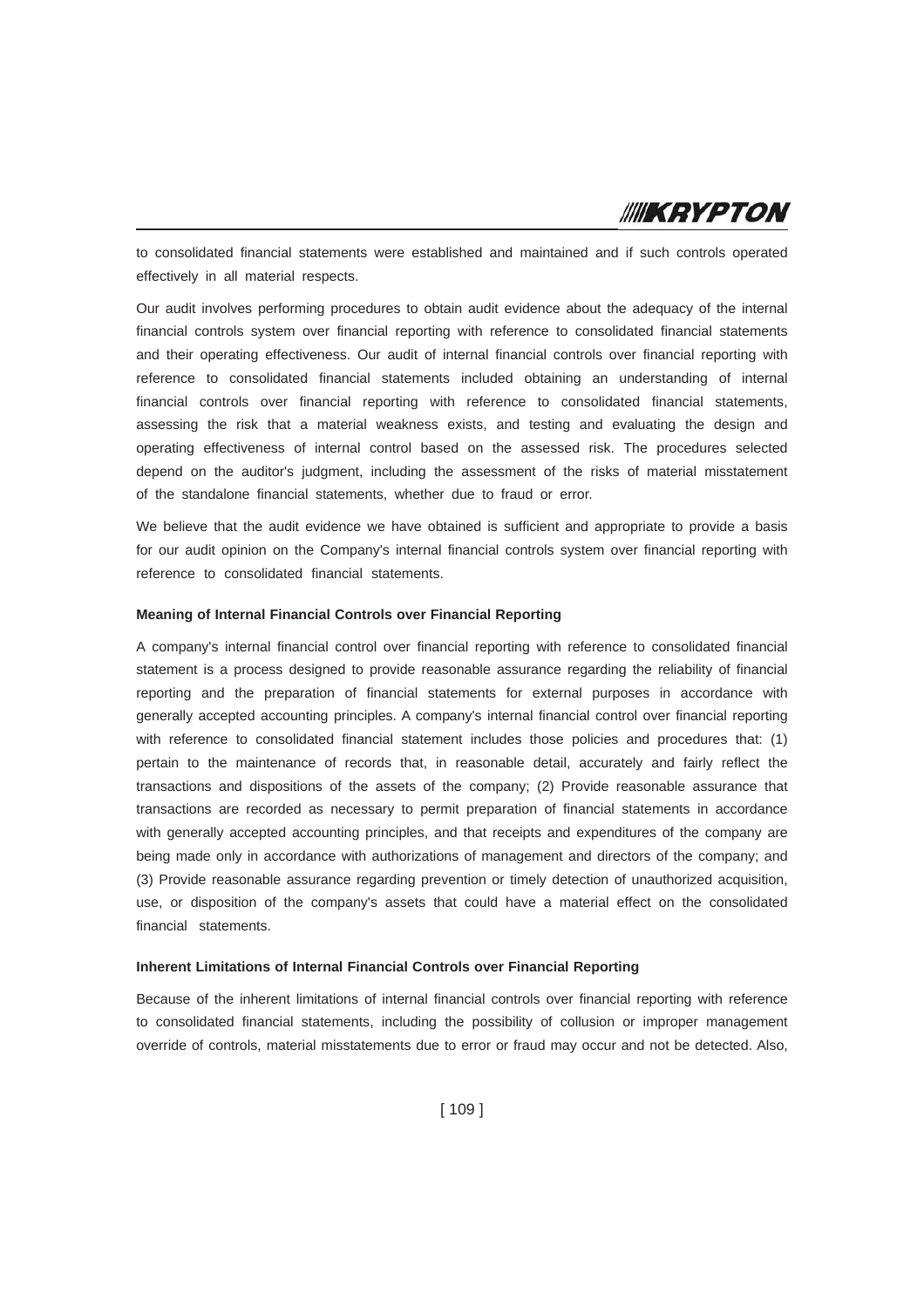projections of any evaluation of the internal financial controls over financial reporting with reference to consolidated financial statements to future periods are subject to the risk that the internal financial control over financial reporting may become inadequate because of changes in conditions, or that the degree of compliance with the policies or procedures may deteriorate.

#### **Opinion**

In our opinion, to the best of our information and according to the explanations given to us, the Holding Company has, in all material respects, an adequate internal financial controls system over financial reporting with reference to consolidated financial statements and such internal financial controls over financial reporting were operating effectively as at March 31, 2021, based on the internal financial control over financial reporting criteria with reference to consolidated financial statement established by the Holding Company considering the essential components of internal control stated in the Guidance Note on Audit of Internal Financial Controls over Financial Reporting issued by the Institute of Chartered Accountants of India.

> **For P. K. Luharuka & Co.** Chartered Accountants Firm Registration No.: 322020E

Place: Kolkata Partner Partner Partner Partner Partner Partner Partner Partner Partner Dated: The 14th Day of August, 2021 Membership No. 055782

**Pradeep Kumar Luharuka** UDIN : 21055782AAAADI7528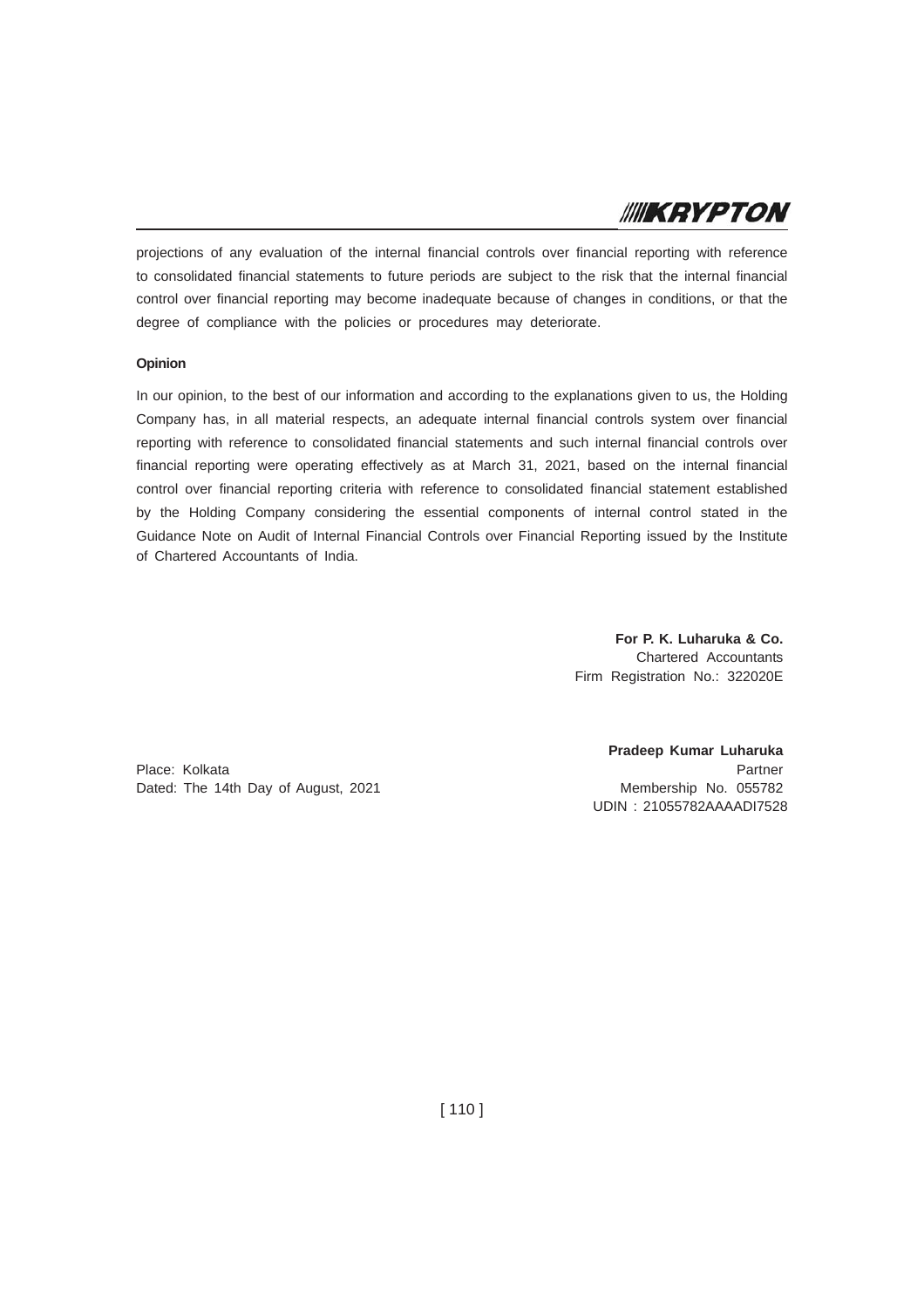|               | <b>PARTICULARS</b>                   | Note No.     | As at<br>31/03/2021 | Aat<br>31/03/2020<br>(₹ in Thousands) (₹ in Thousands) |
|---------------|--------------------------------------|--------------|---------------------|--------------------------------------------------------|
| <b>ASSETS</b> |                                      |              |                     |                                                        |
|               | <b>Non Current Assets</b>            |              |                     |                                                        |
| (a)           | Property, Plant and Equipment        | "2"          | 152,271.21          | 157,078.80                                             |
| (b)           | <b>Right of Use Assets</b>           | "3"          | 5,319.42            | 6,562.35                                               |
| (c)           | Capital Work -in- Progress           | "4"          | 7,026.19            | 2,606.14                                               |
| (d)           | <b>Financial Assets</b>              |              |                     |                                                        |
| (i)           | Investments                          | "5"          | 1,050.32            | 1,027.45                                               |
| (ii)          | <b>Trade Receivables</b>             |              |                     |                                                        |
| (iii)         | Long Term Loans                      | "6"          | 12,015.10           | 10,931.21                                              |
| (iv)          | other Financial Assets               | "7"          | 3,965.06            | 3,426.56                                               |
| (e)           | Non-Current Tax Assets               | "8"          | 5,728.20            | 4,776.37                                               |
| (f)           | <b>Other Non-Current Assets</b>      | "9"          | 250.00              |                                                        |
|               |                                      |              | 187,625.50          | 186,408.88                                             |
|               | <b>Current Assets</b>                |              |                     |                                                        |
|               | Inventories                          | "10"         | 184856.40           | 187,582.22                                             |
| (a)<br>(b)    | <b>Financial Assets</b>              |              |                     |                                                        |
| (i)           | Investments                          |              |                     |                                                        |
| (ii)          | <b>Trade Receivables</b>             | "11"         | 66608.85            | 72,015.04                                              |
| (iii)         | Cash & Cash Equivalent               | "12"         | 21426.07            | 5,849.78                                               |
| (iv)          | Bank Balances other than (iii) above | "13"         | 6201.96             | 7,764.11                                               |
| (v)           | Short Term Loans                     | "14"         | 3751.47             | 3,951.47                                               |
| (vi)          | <b>Other Financial Assets</b>        | "15"         | 7916.96             | 2,462.14                                               |
| (c)           | <b>Current Tax Assets</b>            | "16"         | 30067.21            | 22,624.75                                              |
| (d)           | <b>Other Current Assets</b>          | "17"         | 43205.52            | 29,556.87                                              |
|               |                                      |              | 364,034.44          | 331,806.38                                             |
|               | <b>Total Assets</b>                  |              | 551,659.94          | 518,215.26                                             |
|               |                                      |              |                     |                                                        |
|               | <b>EQUITY AND LIABILITIES</b>        |              |                     |                                                        |
| <b>Equity</b> |                                      |              |                     |                                                        |
| (a)           | <b>Equity Share Capital</b>          | "18"<br>"19" | 146,971.30          | 146,971.30                                             |
| (b)           | <b>Other Equity</b>                  |              | 144,500.49          | 127,886.63                                             |
| (b)           | Non-Controlling Interest             | "20"         | 1,920.83            | 118.16                                                 |
|               |                                      |              | 293,392.62          | 274,976.09                                             |

### **Consolidated Balance Sheet as at 31st March, 2021**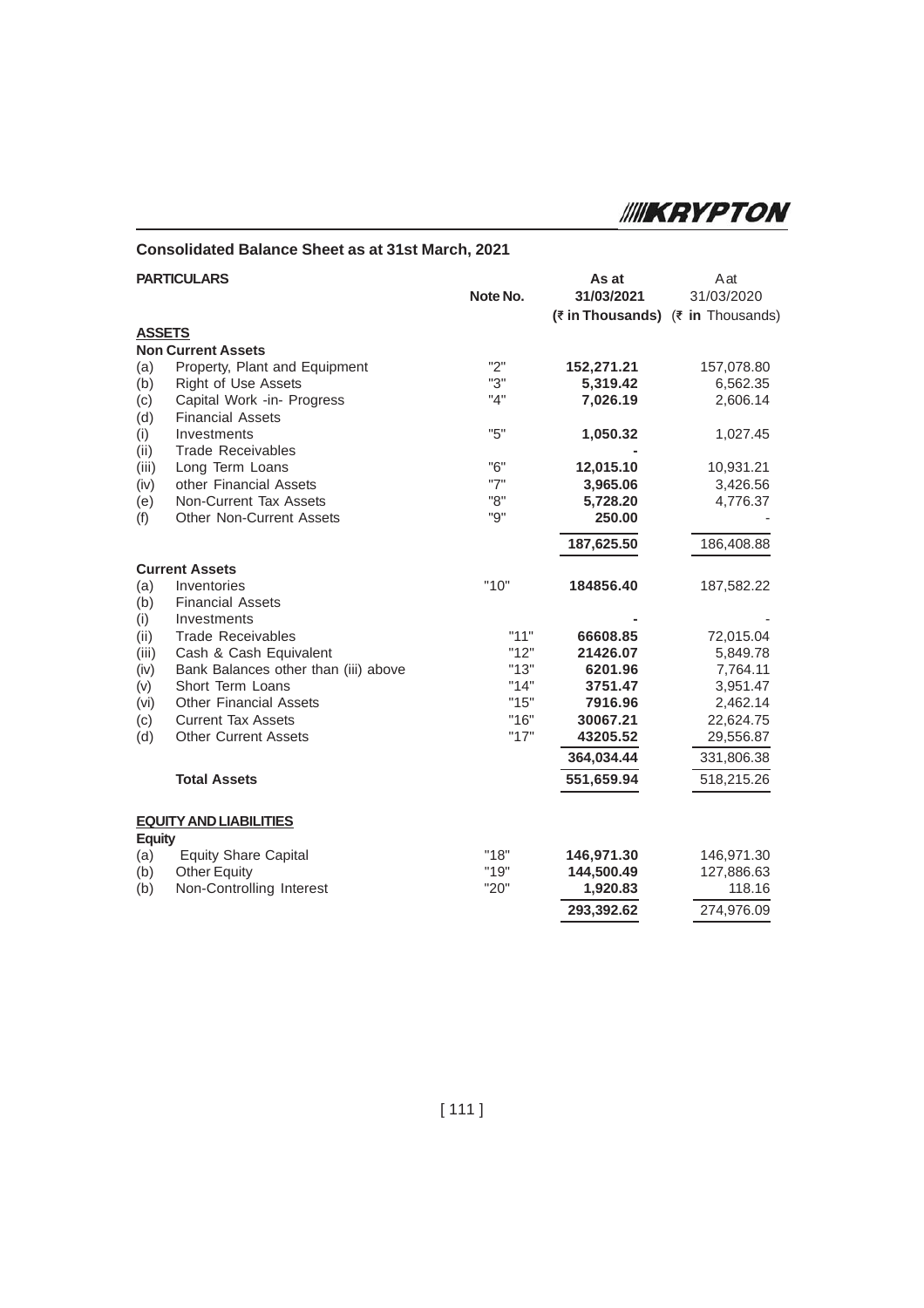#### **Consolidated Balance Sheet as at 31st March, 2021 PARTICULARS As at** A at **Note No. 31/03/2021** 31/03/2020 **(" in Thousands)** (**" in** Thousands) **LIABILITIES Non-Current Liabilities** (a) Financial Liabilities (i) Borrowings "21" **55641.11** 43,990.96 (ii) Other Financial Liabilities<br>
(iii) Non- Current Lease Liability<br> **2265.31** 6.210.33 (iii) Non- Current Lease Liability (b) Long Term Provisions "23" **6120.61** 5,602.27 (c) Deferred Tax Liabilities (Net) "24" **4522.16** 5,226.46 (d) Other Non-Current Tax Liabilities  $"25"$  219.95 (e) Other Non-Current Liabilities  $\frac{1}{68.769.14}$   $\frac{1}{61.030.02}$  $68,769,14$ **Current Liabilities** (a) Financial Liabilities (i) Borrowings "26" **74640.88** 92,843.49  $(iii)$  Trade Payables - Total Outstanding dues of Micro & Small Enterprise **3899.82** - - Total Outstanding dues of other than Micro & Small Enterprise **51081.38** 25,069.76 (iii) Other Financial Liabilities "28" **45123.13** 32,256.01 (iv) Lease Liabilities "29" **2065.89** 1,679.15 (b) Other Current Liabilities (b) Other Current Liabilities (b) **5576.04** 25,666.17<br>
(c) Current Tax Liabilities (Net) **1998** 3773.43 3.308.28 (c) Current Tax Liabilities (Net) **3773.43** (d) Provisions "32" **3337.61** 1,386.29 **189,498.18** 182,209.15 **Total Equity And Liabilities 551,659.94** 518,215.26

Summary of significant accounting policies "1"

The accompanying notes are an integral part of the financial statements.

Company Secretary

**JAY SINGH BARDIA VINAY SIPANI** In terms of our attached report of even date<br>Managing Director Chief Financial Officer For**P.K.LUHARUKA&CO.** Managing Director Chief Financial Officer For **P. K. LUHARUKA & CO.** (DIN : 00467932) **CHARTERED ACCOUNTANTS Firm Registration No.322020E**

**PRADEEP KUMAR SINGH ARTI BAID**<br>Director Company Secre (DIN : 00386800)

Place: Kolkata **PARTNER**<br>Dated: The 14th Day of August, 2021 **PARTNER** Dated: The 14th Day of August, 2021

**PRADEEP KUMAR LUHARUKA**

[ 112 ]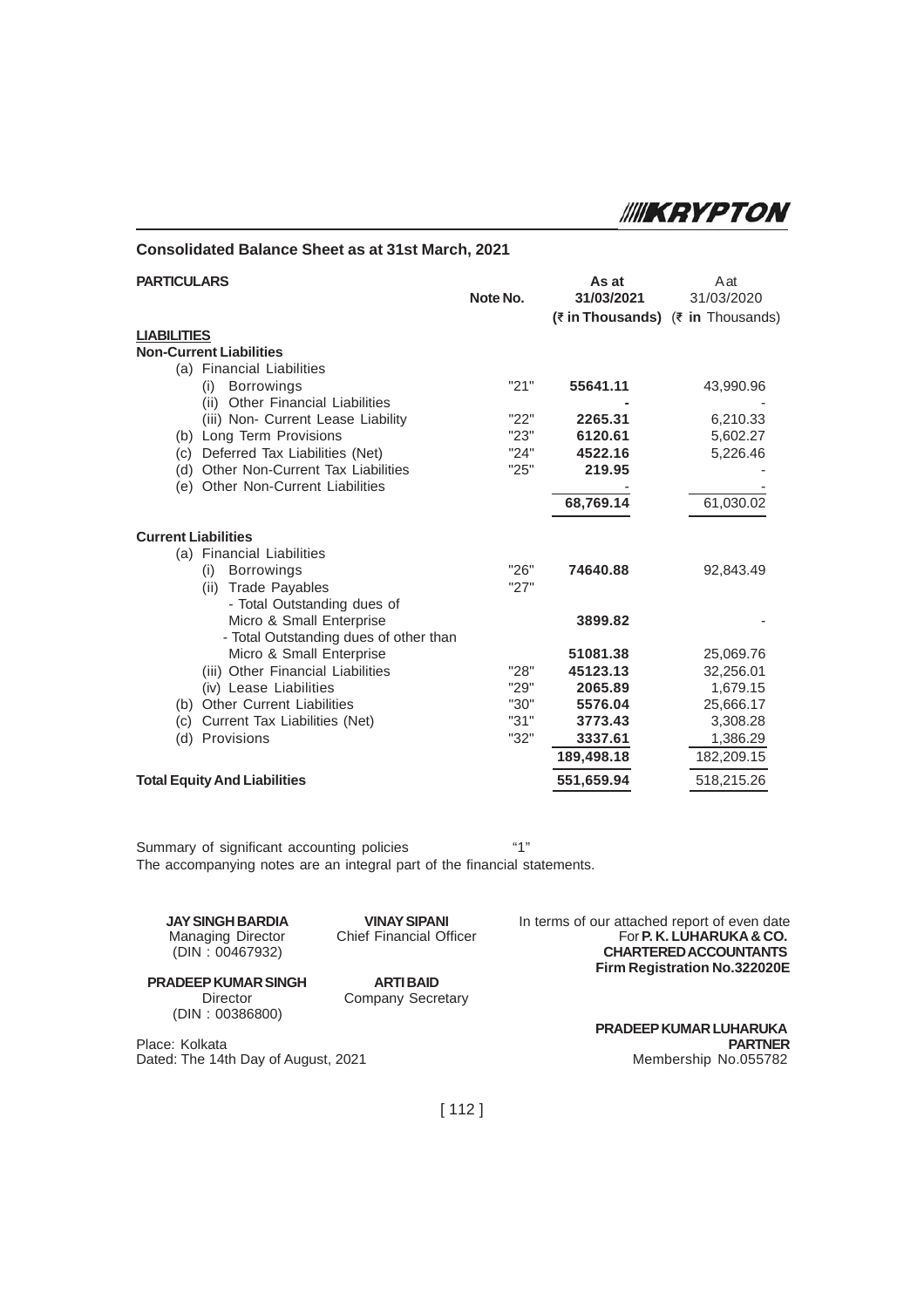| <b>PARTICULARS</b>                                                                                                                                               | Note No.             | As at<br>31/03/2021                | Aat<br>31/03/2020<br>(₹ in Thousands) (₹ in Thousands) |
|------------------------------------------------------------------------------------------------------------------------------------------------------------------|----------------------|------------------------------------|--------------------------------------------------------|
| <b>REVENUES</b><br>Gross Revenue from Operations<br><b>Net Revenue from Operations</b><br>Other Income                                                           | "33"<br>"34"         | 425723.38<br>425723.38<br>24128.32 | 285,106.46<br>285,106.46<br>6,261.31                   |
| <b>Total Revenue</b>                                                                                                                                             |                      | 449851.70                          | 291,367.77                                             |
| <b>EXPENSES</b>                                                                                                                                                  |                      |                                    |                                                        |
| Cost of Materials Consumed<br>Purchase of Stock in Trade                                                                                                         | "35"                 | 130551.90<br>94596.59              | 113,322.17<br>16,099.22                                |
| Changes in Inventories<br><b>Employee Benefits Expenses</b><br>Power and Fuel                                                                                    | "36"<br>"37"<br>"38" | 14122.79<br>63559.55<br>8037.37    | (15, 461.07)<br>65,733.11<br>9,425.54                  |
| <b>Finance Cost</b><br>Depreciation and Amortization                                                                                                             | "39"<br>"40"         | 17902.09<br>16014.99               | 16,687.96<br>17,244.03                                 |
| <b>Other Expenses</b><br><b>Total Expenses</b>                                                                                                                   | "41"                 | 83548.60<br>428333.88              | 67,610.81<br>290,661.77                                |
| Profit before Tax<br>Tax Expenses:<br><b>Current Tax</b><br>Deferred Tax                                                                                         | "42"                 | 21517.82<br>3,435.60<br>(739.59)   | 706.00<br>(4,040.18)                                   |
| Profit/ (Loss) for the Year                                                                                                                                      |                      | 2,696.01<br>18,821.81              | (4,040.18)<br>4,746.18                                 |
| <b>Other Comprehensive Income</b>                                                                                                                                |                      |                                    |                                                        |
| Items that will not be reclassified subsquently to Profit & Loss<br>i.<br>Remeasurement of post -employment benefits plans<br>ii.<br>Tax relating to above items |                      | 95.47<br>24.82<br>70.65            | (724.84)<br>(188.46)<br>(536.38)                       |
| Items that will be reclassified subsquently to Profit & Loss<br>i.<br>Change in foreign Currency Translation Reserve<br>ii.<br>Tax relating to above items       |                      | (353.70)                           | 87.01                                                  |
|                                                                                                                                                                  |                      | (353.70)                           | 87.01                                                  |
| Total other Comprehensive Income for the year net of tax                                                                                                         |                      | (283.05)                           | (449.37)                                               |
| Total Comprehensive Income for the year                                                                                                                          |                      | 18,538.76                          | 4,296.81                                               |

### **Consolidated Statement of Profit and Loss for the year ended 31st March, 2021**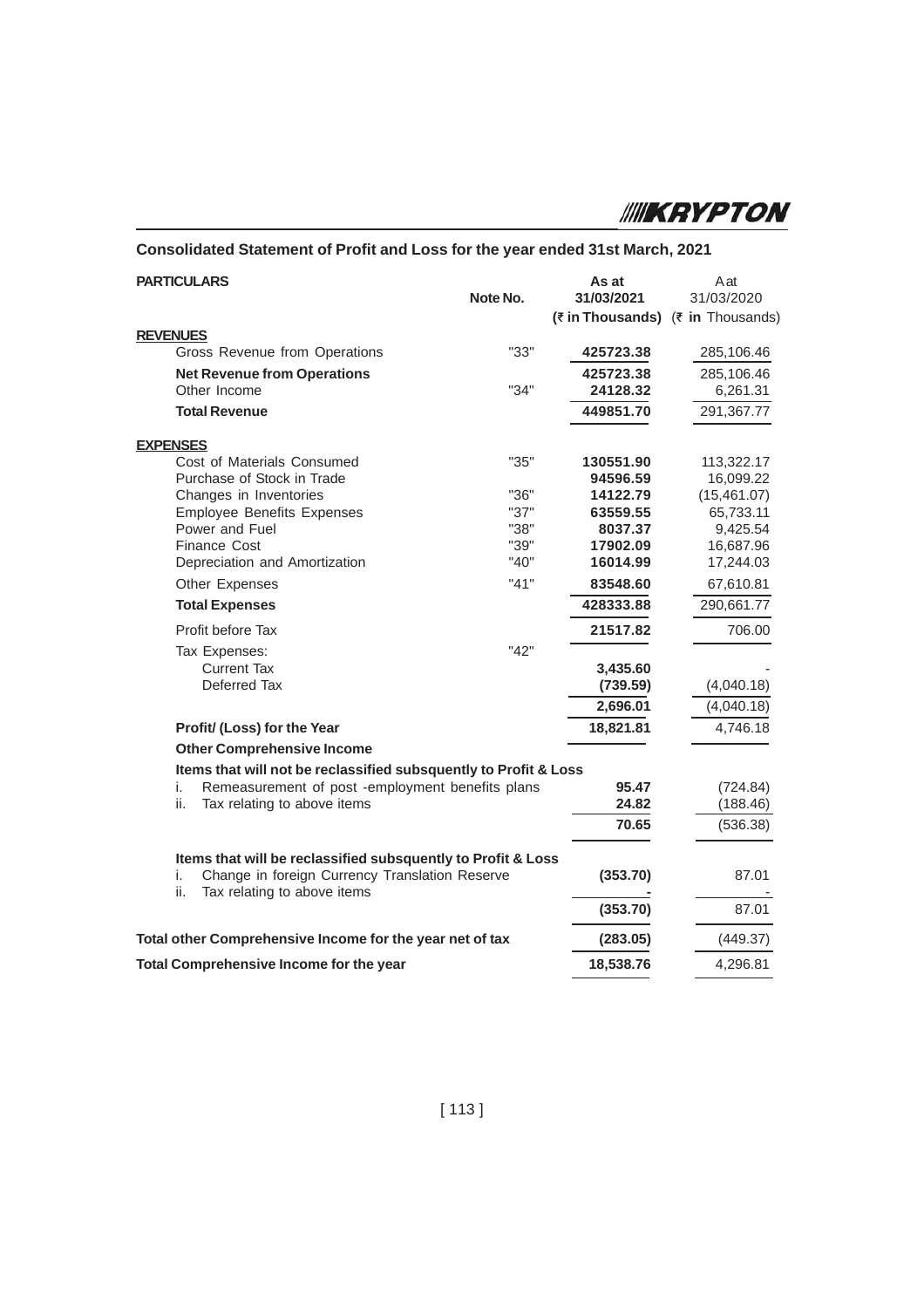## WIKRYPTON

### Earning per Equity Share **Basic & Diluted EPS (\*)**  $\bullet$  **1.17** 0.34 **Profit for the year attributable to:** Owners of the Company **17,190.55** 4,951.04 Non-Controlling Interest **1,631.27** (204.86) **Other Comprehensive Income for the year attributable to:** Owners of the Company **(249.65)** (468.63) Non-Controlling Interest **(33.40)** 19.26 **Total Comprehensive Income for the year attributable to:** Owners of the Company **16,940.89** 4,482.41 Non-Controlling Interest **1,597.87** (185.60)

**Consolidated Statement of Profit and Loss for the year ended 31st March, 2021**

Summary of significant accounting policies "1"

The accompanying accounting notes are an integral part of the financial statements.

**JAY SINGH BARDIA VINAY SIPANI** In terms of our attached report of even date<br>Managing Director Chief Financial Officer For P. K. LUHARUKA & CO. For **P. K. LUHARUKA & CO.** (DIN : 00467932) **CHARTERED ACCOUNTANTS Firm Registration No.322020E**

**PRADEEP KUMAR SINGH ARTI BAID**<br>Director Company Secre (DIN : 00386800)

Company Secretary

**PRADEEP KUMAR LUHARUKA**

Place: Kolkata **PARTNER**<br>Dated: The 14th Day of August, 2021 **PARTNER Partners PARTNER** Dated: The 14th Day of August, 2021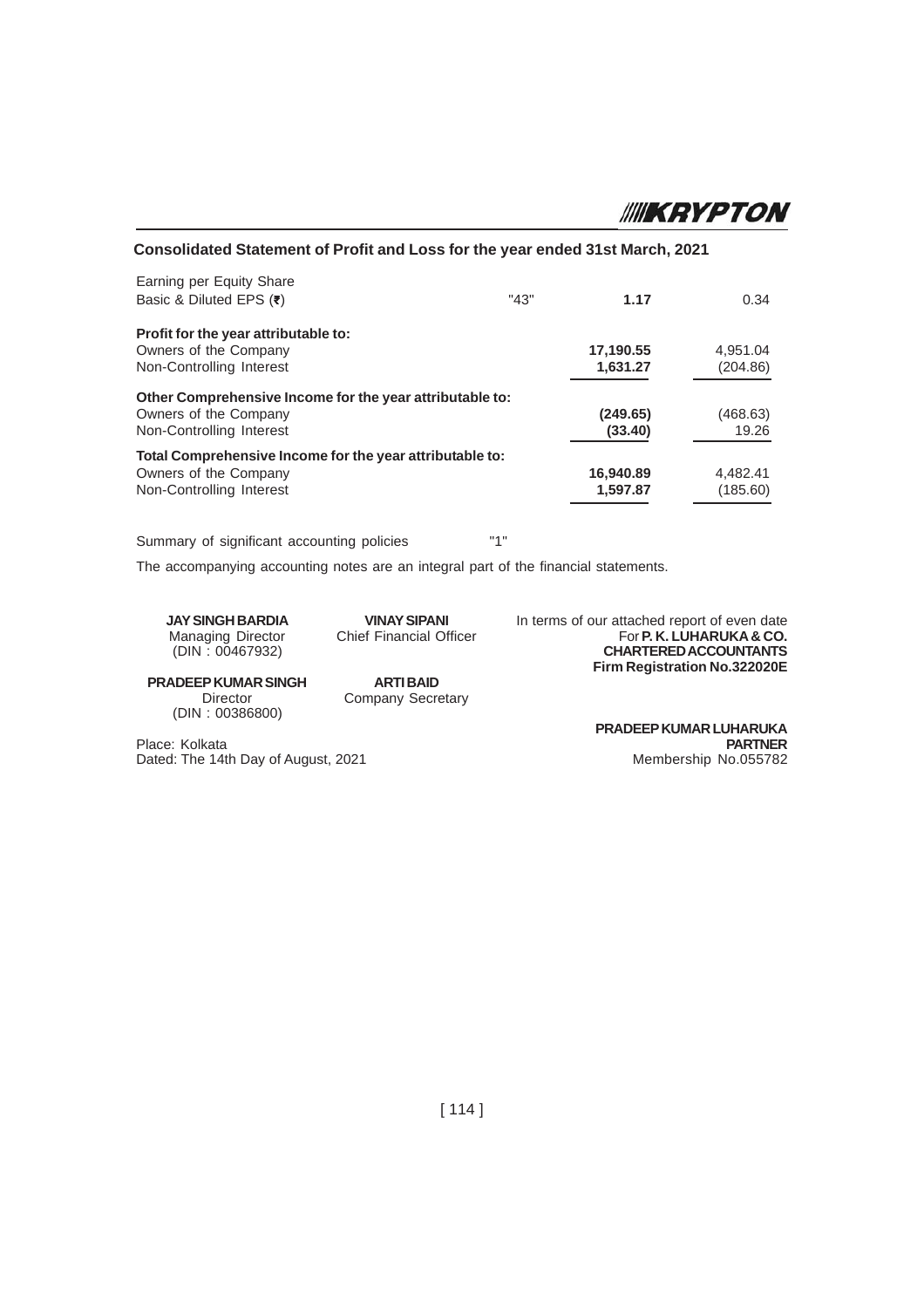|    | <b>PARTICULARS</b>                                   | As at<br>31/03/2021<br>(₹ in Thousands) (₹ in Thousands) | Aat<br>31/03/2020            |
|----|------------------------------------------------------|----------------------------------------------------------|------------------------------|
| А. | <b>CASH FLOW FROM OPERATING ACTIVITIES</b>           |                                                          |                              |
|    | <b>Profit before Tax</b>                             | 21,517.82                                                | 706.00                       |
|    | Adjustment for:                                      |                                                          |                              |
|    | <b>Finance Costs</b>                                 | 17,902.09                                                | 16,687.96                    |
|    | Unrealized Foreign exchange gain/(loss)              | (322.10)                                                 | (50.20)                      |
|    | Provision for expected credit loss on receivables    | 853.50                                                   | 829.21                       |
|    | Depreciation and Amortization Expenses               | 16,014.99                                                | 17,244.03                    |
|    | Other Income                                         | (327.03)                                                 |                              |
|    | <b>Current Service Cost for Gratuity</b>             | 865.24                                                   | 956.88                       |
|    | Rental Income<br>Liabilities/Provisions written back | (913.00)                                                 | (3,393.20)                   |
|    | Interest Income                                      | (952.79)<br>(1, 351.75)                                  | (2,001.17)<br>(1,457.19)     |
|    | Profit on Sale of Assets                             | (29.52)                                                  |                              |
|    | Net (gain)/loss on fair value changes of             |                                                          |                              |
|    | investments measured at FVTPL                        | (22.86)                                                  | (124.64)                     |
|    | Operating profit before working capital changes      | 53,234.59                                                | 29,397.68                    |
|    |                                                      |                                                          |                              |
|    | Changes in working Capital:<br>Inventories           |                                                          |                              |
|    | Trade and other Receivables                          | 2,725.82<br>5,406.19                                     | (14, 132.48)<br>(13, 340.78) |
|    | Trade and other Payables                             | 29,911.44                                                | 966.83                       |
|    | (Increase)/Decrease in Loans                         | (883.89)                                                 | (671.13)                     |
|    | (Increase)/Decrease in Financial Assets              | (5,993.32)                                               | (1, 181.01)                  |
|    | (Increase)/Decrease in other Assets                  | (22, 292.94)                                             | (17,502.81)                  |
|    | Increase/(Decrease) in other Financial Liabilities   | 3,661.56                                                 | 9,196.08                     |
|    | Increase/(Decrease) in other Liabilities             | (19, 405.03)                                             | 20,187.18                    |
|    | Increase/(Decrease) in Lease Liabilities             | (3,082.60)                                               | 7,413.80                     |
|    | Increase/(Decrease) in Provisions                    | 1,993.98                                                 | 1,308.25                     |
|    | <b>Cash generation from Operation</b>                | 45,275.80                                                | 21,641.61                    |
|    | Payment of Direct Taxes (net)                        |                                                          |                              |
|    | Net Cash generated/ (used) - Operating Activities    | 45,275.80                                                | 21,641.61                    |
| В. | <b>CASH FLOW FROM INVESTMENT ACTIVITIES</b>          |                                                          |                              |
|    | Purchase of Fixed Assets                             | (16,896.04)                                              | (15, 168.66)                 |
|    | Capital work in progress                             | (4,420.05)                                               | (540.46)                     |
|    | Sale of Fixed Assets                                 | 340.00                                                   |                              |
|    | Assets Written off                                   | 6,621.08                                                 |                              |
|    | Transaction with Non-Controlling Interest            | 1,802.66                                                 | 422.64                       |
|    | Purchase of Investments                              |                                                          | (174.95)                     |
|    | <b>Others</b>                                        | (5,387.17)                                               |                              |
|    | Rent received                                        | 913.00                                                   | 3,393.20                     |
|    | Interest Received                                    | 356.76                                                   | 1,431.07                     |
|    | Net Cash Generated/ (Used) - Investing Activities    | (16,669.76)                                              | (10,637.16)                  |

## **Consolidated Cash Flow Statement for the year ended 31st March, 2021**

[ 115 ]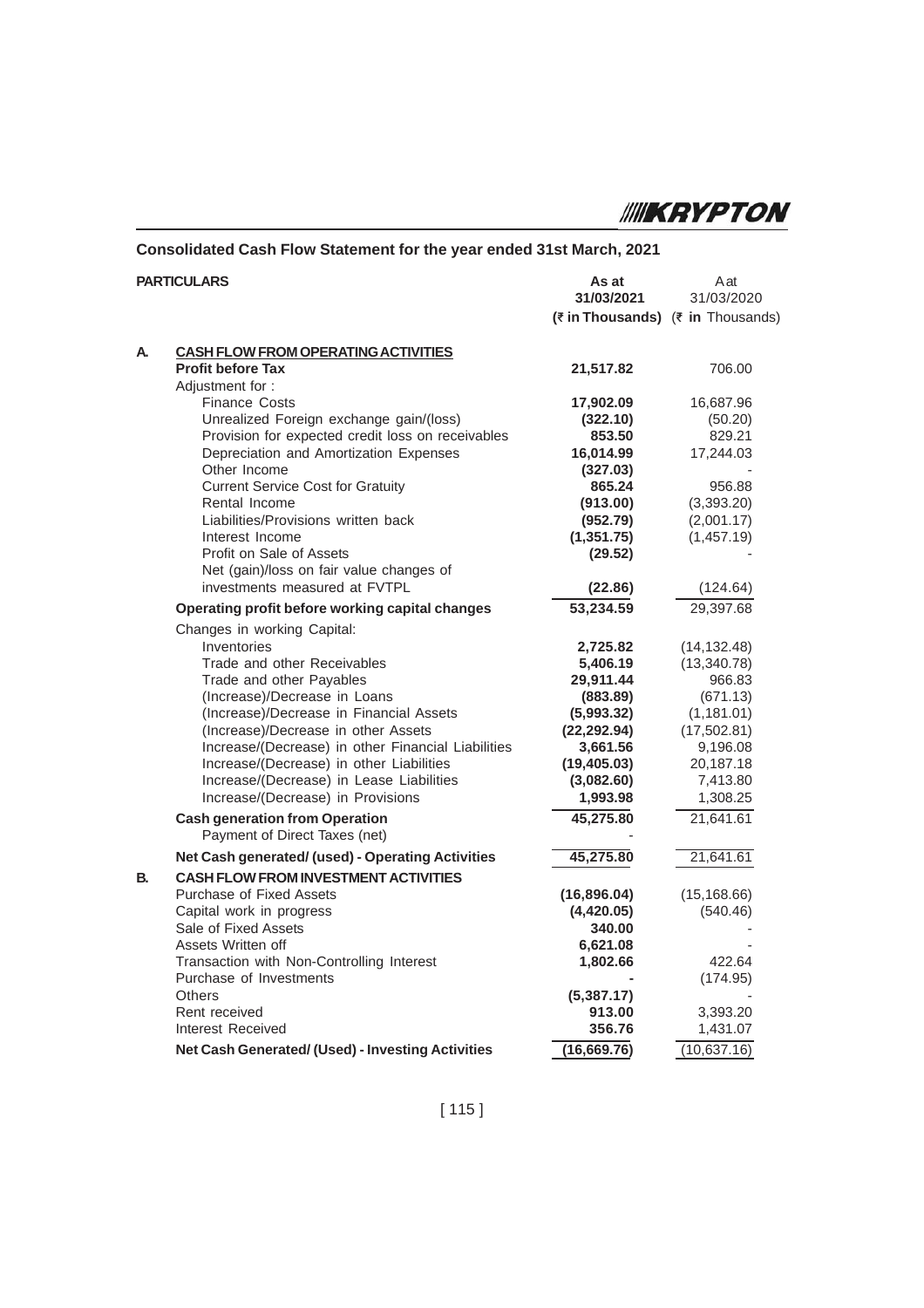#### **Consolidated Cash Flow Statement for the year ended 31st March, 2021**

|    | <b>PARTICULARS</b>                                    | As at<br>31/03/2021 | Aat<br>31/03/2020<br>$(\bar{\tau}$ in Thousands) $(\bar{\tau}$ in Thousands) |
|----|-------------------------------------------------------|---------------------|------------------------------------------------------------------------------|
| C. | <b>CASH FLOW FROM FINANCING ACTIVITIES</b>            |                     |                                                                              |
|    | Payment towards Lease Liability (net)                 | (768.00)            | (768.00)                                                                     |
|    | Repayment of Long-term Borrowings                     | 11,650.15           | 29,847.26                                                                    |
|    | Proceeds/ Repayment of Short-term Borrowings (Net)    | (9,756.78)          | (28,035.96)                                                                  |
|    | Finance Cost Paid                                     | (15,717.27)         | (15, 857.55)                                                                 |
|    | Net Cash Generated/ (Used) - Financing Activities     | (14,591.90)         | (14, 814.25)                                                                 |
|    | Net Increase/ (Decrease) in Cash and Cash Equivalents | 14.014.14           | (3,809.80)                                                                   |
|    | Add: Opening Cash and Cash Equivalents                | 13,613.89           | 17,423.69                                                                    |
|    | <b>Closing Cash and Cash Equivalents</b>              | 27,628.03           | 13,613.89                                                                    |

#### 1. The Cash Flow Statement has been prepared under the indirect method as set out in Accounting Standard (AS) 3 "Cash Flow Statement" as specified in the Companies (Accounting Standard) Rule 2006.

2. Figures have been regrouped/ rearranged wherever necessary.

**JAY SINGH BARDIA VINAY SIPANI** In terms of our attached report of even date Managing Director Chief Financial Officer For **P. K. LUHARUKA & CO.**<br>(DIN: 00467932) **CHARTERED ACCOUNTANTS** (DIN : 00467932) **CHARTERED ACCOUNTANTS Firm Registration No.322020E**

**PRADEEP KUMAR SINGH ARTI BAID**<br>Director Company Secre (DIN : 00386800)

Company Secretary

Place: Kolkata **PARTNER**<br>Dated: The 14th Day of August, 2021 **PARTNER** Dated: The 14th Day of August, 2021

**PRADEEP KUMAR LUHARUKA**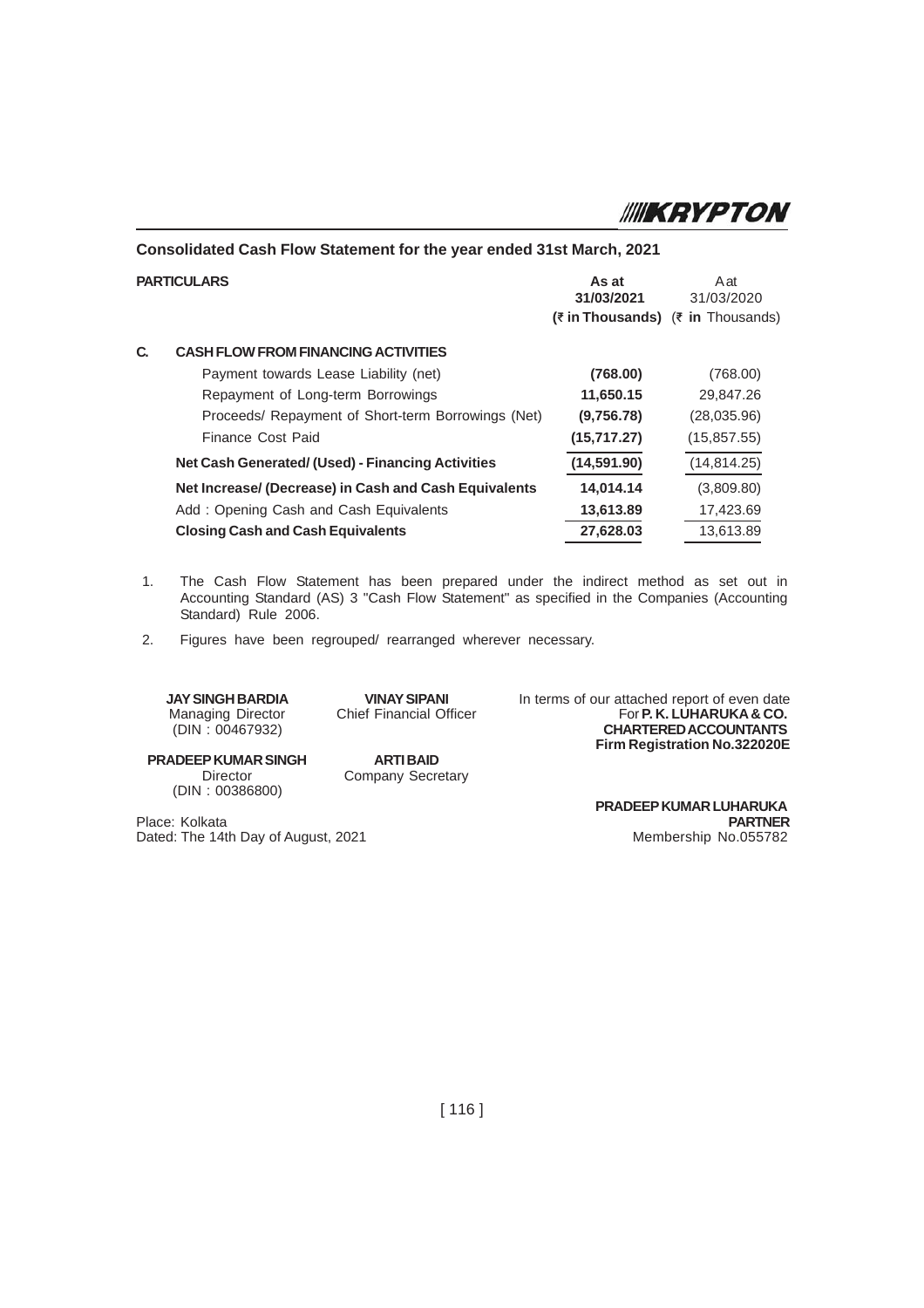### **Consolidated Statement of Changes in Equity for the year ended 31st March, 2021**

| А. | <b>Equity Share Capital</b>                     | <b>Numbers</b> | Amount<br>$($ ₹000) |
|----|-------------------------------------------------|----------------|---------------------|
|    | Equity Shares of INR 10 each issued,            |                |                     |
|    | subscribed and fully paid                       | 14697130       | 146.971.30          |
|    | Changes in equity Share capital during the year |                |                     |
|    | Balances at March 31, 2020                      | 14697130       | 146.971.30          |
|    | Changes in equity Share capital during the year |                |                     |
|    | Balances at March 31, 2021                      | 14697130       | 146.971.30          |

### **B Other Equity (" '000)**

|                                                                                                               | Attributable to the owners of the Company |                           |                                   |                                                      |           |                                                             |                                               |                                     |
|---------------------------------------------------------------------------------------------------------------|-------------------------------------------|---------------------------|-----------------------------------|------------------------------------------------------|-----------|-------------------------------------------------------------|-----------------------------------------------|-------------------------------------|
|                                                                                                               |                                           |                           | <b>Reserve &amp; Surplus</b>      |                                                      |           |                                                             |                                               |                                     |
| <b>Particulars</b>                                                                                            | <b>Securities</b><br>Premium              | General<br><b>Reserve</b> | Retained<br><b>Earnings</b>       | Foreign<br>currency<br><b>Translation</b><br>reserve | OCI       | Total<br>Attributable<br>to the<br>Owners of<br>the Company | Non-<br><b>Controlling</b><br><b>Interest</b> | Total                               |
| Balances at April 01, 2019<br>Profit /(Loss) for the year<br>other Adjustments:                               | 36553.40                                  | 5707.51                   | 81685.42<br>4,951.04              |                                                      | (542.11)  | 123,404.22<br>4,951.04                                      | (204.86)                                      | 123,404.22<br>4,746.18              |
| Transaction with<br>non-controlling Interest<br>Other Comprehensive<br>Income (net of tax)                    |                                           |                           |                                   |                                                      |           |                                                             | 303.75                                        | 303.75                              |
| for the year 2019-2020<br>other Adjustments:                                                                  |                                           |                           |                                   | 67.75                                                | (536.38)  | (468.63)                                                    | 19.26                                         | (449.37)                            |
| <b>Balances at</b><br>March 31, 2020<br>Profit /(Loss) for the year<br>other Adjustments:<br>Transaction with | 36553.40                                  | 5707.51                   | 86636.46<br>17,190.55<br>(327.03) | 67.75                                                | (1078.49) | 127886.63<br>17,190.55<br>(327.03)                          | 118.16<br>1,631.27                            | 128,004.78<br>18,821.81<br>(327.03) |
| non-controlling Interest<br>Other Comprehensive                                                               |                                           |                           |                                   |                                                      |           |                                                             | 204.80                                        | 204.80                              |
| Income (net of tax)<br>for the year 2020-2021<br>other Adjustments:                                           |                                           |                           |                                   | (320.30)                                             | 70.65     | (249.65)                                                    | (33.40)                                       | (283.05)                            |
| <b>Balances</b><br>at March 31, 2021                                                                          | 36553.40                                  | 5707.51                   | 103499.98                         | (252.55)                                             | (1007.84) | 144500.49                                                   | 1920.83                                       | 146,421.31                          |

The accompanying notes are an integral part of the financial statements.

**JAY SINGH BARDIA VINAY SIPANI** In terms of our attached report of even date Managing Director Chief Financial Officer **For P. K. LUHARUKA & CO.** (DIN : 00467932) **CHARTERED ACCOUNTANTS Firm Registration No.322020E**

Company Secretary

**PRADEEP KUMAR SINGH ARTI BAID**<br>Director Company Secre<br>(DIN : 00386800) (DIN : 00386800) **PRADEEP KUMAR LUHARUKA** Place: Kolkata **PARTNER** Dated: The 14th Day of August, 2021 Membership No.055782

[ 117 ]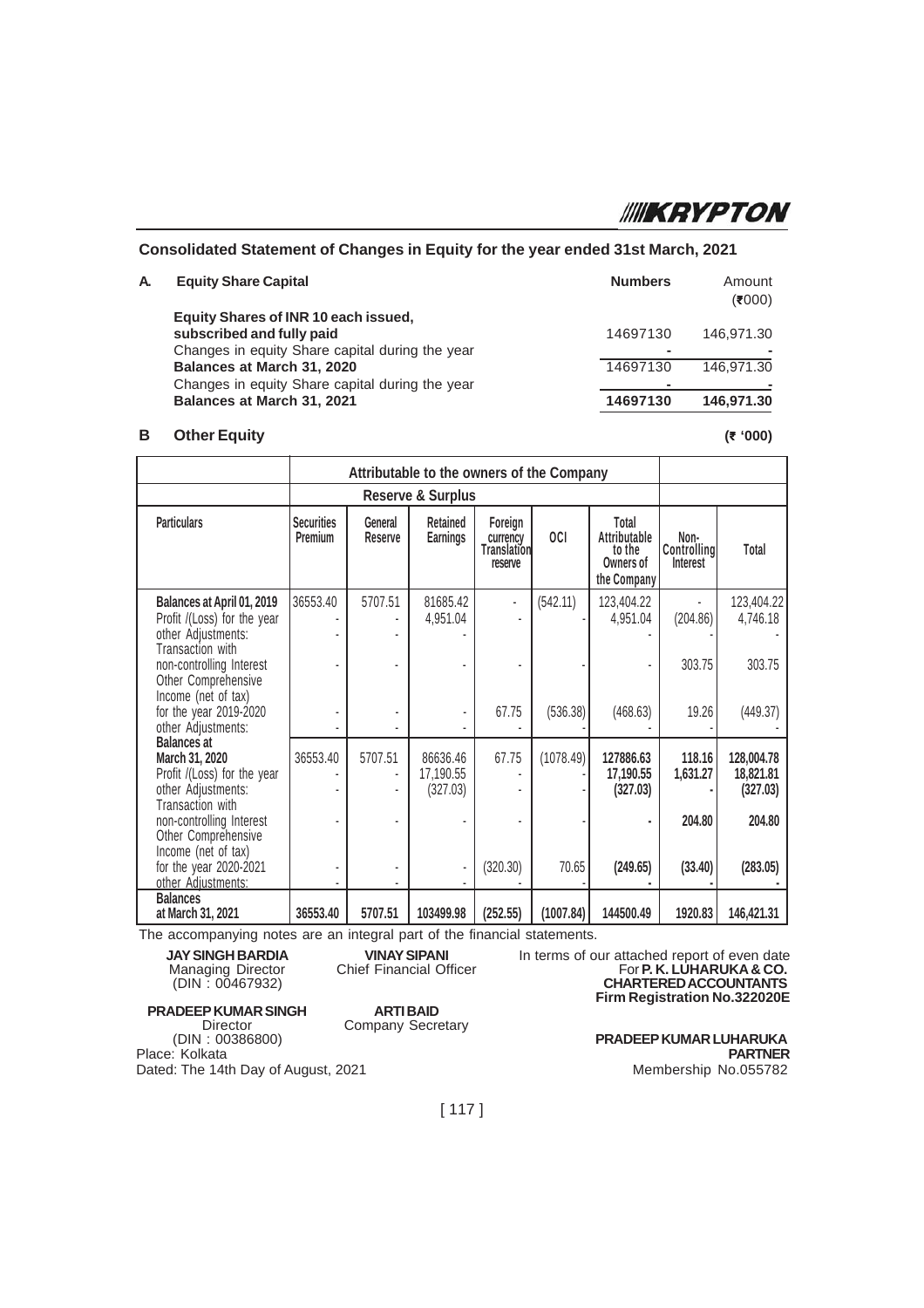

#### **1. Summary of Significant Accounting Policies and Other Explanatory Information**

#### **I. GROUP'S BACKGROUND**

The Consolidated financial statements comprise of financial statements of Krypton Industries Limited ("the parent Company") and its subsidiary (collectively, the Group) for the year ended 31st March, 2021.

The Parent company is a Public Limited Company, incorporated and domiciled in India. The Registered office of the Parent Company is located at Falta Special Economic Zone, Sector - 1, Plot No. 31 & 32, P.S - Diamond Harbour, 24 Parganas South, West Bengal - 743504.

The Company's Subsidiary, namely Krypton Europe S.R.O., a limited liability Company in the Jilemnice, Nadrazní 48, Zip code- 514 01, ID Nr. 086 72 440, Czech Republic, registered with the Commercial Register with County Courtin Hradec Králové, section C, Nr. 44819.

The Group is engaged in Manufacture and Sale of Tubeless Tyres, Commode Chairs, P.U. Shoe Soles, P.U. Sandals/ Chappals and trading in Tubeless Tyres, Wheel Chairs and its accessories, Walker, Cycle Accessories, Plastic Rims, Crutches, Rollators, etc.

The consolidated financial statements were authorised for issue by the Parent Company's Board of Directors on 14th August 2021.

#### **II. BASIS OF PREPARATION:**

#### **a) Statement in Compliance with Indian Accounting Standards (Ind AS)**

The Consolidated financial statements comply in all material aspects with Indian Accounting Standards (IndAS) notified under Section 133 of the Companies Act, 2013 (hereinafter referred to as the "Act") read with Rule 3 of the Companies (Indian Accounting Standards) Rules, 2015 as amended from time to time and other relevant provisions of the Act. The Company has uniformly applied the accounting policies during the periods presented. These financial statements are the first consolidated financial statements of the Group under Ind  $\Delta$ 

These consolidated financial statements are presented in Indian Rupees (INR), which is also the Group's functional currency. All figures have been rounded off to the nearest thousand, unless otherwise indicated.

#### **Historical cost convention**

The Consolidated financial statements have been prepared on a historical cost basis, except the following:

- certain financial assets and liabilitiesthat are measured at fair value; and
- defined benefit plans plan assets measured at fair value.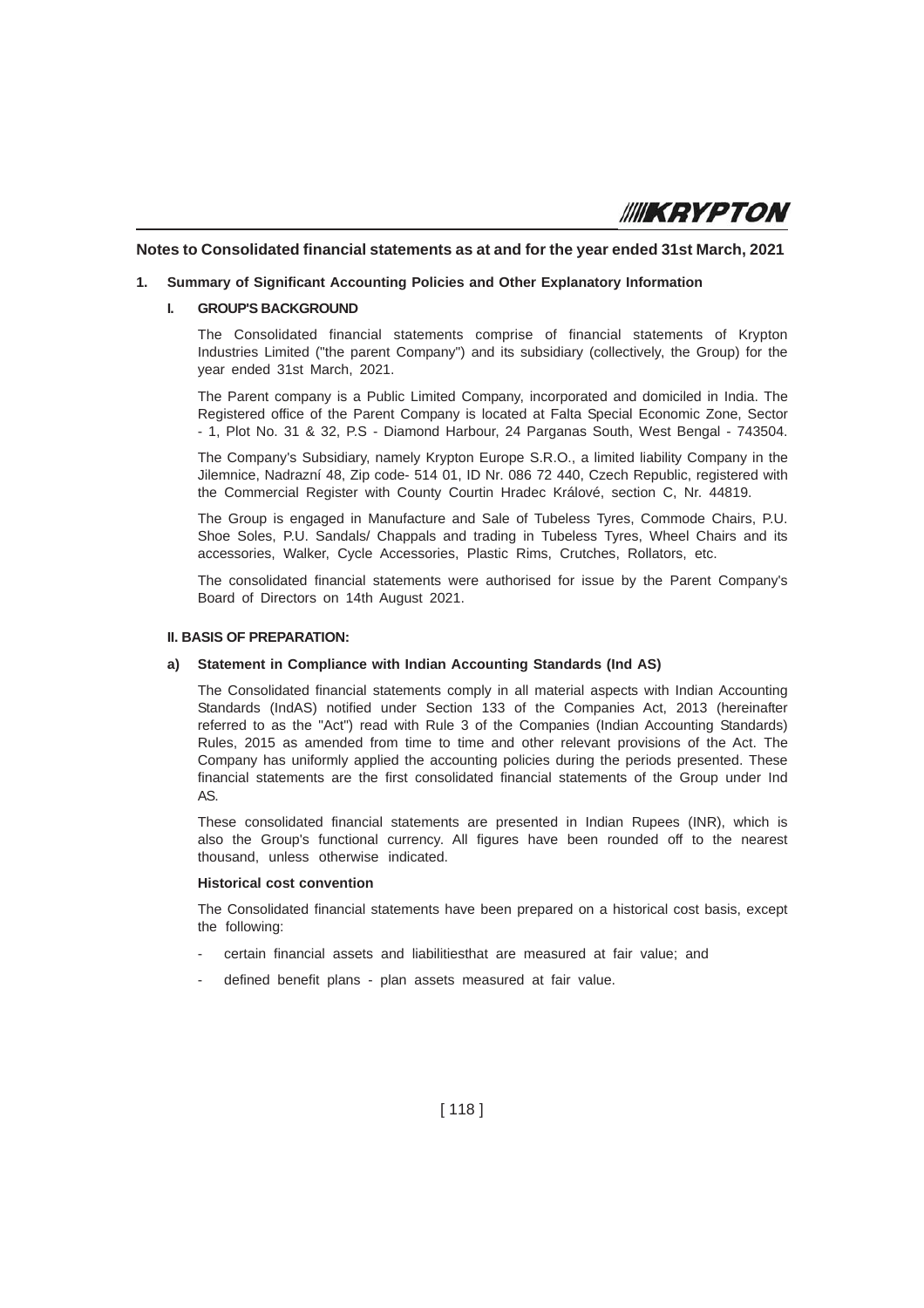#### **Current versus non-current classificationnon-current classification:**

The Group presents all its assets and liabilities in the Consolidated balance sheet based on current or non-current classification. Assets and liabilities are classified as current or noncurrent as per the Group's normal operating cycle and other criteria asset out in the Division II of Schedule III to the Companies Act, 2013. Based on the nature of products and the time between acquisition of assets for processing and their realization in cash and cash equivalents, the Group has ascertained its operating cycle as 12 months for the purpose of current or non-current classification of assets and liabilities. Deferred tax assets and liabilities are classified as non-current assets and non-current liabilities, as the case may be.

#### **III. SIGNIFICANT ACCOUNTING POLICIES**

#### **(a) Revenue from contract with customers**

Revenue from contracts with customers is recognized when control of the goods or services are transferred to the customer at an amount that reflects the consideration to which the Group expects to be entitled in exchange for those goods or services. The Group has generally concluded that it is the principal in its revenue arrangements, because it typically controls the goods or services before transferring them to the customer.

At contract inception, the Group assesses the goods or services promised in a contract with a customer and identify as a performance obligation each promise to transfer to the customer. Revenue is recognised upon transfer of control of promised products or services to customers in an amount of the transaction price that is allocated to that performance obligation and that reflects the consideration which the Group expects to receive in exchange for those products or services.

The Group considers the terms of the contract and its customary business practices to determine the transaction price. The transaction price is the amount of consideration to which an entity expects to be entitled in exchange for transferring promised goods or services to a customer net of returns, excluding amounts collected on behalf of third parties (for example, taxes) and excluding discounts and incentives, as specified in the contract with customer.

With respect to sale of products and rendering of certain services, revenue is recognised at a point in time when the performance obligation is satisfied and the customer obtains the control of goods or services. There are no significant financing components involved on contract with customers. Invoices are usually payable within the credit period as agreed with respective customers.

The Group recognises revenue only when it is probable that it will collect the consideration to which it will be entitled in exchange for the goods or services that will be transferred to the customer.

[ 119 ]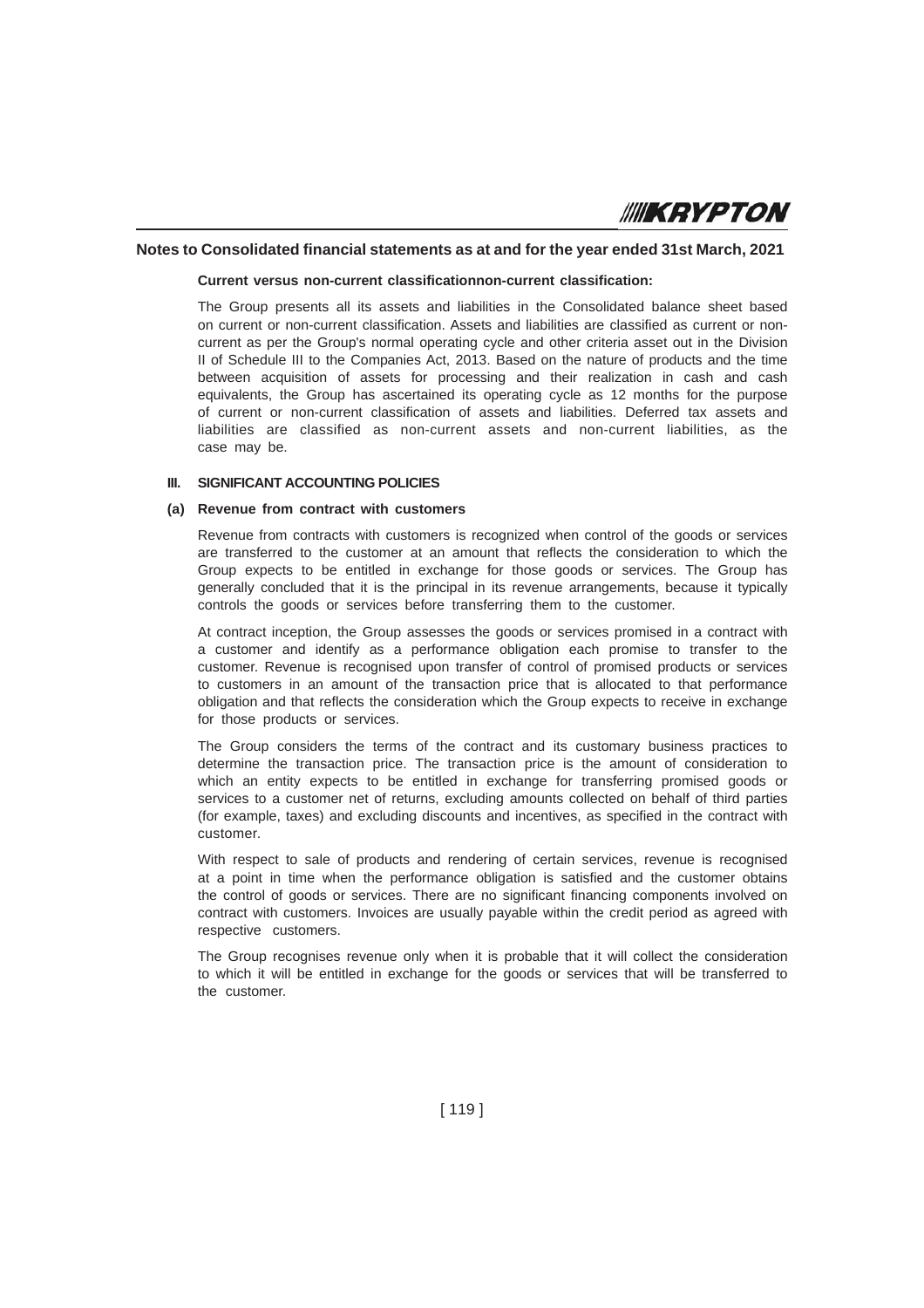

#### **Customer Incentive:**

The Group usually have customer Incentive programs for their customers based on the sales from time to time. The Group grants incentive to only thosecustomers who have qualifying sales, at certain percentage of total transactionmade by them during the said periods.

#### **Job Work:**

The Group has entered into Job Work arrangements with big OEM's,and products are manufactured on their behalf and accordingly, the revenues from such arrangements have been recorded as part of gross revenue.

#### **Income from export incentives and other operating Income:**

Export incentives and subsidies are recognised when there is reasonable assurance that the Group will comply with the conditions attached to them and the incentive will be received. Insurance Claims are accounted to the extent the company is reasonably certain of their ultimate collection

#### **Interest income:**

Interest income is recorded on accrual basis.

#### **(b) Property, plant and equipment**

#### **Recognition and initial measurement:**

Property, plant and equipment is stated at historical cost less accumulated depreciation and impairment losses, if any. Historical cost includes expenditure that is directly attributable to the acquisition of the items. Subsequent costs are added in the asset's carrying amount/ recognized as a separate asset, as appropriate, only when it is probable that future economic benefits associated with the item will flow to the Group and the cost ofsuch item can be measured reliably.All other repairs and maintenance expenses are charged to the standalone statement of profit and loss in the period in which they are incurred. Gains or losses arising on retirement or disposal of property, plant and equipment are recognized in the consolidated statement of profit and loss.

Refer Note No. 2 to consolidated Financial Statements.

#### **Capital work-in-progress:**

Property, plant and equipment which are notready forintended use as on the balance sheet date are disclosed as "Capital work-in-progress".

#### **Subsequent measurement (depreciation and useful lives):**

Depreciation is provided on a pro-rata basis on the written down value (WDV) method based on estimated useful life prescribed under Schedule II of the CompaniesAct, 2013. Depreciation of land acquired under finance lease and leasehold improvements is provided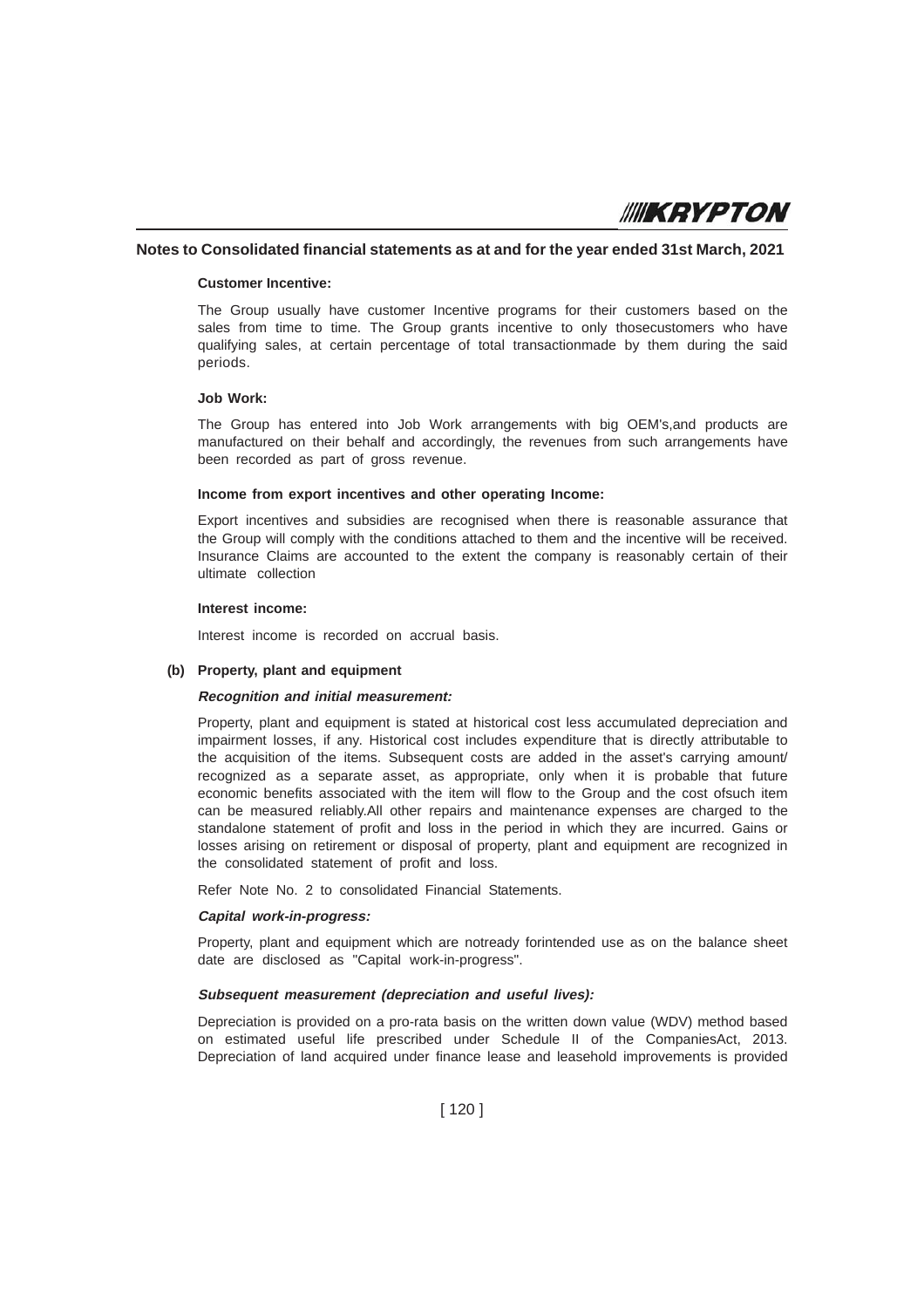#### **Notes to Consolidated financial statements as at and for the year ended 31st March, 2021**

over their respective lease period or estimated useful life whichever is shorter. Residual values, useful lives and method of depreciation of property, plant and equipment isreviewed at eachBalance Sheet date and any change in themis adjusted prospectively.

#### **Category of asset Useful life**

| Buildings                       | 30 years      |
|---------------------------------|---------------|
| Plant and equipment (inc.Mould) | 15 years      |
| Furniture and fixtures          | 10 years      |
| Office equipment                | $3 - 5$ years |
| Vehicles                        | 8-10 years    |

Freehold land is carried at historical cost.

The Group believes that these estimated useful lives and residual values are realistic and reflect fair approximation of the period over which the assets are likely to be used.

Refer Note No. 2 to Consolidated Financial Statements.

#### **De-recognition:**

An item of property, plant and equipment and any significant part initially recognized is derecognized upon disposal or when no future economic benefits are expected from its use or disposal. Any gain or loss arising on de-recognition of the asset (calculated as the difference between the net disposal proceeds and the carrying amount of the asset) is recognized in the Consolidated statement of profit and loss, when the asset is derecognized.

#### **Intangible assets and Amortisation**

Acquired intangible assets are initially measured at cost and subsequently at cost less accumulated amortisation and accumulated impairment loss, if any.

Subsequent expenditure is capitalised only when it increases the future economic benefits embodied in the specific asset to which it relates. All other expenditures are recognised in profit or loss asincurred.

Amortisation is calculated to write off the cost of intangible assets less their estimated residual values over their estimated useful lives using the straight-line method and is included in depreciation and amortisation in the Statement of Profit and Loss.

Intangible assets, if any, are amortised over a period of five years under straight line method.

The amortisation period and the amortisation method are reviewed at least at the end of each financial year. If the expected useful life of the assets is significantly different from previous estimates, the amortisation period is changed accordingly.

Intangible assets under development is stated at cost which includes expenses incurred in connection with development of intangible assets in so far as such expenses relate to the period prior to getting the assets ready for use.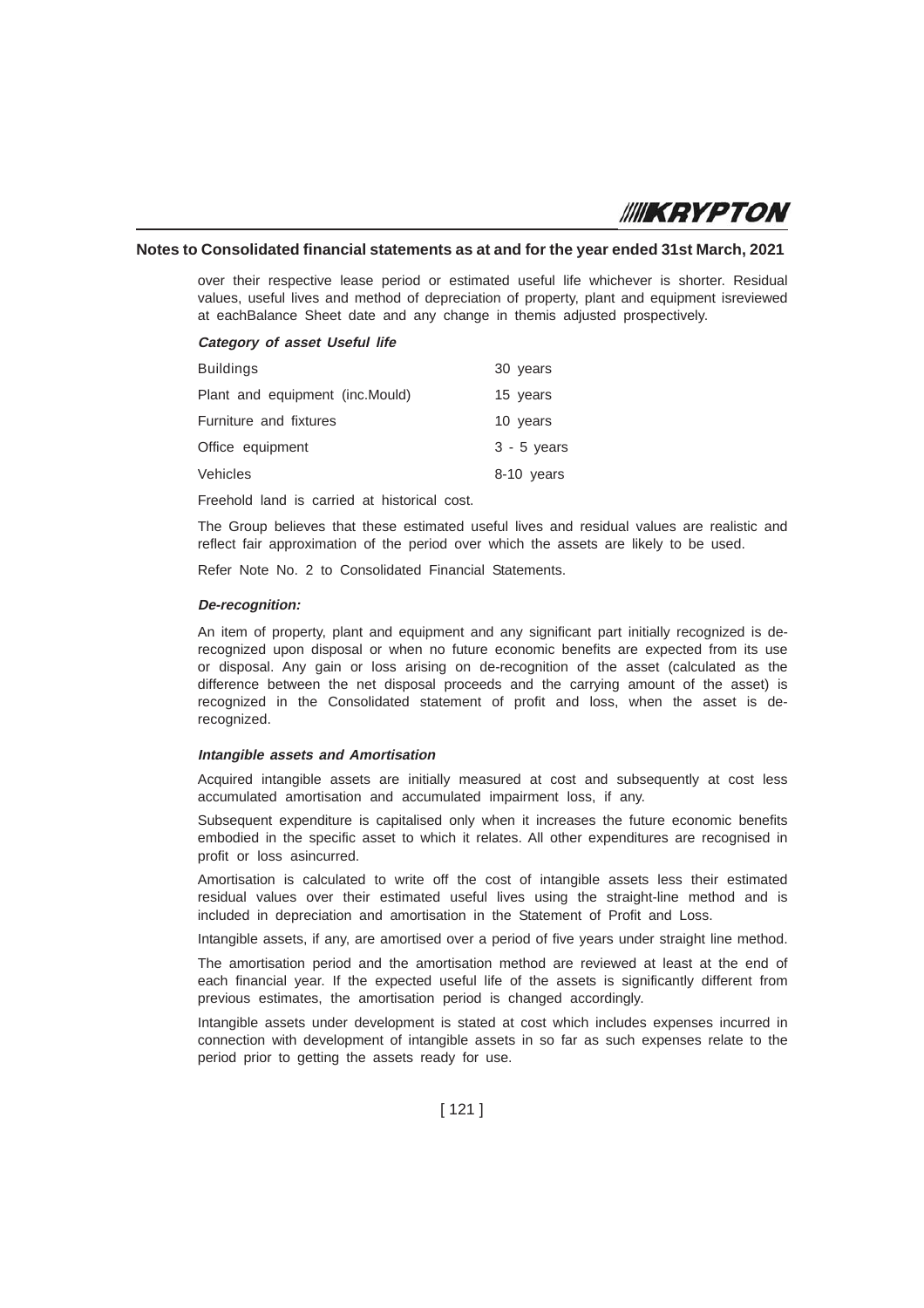#### **Notes to Consolidated financial statements as at and for the year ended 31st March, 2021**

#### **(c) Government Grants**

Government grants are recognised at their fair values when there is reasonable assurance that the grants will be received and the Group will comply with all the attached conditions. When the grant relates to an expense item, it is recognised as income on a systematic basis over the periods that the related costs, for which it is intended to compensate, are expensed or netted off with related expenses. Grants related to purchase of property, plant and equipment are included in non-current liabilities as deferred revenue and are credited to profit or loss on a straight line basis over the expected useful life of the related asset and presented within other operating revenue. Grants that become receivable as compensation for expenses or losses already incurred or for the purpose of giving immediate financial support to the entity with no future related costs shall be recognised in profit or loss of the period in which it becomes receivable.

#### **(d) Financial Instruments**

#### **A) Financial Assets**

**Classification:** The Group classifies its financial assets in the following measurement categories depending on the Company's business modelfor managing such financial assets and the contractual cash flow terms ofthe asset.

- (i) those to be measured subsequently atfair value (either through other comprehensive income, or through profit or loss), and
- (ii) those subsequently measured at amortized cost.

For assets measured at fair value, gains or losses are either recorded in the statement of profit and loss or other comprehensive income. Investments in debt instruments are classified depending on the business mode lmanaging such investments.The Group re-classifies the debt investments when and only when there are a change in business model managing those assets. For investments in equity instruments recording of gains or losses shall depend on whether the Group has made an irrevocable election at the time of initial recognition to account for such equity investments at fair value through other comprehensive income.

**Measurement:** At initial recognition, the Group measures a financial asset (other than those carried at fair value through profit or loss) at its fair value plus transaction costs that are directly attributable to the acquisition of the financial asset. Transaction costs of financial assets carried at fair value through profit orloss are expensed in the statement of profit and loss as and when they are incurred.

#### **Debt instruments**

Subsequent measurement of debt instruments depends on the Group's business model managing such debt instruments and the contractual cash flow characteristics of the instrument. There are three measurement categories into which the debt instruments are classified:

(i) Amortized cost: Assets that are held for collection of contractual cash flows where those cash flows represent solely payments of principal and interest are measured at amortised cost. A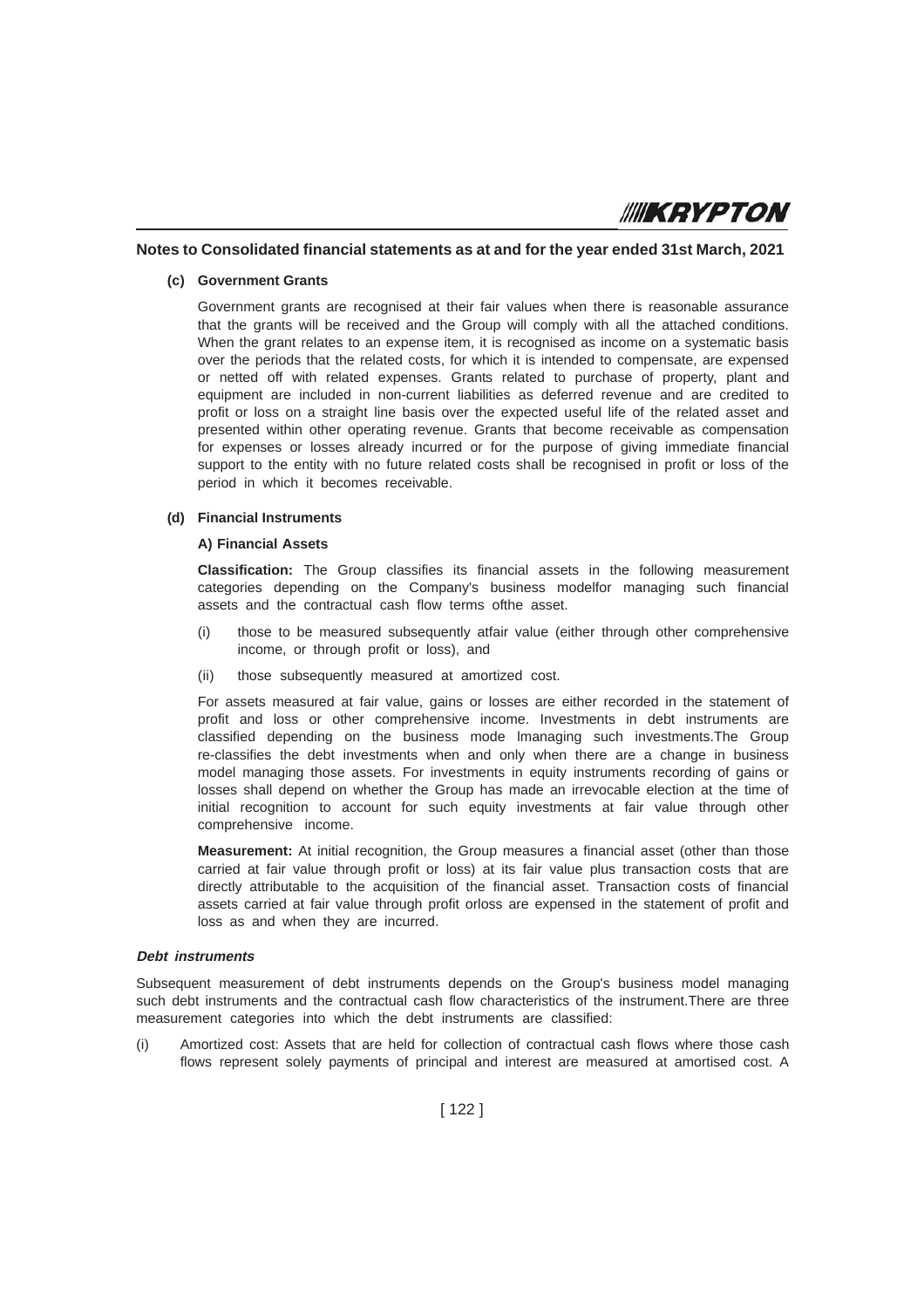#### **Notes to Consolidated financial statements as at and for the year ended 31st March, 2021**

gain or loss on a debt investment that is subsequently measured at amortised cost and is not part of a hedging relationship is recognized in profit or loss when the asset is derecognized or impaired. Interest income from these financial assets is included in finance income using the effective interest rate method.

- (ii) Fair value through other comprehensive income (FVOCI):Assets that are held for collection of contractual cash flows and for selling the financial assets, where the assets' cash flows represent solely payments of principal and interest, are measured at Fair value through Other Comprehensive Income (FVOCI). Movements in the carrying amount are taken through OCI, except for the recognition of impairment gains or losses, interest revenue and foreign exchange gains and losses which are recognized in profit and loss. When the financial asset is derecognized, the cumulative gains or losses previously recognized in OCI is reclassified from equity to profit or loss and recognized in other gains/(losses). Interest income from these financial assets is included in finance income using the effective interest rate method.
- (iii) Fair value through profit or loss (FVTPL): Assets that do not meet the criteria for amortized cost or FVOCI are measured at fair value through profit or loss.Again or loss on a debt investment that is subsequently measured at fair value through profit or loss is recognized in statement of profit and lossin the period in which it arises.

Equity instruments: The Group classifies all its equity investments at fair value through profit and loss or at fair value through other comprehensive income basis. Changes in the fair value of financial assets at fair value through profit and loss are recognized in other gains/(losses) in the statement of profit and loss. Impairment losses (and reversal of impairment losses) on equity instruments measured at FVOCI are not reported separately from other changes in fair value.

#### **Impairment**:

The Group assesses the expected credit losses for its financial assets at amortized cost and FVTOCI debt instruments. Impairment methodology applied depends on whether there has been a significant increase in credit risk and the loss amount assessed depends upon past events, present conditions and future economic scenario.

In accordance with Ind AS 109: Financial instruments, the Group recognizes impairment loss allowance on trade receivables based on historically observed default rates. Impairment loss allowance recognized during the year is charged to Statement of profit and loss.

#### **De-recognition:**

A financial asset is de-recognized when:

- (i) Contractual right to receive cash flows from such financial asset expires;
- (ii) Group transfers the contractual right to receive cash flows from the financial asset; or
- (iii) Group retains the right to receive the contractual cash flows from the financial asset, but assumes a contractual obligation to pay such cash flows to one or more recipients.

Where the Group has transferred an asset, the Group evaluates whether it has transferred substantially all risks and rewards associated with the ownership of the financial asset. In such cases,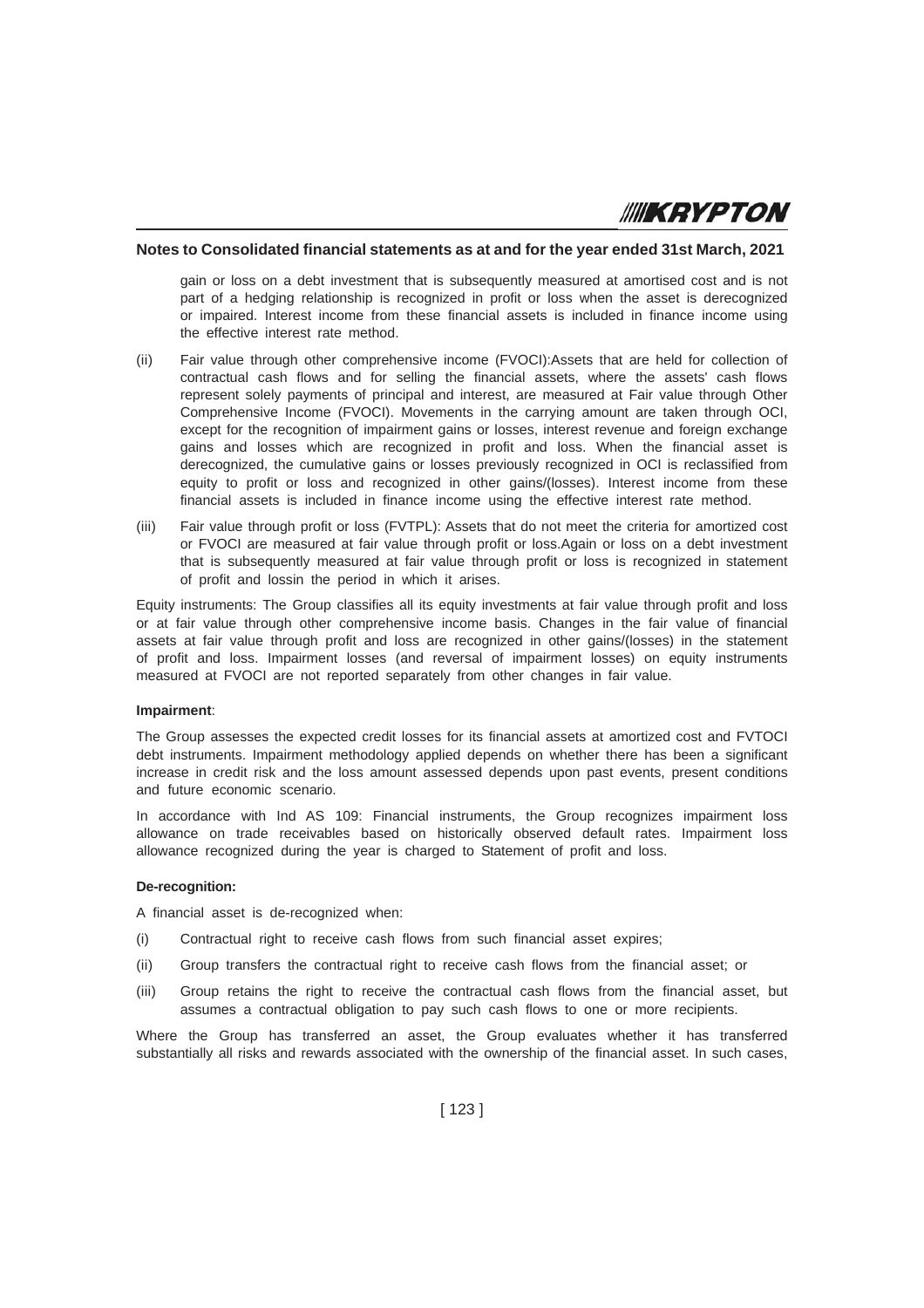

the financial asset is de-recognized. Where the Group has not transferred substantially all risks and rewards of ownership of the financial asset, the financial asset is not de-recognized.

Where the Group has neither transferred nor retained substantially all risks and rewards of ownership of the financial asset, the financial asset is de-recognised if the Group does not retained control of the financial asset. Where the Group retains control of the financial asset, the asset is continued to be recognized to the extent of continuing involvement in such financial asset.

#### **B) Financial Liabilities**

#### **Classification & Measurement**

Financial liabilities are classified as measured atamortised cost or FVTPL. A financial liability is classifiedas at FVTPL if it is classified as held for trading, or it is a derivative or it is designated as such on initial recognition. Financial liabilities at FVTPL are measured at fair value and net gains and losses, including any interest expense, are recognised in profit or loss. Other financial liabilities are subsequently measured at amortised cost using the effective interest method. Interest expense and foreign exchange gains andlosses are recognised in profit or loss. Any gain or loss on de-recognition is also recognised in profit or loss.

#### **De-recognition:**

A financial liability is derecognised when the obligation under the liability is discharged or cancelled or expires. When an existing financial liability is replaced by another from the samelender on substantially different terms, or the terms of an existing liability are substantially modified, such an exchange or modification is treated as the de-recognition of the original liability and the recognition of a new liability.The difference in the respective carrying amounts is recognised in the statement of profit or loss.

### **C) Offsetting**

Financial assets and financial liabilities are offset and the net amount presented in the balance sheet when,and only when, the Group currently has a legally enforceable right to set off the amounts and it intends either to settle them on a net basis or to realise the asset and settle the liability simultaneously.

#### **D) Impairment of non-financial assets**

The carrying amounts of assets are reviewed at each balance sheet date if there is any indication of impairment based on internal/external factors.An asset is impaired when the carrying amount ofthe asset exceeds the recoverable amount. There coverable amount is the higher of an asset's fair value less costs of disposal and value in use. For the purposes of assessing impairment, assets are grouped at the lowest levels for which there are separately identifiable cash inflows which are largely independent of the cash inflows from other assets or groups of assets (cash-generating units). Impairment loss is charged to the Statementof Profit & Loss Account in the year in which an asset is identified as impaired. An impairment loss recognized in the prior accounting periods is reversed if there has been change in the estimates used to determine the assets recoverable amount since the last impairment loss was recognised.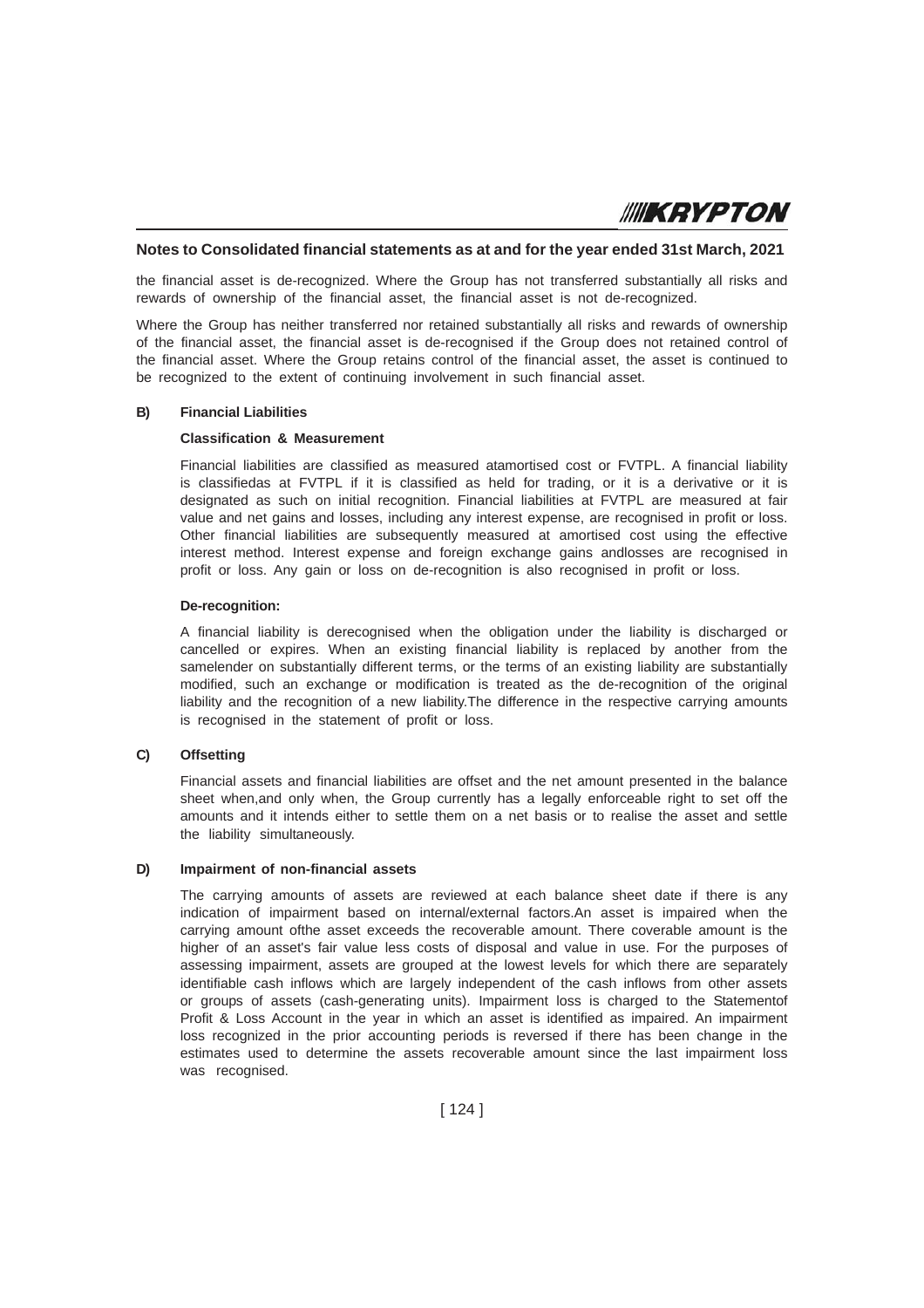#### **(e) Measurement of Fair Values**

A number of the accounting policies and disclosures of the Group require the measurement of fair values, for both financial and non-financial assets and liabilities.

Fair value is the price that would be received to sell an asset or paid to transfer a liability in an orderly transaction between market participants at the measurement date. The fair value measurement is based on the presumption that the transaction to sell the asset or transfer the liability takes place either:

- In the principal market for the asset or liability, or
- In the absence of a principal market, in the most advantageous market for the asset or liability.

The principal or the most advantageous market must be accessible by the Group. The fair value of an asset or a liability is measured using the assumptions that market participants would use when pricing the asset or liability, assuming that market participants act in their economic best interest. A fair value measurement of a non-financial asset takes into account a market participant's ability to generate economic benefits by using the asset in its highest and best use or by selling it to another market participant that would use the asset in its highest and best use.

The Group uses valuation techniques that are appropriate in the circumstances and for which sufficient data are available to measure fair value, maximising the use of relevant observable inputs and minimising the use of unobservable inputs.

All assets and liabilities for which fair value is measured or disclosed in the financial statements are categorised within the fair value hierarchy, described as follows, based on the input that is significant to the fair value measurement as a whole:

- Level 1 Quoted (unadjusted) market prices in active markets for identical assets or liabilities
- Level 2 Inputs other than quoted prices included within Level 1, that are observable for the asset or liability, either directly or indirectly; and
- Level 3 Inputs which are unobservable inputs for the asset or liability.

#### **(f) Borrowings**

Borrowings are initially recognised at fair value, net of transaction costs incurred. Borrowings are subsequently measured at amortised cost.Any difference between the proceeds (net of transaction costs) and the redemption amount is recognised in the statement of profit and loss over the period of the borrowings using the effective interest method. Fees paid on the establishment of loan facilities are recognised astransaction costs of the loan to the extent that it is probable that some or all of the facility will be drawn down. In this case, the fee is deferred until the draw down occurs. To the extent there is no evidence that it is probable that some or all of the facility will be drawn down, the fee is capitalised as a prepayment and amortised over the period of the facility to which it relates.

[ 125 ]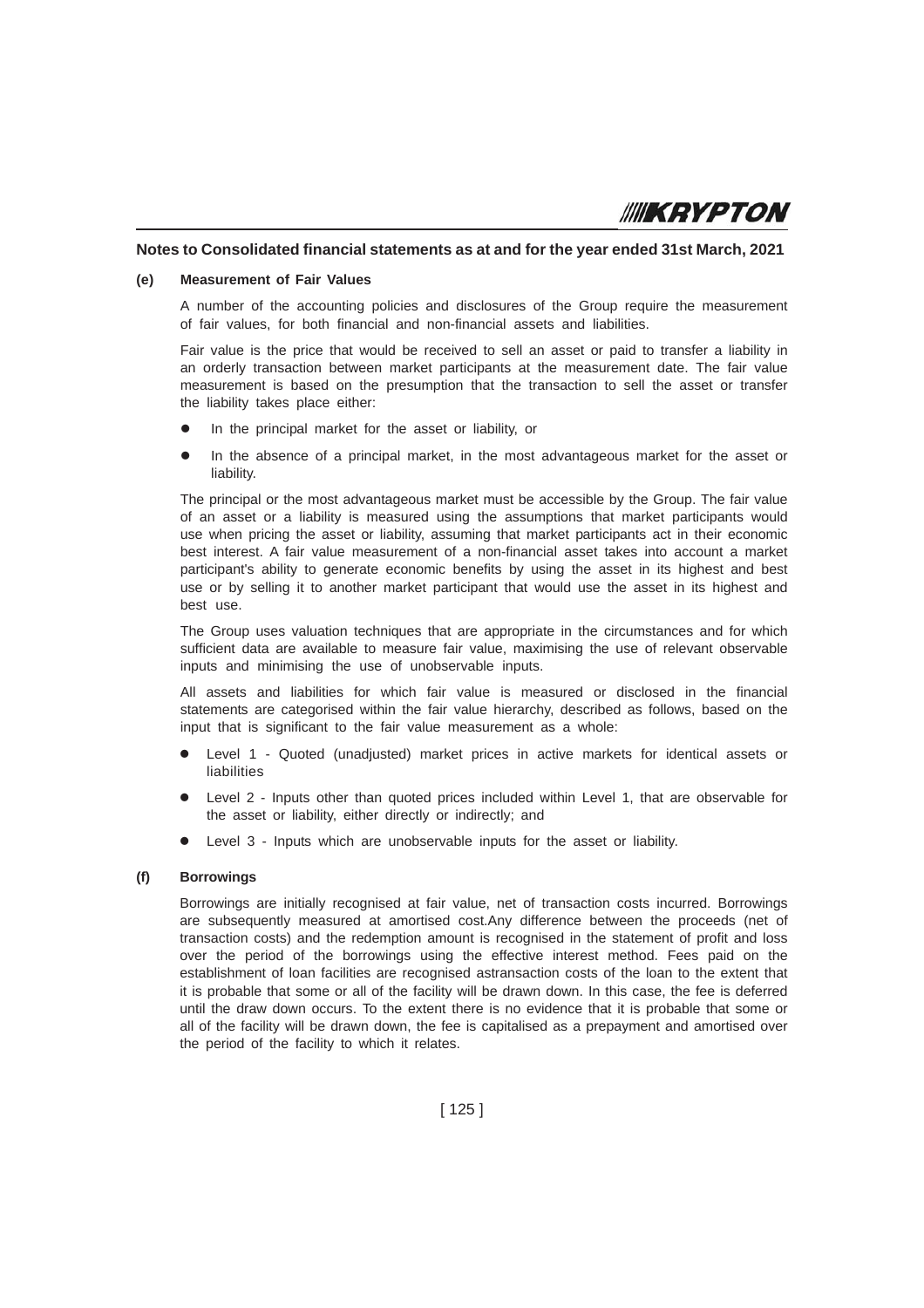#### **Notes to Consolidated financial statements as at and for the year ended 31st March, 2021**

Borrowings are derecognized from the consolidated balance sheet when the obligation specified in the contract is discharged, cancelled or expired. The difference between the carrying amount of a financial liability that has been extinguished or transferred to another party and the consideration paid, including any non-cash assets transferred or liabilities assumed, is recognised in standalone statement of profit and loss as other gains or(losses).

Borrowings are classified as current liabilities unless the Group has an unconditional right to defer settlement of the liability for at least 12 months afterthe reporting period.

#### **(g) Borrowing costs**

Borrowing Costs consist of interest and other costs that an entity incurs in connection with the borrowing of funds. It also includes exchange differences to the extent regarded as an adiustment to the borrowing costs.

Borrowing costs that are directly attributable to the acquisition or construction of qualifying asset are capitalized as part ofthe cost ofsuch assets. A qualifying asset is one that necessarily takes substantial period of time to get itself ready for the intended use.

Transaction Costs in respect of long-term borrowings are amortised over the tenure of respective loans using Effective Interest Rate (EIR) method. Other borrowing costs are recognized as an expense in the period in which they are incurred.

#### **(h) Inventories**

Raw materials, packing materials, work-in-progress, stores and spares, finished goods and stock-in-trade are valued at lower of cost and net realizable value. However, materials and other items held for use in production of inventories are not written down below cost if the finished goods in which they will be incorporated are expected to be sold at or above cost.

Cost of inventories comprises all costs of purchase, duties, taxes (other than those subsequently recoverable from the tax authorities), cost of conversion and all other costs incurred in bringing the inventories to their present location and condition. In determining the cost, weighted average cost method is used. In determining the cost of manufactured finished goods and work-in-progress an appropriate share of fixed and variable production overheads, excise duty as applicable and other costs incurred in bringing the inventories to their present location and conditions are considered. Fixed production overheads are allocated on the basis of normal capacity of production facilities. Costs of purchased inventory are determined after deducting rebates and discounts.

Net realisable value is the estimated selling price in the ordinary course of business, lessthe estimated costs of completion and the estimated costs necessary to make the sale. Adequate allowance is made for obsolete and slow moving items.

Refer Note No. 10 to Consolidated Financial Statements.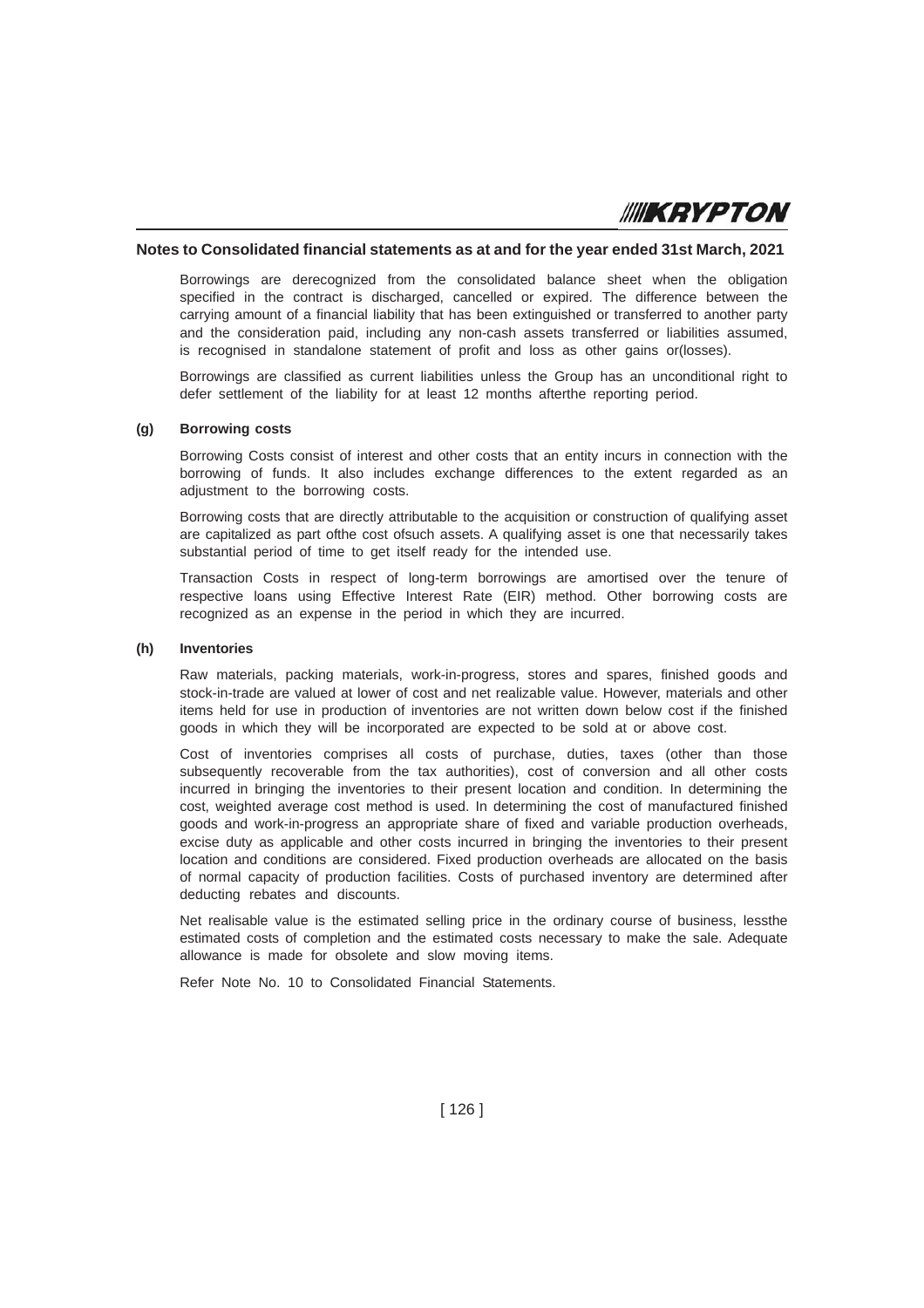

#### **(i) Cash and cash equivalents**

Cash and cash equivalents comprise of cash-on-hand and short-term demand deposits with banks. The Group considers it's highly liquid, short-term investments (having maturity less than three months) which can be readily converted to fixed/determinable amount of money and subject to insignificant risks arising from changes in their fair values, as cash equivalents.

Refer Note No. 12 & 13 to Consolidated Financial Statements.

#### **(j) Foreign currency transactions**

#### **Transactions and balances:**

Foreign currency transactions are translated into the functional currency using exchange rates prevailing at the date of the transaction. Foreign exchange gains and losses from settlement of these transactions and from translation of monetary assets and liabilities at the exchange rates prevailing on the balance sheet dates are recognized in the Consolidated statement of profit and loss.

#### **(k) Employee benefits expense**

#### **(i) Short term employee benefits**

Short-term employee benefit obligations are measured on an undiscounted basis and are expensed as the related service is provided.A liability is recognised for the amount expected to be paid e.g., under short-term cash bonus, if the Group has a present legal or constructive obligation to pay this amount as a result of past service provided by the employee, and the amount of obligation can be estimated reliably.

#### **(ii) Post-retirement benefits**

Post-retirement benefits to employees can either be through defined contribution plans or defined benefit plans. A defined contribution plan is a post-employment benefit plan under which an entity pays fixed contributions into a separate entity and will have no legal or constructive obligation to pay further amounts. The Group makes specified monthly contributions towards Government administered provident fund and pension schemes. The Group recognizes contribution payable to the provident fund scheme as an expense, when an employee renders the related service.

A defined benefit plan is a post-employment benefit plan other than a defined contribution plan.The Group operates a Defined benefit gratuity plan, which requires contributions to be made to a separately administered fund. The calculation of defined benefit obligation is performed annually by a qualified actuary using the projected unit credit method.Re-measurements of the net defined benefit liability, which comprise actuarial gains and losses, the effect of the asset ceiling (if any, excluding interest), are recognised in OCI.

Net interest is calculated by applying the discount rate to the net defined benefit liability or asset.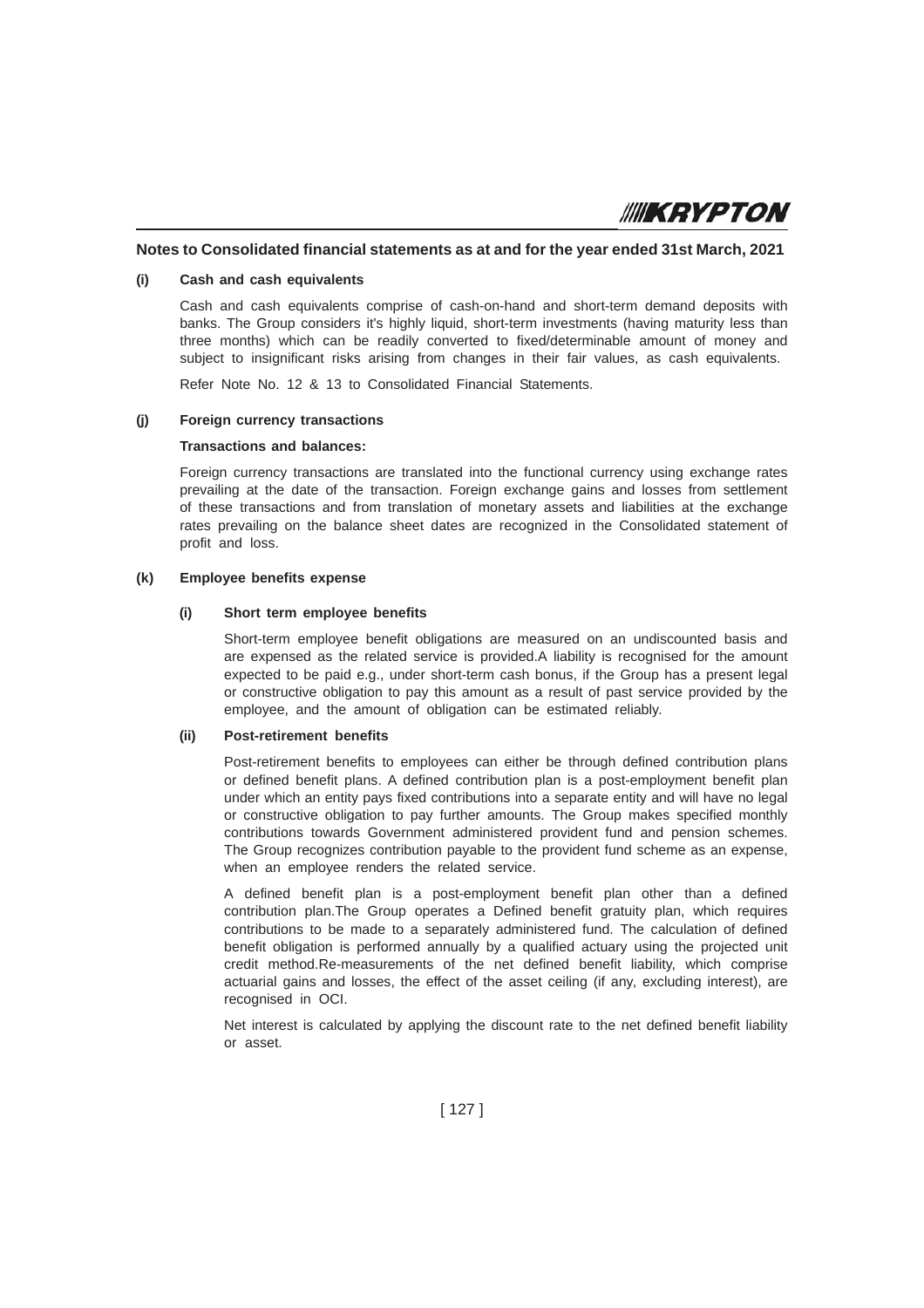#### **Notes to Consolidated financial statements as at and for the year ended 31st March, 2021**

The Group recognises the following changes in the net defined benefit obligation as an expense in the Statement of Profit and Loss:

(i) Service costs comprising current service costs, past-service costs, gains and losses on curtailments and non-routine settlements; and (ii) Net interest expense or income

The current and non-current bifurcation is done asper Actuarial report.

Refer Notes 23, 32, 37 and 51 to the Consolidated Financial Statements.

#### **(l) Leases**

#### **- Company as a Lessor**

Leases for which the Group is a lessor are classified as finance or operating leases. Whenever the terms of the lease transfer substantially all the risks and rewards ofownership to the lessee, the contract is classified as finance lease. All other leases are classified as operating leases.

Rental income from operating leases is recognised on a straight-line basis over the term of the relevant lease. Initial direct costs incurred in negotiating and arranging an operating lease are added to the carrying amount of the leased asset and recognised on a straight-line basis over the lease term.

#### **- Company as a Lessee**

The Group assesses whether a contract is or contains a lease, at inception of the contract. The Group recognises a right-of-use asset and a corresponding lease liability with respect to all lease arrangements in which it is the lessee, except for short-term leases (defined as leases with a lease term of 12 months or less) and leases of low value assets. For these leases, the Group recognises the lease payments as an operating expense on a straightline basis over the lease term, unless another systematic basis is more representative of the time pattern in which economic benefits from the leased assets are consumed. Contingent and variable rentals are recognized as expense in the periods in which they are incurred.

#### **Right-of-Use Assets (ROU Assets)**

The Group recognises right-of-use assets at the commencement date of the lease (i.e., the date the underlying asset is available for use). Right-of-use assets are measured at cost, less any accumulated depreciation and impairment losses, and adjusted for any re-measurement of lease liabilities. The cost of right-of-use assets includes the amount of lease liabilities recognised, initial direct costs incurred, and lease payments made at or before the commencement date less any lease incentives received. Right-of-use assets are depreciated on a straight-line basis over the shorter of the lease term and the estimated useful lives of the assets.

If ownership of the leased asset transfers to the Group at the end of the lease term or the cost reflects the exercise of a purchase option, depreciation is calculated using the estimated useful life of the asset. The rights of use assets are also subject to impairment. Refer to the accounting policies in Note I.III.6 Impairment of non financial assets.

Extension and termination options are included in many of the leases. In determining the lease term the management considers all facts and circumstances that create an economic incentive to exercise an extension option, or not exercise a termination option.

[ 128 ]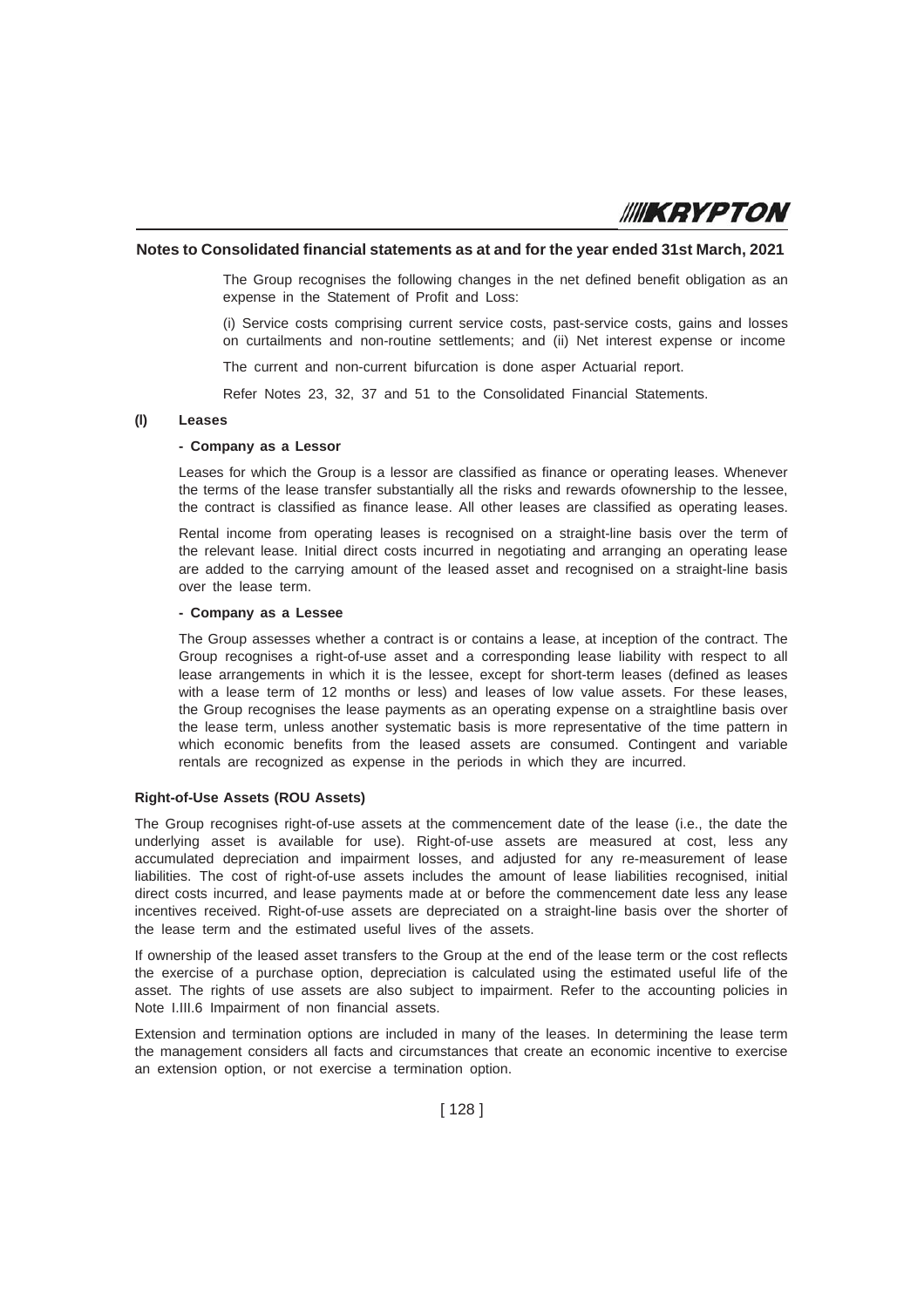

#### **Lease Liabilities**

At the commencement date of the lease, the Group recognises lease liabilities measured at the present value of lease payments to be made over the lease term. Lease payments included in the measurement of the lease liability comprise:

- Fixed lease payments (including in-substance fixed payments) payable during the lease term and under reasonably certain extension options, less any lease incentives;
- Variable lease payments that depend on an index or rate, initially measured using the index or rate at the commencement date;
- The amount expected to be payable by the lessee under residual value guarantees;
- The exercise price of purchase options, if the lessee is reasonably certain to exercise the options; and
- Payments of penalties for terminating the lease, if the lease term reflects the exercise of an option to terminate the lease.

In calculating the present value of lease payments, the Group uses its incremental borrowing rate at the lease commencement date because the interest rate implicit in the lease is not readily determinable. After the commencement date, the amount of lease liabilities is increased to reflect the accretion of interest and reduced for the lease payments made. In addition, the carrying amount of lease liabilities is re-measured if there is a modification, a change in the lease term, a change in the lease payments (e.g., changes to future payments resulting from a change in an index or rate used to determine such lease payments) or a change in the assessment of an option to purchase the underlying asset.

Lease liability and ROU assets have been separately presented in the Balance Sheet and lease payments have been classified as financing cash flows.

#### **Short-term Leases and Leases of Low-Value Assets**

The Group applies the short-term lease recognition exemption to its short-term leases of Property, Plant & Equipment (i.e. those leases that have a lease term of 12 months or less from the commencement date anddo not contain a purchase option). Lease payments on short-term leases and leases of low-value assets are recognised as expense on a straightline basis over the lease term.

#### **(m) Provisions, contingentliabilities and contingent assets**

#### **Provisions:**

Provisions are recognized when there is a present obligation (legal or constructive) as a result of a past event, it is probable that an outflow of resources embodying economic benefits will be required to settle the obligation and a reliable estimate of such obligation can be made. Provisions are measured at the best estimate of the expenditure required to settle the obligation at the Balance Sheet date.

Refer Note No. 23 & 32 to consolidated Financial Statements.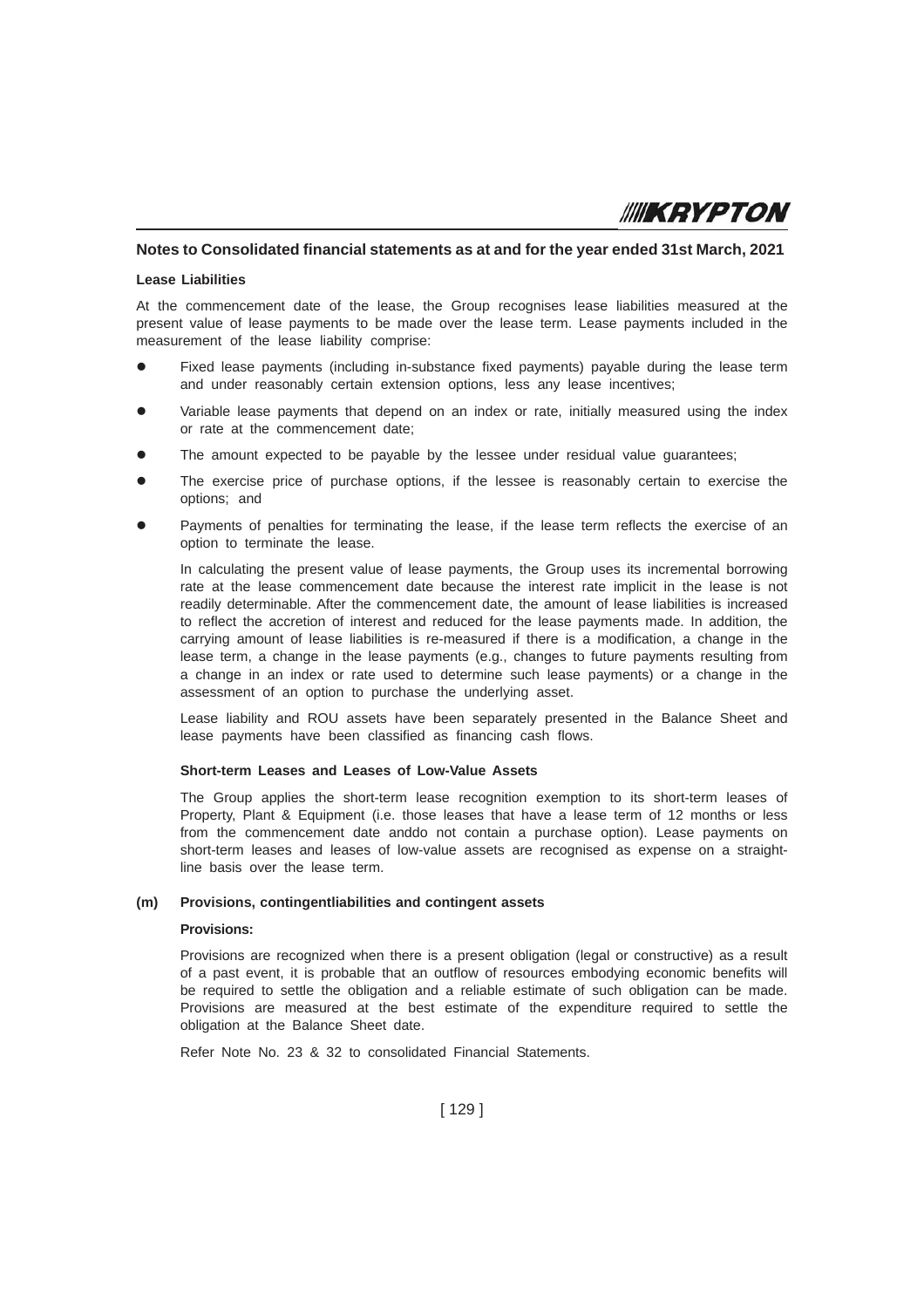**Contingent liabilities:** Contingent liabilities are disclosed when there is a possible obligation arising from past events, the existence of which will be confirmed only by the occurrence or non-occurrence of one or more uncertain future events not wholly within the control of the Group or a present obligation that arises from past events where it is either not probable that an outflow of resources will be required to settle the obligation or a reliable estimate of the amount cannot be made.

Refer Note No. 44 to Consolidated Financial Statements.

**Contingent assets:** Contingent assets are not recognized in the financialstatement. However when there is a virtual certainty that an inflow of resources embodying economic benefits will arise from the contingent asset, such asset and the related income is recognized in the period in which the changes occurred.

#### **(n) Income tax**

Income tax expense for the period is the tax payable on the current period's taxable income based on the applicable income tax rates with adjustmentsfor changesin deferred tax assets orliabilities attributable to temporary differences and unused tax losses or credits.

Current tax is calculated based on tax laws enacted orsubstantively enacted at the end ofthe reporting period.

Deferred tax is recognized on temporary differences arising from the tax bases of assets and liabilities and their respective carrying amounts in the consolidated financial statements at the tax rates and laws that have been enacted or substantively enacted at the Balance Sheet Date.

Deferred Tax Assets are recognized to the extent that it is probable that taxable profit will be available against which the deductible temporary differences can be utilised. The carrying amount of deferred tax assets is reviewed at each Balance Sheet date and reduced to the extent that it is no longer probable that sufficient taxable profit will be available to allow all or part of the deferred tax asset to be utilised. Unrecognized Deferred tax Assets are re-assessed at each reporting date and are recognized to the extent that it has become probable that future taxable profits will allow the deferred tax asset to be recovered.

For items recognized in OCI or equity, deferred/current tax is also recognized in OCI or equity.

Minimum alternate tax ('MAT') credit entitlement is recognized as an asset only when and to the extent there is convincing evidence that normal income tax will be paid during the specified period. In the year in which MAT credit becomes eligible to be recognized as an asset, the said asset is created by way of a credit to the Consolidated statement of profit and loss and shown as MAT credit entitlement. This is reviewed at each balance sheet date and the carrying amount of MAT credit entitlement is written down to the extent it is notreasonably certain that normal income tax will be paid during the specified period.

Current tax assets and tax liabilities are off-setted where the entity has a legally enforceable right to offset and intends eitherto settle on a net basis, or to realize the asset and settle the liability simultaneously. Deferred tax assets and liabilities are offset when there is a legally enforceable right to offset current tax assets and liabilities and when the deferred tax balances relate to the same taxation authority.

[ 130 ]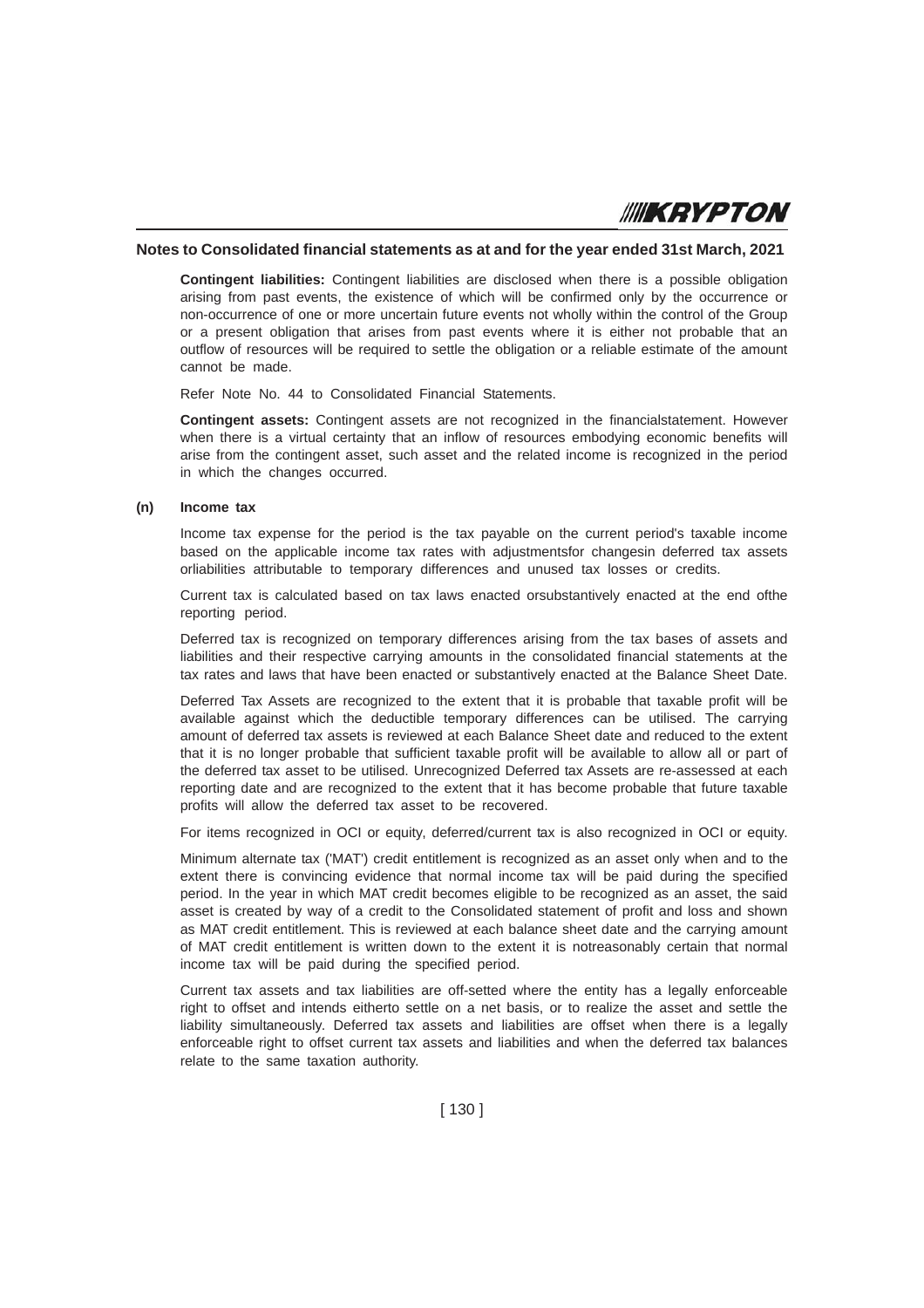#### **Notes to Consolidated financial statements as at and for the year ended 31st March, 2021**

#### **(o) Segment reporting**

As per IndAS 108: Operating Segments, the Group has identified the following operating segments:

- (i) Tyre, Rims & Wheel
- (ii) Footwear
- (iii) Hospital Equipments

#### **(p) Events after reporting date**

Where events occurring after the Balance Sheet date provide evidence of conditionsthat existed at the end of the reporting period, the impact of such events is adjusted within the financial statements. Otherwise, events after the Balance Sheet date of material size or nature are only disclosed.

#### **(q) Earnings per share**

Basic earnings per share is computed by dividing the net profit or loss before OCI for the period by the weighted average number of equity shares outstanding during the period. The weighted average number of equity shares outstanding during the period and for all periods presented is adjusted for events that have changed the number of outstanding equity shares, without a corresponding change in the resources. For the purpose of calculating diluted earnings per equity share, net profit for the period attributable to equity shareholders and the weighted average number of shares outstanding during the period is adjusted for the effects of all dilutive potential equity shares. As on the balance sheet dates, the Group has no dilutive potential equity shares.

#### **(r) Estimation of uncertainties relating to the Global Health Pandemic from COVID-19 :**

The Group has considered internal and certain external sources of information up to the date of approval of the financial statements in determining the impact of COVID-19 pandemic on various elements of its financial statements.

The Group has used the principles of prudence in applying judgements, estimates and assumptions and based on the current estimates, the management expects to fully recover the carrying amount of inventories, trade receivables, investments and other assets. However, the eventual outcome of the impact of the COVID-19 pandemic may be different from those estimated as on the date of approval of these financial statements.

#### **(s) Accounting Standards Issued but not yet Effective**

Ministry of Corporate Affairs ("MCA") notifies new standards or amendments to the existing standards. There is no such notification which would have been applicable from April 01, 2021.

On March 24, 2021, the MCA through notification amended Schedule III of the Companies Act, 2013. The amendments revise Division I, II and III of Schedule III and are applicable from April 1, 2021. Key amendments relating to Division II which relate to companies whose financial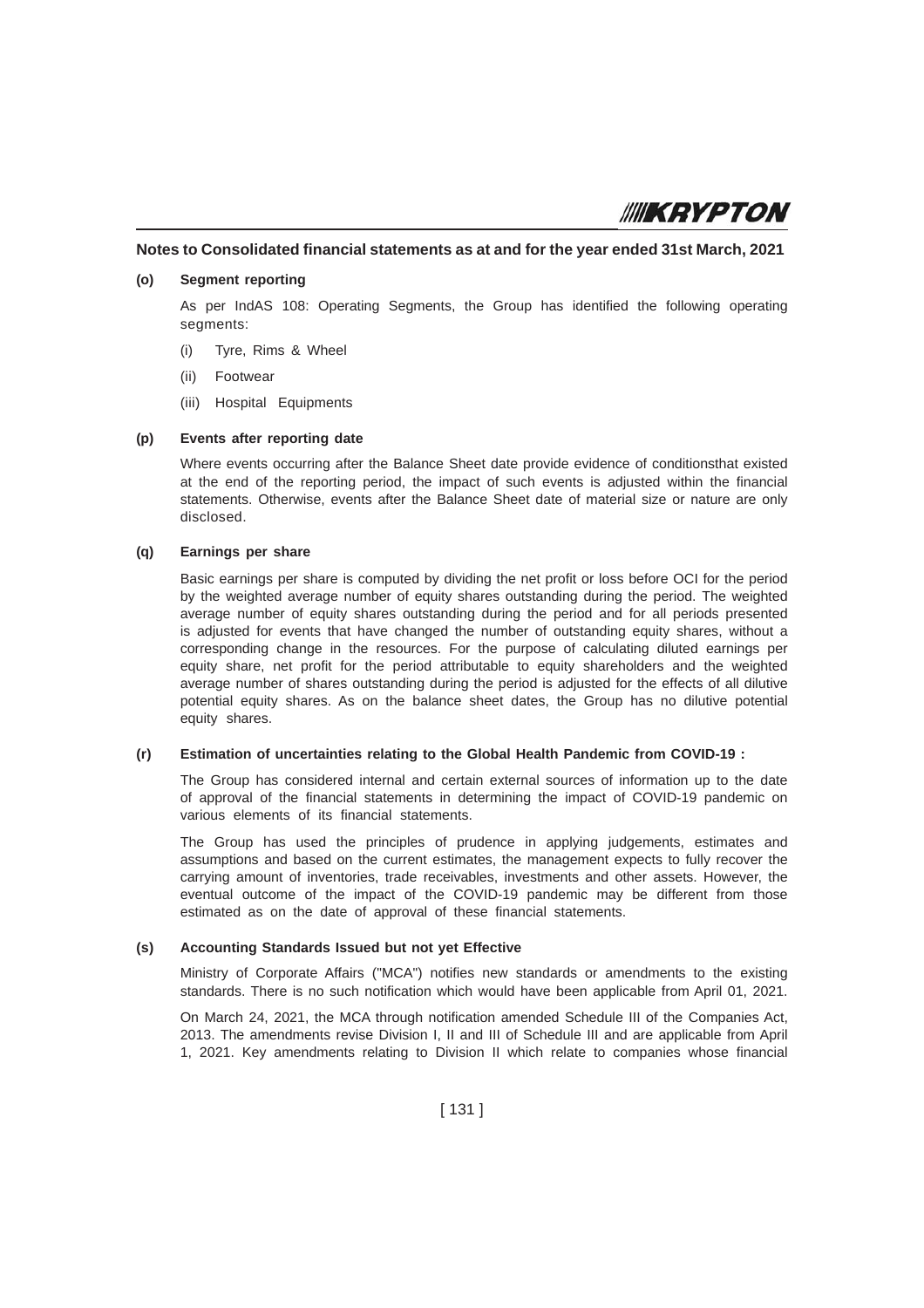#### **Notes to Consolidated financial statements as at and for the year ended 31st March, 2021**

statements are required to comply with Companies (Indian Accounting Standards) Rules 2015 are:

#### **Balance Sheet:**

- Lease liabilities should be separately disclosed under the head 'financial liabilities', duly distinguished as current or non-current.
- Certain additional disclosures in the statement of changes in equity such as changes in equity share capital due to prior period errors and restated balances at the beginning of the current reporting period.
- Specified format for disclosure of shareholding of promoters.
- Specified format for ageing schedule of trade receivables, trade payables, capital work-inprogress and intangible asset under development.
- If a company has not used funds for the specific purpose for which it was borrowed from banks and financial institutions, then disclosure of details of where it has been used.
- Current maturities of Long-term borrowings shall be disclosed separately under the heading Short Term Borrowing.
- Security Deposits to be shown under the head of Other Non Current Assets instead of Long term Loan & Advances.
- Specific disclosure under 'additional regulatory requirement' such as compliance with approved schemes of arrangements, compliance with number of layers of companies, title deeds of immovable property not held in name of company, loans and advances to promoters, directors, key managerial personnel (KMP) and related parties, details of benami property held etc.
- Ratios Following Ratios to be disclosed: (a) Current Ratio, (b) Debt-Equity Ratio, (c) Debt Service Coverage Ratio, (d) Return on Equity Ratio, (e) Inventory turnover ratio, (f) Trade Receivables turnover ratio, (g) Trade payables turnover ratio, (h) Net capital turnover ratio, (i) Net profit ratio, (j) Return on Capital employed, (k) Return on investment.

#### **Statement of profit and loss:**

 Additional disclosures relating to Corporate Social Responsibility (CSR), undisclosed income and crypto or virtual currency specified under the head 'additional information' in the notes forming part of the financial statements.

The amendments are extensive and the Company will evaluate the same to give effect to them as required by law.

#### **IV. PRINCIPLES OF CONSOLIDATION**

The consolidated financial statements which relate to Krypton Industries Limited and its subsidiary company, have been prepared on the following basis -

i. The financial statements of the Company and its subsidiaries are consolidated by combining like items of assets, liabilities, income and expenditure, after fully eliminating intra group balances, intra group transactions and any unrealised profit/ loss included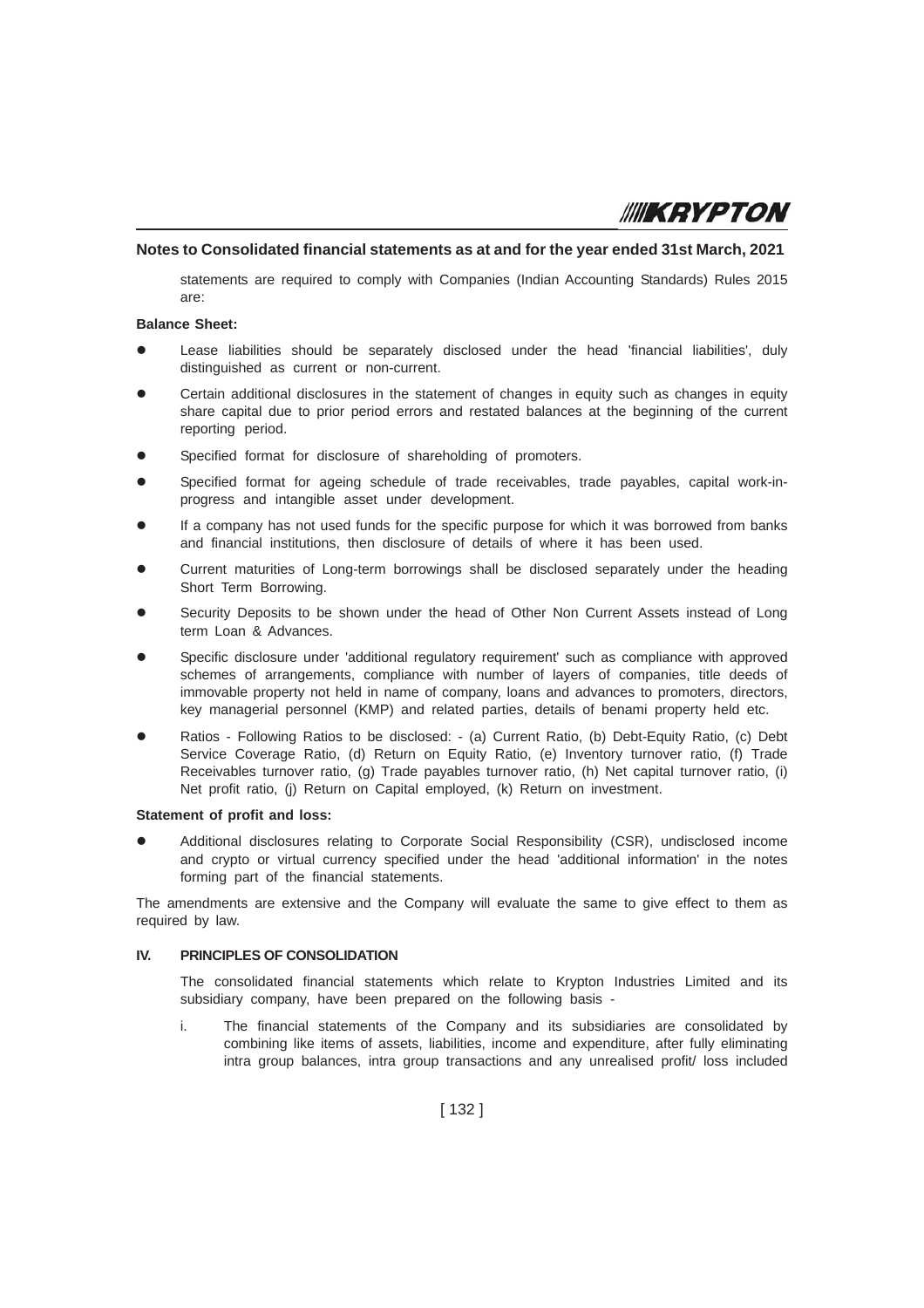#### **Notes to Consolidated financial statements as at and for the year ended 31st March, 2021**

therein. Deferred tax if any has been created on temporary differences that arise from the elimination of profits and losses resulting from intragroup transactions as per Ind AS12: Income Taxes.

- ii. Consolidated Financial Statements are prepared using uniform accounting policies for like transactions and other events in similar circumstances. If a member of the group uses accounting policies other than those adopted in the Consolidated Financial Statements for like transactions and events in similar circumstances,appropriate adjustments are made to that group member's financial statements in preparing the Consolidated Financial Statements to ensure conformity with the group's accounting policies.The financial statements of all entities used for the purpose of consolidation are drawn up to the same reporting date as that of the parent Company, i.e., year ended on 31 March.
- iii. With respect to our subsidiaries domiciled out of India, assets and liabilities, are translated to Indian Rupees at exchange rates prevailing at the reporting period end. Income and expense itemsare translated at the average exchange rates prevailing during the period; when exchange rates fluctuate significantly the rates prevailing on the transaction date are used instead.

Differences arising on such translation areaccumulated in foreign currency translationreserve and attributed to non-controllinginterests proportionately.

| Name                  | Country<br>Incorporation | % of Ownership of<br>Interest<br>as on<br>March 31, 2021 | % of Ownership<br>Interest<br>٥f<br>as on<br>March 31, 2020 |
|-----------------------|--------------------------|----------------------------------------------------------|-------------------------------------------------------------|
| Krypton Europe S.R.O. | Czech Republic           | 90%                                                      | 90%                                                         |

iv. The subsidiary companies considered in the financial statements are as follows:

#### **v. Non-controlling interest**

Non-controlling interest (NCI) are measured at their proportionate share of the acquiree's net identifiable assets as at the date of acquisition. Changes in Group's equity interest in a subsidiary that do not result in a loss of control are accounted for as equity transactions.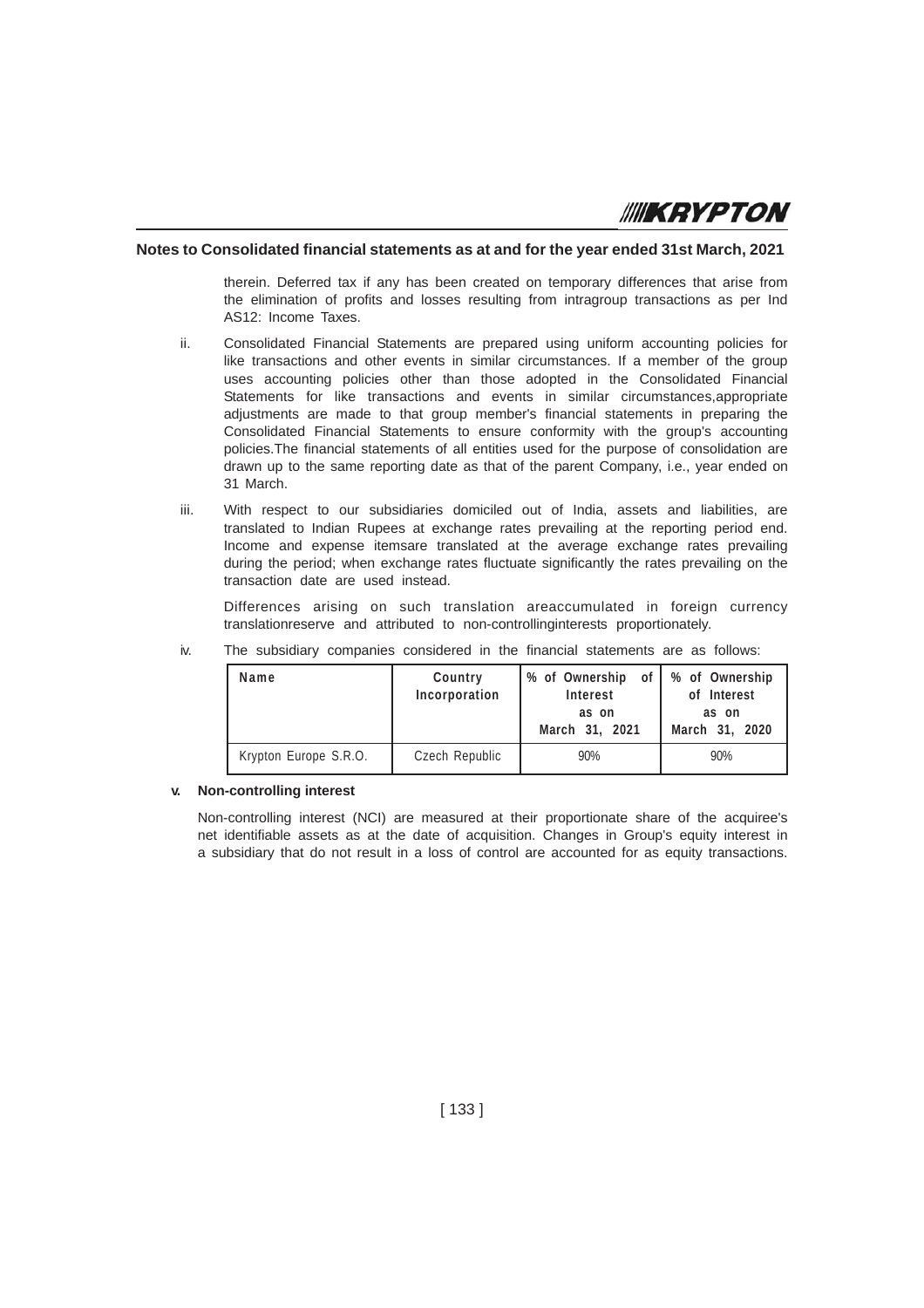### **2. Property, Plant And Equipment**

Summary of cost and net carrying amount of each class of tangible assets are given below:

|                               | Cost          |                  | <b>Accumulated Depreciation</b> |            | <b>Net Carrying Amount</b>  |            |
|-------------------------------|---------------|------------------|---------------------------------|------------|-----------------------------|------------|
|                               | 31/3/2021     | 31/03/2020       | 31/3/2021                       | 31/03/2020 | 31/3/2021                   | 31/03/2020 |
|                               | (₹ Thousands) | Thousands)<br>(₹ | (₹ Thousands) (₹ Thousands)     |            | (₹ Thousands) (₹ Thousands) |            |
| Freehold Land                 | 14.649.18     | 14,649.18        |                                 |            | 14.649.18                   | 14,649.18  |
| <b>Buildings</b>              | 82,301.23     | 85,495.48        | 17,000.22                       | 14,348.58  | 65,301.01                   | 71.146.90  |
| <b>Plant and Machinery</b>    | 102.019.63    | 96.162.70        | 44,204.35                       | 39.637.62  | 57.815.28                   | 56.525.08  |
| <b>Furniture and Fixtures</b> | 8.813.79      | 8.005.49         | 3,586.91                        | 2,756.63   | 5,226.88                    | 5,248.86   |
| Electrical Installation       | 8.748.75      | 8.055.95         | 4.266.45                        | 3.593.95   | 4.482.30                    | 4.462.00   |
| Office Equipment              | 1.714.99      | 1,521.46         | 759.84                          | 609.39     | 955.15                      | 912.06     |
| Computers                     | 331.91        | 286.64           | 184.29                          | 162.50     | 147.62                      | 124.14     |
| Vehicles                      | 8.116.94      | 7.970.46         | 4.423.15                        | 3.959.88   | 3.693.79                    | 4.010.58   |
|                               | 226.696.42    | 222,147.36       | 74.425.21                       | 65.068.55  | 152.271.21                  | 157.078.80 |

#### **(a). Reconciliation of the gross and net carrying amounts of assets at the beginning and year ending 31/03/2021 are as under:**

| Cost                            | As at         |               | Other        | As at        |
|---------------------------------|---------------|---------------|--------------|--------------|
|                                 | 31/03/2020    | Additions     | Adjustments  | 31/03/2021   |
|                                 | (₹ Thousands) | (₹ Thousands) | (₹Thousands) | (₹Thousands) |
| Freehold Land                   | 14,649.18     |               |              | 14,649.18    |
| <b>Buildings</b>                | 85,495.48     | 1,023.91      | 4,218.16     | 82.301.23    |
| Plant and Machinery             | 96,162.70     | 12,448.30     | 6,591.37     | 102,019.63   |
| <b>Furniture and Fixtures</b>   | 8,005.49      | 808.30        |              | 8,813.79     |
| <b>Electrical Installation</b>  | 8,055.95      | 692.80        |              | 8,748.75     |
| Office Equipment                | 1,521.46      | 193.53        |              | 1,714.99     |
| Computers                       | 286.64        | 45.27         |              | 331.91       |
| <b>Vehicles</b>                 | 7,970.46      | 866.86        | 720.38       | 8,116.94     |
|                                 | 222,147.36    | 16,078.97     | 11,529.91    | 226,696.42   |
| Previous Year                   | 215396.66     | 6750.70       |              | 222417.36    |
| <b>Accumulated Depreciation</b> |               |               |              |              |
| <b>Freehold Land</b>            |               |               |              |              |
| <b>Buildings</b>                | 14,348.58     | 3,470.98      | 819.34       | 17,000.22    |
| <b>Plant and Machinery</b>      | 39.637.62     | 7.935.84      | 3,369.11     | 44,204.35    |
| <b>Furniture and Fixtures</b>   | 2,756.63      | 830.28        |              | 3,586.91     |
| <b>Electrical Installation</b>  | 3,593.95      | 672.50        |              | 4,266.45     |
| Office Equipment                | 609.39        | 150.45        |              | 759.84       |
| Computers                       | 162.50        | 21.79         |              | 184.29       |
| <b>Vehicles</b>                 | 3,959.88      | 873.30        | 410.03       | 4,423.15     |
|                                 | 65,068.55     | 13,955.14     | 4,598.48     | 74,425.21    |
| Previous Year                   | 49,680.14     | 15,388.41     |              | 65,068.55    |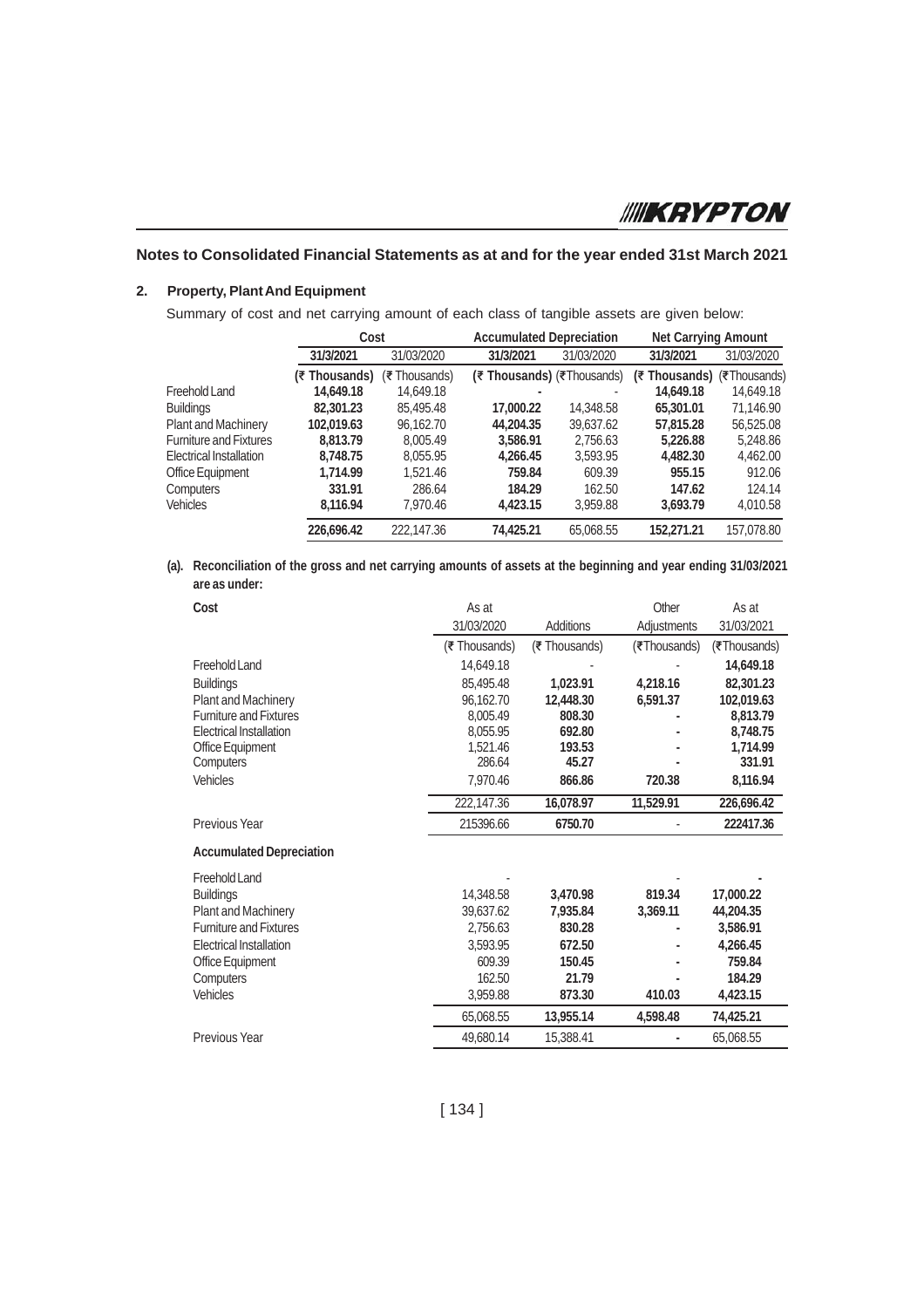|   |                                                                      | As at<br>31/03/2021<br>(₹ in Thousands) | A at<br>31/03/2020<br>$\left(\right)$ in Thousands) |
|---|----------------------------------------------------------------------|-----------------------------------------|-----------------------------------------------------|
| 3 | <b>Right of Use Assets</b>                                           |                                         |                                                     |
|   | As at 1st April,                                                     | 8,417.97                                |                                                     |
|   | Additions for the Year                                               |                                         | 8.417.97                                            |
|   | Add: Other Adjustments                                               | 1,021.15                                |                                                     |
|   | Disposal<br><b>As at 31 March 2021</b>                               |                                         |                                                     |
|   |                                                                      | 9,439.12                                | 8,417.97                                            |
|   | <b>Accumulated Depreciation</b><br>As at 01st April                  | 1,855.62                                |                                                     |
|   | Charge for the Year                                                  | 2,059.85                                | 1,855.62                                            |
|   | Add: Other Adjustments                                               | 204.23                                  |                                                     |
|   | Disposal                                                             |                                         |                                                     |
|   | As at 31 March 2021                                                  | 4,119.70                                | 1.855.62                                            |
|   | <b>Net Block</b>                                                     |                                         |                                                     |
|   | <b>As at 31 March 2021</b>                                           | 5,319.42                                | 6,562.35                                            |
|   | Refer Note - 50 for detailed disclosure as per Ind AS-116.           |                                         |                                                     |
| 4 | <b>Capital Work-in-Progress:</b>                                     |                                         |                                                     |
|   | Capital WIP (Building, Plant & Machinery)                            | 7,026.19                                | 2,606.14                                            |
|   |                                                                      | 7,026.19                                | 2,606.14                                            |
| 5 | <b>Investments</b><br>Investments (Non-Trade)                        |                                         |                                                     |
|   | Investments in Equity Instruments (Unquoted) (a)                     | 94.00                                   | 94.00                                               |
|   | Gold Coins (Desginated at Fair Value thorugh Profit & Loss)          | 596.57                                  | 580.50                                              |
|   | Sovereign Gold Bond (Desginated at Fair Value thorugh Profit & Loss) | 359.75                                  | 352.95                                              |
|   |                                                                      | 1.050.32                                | 1.027.45                                            |

### **Notes to Consolidated Financial Statements as at and for the year ended 31st March 2021**

### **A. Disclosure with regard to investments in bodies corporate are given below:**

|               |                                                                                                                                                                                                                             |                  | Face value | As at 31/03/2021 |                             | As at 31/03/2020 |                             |  |
|---------------|-----------------------------------------------------------------------------------------------------------------------------------------------------------------------------------------------------------------------------|------------------|------------|------------------|-----------------------------|------------------|-----------------------------|--|
|               |                                                                                                                                                                                                                             |                  |            | per Unit         | <b>Numbers</b>              | (₹ Thousands)    | <b>Numbers</b>              |  |
| (₹ Thousands) |                                                                                                                                                                                                                             |                  |            |                  |                             |                  |                             |  |
|               | <b>Other Investments</b><br><b>Investments in Equity Instruments</b><br>(Unquoted)- (Measured at Cost)<br>Krypton Developers Limited<br>I Care International Private Limited<br>Less: Impairment in value<br>of Investments | Others<br>Others | 10<br>10   | 9,400<br>10,800  | 94.00<br>108.00<br>(108.00) | 9.400<br>10,800  | 94.00<br>108.00<br>(108.00) |  |
|               |                                                                                                                                                                                                                             |                  |            | 20,200           | 94.00                       | 20,200           | 94.00                       |  |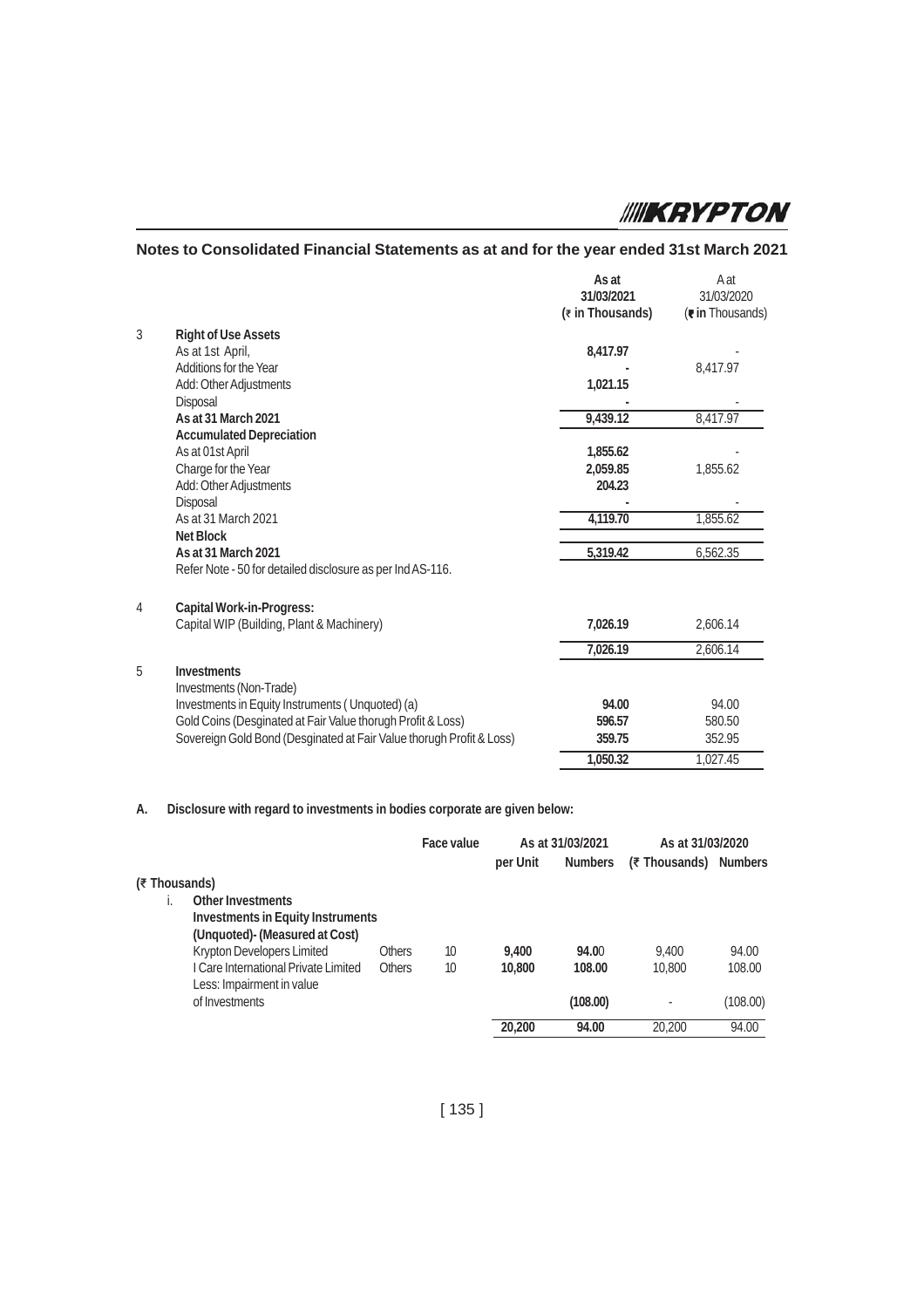|                |                                                                                         | As at<br>31/03/2021<br>(₹ in Thousands) | Aat<br>31/03/2020<br>(₹in Thousands) |
|----------------|-----------------------------------------------------------------------------------------|-----------------------------------------|--------------------------------------|
| 6              | Long Term Loans (At Amortised Cost)                                                     |                                         |                                      |
|                | Loans to Others<br>Unsecured, Considered Good                                           | 12,015.10                               | 10,931.21                            |
|                |                                                                                         | 12,015.10                               | 10,931.21                            |
| $\overline{7}$ | <b>Other Financial Assets</b><br><b>Security Deposits</b><br>Unsecured, Considered Good | 1,939.31                                | 1,860.81                             |
|                | Loans/Advances to Others<br>Other Receivables (Disputed)                                | 1565.75<br>460.00                       | 1565.75                              |
|                |                                                                                         | 3,965.06                                | 3,426.56                             |
| 8              | <b>Non-Current Tax Assets</b><br>Income Tax Deducted at Source<br>Duties & Taxes        | 4,518.05<br>1,210.15                    | 3718.58<br>1,057.79                  |
|                |                                                                                         | 5,728.20                                | 4,776.37                             |
| 9              | <b>Other Non-Current Assets</b>                                                         |                                         |                                      |
|                | Capital Advances                                                                        | 250.00                                  |                                      |
|                |                                                                                         | 250.00                                  |                                      |
| 10             | <b>Inventories</b>                                                                      |                                         |                                      |
|                | <b>Raw Materials</b>                                                                    | 59,244.00                               | 45,504.04                            |
|                | Work-in-Progress                                                                        | 13,193.16                               | 20,118.95                            |
|                | Consumable stores                                                                       | 1,749.48                                | 1,196.56                             |
|                | <b>Finished Goods</b>                                                                   | 80,906.46                               | 93,510.93                            |
|                | Stock -in -Trade                                                                        | 12,437.13                               | 448.30                               |
|                | Stores & Spares                                                                         | 10,368.61                               | 13,255.39                            |
|                | <b>Upper (Produced Raw Material)</b>                                                    | 6,428.08                                | 13,009.44                            |
|                | Packing Materials                                                                       | 529.48                                  | 538.61                               |
|                |                                                                                         | 184,856.40                              | 187,582.22                           |

### **Notes to Consolidated Financial Statements as at and for the year ended 31st March 2021**

Note: Inventories are pledged against the borrowings obtained by the company as referred in Note no. 21 & 26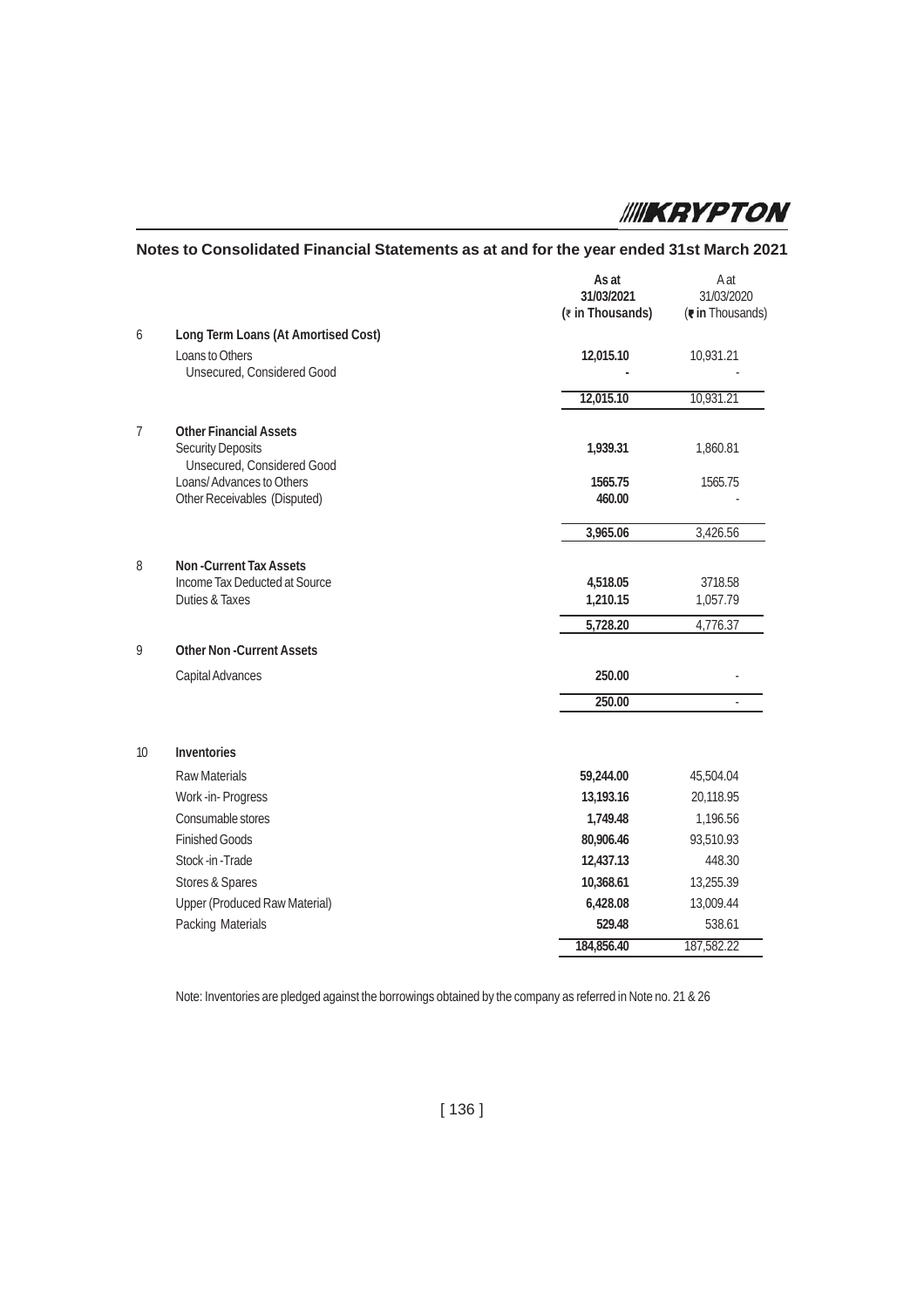|                   |                                                                                                                     | As at<br>31/03/2021<br>(₹ in Thousands) | Aat<br>31/03/2020<br>(₹in Thousands) |
|-------------------|---------------------------------------------------------------------------------------------------------------------|-----------------------------------------|--------------------------------------|
| 11                | <b>Trade Receivables (at Amortised Cost)</b>                                                                        |                                         |                                      |
|                   | <b>Considered Good</b><br><b>Considered Doubtful</b>                                                                | 66,608.85<br>1,023.19                   | 72,015.04<br>1,023.35                |
|                   | Less: Allowances for doubtful Debts                                                                                 | 67,632.04<br>1,023.19                   | 73,038.39<br>1,023.35                |
|                   | <b>TOTAL</b>                                                                                                        | 66,608.85                               | 72,015.04                            |
|                   | Note: Trade Receivables are pledged against the borrowings obtained by the company as referred in Note no. 21 & 26  |                                         |                                      |
| $12 \overline{ }$ | Cash & Cash Equivalent<br>Cash and Cash Equivalents:<br>Cash on hand<br><b>Balance with Bank</b>                    | 4.066.00                                | 3.633.96                             |
|                   | Current A/c                                                                                                         | 17,360.07                               | 2,215.82                             |
|                   |                                                                                                                     | 21,426.07                               | 5,849.78                             |
| 13                | Bank Balances other than cash & cash Equivalent<br><b>Bank Balances</b><br>Fixed Deposits maturing within 12 months | 6,201.96                                | 7,764.11                             |
|                   |                                                                                                                     | 6,201.96                                | 7,764.11                             |
| 14                | Short term Loans (at Amortised Cost)<br>Loans to Others                                                             | 3,751.47                                | 3,951.47                             |
|                   | Unsecured, Considered Good                                                                                          | 3,751.47                                | 3,951.47                             |
| 15                | <b>Other Financial Assets (at Amortised Cost)</b><br><b>Security Deposits</b><br>Unsecured, Considered Good         | 63.36                                   | 63.36                                |
|                   | Other Receivables (Disputed)                                                                                        |                                         | 460.00                               |
|                   | Loans/Advances to Others                                                                                            | 1,403.13                                | 1,300.80                             |
|                   | Other Receivables (including Insurance Claim)<br>Duty scripts                                                       | 6,429.53<br>20.94                       | 637.98                               |
|                   |                                                                                                                     | 7,916.96                                | 2,462.14                             |

### **Notes to Consolidated Financial Statements as at and for the year ended 31st March 2021**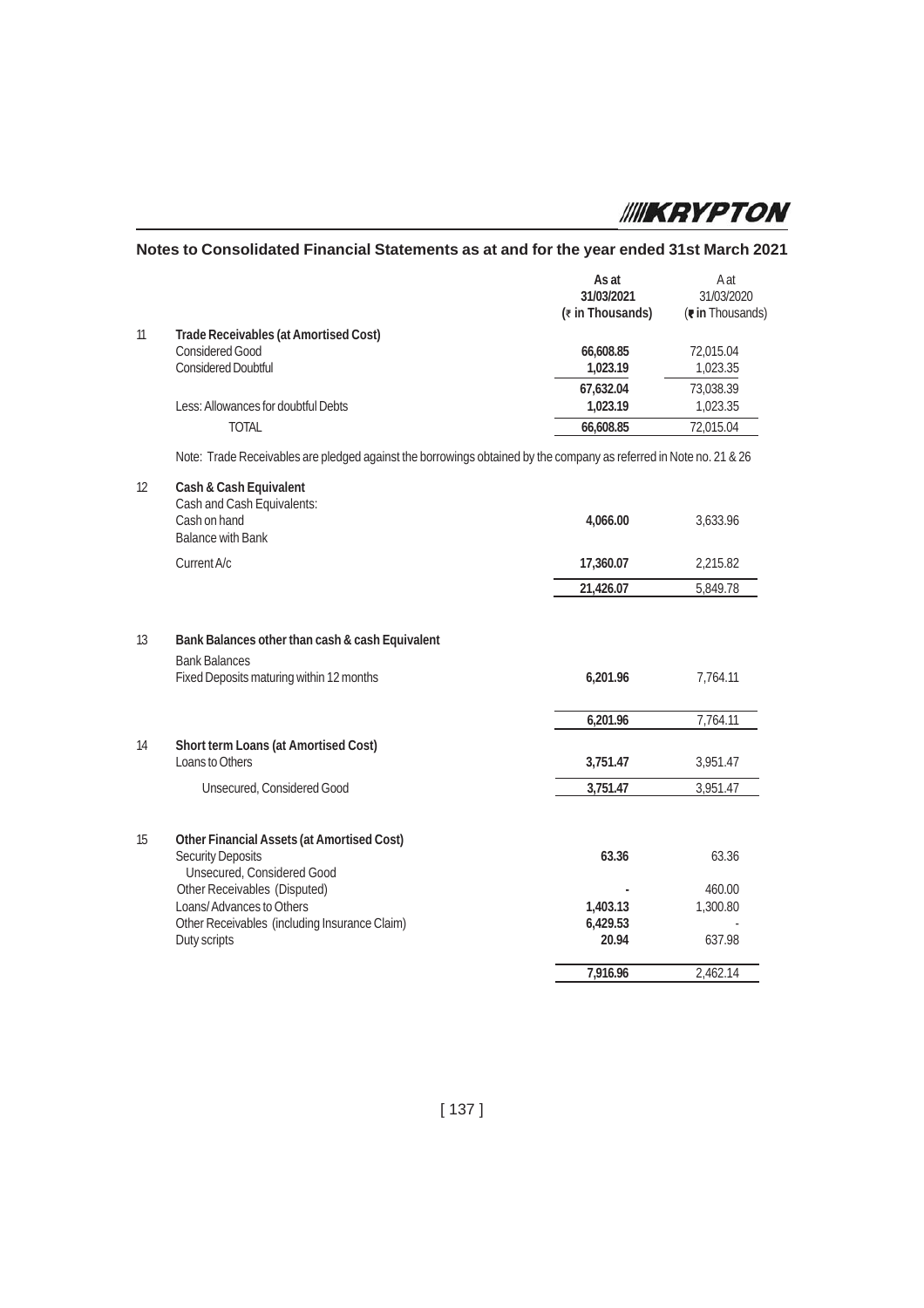#### **Notes to Consolidated Financial Statements as at and for the year ended 31st March 2021**

|    |                                       | As at<br>31/03/2021<br>$(\epsilon$ in Thousands) | Aat<br>31/03/2020<br>$(\overline{\bullet}$ in Thousands) |
|----|---------------------------------------|--------------------------------------------------|----------------------------------------------------------|
| 16 | Trade Receivables (at Amortised Cost) |                                                  |                                                          |
|    | Duties & Taxes                        | 741.63                                           | 1780.15                                                  |
|    | <b>GST</b>                            | 29,054.56                                        | 20,020.86                                                |
|    | <b>TCS Receivable</b>                 | 14.14                                            |                                                          |
|    | <b>TDS Receivable</b>                 | 256.88                                           | 823.74                                                   |
|    |                                       | 30,067.21                                        | 22,624.75                                                |

Note: Balances with government authorities primarily include amounts realisable from goods and servicestax,state excise authorities and transitional credit carried forward under the goods and services tax regime. These are expected to be realised within a period of one-year, by off-setting the same against the output goods and services tax liability on goods supplied by the Company. Accordingly these balances have been classified as current assets.

| 17 | <b>Other Current Assets</b>                         |            |            |
|----|-----------------------------------------------------|------------|------------|
|    | <b>Advances to Suppliers</b>                        | 41,686.70  | 25.416.94  |
|    | Advances against Wages                              | 340.03     | 2,065.85   |
|    | Prepaid Insurance/Expenses                          | 1.178.79   | 2014.68    |
|    | others                                              |            | 59.40      |
|    |                                                     | 43,205.52  | 29,556.87  |
| 18 | <b>Authorized Share Capital:</b>                    |            |            |
|    | 2,16,00,000 Equity Shares of ₹10 each.              | 216,000.00 | 216,000.00 |
|    | Issued, Subscribed and Paid-up:                     |            |            |
|    | 1,46,97,130 Equity Shares of ₹10 each fully paid-up | 146,971.30 | 146,971.30 |

#### **A. Reconciliation of Shares outstanding at the beginning and at the end of year are given below:**

| <b>Particulars</b>                                       | 2020-21        |               | 2019-20        |              |
|----------------------------------------------------------|----------------|---------------|----------------|--------------|
|                                                          | <b>Numbers</b> | (₹ Thousands) | <b>Numbers</b> | (₹Thousands) |
| Equity Shares outstanding at the beginning of the year   | 14,697,130     | 146.971.30    | 14.697.130     | 146,971.30   |
| Add: Equity Shares Issued during the year                |                |               |                |              |
| Less: Equity Shares bought back/redeemed during the year |                |               |                |              |
| Equity Shares outstanding at the end of the year         | 14,697,130     | 146.971.30    | 14,697,130     | 146.971      |

#### **B. Terms/Rights attached to Equity Shares**:

The company has only one class of equity shares having a par value of **"**10 per share.Each share holder of equity shares is entitled to one vote per share. The company declares and pays dividend in Indian Rupees. The dividend proposed by the Board of Directors is subject to the approval of the shareholders in the ensuing Annual General Meeting. In the event of liquidation of the company, the holder of equity shares will be entitled to receive the remaining assets of the company, after distribution of all preferential amounts, in proportion to their shareholding.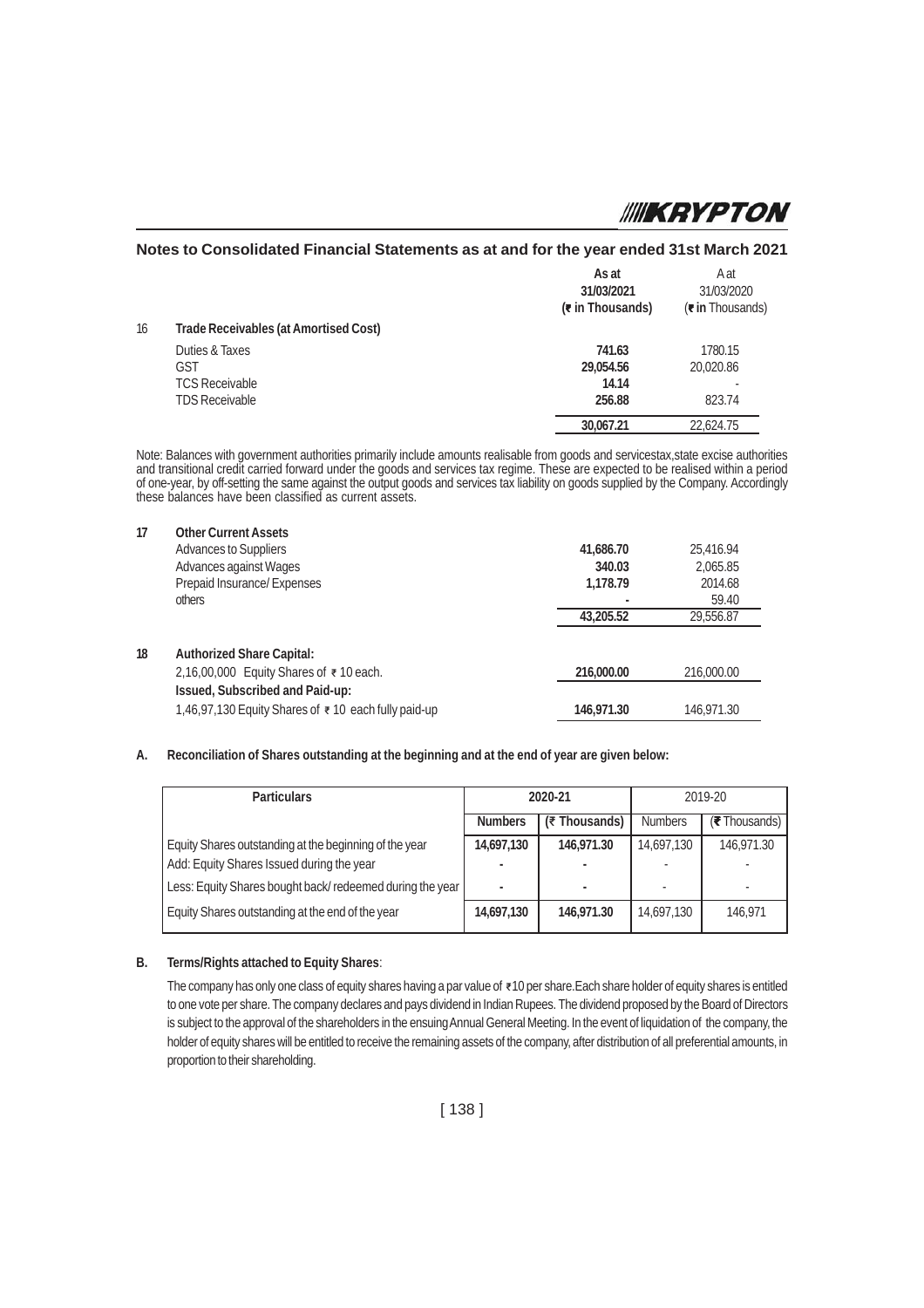#### **Notes to Consolidated Financial Statements as at and for the year ended 31st March 2021**

**C. Details of shareholders holding more than 5 percent shares of the Company as on reporting date are given below:**

| <b>Particulars</b> | As at 31/03/2021                             |        | As at 31/03/2020                 |                          |
|--------------------|----------------------------------------------|--------|----------------------------------|--------------------------|
|                    | Percentage of<br>Numbers of<br><b>Shares</b> |        | Numbers of<br><b>Shares Held</b> | Percentage<br>of Holding |
| Jay Singh Bardia   | 1.560.226                                    | 10.62% | 1.560.226                        | 10.62%                   |
| Panna Lal Bardia   | 1.609.944                                    | 10.95% | 1.609.944                        | 10.95%                   |

D. No additional shares were alloted asa fully paid up by way of Bonus shares or pursuant to contract without payment being received in cash during the last five years. Further, none of the shares were bought back by the company during last five years.

#### **19 Other Equity**

|                                             | As at<br>31/03/2021 | Aat<br>31/03/2020           |
|---------------------------------------------|---------------------|-----------------------------|
|                                             | (₹ in Thousands)    | $(\bar{\tau}$ in Thousands) |
| General Reserve                             | 5,707.51            | 5,707.51                    |
| Securities Premium Account                  | 36.553.40           | 36,553.40                   |
| <b>Retained Earnings</b>                    | 1,03,499.98         | 86,636.46                   |
| Foreign currency translation reserve (FCTR) | $(-252.55)$         | 67.75                       |
| Other Comprehensive Income                  | (1,007.84)          | (1,078.49)                  |
|                                             | 1.44.500.49         | 1,27,886.63                 |

#### **Nature and purpose of reserves:**

#### **General Reserve**

General Reserve has been created out of profits earned by the Company in the previous years. General reserves are free reserves and can be utilised in accordance with the requirements of the Companies Act, 2013.

#### **Securities Premium**

Securities Premium is used to record the premium on issue of shares. The reserve is utilized in accordance with the provisions of Section 52 of the Companies Act, 2013

#### **Retained Earnings**

Retained Earnings are the profits that the Company has earned till date, less any transfer to general reserves, dividends and other distributions made to the shareholders.

#### **Foreign currency translation reserve (FCTR)**

Exchange differences on translating the financial statements of foreign operations

#### **Other Comprehensive Income (OCI)**

OCI reserve includes the net gain/loss on fair value of Investments and remeasurements of defined benefits plans.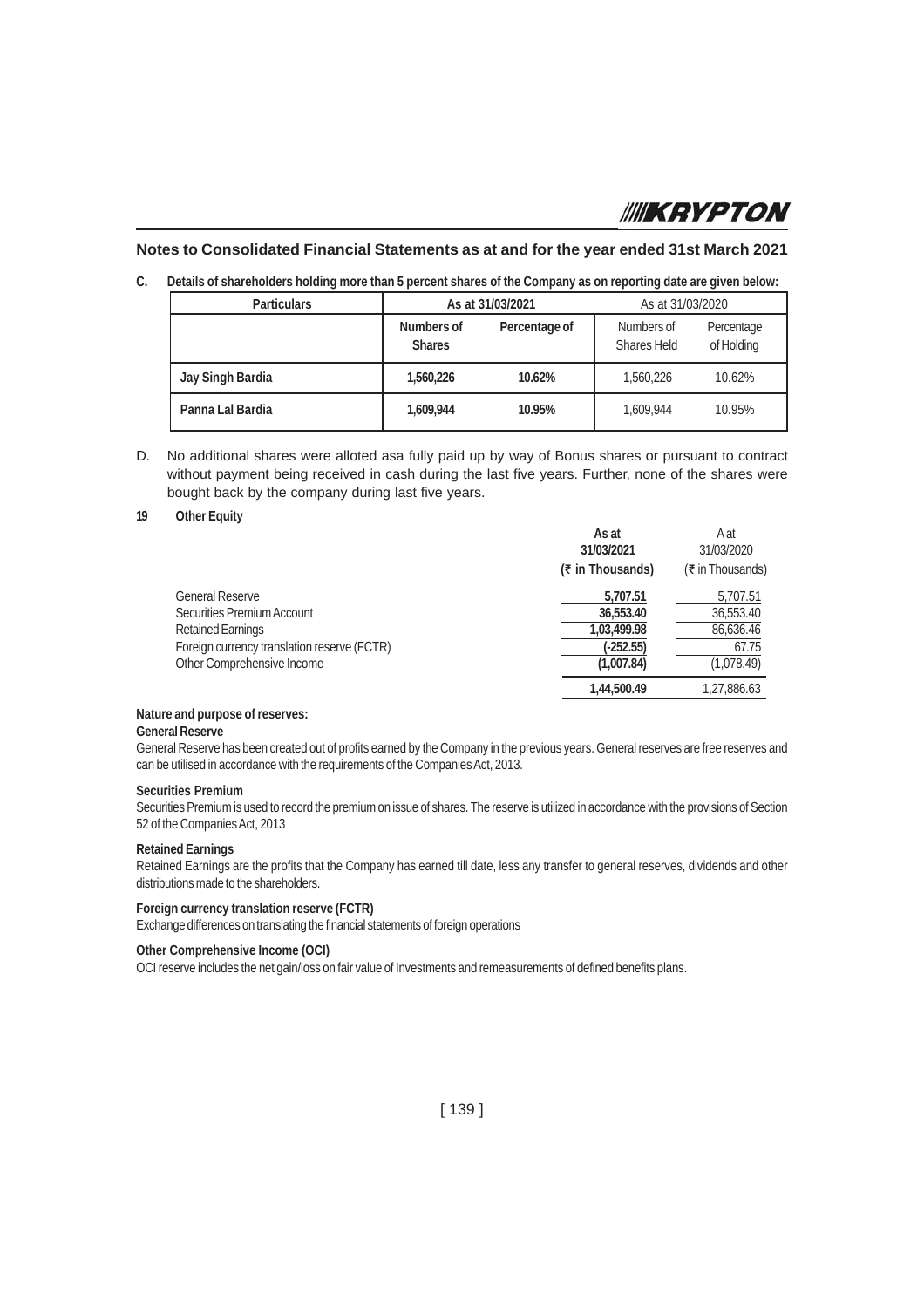#### **Notes to Consolidated Financial Statements as at and for the year ended 31st March 2021**

#### **20 Non- controlling Interest**

|                                                                                                                                                                                             |               |                               | As at<br>31/03/2021<br>(₹ in Thousands) | Aat<br>31/03/2020<br>$(\bar{\tau}$ in Thousands) |
|---------------------------------------------------------------------------------------------------------------------------------------------------------------------------------------------|---------------|-------------------------------|-----------------------------------------|--------------------------------------------------|
| Balance as at the commencement of the reporting year<br>Add: Share of profit attributable to non-controlling interest<br>Add: Consideration paid by non-controlling interest<br>Add: others |               |                               | 118.16<br>1,597.87<br>204.80            | (185.60)<br>303.75                               |
| Balance as at the end of the reporting year                                                                                                                                                 |               |                               | 1,920.83                                | 118.16                                           |
| 21 Borrowings (At Amortised Cost)                                                                                                                                                           |               | <b>Non Current Maturities</b> |                                         | <b>Current Maturities</b>                        |
|                                                                                                                                                                                             | 3/31/2021     | 3/31/2020                     | 3/31/2021                               | 3/31/2020                                        |
|                                                                                                                                                                                             | (₹ Thousands) | (₹ Thousands)                 | (₹ Thousands)                           | (₹ Thousands)                                    |
| Term Loans:                                                                                                                                                                                 |               |                               |                                         |                                                  |
| From Banks (Secured)                                                                                                                                                                        | 51,139.93     | 35,332.25                     | 18,661.21                               | 6,923.40                                         |
| From Related Parties (Unsecured)                                                                                                                                                            |               |                               |                                         |                                                  |
| (Refer Note No. 48)                                                                                                                                                                         |               |                               | 4,000.00                                | 5,000.00                                         |
| From Other Parties (Unsecured)                                                                                                                                                              | 4,235.04      | 8,154.61                      | 2,953.99                                | 4,456.60                                         |
| Car Loan (Secured)                                                                                                                                                                          | 266.14        | 504.10                        | 663.34                                  | 692.98                                           |
|                                                                                                                                                                                             | 55,641.11     | 43,990.96                     | 26,278.54                               | 17,072.98                                        |
| The above amount includes                                                                                                                                                                   |               |                               |                                         |                                                  |
| <b>Securred Borrowings</b>                                                                                                                                                                  | 51,406.07     | 35,836.35                     | 19,324.55                               | 7,616.38                                         |
| <b>Unsecured Borrowings</b>                                                                                                                                                                 | 4,235.04      | 8,154.61                      | 6,953.99                                | 9,456.60                                         |
| Amount disclosed under the head                                                                                                                                                             |               |                               |                                         |                                                  |
| Other Financial Liabilities " (Note 28)"                                                                                                                                                    |               |                               | (26, 278.54)                            | (17,072.98)                                      |
| <b>Net Amount</b>                                                                                                                                                                           | 55,641.11     | 43,990.96                     |                                         |                                                  |
|                                                                                                                                                                                             |               |                               |                                         |                                                  |

- A. Car Loan from Yes Bank was taken during the FY 2018-19 & the loan is repayable in 37 monthly installment of **"**30903 inclusive of interest from the date of loan.The car loan is secured by hypothection of Hyundai Creta.
- B. The Car Loan from ICICI BANK was taken during the Financial Period 2018-19 and carries interest base rate @9.05. The loan is repayable in 36 EMIs of **"**33481/-. This loan is secured by hypothecation of the Car Honda City .
- C. The Car Loan from HDFC Bank was taken during the Financial Period 2020-21 and the loan is repayable in 36 EMIs of **"**15819/- inclusive of interest from the date of loan. This loan is secured by hypothecation of the Bolero Car .
- D. The Term Loan from Tata Capital Financial Services Pvt Ltd. was sanctioned during the Financial Year 2019-2020 and carries floating interest @ LTLR less 7.50% p.a. i.e 11.75% with monthly rests (as per Sanction Letter dated 28.03.2019) with a Limit of ₹450 Lakhs. The loan is repayable in 84 installments, monthly from December, 2019 bearing Principal Amount<br>. of ₹5.77 Lakhs along with interest. The term loan is secured by the Exclusive Equitable Mortgage over the entire industrial<br>Property at Mouza - Sankua, P.S. - Ramnagar, 24 Parganas (South), Khorda, Falta P.Z. Road, J.L. N No. 439, 440 & 441, including Land and Civil Structure constructed thereon, and hypothecation of Machineries procured or to be procured out of the Term Loan. Further, the loans are secured by the personal guarantee of Mr. J.S Bardia, the Managing Director of the company.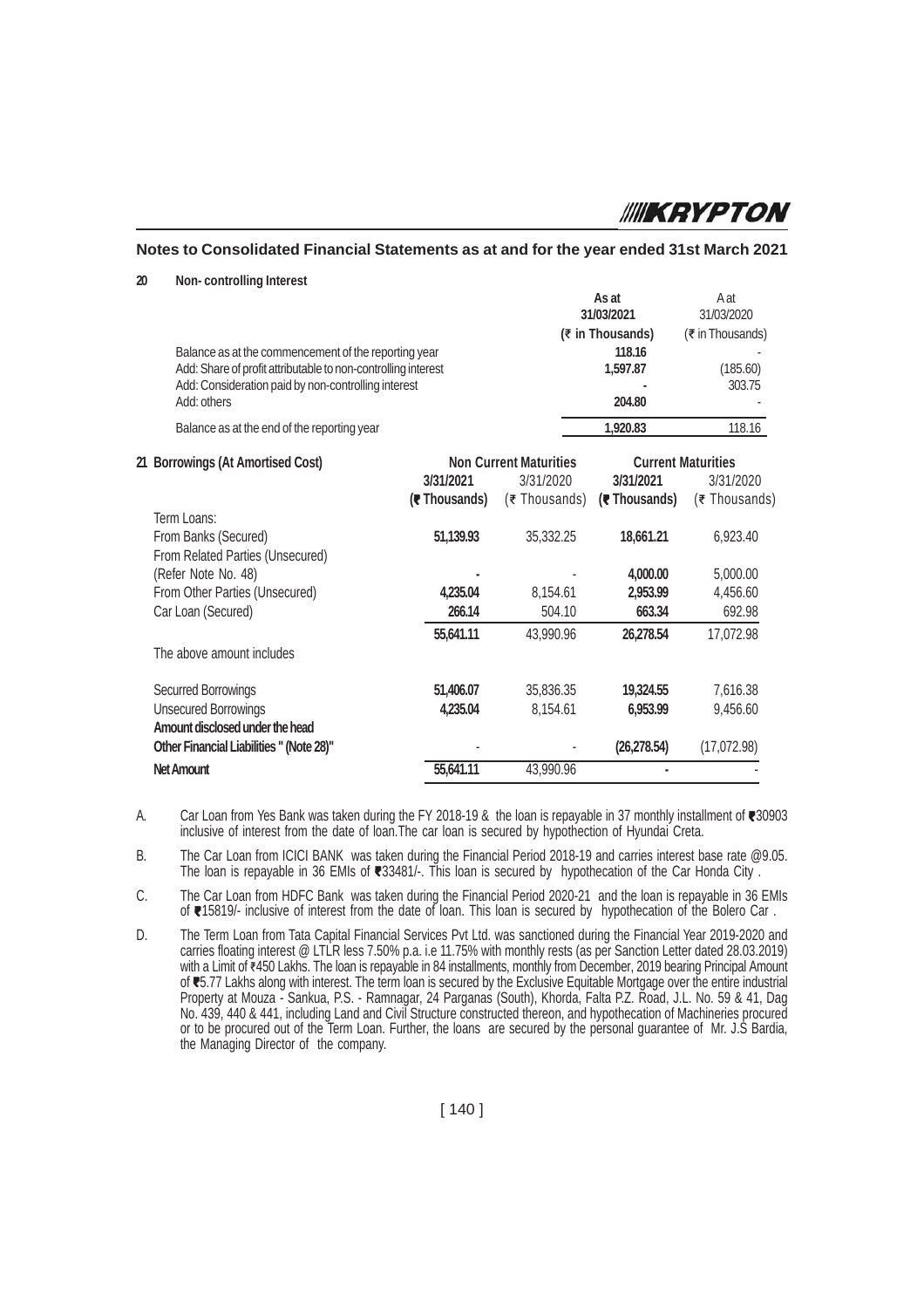#### **Notes to Consolidated Financial Statements as at and for the year ended 31st March 2021**

- E. The Term Loan under GECL Scheme from Tata Capital Financial Services Pvt Ltd. was sanctioned during the Financial Year 2020-2021 and carries floating interest @ LTLR less 8.25% p.a. i.e 11.00% with monthly rests (as per Sanction Letter dated 10.08.2020) with a Limit of **"** 96.50 Lakhs. The loan is repayable in 48 installments including 12 months moratorium, payable in monthly equal installments including interest. The said loan is secured by the Extension of Charge of Equitable Mortgage over the entire industrial Property at Mouza - Sankua, P.S. - Ramnagar, 24 Parganas (South), Khorda, Falta P.Z. Road, J.L. No. 59 & 41, Dag No. 439, 440 & 441, including Land and Civil Structure constructed thereon, and hypothecation of Machineries procured or to be procured out of the Term Loan.
- F. The Demand Loan to meet working capital requirement due to Covid19 from Bank of Baroda was sanctioned during the Financial Year 2020-21 and carries interest @ BRLLR i.e 6.85% with monthly rests (as per latest Sanction Letter dated 06.03.2021) with a Limit of **"** 75 Lakhs. The loan is repayable in 18 installments, monthly from December, 2020 bearing Principal Amount of **"** 4.17 Lakhs along with interest. This loan is secured by Hypothecation of stocks of Raw Material, W.I.P, Finished Goods and Spares of the co., D.P. Note, Letter of Continuing Security, Hypothecation of Book Debts upto 90 days These loans are further secured by Equitable Mortgage of Leasehold Land at Falta and structure standing thereon in the name of the company together with Plant and Machinery thereon, lien on FDR, assignment of Keymen LIP. The loan is further secured by the personal guarantee of Mr J.S Bardia, the Managing Director of the company and Mr. T. S. Gulgulia. (As per sanction letter dated March 2021)
- G. The Demand Loan to meet working capital requirement due to Covid19 from Bank of Baroda was sanctioned during the Financial Year 2020-21 and carries interest @ BRLLR plus 1% i.e 7.85% with monthly rests (as per latest Sanction Letter dated 06.03.2021) with a Limit of **"**175 Lakhs. The loan is repayable in 36 installments, after completion of 12 months of moratorium bearing Principal Amount of **"** 4.86 Lakhs along with interest. This loan is secured by Hypothecation of stocks of Raw Material, W.I.P, Finished Goods and Spares of the co., D.P. Note, Letter of Continuing Security, Hypothecation of Book Debts upto 90 days These loans are further secured by Equitable Mortgage of Leasehold Land at Falta and structure standing thereon in the name of the company together with Plant and Machinery thereon, lien on FDR, assignment of Keymen LIP. The loan is further secured by the personal guarantee of Mr J.S Bardia, the Managing Director of the company and Mr. T. S. Gulgulia. (As per sanction letter dated March 2021)
- H. There is no default as on the balance sheet date in the repayment of borrowings and interest thereon.
- **22 Non Current Lease Liability**

|                                   | As at<br>31/03/2021            | Aat<br>31/03/2020                         |
|-----------------------------------|--------------------------------|-------------------------------------------|
|                                   | (₹ in Thousands)               | $(\bar{\tau}$ in Thousands)               |
| Non Current Lease Liability       | 2,265.31                       | 6,210.33                                  |
|                                   | 2,265.31                       | 6,210.33                                  |
| 23<br><b>Long Term Provisions</b> |                                |                                           |
|                                   | As at                          | Aat                                       |
|                                   | 31/03/2021<br>(₹ in Thousands) | 31/03/2020<br>$(\bar{\tau}$ in Thousands) |
| Provision for Gratuity            | 6,120.61                       | 5,602.27                                  |
|                                   | 6,120.61                       | 5,602.27                                  |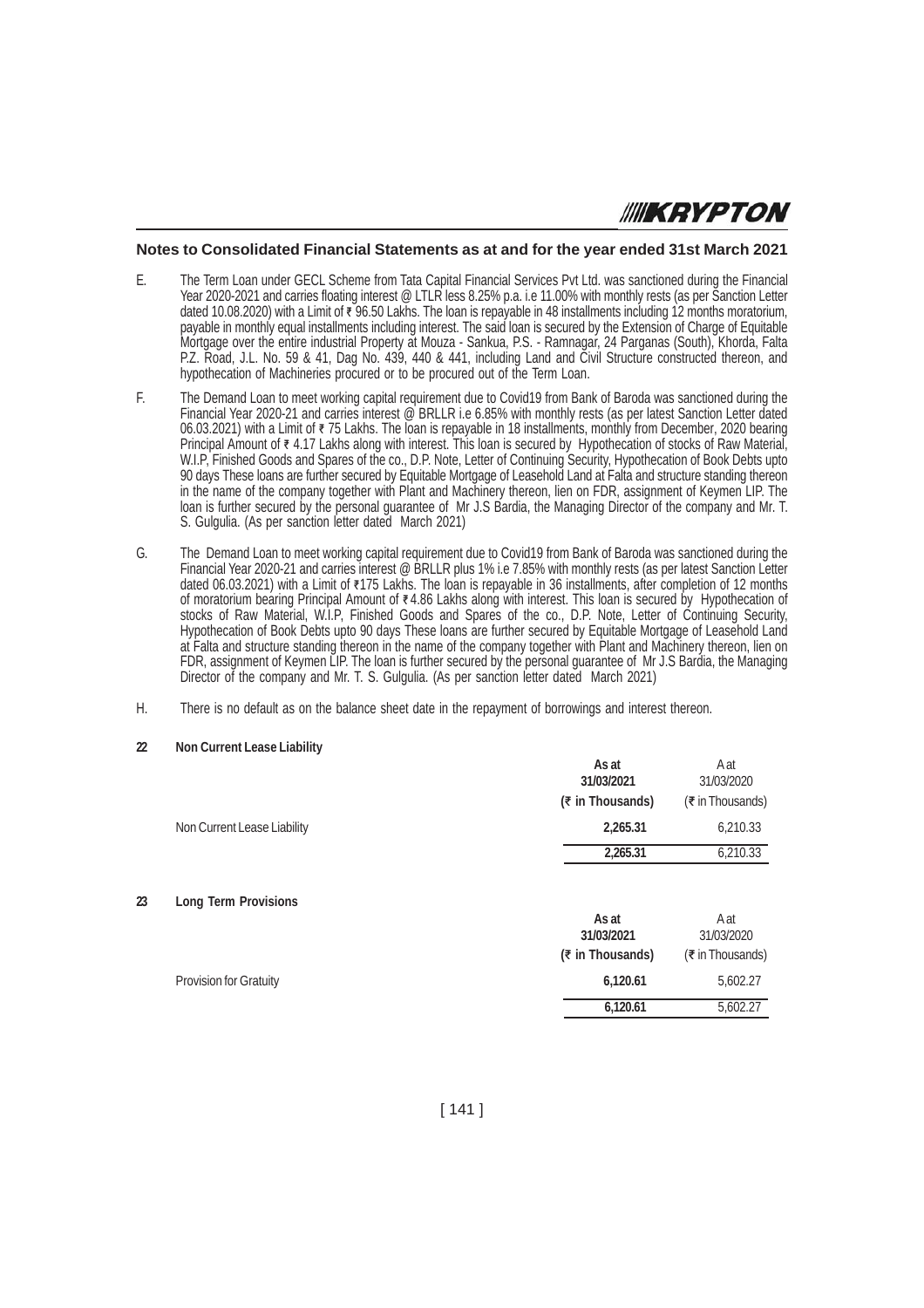

**24 Deferred Tax Liabilities**

|                                                                                                            |               |                                                   | As at<br>31/03/2021<br>(₹ in Thousands)        | Aat<br>31/03/2020<br>(₹ in Thousands) |  |
|------------------------------------------------------------------------------------------------------------|---------------|---------------------------------------------------|------------------------------------------------|---------------------------------------|--|
| Deferred Tax Liabilities<br>Less: Deferred Tax Assets<br>Add: Other Adjustments                            |               |                                                   | 12,971.31<br>8,459.62<br>10.47                 | 13,711.00<br>8,484.54                 |  |
| <b>Deferred Tax Liabilities (Net)</b>                                                                      |               |                                                   | 4,522.16                                       | 5,226.46                              |  |
| Movement in Deferred tax liabilities /(Assets) Balances                                                    | April 1, 2020 | <b>Movement</b><br>through<br><b>Statement of</b> | <b>Movement</b><br>through<br>Other            | March 31, 2021                        |  |
|                                                                                                            |               |                                                   | Profit and Loss Comprehensive<br><b>Income</b> |                                       |  |
| <b>Defered Tax Liabilities</b>                                                                             |               |                                                   |                                                |                                       |  |
| Arising out of temporary difference in<br>depreciable assets<br>On Remeasurements of defined benefit plans | 13,594.16     | (1,066.07)                                        |                                                | 12,528.09                             |  |
| On arising out of Fair Value Measurements<br>On lease liabilities (net of right of use assets)             | 116.84        | 224.23<br>20.76                                   |                                                | 311.07<br>20.76                       |  |
| Others (Expenses claimed as deduction as per<br>Income Tax Act, 1961 but not booked in<br>Current Year)    |               | 81.39                                             |                                                | 81.39                                 |  |
|                                                                                                            | 13,711.00     | (739.69)                                          | $\overline{\phantom{a}}$                       | 12,971.31                             |  |
| Deferred tax (assets):                                                                                     |               |                                                   |                                                |                                       |  |
| Arising out of temporary difference in depreciable assets                                                  |               |                                                   |                                                |                                       |  |
| On arising out of Fair Value Measurements<br>On Remeasurements of defined benefit plans                    | 526.06        | 242.99<br>(682.36)                                | (24.82)                                        | 242.99<br>(181.12)                    |  |
| On lease liabilities (net of right of use assets)                                                          | 54.49         | 15.70                                             |                                                | 70.19                                 |  |
| On account of unutilized Tax Credit                                                                        | 5,094.88      |                                                   |                                                | 5,094.88                              |  |
| On account of unutilized Tax Losses                                                                        | 3,298.94      | (103.05)                                          |                                                | 3,195.89                              |  |
| Others (Expenses claimed as deduction as per<br>Income Tax Act, 1961 but not booked in<br>Current Year)    | (489.83)      | 526.62                                            |                                                | 36.79                                 |  |
|                                                                                                            | 8,484.54      | (0.10)                                            | (24.82)                                        | 8,459.62                              |  |
|                                                                                                            | 5,226.46      | (739.59)                                          | 24.82                                          | 4,511.69                              |  |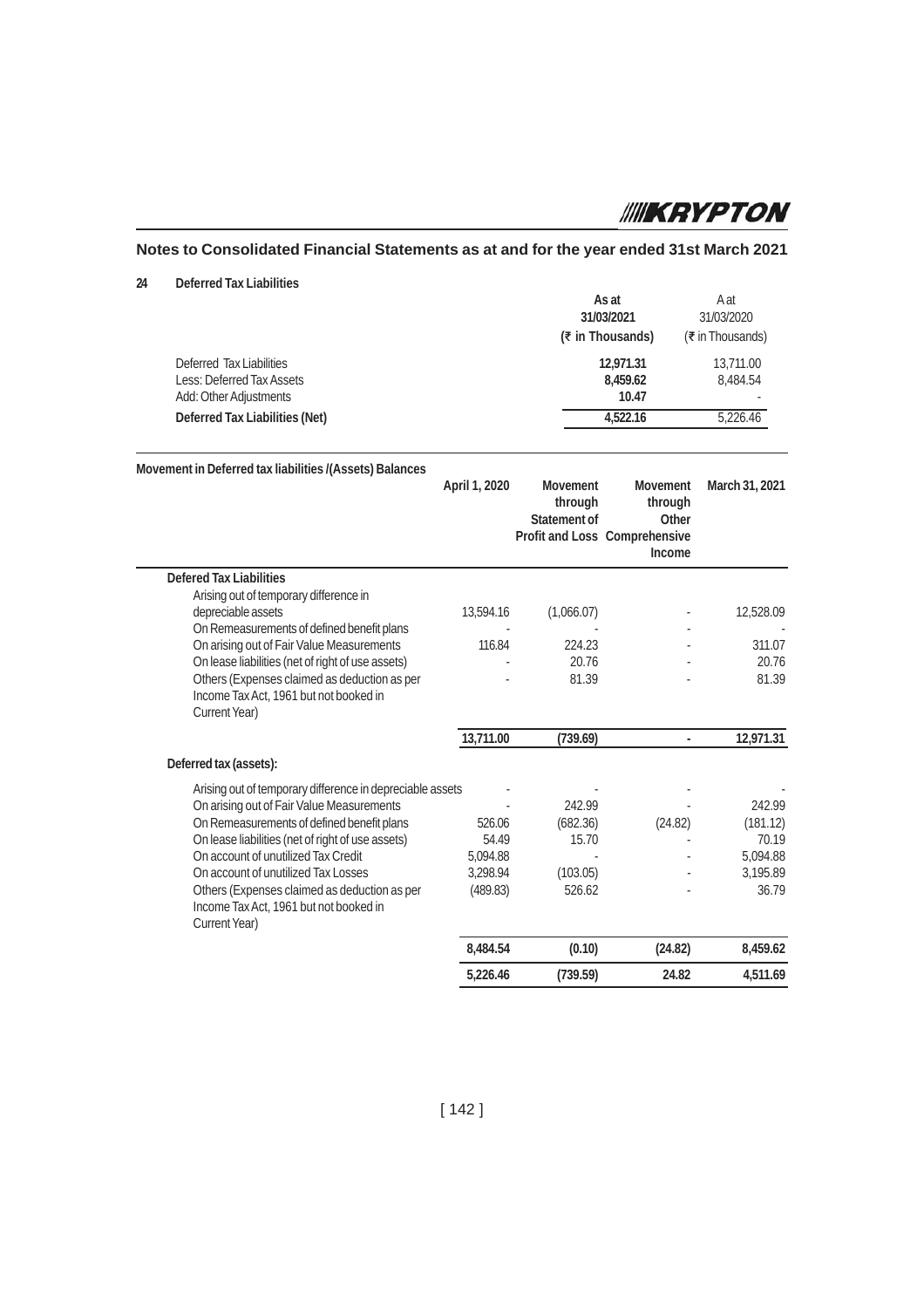### **Notes to Consolidated Financial Statements as at and for the year ended 31st March 2021**

**Movement in Deferred tax liabilities /(Assets) Balances**

|                                                                                                         | April 1, 2019 | <b>Movement</b><br>through<br>Statement of | <b>Movement</b><br>through<br>Other<br>Profit and Loss Comprehensive<br>Income | March 31, 2020 |
|---------------------------------------------------------------------------------------------------------|---------------|--------------------------------------------|--------------------------------------------------------------------------------|----------------|
| <b>Defered Tax Liabilities</b>                                                                          |               |                                            |                                                                                |                |
| Arisina out of temporary difference in depreciable assets<br>On Remeasurements of defined benefit plans | 14584.00      | (989.84)                                   |                                                                                | 13594.16       |
| On arisina out of Fair Value Measurements<br>On lease liabilities (net of right of use assets)          | 387.19        | (270.35)                                   |                                                                                | 116.84         |
| Others (Expenses claimed as deduction as per Income<br>Tax Act, 1961 but not booked in current year)    | 2.92          | (2.92)                                     |                                                                                |                |
| Deferred tax (assets):                                                                                  | 14974.11      | (1263.11)                                  | 0.00                                                                           | 13711.00       |
| Arisina out of temporary difference in depreciable assets<br>On arisina out of Fair Value Measurements  |               |                                            |                                                                                |                |
| On Remeasurements of defined benefit plans                                                              | 128.39        | 200.21                                     | 188.46                                                                         | 526.06         |
| On lease liabilities (net of right of use assets)                                                       |               | 54.49                                      |                                                                                | 54.4           |
| On account of unutilized Tax Credit                                                                     | 5094.88       |                                            |                                                                                | 5094.88        |
| On account of unutilized Tax Losses                                                                     |               | 3298.94                                    |                                                                                | 3298.94        |
| Others (Expenses claimed as deduction as per Income<br>Tax Act, 1961 but not booked in current year)    | 295.74        | (785.57)                                   |                                                                                | (459.83)       |
|                                                                                                         | 5519.01       | 2777.07                                    | 188.46                                                                         | 8484.54        |
|                                                                                                         | 9455.10       | (4040.18)                                  | (188.46)                                                                       | 5226.46        |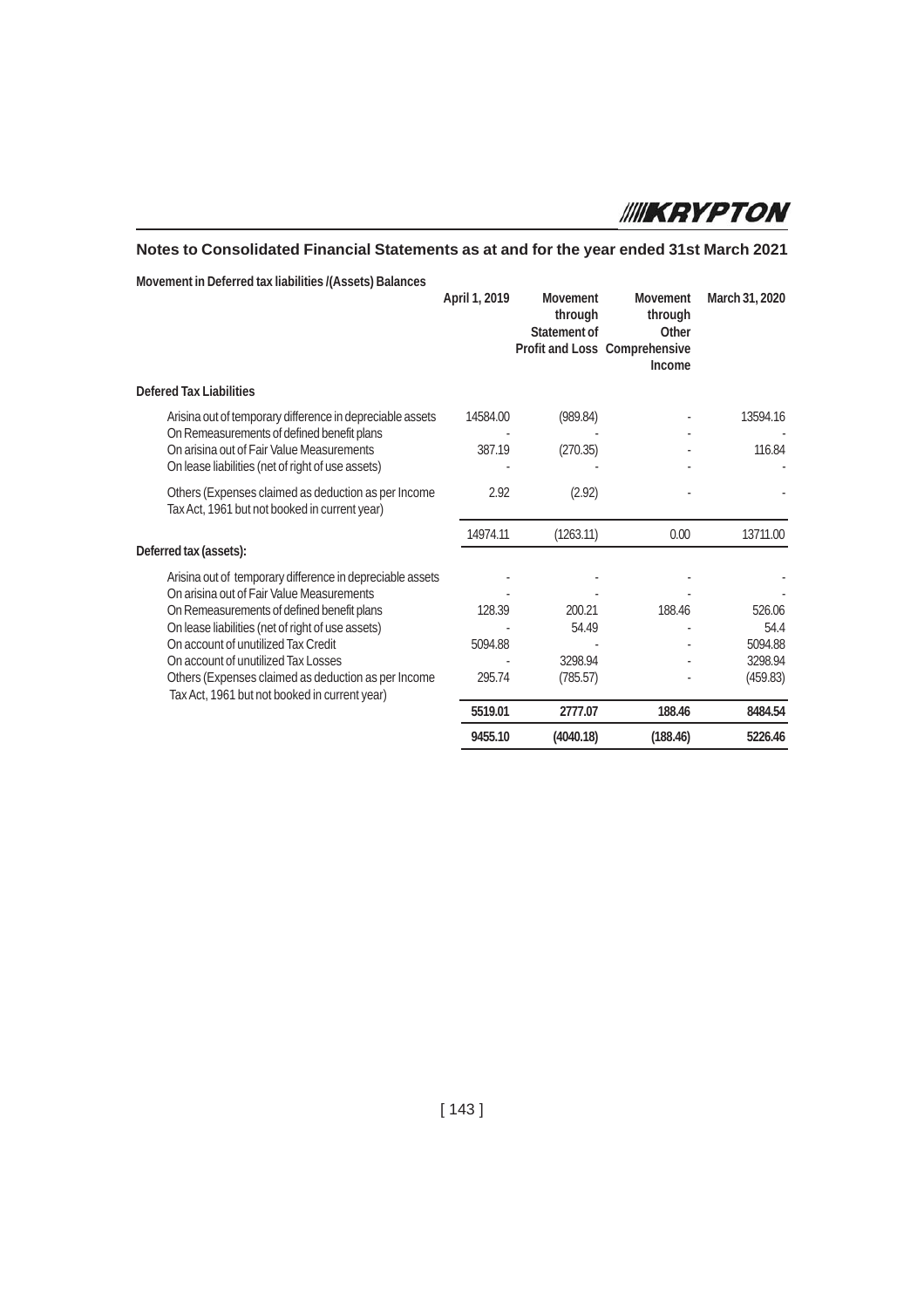**74,640.88** 92,843.49

## **Notes to Consolidated Financial Statements as at and for the year ended 31st March 2021**

**25 Non-Current Tax Liabilities (Net)**

- **As at** A at  **31/03/2021** 31/03/2020 **(" in Thousands)** (**"** in Thousands) Duties & taxes **219.95 - 219.95** - **26 Current Liabilities : Borrowings (At Amortised Cost) As at** A at  **31/03/2021** 31/03/2020 **(" in Thousands)** (**"** in Thousands) Cash Credit (Secured) **61,498.93** 64,371.79 Packing Credit (Secured) **13,141.95** 28,471.70
- A. The Packing Credit from Bank of Baroda has been renewed during the financial year 2020-21 and carries floating interest @ 1 Year BRLLR @6.85%+Strategic Premium (0.25%)+0.75 % p.a. i.e. 7.85% with monthly rests subject to Limit of **"**300 Lacs. The loan is secured by hypothecation of both present and future stock of Raw material, Work in progress, Finished goods, Stores and spares, Lodgement of Letter of Credit/Company Order, WTPCG of ECGC, Equitable Mortgage of Land and Building/Factory Shed. Further, the loans are secured by personal guarantee of Mr J.S Bardia, the Managing Director of the company and Mr. T. S. Gulgulia. (As per sanction letter dated March 2021).
- B. The Cash credit from Bank of Baroda was renewed during the financial year 2020-21 with a limit **"**690.00 Lakhs and carries interest rate of 1 Year BRLLR @6.85%+Strategic Premium (0.25%)+2.85 % p.a. i.e. 9.95%at a floating rate with monthly rests. The loan is repayable as per term each along with interest, from the date of loan. This loan is secured by Hypothecation of stocks of Raw Material, W.I.P, Finished Goods and Spares of the co., D.P. Note, Letter of Continuing Security, Hypothecation of Book Debts upto 90 days These loans are further secured by Equitable Mortgage of Leasehold Land at Falta and structure standing thereon in the name of the company together with Plant and Machinery thereon, lien on FDR, assignment of Keymen LIP. The loan is further secured by the personal guarantee of Mr J.S Bardia, the Managing Director of the company and Mr. T. S. Gulgulia. (As per sanction letter dated March 2021)
- C. The Working Capital from Tata Capital Financial Services Ltd. was sanctioned during the financial year 2019-20 and carries floating interest @ STLR less 6.55% i.e.11.50% p.a. with monthly rests (as per Sanction Letter dated 28.03.2019) with a Limit of **"**50 Lacs. The loan is repayable as per term each along with interest from the date of loan. The cash credit is secured by 1st pari passu charge on the entire current assets of the company, both present and future, with Bank of Baroda under Multiple Banking Arrangement, including Hypothecation of Stock at 50% Margin and Book Debts at 25% Margin. The Cash Credit is further secured by Collateral of Extension of Exclusive Equitable Mortgage over the entire Industrial Property at Mouza - Sankua, P.S. - Ramnagar, 24 Parganas (South), Khorda, Falta P.Z Road, J.L. No. 59 & 41. Dag No. 439, 440 and 441 which is already charged as primary security for the Term Loan. Further, the loans are secured by personal guarantee of Mr. J.S Bardia, the Managing Director of the company.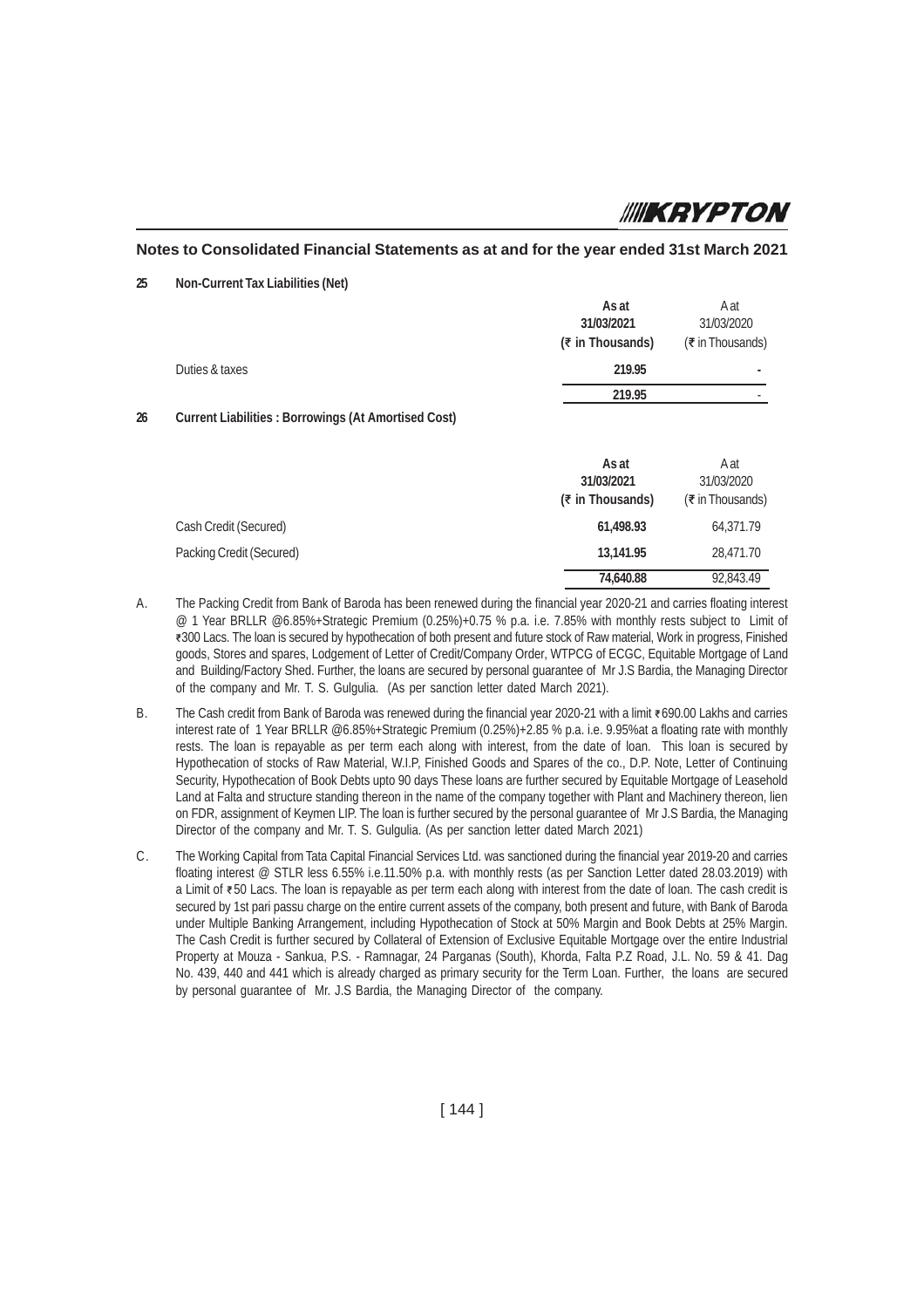| 27 | Trade Payables (At Amortised Cost)                            |                                |                                |
|----|---------------------------------------------------------------|--------------------------------|--------------------------------|
|    |                                                               | As at<br>31/03/2021            | Aat<br>31/03/2020              |
|    |                                                               | (₹ in Thousands)               | (₹ in Thousands)               |
|    | Total Outstanding dues of Micro & Small Enterprise            | 3,899.82                       |                                |
|    | Total Outstanding dues of other than Micro & Small Enterprise | 51,081.38                      | 25,069.76                      |
|    |                                                               | 54,981.20                      | 25,069.76                      |
| 28 | <b>Other Financial Liabilities</b>                            |                                |                                |
|    |                                                               | As at                          | Aat                            |
|    |                                                               | 31/03/2021<br>(₹ in Thousands) | 31/03/2020<br>(₹ in Thousands) |
|    | <b>Current Maturities of Borrowings</b>                       | 26,278.54                      | 17072.98                       |
|    | Interest accured and Due                                      | 1,459.10                       | 686.48                         |
|    | Interest accured but not Due                                  | 298.62                         | 910.72                         |
|    | <b>Security Deposit</b>                                       |                                | 550.00                         |
|    | Payables<br>For Wages & salaries                              | 3680.64                        | 3720.46                        |
|    | For Other Expenses                                            | 13128.73                       | 9090.37                        |
|    | <b>Provision for Audit Fees</b>                               | 277.50                         | 225.00                         |
|    |                                                               | 45,123.13                      | 32,256.01                      |
| 29 | <b>Current Lease Liability</b>                                |                                |                                |
|    |                                                               | As at                          | Aat                            |
|    |                                                               | 31/03/2021                     | 31/03/2020                     |
|    |                                                               | (₹ in Thousands)               | (₹ in Thousands)               |
|    | <b>Current Lease Liability</b>                                | 2,065.89                       | 1,679.15                       |
|    |                                                               | 2,065.89                       | 1,679.15                       |
| 30 | <b>Other Current Liabilities</b>                              |                                |                                |
|    |                                                               | As at                          | Aat                            |
|    |                                                               | 31/03/2021                     | 31/03/2020                     |
|    |                                                               | (₹ in Thousands)               | (₹ in Thousands)               |
|    | Customers' credit balances<br>Statutory dues Payables         | 4995.21                        | 25067.10                       |
|    | ESIC & PF Payable                                             | 568.73                         | 576.96                         |
|    | Professional Tax Payable                                      | 12.10                          | 22.11                          |
|    |                                                               | 5,576.04                       | 25,666.17                      |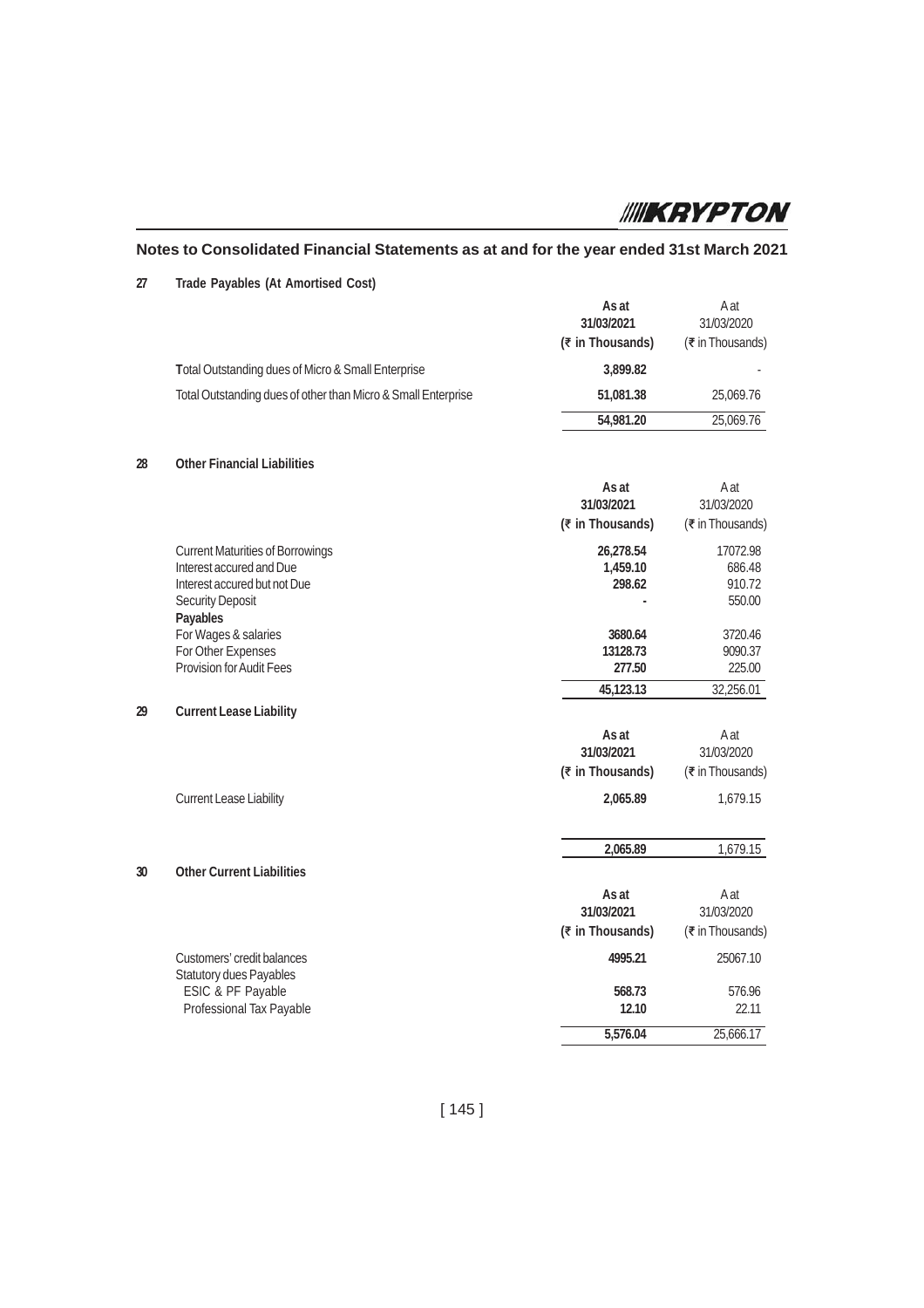| 31 | <b>Current Tax Liabilities (Net)</b>                                              |                               |                                         |                                       |
|----|-----------------------------------------------------------------------------------|-------------------------------|-----------------------------------------|---------------------------------------|
|    |                                                                                   |                               | As at<br>31/03/2021<br>(₹ in Thousands) | Aat<br>31/03/2020<br>(₹ in Thousands) |
|    | <b>TDS</b><br>Duties & taxes                                                      |                               | 300.94<br>3,472.49                      | 724.32<br>2,583.96                    |
|    |                                                                                   |                               | 3,773.43                                | 3,308.28                              |
| 32 | <b>Current Provisions</b>                                                         |                               |                                         |                                       |
|    |                                                                                   |                               | As at<br>31/03/2021<br>(₹ in Thousands) | Aat<br>31/03/2020<br>(₹ in Thousands) |
|    | Provision for Gratuity<br><b>Provision for Discount</b><br><b>Other Provision</b> |                               | 1,037.45<br>1,513.57<br>786.59          | 1,386.29                              |
|    |                                                                                   |                               | 3,337.61                                | 1,386.29                              |
|    | Detailed summary of the Provisions :<br>$\sim$ Original belanges as an 01.04.3030 | <b>Provision for Discount</b> |                                         |                                       |

| i.  | Opening balances as on 01.04.2020<br>Add: Addition during the year<br>Less: Adjusted amount during the year<br>Closing balance as on 31.03.2021 | 1513.57<br>1,513.57 |
|-----|-------------------------------------------------------------------------------------------------------------------------------------------------|---------------------|
| ii. | Opening balances as on 01.04.2019<br>Add: Addition during the year                                                                              | 1.219.40            |
|     | Less: Adjusted amount during the year<br>Closing balance as on 31.03.2020                                                                       | 1.219.40            |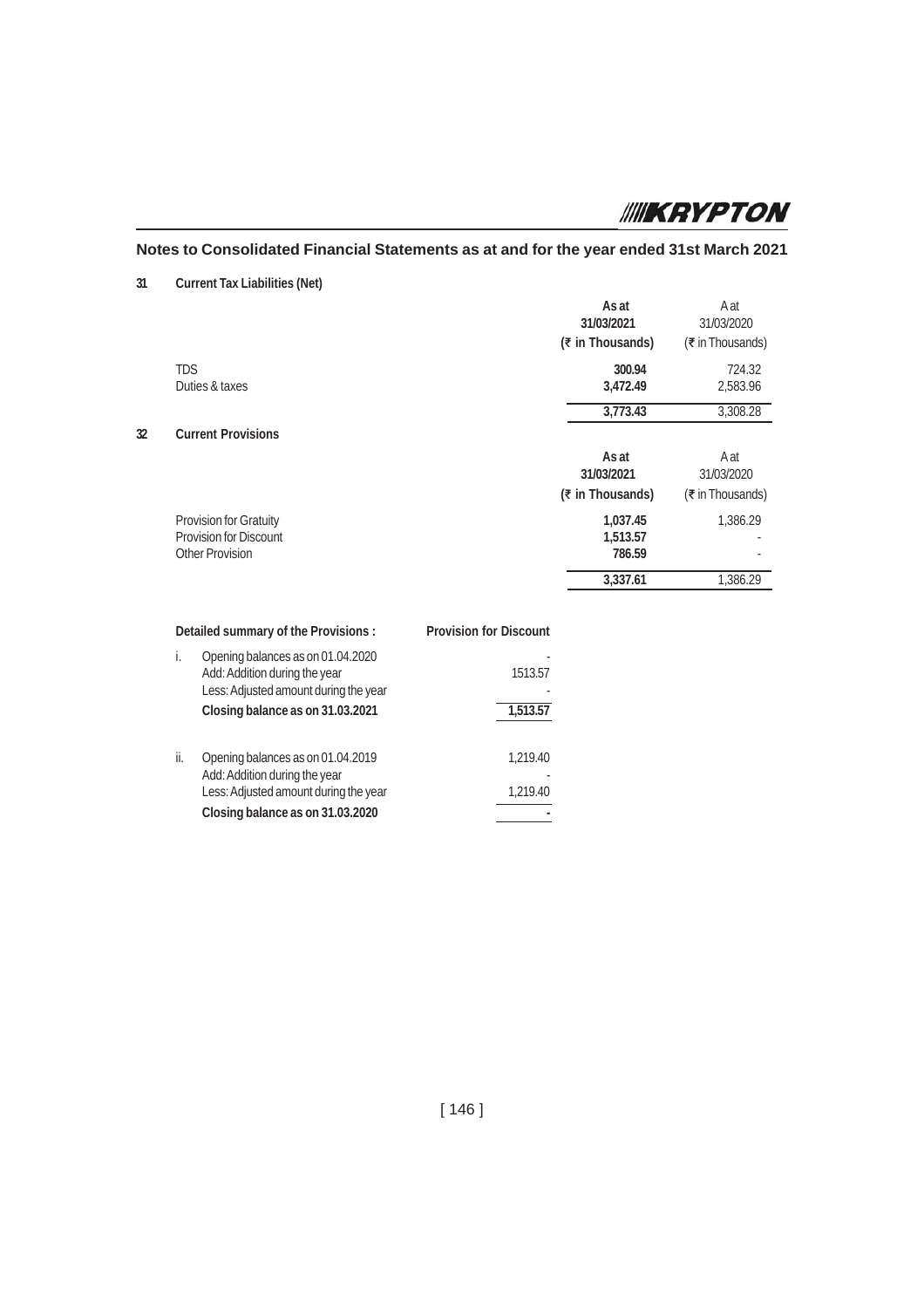# **Notes to Consolidated Financial Statements as at and for the year ended 31st March 2021**

# **33 Revenue from Operations:**

|                                                 | As at            | Aat              |
|-------------------------------------------------|------------------|------------------|
|                                                 | 31/03/2021       | 31/03/2020       |
|                                                 | (₹ in Thousands) | (₹ in Thousands) |
| <b>Sale of Products</b>                         |                  |                  |
| M.C.P. Tyres & Wheelchair parts - Outside India | 182,546.37       | 60,486.16        |
| M.C.P. Tyres & Wheelchair parts - Domestic      | 126,268.49       | 82,490.12        |
| Bedding & furnishing                            | 602.46           | 1,618.27         |
| P.U. Shoe Sole - Domestic                       | 4,516.63         | 10,817.18        |
| P.U. Sandles - Domestic                         |                  | 12.50            |
| <b>Hospital Equipments - Domestic</b>           | 538.63           | 1,533.07         |
| Wheel Chair & Commode Chair - Domestic          | 85,103.66        | 78,687.34        |
| Crutch and Walking Aids - Domestic              | 2,999.30         | 8,604.67         |
| Spares - Domestic                               | 3,646.97         | 6,499.28         |
| Spares - outside india                          |                  |                  |
| Sale of Trading Goods/Raw Materials             | 17,891.27        | 14,477.08        |
| <b>Sale of Services</b>                         |                  |                  |
| Sale of Services                                | 678.64           |                  |
| Job Work charges                                |                  | 16,487.59        |
| <b>Other Operating Revenues</b>                 |                  |                  |
| Other Operating Income                          | 913.00           | 3,393.20         |
| Other Operating Income-Tooling Cost             | 17.96            |                  |
| <b>Gross Revenue from Operations</b>            | 425,723.38       | 285,106.46       |

# **Note:**

(i) Sales are net of price adjustments settled during the year by the Company and discounts, trade incentives, VAT, Sales Tax, GST etc.

# **34 Other Income:**

|                                    | As at<br>31/03/2021 | Aat<br>31/03/2020           |
|------------------------------------|---------------------|-----------------------------|
|                                    | (₹ in Thousands)    | $(\bar{\tau}$ in Thousands) |
| Discount Received                  | 8.02                | 52.70                       |
| Interest Income on Bank Deposits   | 345.88              | 470.97                      |
| Interest Income on Loan & Others   | 1.005.87            | 986.22                      |
| Gain/Loss on Sale of Duty Scripts  | (52.52)             | (126.39)                    |
| Gain/Loss on Sale of Assets        | 29.65               |                             |
| Fair Valuation of Gold through P/L | 22.86               | 124.64                      |
| <b>MEIS Scheme</b>                 | 1.151.50            | 3,187.45                    |
| Insurance Claim Received           | 21,617.06           |                             |
| <b>Subsidy Received</b>            |                     | 1,565.72                    |
|                                    | 24.128.32           | 6.261.31                    |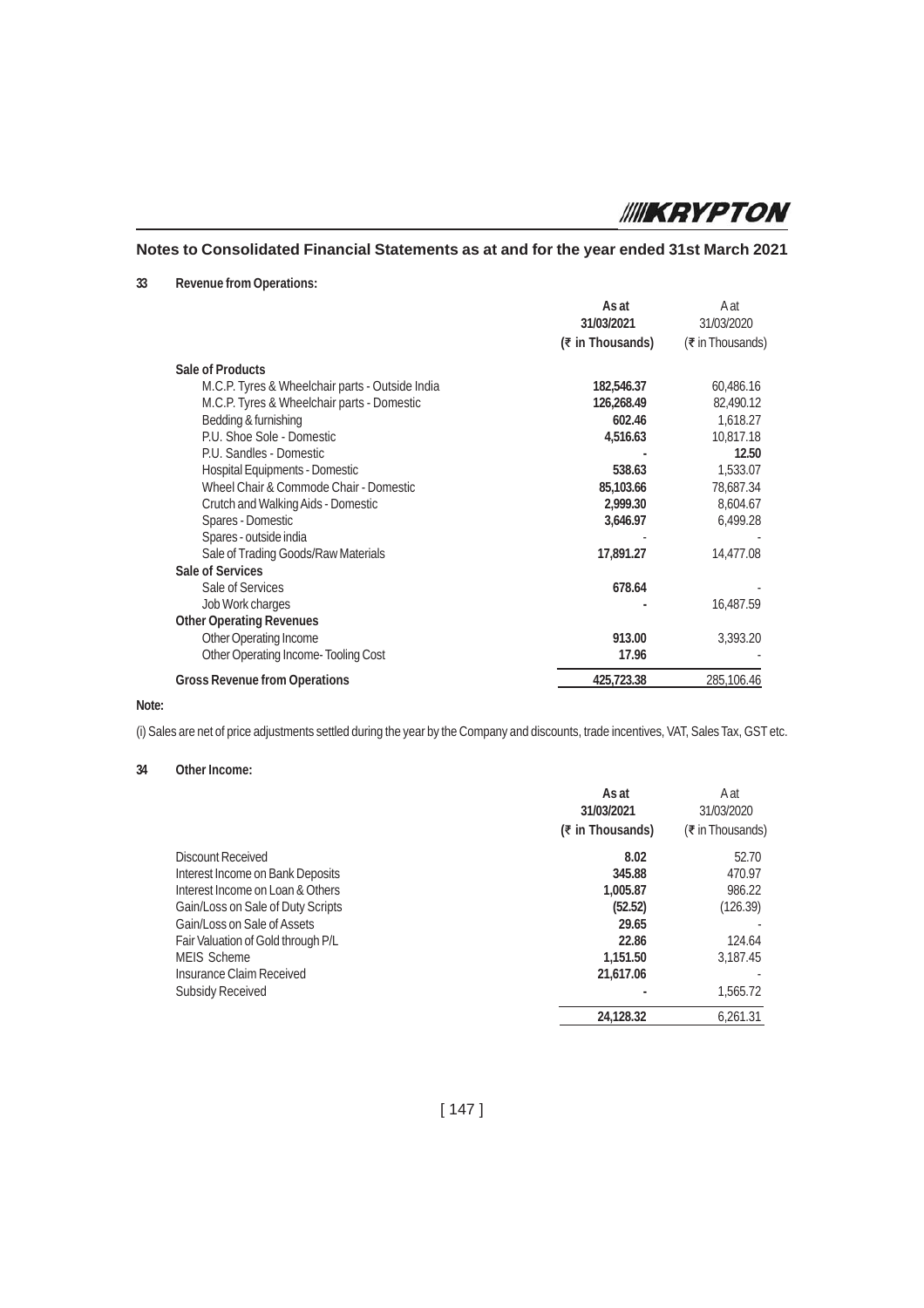# **Notes to Consolidated Financial Statements as at and for the year ended 31st March 2021**

**As at** A at  **31/03/2021** 31/03/2020 **(" in Thousands)** (**"** in Thousands) **Raw Material** Opening Stock **45,504.04** 48,004.02<br>Add: Purchased **48,004.02** 48,004.02 Add: Purchased **144,291.86** 110,822.19 **189,795.90** 158,826.21 **Less: Closing stock 130,551.90** 113,322.17 **36 Changes in Inventories: As at** A at **A at A at A at 21/03/2020 31/03/2021** 31/03/2020 **(" in Thousands)** (**"** in Thousands) **Opening Inventories** Finished Goods<br>
Finished Goods<br>
93,510.93<br>
93,510.93<br>
93,510.93<br>
93,510.93<br>
93,510.93<br>
93,510.93<br>
9448.30<br>
9448.30 Stock-in-Trade **448.30** 448.30 Work -in- progress 20,118.95 and 20,118.95 and 20,118.95 and 20,118.95 and 20,118.95 and 20,118.95 and 20,118.95<br>**20,118.95** 13,009.44 and 21,009.44 and 21,009.44 and 21,009.44 and 21,508.03 Upper (Produced Raw Materials) **13,009.44** 13,508.03<br>(A) 127,087.62 111,626.55  $127,087.62$ **Less: Closing Inventories** Finished Goods **80,906.46** 93,510.93 Stock-in-Trade **12,437.13** 448.30<br>Work-in-progress **13,193.16** 20,118.95 Work -in- progress **13,193.16** 20,118.95<br>
Upper (Produced Raw Materials) **13,099.44 13,009.44 13,009.44 Upper (Produced Raw Materials)** (B) **112,964.83** 127,087.62 **Changes in Inventories (A-B) 14,122.79** (15,461.07) **37 Employee Benefits Expenses:**

|                                           | As at<br>31/03/2021 | Aat<br>31/03/2020 |
|-------------------------------------------|---------------------|-------------------|
|                                           | (₹ in Thousands)    | (₹ in Thousands)  |
| Salaries and Wages                        | 57,821.75           | 58,839.68         |
| Contribution to Provident and other Funds | 2,919.63            | 2,881.46          |
| Employee Welfare                          | 1,952.93            | 3,055.09          |
| Gratuity                                  | 865.24              | 956.88            |
|                                           | 63.559.55           | 65,733.11         |

**35 Cost of Materials Consumed:**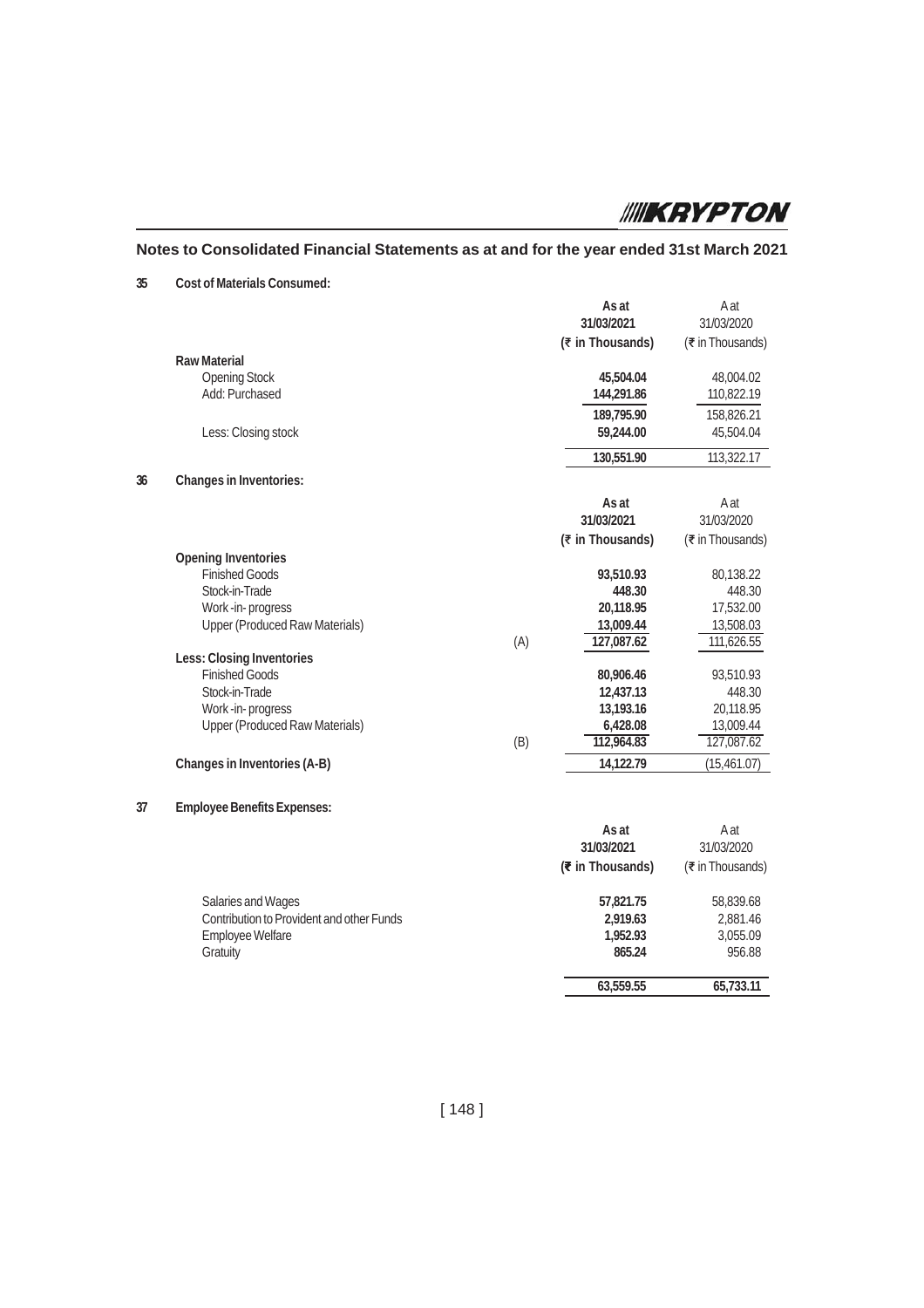| 37 | <b>Power and Fuel:</b>                                                                                                                                                                                                                                   |                                                                                                                                       |                                                                                                                                   |
|----|----------------------------------------------------------------------------------------------------------------------------------------------------------------------------------------------------------------------------------------------------------|---------------------------------------------------------------------------------------------------------------------------------------|-----------------------------------------------------------------------------------------------------------------------------------|
|    |                                                                                                                                                                                                                                                          | As at<br>31/03/2021                                                                                                                   | Aat<br>31/03/2020                                                                                                                 |
|    |                                                                                                                                                                                                                                                          | (₹ in Thousands)                                                                                                                      | (₹ in Thousands)                                                                                                                  |
|    | Power and Fuel                                                                                                                                                                                                                                           | 8,037.37                                                                                                                              | 9,425.54                                                                                                                          |
|    |                                                                                                                                                                                                                                                          | 8,037.37                                                                                                                              | 9,425.54                                                                                                                          |
| 39 | <b>Finance Costs:</b>                                                                                                                                                                                                                                    |                                                                                                                                       |                                                                                                                                   |
|    |                                                                                                                                                                                                                                                          | As at<br>31/03/2021                                                                                                                   | Aat<br>31/03/2020                                                                                                                 |
|    |                                                                                                                                                                                                                                                          | (₹ in Thousands)                                                                                                                      | (₹ in Thousands)                                                                                                                  |
|    | Interest Expenses<br>Other Borrowing Cost<br>Interest on ROU Assets                                                                                                                                                                                      | 16,015.89<br>1,044.55<br>841.65                                                                                                       | 15,299.97<br>462.01<br>925.98                                                                                                     |
|    |                                                                                                                                                                                                                                                          | 17,902.09                                                                                                                             | 16,687.96                                                                                                                         |
| 40 | <b>Depreciation and Amortization Expenses:</b>                                                                                                                                                                                                           |                                                                                                                                       |                                                                                                                                   |
|    |                                                                                                                                                                                                                                                          | As at<br>31/03/2021<br>(₹ in Thousands)                                                                                               | Aat<br>31/03/2020<br>(₹ in Thousands)                                                                                             |
|    | Depreciation and Amortization Expenses<br>Depreciation on ROU Assets                                                                                                                                                                                     | 13,955.14<br>2,059.85                                                                                                                 | 15,388.41<br>1,855.62                                                                                                             |
|    |                                                                                                                                                                                                                                                          | 16,014.99                                                                                                                             | 17,244.03                                                                                                                         |
| 41 | <b>Other Expenses:</b>                                                                                                                                                                                                                                   |                                                                                                                                       |                                                                                                                                   |
|    |                                                                                                                                                                                                                                                          | As at<br>31/03/2021                                                                                                                   | Aat<br>31/03/2020                                                                                                                 |
|    | Advertisement<br><b>AMC Charges</b><br><b>Consumption of Stores and Spares</b><br><b>Job Work</b><br>Repairs to Buildings<br>Repairs to Machinery<br>Other Repairs & Maintenance<br>Rates and Taxes<br>Rent<br>Insurance<br>Auditors' Remuneration - (a) | (₹ in Thousands)<br>113.22<br>83.42<br>26,752.86<br>1,437.32<br>136.86<br>33.31<br>985.73<br>1,999.86<br>315.81<br>1,187.69<br>300.00 | (₹ in Thousands)<br>74.18<br>92.84<br>23,591.29<br>2,609.62<br>29.80<br>52.93<br>742.60<br>453.77<br>257.39<br>1,289.47<br>250.00 |
|    | Delivery Charges<br>Freight and Forwarding Expenses (Net)                                                                                                                                                                                                | 17,184.25                                                                                                                             | 12,273.37                                                                                                                         |
|    | (Gain)/ Loss on foreign currency<br>transactions and translation (Note 45)                                                                                                                                                                               | 713.66                                                                                                                                | 564.15                                                                                                                            |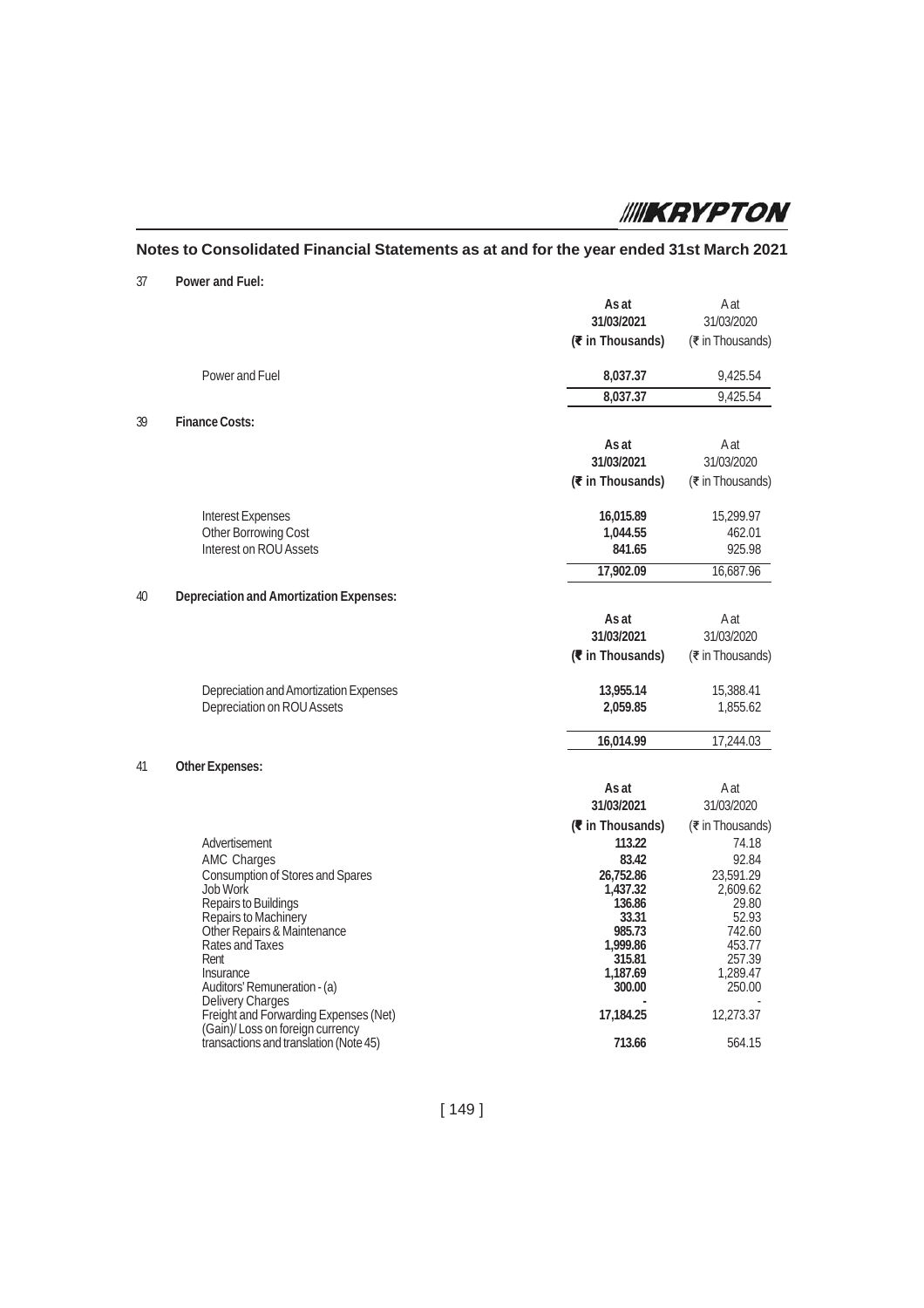| <b>Travelling and Conveyance Expenses</b>                                            | 2,995.65        | 5,599.62         |
|--------------------------------------------------------------------------------------|-----------------|------------------|
| <b>Bank Charges</b>                                                                  | 1,266.20        | 1,332.33         |
| Managerial Remuneration & Director sitting fees                                      | 3,010.00        | 3,012.50         |
| Staff / Guest Welfare                                                                | 7.32<br>980.46  | 17.80<br>50.47   |
| Interest on late payment of CST/Tax/custom duty<br><b>Printing and Stationery</b>    | 315.95          | 263.62           |
| Security Charges                                                                     | 1.342.84        | 1,371.12         |
| Telephone, Telegram and Postage                                                      | 385.89          | 181.59           |
| Petrol                                                                               | 425.64          | 526.08           |
| Vehicle Running and Maintenance Expenses                                             | 505.25          | 361.13           |
| <b>Sales Promotion Expenses</b>                                                      | 196.84          | 2,347.69         |
| <b>Commission and Brokerage</b>                                                      | 2,439.43        | 1,501.70         |
| <b>Professional Fees</b>                                                             | 4,010.36        | 6,537.72         |
| Sundry Balance Written off                                                           | $(-952.79)$     | (2,001.70)       |
| Miscellaneous Expenses                                                               | 1.395.16        | 670.96           |
| Discount Allowed (Net)                                                               | 4,329.82        | 617.99           |
| <b>GST</b> written off                                                               | $(-1.26)$       | 23.62            |
| Postage & Telegram                                                                   | 873.75<br>89.39 | 981.93<br>560.89 |
| Donation & Subscription<br>Assets written off                                        | 6,621.08        |                  |
| <b>AGM Expenses</b>                                                                  | 14.91           | 195.12           |
| <b>Allowances for Bad Debts</b>                                                      | 853.50          | 829.21           |
| <b>Listing Fees</b>                                                                  | 418.09          | 348.00           |
| Creation and settlement of other reserves (Provision)                                | 781.12          |                  |
|                                                                                      | 83,548.60       | 67,610.80        |
| (a). Details of Auditors' Remuneration are as follows:<br><b>Statutory Auditors:</b> |                 |                  |
| <b>Audit Fees</b>                                                                    | 250.00          | 200.00           |
| <b>Taxation matters</b>                                                              | 50.00           | 50.00            |
|                                                                                      | 300.00          | 250.00           |
|                                                                                      |                 |                  |

# **Notes to Consolidated Financial Statements as at and for the year ended 31st March 2021**

# 42 **Tax Expenses**

|                                   | As at<br>31/03/2021 | A at<br>31/03/2020 |
|-----------------------------------|---------------------|--------------------|
|                                   | (₹ in Thousands)    | (₹ in Thousands)   |
| <b>Current Tax</b>                |                     |                    |
| Current Tax for the year          | 3,435.60            |                    |
| Tax adjustments for earlier years |                     |                    |
|                                   | 3,435.60            |                    |
| <b>Deferred Tax</b>               |                     |                    |
| Deferred Tax for the year         | (739.59)            | (4,040.18)         |
|                                   | (739.59)            | (4,040.18)         |
| Deferred Tax on OCI               | 24.82               | (188.46)           |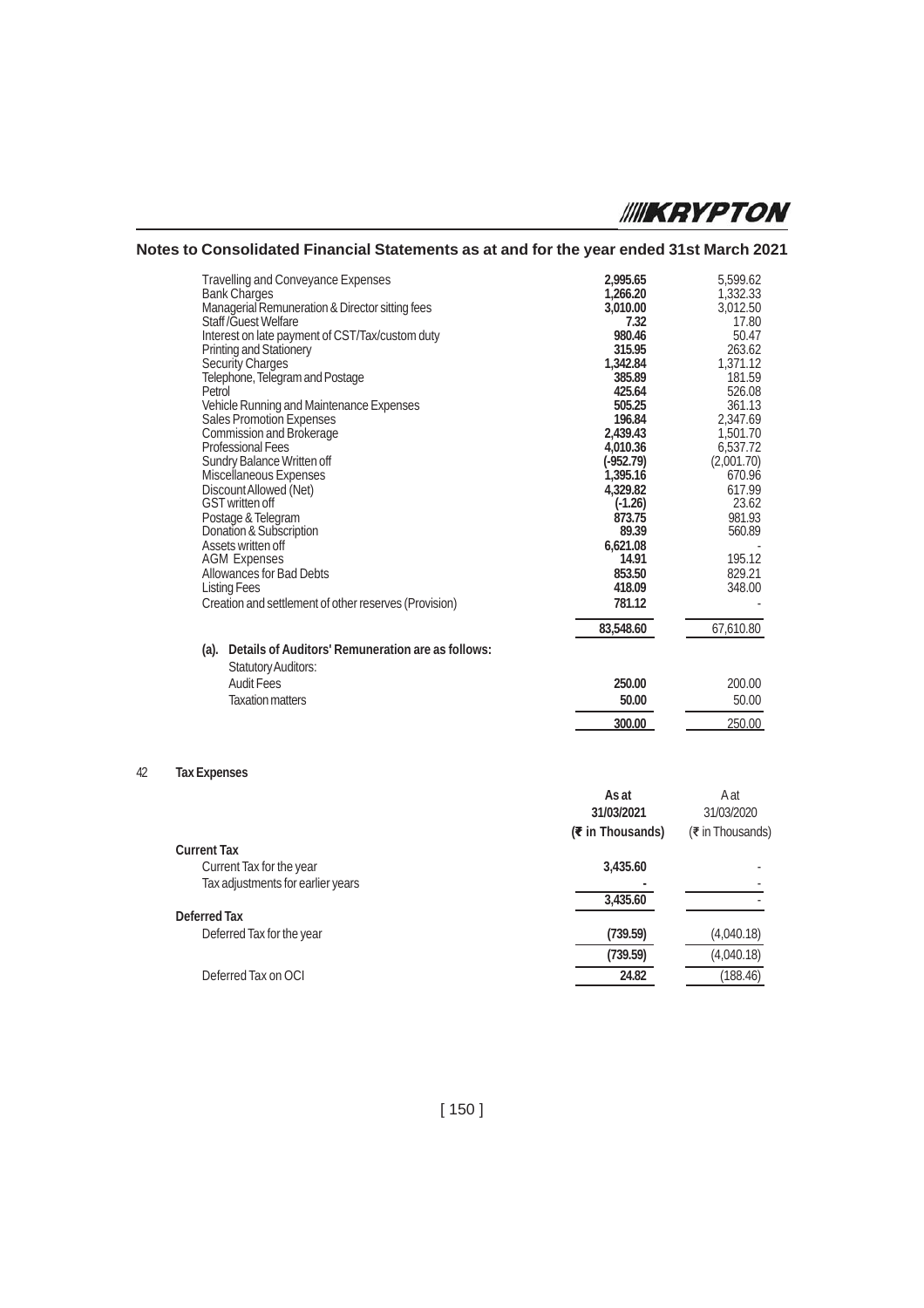# **Notes to Consolidated Financial Statements as at and for the year ended 31st March 2021**

43 **Earning per Equity Share (EPS)**

|    |                                                                       | As at<br>31/03/2021 | Aat<br>31/03/2020    |
|----|-----------------------------------------------------------------------|---------------------|----------------------|
|    |                                                                       | (₹ in Thousands)    | $(\xi$ in Thousands) |
|    | Profit for the year attributable to owners of the Company             | 17190.55            | 4,951.04             |
|    | Weighted average number of Equity shares (Numbers)                    | 14,697,130.00       | 14,697,130.00        |
|    | Basic & diluted earnings per Share (in Rs.)                           | 1.17                | 0.34                 |
| 44 | <b>Contingent Liabilities and Commitments:</b>                        |                     |                      |
|    |                                                                       | As at               | Aat                  |
|    |                                                                       | 31/03/2021          | 31/03/2020           |
|    |                                                                       | (₹ in Thousands)    | $(\xi$ in Thousands) |
|    | <b>Contingent Liabilities</b>                                         |                     |                      |
|    | Bank Guarantees given for WBSEB and superintending Engineering<br>(a) | 3,372.34            | 3873.81              |
|    | Income Tax Demands<br>(b)                                             | 2,036.03            | 2036.03              |
|    | Sales Tax Demands<br>(c)                                              |                     | 495.05               |
|    | (d)<br>Other money for which the Company is contingently liable:      |                     |                      |
|    | Letter of credit/ SBLC                                                | 16,305.44           | 7,454.95             |
|    |                                                                       |                     |                      |

Note: The above Tax matters are lying at various appellate forums and the management is confident of succeeding in all these matters based on legal precedences and expert opinions.

#### 45 **Earning per Equity Share (EPS)**

|                                                                    | As at            | A at                 |
|--------------------------------------------------------------------|------------------|----------------------|
|                                                                    | 31/03/2021       | 31/03/2020           |
|                                                                    | (₹ in Thousands) | $(\xi$ in Thousands) |
| Loss on foreign currency transactions and translation              | 1221.11          | 1392.29              |
| Gain on foreign currency transactions and translation              | 507.45           | 824.14               |
| (Gain)/Loss on foreign currency transactions and translation (Net) | 731.66           | 564.15               |

#### 46 **Segment Reporting**

## **A. Primary Segment Reporting (by Business Segment):**

- (a). The Company has three reportable segments viz. Tyre,Rim and Wheels, Footwear and Hospital Equipments which have been identified in line with IND AS-108 on Segment Reporting, taking into account the organizational structure as well as differential risk and return of these segments. Details of products included in each segments are as under:
- (b). Inter-segment transfers are based on market rates.
- (c). The details of the revenue, results, assets, liabilities and other information from operations by reportable business segments are as follows: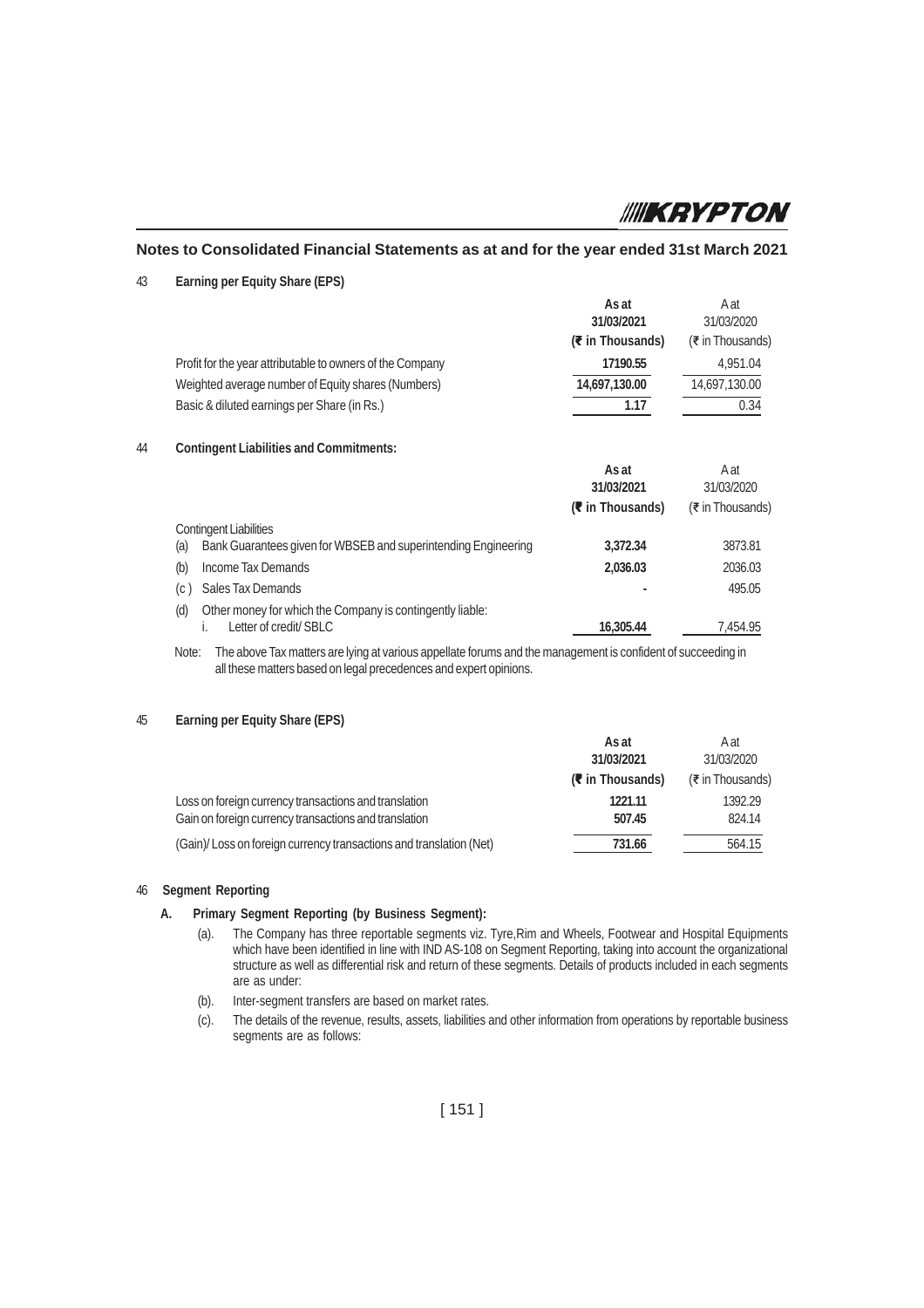|                                                                                                      |                      | Year ended 31/03/2021 |                         |                                           |                      | Year ended 31/03/2020 |                               |                                           |  |
|------------------------------------------------------------------------------------------------------|----------------------|-----------------------|-------------------------|-------------------------------------------|----------------------|-----------------------|-------------------------------|-------------------------------------------|--|
|                                                                                                      | Tyre, Rim<br>& Wheel | Footwear              | Hospital<br>Equipments  | Total                                     | Tyre, Rim<br>& Wheel | Footwear              | Hospital<br><b>Equipments</b> | Total                                     |  |
|                                                                                                      | (Thousands)          | (Thousands)           | (Thousands) (Thousands) |                                           | (Thousands)          | (Thousands)           | (`Thousands)   (`             | Thousands)                                |  |
| <b>REVENUE</b><br>Total<br>Inter Segment<br>External                                                 | 488.849.95           | 8.191.97              | 85,548.61               | 582,590.53<br>(156, 867.15)<br>425,723.38 | 329,228.80           | 33.283.44             | 74.880.52                     | 437.392.76<br>(152, 286.30)<br>285.106.46 |  |
| <b>RESULTS</b><br>Segment Results<br>Unallocated Corporate Income                                    | 56,971.63            | (12, 273.72)          | (5,277.99)              | 39,419.92                                 | 23,919.81            | (289.41)              | (6,236.44)                    | 17,393.96                                 |  |
| Unallocated corporate Expenses<br><b>Finance Costs</b><br><b>Tax Expenses</b><br>Profit for the year |                      |                       |                         | (17,902.09)<br>(2696.01)<br>18,821.82     |                      |                       |                               | (16,687.96)<br>4.040.18<br>4,746.18       |  |
| <b>OTHER INFORMATION</b><br>Assets:<br>Segment Assets                                                | 324,547.18           | 154,622.59            | 72,490.17               | 551,659.94                                | 309.457.93           | 146.269.38            | 62.487.95                     | 518,215.26                                |  |
| Unallocated Corporate Assets<br><b>Total Assets</b><br>Liabilities:                                  |                      |                       |                         | 551,659.94                                |                      |                       |                               | 518,215.26                                |  |
| Segment Liabilities<br>Unallocated Corporate Liabilities                                             | 110.344.03           | 51.972.05             | 26,556.23               | 188.872.31<br>4.522.16                    | 130.077.49           | 44.309.54             | 7.822.12                      | 182,209.15<br>5,226.46                    |  |
| <b>Total Liabilities</b>                                                                             |                      |                       |                         | 193,394.47                                |                      |                       |                               | 187,435.61                                |  |
| Capital Expenditure                                                                                  | 7,643.77             | 8,138.91              | 296.27                  | 16,078.95                                 | 2,018.21             | 1,269.83              | 3,462.66                      | 6,750.70                                  |  |
| Depreciation and Amortization                                                                        | 7,553.37             | 4.009.54              | 2.392.23                | 13.955.14                                 | 8,405.48             | 4.701.68              | 2.281.25                      | 15,388.41                                 |  |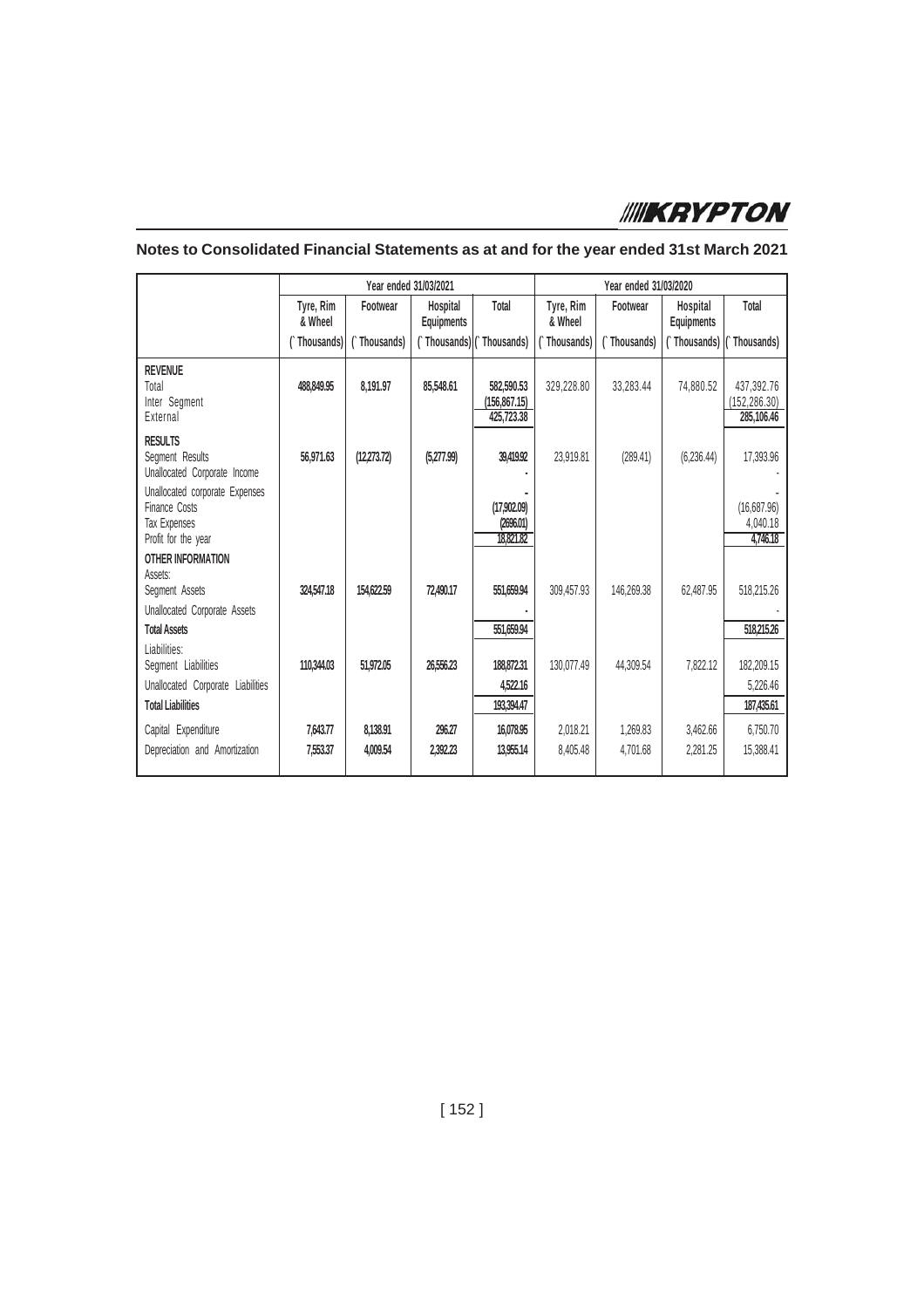

# **B. Secondary Segment Reporting (by Geographical demarcation):**

- (a) The secondary segment is based on geographical demarcation i.e. India and Overseas.
- (b) The Company's revenue from external customers and by geographical location are follows:

|         | Year ended 31/03/2021 |                                                |                                               | Year ended 31/03/2021 |                       |                                |                                             |            |
|---------|-----------------------|------------------------------------------------|-----------------------------------------------|-----------------------|-----------------------|--------------------------------|---------------------------------------------|------------|
|         | India                 | Outside India<br>(₹ Thousands) । (₹ Thousands) | Export (Sez)<br>(₹ Thousands)   (₹ Thousands) | Total                 | India<br>(₹Thousands) | Outside India<br>(₹ Thousands) | Export (Sez)<br>(₹Thousands) ।(₹ Thousands) | Total      |
| Revenue | 242,480.41            | 183242.97                                      |                                               | 425.723.38            | 224.699.07            | 60.407.39                      |                                             | 285,106.46 |

### **47 DISCLOSURES PURSUANT TO IND AS - 115**

(i) Revenue Disaagregation on the basis of primary geographical markets, major product lines and timing of revenue rocognition etc. is as under:-

| <b>Particulars</b> |                                                                                                                      | For the year ended                               | For the year ended                                |  |
|--------------------|----------------------------------------------------------------------------------------------------------------------|--------------------------------------------------|---------------------------------------------------|--|
| А.                 | Primary geographical markets<br>Within India<br>Outside India                                                        | 31st March, 2021<br>242,480.41<br>183,242.97     | 31st March 2020<br>224,699.07<br>60,407.39        |  |
|                    | Total                                                                                                                | 425,723.38                                       | 285,106.46                                        |  |
| В.                 | Major products<br>Tyre, Rim & Wheel<br>Footwear<br><b>Hospital Equipments</b><br>Sale of Trading Goods/Raw Materials | 308,814.86<br>5,119.09<br>92.288.56<br>17.891.27 | 142,976.28<br>12,447.95<br>95,324.36<br>14,477.08 |  |
|                    | Total                                                                                                                | 424.113.78                                       | 265.225.67                                        |  |

C. The Company recognises revenue at a point in time. The contracts with customers are of short term duration and all sales are direct to customers.

(ii) Contract Balances: The following table provides information about receivables, contract assets and contract liabilities from contract with customers

| <b>Particulars</b>                                                          | As at<br>31st March 2021 | As at<br>31st March 2020 |
|-----------------------------------------------------------------------------|--------------------------|--------------------------|
| Receivables, which are included in<br>'Trade receivables' (Refer Note - 11) | 66,608.85                | 72.015.04                |
| Contract assets                                                             |                          |                          |
| <b>Contract liabilities</b>                                                 |                          |                          |
| Total (Assets - Liabilities)                                                | 66,608.85                | 72,015.04                |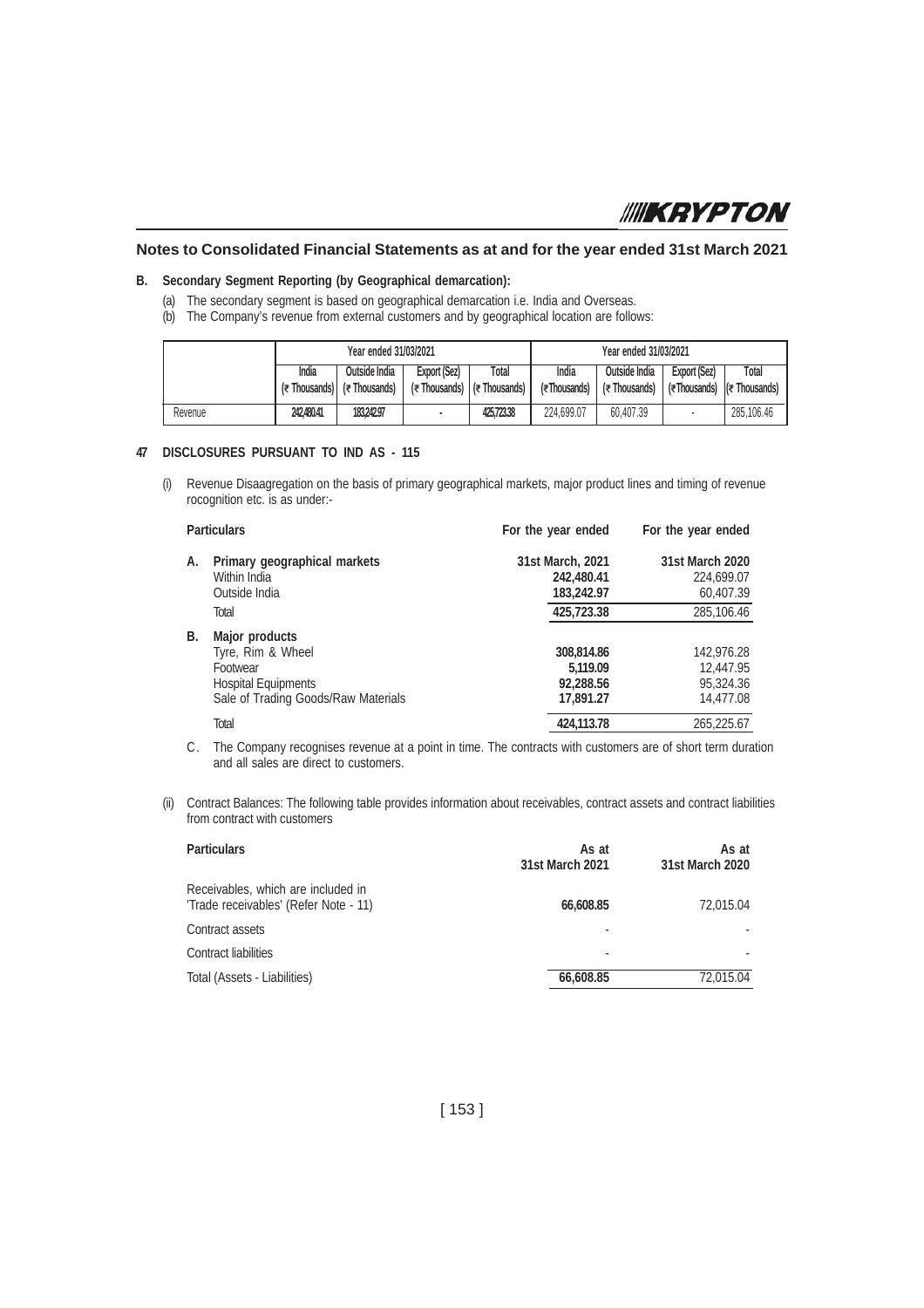# **Notes to Consolidated Financial Statements as at and for the year ended 31st March 2021**

- 48 **Related Party Disclosures:**
- **A. List of Related Parties:**

#### **(i). Key Managerial Personnel:**

| a) | <b>Managing Director</b> | Sri Jay Singh Bardia* |  |
|----|--------------------------|-----------------------|--|
|    | Non Executive Directors  | Sri T.C.Bachhawat     |  |

- Non Executive Directors i) Sri T.C.Bachhamatic iii
- 
- d) Chief Financial Officer CA Vinay Sipanic CA Vinay Sipanic CA Vinay Sipanic CA Vinay Sipanic CA Vinay Sipanic CA Vinay Sipanic CA Vinay Sipanic CA Vinay Sipanic CA Vinay Sipanic CA Vinay Sipanic CA Vinay Sipanic CA Vinay
	- Company Secretary

Sri Pradeep Kumar Singh iII) Sri Ravi Prakash Pincha IV) Shi Navi Franashi Fincha<br>Iv) Smt Vimala Devi Bardia \*\*<br>Sri P.L. Bardia \*\*\* c) Chief Executive Officer Sri P.L. Bardia \*\*<br>
d) Chief Financial Officer Sri P.L. Bardia \*\*\* CA Vinay Sipani

- Sri Jay Singh Bardia is related to Smt Vimala Devi Bardia, Non-Executive Director and Sri P.L. Bardia, Chief Executive Officer of the Company.
- \*\* Smt Vimala Devi Bardia is related to Sri Jay Singh Bardia, the Managing Director of the Company and Sri P.L.Bardia, the Chief Executive Officer of the Company
- \*\*\* Sri P.L.Bardia is related to Sri Jay Singh Bardia, the Managing Director of the Company and Smt Vimala Devi Bardia, Non-Executive Director of the Company.

### **(ii). Related to Key Managerial Personnel:**

| a) | <b>Others</b> | Sri K.L. Bardia                         |
|----|---------------|-----------------------------------------|
|    |               | <b>Hulashchand Tarachand Bardia HUF</b> |
|    |               | iii)<br>Tarachand Estates Pvt Ltd.      |

B. Disclosure of transactions between the Company and Related Parties during the year in the ordinary course of business and status of outstanding balances at year end:

| (a) | <b>KEY MANAGERIAL PERSONNEL</b><br>Remuneration to Kay Managerial Personnel:                                                                               | For the year ended<br>31.03.2021<br>(Thousand)      | For the year ended<br>31.03.2020<br>(Thousand)      |
|-----|------------------------------------------------------------------------------------------------------------------------------------------------------------|-----------------------------------------------------|-----------------------------------------------------|
|     | <b>Managing Director</b><br><b>Non Executive Directors</b><br><b>Chief Executive Officer</b><br><b>Chief Financial Officer</b><br><b>Company Secretary</b> | 3,000.00<br>10.00<br>2,400.00<br>1.415.20<br>568.87 | 3,000.00<br>12.50<br>2,400.00<br>1,415.20<br>591.60 |
|     |                                                                                                                                                            | 7.394.07                                            | 7.419.30                                            |
|     |                                                                                                                                                            |                                                     |                                                     |

[ 154 ]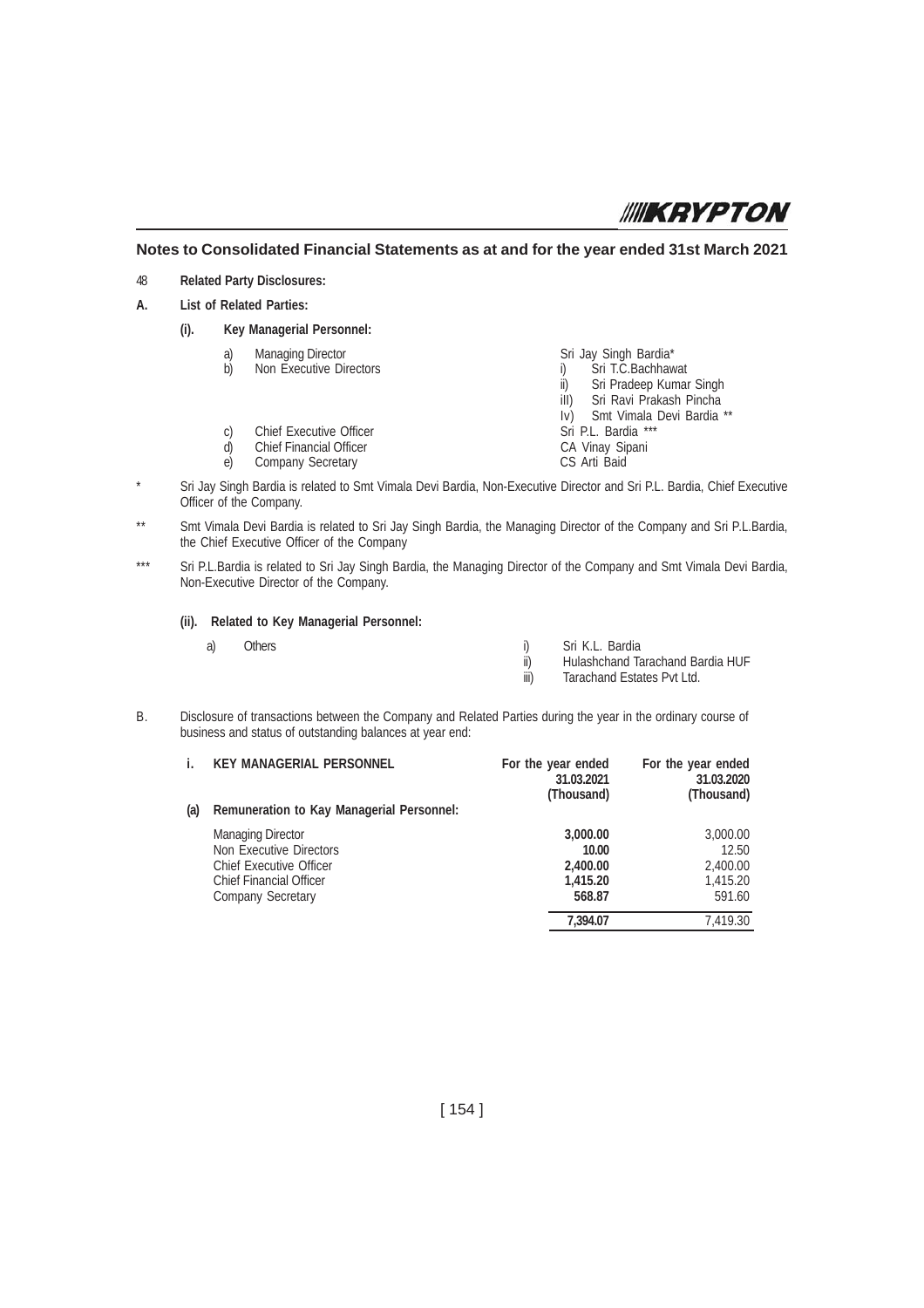**Notes to Consolidated Financial Statements as at and for the year ended 31st March 2021**

**ii. OTHERS**

|                              |                                     | Year ended 31st March, 2021                                                             |                                                                           |                                           | Year ended 31st March, 2020                               |                                                    |
|------------------------------|-------------------------------------|-----------------------------------------------------------------------------------------|---------------------------------------------------------------------------|-------------------------------------------|-----------------------------------------------------------|----------------------------------------------------|
|                              | Sri K. L.<br>Bardia<br>(₹Thousands) | <b>Hulashchand</b><br>Tarachand<br>Bardia<br>HUF<br>$(\overline{\mathbf{z}}$ Thousands) | Tarachand<br>Estate<br>Pvt<br>Ltd.<br>$(\overline{\mathbf{z}}$ Thousands) | Sri K.L.<br><b>Bardia</b><br>(₹Thousands) | Hulashchand<br>Tarachand<br>Bardia<br>HUF<br>(₹Thousands) | Tarachand<br>Estate<br>Pvt<br>Ltd.<br>(₹Thousands) |
| Transactions held:           |                                     |                                                                                         |                                                                           |                                           |                                                           |                                                    |
| Interest and Dividend taken  |                                     | 526.58                                                                                  | 246.05                                                                    |                                           | 426.99                                                    | 221.40                                             |
| Rent given                   |                                     | 240.00                                                                                  |                                                                           |                                           | 240.00                                                    |                                                    |
| Security given               |                                     |                                                                                         |                                                                           |                                           |                                                           |                                                    |
| Loans, Advances and          |                                     |                                                                                         |                                                                           |                                           |                                                           |                                                    |
| Deposits given               | 1,000.00                            | 83.46                                                                                   |                                                                           | 1,468.30                                  | 83.46                                                     |                                                    |
| Loans, Advances and          |                                     |                                                                                         |                                                                           |                                           |                                                           |                                                    |
| Deposits received            |                                     |                                                                                         | 150.00                                                                    |                                           |                                                           | 50.00                                              |
| <b>Outstanding Balances:</b> |                                     |                                                                                         |                                                                           |                                           |                                                           |                                                    |
| Loans, Advances and          |                                     |                                                                                         |                                                                           |                                           |                                                           |                                                    |
| Deposits given               |                                     | 5,792.38                                                                                | 4,124.43                                                                  |                                           | 5,265.80                                                  | 3,728.38                                           |
| Loans, Advances and          |                                     |                                                                                         |                                                                           |                                           |                                                           |                                                    |
| Deposits taken               |                                     |                                                                                         |                                                                           |                                           |                                                           |                                                    |
| (inclusive of interest)      | 4.000.00                            |                                                                                         |                                                                           | 5,000.00                                  |                                                           |                                                    |

Note: Terms & Conditions of Transcations with related parties: Purchase and Sales from/to related parties are made in the ordinary course of business and on terms equivalent to those that prevail in arm's length transaction with other vendors.

49. **Additional information pursuant to paragraphs 5(A)(viii) of Part II of Schedule III to the Companies Act, 2013 are follows:**

# **A. C.I.F. value of imports by the Company (Excluding imported items purchased locally):**

| А. | C.I.F. value of Imports by the Company<br>(Excluding Imported Items purchased locally):                          | For the year ended<br>31.03.2021<br>(₹Thousand) | For the year ended<br>31.03.2020<br>(₹Thousand) |
|----|------------------------------------------------------------------------------------------------------------------|-------------------------------------------------|-------------------------------------------------|
|    | Raw Materials, Trading Goods & Components<br>Stores and Spares<br>Plant & Machinery/ Capital in Work in Progress | 81.336.73<br>817.28<br>529.88                   | 41.053.36<br>128.65                             |
| В. | Expenditure in foreign currency during the year:                                                                 | For the year ended<br>31.03.2021<br>(Thousand)  | For the year ended<br>31.03.2020<br>(₹Thousand) |
|    | Other matters                                                                                                    | 174.83                                          | 4639.64                                         |
| С. | Earnings in Foreign Exchange:                                                                                    | For the year ended<br>31.03.2021<br>(₹Thousand) | For the year ended<br>31.03.2020<br>(Thousand)  |
|    | Export of Goods on F.O.B. basis                                                                                  | 55,550.55                                       | 59.436.37                                       |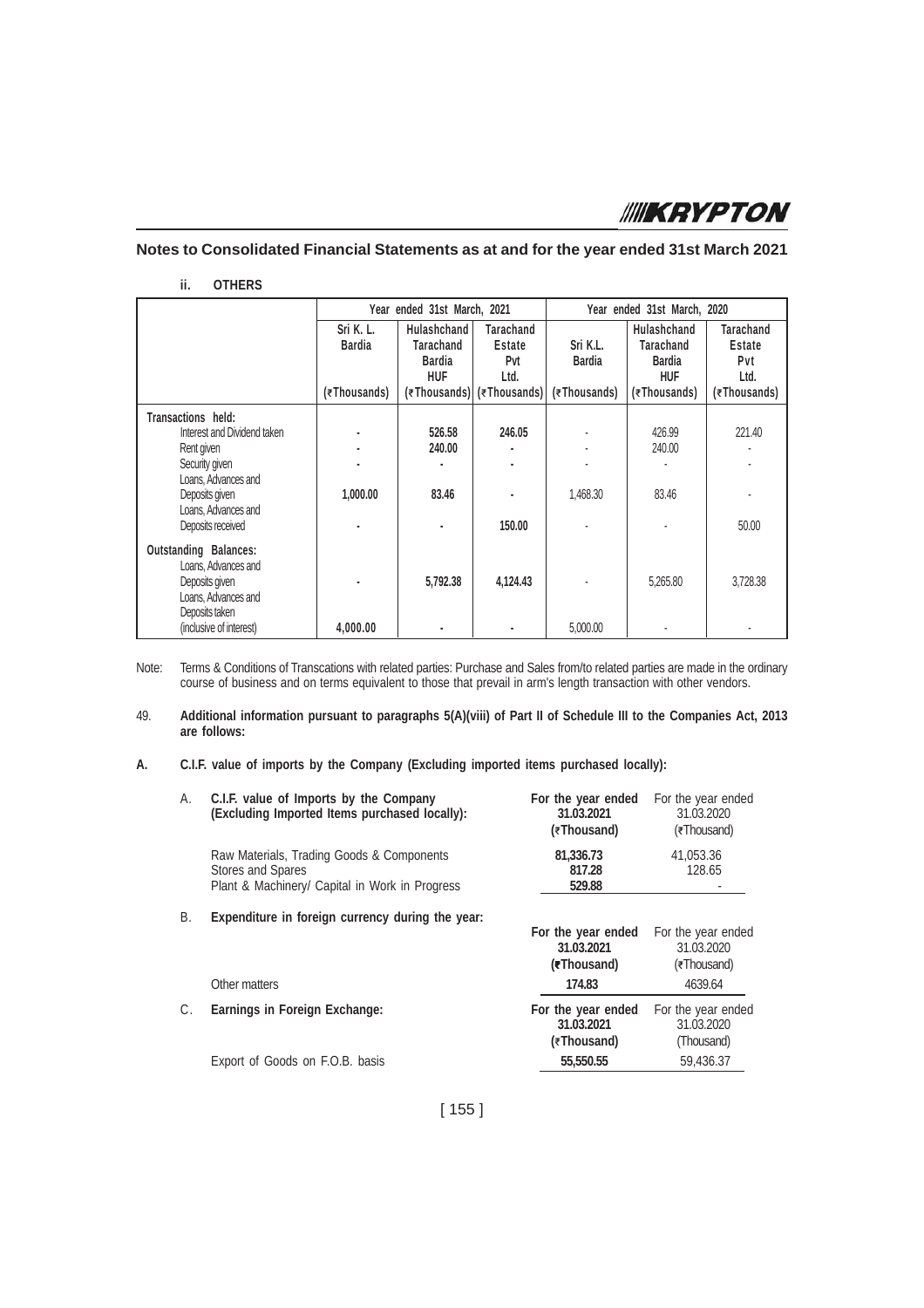### 50. **Disclosure pursuant to IND AS-116- Lease**

- a) In accordance with IND AS-116 Right of use assets (ROU Assets) stand at **"**5319.42 and a corresponding lease liabilty of **"**4331.20 has been recognised in the Balance Sheet. The changes in the carrying value of right of use assets for the year ended 31st March, 2021 are disclosed in Note 3.
- b) In the statement of profit and loss for the current year, rent expenses which was earlier recognised under other expenses is now recognised as depreciation of right of use assets and interest on lease liabilities under finance cost. The adoption of this standard did not have any significant impact on the profit for the year and earnings per share. The total cash outflows for the year ended 31st March, 2021 is  $\bar{x}$  768.00 ( $\bar{x}$ 000).

### **Expenses recognised in Statement of Profit & Loss Account:**

| <b>Particulars</b>                                          | 31/03/2021<br>(₹Thousand) | 31/03/2020<br>(₹Thousand) |
|-------------------------------------------------------------|---------------------------|---------------------------|
| <b>Finance Cost</b><br>Interest Expenses on Lease Liability | 841.65                    | 925.98                    |
| <b>Depreciation</b><br>Depreciation on ROU Assets           | 2,059.85                  | 1,855.62                  |

- c) The weighted average incremental borrowing rate of 11% has been applied to lease liabilities recognised in the balance sheet.
- d) As per the requirement of Ind AS-107, maturity analysis of lease liabilities have been shown under maturity analysis for financial liabilities under liquidity risk (Refer Note 52).
- e) The Company does not face a signifi cant liquidity risk with regard to its lease liabilities as the current assets are suffi cient to meet the obligation related to lease liabilities as and when they fall due.

# 51 **Disclosure in accordance with Ind AS-19 on employee benefits expense Gratuity and other Post-employment benefits plan:**

The Company has a defined benefit gratuity plan. Every employee who has completed five years or more of service is entitled to Gratuity on terms not less favourable than the provisions of The Payment of Gratuity Act, 1972. The scheme is funded with an insurance company.

The Company also extends benefit of compensated absences to the employees, whereby they are eligible to carry forward their entitlement of earned leave for encashment upon retirement/ separation. This is an unfunded plan.

The following tables summarise the components of net benefit expense recognised in the Statement of Profit and Loss and the funded status and amounts recognised in the Balance Sheet for the Post - retirement benefit plans .

[ 156 ]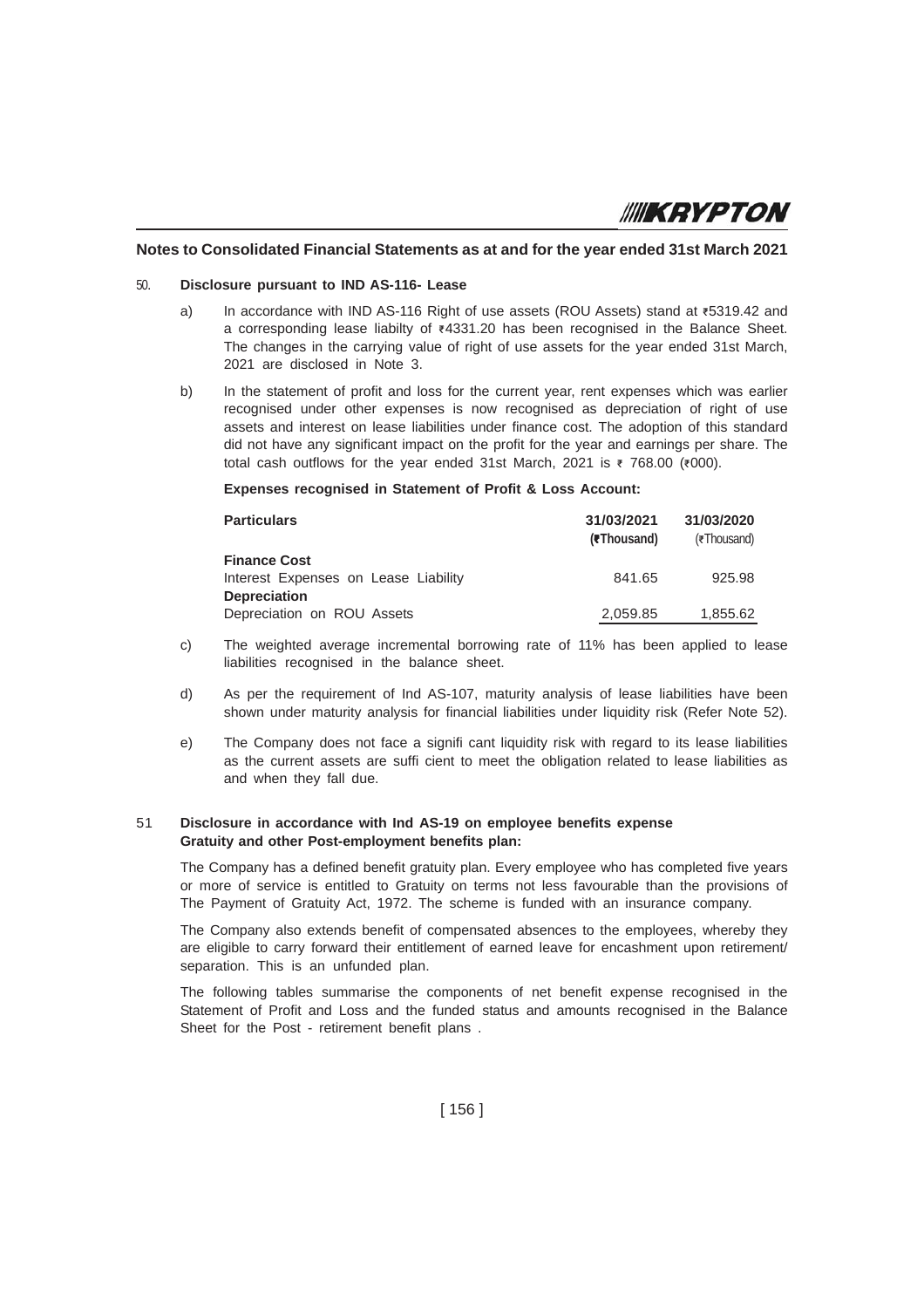|     |                                                                                                                                                                                                                                                                                                                                                                                                    | For the year ended<br>31.03.2021<br>Gratuity             | For the year ended<br>31.03.2020<br>Gratuity          |
|-----|----------------------------------------------------------------------------------------------------------------------------------------------------------------------------------------------------------------------------------------------------------------------------------------------------------------------------------------------------------------------------------------------------|----------------------------------------------------------|-------------------------------------------------------|
| L.  | Expenses recognised in the Statement of Profit & Loss                                                                                                                                                                                                                                                                                                                                              |                                                          |                                                       |
|     | 1<br><b>Current sevice Cost</b><br>$\overline{2}$<br>Past Service Cost *<br>3<br><b>Interest Cost</b><br>4<br>Expected Return on Plan Assets<br>5<br>Total                                                                                                                                                                                                                                         | 865.24<br>461.24<br>1,326.48                             | 956.88<br>370.25<br>1,327.13                          |
|     | Expenses recognised in OCI                                                                                                                                                                                                                                                                                                                                                                         |                                                          |                                                       |
|     | 6<br>Actuarial (Gain) / Losses<br>$\overline{7}$<br><b>Total Expenses</b>                                                                                                                                                                                                                                                                                                                          | (95.74)<br>1,230.74                                      | 724.84<br>2,051.97                                    |
|     | Note: * Past Service Cost aries due to Increase in Gratuity<br>Ceiling from Rs. 10,00,000/- to Rs. 20,00,000/-.                                                                                                                                                                                                                                                                                    |                                                          |                                                       |
| Ⅱ.  | Net Assets /Liability recognised in the Balance Sheet                                                                                                                                                                                                                                                                                                                                              |                                                          |                                                       |
|     | Present Value of defined Benefit Obligations<br>1<br>$\overline{2}$<br>Fair Value of Plan Assets<br>3<br>Net Assets/ Liabilities                                                                                                                                                                                                                                                                   | 12,530.09<br>5,372.04<br>(7, 158.05)                     | 12,738.81<br>5,750.26<br>(6,988.55)                   |
| Ш   | Changes in Obligations during the year                                                                                                                                                                                                                                                                                                                                                             |                                                          |                                                       |
|     | 1<br>Present Value of Defined Benefit Obligation<br>at the beginning of the year<br>Current Service Cost / Plan amendments<br>$\overline{2}$<br>$\overline{3}$<br><b>Interest Cost</b><br>$\overline{4}$<br><b>Benefits Paid</b><br>5<br>Actuarial (Gains) / Losses                                                                                                                                | 12,738.81<br>865.24<br>840.76<br>(1638.58)               | 10,375.97<br>956.88<br>778.2<br>(87.84)               |
|     | Arising from changes in experience<br>Arising from changes in demographic assumptions<br>Arising from changes in financial assumptions<br>6<br>Total<br>$\overline{7}$<br>Present Value of Defined Benefit Obligation<br>at the end of the year                                                                                                                                                    | (41.96)<br>(234.18)<br>(208.72)<br>12,530.09             | (263.70)<br>(5.94)<br>985.24<br>2,362.84<br>12,738.81 |
| IV. | Change in the Fair Value of Plan Assets during the year<br>Plan assets at the beginning of the year<br>1<br>$\overline{2}$<br>Expected return on plan assets / Investment Income<br>$\overline{3}$<br>Contribution by employer<br>4<br><b>Actual Benefits Paid</b><br>5<br>Actuarial Gains / (Losses)<br>6<br>Plan assets at the end of the year<br>$\overline{7}$<br>Actual return on Plan Assets | 5,750.26<br>198.86<br>1,061.50<br>(1,638.58)<br>5,372.04 | 5,439.38<br>398.72<br>(87.84)<br>5,750.26             |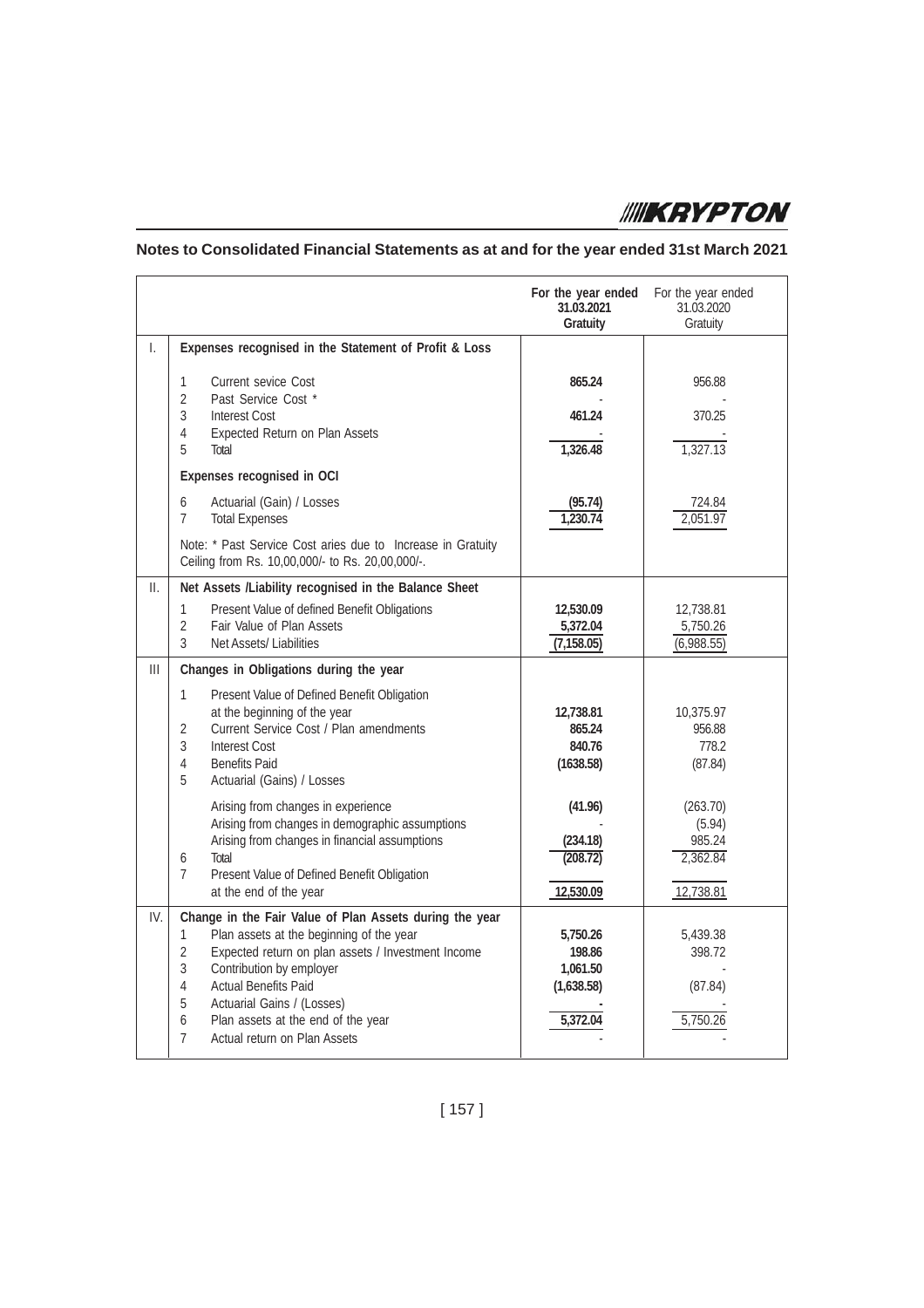# **Notes to Consolidated Financial Statements as at and for the year ended 31st March 2021**

| V    | The major categories of plan assets as a percentage of<br>the fair value of total plan assets<br>nvestments with Insurer                                                                                            | 100%                     | 100%                     |
|------|---------------------------------------------------------------------------------------------------------------------------------------------------------------------------------------------------------------------|--------------------------|--------------------------|
| VI   | <b>Actuarial Assumptions</b><br><b>Financial Assumptions</b><br><b>Discount Rate</b><br>Expected rate of return on plan assets<br><b>Demographic Assumptions</b>                                                    | 31.03.2021<br>6.80%<br>0 | 31.03.2020<br>6.60%<br>0 |
|      | Mortality Rate (% of IALM 06-08)<br>Normal Retirement Age<br>Attrition Rates, based on age (% p.a. for all age)                                                                                                     | 100%<br>58 years<br>2.00 | 100%<br>58 years<br>2.00 |
| VII  | The estimates of future salary increases considered in actuarial<br>valuation, take account of inflation, seniority, promotion and other<br>relevant factors, such as supply and demand<br>in the employment market | 5% p.a                   | 5% p.a                   |
| VIII | Contribution to Provident and Other Funds includes<br>Rs. 29.20 lacs (2019-20 - Rs. 28.81 lacs)<br>paid towards Defined Contribution Plans                                                                          |                          |                          |
| IX   | Maturity profile of the defined benefit obligation<br>Weighted average duration of the defined benefit obligation<br>Expected benefit payments for the year ending                                                  | 10 years                 | 10 years                 |
|      | Not later than 1 year                                                                                                                                                                                               | 1037.45                  | 1386.29                  |
|      | Later than 1 year and not later than 5 years                                                                                                                                                                        | 4317.86                  | 3668.16                  |
|      | Later than 5 year and not later than 10 years                                                                                                                                                                       | 4829.56                  | 5218.46                  |
|      | More than 10 years                                                                                                                                                                                                  | 17009.38                 | 16974.13                 |
| X    | Amounts for the current and previous two periods are as follows :                                                                                                                                                   |                          |                          |
|      | Gratuity                                                                                                                                                                                                            | 31.03.2021               | 31.03.2020               |
|      | Defined Benefit Obligation                                                                                                                                                                                          | 12,530.09                | 12,738.81                |
|      | <b>Plan Assets</b>                                                                                                                                                                                                  | 5,372.04                 | 5,750.26                 |
|      | Surplus / (deficit)                                                                                                                                                                                                 | (7, 158.06)              | (6.988.55)               |

XI **The basis of various assumptions used in actuarial valuations and their quantitative sensitivity analysis is as shown below:**

| <b>Assumptions</b>           |            | 31-Mar-21<br>Discount rate (a) | 31-Mar-20<br>Discount rate (a) |                             |
|------------------------------|------------|--------------------------------|--------------------------------|-----------------------------|
| Sensitivity level            |            | 1% Increase 1% Decrease        | 1% Increase                    | 1% Decrease                 |
| Impact on Gratuity liability | (1.070.08) | 1.247.27                       | (1,086.54)                     | 1,274.42                    |
| <b>Assumptions</b>           |            |                                |                                |                             |
|                              |            | Future salary increases (b)    |                                | Future salary increases (b) |
| Sensitivity level            |            | 1% Increase 1% Decrease        | 1% Increase                    | 1% Decrease                 |
| Impact on Gratuity liability | 1.268.49   | (1.122.43)                     | 1,289.74                       | (1, 136.92)                 |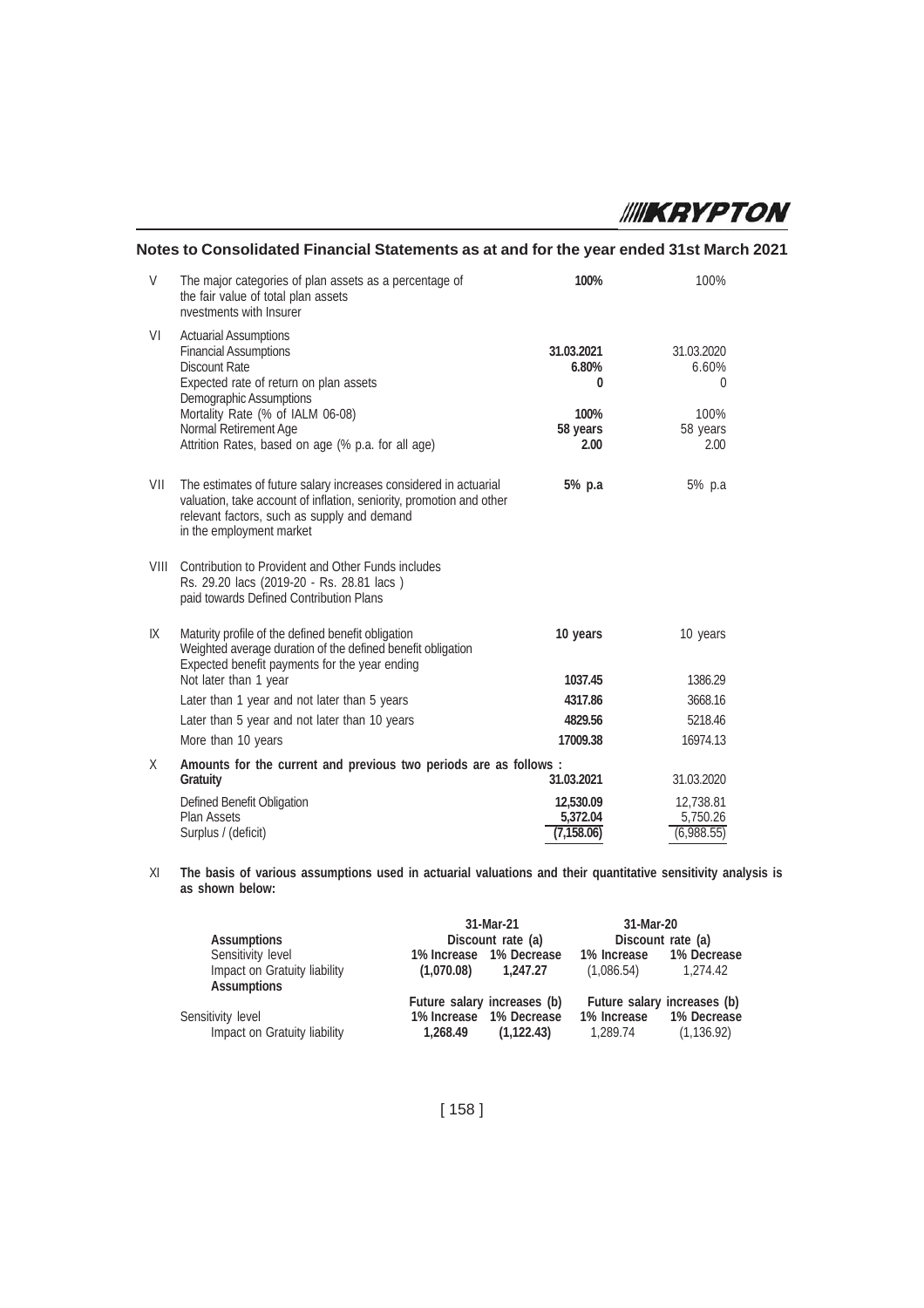# **52 Disclosure on Financial Instruments**

This section gives an overview of the significance of financial instruments for the Company and provides additional information on balance sheet items that contain financial instruments.

| <b>Particulars</b>                                                                                                                                                                              |                                                          | As at 31st March 2021                                  | As at 31st March 2020              |                                                          |                                                        |                                    |
|-------------------------------------------------------------------------------------------------------------------------------------------------------------------------------------------------|----------------------------------------------------------|--------------------------------------------------------|------------------------------------|----------------------------------------------------------|--------------------------------------------------------|------------------------------------|
|                                                                                                                                                                                                 | Fair value<br>through<br>statement of<br>brofit and loss | Fair value<br>through other<br>comprehensive<br>income | Amortised<br>cost                  | Fair value<br>through<br>statement of<br>profit and loss | Fair value<br>through other<br>comprehensive<br>income | Amortised<br>cost                  |
| <b>Financial assets</b><br><b>Investments</b><br><b>Equity instruments</b><br>Gold                                                                                                              | 94.00<br>596.57                                          |                                                        |                                    | 94.00<br>580.50                                          |                                                        |                                    |
| Soverign Gold Bond<br>Loans                                                                                                                                                                     | 359.75                                                   |                                                        | 15766.57                           | 352.95                                                   |                                                        | 14882.68                           |
| Trade receivables<br>Cash and cash equivalents<br>Other bank balances<br>Other financial assets                                                                                                 |                                                          |                                                        | 66608.85<br>21426.07<br>6201.96    |                                                          |                                                        | 72015.04<br>5849.78<br>7764.11     |
| Other deposits,<br>advances & receivables<br><b>Total financial assets</b>                                                                                                                      | 1050.32                                                  |                                                        | 11882.02<br>121885.47              | 1027.45                                                  |                                                        | 5888.70<br>106400.31               |
| <b>Financial liabilities</b><br><b>Borrowings</b><br>(including current maturities)<br>Lease liabilities<br>Trade payables<br>Other financial liabilities<br>Interest accrued but<br>not due on |                                                          |                                                        | 156,560.53<br>4,331.20<br>54981.20 |                                                          |                                                        | 153,907.43<br>7.889.48<br>25069.76 |
| borrowings<br>Interest accrued<br>but due on                                                                                                                                                    |                                                          |                                                        | 298.62                             |                                                          |                                                        | 910.72                             |
| borrowings<br>Employee related                                                                                                                                                                  |                                                          |                                                        | 1,459.10                           |                                                          |                                                        | 686.48                             |
| <b>liabilities</b><br>Security deposits                                                                                                                                                         |                                                          |                                                        | 3680.64                            |                                                          |                                                        | 3720.46                            |
| and others<br><b>Total financial liabilities</b>                                                                                                                                                |                                                          |                                                        | 13,406.23<br>234717.52             |                                                          |                                                        | 9,865.37<br>202049.70              |

#### **a. Financial Asset and Liabilities (Non current and current)**

**N**ote i) These investments in Gold are not held for trading. Upon application of IndAS - 109 - Financial Instruments, the Company has chosen to measure the investments in Gold at FVTPL as the management believes that presenting fair value gains and losses relating to these investments in the standalone statement of profit and loss is a proper disclosure by the Company.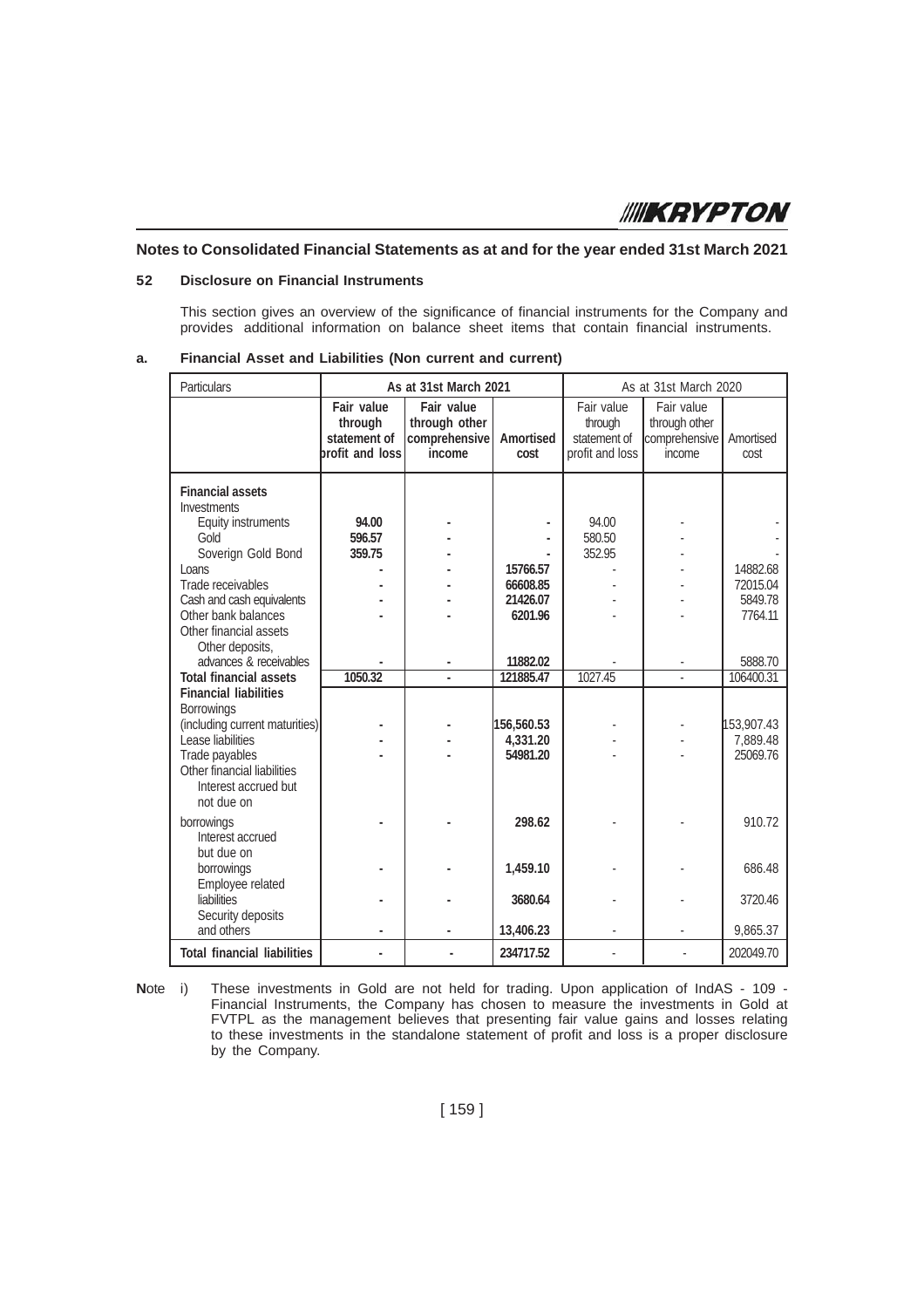

ii) The management assessed that the fair value of cash and cash equivalents, other bank balances, bank deposits, loans to employees, advance to manufacturing units, trade payables and other financial liabilities approximate the carrying amount largely due to short term maturity of these instruments.In relation to Trade Receivables, however, impairement loss based on historically obseved default rates has been provided for and carrying of Trade Receivables has been reduced by this amount. For long-term borrowings at fixed/ floating rates, management evaluatesthat their fair value will not be significantly different from the carrying amount.

### **b. Fair Value hiearchy**

The fair value of financial assets and liabilities are included at the amount that would be received to sell an asset or paid to transfer a liability in an orderly market between market participants at the measurement date. Methods and assumptions used to estimate the fair values are consistent in all the years. Fair value of financial instruments referred to in note (a) above has been classified into three categories depending on the inputs used in the valuation technique. The hierarchy gives the highest priority to quoted prices in active markets for identical assets and liabilities and lowest priority to unobservable entity specific inputs.

#### **The categories used are as follows:**

- Level 1: quoted prices (unadjusted) in active markets for financial instruments
- Level 2: The fair value of financial instruments that are not traded in an active market is determined using valuation techniques which maximise the use of observable market data rely as little as possible on entity specific estimates.
- Level 3: If one or more of the significant inputs is not based on observable market data, the instrument is included in level 3.

For assets and liabilities which are measured at fair value as at balance sheet date, the classification of fair value by category and level on inputs used is given below: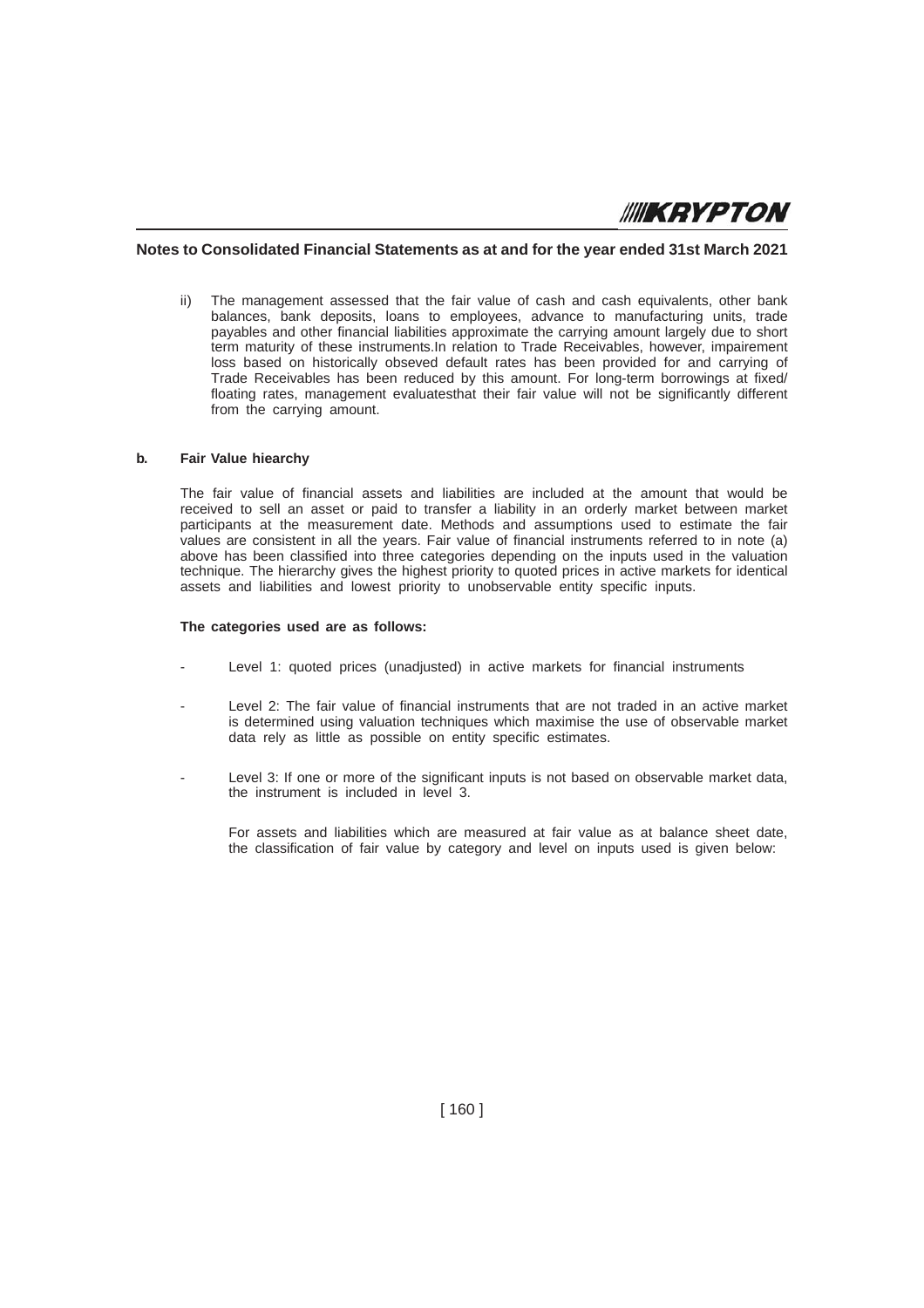# **Financial Asset and Liabilities (Non current and current)**

| <b>Particulars</b>                                                                                                                                                                                                                                                                                                                | As at 31st March 2021      |                 |                                                                       | As at 31st March 2020      |                |                                                                     |
|-----------------------------------------------------------------------------------------------------------------------------------------------------------------------------------------------------------------------------------------------------------------------------------------------------------------------------------|----------------------------|-----------------|-----------------------------------------------------------------------|----------------------------|----------------|---------------------------------------------------------------------|
|                                                                                                                                                                                                                                                                                                                                   | <b>LEVEL I</b>             | <b>LEVEL II</b> | <b>LEVEL III</b>                                                      | LEVEL 1                    | LEVEL II       | LEVEL III                                                           |
| <b>Financial assets</b><br>i. Measurement at<br>amortised cost                                                                                                                                                                                                                                                                    |                            |                 |                                                                       |                            |                |                                                                     |
| Loans                                                                                                                                                                                                                                                                                                                             |                            |                 | 15766.57                                                              |                            |                | 14882.68                                                            |
| Trade receivables                                                                                                                                                                                                                                                                                                                 |                            |                 | 66608.85                                                              |                            |                | 72015.04                                                            |
| Cash and cash equivalents<br>Other bank balances                                                                                                                                                                                                                                                                                  |                            |                 | 21426.07<br>6201.96                                                   |                            |                | 5849.78<br>7764.11                                                  |
| Other financial assets<br>Other deposits,                                                                                                                                                                                                                                                                                         |                            |                 | 0.00                                                                  |                            |                |                                                                     |
| advances & receivables                                                                                                                                                                                                                                                                                                            |                            |                 | 11882.02                                                              |                            |                | 5888.70                                                             |
| Sub total                                                                                                                                                                                                                                                                                                                         |                            |                 | 121885.47                                                             |                            |                | 106400.31                                                           |
| Measured at fair value<br>ii.<br>through profit or loss<br>Investments<br><b>Equity instruments</b><br>Gold<br>Soverign Gold Bond<br>Sub total                                                                                                                                                                                    | 596.57<br>359.75<br>956.32 | 94.00<br>94.00  |                                                                       | 580.50<br>352.95<br>933.45 | 94.00<br>94.00 |                                                                     |
| <b>Total financial assets</b>                                                                                                                                                                                                                                                                                                     | 956.32                     | 94.00           | 121885.47                                                             | 933.45                     | 94.00          | 106400.31                                                           |
| <b>Financial liabilities</b><br>Measurement at<br>i.<br>amortised cost<br><b>Borrowings</b><br>(including current maturities)<br>Lease liabilities<br>Trade payables<br>Other financial liabilities<br>Interest accrued<br>but not due on borrowings<br>Interest accrued but<br>due on borrowings<br>Employee related liabilities |                            |                 | 156,560.53<br>4,331.20<br>54,981.20<br>298.62<br>1,459.10<br>3,680.64 |                            |                | 153,907.43<br>7,889.48<br>25,069.76<br>910.72<br>686.48<br>3,720.46 |
| Security deposits and others                                                                                                                                                                                                                                                                                                      |                            |                 | 13,406.23                                                             |                            |                | 9,865.37                                                            |
| <b>Total financial liabilities</b>                                                                                                                                                                                                                                                                                                | Ĭ.                         |                 | 234717.52                                                             |                            |                | 202049.70                                                           |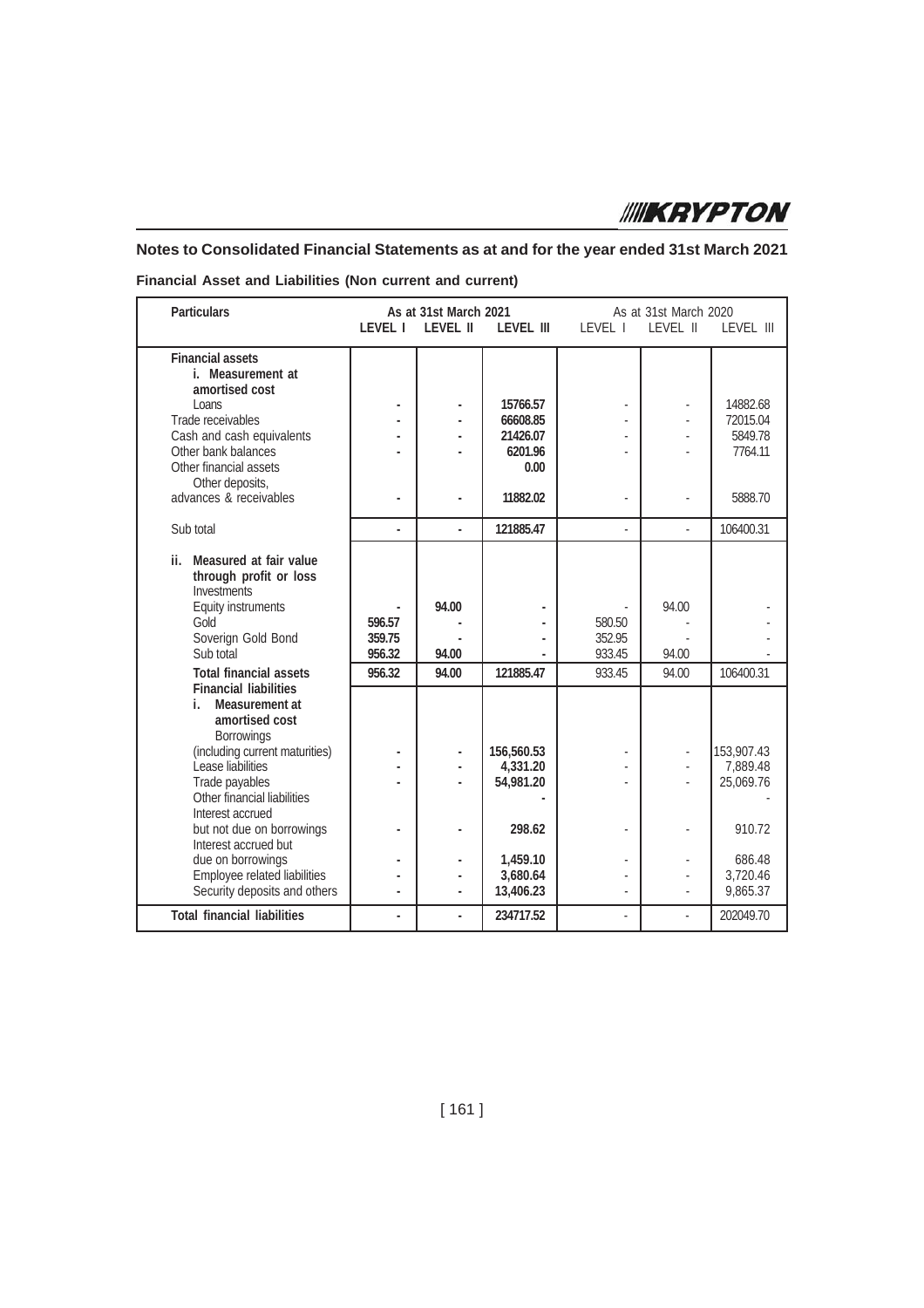### 53 **Financial Risk Management Objectives and policies**

The Company's financial liabilities comprise borrowings, capital creditors and trade and other payables. The main purpose of these financial liabilities is to finance the Company's operations. The Company's financial assets include trade and other receivables, cash and cash equivalents, investments and deposits. The Company also holds investments in Gold and Sovereign Gold Bond..

The Company has a Risk Management Committee that ensures that risks are identified, measured and managed in accordance with Risk Management Policy of the Company. The Board of Directors also review these risks and related risk management policy.

The market risks, credit risks and Liquidity risks are further explained below:

### **1 Market risk**

Market risk is the risk that the fair value of future cash flows of a financial instrument will fluctuate because of changes in market prices. Market risk comprises two types of risk: currency risk and other price risk, such as commodity price risk and equity price risk. Financial instruments affected by market risk include FVTOCI investments, trade payables, trade receivables, etc.

### **a. Foreign currency risk**

Foreign currency risk is the risk that the fair value or future cash flows of an exposure will fluctuate because of changes in foreign exchange rates. The Company's exposure to the risk of changes in foreign exchange rates relates primarily to the Company's operating activities. Such foreign currency exposures are not hedged by the Company. The Company has a treasury department which monitors the foreign exchange fluctuations on the continuous basis and advises the management of any material adverse effect on the Company.

| <b>Foreign Currency Risk:</b>          |               | <b>Year Ended</b><br>31/03/2021 | Year Ended<br>31/03/2020 |              |
|----------------------------------------|---------------|---------------------------------|--------------------------|--------------|
|                                        | $($ USD '000) | (₹Thousands)                    | $($ USD '000)            | (₹Thousands) |
| In USD<br>Trade Receivables & Advances | 86.1152       | 6.329.87                        | 64.7410                  | 4.880.56     |
| Trade Payables & Advances              | 593.995       | 43,661.44                       | 187.886                  | 14.163.96    |

#### **b. Foreign currency sensitivity**

The following table demonstrates the sensitivity to a reasonably possible change in USD/Euro exchange rates, with all other variables held constant. The impact on the Company's profit before tax is due to changes in the fair value of monetary assets and liabilities. The Company's exposure to foreign currency changes for all other currencies is not material.

| Particulars           | 31.03.2021<br>Gain /(Loss) | 31.03.2020<br>Gain /(Loss) |
|-----------------------|----------------------------|----------------------------|
| INR appreciates by 5% | (1,866.56)                 | (464.15)                   |
| INR Depreciates by 5% | 1.866.56                   | 464.15                     |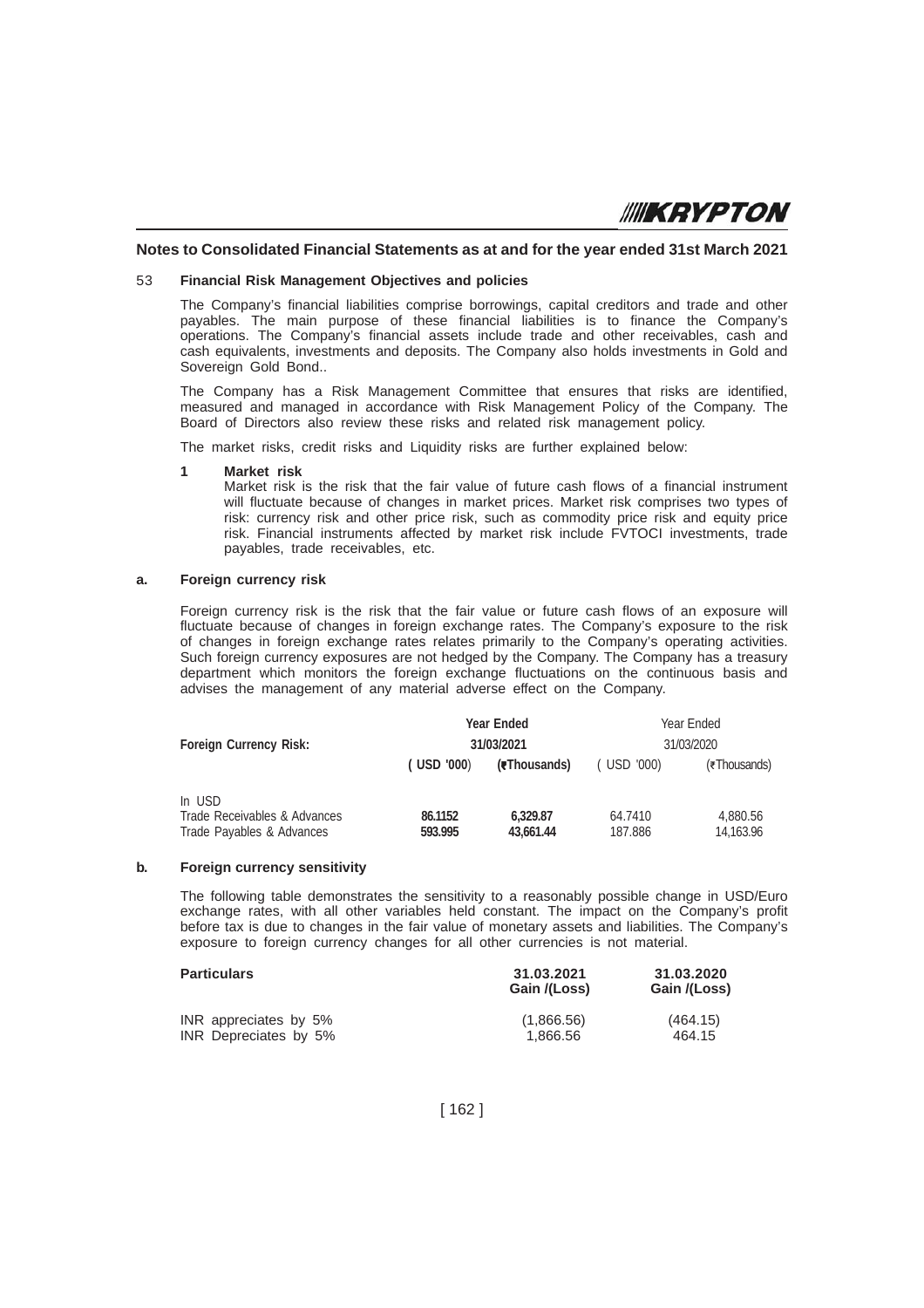### **Notes to Consolidated Financial Statements as at and for the year ended 31st March 2021**

### c. **Commodity Price Sensivity**

The Company's Investment in Gold is suspectible to market price risk arising gfrom uncertainity about future prices of Gold. The following table shows the effect on price changes in Gold Investments.

| <b>Particulars</b>          | 31.03.2021<br>Gain /(Loss) | 31.03.2020<br>Gain /(Loss) |
|-----------------------------|----------------------------|----------------------------|
| Gold Rate appreciates by 5% | 29.82                      | 29.03                      |
| Gold Rate Depreciates by 5% | (29.82)                    | (29.03)                    |

#### 2 **Liquidity Risk**

Liquidity risk is the risk that the Company may not be able to meet its financial obligations as they become due. The Company monitors its risk by determining its liquidity requirement in the short, medium and long term. This is done by drawing up cash forecast for short term and long term needs. The Company manages its liquidity risk in a manner so as to meet its normal fi nancial obligations without any signifi cant delay or stress. Such risk is managed through ensuring operational cash flow while at the same time maintaining adequate cash and cash equivalent position. The management has arranged for diversifi ed funding sources and adopted a policy of managing assets with liquidity monitoring future cash flow and liquidity on a regular basis. Surplus funds not immediately required are invested in certain mutual funds and fi xed deposit which provide flexibility to liquidate. Besides, it generally has certain undrawn credit facilities which can be used as and when required; such credit facilities are reviewed at regular basis.

### a. **Maturity analysis for financial liabilities**

The following are the remaining contractual maturities of financial liabilities at the reporting date -

| <b>Particulars</b>                                                                                                                                              | On demand | 0 to 6 Months          | months to 1 year    | More than 1 year      | Total                  |
|-----------------------------------------------------------------------------------------------------------------------------------------------------------------|-----------|------------------------|---------------------|-----------------------|------------------------|
| as at 31st March, 2021                                                                                                                                          |           |                        |                     |                       |                        |
| Non-derivative<br>Borrowings (including current maturities)<br>(Refer Note - 21,26 & 28)                                                                        | 61.498.93 | 24.281.22              | 15.139.27           | 55.641.11             | 16,560.53              |
| Lease liabilities (Refer Note - 22 & 29)                                                                                                                        |           | 1.032.95               | 1,032.95            | 2,265.31              | 4,331.20               |
| Trade payables (Refer Note - 27)<br>Other financial liabilities (Refer Note -28)                                                                                |           | 54,981.20<br>18,844.59 |                     |                       | 54,981.20<br>18,844.59 |
|                                                                                                                                                                 | 61,498.93 | 99,139.95              | 16,172.22           | 57,906.42             | 234,717.52             |
| As at 31st March, 2020<br>Non-derivative<br>Borrowings (including current maturities)<br>(Refer Note - 21, 26 & 28)<br>Lease liabilities (Refer Note - 22 & 29) | 64,371.79 | 32.279.89<br>839.58    | 13,264.79<br>839.58 | 43,990.96<br>6.210.33 | 153,907.43<br>7.889.48 |
| Trade payables (Refer Note - 27)<br>Other financial liabilities (Refer Note -28)                                                                                | 910.72    | 25,069.76<br>14.633.03 |                     | 25.069.76             | 15,543.75              |
|                                                                                                                                                                 | 65,282.51 | 72.822.26              | 14.104.37           | 50.201.29             | 202.410.42             |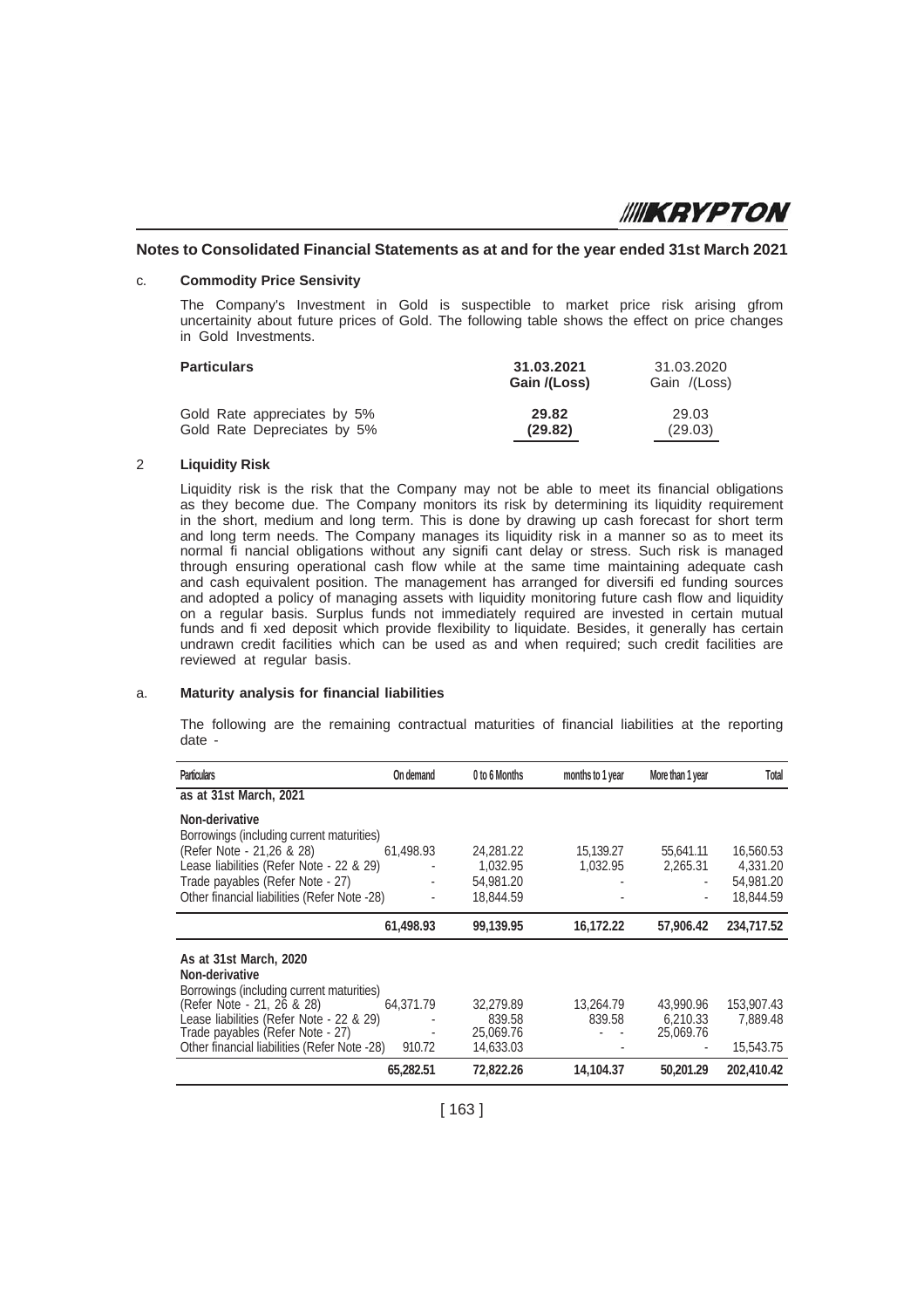

### **3 Credit risk**

Credit risk is the risk that counterparty will not meet its obligations under a financial instrument or customer contract, leading to a financial loss. The Company is exposed to credit risk from its operating activities (primarily trade receivables).

#### **a. Trade receivables**

A significant part of the Company's sales are under the 'cash and carry' model which entails no credit risk. For others, an impairment analysis is performed at each reporting date on an individual basis for all the customers. In addition, a large number of minor receivables are grouped into homogenous groups and assessed for impairment collectively. The calculation is based on historical data of credit losses. The Company has evaluated the concentration of risk with respect to trade receivables as low, as its customers are from several industries.

#### **ECL Movement Sheet**

| Closing balances of ECL as on March 31, 2021 | 1023.19              |
|----------------------------------------------|----------------------|
| Less: Adjusted during the year               | 853.66               |
| Add: Created During the Year                 | 853.50               |
| Opening Balance of ECL as on April 01, 2020  | 1023.35              |
| <b>Particulars</b>                           | <b>Amount ('000)</b> |

### **54 Capital Management**

The Company's objective when managing capital (defined as net debt and equity) is to safeguard the Company's ability to continue as a going concern in order to provide returns to shareholders and benefit for other stakeholders, while protecting and strengthening the Balance Sheet through the appropriate balance of debt and equity funding. The Company manages its capital structure and makes adjustments to it, in light of changes to economic conditions and strategic objectives of the Company.

### **55 MSME DISCLOSURE in MSME FORMAT**

Disclosures under the Micro, Small and Mediaum Enterprises Development Act, 2006 are provided as under for the year 2020-21 to the extend that company has received intimation from suppliers regarding their status under the Act.

### **Detail Of Dues to Micro and Small Enterprises as Defined under MSMED Act, 2006:**

|                                                   | 2020-21        | 2019-20 |
|---------------------------------------------------|----------------|---------|
| a) Principal and interest amount remaining unpaid |                |         |
| Principal                                         | 3899.82        | -       |
| Interest                                          | $\blacksquare$ |         |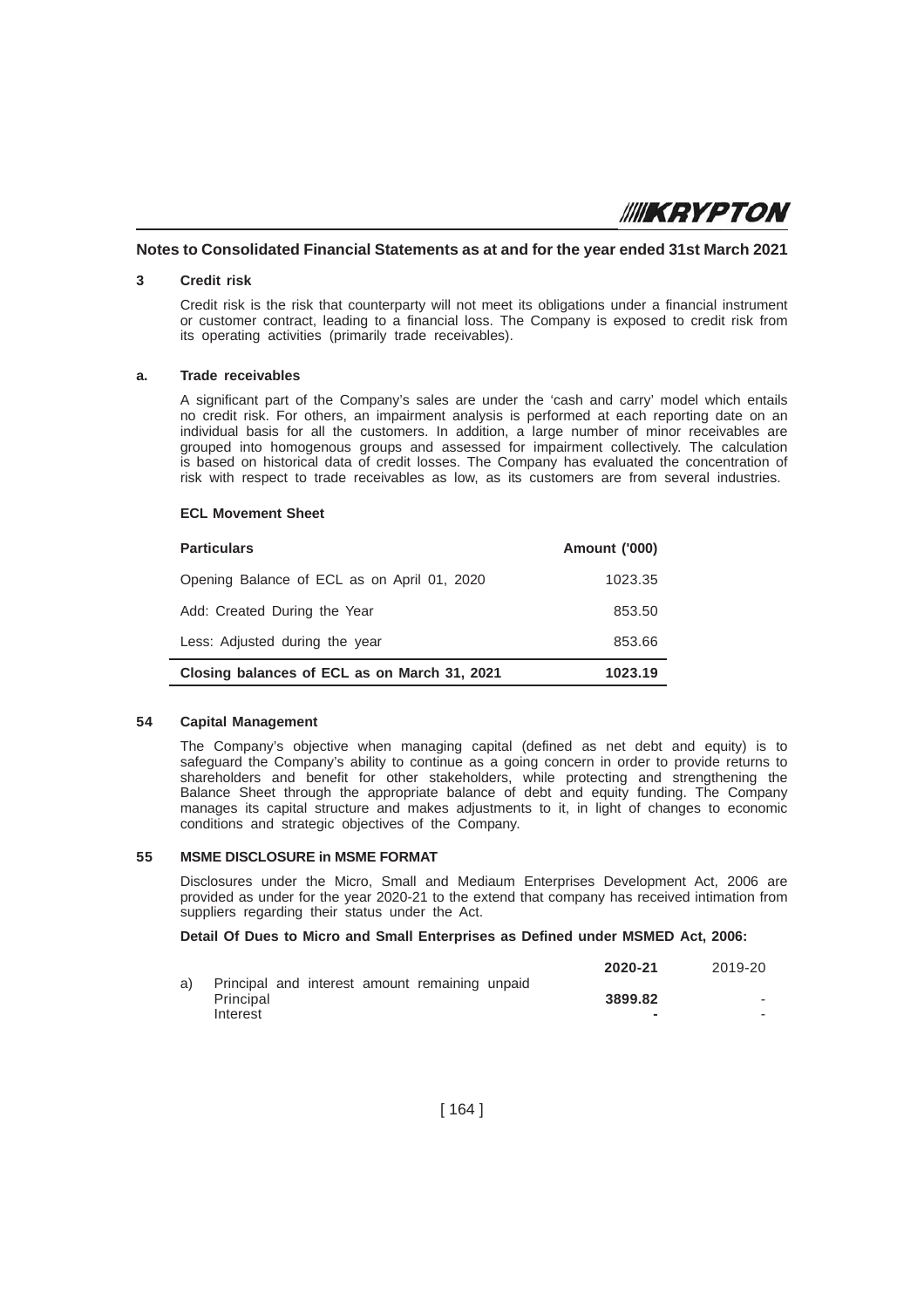| b) | The amount of interest paid by the Company in<br>terms of Section 16 of the MSMED Act, 2006<br>alongwith the amount of the payment made<br>to the supplier beyond the appointed date<br>during the year.                                                                                |
|----|-----------------------------------------------------------------------------------------------------------------------------------------------------------------------------------------------------------------------------------------------------------------------------------------|
| C) | The amount of the payments made to micro<br>and small suppliers beyond the appointed<br>day during each accounting year.                                                                                                                                                                |
| d) | The amount of interest due and payable for the<br>period of delay in making payment (which<br>have been paid but beyond the appointed day<br>during the year) but without adding the<br>interest specified under MSMED Act, 2006.                                                       |
| e) | The amount of interest accrued and remaining<br>unpaid at the end of each accounting year.                                                                                                                                                                                              |
| f) | The amount of further interest remaining<br>due and payable even in the succeeding years,<br>until such date when the interest dues as<br>above are actually paid to the small enterprise for<br>the purposes of disallowance as a deductible<br>expenditure under the MSMED Act, 2006. |

The Company is continously taking necessary steps for receiving intimations from suppliers regarding the status under the Micro, Small & Medium Enterprises Development Act, 2006 and disclosures relating to amounts unpaid as at the year end along with interest paid or payable, if any, as required under the said Act have been given on the basis of such intimation received till year end.

#### **56 Significant Accounting Judgements, Estimates & Assumptions**

The preparation of the financial statements requires management to make judgements, estimates and assumptions, as described below, that affect the reported amounts and the disclosures. The Company based its assumptions and estimates on parameters available when the financial statements were prepared and are reviewed at each Balance Sheet date. Uncertainty about these assumptions and estimates could result in outcomes that may require a material adjustment to the reported amounts and disclosures. Information about critical judgements in applying accounting policies, as well as estimates and assumptions that have the most significant effect on the financial statements is as follows:

### **a) Employee benefit plans**

The cost of the employment benefit plans and their present value are determined using actuarial valuations which involves making various assumptions that may differ from actual developments in the future. For further details refer Note 51.